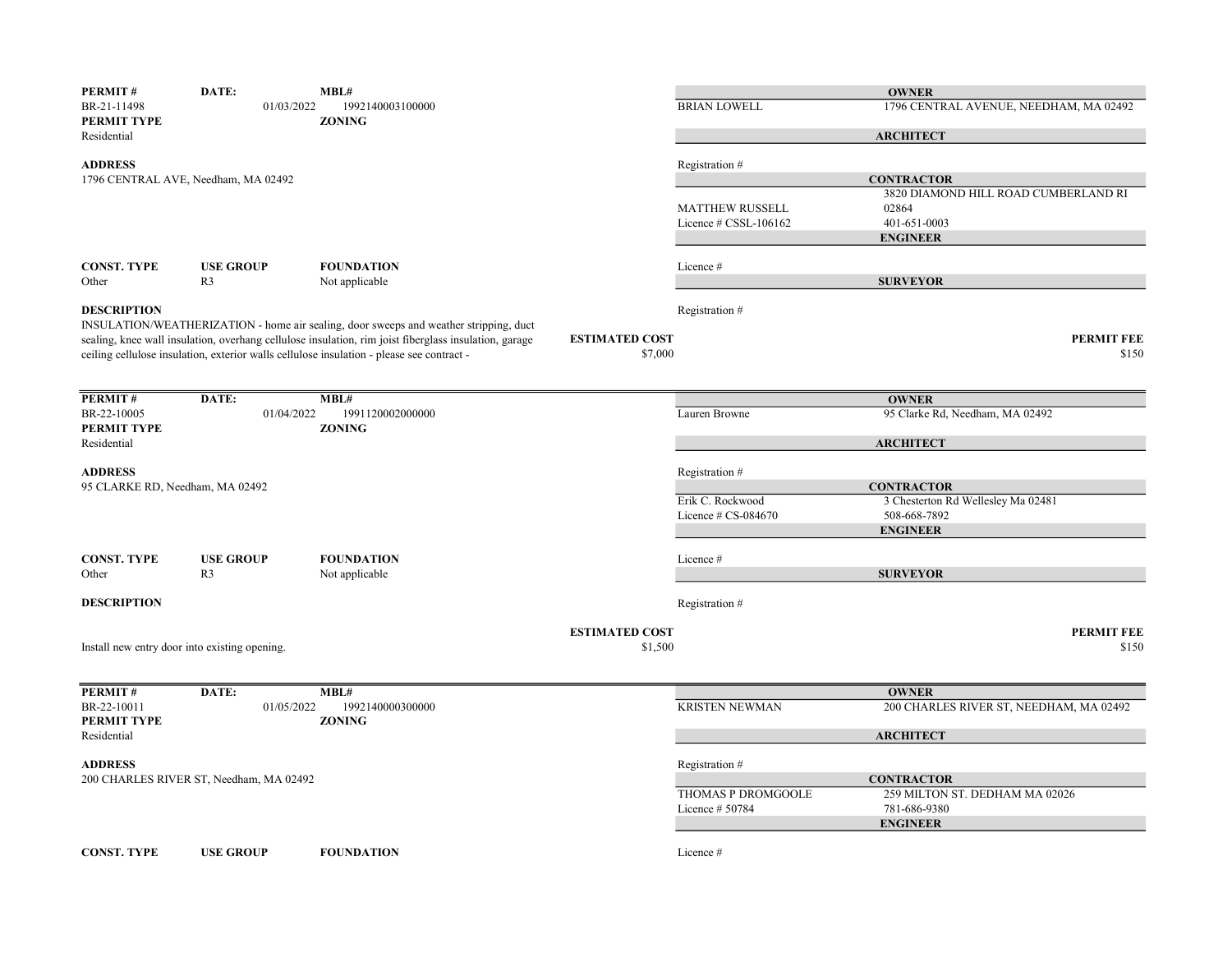| Other                                 | R <sub>3</sub>                         | Not applicable                                                                                                                                                                                                                 |                                  |                                      | <b>SURVEYOR</b>                                |
|---------------------------------------|----------------------------------------|--------------------------------------------------------------------------------------------------------------------------------------------------------------------------------------------------------------------------------|----------------------------------|--------------------------------------|------------------------------------------------|
| <b>DESCRIPTION</b>                    |                                        | WEATHERIZATION: PERFORM AIR SEALING; DAMMING; INSULATE ATTIC FLOOR W/<br>CELLULOSE; ATTIC SLOPE; INSULATE KNEEWALLS, FLOOR; TRANSITION AIR SEALING;<br>INSULATE HATCH; INSULATE DOOR; RIM JOIST; INSTALL DOOR KITS AND SWEEPS. | <b>ESTIMATED COST</b><br>\$6,861 | Registration #                       | <b>PERMIT FEE</b><br>\$150                     |
| PERMIT#                               | DATE:                                  | MBL#                                                                                                                                                                                                                           |                                  |                                      | <b>OWNER</b>                                   |
| BR-21-11496                           | 01/06/2022                             | 1990040000800000                                                                                                                                                                                                               |                                  | Cara Soulia                          | 1001 Greendale Ave, Needham, MA 02492          |
| PERMIT TYPE<br>Residential            |                                        | <b>ZONING</b>                                                                                                                                                                                                                  |                                  |                                      | <b>ARCHITECT</b>                               |
| <b>ADDRESS</b>                        |                                        |                                                                                                                                                                                                                                |                                  |                                      |                                                |
|                                       | 1001 GREENDALE AVE, Needham, MA 02492  |                                                                                                                                                                                                                                |                                  | Registration #                       | <b>CONTRACTOR</b>                              |
|                                       |                                        |                                                                                                                                                                                                                                |                                  | Patrick McEachern                    | 44 Helen Rd Braintree MA 03184                 |
|                                       |                                        |                                                                                                                                                                                                                                |                                  | Licence #99688                       | 7818496146                                     |
|                                       |                                        |                                                                                                                                                                                                                                |                                  |                                      | <b>ENGINEER</b>                                |
| <b>CONST. TYPE</b>                    | <b>USE GROUP</b>                       | <b>FOUNDATION</b>                                                                                                                                                                                                              |                                  | Licence#                             |                                                |
| Addition/Alterations                  | R <sub>3</sub>                         | Not applicable                                                                                                                                                                                                                 |                                  |                                      | <b>SURVEYOR</b>                                |
|                                       |                                        |                                                                                                                                                                                                                                |                                  |                                      |                                                |
| <b>DESCRIPTION</b>                    |                                        |                                                                                                                                                                                                                                |                                  | Registration #                       |                                                |
|                                       |                                        |                                                                                                                                                                                                                                | <b>ESTIMATED COST</b>            |                                      | <b>PERMIT FEE</b>                              |
| Insulate walls with cellulose         |                                        |                                                                                                                                                                                                                                | \$2,700                          |                                      | \$150                                          |
|                                       |                                        |                                                                                                                                                                                                                                |                                  |                                      |                                                |
| PERMIT#                               | DATE:                                  | MBL#                                                                                                                                                                                                                           |                                  |                                      | <b>OWNER</b>                                   |
| BR-22-10012<br>PERMIT TYPE            | 01/06/2022                             | 1990360003800000<br><b>ZONING</b>                                                                                                                                                                                              |                                  | <b>SARBATTAMA SEN</b>                | 32 GEORGE AGGOTT RD, NEEDHAM, MA 02492         |
| Residential                           |                                        |                                                                                                                                                                                                                                |                                  |                                      | <b>ARCHITECT</b>                               |
|                                       |                                        |                                                                                                                                                                                                                                |                                  |                                      |                                                |
| <b>ADDRESS</b>                        |                                        |                                                                                                                                                                                                                                |                                  | Registration #                       |                                                |
|                                       | 32 GEORGE AGGOTT RD, Needham, MA 02492 |                                                                                                                                                                                                                                |                                  |                                      | <b>CONTRACTOR</b>                              |
|                                       |                                        |                                                                                                                                                                                                                                |                                  | Christopher Graham<br>Licence #77112 | 271 Water St Pembroke Ma 02359<br>781-924-5229 |
|                                       |                                        |                                                                                                                                                                                                                                |                                  |                                      | <b>ENGINEER</b>                                |
|                                       |                                        |                                                                                                                                                                                                                                |                                  |                                      |                                                |
| <b>CONST. TYPE</b>                    | <b>USE GROUP</b>                       | <b>FOUNDATION</b>                                                                                                                                                                                                              |                                  | Licence #                            |                                                |
| Other                                 | R <sub>3</sub>                         | Not applicable                                                                                                                                                                                                                 |                                  |                                      | <b>SURVEYOR</b>                                |
| <b>DESCRIPTION</b>                    |                                        |                                                                                                                                                                                                                                |                                  | Registration #                       |                                                |
|                                       |                                        |                                                                                                                                                                                                                                | <b>ESTIMATED COST</b>            |                                      | <b>PERMIT FEE</b>                              |
| Duct sealing and cellulose insulation |                                        |                                                                                                                                                                                                                                | \$5,169                          |                                      | \$150                                          |
| PERMIT#                               | DATE:                                  | MBL#                                                                                                                                                                                                                           |                                  |                                      | <b>OWNER</b>                                   |
| BR-21-11279                           | 01/06/2022                             | 1991200002000000                                                                                                                                                                                                               |                                  | Adriane Harrington                   | 1019 Central Ave, Needham, MA 02492            |
| PERMIT TYPE                           |                                        | <b>ZONING</b>                                                                                                                                                                                                                  |                                  |                                      |                                                |
| Residential                           |                                        |                                                                                                                                                                                                                                |                                  |                                      | <b>ARCHITECT</b>                               |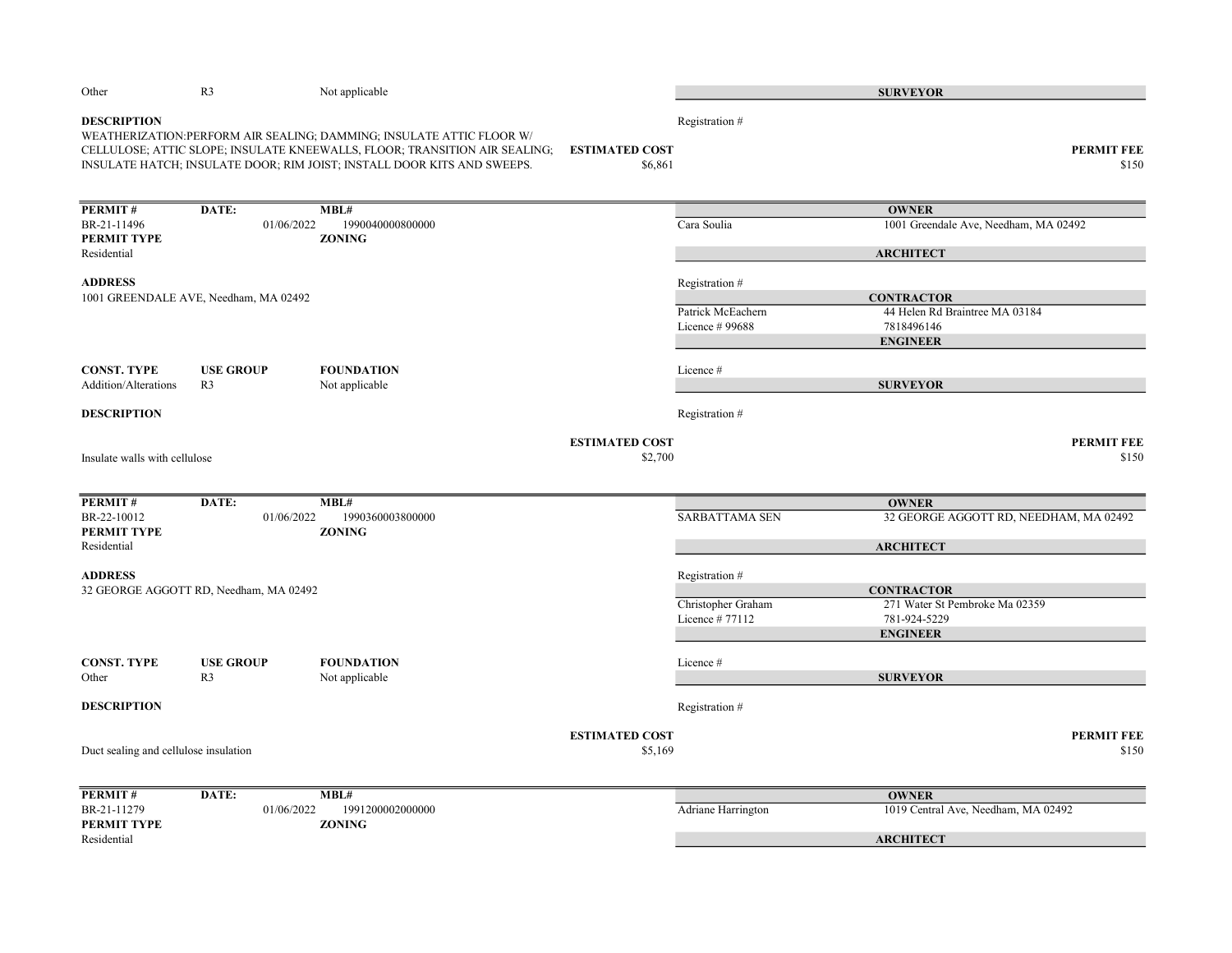| <b>ADDRESS</b>                             |                                                                 |                                                                                                                                                                                                                 |                       | Registration #             |                                        |                   |
|--------------------------------------------|-----------------------------------------------------------------|-----------------------------------------------------------------------------------------------------------------------------------------------------------------------------------------------------------------|-----------------------|----------------------------|----------------------------------------|-------------------|
|                                            | 1019 CENTRAL AVE, Needham, MA 02492                             |                                                                                                                                                                                                                 |                       |                            | <b>CONTRACTOR</b>                      |                   |
|                                            |                                                                 |                                                                                                                                                                                                                 |                       | <b>CLODOMIRO D PEREIRA</b> | 7 GILBERT ST APT 1 FRAMINGHAM MA 01702 |                   |
|                                            |                                                                 |                                                                                                                                                                                                                 |                       | Licence # 95453            | 508-663-9106                           |                   |
|                                            |                                                                 |                                                                                                                                                                                                                 |                       |                            | <b>ENGINEER</b>                        |                   |
|                                            |                                                                 |                                                                                                                                                                                                                 |                       |                            |                                        |                   |
| <b>CONST. TYPE</b>                         | <b>USE GROUP</b>                                                | <b>FOUNDATION</b>                                                                                                                                                                                               |                       | Licence #                  |                                        |                   |
| Addition/Alterations                       | R <sub>3</sub>                                                  | Other                                                                                                                                                                                                           |                       |                            | <b>SURVEYOR</b>                        |                   |
| <b>DESCRIPTION</b>                         |                                                                 |                                                                                                                                                                                                                 |                       | Registration #             |                                        |                   |
|                                            |                                                                 |                                                                                                                                                                                                                 | <b>ESTIMATED COST</b> |                            |                                        | <b>PERMIT FEE</b> |
|                                            | Beam installation, half bathroom installation, Painting         |                                                                                                                                                                                                                 | \$25,500              |                            |                                        | \$260             |
| PERMIT#                                    | DATE:                                                           | MBL#                                                                                                                                                                                                            |                       |                            | <b>OWNER</b>                           |                   |
| BR-22-10001                                | 01/07/2022                                                      | 1990230005900000                                                                                                                                                                                                |                       | Courtney Quinn             | 72 Beaufort Ave, Needham, MA 02492     |                   |
| PERMIT TYPE                                |                                                                 | <b>ZONING</b>                                                                                                                                                                                                   |                       |                            |                                        |                   |
| Residential                                |                                                                 |                                                                                                                                                                                                                 |                       |                            | <b>ARCHITECT</b>                       |                   |
| <b>ADDRESS</b>                             |                                                                 |                                                                                                                                                                                                                 |                       | Registration #             |                                        |                   |
| 72 BEAUFORT AVE, Needham, MA 02492         |                                                                 |                                                                                                                                                                                                                 |                       |                            | <b>CONTRACTOR</b>                      |                   |
|                                            |                                                                 |                                                                                                                                                                                                                 |                       | Callon Walker              | 30 Hastings St Wellesley MA 02481      |                   |
|                                            |                                                                 |                                                                                                                                                                                                                 |                       | Licence $\#$ CS110658      | 617-780-9000                           |                   |
|                                            |                                                                 |                                                                                                                                                                                                                 |                       |                            | <b>ENGINEER</b>                        |                   |
| <b>CONST. TYPE</b>                         | <b>USE GROUP</b>                                                | <b>FOUNDATION</b>                                                                                                                                                                                               |                       | Licence #                  |                                        |                   |
| Other                                      | R <sub>3</sub>                                                  | Other                                                                                                                                                                                                           |                       |                            | <b>SURVEYOR</b>                        |                   |
|                                            |                                                                 |                                                                                                                                                                                                                 |                       |                            |                                        |                   |
| <b>DESCRIPTION</b>                         |                                                                 |                                                                                                                                                                                                                 |                       | Registration #             |                                        |                   |
|                                            |                                                                 | SECOND FLOOR ONLY Carpentry: $\hat{a}\hat{\epsilon}\phi$ Remove existing closet $\hat{a}\hat{\epsilon}\phi$ New walls for bathroom and                                                                          |                       |                            |                                        |                   |
|                                            |                                                                 | closets â $\epsilon \notin$ Install new doors (laundry closet, bathroom, hall closet) â $\epsilon \notin$ Trim throughout â $\epsilon \notin$                                                                   | <b>ESTIMATED COST</b> |                            |                                        | <b>PERMIT FEE</b> |
|                                            |                                                                 | Plumbing: $\hat{\alpha} \in \mathcal{C}$ Shower, toilet, and vanity $\hat{\alpha} \in \mathcal{C}$ Install bathroom plumbing fixtures $\hat{\alpha} \in \mathcal{C}$ Electrical: $\hat{\alpha} \in \mathcal{C}$ | \$46,000              |                            |                                        | \$460             |
| PERMIT#                                    | DATE:                                                           | MBL#                                                                                                                                                                                                            |                       |                            | <b>OWNER</b>                           |                   |
| BR-22-10006<br>PERMIT TYPE                 | 01/07/2022                                                      | 1991240000300000<br><b>ZONING</b>                                                                                                                                                                               |                       | Mr. and Mrs David Blom     | 89 Parish Rd, Needham, Ma 02494        |                   |
| Residential                                |                                                                 |                                                                                                                                                                                                                 |                       |                            | <b>ARCHITECT</b>                       |                   |
| <b>ADDRESS</b>                             |                                                                 |                                                                                                                                                                                                                 |                       |                            |                                        |                   |
| 89 PARISH RD, Needham, MA 02492            |                                                                 |                                                                                                                                                                                                                 |                       | Registration #             | <b>CONTRACTOR</b>                      |                   |
|                                            |                                                                 |                                                                                                                                                                                                                 |                       | joseph fruciano jr         | 86 hammond st rowley ma 01969          |                   |
|                                            |                                                                 |                                                                                                                                                                                                                 |                       | Licence $# cs$ -058791     | 617.593.9215                           |                   |
|                                            |                                                                 |                                                                                                                                                                                                                 |                       |                            | <b>ENGINEER</b>                        |                   |
|                                            |                                                                 |                                                                                                                                                                                                                 |                       |                            |                                        |                   |
| <b>CONST. TYPE</b><br>Addition/Alterations | <b>USE GROUP</b><br>R <sub>3</sub>                              | <b>FOUNDATION</b><br>Poured Concrete                                                                                                                                                                            |                       | Licence#                   | <b>SURVEYOR</b>                        |                   |
|                                            |                                                                 |                                                                                                                                                                                                                 |                       |                            |                                        |                   |
| <b>DESCRIPTION</b>                         |                                                                 |                                                                                                                                                                                                                 |                       | Registration #             |                                        |                   |
|                                            |                                                                 | To replace vanities and shower/tub unit and replace shower in second bathroom and floor tiles in                                                                                                                | <b>ESTIMATED COST</b> |                            |                                        | <b>PERMIT FEE</b> |
|                                            | both. Everything will stay in existing locations nothing moves. |                                                                                                                                                                                                                 | \$53,125              |                            |                                        | \$540             |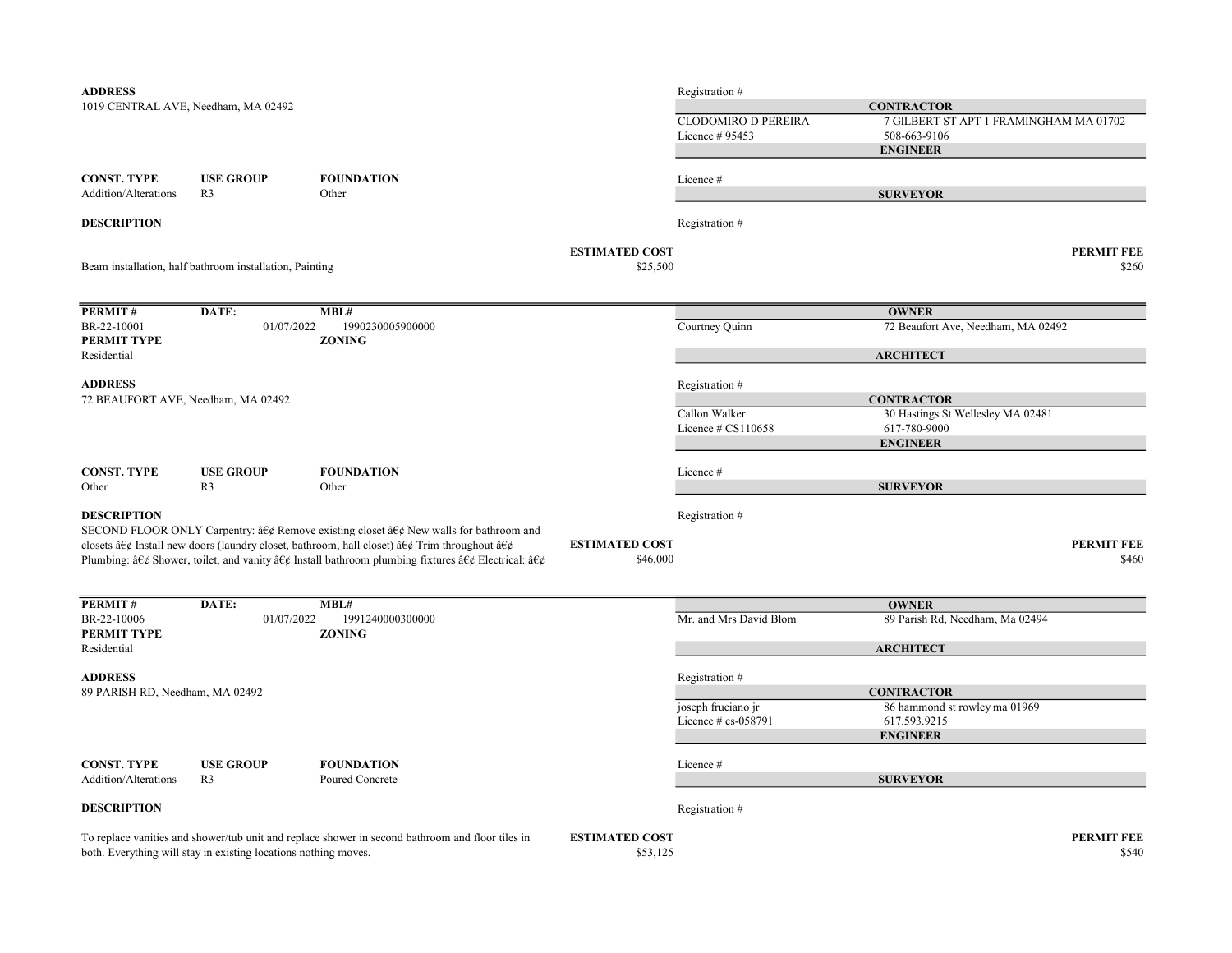| PERMIT#                            | DATE:                                                   | MBL#                                                                                                   |                       |                       | <b>OWNER</b>                                 |                   |
|------------------------------------|---------------------------------------------------------|--------------------------------------------------------------------------------------------------------|-----------------------|-----------------------|----------------------------------------------|-------------------|
| BR-22-10017                        | 01/07/2022                                              | 1992120001300000                                                                                       |                       | Nissi Cui             | 1516 Central Ave, Needham, MA 02492          |                   |
| PERMIT TYPE                        |                                                         | <b>ZONING</b>                                                                                          |                       |                       |                                              |                   |
| Residential                        |                                                         |                                                                                                        |                       |                       | <b>ARCHITECT</b>                             |                   |
|                                    |                                                         |                                                                                                        |                       |                       |                                              |                   |
| <b>ADDRESS</b>                     |                                                         |                                                                                                        |                       | Registration #        |                                              |                   |
|                                    | 1516 CENTRAL AVE, Needham, MA 02492                     |                                                                                                        |                       |                       | <b>CONTRACTOR</b>                            |                   |
|                                    |                                                         |                                                                                                        |                       | Jonathan Whipple      | 137 John Vertente Blvd New Bedford MA 02745  |                   |
|                                    |                                                         |                                                                                                        |                       | Licence # CS-078683   | 774-628-9367                                 |                   |
|                                    |                                                         |                                                                                                        |                       |                       | <b>ENGINEER</b>                              |                   |
| <b>CONST. TYPE</b>                 | <b>USE GROUP</b>                                        | <b>FOUNDATION</b>                                                                                      |                       | Licence#              |                                              |                   |
| Other                              | R <sub>3</sub>                                          | Not applicable                                                                                         |                       |                       | <b>SURVEYOR</b>                              |                   |
|                                    |                                                         |                                                                                                        |                       |                       |                                              |                   |
| <b>DESCRIPTION</b>                 |                                                         |                                                                                                        |                       | Registration #        |                                              |                   |
|                                    |                                                         | Insulate attic with cellulose, fiberglass batting and 2" FSK rigid boards. Install air sealing, proper | <b>ESTIMATED COST</b> |                       |                                              | <b>PERMIT FEE</b> |
|                                    |                                                         |                                                                                                        | \$11,899              |                       |                                              | \$150             |
|                                    | vents, duct sealing, door sweeps and weather stripping. |                                                                                                        |                       |                       |                                              |                   |
|                                    |                                                         |                                                                                                        |                       |                       |                                              |                   |
| PERMIT#                            | DATE:                                                   | MBL#                                                                                                   |                       |                       | <b>OWNER</b>                                 |                   |
| BR-22-10015                        | 01/10/2022                                              | 1990310003900000                                                                                       |                       | 69AiRE LLC            | 14 Richmond Rd, Natick, MA 01760             |                   |
| PERMIT TYPE                        |                                                         | <b>ZONING</b>                                                                                          |                       |                       |                                              |                   |
| Residential                        |                                                         |                                                                                                        |                       |                       | <b>ARCHITECT</b>                             |                   |
|                                    |                                                         |                                                                                                        |                       |                       |                                              |                   |
| <b>ADDRESS</b>                     |                                                         |                                                                                                        |                       | Registration #        |                                              |                   |
| 43 HARRIS AVE, Needham, MA 02492   |                                                         |                                                                                                        |                       |                       | <b>CONTRACTOR</b>                            |                   |
|                                    |                                                         |                                                                                                        |                       | Juan S Wulff Mazzei   | 14 Richmond Rd Natick MA 01760               |                   |
|                                    |                                                         |                                                                                                        |                       | Licence # CS-114121   | 857-389-4980                                 |                   |
|                                    |                                                         |                                                                                                        |                       |                       | <b>ENGINEER</b>                              |                   |
|                                    |                                                         |                                                                                                        |                       |                       |                                              |                   |
| <b>CONST. TYPE</b>                 | <b>USE GROUP</b>                                        | <b>FOUNDATION</b>                                                                                      |                       | Licence #             |                                              |                   |
| Addition/Alterations               | R <sub>3</sub>                                          | Poured Concrete                                                                                        |                       |                       | <b>SURVEYOR</b>                              |                   |
| <b>DESCRIPTION</b>                 |                                                         |                                                                                                        |                       | Registration #        |                                              |                   |
|                                    |                                                         | Renovate house as per attached plans. General Scope of Work:a) Finish attic: add one bathroom and      |                       |                       |                                              |                   |
|                                    |                                                         | two bedrooms. Create a dormer to allow space for the bathroom (see attached plans).b) On 1st and       | <b>ESTIMATED COST</b> |                       |                                              | <b>PERMIT FEE</b> |
|                                    |                                                         |                                                                                                        |                       |                       |                                              |                   |
|                                    |                                                         | 2nd floor: renovate existing bathroom and 1/2 bath. Modify the master bedroom as per plans. Open       | \$300,000             |                       |                                              | \$3,000           |
|                                    |                                                         |                                                                                                        |                       |                       |                                              |                   |
| PERMIT#                            | DATE:                                                   | MBL#                                                                                                   |                       |                       | <b>OWNER</b>                                 |                   |
| BR-21-11482                        | 01/10/2022                                              | 1990430001100000                                                                                       |                       | Anthony Pannozzo      | 33 High Rock St, Needham, MA 02492           |                   |
| PERMIT TYPE                        |                                                         | <b>ZONING</b>                                                                                          |                       |                       |                                              |                   |
| Residential                        |                                                         |                                                                                                        |                       |                       | <b>ARCHITECT</b>                             |                   |
|                                    |                                                         |                                                                                                        |                       |                       |                                              |                   |
| <b>ADDRESS</b>                     |                                                         |                                                                                                        |                       | Registration #        |                                              |                   |
| 33 HIGH ROCK ST, Needham, MA 02492 |                                                         |                                                                                                        |                       |                       | <b>CONTRACTOR</b>                            |                   |
|                                    |                                                         |                                                                                                        |                       | Eric Gilmore          | One Grafton Common, Suite 8 Grafton MA 01519 |                   |
|                                    |                                                         |                                                                                                        |                       | Licence $# CS-068571$ | 5089224840                                   |                   |
|                                    |                                                         |                                                                                                        |                       |                       | <b>ENGINEER</b>                              |                   |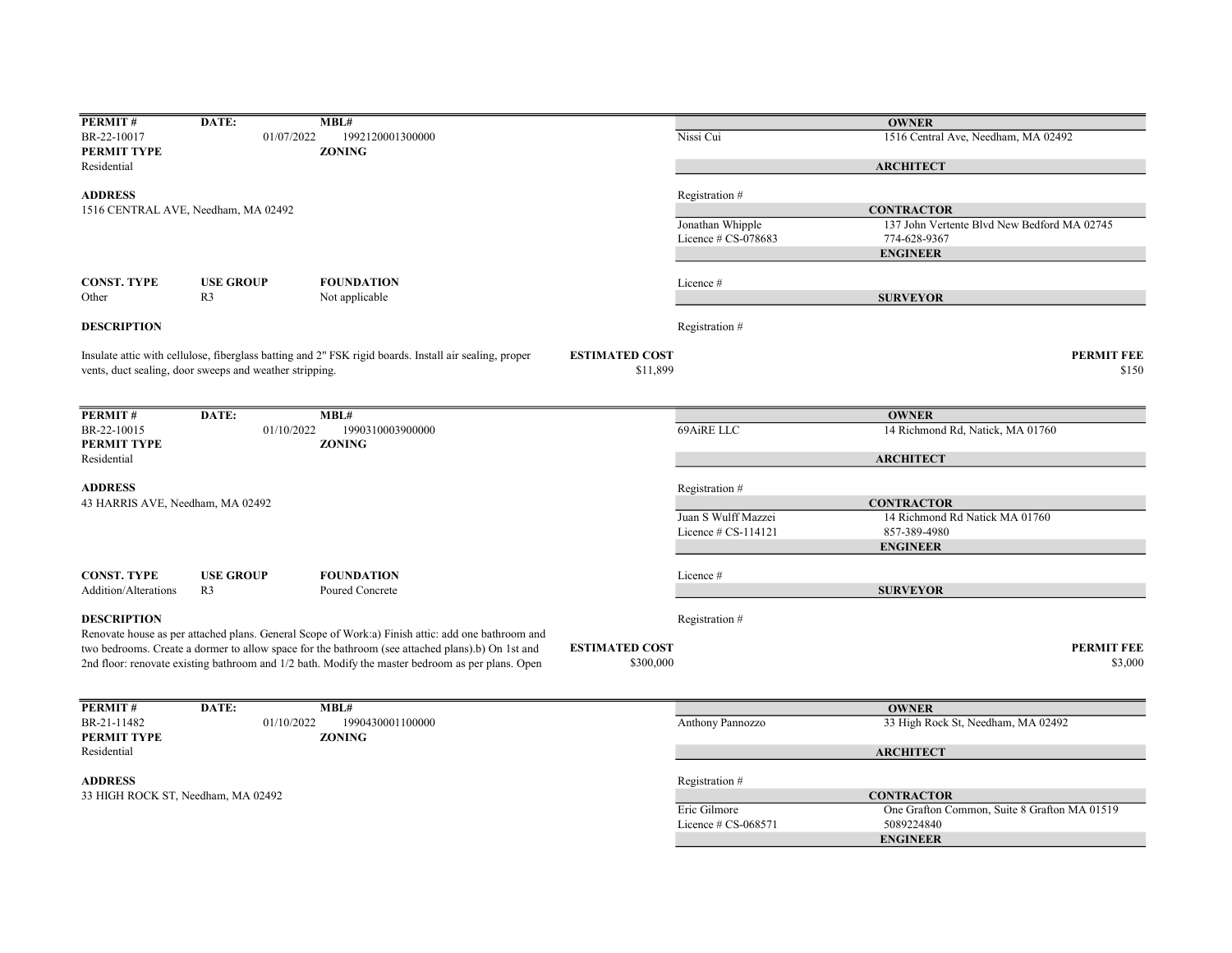| <b>CONST. TYPE</b>               | <b>USE GROUP</b>                                   | <b>FOUNDATION</b>                                                                     |                                   | Licence #                         |                                                        |
|----------------------------------|----------------------------------------------------|---------------------------------------------------------------------------------------|-----------------------------------|-----------------------------------|--------------------------------------------------------|
| Other                            | R <sub>3</sub>                                     | Not applicable                                                                        |                                   |                                   | <b>SURVEYOR</b>                                        |
| <b>DESCRIPTION</b>               |                                                    |                                                                                       |                                   | Registration #                    |                                                        |
|                                  |                                                    | Amendment to Permit No. BR-21-10667. Strip and reroof existing house.                 | <b>ESTIMATED COST</b><br>\$12,000 |                                   | <b>PERMIT FEE</b><br>\$150                             |
| PERMIT#                          | DATE:                                              | MBL#                                                                                  |                                   |                                   | <b>OWNER</b>                                           |
| BR-22-10018<br>PERMIT TYPE       | 01/10/2022                                         | 1991290004500000<br><b>ZONING</b>                                                     |                                   | John Waldstein                    | 97 Meadowbrook Road, Needham, MA 02492                 |
| Residential                      |                                                    |                                                                                       |                                   |                                   | <b>ARCHITECT</b>                                       |
| <b>ADDRESS</b>                   |                                                    |                                                                                       |                                   | Registration #                    |                                                        |
|                                  | 97 MEADOWBROOK RD, Needham, MA 02492               |                                                                                       |                                   | David Picazio                     | <b>CONTRACTOR</b><br>4 Maple Glen Ct Randolph MA 02368 |
|                                  |                                                    |                                                                                       |                                   | Licence #104792                   | 617-858-1645                                           |
|                                  |                                                    |                                                                                       |                                   |                                   | <b>ENGINEER</b>                                        |
|                                  |                                                    |                                                                                       |                                   | Vincent Mwumvaneza EV Engineering | 23833 Copper Court Wildomar CA 92595                   |
| <b>CONST. TYPE</b>               | <b>USE GROUP</b>                                   | <b>FOUNDATION</b>                                                                     |                                   | Licence # 54772                   | 617-858-1645                                           |
| Other                            | R <sub>3</sub>                                     | Not applicable                                                                        |                                   |                                   | <b>SURVEYOR</b>                                        |
| <b>DESCRIPTION</b>               |                                                    |                                                                                       |                                   | Registration #                    |                                                        |
|                                  |                                                    |                                                                                       | <b>ESTIMATED COST</b>             |                                   | <b>PERMIT FEE</b>                                      |
|                                  |                                                    | Installing 8.76kW (24 panel) rooftop solar array. NO STRUCTURAL UPGRADES THIS PERMIT. | \$29,785                          |                                   | \$300                                                  |
| PERMIT#                          | DATE:                                              | MBL#                                                                                  |                                   |                                   | <b>OWNER</b>                                           |
| BR-21-11160                      | 01/10/2022                                         | 1992100003200000                                                                      |                                   | David                             | 142 fisher st, Needham, Ma 02494                       |
| PERMIT TYPE                      |                                                    | <b>ZONING</b>                                                                         |                                   |                                   |                                                        |
| Residential                      |                                                    | Residential                                                                           |                                   |                                   | <b>ARCHITECT</b>                                       |
| <b>ADDRESS</b>                   |                                                    |                                                                                       |                                   | Registration #                    |                                                        |
| 142 FISHER ST, Needham, MA 02492 |                                                    |                                                                                       |                                   |                                   | <b>CONTRACTOR</b>                                      |
|                                  |                                                    |                                                                                       |                                   | Michael Brogan                    | 123 seekonk st Norfolk Mass 02056                      |
|                                  |                                                    |                                                                                       |                                   | Licence # CDS-109271              | 617 930 9004                                           |
|                                  |                                                    |                                                                                       |                                   |                                   | <b>ENGINEER</b>                                        |
| <b>CONST. TYPE</b>               | <b>USE GROUP</b>                                   | <b>FOUNDATION</b>                                                                     |                                   | Licence #                         |                                                        |
| <b>Addition/Alterations</b>      | R <sub>3</sub>                                     | Poured Concrete                                                                       |                                   |                                   | <b>SURVEYOR</b>                                        |
|                                  |                                                    |                                                                                       |                                   | Edward jacobs Jacobs              | 200 n Bedford st E Bridgewater A 02333                 |
| <b>DESCRIPTION</b>               |                                                    |                                                                                       |                                   | Registration #46897               | 508 378 3421                                           |
|                                  |                                                    |                                                                                       | <b>ESTIMATED COST</b>             |                                   | <b>PERMIT FEE</b>                                      |
|                                  | Bump out kitchen an add family room w 2 baths over |                                                                                       | \$189,000                         |                                   | \$1,890                                                |
|                                  |                                                    |                                                                                       |                                   |                                   |                                                        |
| PERMIT#                          | DATE:                                              | MBL#                                                                                  |                                   |                                   | <b>OWNER</b>                                           |
| BR-21-11483                      | 01/10/2022                                         | 1990650001200000                                                                      |                                   | Katherine Cornelius               | 37 Richdale Road, Needham, MA 02494                    |
| PERMIT TYPE<br>Residential       |                                                    | <b>ZONING</b>                                                                         |                                   |                                   | <b>ARCHITECT</b>                                       |
|                                  |                                                    |                                                                                       |                                   |                                   |                                                        |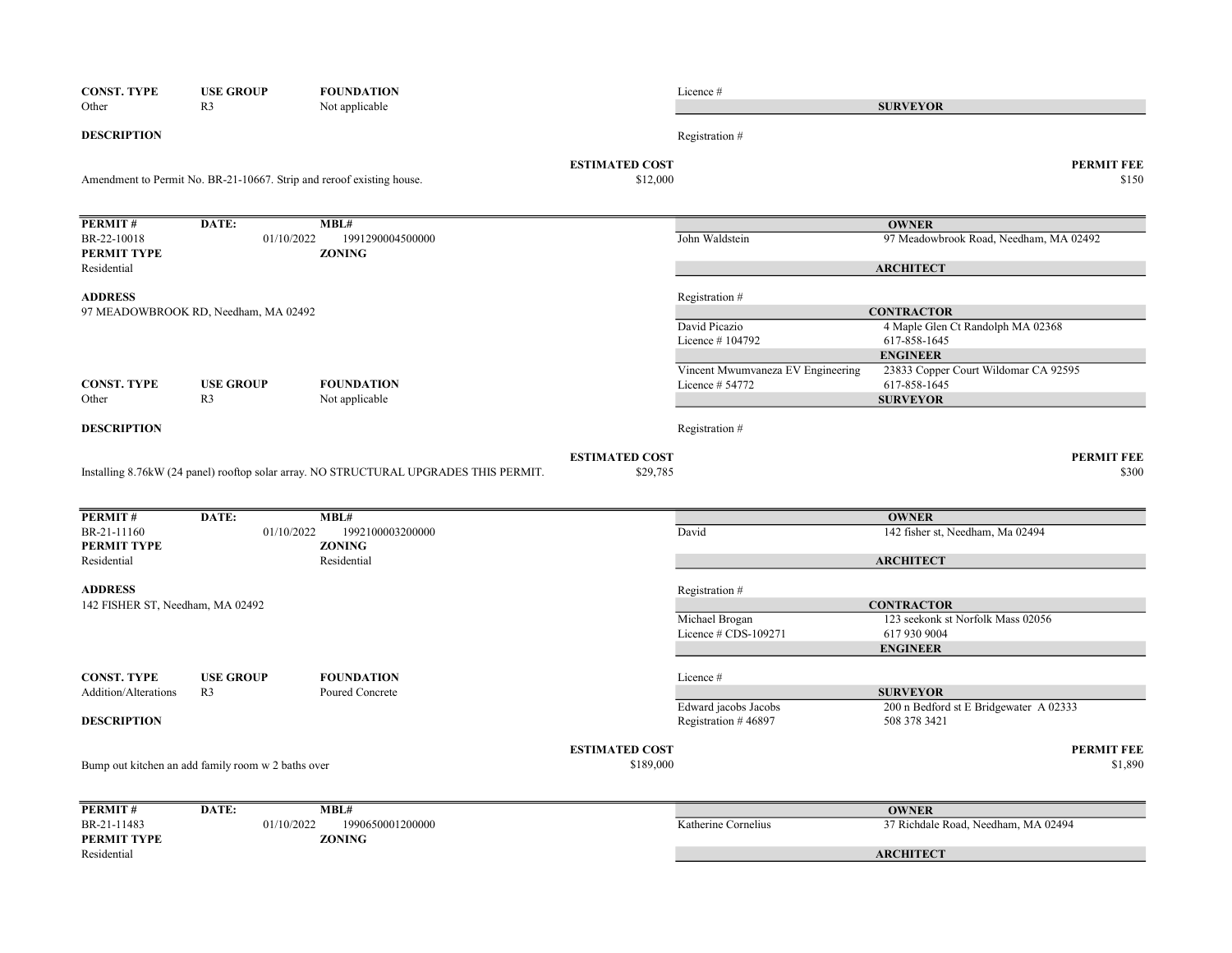| <b>ADDRESS</b>                       |                     |                                                                                                    |                       | Registration #                      |                                                   |                   |
|--------------------------------------|---------------------|----------------------------------------------------------------------------------------------------|-----------------------|-------------------------------------|---------------------------------------------------|-------------------|
| 37 RICHDALE RD, Needham, MA 02492    |                     |                                                                                                    |                       | <b>CONTRACTOR</b>                   |                                                   |                   |
|                                      |                     |                                                                                                    |                       |                                     |                                                   |                   |
|                                      |                     |                                                                                                    |                       | Licence #                           | <b>ENGINEER</b>                                   |                   |
|                                      |                     |                                                                                                    |                       | Thomas G. Heger DM Berg Consultants |                                                   |                   |
|                                      |                     |                                                                                                    |                       | P.C.                                | 100 Crescent Road, Suite 1A Needham MA 02494      |                   |
| <b>CONST. TYPE</b>                   | <b>USE GROUP</b>    | <b>FOUNDATION</b>                                                                                  |                       | Licence # 35084                     | 7814445156                                        |                   |
| Addition/Alterations                 | R <sub>3</sub>      | Poured Concrete                                                                                    |                       |                                     | <b>SURVEYOR</b>                                   |                   |
| <b>DESCRIPTION</b>                   |                     |                                                                                                    |                       | Registration #                      |                                                   |                   |
|                                      |                     | This permit is for 3 separate areas in my home: 37 Richdale Road, Needham.1) Phase 1: This job     |                       |                                     |                                                   |                   |
|                                      |                     | consists of opening the entrance from the kitchen into the family room. The current opening is 50" | <b>ESTIMATED COST</b> |                                     |                                                   | <b>PERMIT FEE</b> |
|                                      |                     | wide. We are proposing to increase this to 76" wide for the opening. This will be achieved by      | \$20,000              |                                     |                                                   | \$200             |
|                                      |                     |                                                                                                    |                       |                                     |                                                   |                   |
| PERMIT#                              | DATE:               | MBL#                                                                                               |                       |                                     | <b>OWNER</b>                                      |                   |
| BR-22-10004                          | 01/11/2022          | 1991220000900000                                                                                   |                       | Dan Zacharais                       | 17 Shirley Rd, Needham, Ma 02192                  |                   |
| PERMIT TYPE<br>Residential           |                     | <b>ZONING</b>                                                                                      |                       |                                     | <b>ARCHITECT</b>                                  |                   |
|                                      |                     |                                                                                                    |                       |                                     |                                                   |                   |
| <b>ADDRESS</b>                       |                     |                                                                                                    |                       | Registration #                      |                                                   |                   |
| 17 SHIRLEY RD, Needham, MA 02492     |                     |                                                                                                    |                       |                                     | <b>CONTRACTOR</b>                                 |                   |
|                                      |                     |                                                                                                    |                       | John L. Boyd<br>Licence # CS-024956 | 193 congress st milford Ma 01757                  |                   |
|                                      |                     |                                                                                                    |                       |                                     | 508-542-6000<br><b>ENGINEER</b>                   |                   |
|                                      |                     |                                                                                                    |                       |                                     |                                                   |                   |
| <b>CONST. TYPE</b>                   | <b>USE GROUP</b>    | <b>FOUNDATION</b>                                                                                  |                       | Licence #                           |                                                   |                   |
| Addition/Alterations                 | R <sub>3</sub>      | Not applicable                                                                                     |                       |                                     | <b>SURVEYOR</b>                                   |                   |
| <b>DESCRIPTION</b>                   |                     |                                                                                                    |                       | Registration #                      |                                                   |                   |
|                                      |                     |                                                                                                    |                       |                                     |                                                   |                   |
|                                      |                     |                                                                                                    | <b>ESTIMATED COST</b> |                                     |                                                   | <b>PERMIT FEE</b> |
| Renovate kitchen and master bathroom |                     |                                                                                                    | \$125,000             |                                     |                                                   | \$1,250           |
|                                      |                     |                                                                                                    |                       |                                     |                                                   |                   |
| <b>PERMIT#</b><br>BR-22-10019        | DATE:<br>01/11/2022 | MBL#<br>1990280006800000                                                                           |                       | Sam and Michelle Schatz             | <b>OWNER</b><br>75 Oak Hill Rd, Needham, Ma 02492 |                   |
| PERMIT TYPE                          |                     | <b>ZONING</b>                                                                                      |                       |                                     |                                                   |                   |
| Residential                          |                     |                                                                                                    |                       |                                     | <b>ARCHITECT</b>                                  |                   |
| <b>ADDRESS</b>                       |                     |                                                                                                    |                       |                                     |                                                   |                   |
| 75 OAK HILL RD, Needham, MA 02492    |                     |                                                                                                    |                       | Registration #                      | <b>CONTRACTOR</b>                                 |                   |
|                                      |                     |                                                                                                    |                       | Daniel F. Bourque                   | 34 Epping Street Lowell Ma 01852                  |                   |
|                                      |                     |                                                                                                    |                       | Licence $# cs$ -080705              | 978-201-0150                                      |                   |
|                                      |                     |                                                                                                    |                       |                                     | <b>ENGINEER</b>                                   |                   |
| <b>CONST. TYPE</b>                   | <b>USE GROUP</b>    | <b>FOUNDATION</b>                                                                                  |                       | Licence #                           |                                                   |                   |
| Addition/Alterations                 | R <sub>3</sub>      | Poured Concrete                                                                                    |                       |                                     | <b>SURVEYOR</b>                                   |                   |
|                                      |                     |                                                                                                    |                       |                                     |                                                   |                   |
| <b>DESCRIPTION</b>                   |                     |                                                                                                    |                       | Registration #                      |                                                   |                   |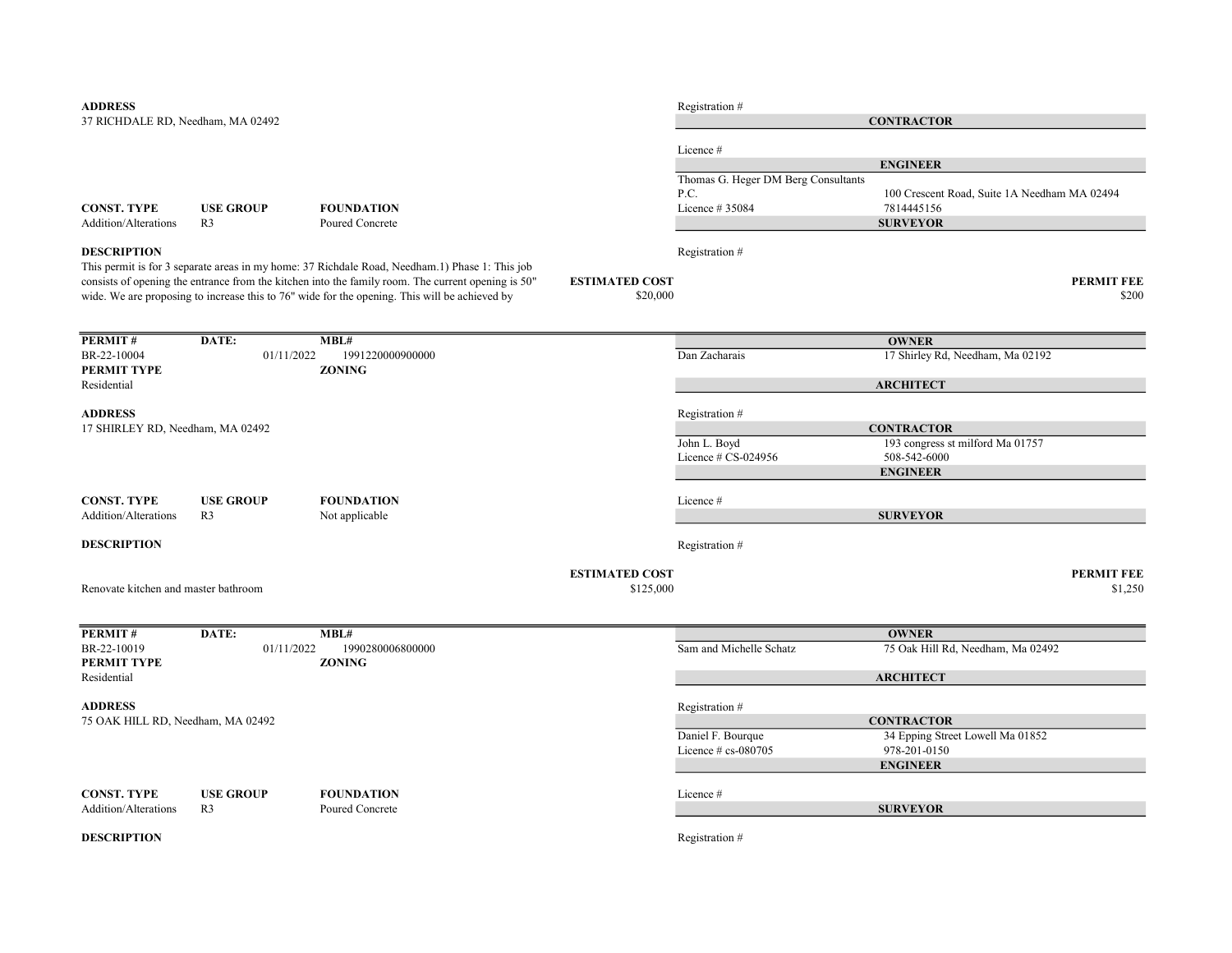Replace kitchen cabinets and countertops. Replace backsplash wall tile. Sand and refinish wood floor. ESTIMATED COST PERMIT FEE Install new kitchen appliances.

PERMIT# DATE: MBL# BR-21-11249 01/12/2022 1990780002500000 Hassan Chowdhry Hassan Chowdhry 86 Evelyn Road, Needham, MA 02694 PERMIT TYPE ZONING Residential single residence B ADDRESS Registration # Peter C Lavenson 59 Fuller Road Wayland MA 01778 Licence  $\# \text{CS} = 102425$  508-653-2700 CONST. TYPE USE GROUP FOUNDATION Licence # Addition/Alterations R3 Engineered (Helico Pier/Diamond Pier/Superior Walls) Bradley Simonelli Field Resources Inc. P.O. Box 324 Auburn MA 01501 **DESCRIPTION** Registration # 47581 508-832-4332 ESTIMATED COST PERMIT FEE  $$1,740$   $$1,740$ **PERMIT #** DATE: MBL#<br>BR-21-11491 01/12/2022 19 01/12/2022 1990640001600000 Mengyun Wu 52 Thorpe Rd., Needham, MA 02494 PERMIT TYPE ZONING Residential ADDRESS Registration # Kyle Greene 45B West Street Methuen MA 01844 Licence # 108068 8018309295 CONST. TYPE USE GROUP FOUNDATION Licence # Other R3 Not applicable **DESCRIPTION** Registration # ESTIMATED COST PERMIT FEE  $$20,000$   $$200$ **PERMIT #** DATE: MBL#<br>BR-21-11493 01/12/2022 1990230008900000 BR-21-11493 01/12/2022 1990230008900000 Thomas Kirchofer 6 morningside rd, Needham, Ma 02492<br> **PERMIT TYPE ZONING** PERMIT TYPE Residential ADDRESS Registration # **OWNER ARCHITECT CONTRACTOR** ENGINEER SURVEYOR 86 EVELYN RD, Needham, MA 02492 Rooftop solar 20 panels. **OWNER ARCHITECT** 6 MORNINGSIDE RD, Needham, MA 02492 CONTRACTOR Install a cathedral sunroom by four seasons on 13 helical piers to be  $22w \times 19'11/16'' + 3 dx 11'11'' h$ with a glass roof in white. There will be a roof connector to connect Sunroom to homeowners house **OWNER** ARCHITECT **CONTRACTOR** ENGINEER **SURVEYOR** 52 THORPE RD, Needham, MA 02492

 $\$46,992$   $\$470$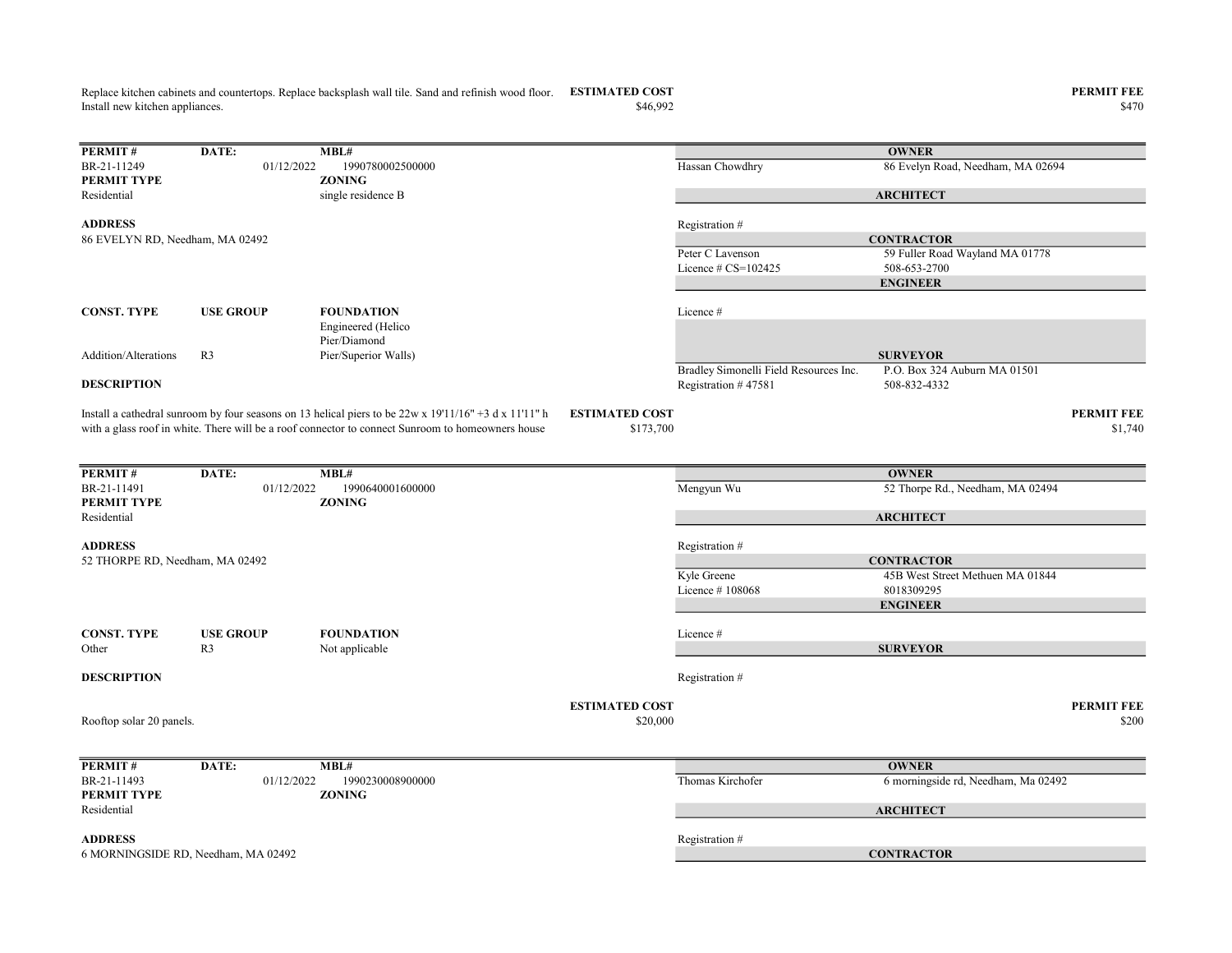|                                            |                                                               |                                                                                                     |                                   | James cram<br>Licence $#54065$    | 156 prospect st Holliston Ma 01746<br>508-498-2152  |                            |
|--------------------------------------------|---------------------------------------------------------------|-----------------------------------------------------------------------------------------------------|-----------------------------------|-----------------------------------|-----------------------------------------------------|----------------------------|
|                                            |                                                               |                                                                                                     |                                   |                                   | <b>ENGINEER</b>                                     |                            |
| <b>CONST. TYPE</b>                         | <b>USE GROUP</b>                                              | <b>FOUNDATION</b>                                                                                   |                                   | Licence #                         |                                                     |                            |
| Other                                      | R <sub>3</sub>                                                | Poured Concrete                                                                                     |                                   |                                   | <b>SURVEYOR</b>                                     |                            |
| <b>DESCRIPTION</b>                         |                                                               |                                                                                                     |                                   | Registration #                    |                                                     |                            |
| Finish area in basement                    |                                                               |                                                                                                     | <b>ESTIMATED COST</b><br>\$45,000 |                                   |                                                     | <b>PERMIT FEE</b><br>\$450 |
| PERMIT#                                    | DATE:                                                         | MBL#                                                                                                |                                   |                                   | <b>OWNER</b>                                        |                            |
| BR-22-10026<br>PERMIT TYPE                 | 01/12/2022                                                    | 1990020003900000<br><b>ZONING</b>                                                                   |                                   | Alyssa Handler                    | 31 Norwich Rd, Needham, MA 02492                    |                            |
| Residential                                |                                                               |                                                                                                     |                                   |                                   | <b>ARCHITECT</b>                                    |                            |
| <b>ADDRESS</b>                             |                                                               |                                                                                                     |                                   | Registration #                    |                                                     |                            |
| 31 NORWICH RD, Needham, MA 02492           |                                                               |                                                                                                     |                                   |                                   | <b>CONTRACTOR</b>                                   |                            |
|                                            |                                                               |                                                                                                     |                                   | Hovhannes Shahbazyan              | 6 Bow st. Waltham MA 02452<br>617 699 2376          |                            |
|                                            |                                                               |                                                                                                     |                                   | Licence # 94849                   | <b>ENGINEER</b>                                     |                            |
|                                            |                                                               |                                                                                                     |                                   |                                   |                                                     |                            |
| <b>CONST. TYPE</b><br>Addition/Alterations | <b>USE GROUP</b><br>R <sub>3</sub>                            | <b>FOUNDATION</b><br>Poured Concrete                                                                |                                   | Licence #                         | <b>SURVEYOR</b>                                     |                            |
| <b>DESCRIPTION</b>                         |                                                               |                                                                                                     |                                   | Registration #                    |                                                     |                            |
|                                            |                                                               | Remodel of existing kitchen. Demo of existing cabinets and installation of new island and cabinets. | <b>ESTIMATED COST</b><br>\$36,450 |                                   |                                                     | <b>PERMIT FEE</b><br>\$370 |
| PERMIT#                                    | DATE:                                                         | MBL#                                                                                                |                                   |                                   | <b>OWNER</b>                                        |                            |
| BR-21-11494<br>PERMIT TYPE                 | 01/13/2022                                                    | 1990690004300000<br><b>ZONING</b>                                                                   |                                   | Lauren and Wes soper              | 32 Mark Lee Rd, Needham, Ma 02492                   |                            |
| Residential                                |                                                               | <b>SRB</b>                                                                                          |                                   |                                   | <b>ARCHITECT</b>                                    |                            |
|                                            |                                                               |                                                                                                     |                                   | Rich Testa Testsa Engineering     | 181 Worcester Rd Natick ma 01760                    |                            |
| <b>ADDRESS</b>                             |                                                               |                                                                                                     |                                   | Registration #37868               | 508-655-2140                                        |                            |
| 32 MARK LEE RD, Needham, MA 02492          |                                                               |                                                                                                     |                                   | Scott Holcomb                     | <b>CONTRACTOR</b><br>7 Pine St Natick MA 01760      |                            |
|                                            |                                                               |                                                                                                     |                                   | Licence # 82965                   | 508-320-9050                                        |                            |
|                                            |                                                               |                                                                                                     |                                   |                                   | <b>ENGINEER</b>                                     |                            |
|                                            |                                                               |                                                                                                     |                                   | Richard Testa Testa Associates    | 181 worcester rd natick ma 01760                    |                            |
| <b>CONST. TYPE</b>                         | <b>USE GROUP</b>                                              | <b>FOUNDATION</b>                                                                                   |                                   | Licence #37868                    | 508-655-2410                                        |                            |
| Addition/Alterations                       | R <sub>3</sub>                                                | Poured Concrete                                                                                     |                                   | Field Resources Bradley Simonelli | <b>SURVEYOR</b><br>281 chestnut st needham ma 02492 |                            |
| <b>DESCRIPTION</b>                         |                                                               |                                                                                                     |                                   | Registration #47581               | 781-444-5936                                        |                            |
|                                            |                                                               |                                                                                                     | <b>ESTIMATED COST</b>             |                                   |                                                     | <b>PERMIT FEE</b>          |
|                                            | side first floor kitchen expansion and expanded bedroom above |                                                                                                     | \$410,000                         |                                   |                                                     | \$4,100                    |
|                                            |                                                               |                                                                                                     |                                   |                                   |                                                     |                            |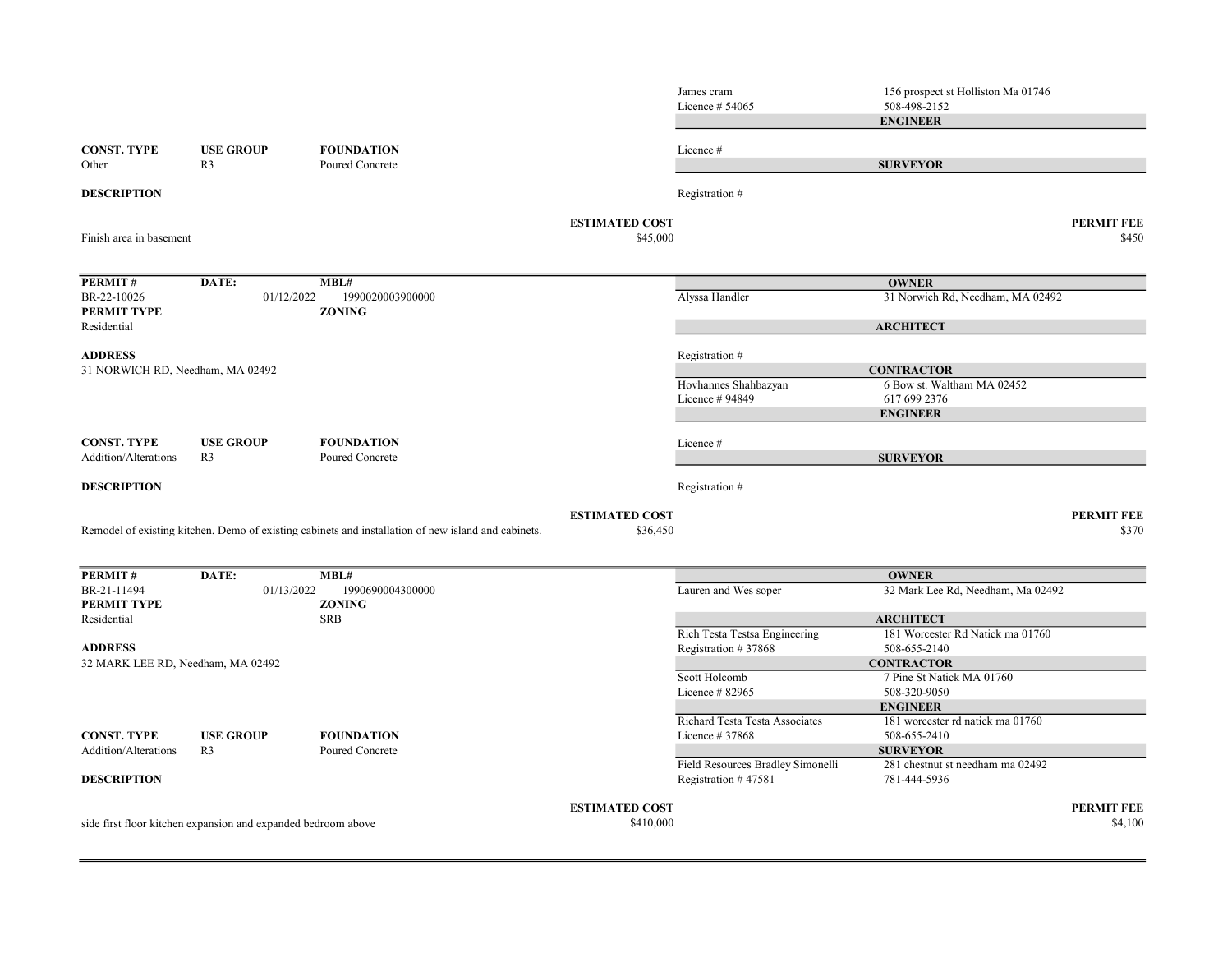| PERMIT#                                   | DATE:                                             | MBL#                                                                                                |                       |                           | <b>OWNER</b>                                           |                            |
|-------------------------------------------|---------------------------------------------------|-----------------------------------------------------------------------------------------------------|-----------------------|---------------------------|--------------------------------------------------------|----------------------------|
| DEMO-22-10001<br>PERMIT TYPE              | 01/13/2022                                        | 1990290006800000<br><b>ZONING</b>                                                                   |                       |                           | , ,                                                    |                            |
| Demolition                                |                                                   |                                                                                                     |                       |                           | <b>ARCHITECT</b>                                       |                            |
| <b>ADDRESS</b>                            |                                                   |                                                                                                     |                       | Registration #            |                                                        |                            |
|                                           | 10 HAWTHORN AVE, Needham, MA 02492                |                                                                                                     |                       |                           | <b>CONTRACTOR</b>                                      |                            |
|                                           |                                                   |                                                                                                     |                       | jason coras Amber Two LLC | 46 kings rd norwood ma 02062                           |                            |
|                                           |                                                   |                                                                                                     |                       | Licence #71545            | 6177995386                                             |                            |
|                                           |                                                   |                                                                                                     |                       |                           | <b>ENGINEER</b>                                        |                            |
| <b>CONST. TYPE</b>                        | <b>USE GROUP</b>                                  | <b>FOUNDATION</b>                                                                                   |                       | Licence#                  |                                                        |                            |
| Entire building<br>(including foundation) |                                                   |                                                                                                     |                       |                           | <b>SURVEYOR</b>                                        |                            |
| <b>DESCRIPTION</b>                        |                                                   |                                                                                                     |                       | Registration #            |                                                        |                            |
|                                           |                                                   |                                                                                                     | <b>ESTIMATED COST</b> |                           |                                                        | <b>PERMIT FEE</b>          |
|                                           | CONSTRUCTION DEBRIS, LEAVE SITE IN SAFE CONDITION | DEMOLITION OF A SINGLE FAMILY DWELLING, FENCE EXCAVATION, REMOVE ALL                                | \$20,000              |                           |                                                        | \$200                      |
|                                           |                                                   |                                                                                                     |                       |                           |                                                        |                            |
|                                           |                                                   |                                                                                                     |                       |                           |                                                        |                            |
| PERMIT#                                   | DATE:                                             | MBL#                                                                                                |                       |                           | <b>OWNER</b>                                           |                            |
| BR-21-11488                               | 01/13/2022                                        | 1993050002600000                                                                                    |                       | Edward Sullivan           | 170 Whitman Rd, Needham, Ma 02492                      |                            |
| PERMIT TYPE                               |                                                   | <b>ZONING</b>                                                                                       |                       |                           |                                                        |                            |
| Residential                               |                                                   |                                                                                                     |                       |                           | <b>ARCHITECT</b>                                       |                            |
|                                           |                                                   |                                                                                                     |                       |                           |                                                        |                            |
| <b>ADDRESS</b>                            |                                                   |                                                                                                     |                       | Registration #            |                                                        |                            |
| 170 WHITMAN RD, Needham, MA 02492         |                                                   |                                                                                                     |                       | Joseph F Casna            | <b>CONTRACTOR</b><br>140 Pembroke st Kingston Ma 02364 |                            |
|                                           |                                                   |                                                                                                     |                       | Licence #16785            | 781-585-7045                                           |                            |
|                                           |                                                   |                                                                                                     |                       |                           | <b>ENGINEER</b>                                        |                            |
|                                           |                                                   |                                                                                                     |                       |                           |                                                        |                            |
| <b>CONST. TYPE</b>                        | <b>USE GROUP</b>                                  | <b>FOUNDATION</b>                                                                                   |                       | Licence#                  |                                                        |                            |
| Other                                     | R <sub>3</sub>                                    | Not applicable                                                                                      |                       |                           | <b>SURVEYOR</b>                                        |                            |
|                                           |                                                   |                                                                                                     |                       |                           |                                                        |                            |
| <b>DESCRIPTION</b>                        |                                                   |                                                                                                     |                       | Registration #            |                                                        |                            |
|                                           |                                                   |                                                                                                     |                       |                           |                                                        |                            |
|                                           |                                                   | Install a 31' x 15' x 6' in-ground fiberglass swimming pool. FINAS-AS-BUILT required prior to Final | <b>ESTIMATED COST</b> |                           |                                                        | <b>PERMIT FEE</b><br>\$900 |
| Inspection.                               |                                                   |                                                                                                     | \$89,337              |                           |                                                        |                            |
|                                           |                                                   |                                                                                                     |                       |                           |                                                        |                            |
| PERMIT#                                   | DATE:                                             | MBL#                                                                                                |                       |                           | <b>OWNER</b>                                           |                            |
| BR-22-10027                               | 01/13/2022                                        | 1990280005400000                                                                                    |                       | Robert Coon               | 32 Oak Hill Road, Needham, MA 02492                    |                            |
| PERMIT TYPE                               |                                                   | <b>ZONING</b>                                                                                       |                       |                           |                                                        |                            |
| Residential                               |                                                   |                                                                                                     |                       |                           | <b>ARCHITECT</b>                                       |                            |
|                                           |                                                   |                                                                                                     |                       |                           |                                                        |                            |
| <b>ADDRESS</b>                            |                                                   |                                                                                                     |                       | Registration #            |                                                        |                            |
| 32 OAK HILL RD, Needham, MA 02492         |                                                   |                                                                                                     |                       |                           | <b>CONTRACTOR</b>                                      |                            |
|                                           |                                                   |                                                                                                     |                       | David S. Picazio          | 4 Maple Glen Ct. Randolph MA 02368<br>617-858-1645     |                            |
|                                           |                                                   |                                                                                                     |                       | Licence #104792           | <b>ENGINEER</b>                                        |                            |
|                                           |                                                   |                                                                                                     |                       |                           |                                                        |                            |
| <b>CONST. TYPE</b>                        | <b>USE GROUP</b>                                  | <b>FOUNDATION</b>                                                                                   |                       | Licence #                 |                                                        |                            |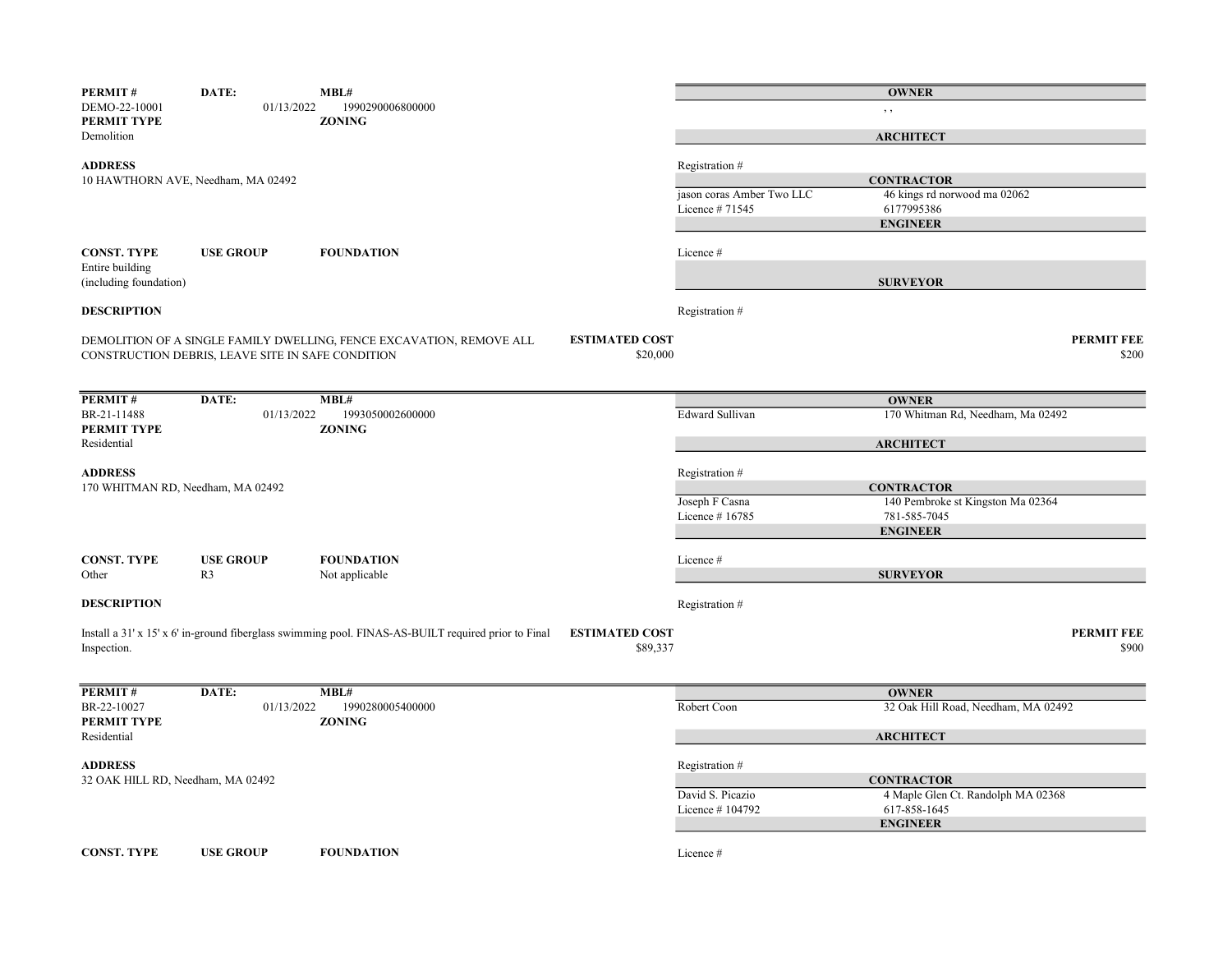| <b>Addition/Alterations</b>         | R <sub>3</sub>                                                       | Not applicable                                                                                 |                                   |                                    | <b>SURVEYOR</b>                     |                            |
|-------------------------------------|----------------------------------------------------------------------|------------------------------------------------------------------------------------------------|-----------------------------------|------------------------------------|-------------------------------------|----------------------------|
| <b>DESCRIPTION</b>                  |                                                                      |                                                                                                |                                   | Registration #                     |                                     |                            |
|                                     | Installation of a 15.2kW DC rooftop solar panel system (40 modules). |                                                                                                | <b>ESTIMATED COST</b><br>\$46,696 |                                    |                                     | <b>PERMIT FEE</b><br>\$470 |
| PERMIT#                             | DATE:                                                                | MBL#                                                                                           |                                   |                                    | <b>OWNER</b>                        |                            |
| BR-22-10030                         | 01/13/2022                                                           | 1992120001300000                                                                               |                                   | Nissi Cui                          | 1516 Central Ave, Needham, MA 02492 |                            |
| PERMIT TYPE                         |                                                                      | <b>ZONING</b>                                                                                  |                                   |                                    |                                     |                            |
| Residential                         |                                                                      |                                                                                                |                                   |                                    | <b>ARCHITECT</b>                    |                            |
|                                     |                                                                      |                                                                                                |                                   | John W Moore New England Solar Hot |                                     |                            |
| <b>ADDRESS</b>                      |                                                                      |                                                                                                |                                   | Water Inc                          | PO Box 382112 Cambridge MA 02338    |                            |
| 1516 CENTRAL AVE, Needham, MA 02492 |                                                                      |                                                                                                |                                   | Registration # AR7901              | 781-536-8633<br><b>CONTRACTOR</b>   |                            |
|                                     |                                                                      |                                                                                                |                                   | <b>Bruce D Dike</b>                | 1000 Turnpike St Canton MA 02021    |                            |
|                                     |                                                                      |                                                                                                |                                   | Licence #1012664                   | 781-536-8633                        |                            |
|                                     |                                                                      |                                                                                                |                                   |                                    | <b>ENGINEER</b>                     |                            |
|                                     |                                                                      |                                                                                                |                                   |                                    |                                     |                            |
| <b>CONST. TYPE</b>                  | <b>USE GROUP</b>                                                     | <b>FOUNDATION</b>                                                                              |                                   | Licence #                          |                                     |                            |
| Other                               | R <sub>3</sub>                                                       | Not applicable                                                                                 |                                   |                                    | <b>SURVEYOR</b>                     |                            |
| <b>DESCRIPTION</b>                  |                                                                      |                                                                                                |                                   | Registration #                     |                                     |                            |
|                                     |                                                                      |                                                                                                |                                   |                                    |                                     | <b>PERMIT FEE</b>          |
| UPGRADE THIS PERMIT.                |                                                                      | Install three solar hot water panels on roof as part of a solar hot water system/NO STRUCTURAL | <b>ESTIMATED COST</b><br>\$12,258 |                                    |                                     | \$150                      |
|                                     |                                                                      |                                                                                                |                                   |                                    |                                     |                            |
|                                     |                                                                      |                                                                                                |                                   |                                    |                                     |                            |
| PERMIT#                             | DATE:                                                                | MBL#                                                                                           |                                   |                                    | <b>OWNER</b>                        |                            |
| BR-22-10029                         | 01/13/2022                                                           | 1992010003500000                                                                               |                                   | Thomas Halliday                    | 111 EDGEWATER DR, NEEDHAM, MA 02492 |                            |
| PERMIT TYPE                         |                                                                      | <b>ZONING</b>                                                                                  |                                   |                                    |                                     |                            |
| Residential                         |                                                                      |                                                                                                |                                   |                                    | <b>ARCHITECT</b>                    |                            |
| <b>ADDRESS</b>                      |                                                                      |                                                                                                |                                   | Registration #                     |                                     |                            |
|                                     | 111 EDGEWATER DR, Needham, MA 02492                                  |                                                                                                |                                   |                                    | <b>CONTRACTOR</b>                   |                            |
|                                     |                                                                      |                                                                                                |                                   | CHRISTOPHER MACDONALD              | 752 SEA ST QUINCY MA 02169          |                            |
|                                     |                                                                      |                                                                                                |                                   | Licence $\#$ CS-067308             | 781.771.2228                        |                            |
|                                     |                                                                      |                                                                                                |                                   |                                    | <b>ENGINEER</b>                     |                            |
| <b>CONST. TYPE</b>                  | <b>USE GROUP</b>                                                     | <b>FOUNDATION</b>                                                                              |                                   | Licence #                          |                                     |                            |
| <b>Addition/Alterations</b>         | R <sub>3</sub>                                                       | Not applicable                                                                                 |                                   |                                    | <b>SURVEYOR</b>                     |                            |
|                                     |                                                                      |                                                                                                |                                   |                                    |                                     |                            |
| <b>DESCRIPTION</b>                  |                                                                      |                                                                                                |                                   | Registration #                     |                                     |                            |
|                                     |                                                                      |                                                                                                |                                   |                                    |                                     |                            |
|                                     |                                                                      |                                                                                                | <b>ESTIMATED COST</b>             |                                    |                                     | <b>PERMIT FEE</b>          |
| REBUILD 2 BATHROOMS                 |                                                                      |                                                                                                | \$37,500                          |                                    |                                     | \$380                      |
|                                     |                                                                      |                                                                                                |                                   |                                    |                                     |                            |
| PERMIT#                             | DATE:                                                                | MBL#                                                                                           |                                   |                                    | <b>OWNER</b>                        |                            |
| BR-22-10029                         | 01/13/2022                                                           | 1992010003500000                                                                               |                                   | Thomas Halliday                    | 111 EDGEWATER DR, NEEDHAM, MA 02492 |                            |
| PERMIT TYPE                         |                                                                      | <b>ZONING</b>                                                                                  |                                   |                                    |                                     |                            |
| Residential                         |                                                                      |                                                                                                |                                   |                                    | <b>ARCHITECT</b>                    |                            |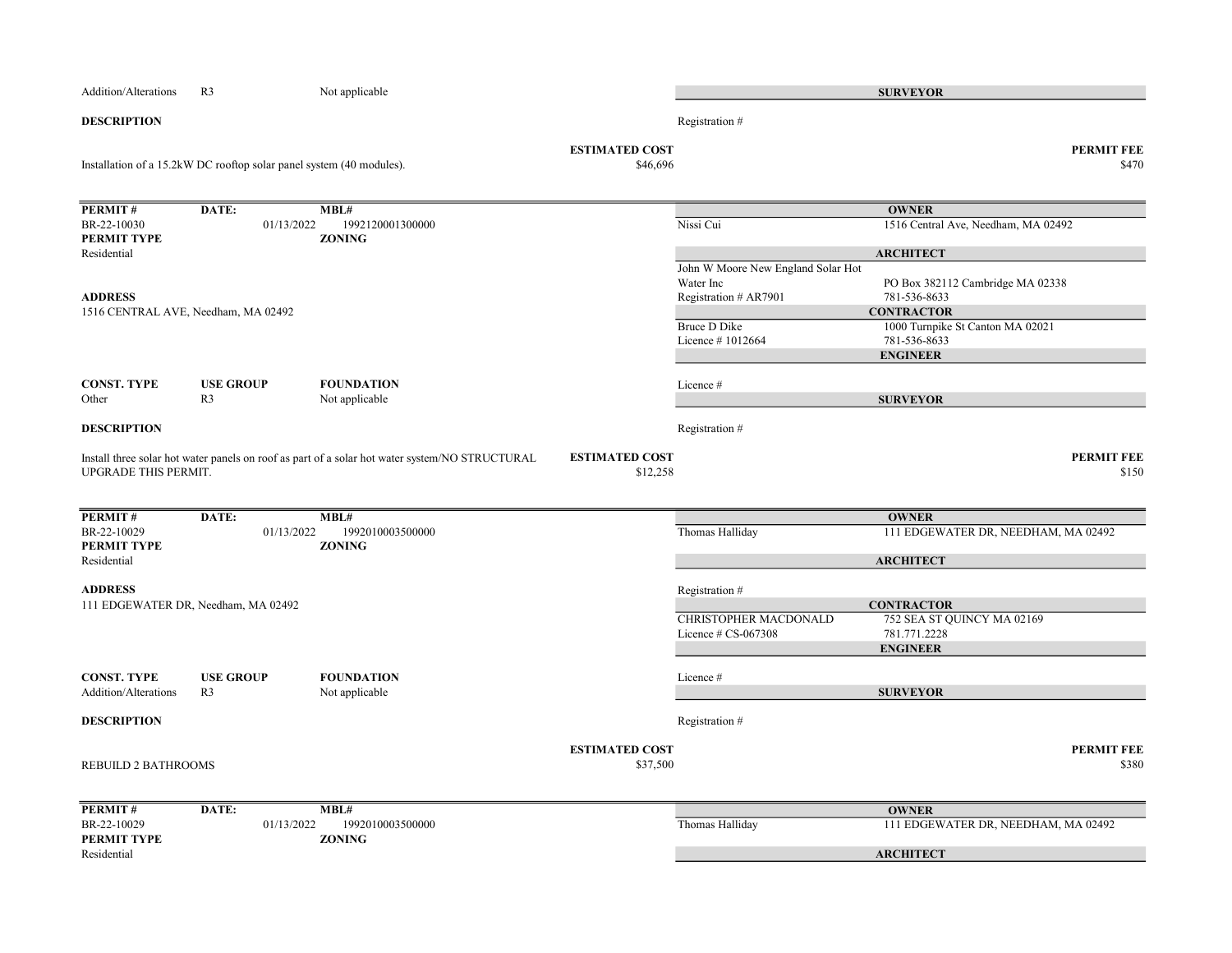| <b>ADDRESS</b>                                    |                                                             |                                                                                       |                       | Registration #                 |                                                 |                   |
|---------------------------------------------------|-------------------------------------------------------------|---------------------------------------------------------------------------------------|-----------------------|--------------------------------|-------------------------------------------------|-------------------|
|                                                   | 111 EDGEWATER DR, Needham, MA 02492                         |                                                                                       |                       |                                | <b>CONTRACTOR</b>                               |                   |
|                                                   |                                                             |                                                                                       |                       | CHRISTOPHER MACDONALD          | 752 SEA ST QUINCY MA 02169                      |                   |
|                                                   |                                                             |                                                                                       |                       | Licence $\#$ CS-067308         | 781.771.2228                                    |                   |
|                                                   |                                                             |                                                                                       |                       |                                | <b>ENGINEER</b>                                 |                   |
|                                                   |                                                             |                                                                                       |                       |                                |                                                 |                   |
| <b>CONST. TYPE</b><br><b>Addition/Alterations</b> | <b>USE GROUP</b><br>R <sub>3</sub>                          | <b>FOUNDATION</b>                                                                     |                       | Licence #                      |                                                 |                   |
|                                                   |                                                             | Not applicable                                                                        |                       |                                | <b>SURVEYOR</b>                                 |                   |
| <b>DESCRIPTION</b>                                |                                                             |                                                                                       |                       | Registration #                 |                                                 |                   |
|                                                   |                                                             |                                                                                       | <b>ESTIMATED COST</b> |                                |                                                 | <b>PERMIT FEE</b> |
| REBUILD 2 BATHROOMS                               |                                                             |                                                                                       | \$37,500              |                                |                                                 | \$50              |
|                                                   |                                                             |                                                                                       |                       |                                |                                                 |                   |
| PERMIT#                                           | DATE:                                                       | MBL#                                                                                  |                       |                                | <b>OWNER</b>                                    |                   |
| BR-22-10028                                       | 01/14/2022                                                  | 1991320003900000<br><b>ZONING</b>                                                     |                       | Barbara Pitney                 | 69 Maple Street, Needham, MA 02492              |                   |
| PERMIT TYPE<br>Residential                        |                                                             |                                                                                       |                       |                                | <b>ARCHITECT</b>                                |                   |
|                                                   |                                                             |                                                                                       |                       |                                |                                                 |                   |
| <b>ADDRESS</b>                                    |                                                             |                                                                                       |                       | Registration #                 |                                                 |                   |
| 69 MAPLE ST, Needham, MA 02492                    |                                                             |                                                                                       |                       |                                | <b>CONTRACTOR</b>                               |                   |
|                                                   |                                                             |                                                                                       |                       | Lisa Nugent<br>Licence #105934 | 1069 East Street Dedham MA 02026<br>17813292895 |                   |
|                                                   |                                                             |                                                                                       |                       |                                | <b>ENGINEER</b>                                 |                   |
|                                                   |                                                             |                                                                                       |                       |                                |                                                 |                   |
| <b>CONST. TYPE</b>                                | <b>USE GROUP</b>                                            | <b>FOUNDATION</b>                                                                     |                       | Licence #                      |                                                 |                   |
| <b>Addition/Alterations</b>                       | R <sub>3</sub>                                              | Not applicable                                                                        |                       |                                | <b>SURVEYOR</b>                                 |                   |
| <b>DESCRIPTION</b>                                |                                                             |                                                                                       |                       | Registration #                 |                                                 |                   |
|                                                   |                                                             |                                                                                       | <b>ESTIMATED COST</b> |                                |                                                 | <b>PERMIT FEE</b> |
|                                                   | eaves. Keep area clean and safe. No structural this permit. | REAR UPPER SECTION ONLY ***** Roof replacement. Minimum 6' of ice/water shield at all | \$6,300               |                                |                                                 | \$150             |
|                                                   |                                                             |                                                                                       |                       |                                |                                                 |                   |
| <b>PERMIT#</b>                                    | DATE:                                                       | MBL#                                                                                  |                       |                                | <b>OWNER</b>                                    |                   |
| BR-22-10035                                       | 01/14/2022                                                  | 1993060000600000                                                                      |                       | Elibeth Langford               | 395 Charles River St, Needham, MA 02492         |                   |
| PERMIT TYPE<br>Residential                        |                                                             | <b>ZONING</b>                                                                         |                       |                                | <b>ARCHITECT</b>                                |                   |
|                                                   |                                                             |                                                                                       |                       |                                |                                                 |                   |
| ADDRESS                                           |                                                             |                                                                                       |                       | Registration #                 |                                                 |                   |
| 395 CHARLES RIVER ST, Needham, MA 02492           |                                                             |                                                                                       |                       |                                | <b>CONTRACTOR</b>                               |                   |
|                                                   |                                                             |                                                                                       |                       | Benjamin Marshall              | 184 Riverview Ave Waltham MA 02453              |                   |
|                                                   |                                                             |                                                                                       |                       | Licence # 90262                | 781 899 3618<br><b>ENGINEER</b>                 |                   |
|                                                   |                                                             |                                                                                       |                       |                                |                                                 |                   |
| <b>CONST. TYPE</b>                                | <b>USE GROUP</b>                                            | <b>FOUNDATION</b>                                                                     |                       | Licence #                      |                                                 |                   |
| <b>Addition/Alterations</b>                       | R <sub>3</sub>                                              | Poured Concrete                                                                       |                       |                                | <b>SURVEYOR</b>                                 |                   |
| <b>DESCRIPTION</b>                                |                                                             |                                                                                       |                       | Registration #                 |                                                 |                   |

Insulation-Main roof-R30 closed cell spray foam, Gable end walls-R15 closed cell spray foam, vent

ESTIMATED COST PERMIT FEE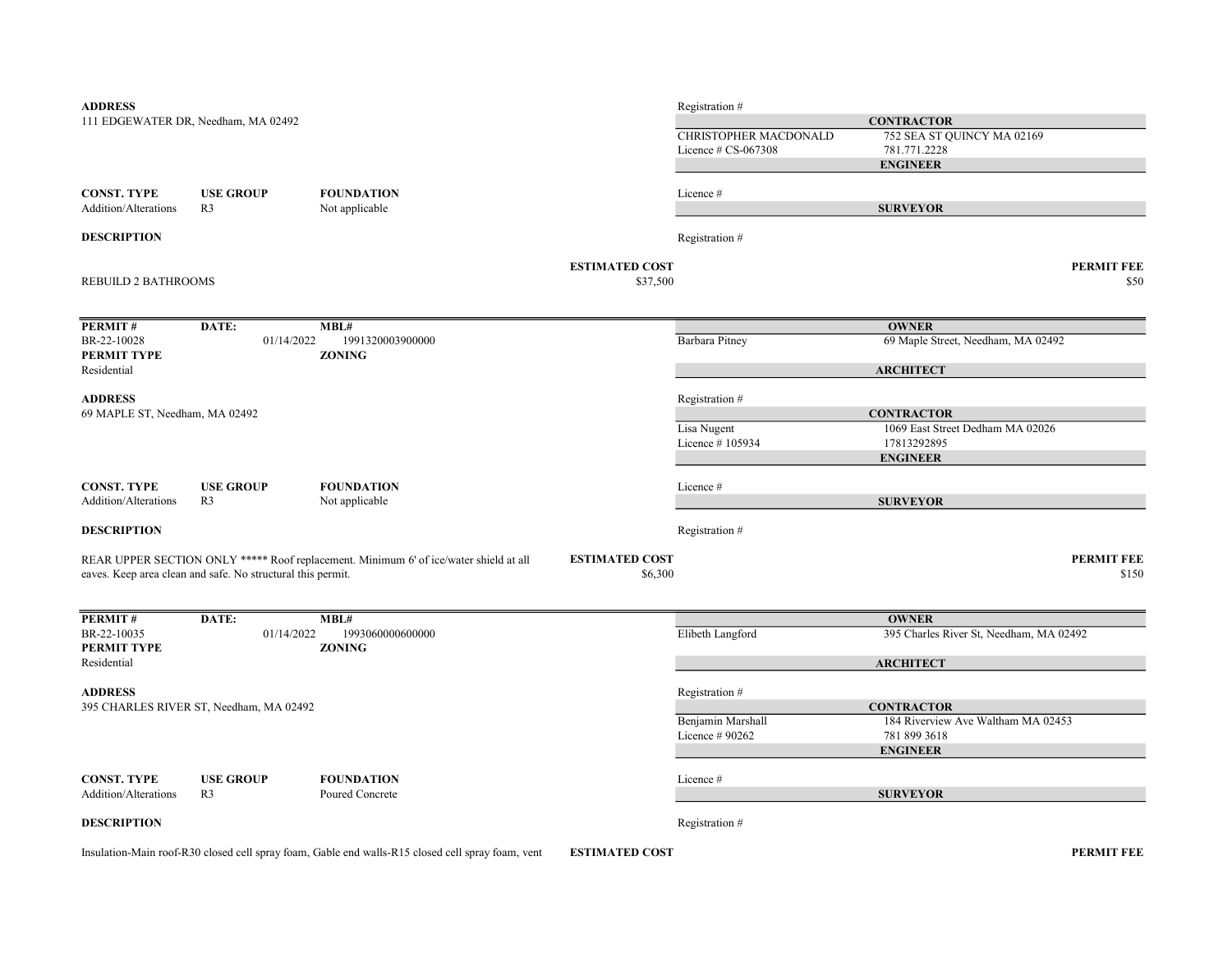bathroom fans through roof.

| PERMIT#                                          | DATE:                                   | MBL#                                                                                             |                       |                                       | <b>OWNER</b>                                 |
|--------------------------------------------------|-----------------------------------------|--------------------------------------------------------------------------------------------------|-----------------------|---------------------------------------|----------------------------------------------|
| BR-22-10002                                      | 01/14/2022                              | 1990960006600000                                                                                 |                       | Karthik Balasubramaniam               | 53 wayne road, Needham, Ma 02492             |
| PERMIT TYPE                                      |                                         | <b>ZONING</b>                                                                                    |                       |                                       |                                              |
| Residential                                      |                                         | srb                                                                                              |                       |                                       | <b>ARCHITECT</b>                             |
|                                                  |                                         |                                                                                                  |                       |                                       |                                              |
| <b>ADDRESS</b><br>53 WAYNE RD, Needham, MA 02492 |                                         |                                                                                                  |                       | Registration #                        | <b>CONTRACTOR</b>                            |
|                                                  |                                         |                                                                                                  |                       | Daniel Memont                         | 260 Sudbury Road Stow Ma 01775               |
|                                                  |                                         |                                                                                                  |                       | Licence $# cs-100784$                 | 781 883 5277                                 |
|                                                  |                                         |                                                                                                  |                       |                                       | <b>ENGINEER</b>                              |
|                                                  |                                         |                                                                                                  |                       | Reginald Roome II, P.E., Anthony A    |                                              |
|                                                  |                                         |                                                                                                  |                       | Esposito Roome & Guarracino,          | 300 Trade Center suite 3540,12666 Kenwood ln |
|                                                  |                                         |                                                                                                  |                       | llc, Medford Engineering              | Woburn, Ft. Meyers Ma, Fl. 180133907         |
| <b>CONST. TYPE</b>                               | <b>USE GROUP</b>                        | <b>FOUNDATION</b>                                                                                |                       | Licence # 3194939782                  | 617-628-1700,508-369-4783                    |
| New Construction                                 | R <sub>3</sub>                          | Poured Concrete                                                                                  |                       |                                       | <b>SURVEYOR</b>                              |
|                                                  |                                         |                                                                                                  |                       | Richard J Mede JR Medford Engineering | 15 Hall Street Medford Ma 12155              |
| <b>DESCRIPTION</b>                               |                                         |                                                                                                  |                       | Registration #36864                   | 781-396-4466                                 |
|                                                  |                                         | Construction of a new single family home, 2 story, 4 bedroom, 4 1/2 bath. 2 car attached garage, | <b>ESTIMATED COST</b> |                                       | <b>PERMIT FEE</b>                            |
|                                                  |                                         | finished basement, porch, NO DECK, NO FINISHED ATTIC, NO FIREPLACE                               | \$690,000             |                                       | \$6,900                                      |
|                                                  |                                         |                                                                                                  |                       |                                       |                                              |
|                                                  |                                         |                                                                                                  |                       |                                       |                                              |
| PERMIT#                                          | DATE:                                   | MBL#                                                                                             |                       |                                       | <b>OWNER</b>                                 |
| BR-21-11495                                      | 01/14/2022                              | 1991190000700000                                                                                 |                       | Slim Sassi                            | 1565 Great Plain Ave, Needham, MA 02492      |
| PERMIT TYPE                                      |                                         | <b>ZONING</b>                                                                                    |                       |                                       |                                              |
| Residential                                      |                                         |                                                                                                  |                       |                                       | <b>ARCHITECT</b>                             |
| <b>ADDRESS</b>                                   |                                         |                                                                                                  |                       |                                       |                                              |
|                                                  | 1561 GREAT PLAIN AVE, Needham, MA 02492 |                                                                                                  |                       | Registration #                        | <b>CONTRACTOR</b>                            |
|                                                  |                                         |                                                                                                  |                       | Robert WAgner                         | 90 High Street Weymouth MA 02189             |
|                                                  |                                         |                                                                                                  |                       | Licence # 62764                       | 781 910 6012                                 |
|                                                  |                                         |                                                                                                  |                       |                                       | <b>ENGINEER</b>                              |
|                                                  |                                         |                                                                                                  |                       |                                       |                                              |
| <b>CONST. TYPE</b>                               | <b>USE GROUP</b>                        | <b>FOUNDATION</b>                                                                                |                       | Licence #                             |                                              |
| Addition/Alterations                             | R <sub>3</sub>                          | Poured Concrete                                                                                  |                       |                                       | <b>SURVEYOR</b>                              |
|                                                  |                                         |                                                                                                  |                       |                                       |                                              |
| <b>DESCRIPTION</b>                               |                                         |                                                                                                  |                       | Registration #                        |                                              |
|                                                  |                                         |                                                                                                  | <b>ESTIMATED COST</b> |                                       | <b>PERMIT FEE</b>                            |
| Add bathroom                                     |                                         |                                                                                                  | \$11,600              |                                       | \$150                                        |
|                                                  |                                         |                                                                                                  |                       |                                       |                                              |
|                                                  |                                         |                                                                                                  |                       |                                       |                                              |
| PERMIT#                                          | DATE:                                   | MBL#                                                                                             |                       |                                       | <b>OWNER</b>                                 |
| BR-22-10025                                      | 01/14/2022                              | 1990490003400000                                                                                 |                       | Rob Ticktin                           | 369 Manning Street, Needham, MA 02492        |
| PERMIT TYPE                                      |                                         | <b>ZONING</b>                                                                                    |                       |                                       |                                              |
| Residential                                      |                                         |                                                                                                  |                       |                                       | <b>ARCHITECT</b>                             |
| <b>ADDRESS</b>                                   |                                         |                                                                                                  |                       | Registration #                        |                                              |
| 369 MANNING ST, Needham, MA 02492                |                                         |                                                                                                  |                       |                                       | <b>CONTRACTOR</b>                            |
|                                                  |                                         |                                                                                                  |                       |                                       |                                              |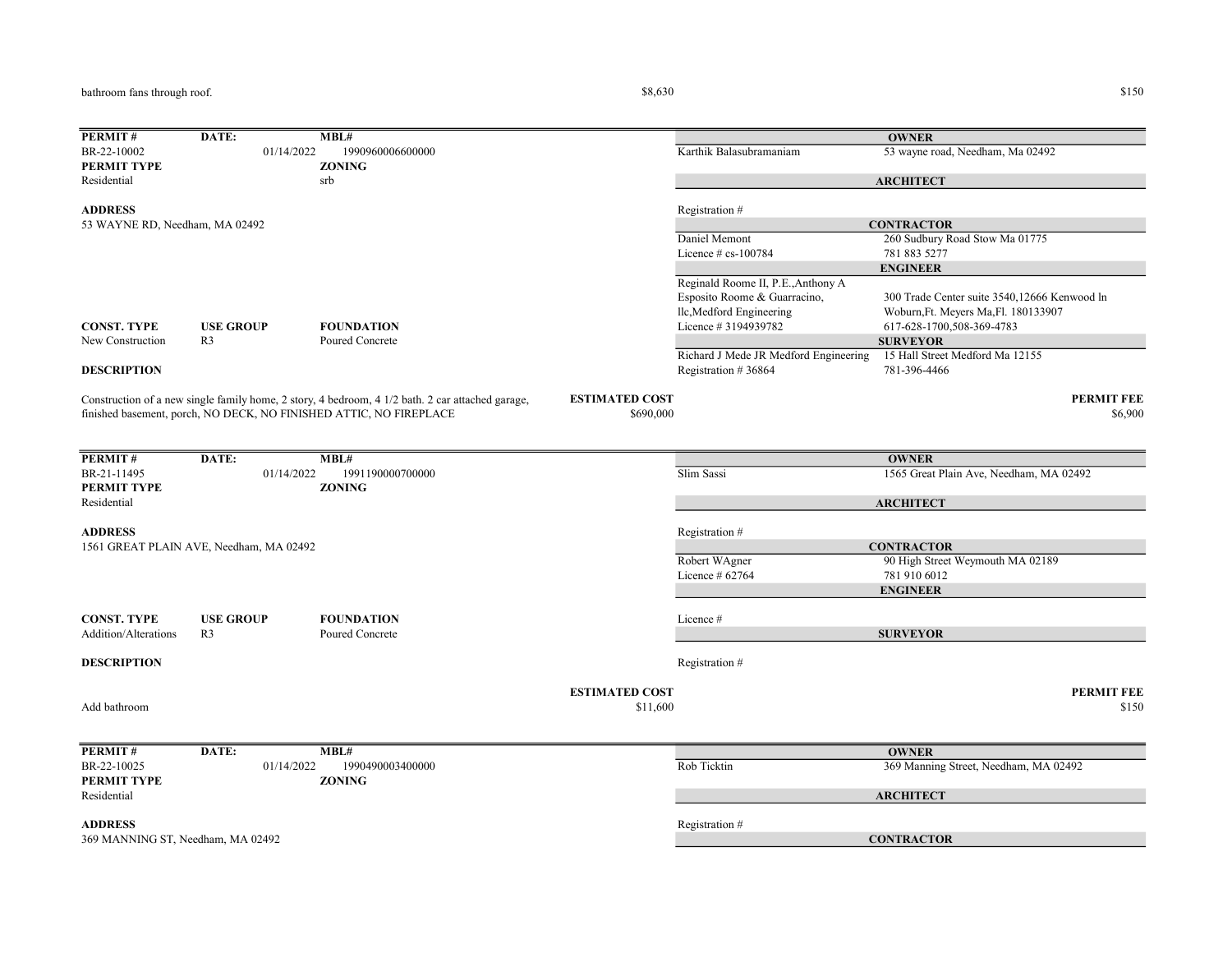Licence # CONST. TYPE USE GROUP FOUNDATION Licence # Addition/Alterations R3 Other **DESCRIPTION** Registration # ESTIMATED COST PERMIT FEE  $$80,000$   $$800$ PERMIT # DATE: MBL# BR-22-10013 01/18/2022 1992100002600000 Gilbert Brodsky Gilbert Brodsky 19 Russell road, Needham, Mass 02492 PERMIT TYPE ZONING Residential ADDRESS Registration # David Arrowsmith 20 Wayside ln Canton Mass 02021 Licence # 90743 6173191225 CONST. TYPE USE GROUP FOUNDATION Licence # Deck/Porch Not applicable **DESCRIPTION** Registration  $#$ ESTIMATED COST PERMIT FEE \$1,080 \$1,080 PERMIT # DATE: MBL# BC-21-10134 01/18/2022 1990470008100000 57 Dedham Ave LLC PO Box 920298, Needham, MA 02492 PERMIT TYPE ZONING Commercial Robert H. Egan Robert Egan Assoc 11 Leach ln Natick Ma 01760 ADDRESS Registration # 3534 508-653-3897 Michael Tedoldi PO Box 920298 Needham Ma 02492 Licence # 10593 781-760-7461 CONST. TYPE USE GROUP FOUNDATION Licence # Addition/Alterations Business - B Poured Concrete **DESCRIPTION** Registration # Kennedy Bros Physical Therapy. Build out of Suite 1A potion of first floor main room office, storage, ESTIMATED COST PERMIT FEE  $$95,000$   $$950$ PERMIT # DATE: MBL# ENGINEER **SURVEYOR** staff room, utility room and 4 public bathrooms. **OWNER** Replacing the deck on the back of the house. FINAL AS BUILT submission and approval required prior to Final Inspection. **OWNER ARCHITECT CONTRACTOR** ENGINEER SURVEYOR 15 OAK ST, Needham, MA 02492 Kitchen renovation **OWNER ARCHITECT CONTRACTOR** ENGINEER SURVEYOR 19 RUSSELL RD, Needham, MA 02492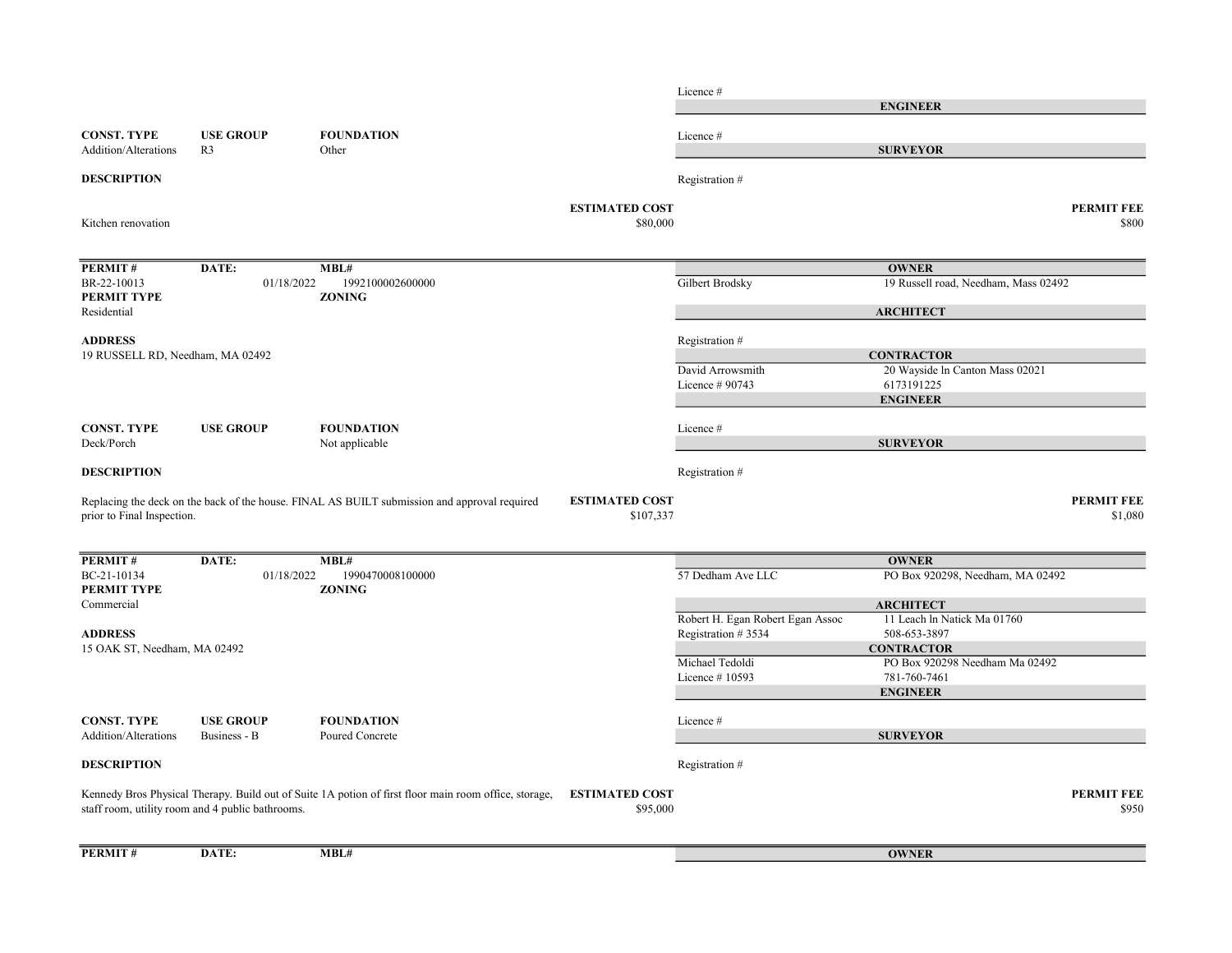| BR-22-10040<br>PERMIT TYPE                        | 01/18/2022                                                         | 1991320006100000<br><b>ZONING</b>                                                                |                                   | Michael Caggiano                     | 64 Linden St, Needham, MA 02492                                       |
|---------------------------------------------------|--------------------------------------------------------------------|--------------------------------------------------------------------------------------------------|-----------------------------------|--------------------------------------|-----------------------------------------------------------------------|
| Residential                                       |                                                                    |                                                                                                  |                                   |                                      | <b>ARCHITECT</b>                                                      |
| <b>ADDRESS</b><br>64 LINDEN ST, Needham, MA 02492 |                                                                    |                                                                                                  |                                   | Registration #                       | <b>CONTRACTOR</b>                                                     |
|                                                   |                                                                    |                                                                                                  |                                   | Benjamin Marshall<br>Licence # 90262 | 184 Riverview Ave Waltham MA 02453<br>781-899-3618<br><b>ENGINEER</b> |
| <b>CONST. TYPE</b><br><b>Addition/Alterations</b> | <b>USE GROUP</b><br>R <sub>3</sub>                                 | <b>FOUNDATION</b><br>Poured Concrete                                                             |                                   | Licence #                            | <b>SURVEYOR</b>                                                       |
| <b>DESCRIPTION</b>                                |                                                                    |                                                                                                  |                                   | Registration #                       |                                                                       |
|                                                   |                                                                    | Insulation-ROOF-R38 CLOSED CELL, GABLE END WALLS-R21 CLOSED CELL SPF                             | <b>ESTIMATED COST</b><br>\$18,998 |                                      | <b>PERMIT FEE</b><br>\$190                                            |
| PERMIT#                                           | DATE:                                                              | MBL#                                                                                             |                                   |                                      | <b>OWNER</b>                                                          |
| BR-22-10021<br>PERMIT TYPE                        | 01/18/2022                                                         | 1991180006100000<br><b>ZONING</b>                                                                |                                   | Karin Hjalmarson                     | 14 Mackintosh Ave, Needham, MA 02492                                  |
| Residential                                       |                                                                    |                                                                                                  |                                   |                                      | <b>ARCHITECT</b>                                                      |
| <b>ADDRESS</b>                                    | 14 MACKINTOSH AVE, Needham, MA 02492                               |                                                                                                  |                                   | Registration #                       | <b>CONTRACTOR</b>                                                     |
|                                                   |                                                                    |                                                                                                  |                                   | Andre LeBlanc                        | 50 Exchange St. Waltham MA 02451                                      |
|                                                   |                                                                    |                                                                                                  |                                   | Licence #106295                      | 781-800-0121<br><b>ENGINEER</b>                                       |
| <b>CONST. TYPE</b><br>Addition/Alterations        | <b>USE GROUP</b><br>R <sub>3</sub>                                 | <b>FOUNDATION</b><br>Poured Concrete                                                             |                                   | Licence #                            | <b>SURVEYOR</b>                                                       |
| <b>DESCRIPTION</b>                                |                                                                    |                                                                                                  |                                   |                                      |                                                                       |
|                                                   |                                                                    |                                                                                                  |                                   | Registration #                       |                                                                       |
|                                                   | and shower. Installation of new ceiling vent, lights and switches. | Remodel of a small basement bathroom. Keeping the same layout, replacement of new vanity, toilet | <b>ESTIMATED COST</b><br>\$32,000 |                                      | <b>PERMIT FEE</b><br>\$320                                            |
| PERMIT#                                           | DATE:                                                              | MBL#                                                                                             |                                   |                                      | <b>OWNER</b>                                                          |
| BR-22-10036<br>PERMIT TYPE                        | 01/19/2022                                                         | 1990100001600000<br><b>ZONING</b>                                                                |                                   | Nathan Hyman                         | 67 Green St, Needham, MA 02492                                        |
| Residential                                       |                                                                    |                                                                                                  |                                   |                                      | <b>ARCHITECT</b>                                                      |
| <b>ADDRESS</b><br>67 GREEN ST, Needham, MA 02492  |                                                                    |                                                                                                  |                                   | Registration #                       | <b>CONTRACTOR</b>                                                     |
|                                                   |                                                                    |                                                                                                  |                                   | dermot power                         | 386 Highland st dedham ma 02026                                       |
|                                                   |                                                                    |                                                                                                  |                                   | Licence #87921                       | 617 5957659<br><b>ENGINEER</b>                                        |
| <b>CONST. TYPE</b>                                | <b>USE GROUP</b>                                                   | <b>FOUNDATION</b>                                                                                |                                   | Licence #                            |                                                                       |
| Addition/Alterations                              | R <sub>3</sub>                                                     | Poured Concrete                                                                                  |                                   |                                      | <b>SURVEYOR</b>                                                       |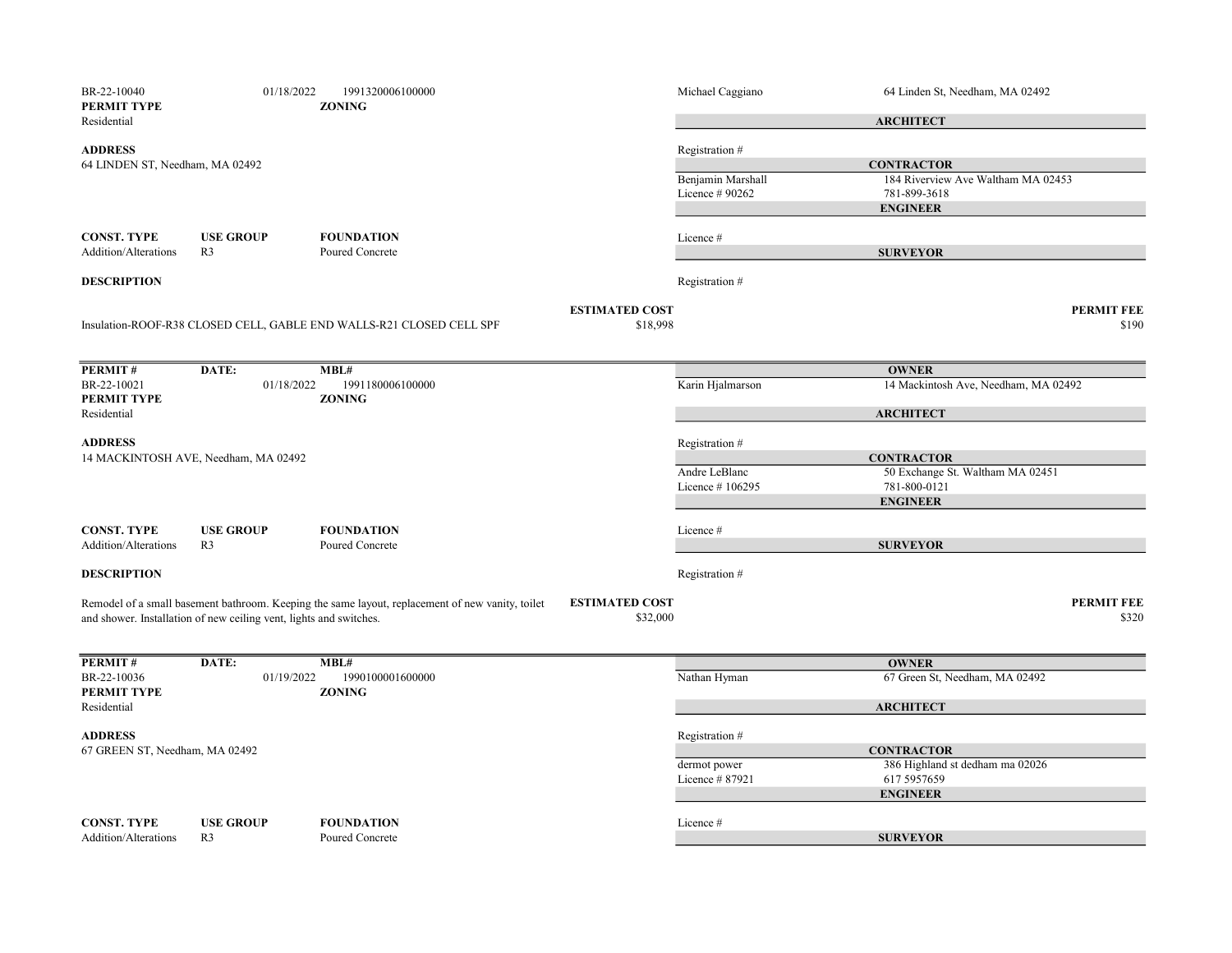| changes                                    |                                                         |                                                                             | \$21,000              |                                                     | \$210                                                   |
|--------------------------------------------|---------------------------------------------------------|-----------------------------------------------------------------------------|-----------------------|-----------------------------------------------------|---------------------------------------------------------|
| PERMIT#                                    | DATE:                                                   | MBL#                                                                        |                       |                                                     | <b>OWNER</b>                                            |
| BC-22-10000<br>PERMIT TYPE                 | 01/19/2022                                              | 1993090002500000<br><b>ZONING</b>                                           |                       | Harry GoodaleNorth hill                             | 865 Central Ave, Needham, Mass 02492                    |
| Commercial                                 |                                                         | Business - B                                                                |                       |                                                     | <b>ARCHITECT</b>                                        |
|                                            |                                                         |                                                                             |                       | Tim lund TL Architect                               | 262 Forest Street Needham Mass 02492                    |
| <b>ADDRESS</b>                             |                                                         |                                                                             |                       | Registration #20151                                 | 781-444-6690                                            |
|                                            | 865 CENTRAL AVE, Unit C204, Needham, MA 02492           |                                                                             |                       |                                                     | <b>CONTRACTOR</b>                                       |
|                                            |                                                         |                                                                             |                       | Harry Goodale<br>Licence # CS-068861                | 289 Boston post road Sudbury Mass 01776<br>339-225-2380 |
|                                            |                                                         |                                                                             |                       |                                                     | <b>ENGINEER</b>                                         |
|                                            |                                                         |                                                                             |                       |                                                     |                                                         |
| <b>CONST. TYPE</b><br>Addition/Alterations | <b>USE GROUP</b><br>Residential - R2                    | <b>FOUNDATION</b><br>Poured Concrete                                        |                       | Licence #                                           |                                                         |
|                                            |                                                         |                                                                             |                       | N/A N/A                                             | <b>SURVEYOR</b><br>N/A N/A N/A 0N/A                     |
| <b>DESCRIPTION</b>                         |                                                         |                                                                             |                       | Registration $# N/A$                                | N/A                                                     |
|                                            |                                                         |                                                                             |                       |                                                     |                                                         |
|                                            |                                                         |                                                                             | <b>ESTIMATED COST</b> |                                                     | <b>PERMIT FEE</b>                                       |
|                                            | C204 Renovate interior, new kitchen, bath and finishes. |                                                                             | \$94,000              |                                                     | \$940                                                   |
|                                            |                                                         |                                                                             |                       |                                                     |                                                         |
|                                            |                                                         |                                                                             |                       |                                                     |                                                         |
| PERMIT#                                    | DATE:                                                   | MBL#                                                                        |                       |                                                     | <b>OWNER</b>                                            |
| BR-22-10037<br>PERMIT TYPE                 | 01/19/2022                                              | 1990780000200000<br><b>ZONING</b>                                           |                       | Alfred Pace III                                     | 38 pine hill drive neeedham, needham, MA 02492          |
| Residential                                |                                                         |                                                                             |                       |                                                     | <b>ARCHITECT</b>                                        |
|                                            |                                                         |                                                                             |                       | Matthew Bourchard CME Architects                    | 6 Wilkins Drive Plainville MA 02762                     |
| <b>ADDRESS</b>                             |                                                         |                                                                             |                       | Registration #50766                                 | 5088093509                                              |
| 99 EVELYN RD, Needham, MA 02492            |                                                         |                                                                             |                       |                                                     | <b>CONTRACTOR</b>                                       |
|                                            |                                                         |                                                                             |                       | Alfred Pace                                         | 38 pine hill drive Needham MA 02492                     |
|                                            |                                                         |                                                                             |                       | Licence $# CS-111563$                               | 7818356004                                              |
|                                            |                                                         |                                                                             |                       |                                                     | <b>ENGINEER</b>                                         |
| <b>CONST. TYPE</b>                         | <b>USE GROUP</b>                                        | <b>FOUNDATION</b>                                                           |                       | Bradly Simonelli Field Resources<br>Licence # 50766 | 281 Chestnut Street Needham MA 02492<br>7814445936      |
| Other                                      | R <sub>3</sub>                                          | Poured Concrete                                                             |                       |                                                     | <b>SURVEYOR</b>                                         |
|                                            |                                                         |                                                                             |                       |                                                     |                                                         |
| <b>DESCRIPTION</b>                         |                                                         |                                                                             |                       | Registration #                                      |                                                         |
|                                            |                                                         |                                                                             |                       |                                                     |                                                         |
|                                            |                                                         |                                                                             | <b>ESTIMATED COST</b> |                                                     | <b>PERMIT FEE</b>                                       |
|                                            |                                                         | Extend garage and front porch of existing permitted house from BR-21-11409. | \$6,000               |                                                     | \$150                                                   |
|                                            |                                                         |                                                                             |                       |                                                     |                                                         |
| PERMIT#                                    | DATE:                                                   | MBL#                                                                        |                       |                                                     | <b>OWNER</b>                                            |
| BR-21-11457                                | 01/19/2022                                              | 1993100001100090                                                            |                       | meghan collins                                      | 144 brookside rd, needham mass, mass 02479              |
| PERMIT TYPE                                |                                                         | <b>ZONING</b>                                                               |                       |                                                     |                                                         |
| Residential                                |                                                         | sra                                                                         |                       |                                                     | <b>ARCHITECT</b>                                        |
|                                            |                                                         |                                                                             |                       | shaun macgilvray high rock design                   | 88 gloucester rd westwood mass 02090                    |
| <b>ADDRESS</b>                             |                                                         |                                                                             |                       | Registration $# 50143$                              | 6173787882                                              |

- 
- 144 BROOKSIDE RD, Needham, MA 02492

Kitchen remodel/Remove existing cabinets and install new cabinets and appliance - No structural

ESTIMATED COST PERMIT FEE

| <b>ARCHITECT</b>                  |                                      |  |  |  |  |  |
|-----------------------------------|--------------------------------------|--|--|--|--|--|
| shaun macgilvray high rock design | 88 gloucester rd westwood mass 02090 |  |  |  |  |  |
| Registration $# 50143$            | 6173787882                           |  |  |  |  |  |
| <b>CONTRACTOR</b>                 |                                      |  |  |  |  |  |

## DESCRIPTION Registration #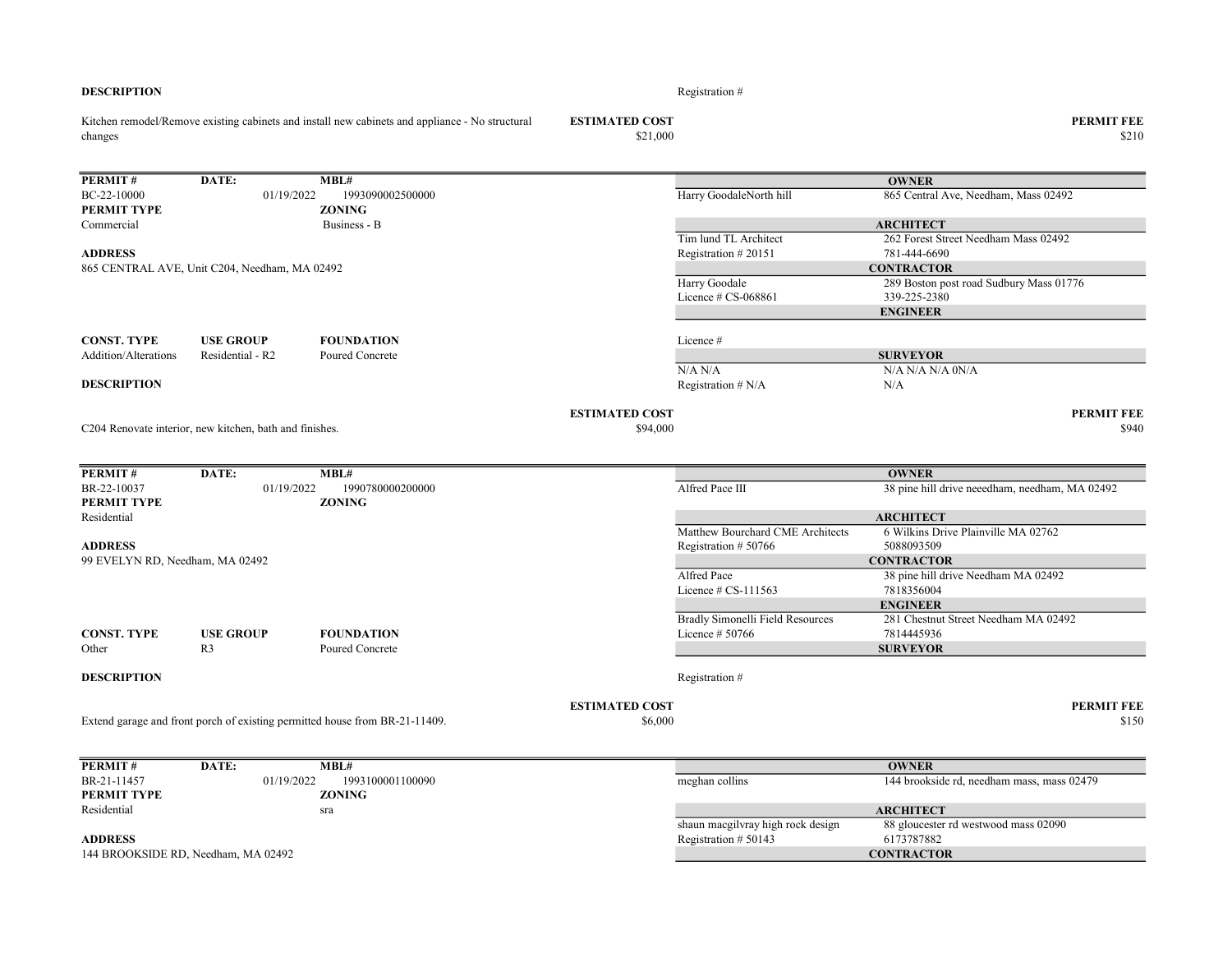|                                       |                                                                         |                                                                                                      |                       | Licence # 56783                        | 508-509-5993                          |                   |
|---------------------------------------|-------------------------------------------------------------------------|------------------------------------------------------------------------------------------------------|-----------------------|----------------------------------------|---------------------------------------|-------------------|
|                                       |                                                                         |                                                                                                      |                       |                                        | <b>ENGINEER</b>                       |                   |
|                                       |                                                                         |                                                                                                      |                       | ardi Rrapi cheney engineering          | 53 mellen st needham mass 02494       |                   |
| <b>CONST. TYPE</b>                    | <b>USE GROUP</b>                                                        | <b>FOUNDATION</b>                                                                                    |                       | Licence #742                           | 7814442188                            |                   |
| Addition/Alterations                  | R <sub>3</sub>                                                          | Poured Concrete                                                                                      |                       |                                        | <b>SURVEYOR</b>                       |                   |
|                                       |                                                                         |                                                                                                      |                       | ardi Rrapi cheney eng.                 | 53 mellen st needham mass 02494       |                   |
| <b>DESCRIPTION</b>                    |                                                                         |                                                                                                      |                       | Registration #742                      | 7814442188                            |                   |
|                                       |                                                                         | Remodel existing garage into family room, new kitchen, master bath, new two car garage with          |                       |                                        |                                       |                   |
|                                       |                                                                         | breezeway and finished room above. Extensive re-modeling to remainder of building including new      | <b>ESTIMATED COST</b> |                                        |                                       | <b>PERMIT FEE</b> |
|                                       | windows in existing home, new siding, new Azek trim on entire building. |                                                                                                      | \$485,000             |                                        |                                       | \$4,850           |
|                                       |                                                                         |                                                                                                      |                       |                                        |                                       |                   |
|                                       |                                                                         |                                                                                                      |                       |                                        |                                       |                   |
| PERMIT#                               | DATE:                                                                   | MBL#                                                                                                 |                       |                                        | <b>OWNER</b>                          |                   |
| BR-21-11485                           | 01/20/2022                                                              | 1990400003000000                                                                                     |                       | John Kaleba                            | 165 Fair Oaks Park, Needham, MA 02492 |                   |
| <b>PERMIT TYPE</b>                    |                                                                         | <b>ZONING</b>                                                                                        |                       |                                        |                                       |                   |
| Residential                           |                                                                         | <b>SRB</b>                                                                                           |                       |                                        | <b>ARCHITECT</b>                      |                   |
|                                       |                                                                         |                                                                                                      |                       | Mark Gluesing Mark Gluesing Architect  | 48 Mackintosh Ave. Needham MA 02492   |                   |
| <b>ADDRESS</b>                        |                                                                         |                                                                                                      |                       | Registration #8052                     | 781-444-3504                          |                   |
| 165 FAIR OAKS PARK, Needham, MA 02492 |                                                                         |                                                                                                      |                       |                                        | <b>CONTRACTOR</b>                     |                   |
|                                       |                                                                         |                                                                                                      |                       | Christopher Brunelli                   | 187 Rosemary Street Needham MA 02494  |                   |
|                                       |                                                                         |                                                                                                      |                       | Licence $\#$ CS-091843                 | 781-726-3549                          |                   |
|                                       |                                                                         |                                                                                                      |                       |                                        | <b>ENGINEER</b>                       |                   |
|                                       |                                                                         |                                                                                                      |                       | Steve Horsfall Kelly Engineering Group | 0 Campanelli Drive Braintree MA 02184 |                   |
| <b>CONST. TYPE</b>                    | <b>USE GROUP</b>                                                        | <b>FOUNDATION</b>                                                                                    |                       | Licence $#41608$                       | 781-843-4333                          |                   |
| Addition/Alterations                  | R <sub>3</sub>                                                          | Poured Concrete                                                                                      |                       |                                        | <b>SURVEYOR</b>                       |                   |
|                                       |                                                                         |                                                                                                      |                       | Steve Horsfall Kelly Engineering Group | 0 Campanelli Drive Braintree MA 02184 |                   |
| <b>DESCRIPTION</b>                    |                                                                         |                                                                                                      |                       | Registration $#41608$                  | 781-843-4333                          |                   |
|                                       |                                                                         | Kitchen and Bath Remodel on first floor of Main House. Second floor bath/laundry remodel. New        |                       |                                        |                                       |                   |
|                                       |                                                                         | addition on left side of house and new portico in the front. New addition will have an elevator with | <b>ESTIMATED COST</b> |                                        |                                       | <b>PERMIT FEE</b> |

Brian michael Pepsak 8 anchorage dr wareham mass 02571

three stops (basement, first floor, second floor). Detached garage to become finished space with 1/2

\$1,500,000 \$15,000 \$15,000 \$15,000 \$15,000 \$15,000 \$15,000 \$15,000 \$15,000 \$15,000 \$15,000 \$15,000 \$15,000 \$15,000 \$15,000 \$15,000 \$15,000 \$15,000 \$15,000 \$15,000 \$15,000 \$15,000 \$15,000 \$15,000 \$15,000 \$15,000 \$15,000 \$15

| PERMIT#            | DATE:                                  | MBL#              |                                    | <b>OWNER</b>                           |
|--------------------|----------------------------------------|-------------------|------------------------------------|----------------------------------------|
| BR-21-11245        | 01/20/2022                             | 1990060007000000  | Nik Monahan                        | 233 Great Plain Ave, Needham, Ma 02492 |
| PERMIT TYPE        |                                        | <b>ZONING</b>     |                                    |                                        |
| Residential        |                                        |                   |                                    | <b>ARCHITECT</b>                       |
|                    |                                        |                   | Bob Williamson RHW Architect       | 78 Cochrane st Melrose Ma 02176        |
| <b>ADDRESS</b>     |                                        |                   | Registration #951798               | 802-342-2502                           |
|                    | 233 GREAT PLAIN AVE, Needham, MA 02492 |                   |                                    | <b>CONTRACTOR</b>                      |
|                    |                                        |                   | Reid Diamond                       | 6 Morningside Dr. Dover Ma. 02030      |
|                    |                                        |                   | Licence #109357                    | 617-406-8700                           |
|                    |                                        |                   |                                    | <b>ENGINEER</b>                        |
|                    |                                        |                   | Edmond Spruhan Spruhan Engineering | 80 Jewett St Suite 2 Newton Ma 02434   |
| <b>CONST. TYPE</b> | <b>USE GROUP</b>                       | <b>FOUNDATION</b> | Licence $# 53316$                  | 6178160722                             |
| Other              | R <sub>3</sub>                         | Poured Concrete   |                                    | <b>SURVEYOR</b>                        |
| <b>DESCRIPTION</b> |                                        |                   | Registration #                     |                                        |
|                    |                                        |                   | <b>ESTIMATED COST</b>              | <b>PERMIT FEE</b>                      |
| Detached garage    |                                        |                   | \$50,000                           | \$500                                  |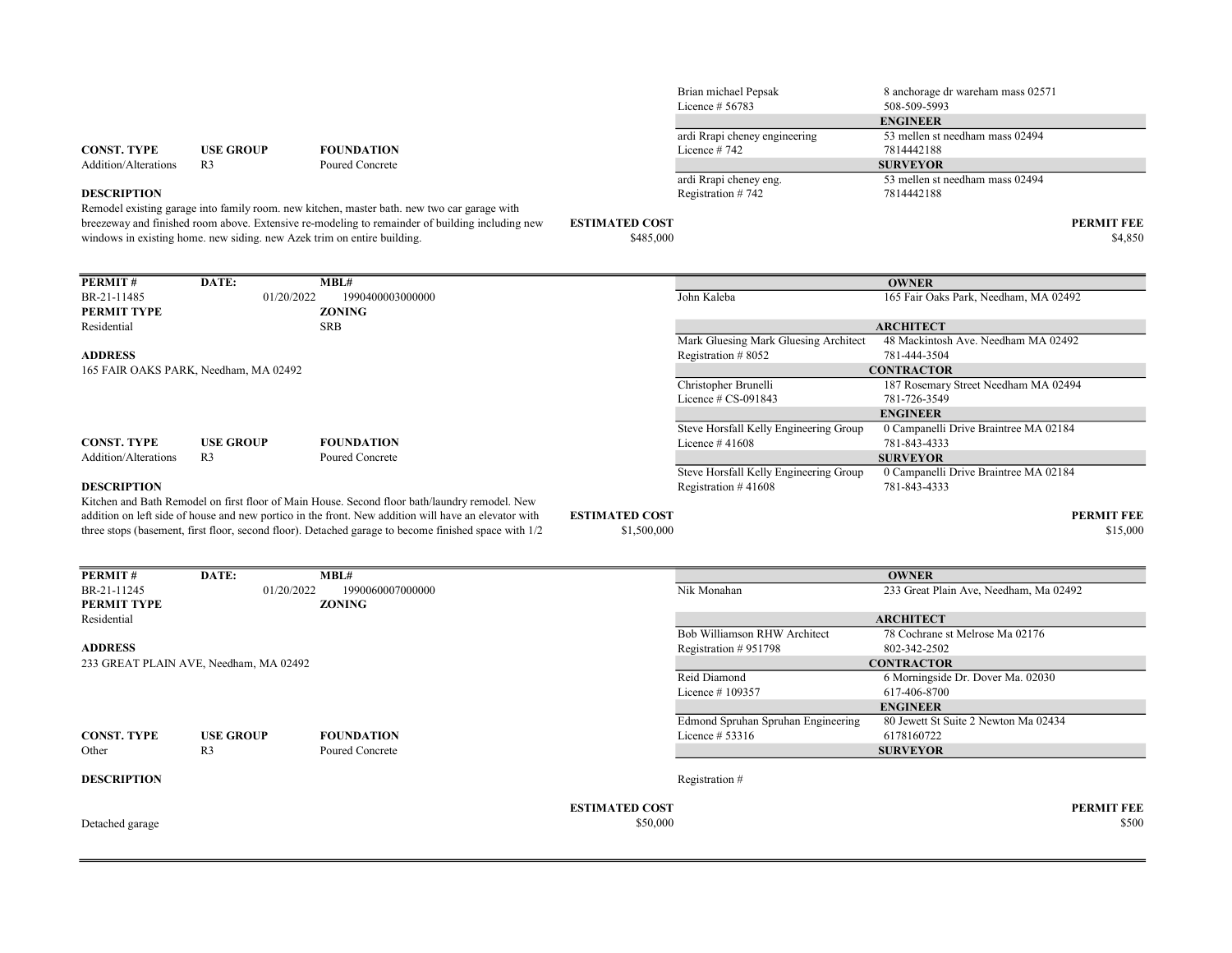| PERMIT#                          | DATE:                                      | MBL#                                                                                                  |                       |                     | <b>OWNER</b>                                |                   |
|----------------------------------|--------------------------------------------|-------------------------------------------------------------------------------------------------------|-----------------------|---------------------|---------------------------------------------|-------------------|
| BR-21-11356<br>PERMIT TYPE       | 01/20/2022                                 | 1990380006200000<br><b>ZONING</b>                                                                     |                       | Thomas Molbach      | 981 webster st, Needham, Ma 02492           |                   |
| Residential                      |                                            |                                                                                                       |                       |                     | <b>ARCHITECT</b>                            |                   |
| <b>ADDRESS</b>                   |                                            |                                                                                                       |                       | Registration #      |                                             |                   |
|                                  | 981 WEBSTER ST, Needham, MA 02492          |                                                                                                       |                       |                     | <b>CONTRACTOR</b>                           |                   |
|                                  |                                            |                                                                                                       |                       | Osmar Bernardino    | 60 townsend rd shirley Ma 01464             |                   |
|                                  |                                            |                                                                                                       |                       | Licence $#111600$   | 6179381257                                  |                   |
|                                  |                                            |                                                                                                       |                       |                     | <b>ENGINEER</b>                             |                   |
|                                  |                                            |                                                                                                       |                       |                     |                                             |                   |
| <b>CONST. TYPE</b><br>Deck/Porch | <b>USE GROUP</b>                           | <b>FOUNDATION</b><br>Sono Tube                                                                        |                       | Licence #           | <b>SURVEYOR</b>                             |                   |
|                                  |                                            |                                                                                                       |                       |                     |                                             |                   |
| <b>DESCRIPTION</b>               |                                            |                                                                                                       |                       | Registration #      |                                             |                   |
|                                  |                                            |                                                                                                       | <b>ESTIMATED COST</b> |                     |                                             | <b>PERMIT FEE</b> |
|                                  |                                            | Our plan is to demolish old deck of size $14'x4'$ and we are going to do new deck of size $21'x28'$ . | \$27,000              |                     |                                             | \$270             |
|                                  |                                            |                                                                                                       |                       |                     |                                             |                   |
|                                  |                                            |                                                                                                       |                       |                     |                                             |                   |
| PERMIT#                          | DATE:                                      | MBL#                                                                                                  |                       |                     | <b>OWNER</b>                                |                   |
| BR-22-10049<br>PERMIT TYPE       | 01/20/2022                                 | 1990690000800000<br><b>ZONING</b>                                                                     |                       | Susan Condon        | 409 Webster st, Needham Heights, Mass 02494 |                   |
| Residential                      |                                            |                                                                                                       |                       |                     | <b>ARCHITECT</b>                            |                   |
|                                  |                                            |                                                                                                       |                       |                     |                                             |                   |
| <b>ADDRESS</b>                   |                                            |                                                                                                       |                       | Registration #      |                                             |                   |
|                                  | 409 WEBSTER ST, Needham, MA 02492          |                                                                                                       |                       |                     | <b>CONTRACTOR</b>                           |                   |
|                                  |                                            |                                                                                                       |                       | David Arrowsmith    | 20 Wayside In Canton Mass 02021             |                   |
|                                  |                                            |                                                                                                       |                       | Licence # 90743     | 6173191225                                  |                   |
|                                  |                                            |                                                                                                       |                       |                     | <b>ENGINEER</b>                             |                   |
| <b>CONST. TYPE</b>               | <b>USE GROUP</b>                           | <b>FOUNDATION</b>                                                                                     |                       | Licence #           |                                             |                   |
| Other                            | R <sub>3</sub>                             | Not applicable                                                                                        |                       |                     | <b>SURVEYOR</b>                             |                   |
|                                  |                                            |                                                                                                       |                       |                     |                                             |                   |
| <b>DESCRIPTION</b>               |                                            |                                                                                                       |                       | Registration #      |                                             |                   |
|                                  |                                            |                                                                                                       | <b>ESTIMATED COST</b> |                     |                                             | <b>PERMIT FEE</b> |
|                                  | Replacing 26 windows and replacing 2 doors |                                                                                                       | \$54,529              |                     |                                             | \$550             |
|                                  |                                            |                                                                                                       |                       |                     |                                             |                   |
| PERMIT#                          | DATE:                                      | MBL#                                                                                                  |                       |                     | <b>OWNER</b>                                |                   |
| BR-22-10055                      | 01/20/2022                                 | 1990280004400000                                                                                      |                       | Matt Tuttleman      | 99 Brookline St, Needham, MA 02492          |                   |
| PERMIT TYPE                      |                                            | <b>ZONING</b>                                                                                         |                       |                     |                                             |                   |
| Residential                      |                                            |                                                                                                       |                       |                     | <b>ARCHITECT</b>                            |                   |
| <b>ADDRESS</b>                   |                                            |                                                                                                       |                       | Registration #      |                                             |                   |
|                                  | 99 BROOKLINE ST, Needham, MA 02492         |                                                                                                       |                       |                     | <b>CONTRACTOR</b>                           |                   |
|                                  |                                            |                                                                                                       |                       | James Dimopoulos    | 25 Seven Sister Rd Haverhill MA 01830       |                   |
|                                  |                                            |                                                                                                       |                       | Licence # CS-104464 | 978-203-6736                                |                   |
|                                  |                                            |                                                                                                       |                       |                     | <b>ENGINEER</b>                             |                   |
|                                  |                                            |                                                                                                       |                       |                     |                                             |                   |
| <b>CONST. TYPE</b>               | <b>USE GROUP</b>                           | <b>FOUNDATION</b>                                                                                     |                       | Licence #           |                                             |                   |
| Other                            | R <sub>3</sub>                             | Not applicable                                                                                        |                       |                     | <b>SURVEYOR</b>                             |                   |
|                                  |                                            |                                                                                                       |                       |                     |                                             |                   |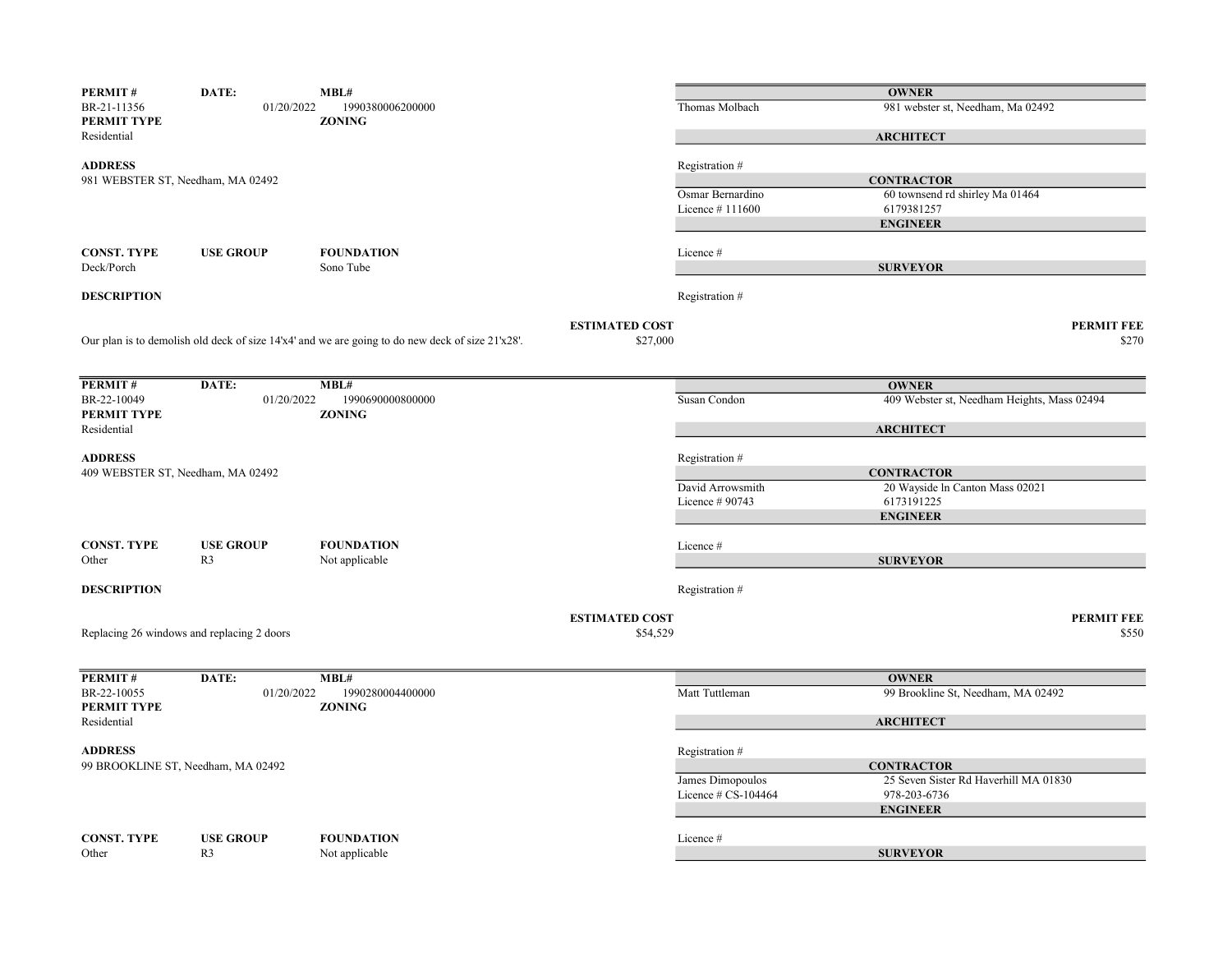|                                  | Weatherization, Insulation, Air & Duct Sealing |                                                                                                                                     | <b>ESTIMATED COST</b><br>\$3,408   |                                                                 |                                                    | <b>PERMIT FEE</b><br>\$150   |
|----------------------------------|------------------------------------------------|-------------------------------------------------------------------------------------------------------------------------------------|------------------------------------|-----------------------------------------------------------------|----------------------------------------------------|------------------------------|
| <b>PERMIT#</b>                   | DATE:                                          | MBL#                                                                                                                                |                                    |                                                                 | <b>OWNER</b>                                       |                              |
| BR-22-10009<br>PERMIT TYPE       | 01/20/2022                                     | 1990010000300000<br><b>ZONING</b>                                                                                                   |                                    | Elder Road LLC                                                  | 56 Colpitts road, Weston, MA 02493                 |                              |
| Residential                      |                                                | <b>SRB</b>                                                                                                                          |                                    |                                                                 | <b>ARCHITECT</b>                                   |                              |
|                                  |                                                |                                                                                                                                     |                                    | Matthew Bouchard CME architects                                 | 6 Wilkins Drive Plainville MA 02762                |                              |
| <b>ADDRESS</b>                   |                                                |                                                                                                                                     |                                    | Registration #50766                                             | 508-809-3509                                       |                              |
| 242 VALLEY RD, Needham, MA 02492 |                                                |                                                                                                                                     |                                    |                                                                 | <b>CONTRACTOR</b>                                  |                              |
|                                  |                                                |                                                                                                                                     |                                    | Alfred Pace III                                                 | 38 Pine Hill Drive Needham MA 02492                |                              |
|                                  |                                                |                                                                                                                                     |                                    | Licence $\#$ CS-111563                                          | 7818356004                                         |                              |
|                                  |                                                |                                                                                                                                     |                                    |                                                                 | <b>ENGINEER</b>                                    |                              |
| <b>CONST. TYPE</b>               | <b>USE GROUP</b>                               | <b>FOUNDATION</b>                                                                                                                   |                                    | Licence #                                                       |                                                    |                              |
| New Construction                 | R <sub>3</sub>                                 | Poured Concrete                                                                                                                     |                                    |                                                                 | <b>SURVEYOR</b>                                    |                              |
| <b>DESCRIPTION</b>               |                                                |                                                                                                                                     |                                    | Bradly J. Simonelli Field Resources Inc.<br>Registration #47581 | 281 Chestnut street Needham MA 02492<br>7814445936 |                              |
|                                  |                                                | NEW SINGLE FAMILY DWELLING, 2 1/2 STORY, 5 BED, 5 1/2 BATH, FINISHED ATTIC &<br>BASEMENT,2 CAR GARAGE, GAS FIREPLACE, PORCH NO DECK | <b>ESTIMATED COST</b><br>\$760,000 |                                                                 |                                                    | <b>PERMIT FEE</b><br>\$7,600 |
| <b>PERMIT#</b>                   | DATE:                                          | MBL#                                                                                                                                |                                    |                                                                 | <b>OWNER</b>                                       |                              |
| BR-22-10044                      | 01/21/2022                                     | 1990500006700000                                                                                                                    |                                    | Kilpatrick Carroll                                              | 101 Fair Oaks Park, Needham, MA 02492              |                              |
| PERMIT TYPE                      |                                                | <b>ZONING</b>                                                                                                                       |                                    |                                                                 |                                                    |                              |
| Residential                      |                                                | SR-B                                                                                                                                |                                    |                                                                 | <b>ARCHITECT</b>                                   |                              |
|                                  |                                                |                                                                                                                                     |                                    | Diane Lim Lim Design Studio                                     | 46 Waltham Street #3 Boston MA 02118               |                              |
| <b>ADDRESS</b>                   |                                                |                                                                                                                                     |                                    | Registration #20046                                             | 617-549-9327                                       |                              |
|                                  | 101 FAIR OAKS PARK, Needham, MA 02492          |                                                                                                                                     |                                    |                                                                 | <b>CONTRACTOR</b>                                  |                              |
|                                  |                                                |                                                                                                                                     |                                    | Timothy McGowan                                                 | 102 Curtis St Reading MA 01867                     |                              |
|                                  |                                                |                                                                                                                                     |                                    | Licence # CS-104409                                             | 508-472-6246                                       |                              |
|                                  |                                                |                                                                                                                                     |                                    |                                                                 | <b>ENGINEER</b>                                    |                              |
|                                  |                                                |                                                                                                                                     |                                    | Stanislav Berdichevsky Berdi Consulting                         | 25 Wayland Hills Road Wayland MA 01778             |                              |
| <b>CONST. TYPE</b>               | <b>USE GROUP</b>                               | <b>FOUNDATION</b>                                                                                                                   |                                    | Licence #38862                                                  | 508-308-9012                                       |                              |
| <b>Addition/Alterations</b>      | R <sub>3</sub>                                 | Poured Concrete                                                                                                                     |                                    |                                                                 | <b>SURVEYOR</b>                                    |                              |
|                                  |                                                |                                                                                                                                     |                                    | Christopher Charlton Continental Land<br>Survey                 | 105 Beaver Street Franklin MA 02038                |                              |
| <b>DESCRIPTION</b>               |                                                |                                                                                                                                     |                                    | Registration #48649                                             | 508-528-2528                                       |                              |
|                                  |                                                | 1st Floor - Existing powder bathroom to be demo'd and relocated near the stairs. Add butler pantry                                  |                                    |                                                                 |                                                    |                              |
| create an additional bedroom.    |                                                | where powder bathroom was.2nd Floor - Build second story over Study to expand bathroom and                                          | <b>ESTIMATED COST</b><br>\$175,000 |                                                                 |                                                    | <b>PERMIT FEE</b><br>\$1,750 |
| <b>PERMIT#</b>                   | DATE:                                          | MBL#                                                                                                                                |                                    |                                                                 | <b>OWNER</b>                                       |                              |
| BR-22-10048                      | 01/21/2022                                     | 1990240004600000                                                                                                                    |                                    | Ming Yuen                                                       | 70 Helen Rd, Needham, MA 02492                     |                              |
| PERMIT TYPE                      |                                                | <b>ZONING</b>                                                                                                                       |                                    |                                                                 |                                                    |                              |
| Residential                      |                                                |                                                                                                                                     |                                    |                                                                 | <b>ARCHITECT</b>                                   |                              |
|                                  |                                                |                                                                                                                                     |                                    |                                                                 |                                                    |                              |

**DESCRIPTION** Registration  $#$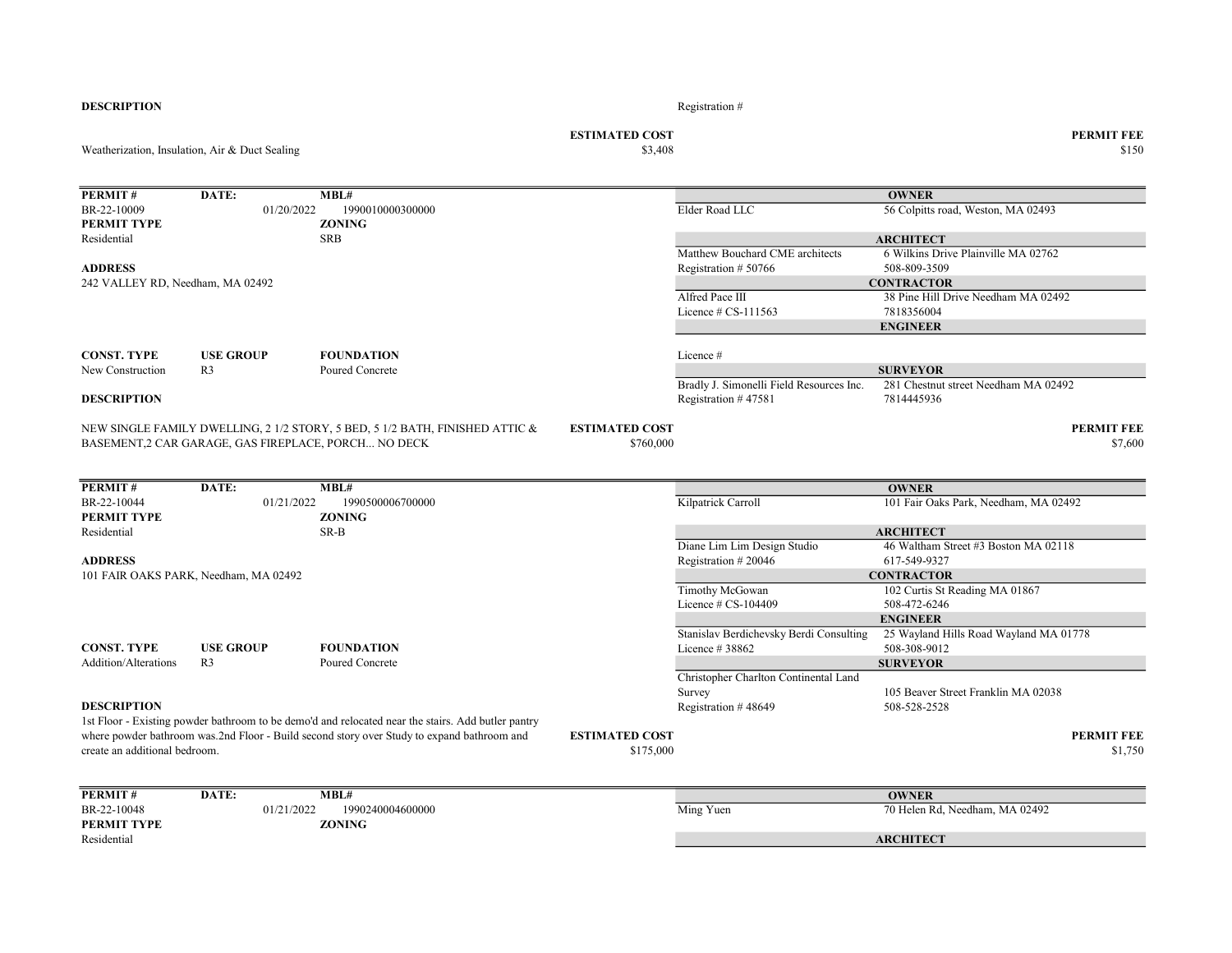| <b>ADDRESS</b>                                    |                                    |                                                                                                   |                                    | Registration #                          |                                                                                                                                              |
|---------------------------------------------------|------------------------------------|---------------------------------------------------------------------------------------------------|------------------------------------|-----------------------------------------|----------------------------------------------------------------------------------------------------------------------------------------------|
| 70 HELEN RD, Needham, MA 02492                    |                                    |                                                                                                   |                                    |                                         | <b>CONTRACTOR</b>                                                                                                                            |
|                                                   |                                    |                                                                                                   |                                    | James Dimopoulos<br>Licence # CS-104464 | 25 Seven Sister Rd Haverhill MA 01830<br>978-203-6736                                                                                        |
|                                                   |                                    |                                                                                                   |                                    |                                         | <b>ENGINEER</b>                                                                                                                              |
| <b>CONST. TYPE</b>                                | <b>USE GROUP</b>                   | <b>FOUNDATION</b>                                                                                 |                                    | Licence #                               |                                                                                                                                              |
| Other                                             | R <sub>3</sub>                     | Not applicable                                                                                    |                                    |                                         | <b>SURVEYOR</b>                                                                                                                              |
|                                                   |                                    |                                                                                                   |                                    |                                         |                                                                                                                                              |
| <b>DESCRIPTION</b>                                |                                    |                                                                                                   |                                    | Registration #                          |                                                                                                                                              |
| Weatherization, Insulation & Air Sealing          |                                    |                                                                                                   | <b>ESTIMATED COST</b><br>\$6,702   |                                         | <b>PERMIT FEE</b><br>\$150                                                                                                                   |
| PERMIT#                                           | DATE:                              | MBL#                                                                                              |                                    |                                         | <b>OWNER</b>                                                                                                                                 |
| BC-22-10002<br>PERMIT TYPE                        | 01/25/2022                         | 1990790000800000<br><b>ZONING</b>                                                                 |                                    | James Campbell Company, LLC             | 1001 Kamokila Boulevard, Kapolei, HI 96707                                                                                                   |
| Commercial                                        |                                    |                                                                                                   |                                    |                                         | <b>ARCHITECT</b>                                                                                                                             |
|                                                   |                                    |                                                                                                   |                                    | Jenny Pineros Sierra Architects         | 460 Totten Pond oad Waltham MA 02454                                                                                                         |
| <b>ADDRESS</b><br>160 GOULD ST, Needham, MA 02492 |                                    |                                                                                                   |                                    | Registration #951100                    | 781-489-0000<br><b>CONTRACTOR</b>                                                                                                            |
|                                                   |                                    |                                                                                                   |                                    | David Gorham                            | 11 Tudor Court Bradford MA 01835                                                                                                             |
|                                                   |                                    |                                                                                                   |                                    | Licence #109469                         | 978-914-4749                                                                                                                                 |
|                                                   |                                    |                                                                                                   |                                    |                                         | <b>ENGINEER</b>                                                                                                                              |
|                                                   |                                    |                                                                                                   |                                    | Brian Wyllie, Courtney Schultz, Kenneth | 313 Congress Street, 313 Congress Street, 313 Congress<br>Wagner C3 Consultants, C3 Consultants, C3 Street Boston, Boston, Boston MA, MA, MA |
|                                                   |                                    |                                                                                                   |                                    | Consultants                             | 22100221002210                                                                                                                               |
| <b>CONST. TYPE</b>                                | <b>USE GROUP</b>                   | <b>FOUNDATION</b>                                                                                 |                                    | Licence #452194686640183                | 617-330-9390,617-330-9390,617-330-9390                                                                                                       |
| Addition/Alterations                              | Business - B                       | Slab on Grade                                                                                     |                                    |                                         | <b>SURVEYOR</b>                                                                                                                              |
| <b>DESCRIPTION</b>                                |                                    |                                                                                                   |                                    | Registration #                          |                                                                                                                                              |
| structural work                                   |                                    | Demise existing office suite into 2 office suites. Commercial tenant fit out. Suites 100 & 101 No | <b>ESTIMATED COST</b><br>\$243,100 |                                         | <b>PERMIT FEE</b><br>\$2,440                                                                                                                 |
|                                                   |                                    |                                                                                                   |                                    |                                         |                                                                                                                                              |
| PERMIT#                                           | DATE:                              | MBL#                                                                                              |                                    |                                         | <b>OWNER</b>                                                                                                                                 |
| BR-21-11033<br>PERMIT TYPE                        | 01/25/2022                         | 1990300010000000<br><b>ZONING</b>                                                                 |                                    | Clayton Schuller                        | 172 Melrose Ave, Needham, MA 02492                                                                                                           |
| Residential                                       |                                    |                                                                                                   |                                    |                                         | <b>ARCHITECT</b>                                                                                                                             |
| <b>ADDRESS</b>                                    |                                    |                                                                                                   |                                    | Registration #                          |                                                                                                                                              |
|                                                   | 172 MELROSE AVE, Needham, MA 02492 |                                                                                                   |                                    |                                         | <b>CONTRACTOR</b>                                                                                                                            |
|                                                   |                                    |                                                                                                   |                                    | Paul Degray                             | 501 N Black Horse Pike Blackwood NJ 08012                                                                                                    |
|                                                   |                                    |                                                                                                   |                                    | Licence # 69649                         | 413 246 9867                                                                                                                                 |
|                                                   |                                    |                                                                                                   |                                    |                                         | <b>ENGINEER</b>                                                                                                                              |
| <b>CONST. TYPE</b>                                | <b>USE GROUP</b>                   | <b>FOUNDATION</b>                                                                                 |                                    | Licence #                               |                                                                                                                                              |
| Other                                             | R <sub>3</sub>                     | Not applicable                                                                                    |                                    |                                         | <b>SURVEYOR</b>                                                                                                                              |
| <b>DESCRIPTION</b>                                |                                    |                                                                                                   |                                    | Registration #                          |                                                                                                                                              |
|                                                   |                                    |                                                                                                   |                                    |                                         |                                                                                                                                              |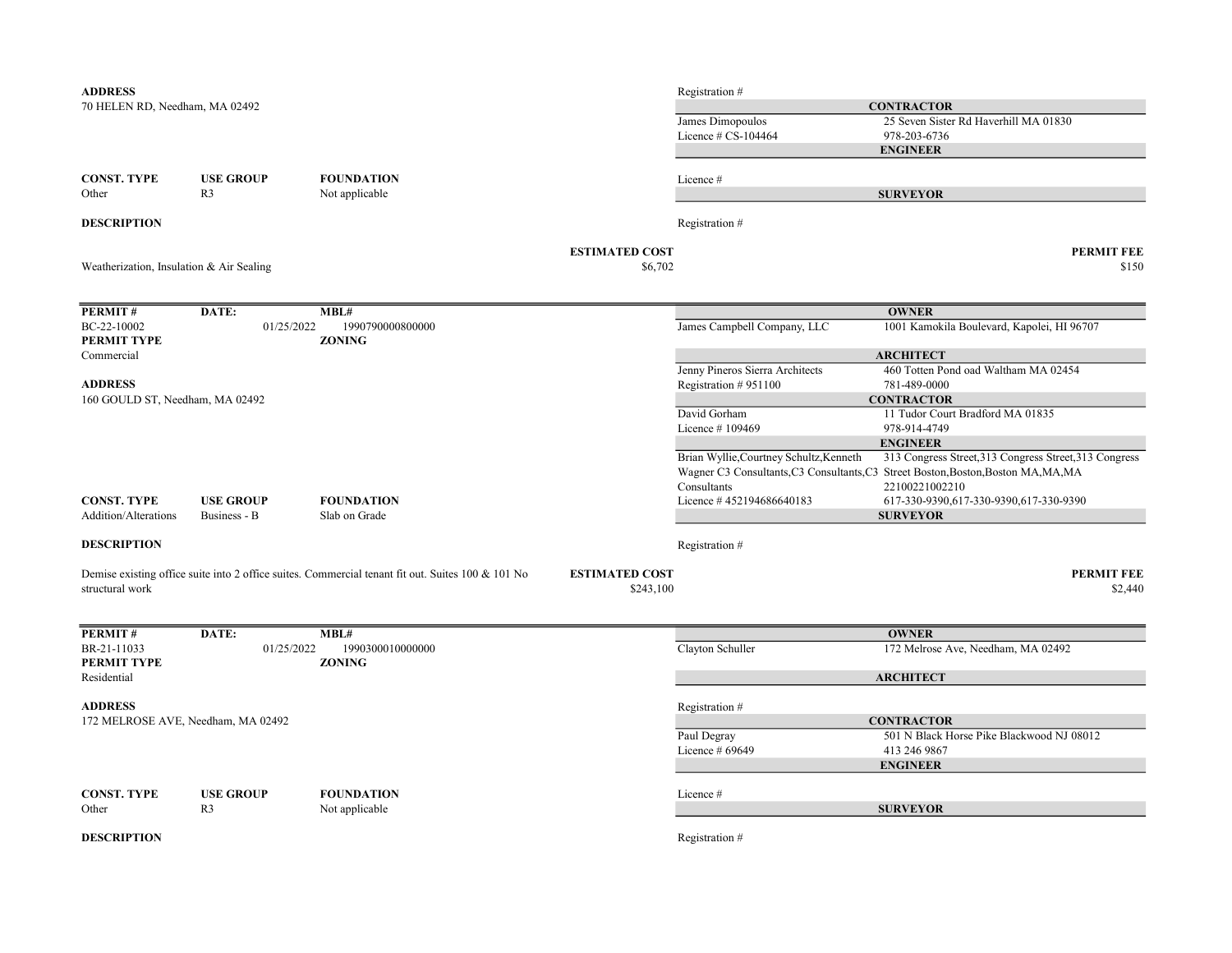Installation of 47 roof mount solar panels - 16.685 KWDC Photovoltaic system, structural upgrades required.PERMIT BR-22-10307 changes Construction Supervisor.

 $\$47,000$   $\$470$ 

ESTIMATED COST PERMIT FEE

**PERMIT # DATE:** MBL#<br>BR-22-10051 01/25/2022 19 BR-22-10051 01/25/2022 1991420001900000 100000 Adam Norris 11 Pond Street, Needham, Ma 02492 PERMIT TYPE ZONING Residential ADDRESS Registration # Evan F Rocha 34 Howe Street #3 Dorchester MA 02125 Licence # 113458 9785512353 Thomas Callery National Lumber - Boise Cascade 65 Maple Street Mansfield MA 02048 CONST. TYPE USE GROUP FOUNDATION Licence # 33440 5083398029 Addition/Alterations R3 Poured Concrete **DESCRIPTION** Registration  $#$ ESTIMATED COST PERMIT FEE  $$45,481$   $$460$ **PERMIT#** DATE: MBL#<br>BR-22-10068 01/25/2022 1991130002000000 01/25/2022 1991130002000000 Jamie Lam 39 Brookside Road, Needham, MA 02492 PERMIT TYPE ZONING Residential ADDRESS Registration # Edward Beauchemin 191 Social Street Woonsocket RI 02895 Licence # 76636 401-766-1540 CONST. TYPE USE GROUP FOUNDATION Licence # Other R3 Not applicable **DESCRIPTION** Registration  $#$ ESTIMATED COST PERMIT FEE  $$5,275$   $$150$ **PERMIT#** DATE: MBL#<br>BR-22-10069 01/25/2022 1992120007200000 1992120007200000 John Komola 295 Bridle Trail Road, Needham, MA 02492<br> **BR-22-10089** ZONING Mass Save Weatherization **OWNER** Remodel Kitchen. Footprint to remain the same. Remove and install new appliances, cabinets, countertop backsplash. Remove bearing wall in between kitchen and dining room, install new LVL beam with posts. **OWNER ARCHITECT CONTRACTOR** ENGINEER SURVEYOR 39 BROOKSIDE RD, Needham, MA 02492 **OWNER ARCHITECT CONTRACTOR** ENGINEER SURVEYOR 11 POND ST, Needham, MA 02492

PERMIT TYPE Residential

ADDRESS Registration # 295 BRIDLE TRAIL RD, Needham, MA 02492 CONTRACTOR

**ARCHITECT** 

Adam Glenn 59 Tosca Drive Stoughton MA 02072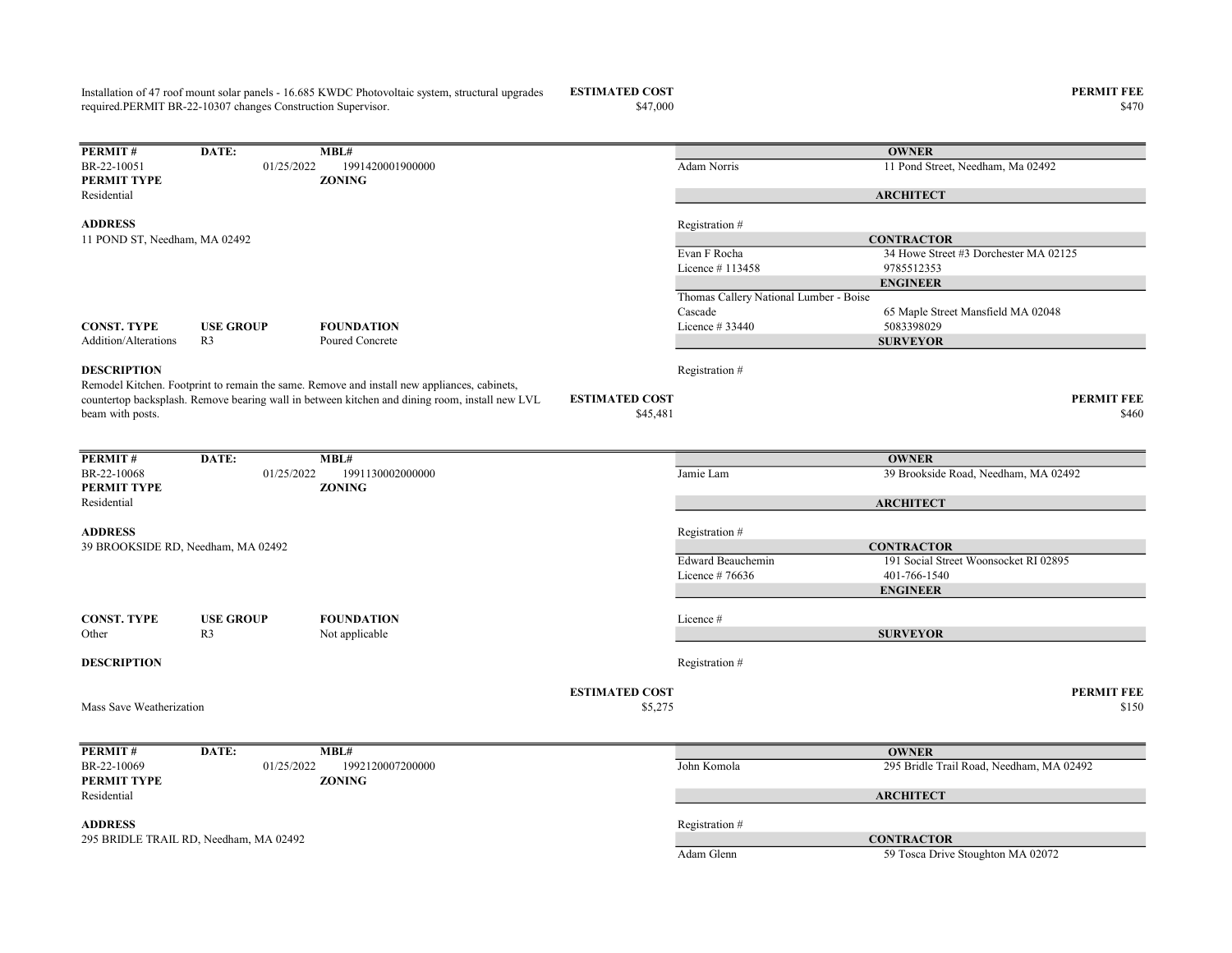|                                          |                                             |                                                                                                                              | Licence #106148                                                            | 781-205-4516                                                                            |
|------------------------------------------|---------------------------------------------|------------------------------------------------------------------------------------------------------------------------------|----------------------------------------------------------------------------|-----------------------------------------------------------------------------------------|
|                                          |                                             |                                                                                                                              |                                                                            | <b>ENGINEER</b>                                                                         |
|                                          |                                             |                                                                                                                              |                                                                            |                                                                                         |
| <b>CONST. TYPE</b>                       | <b>USE GROUP</b>                            | <b>FOUNDATION</b>                                                                                                            | Licence #                                                                  |                                                                                         |
| Other                                    | R <sub>3</sub>                              | Not applicable                                                                                                               |                                                                            | <b>SURVEYOR</b>                                                                         |
| <b>DESCRIPTION</b>                       |                                             |                                                                                                                              | Registration #                                                             |                                                                                         |
|                                          |                                             | RESIDENTIAL WEATHERIZATION/AIR SEALING THROUGH THE MASS SAVE PROGRAM.<br><b>ESTIMATED COST</b>                               |                                                                            | <b>PERMIT FEE</b>                                                                       |
|                                          | NO STRUCTURAL CHANGES. SITE I.D #: 13937451 | \$9,000                                                                                                                      |                                                                            | \$150                                                                                   |
|                                          |                                             |                                                                                                                              |                                                                            |                                                                                         |
|                                          |                                             |                                                                                                                              |                                                                            |                                                                                         |
| PERMIT#                                  | DATE:                                       | MBL#                                                                                                                         |                                                                            | <b>OWNER</b>                                                                            |
| BC-21-10135                              | 01/26/2022                                  | 1990470005500000                                                                                                             | Beth Israel Deaconess Needham                                              | 148 Chestnut St, Needham, MA 02492                                                      |
| PERMIT TYPE<br>Commercial                |                                             | <b>ZONING</b>                                                                                                                |                                                                            | <b>ARCHITECT</b>                                                                        |
|                                          |                                             |                                                                                                                              | John Fowler MARGUILIES PERUZZI                                             | 308 Congress St Boston MA 02210                                                         |
| <b>ADDRESS</b>                           |                                             |                                                                                                                              | Registration $# 50160$                                                     | 617-482-3232                                                                            |
| 148 CHESTNUT ST, Needham, MA 02492       |                                             |                                                                                                                              |                                                                            | <b>CONTRACTOR</b>                                                                       |
|                                          |                                             |                                                                                                                              | Darryl Connolly                                                            | 210 Commercial St Boston MA 02109                                                       |
|                                          |                                             |                                                                                                                              | Licence $# CS-060256$                                                      | 617.-455-5651                                                                           |
|                                          |                                             |                                                                                                                              | Kurt Scheeren, James Albanese, Daniel                                      | <b>ENGINEER</b>                                                                         |
|                                          |                                             |                                                                                                                              | Caron, Daniel Caron Bard, Rao + Athanas                                    |                                                                                         |
|                                          |                                             |                                                                                                                              | Consulting Engineers, LLC, Bard, Rao +                                     | 10 Guest St 4th floor, 10 Guest St 4th floor, 10 Guest St                               |
|                                          |                                             |                                                                                                                              | Athanas Consulting Engineers, Bard, Rao + 4th floor, 10 Guest St 4th floor |                                                                                         |
|                                          |                                             |                                                                                                                              |                                                                            | Athanas Consulting Engineers, Bard, Rao + Boston, Boston, Boston, Boston MA, MA, MA, MA |
|                                          |                                             |                                                                                                                              | Athanas Consulting Engineers                                               | 2.1350213502135E+18                                                                     |
|                                          |                                             |                                                                                                                              |                                                                            | 617-254-0016,617-254-0016,617-254-0016,617-254-                                         |
| <b>CONST. TYPE</b>                       | <b>USE GROUP</b>                            | <b>FOUNDATION</b>                                                                                                            | Licence #3.30574024735435E+19                                              | 0016                                                                                    |
| Addition/Alterations                     | Special Use (Please<br>specify)             | Poured Concrete                                                                                                              |                                                                            | <b>SURVEYOR</b>                                                                         |
|                                          |                                             |                                                                                                                              |                                                                            |                                                                                         |
| <b>DESCRIPTION</b>                       |                                             |                                                                                                                              | Registration #                                                             |                                                                                         |
|                                          |                                             | BETH ISRAEL DEACONESS NEEDHAM/"INPATIENT RENOVATIONS" Interior fit out to                                                    |                                                                            |                                                                                         |
|                                          |                                             | replace architectural and mechanical finishes for inpatient care. Also includes window replacement.<br><b>ESTIMATED COST</b> |                                                                            | PERMIT FEE                                                                              |
| No structural work this phase of project |                                             | \$2,471,833                                                                                                                  |                                                                            | \$24,720                                                                                |
|                                          |                                             |                                                                                                                              |                                                                            |                                                                                         |
| PERMIT#                                  | DATE:                                       | MBL#                                                                                                                         |                                                                            | <b>OWNER</b>                                                                            |
| BR-21-11489                              | 01/26/2022                                  | 1993060000600000                                                                                                             | Elizabeth Langford                                                         | 395 Charles River St, Needham, MA 02492                                                 |
| <b>PERMIT TYPE</b>                       |                                             | <b>ZONING</b>                                                                                                                |                                                                            |                                                                                         |
| Residential                              |                                             |                                                                                                                              |                                                                            | <b>ARCHITECT</b>                                                                        |
|                                          |                                             |                                                                                                                              |                                                                            |                                                                                         |
| <b>ADDRESS</b>                           |                                             |                                                                                                                              | Registration #                                                             |                                                                                         |
|                                          | 395 CHARLES RIVER ST, Needham, MA 02492     |                                                                                                                              | Michael Durniok                                                            | <b>CONTRACTOR</b><br>151 Carnegie Row Norwood MA 02062                                  |
|                                          |                                             |                                                                                                                              | Licence # CSFA-099517                                                      | 781-762-2088                                                                            |
|                                          |                                             |                                                                                                                              |                                                                            | <b>ENGINEER</b>                                                                         |
|                                          |                                             |                                                                                                                              |                                                                            |                                                                                         |
| <b>CONST. TYPE</b>                       | <b>USE GROUP</b>                            | <b>FOUNDATION</b>                                                                                                            | Licence #                                                                  |                                                                                         |
| Other                                    | R <sub>3</sub>                              | Not applicable                                                                                                               |                                                                            | <b>SURVEYOR</b>                                                                         |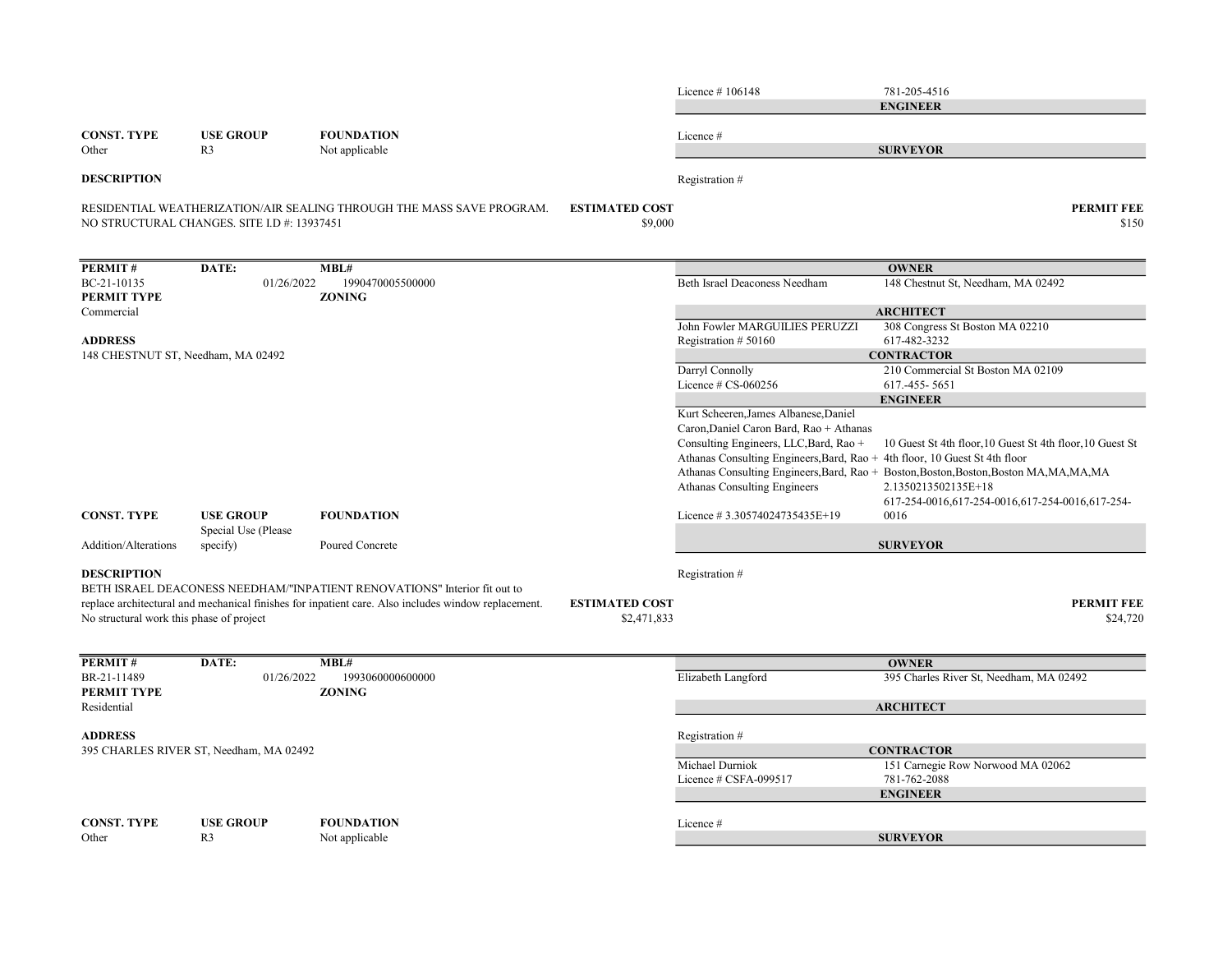|                                         |                  | Install Bayport 36 gas fireplace and a Chaska 34 gas insert and venting both units                                                                                             | \$10,000                          |                                     |                                                                          | \$150                      |
|-----------------------------------------|------------------|--------------------------------------------------------------------------------------------------------------------------------------------------------------------------------|-----------------------------------|-------------------------------------|--------------------------------------------------------------------------|----------------------------|
| PERMIT#                                 | DATE:            | MBL#                                                                                                                                                                           |                                   |                                     | <b>OWNER</b>                                                             |                            |
| BR-22-10073<br>PERMIT TYPE              | 01/26/2022       | 1990450000200000<br><b>ZONING</b>                                                                                                                                              |                                   | Beniam Fisseha                      | 199 Maple St, Needham, MA 02492                                          |                            |
| Residential                             |                  |                                                                                                                                                                                |                                   |                                     | <b>ARCHITECT</b>                                                         |                            |
| <b>ADDRESS</b>                          |                  |                                                                                                                                                                                |                                   | Registration #                      |                                                                          |                            |
| 199 MAPLE ST, Needham, MA 02492         |                  |                                                                                                                                                                                |                                   |                                     | <b>CONTRACTOR</b>                                                        |                            |
|                                         |                  |                                                                                                                                                                                |                                   | Michael McCarthy<br>Licence # 58633 | PO Box 52 West Dennis MA 02670<br>508-507-7283                           |                            |
|                                         |                  |                                                                                                                                                                                |                                   |                                     | <b>ENGINEER</b>                                                          |                            |
| <b>CONST. TYPE</b>                      | <b>USE GROUP</b> | <b>FOUNDATION</b>                                                                                                                                                              |                                   | Licence#                            |                                                                          |                            |
| Other                                   | R <sub>3</sub>   | Not applicable                                                                                                                                                                 |                                   |                                     | <b>SURVEYOR</b>                                                          |                            |
| <b>DESCRIPTION</b>                      |                  |                                                                                                                                                                                |                                   | Registration #                      |                                                                          |                            |
| Weatherization and mass save insulation |                  |                                                                                                                                                                                | <b>ESTIMATED COST</b><br>\$3,142  |                                     |                                                                          | <b>PERMIT FEE</b><br>\$150 |
|                                         |                  |                                                                                                                                                                                |                                   |                                     |                                                                          |                            |
| PERMIT#                                 | DATE:            | MBL#                                                                                                                                                                           |                                   |                                     | <b>OWNER</b>                                                             |                            |
| BR-22-10064<br>PERMIT TYPE              | 01/26/2022       | 1991410002700000<br><b>ZONING</b>                                                                                                                                              |                                   | Julie Bailit                        | 33 Perry Drive, Needham, MA 02492                                        |                            |
| Residential                             |                  |                                                                                                                                                                                |                                   |                                     | <b>ARCHITECT</b>                                                         |                            |
| <b>ADDRESS</b>                          |                  |                                                                                                                                                                                |                                   | Registration #                      |                                                                          |                            |
| 33 PERRY DR, Needham, MA 02492          |                  |                                                                                                                                                                                |                                   |                                     | <b>CONTRACTOR</b>                                                        |                            |
|                                         |                  |                                                                                                                                                                                |                                   | michael Chaisson                    | 41 cCurrierville Rd. Newton NH 03858                                     |                            |
|                                         |                  |                                                                                                                                                                                |                                   | Licence $#56609$                    | 603 702-0007                                                             |                            |
|                                         |                  |                                                                                                                                                                                |                                   |                                     | <b>ENGINEER</b>                                                          |                            |
| <b>CONST. TYPE</b>                      | <b>USE GROUP</b> | <b>FOUNDATION</b>                                                                                                                                                              |                                   | Licence#                            |                                                                          |                            |
|                                         |                  | Engineered (Helico                                                                                                                                                             |                                   |                                     |                                                                          |                            |
| Deck/Porch                              |                  | Pier/Diamond<br>Pier/Superior Walls)                                                                                                                                           |                                   |                                     | <b>SURVEYOR</b>                                                          |                            |
| <b>DESCRIPTION</b>                      |                  |                                                                                                                                                                                |                                   | Registration #                      |                                                                          |                            |
|                                         |                  | Remove existing deck. Build new screened porch w/ shed style roof. Build adjacent new deck w/<br>composite decking, iron railings and stairs to yard. FINAL AS BUILT REQUIRED. | <b>ESTIMATED COST</b><br>\$73,000 |                                     |                                                                          | <b>PERMIT FEE</b><br>\$730 |
| PERMIT#                                 | DATE:            | MBL#                                                                                                                                                                           |                                   |                                     | <b>OWNER</b>                                                             |                            |
| BR-21-11466                             | 01/28/2022       | 1991420003100000                                                                                                                                                               |                                   |                                     | Ravi Talasila & Anupama Manchikalapudi 43 Brackett st, Needham, Ma 02492 |                            |
| PERMIT TYPE<br>Residential              |                  | <b>ZONING</b><br><b>SRB</b>                                                                                                                                                    |                                   |                                     | <b>ARCHITECT</b>                                                         |                            |
|                                         |                  |                                                                                                                                                                                |                                   |                                     |                                                                          |                            |

ESTIMATED COST PERMIT FEE

**DESCRIPTION** Registration #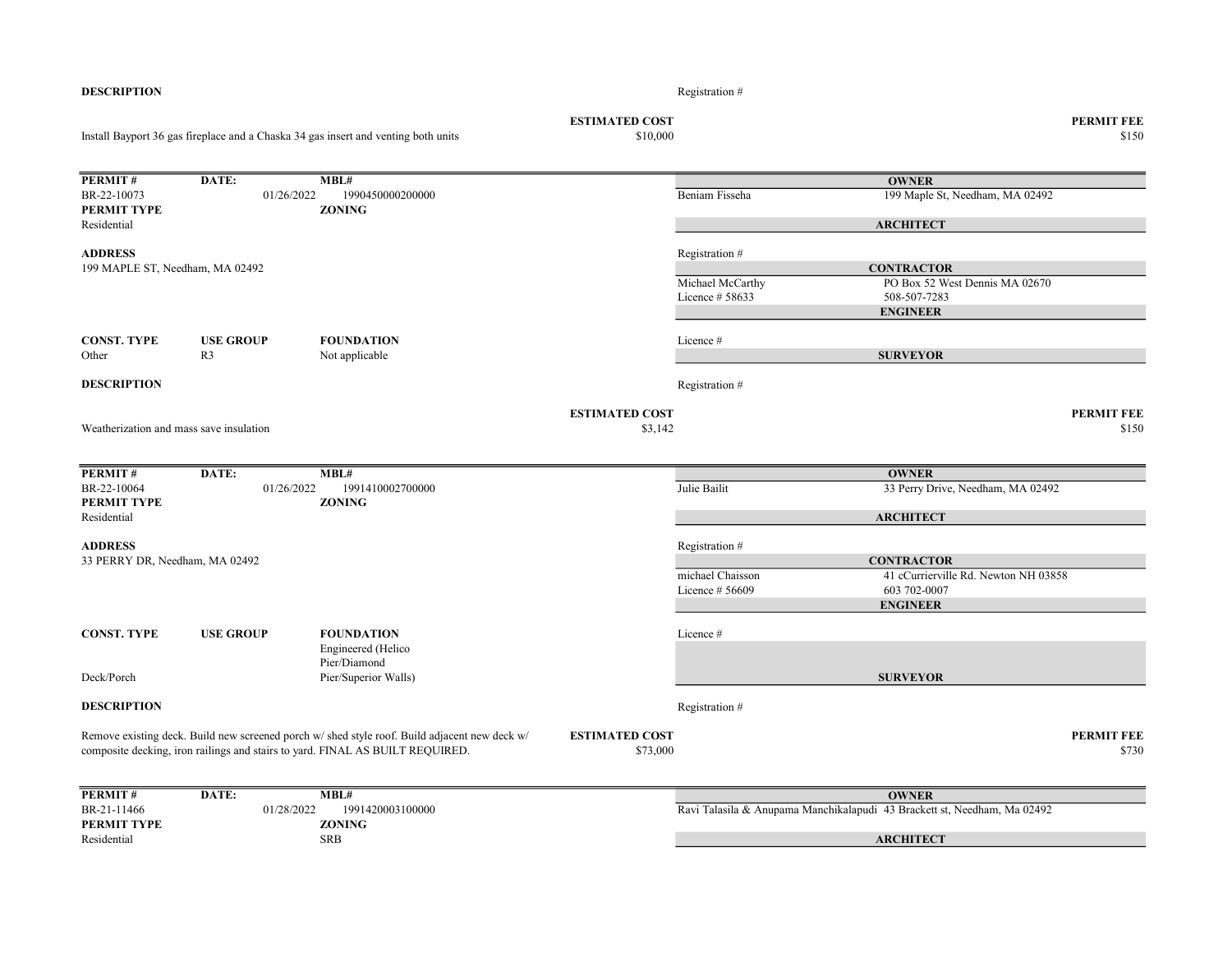| <b>ADDRESS</b>                              |                  |                                                                                                                                                                                                       |                                   | Registration #                        |                                        |                            |
|---------------------------------------------|------------------|-------------------------------------------------------------------------------------------------------------------------------------------------------------------------------------------------------|-----------------------------------|---------------------------------------|----------------------------------------|----------------------------|
| 43 BRACKETT ST, Needham, MA 02492           |                  |                                                                                                                                                                                                       |                                   |                                       | <b>CONTRACTOR</b>                      |                            |
|                                             |                  |                                                                                                                                                                                                       |                                   | Joseph Hackett                        | 726 Commercial St Weymouth Ma 02189    |                            |
|                                             |                  |                                                                                                                                                                                                       |                                   | Licence # CS-093529                   | 617 590 9096                           |                            |
|                                             |                  |                                                                                                                                                                                                       |                                   |                                       | <b>ENGINEER</b>                        |                            |
|                                             |                  |                                                                                                                                                                                                       |                                   | Sami Kassis Design by Sami            | 81 Oceanside dr Scituate Ma 02066      |                            |
| <b>CONST. TYPE</b>                          | <b>USE GROUP</b> | <b>FOUNDATION</b>                                                                                                                                                                                     |                                   | Licence # 35094                       | 6174601941                             |                            |
| New Construction                            | R <sub>3</sub>   | Poured Concrete                                                                                                                                                                                       |                                   |                                       | <b>SURVEYOR</b>                        |                            |
|                                             |                  |                                                                                                                                                                                                       |                                   | Stephen E Davis Cheney Engineering Co | 53 Mellen st Needham Ma 02492          |                            |
| <b>DESCRIPTION</b>                          |                  |                                                                                                                                                                                                       |                                   | Registration #33933                   | 7814442188                             |                            |
|                                             |                  | Reconstruction of a 2 story dwelling on existing foundation. Approximately 3800 Sq ft of space on<br>1st & 2nd floor. Five (5) Bedrooms, Five (5) Full Baths, One (1) Half Bath, UNfinished Basement, | <b>ESTIMATED COST</b>             |                                       |                                        | <b>PERMIT FEE</b>          |
|                                             |                  | UNfinished Attic, Two (2) Car Attached Garage, Yes Porch, No Deck and no FIreplaces.1                                                                                                                 | \$700,000                         |                                       |                                        | \$7,000                    |
| PERMIT#                                     | DATE:            | MBL#                                                                                                                                                                                                  |                                   |                                       | <b>OWNER</b>                           |                            |
| BR-22-10075                                 | 01/28/2022       | 1991390002100000                                                                                                                                                                                      |                                   | Margaret Bourgeois                    | 23 Henderson Street, Needham, MA 02492 |                            |
| PERMIT TYPE                                 |                  | <b>ZONING</b>                                                                                                                                                                                         |                                   |                                       |                                        |                            |
| Residential                                 |                  |                                                                                                                                                                                                       |                                   |                                       | <b>ARCHITECT</b>                       |                            |
| <b>ADDRESS</b>                              |                  |                                                                                                                                                                                                       |                                   | Registration #                        |                                        |                            |
| 23 HENDERSON ST, Needham, MA 02492          |                  |                                                                                                                                                                                                       |                                   |                                       | <b>CONTRACTOR</b>                      |                            |
|                                             |                  |                                                                                                                                                                                                       |                                   | Gerald F Sprague                      | 45 Kearney road Needham MA 02494       |                            |
|                                             |                  |                                                                                                                                                                                                       |                                   | Licence # 20976                       | 7814550556                             |                            |
|                                             |                  |                                                                                                                                                                                                       |                                   |                                       | <b>ENGINEER</b>                        |                            |
|                                             |                  |                                                                                                                                                                                                       |                                   |                                       |                                        |                            |
| <b>CONST. TYPE</b>                          | <b>USE GROUP</b> | <b>FOUNDATION</b>                                                                                                                                                                                     |                                   | Licence #                             |                                        |                            |
| Addition/Alterations                        | R <sub>3</sub>   | Not applicable                                                                                                                                                                                        |                                   |                                       | <b>SURVEYOR</b>                        |                            |
| <b>DESCRIPTION</b>                          |                  |                                                                                                                                                                                                       |                                   | Registration #                        |                                        |                            |
|                                             |                  |                                                                                                                                                                                                       |                                   |                                       |                                        |                            |
| On chimney Rebuild 3 feet to flashing line. |                  |                                                                                                                                                                                                       | <b>ESTIMATED COST</b><br>\$10,390 |                                       |                                        | <b>PERMIT FEE</b><br>\$150 |
|                                             |                  |                                                                                                                                                                                                       |                                   |                                       |                                        |                            |
| PERMIT#                                     | DATE:            | MBL#                                                                                                                                                                                                  |                                   |                                       | <b>OWNER</b>                           |                            |
| BR-22-10050<br>PERMIT TYPE                  | 01/31/2022       | 1991200002700000<br><b>ZONING</b>                                                                                                                                                                     |                                   | Nirmal Sharma                         | 11 sunrise ter, Needham, MA 02492      |                            |
| Residential                                 |                  |                                                                                                                                                                                                       |                                   |                                       | <b>ARCHITECT</b>                       |                            |
|                                             |                  |                                                                                                                                                                                                       |                                   | Henry Bobek signature designs         | 73 bishop rd Sharon MA 02067           |                            |
| <b>ADDRESS</b>                              |                  |                                                                                                                                                                                                       |                                   | Registration #10359                   | 781-806-0063                           |                            |
| 11 SUNRISE TERR, Needham, MA 02492          |                  |                                                                                                                                                                                                       |                                   |                                       | <b>CONTRACTOR</b>                      |                            |
|                                             |                  |                                                                                                                                                                                                       |                                   | Hillcrest development                 | po box 920276 needham MA 02492         |                            |
|                                             |                  |                                                                                                                                                                                                       |                                   | Licence #103400                       | 508-574-7474                           |                            |
|                                             |                  |                                                                                                                                                                                                       |                                   |                                       | <b>ENGINEER</b>                        |                            |
| <b>CONST. TYPE</b>                          | <b>USE GROUP</b> | <b>FOUNDATION</b>                                                                                                                                                                                     |                                   | Licence #                             |                                        |                            |
| Other                                       | R <sub>3</sub>   | Poured Concrete                                                                                                                                                                                       |                                   |                                       | <b>SURVEYOR</b>                        |                            |
| <b>DESCRIPTION</b>                          |                  |                                                                                                                                                                                                       |                                   | Registration #                        |                                        |                            |
|                                             |                  |                                                                                                                                                                                                       |                                   |                                       |                                        | <b>PERMIT FEE</b>          |
|                                             |                  | Finish basement in the existing single family including 3/4 bath, media room, office and play room.<br>Add shower for first floor half bathroom. Add covered roof for existing patio.                 | <b>ESTIMATED COST</b><br>\$48,000 |                                       |                                        | \$480                      |
|                                             |                  |                                                                                                                                                                                                       |                                   |                                       |                                        |                            |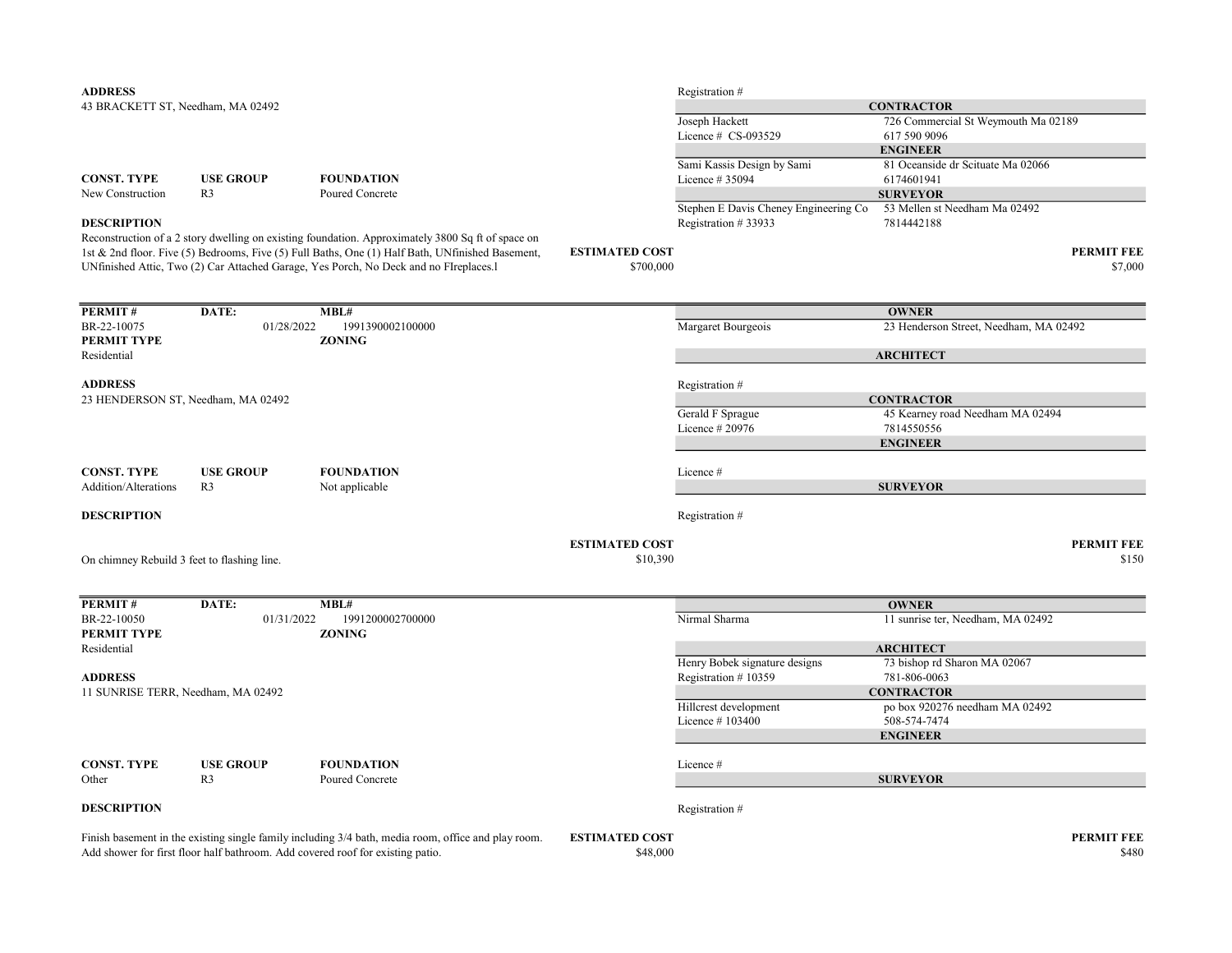| PERMIT#                                    | DATE:                                | MBL#                                                                                                                                                                                                |                       |                          | <b>OWNER</b>                                           |
|--------------------------------------------|--------------------------------------|-----------------------------------------------------------------------------------------------------------------------------------------------------------------------------------------------------|-----------------------|--------------------------|--------------------------------------------------------|
| BR-22-10046                                | 01/31/2022                           | 1990300004600000                                                                                                                                                                                    |                       | Cataldo & Rosemary Laone | 70 Washington Ave, Needham, MA 02492                   |
| PERMIT TYPE                                |                                      | <b>ZONING</b>                                                                                                                                                                                       |                       |                          |                                                        |
| Residential                                |                                      |                                                                                                                                                                                                     |                       |                          | <b>ARCHITECT</b>                                       |
| <b>ADDRESS</b>                             |                                      |                                                                                                                                                                                                     |                       | Registration #           |                                                        |
|                                            | 70 WASHINGTON AVE, Needham, MA 02492 |                                                                                                                                                                                                     |                       |                          | <b>CONTRACTOR</b>                                      |
|                                            |                                      |                                                                                                                                                                                                     |                       | Gerald F Sprague         | 45 Kearney Road Needham MA 02494                       |
|                                            |                                      |                                                                                                                                                                                                     |                       | Licence # 20976          | 7814550556                                             |
|                                            |                                      |                                                                                                                                                                                                     |                       |                          | <b>ENGINEER</b>                                        |
| <b>CONST. TYPE</b>                         | <b>USE GROUP</b>                     | <b>FOUNDATION</b>                                                                                                                                                                                   |                       | Licence#                 |                                                        |
| Addition/Alterations                       | R <sub>3</sub>                       | Not applicable                                                                                                                                                                                      |                       |                          | <b>SURVEYOR</b>                                        |
|                                            |                                      |                                                                                                                                                                                                     |                       |                          |                                                        |
| <b>DESCRIPTION</b>                         |                                      |                                                                                                                                                                                                     |                       | Registration #           |                                                        |
|                                            |                                      | Replace Main Ridge Vent (Baffled) - Pull Shingles Around Based (Ice& water/Lead) - Install 160z                                                                                                     | <b>ESTIMATED COST</b> |                          | <b>PERMIT FEE</b>                                      |
|                                            |                                      | â $\epsilon$ œRedâ $\epsilon$ Copper Crown, Lower Shingle Roof and 2x Rabbit Runs, AZEK Facia Left Side.<br>Minimum 6' of ice and water shield at all eaves. Keep area clean and safe at all times. | \$18,985              |                          |                                                        |
|                                            |                                      |                                                                                                                                                                                                     |                       |                          |                                                        |
|                                            |                                      |                                                                                                                                                                                                     |                       |                          |                                                        |
| PERMIT#                                    | DATE:                                | MBL#                                                                                                                                                                                                |                       |                          | <b>OWNER</b>                                           |
| BR-22-10082                                | 01/31/2022                           | 1991030000400000                                                                                                                                                                                    |                       | Rick Moody               | 22 Parish Road, Needham, MA 02494                      |
| PERMIT TYPE                                |                                      | <b>ZONING</b>                                                                                                                                                                                       |                       |                          |                                                        |
| Residential                                |                                      |                                                                                                                                                                                                     |                       |                          | <b>ARCHITECT</b>                                       |
| <b>ADDRESS</b>                             |                                      |                                                                                                                                                                                                     |                       | Registration #           |                                                        |
| 22 PARISH RD, Needham, MA 02492            |                                      |                                                                                                                                                                                                     |                       |                          | <b>CONTRACTOR</b>                                      |
|                                            |                                      |                                                                                                                                                                                                     |                       | Adam Glenn               | 59 Tosca Drive Stoughton MA 02072                      |
|                                            |                                      |                                                                                                                                                                                                     |                       | Licence #106148          | 781-205-4516                                           |
|                                            |                                      |                                                                                                                                                                                                     |                       |                          | <b>ENGINEER</b>                                        |
| <b>CONST. TYPE</b>                         | <b>USE GROUP</b>                     | <b>FOUNDATION</b>                                                                                                                                                                                   |                       | Licence#                 |                                                        |
| Other                                      | R <sub>3</sub>                       | Not applicable                                                                                                                                                                                      |                       |                          | <b>SURVEYOR</b>                                        |
|                                            |                                      |                                                                                                                                                                                                     |                       |                          |                                                        |
| <b>DESCRIPTION</b>                         |                                      |                                                                                                                                                                                                     |                       | Registration #           |                                                        |
|                                            |                                      | RESIDENTIAL WEATHERIZATION/AIR SEALING THROUGH THE MASS SAVE PROGRAM.                                                                                                                               | <b>ESTIMATED COST</b> |                          | <b>PERMIT FEE</b>                                      |
| NO STRUCTURAL CHANGES. SITE I.D #: 1606787 |                                      |                                                                                                                                                                                                     | \$5,000               |                          |                                                        |
|                                            |                                      |                                                                                                                                                                                                     |                       |                          |                                                        |
|                                            |                                      |                                                                                                                                                                                                     |                       |                          |                                                        |
| PERMIT#<br>BR-22-10084                     | DATE:<br>02/01/2022                  | MBL#<br>1990960005900000                                                                                                                                                                            |                       | Van Spiros               | <b>OWNER</b><br>60 Wayne Rd, Needham Heights, MA 02494 |
| PERMIT TYPE                                |                                      | <b>ZONING</b>                                                                                                                                                                                       |                       |                          |                                                        |
| Residential                                |                                      |                                                                                                                                                                                                     |                       |                          | <b>ARCHITECT</b>                                       |
|                                            |                                      |                                                                                                                                                                                                     |                       |                          |                                                        |
| <b>ADDRESS</b>                             |                                      |                                                                                                                                                                                                     |                       | Registration #           |                                                        |
| 60 WAYNE RD, Needham, MA 02492             |                                      |                                                                                                                                                                                                     |                       |                          | <b>CONTRACTOR</b>                                      |
|                                            |                                      |                                                                                                                                                                                                     |                       | Richard Bertolami        | 280 Second St Chelsea MA 02150                         |
|                                            |                                      |                                                                                                                                                                                                     |                       | Licence # CSFA-067268    | $(401)$ 475-2849                                       |
|                                            |                                      |                                                                                                                                                                                                     |                       |                          | <b>ENGINEER</b>                                        |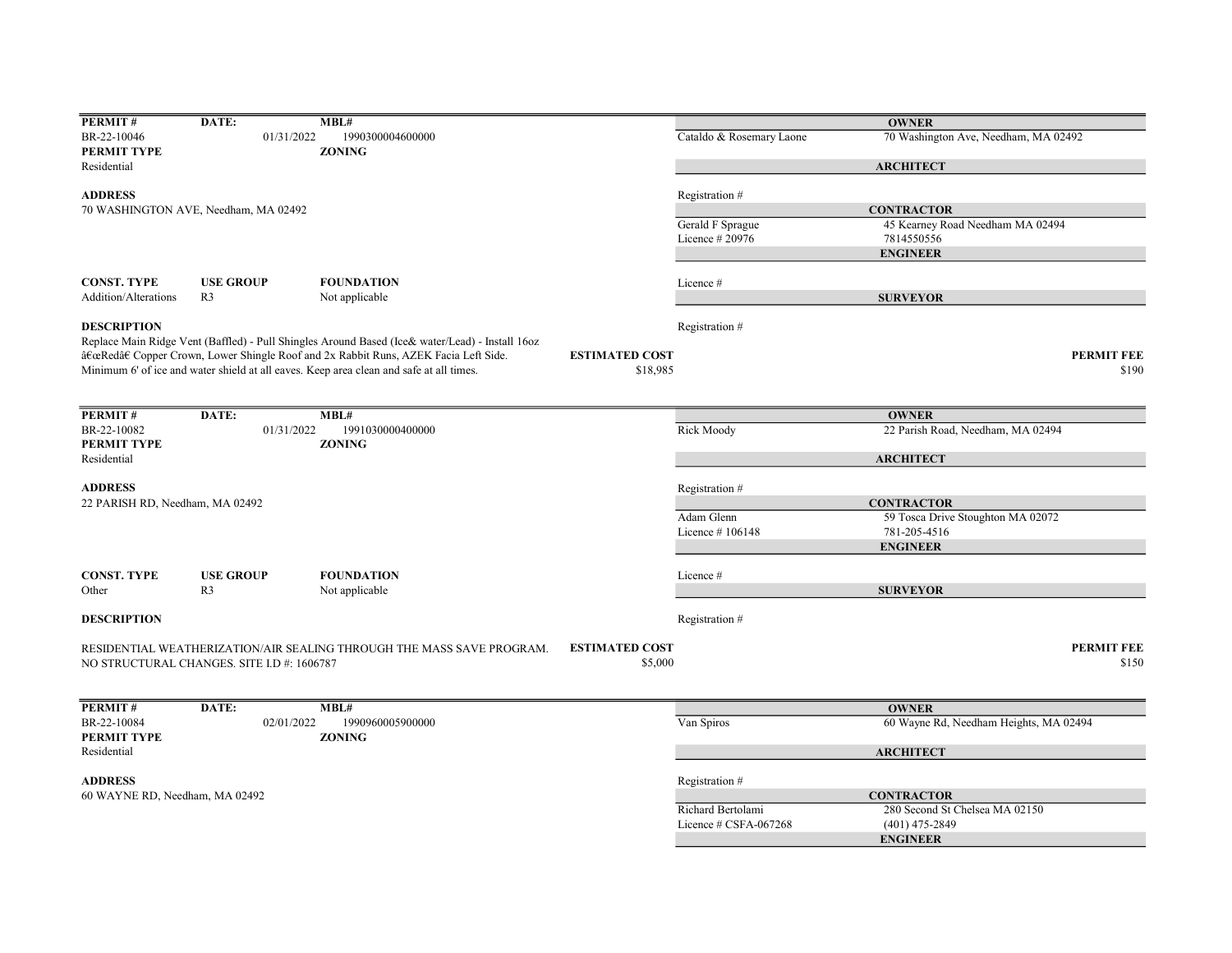| <b>CONST. TYPE</b>                                  | <b>USE GROUP</b>                                           | <b>FOUNDATION</b>                                                                                 |                                  | Licence #                                            |                                                        |
|-----------------------------------------------------|------------------------------------------------------------|---------------------------------------------------------------------------------------------------|----------------------------------|------------------------------------------------------|--------------------------------------------------------|
| Other                                               | R <sub>3</sub>                                             | Not applicable                                                                                    |                                  |                                                      | <b>SURVEYOR</b>                                        |
| <b>DESCRIPTION</b>                                  |                                                            |                                                                                                   |                                  | Registration #                                       |                                                        |
|                                                     | Install (1) replacement entry door. No structural changes. |                                                                                                   | <b>ESTIMATED COST</b><br>\$3,275 |                                                      | <b>PERMIT FEE</b><br>\$150                             |
|                                                     |                                                            |                                                                                                   |                                  |                                                      |                                                        |
| PERMIT#                                             | DATE:                                                      | MBL#                                                                                              |                                  |                                                      | <b>OWNER</b>                                           |
| BR-22-10088<br>PERMIT TYPE                          | 02/01/2022                                                 | 1991360002000000<br><b>ZONING</b>                                                                 |                                  | Josh Cohen                                           | 24 Deerfield Rd, Needham, MA 02492                     |
| Residential                                         |                                                            |                                                                                                   |                                  |                                                      | <b>ARCHITECT</b>                                       |
| <b>ADDRESS</b>                                      |                                                            |                                                                                                   |                                  | Registration #                                       |                                                        |
| 24 DEERFIELD RD, Needham, MA 02492                  |                                                            |                                                                                                   |                                  | Michael Durniok                                      | <b>CONTRACTOR</b><br>151 Carnegie Row Norwood MA 02062 |
|                                                     |                                                            |                                                                                                   |                                  | Licence # CSFA-099517                                | 781-762-2088                                           |
|                                                     |                                                            |                                                                                                   |                                  |                                                      | <b>ENGINEER</b>                                        |
| <b>CONST. TYPE</b>                                  | <b>USE GROUP</b>                                           | <b>FOUNDATION</b>                                                                                 |                                  | Licence#                                             |                                                        |
| Other                                               | R <sub>3</sub>                                             | Not applicable                                                                                    |                                  |                                                      | <b>SURVEYOR</b>                                        |
| <b>DESCRIPTION</b>                                  |                                                            |                                                                                                   |                                  | Registration #                                       |                                                        |
| Install LP insert and liner                         |                                                            |                                                                                                   | <b>ESTIMATED COST</b><br>\$7,000 |                                                      | <b>PERMIT FEE</b><br>\$150                             |
|                                                     |                                                            |                                                                                                   |                                  |                                                      |                                                        |
| PERMIT#                                             | DATE:                                                      | MBL#                                                                                              |                                  |                                                      | <b>OWNER</b>                                           |
| BR-22-10058                                         | 02/01/2022                                                 | 1991220005800000                                                                                  |                                  | Silva Development LLC                                | 65 Cape Road, Mendon, Ma 01756                         |
| PERMIT TYPE<br>Residential                          |                                                            | <b>ZONING</b><br><b>SRB</b>                                                                       |                                  |                                                      | <b>ARCHITECT</b>                                       |
|                                                     |                                                            |                                                                                                   |                                  |                                                      |                                                        |
| <b>ADDRESS</b><br>166 JARVIS CIR, Needham, MA 02492 |                                                            |                                                                                                   |                                  | Registration #                                       | <b>CONTRACTOR</b>                                      |
|                                                     |                                                            |                                                                                                   |                                  | Michael Curatola                                     | PO Box 157 Medway Ma 02053                             |
|                                                     |                                                            |                                                                                                   |                                  | Licence # CS- 040740                                 | 508-667-2713                                           |
|                                                     |                                                            |                                                                                                   |                                  |                                                      | <b>ENGINEER</b>                                        |
| <b>CONST. TYPE</b>                                  | <b>USE GROUP</b>                                           | <b>FOUNDATION</b>                                                                                 |                                  | Licence #                                            |                                                        |
| New Construction                                    | R <sub>3</sub>                                             | Poured Concrete                                                                                   |                                  |                                                      | <b>SURVEYOR</b>                                        |
| <b>DESCRIPTION</b>                                  |                                                            |                                                                                                   |                                  | Paul Beaulieu Field Resources<br>Registration #47581 | 281 Chestnut Street Needham Ma 02492<br>7814445936     |
|                                                     |                                                            | Construction of a single family dwelling with, 6 Bedroom, 5 Bathroom, finished basement and a two | <b>ESTIMATED COST</b>            |                                                      | <b>PERMIT FEE</b>                                      |
|                                                     | car attached garage, porch, no deck gas fireplace          |                                                                                                   | \$750,000                        |                                                      | \$7,500                                                |
| PERMIT#                                             | DATE:                                                      | MBL#                                                                                              |                                  |                                                      | <b>OWNER</b>                                           |
| BR-22-10060                                         | 02/01/2022                                                 | 1992000000103110                                                                                  |                                  | William F Hines                                      | 135 Lindbergh Ave, Needham, MA 02494                   |
| PERMIT TYPE<br>Residential                          |                                                            | <b>ZONING</b>                                                                                     |                                  |                                                      | <b>ARCHITECT</b>                                       |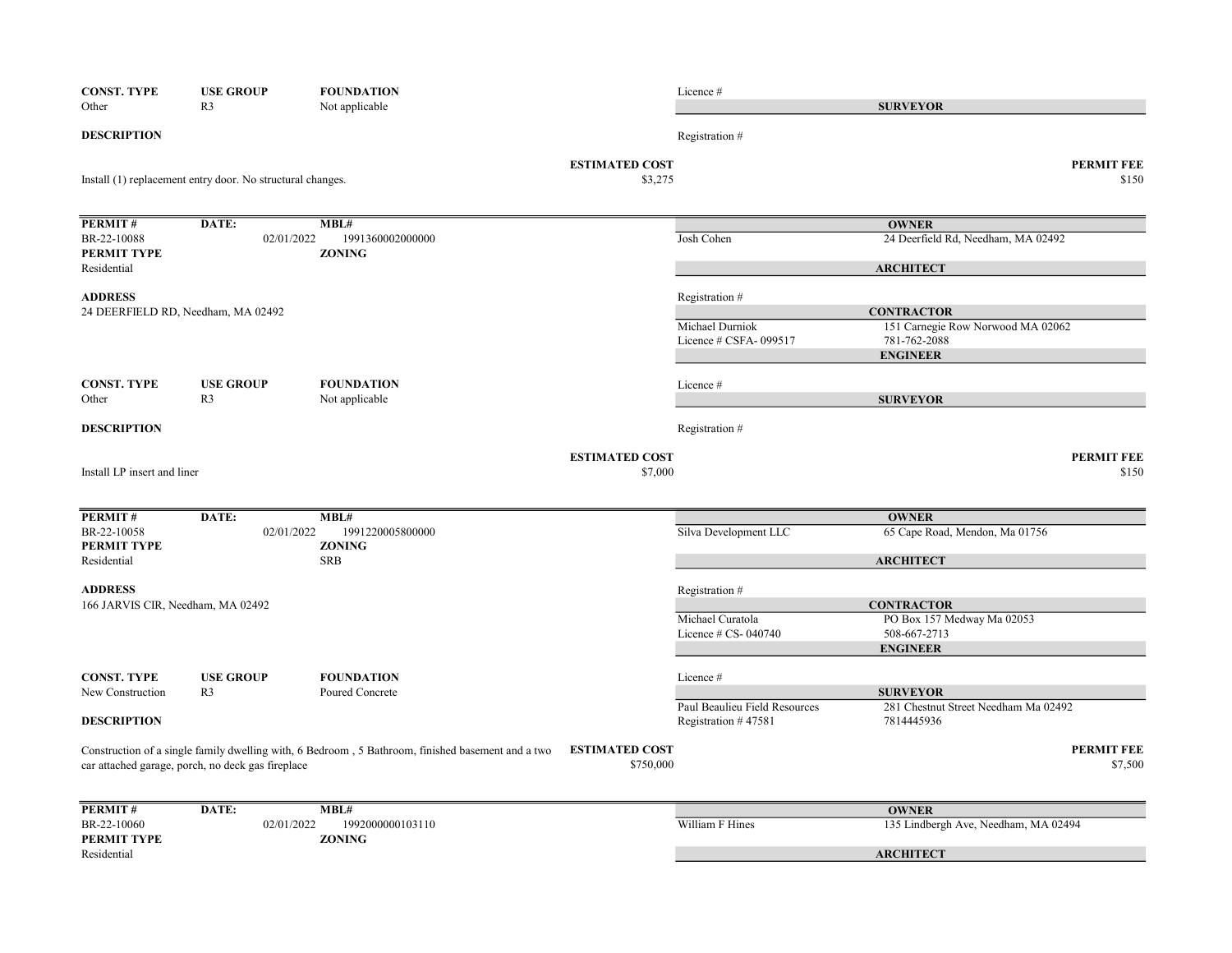| <b>ADDRESS</b>                            |                                                 |                                                                                                      |                       | Registration #        |                                                            |       |
|-------------------------------------------|-------------------------------------------------|------------------------------------------------------------------------------------------------------|-----------------------|-----------------------|------------------------------------------------------------|-------|
|                                           | 1210 GREENDALE AVE, Unit 311, Needham, MA 02492 |                                                                                                      |                       |                       | <b>CONTRACTOR</b>                                          |       |
|                                           |                                                 |                                                                                                      |                       |                       |                                                            |       |
|                                           |                                                 |                                                                                                      |                       | Licence #             |                                                            |       |
|                                           |                                                 |                                                                                                      |                       |                       | <b>ENGINEER</b>                                            |       |
| <b>CONST. TYPE</b>                        | <b>USE GROUP</b>                                | <b>FOUNDATION</b>                                                                                    |                       | Licence#              |                                                            |       |
| <b>Addition/Alterations</b>               | R <sub>3</sub>                                  | Poured Concrete                                                                                      |                       |                       | <b>SURVEYOR</b>                                            |       |
|                                           |                                                 |                                                                                                      |                       |                       |                                                            |       |
| <b>DESCRIPTION</b>                        |                                                 |                                                                                                      |                       | Registration #        |                                                            |       |
|                                           |                                                 | Condo Assoc approved 1st floor renovation of condo unit : reconfigure bathrooms and add laundry.     |                       |                       |                                                            |       |
|                                           |                                                 | Also adding lights and more cabinets to existing kitchen and living areas. Permits for Plumbing and  | <b>ESTIMATED COST</b> |                       | <b>PERMIT FEE</b>                                          |       |
|                                           |                                                 | Electrical obtained by licensed respective trades. Homeowner responsible for contracting demolition, | \$60,000              |                       |                                                            | \$600 |
|                                           |                                                 |                                                                                                      |                       |                       |                                                            |       |
| PERMIT#                                   | DATE:                                           | MBL#                                                                                                 |                       |                       | <b>OWNER</b>                                               |       |
| BR-22-10059                               | 02/01/2022                                      | 1991260006800000                                                                                     |                       | Omri Gabriel          | 37 meredith circle, Needham, Ma 02492                      |       |
| PERMIT TYPE                               |                                                 | <b>ZONING</b>                                                                                        |                       |                       |                                                            |       |
| Residential                               |                                                 |                                                                                                      |                       |                       | <b>ARCHITECT</b>                                           |       |
|                                           |                                                 |                                                                                                      |                       |                       |                                                            |       |
| <b>ADDRESS</b>                            |                                                 |                                                                                                      |                       | Registration #        |                                                            |       |
| 37 MEREDITH CIR, Needham, MA 02492        |                                                 |                                                                                                      |                       | Paul hemond           | <b>CONTRACTOR</b><br>247 bramblebush rd Stoughton Ma 02072 |       |
|                                           |                                                 |                                                                                                      |                       | Licence $# Cs-112281$ | 6179819960                                                 |       |
|                                           |                                                 |                                                                                                      |                       |                       | <b>ENGINEER</b>                                            |       |
|                                           |                                                 |                                                                                                      |                       |                       |                                                            |       |
| <b>CONST. TYPE</b>                        | <b>USE GROUP</b>                                | <b>FOUNDATION</b>                                                                                    |                       | Licence #             |                                                            |       |
| Deck/Porch                                |                                                 | Sono Tube                                                                                            |                       |                       | <b>SURVEYOR</b>                                            |       |
| <b>DESCRIPTION</b>                        |                                                 |                                                                                                      |                       | Registration #        |                                                            |       |
|                                           |                                                 |                                                                                                      |                       |                       |                                                            |       |
|                                           |                                                 | Remove existing deck build new 3 season porch, new vinyl siding and trim on house. FINAL AS          | <b>ESTIMATED COST</b> |                       | <b>PERMIT FEE</b>                                          |       |
| BUILT required prior to Final Inspection. |                                                 |                                                                                                      | \$65,000              |                       |                                                            | \$650 |
|                                           |                                                 |                                                                                                      |                       |                       |                                                            |       |
|                                           |                                                 |                                                                                                      |                       |                       |                                                            |       |
| PERMIT#<br>BR-22-10072                    | DATE:<br>02/02/2022                             | MBL#<br>1990410007700000                                                                             |                       | Norma McEvoy          | <b>OWNER</b><br>114 Grant St, Needham, MA 02492            |       |
| <b>PERMIT TYPE</b>                        |                                                 | <b>ZONING</b>                                                                                        |                       |                       |                                                            |       |
| Residential                               |                                                 |                                                                                                      |                       |                       | <b>ARCHITECT</b>                                           |       |
|                                           |                                                 |                                                                                                      |                       |                       |                                                            |       |
| <b>ADDRESS</b>                            |                                                 |                                                                                                      |                       | Registration #        |                                                            |       |
| 114 GRANT ST, Needham, MA 02492           |                                                 |                                                                                                      |                       |                       | <b>CONTRACTOR</b>                                          |       |
|                                           |                                                 |                                                                                                      |                       | Richard Bertolami     | 35 Sunset Dr Burlington MA 01803                           |       |
|                                           |                                                 |                                                                                                      |                       | Licence # CSFA-067268 | $(401)$ 475-2849<br><b>ENGINEER</b>                        |       |
|                                           |                                                 |                                                                                                      |                       |                       |                                                            |       |
| <b>CONST. TYPE</b>                        | <b>USE GROUP</b>                                | <b>FOUNDATION</b>                                                                                    |                       | Licence #             |                                                            |       |
| Other                                     | R <sub>3</sub>                                  | Not applicable                                                                                       |                       |                       | <b>SURVEYOR</b>                                            |       |
|                                           |                                                 |                                                                                                      |                       |                       |                                                            |       |
| <b>DESCRIPTION</b>                        |                                                 |                                                                                                      |                       | Registration#         |                                                            |       |
|                                           |                                                 |                                                                                                      |                       |                       |                                                            |       |

ESTIMATED COST PERMIT FEE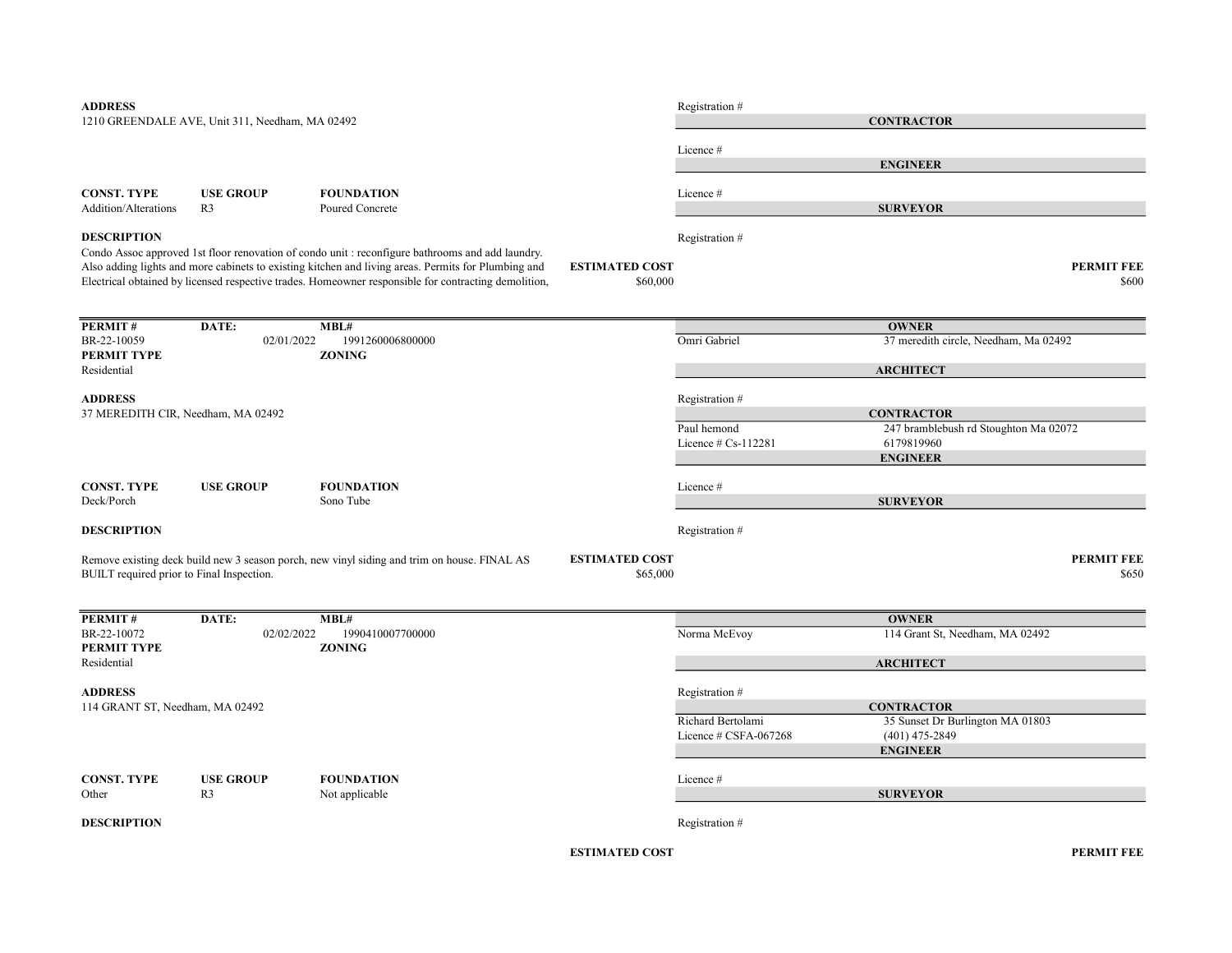$$20,222$   $$210$ 

| 02/02/2022<br>1990840000700000<br>DEMO-21-10109<br>, ,<br><b>PERMIT TYPE</b><br><b>ZONING</b><br>Demolition<br><b>ARCHITECT</b><br><b>ADDRESS</b><br>Registration #<br>73 ST MARY ST, Needham, MA 02492<br><b>CONTRACTOR</b><br>Slava Dolghy SD Construction and<br>Development<br>145 Brookside Rd Needham MA 02492<br>Licence #107574<br>617-640-6940<br><b>ENGINEER</b><br><b>CONST. TYPE</b><br><b>USE GROUP</b><br><b>FOUNDATION</b><br>Licence #<br>Entire building<br><b>SURVEYOR</b><br>(including foundation)<br><b>DESCRIPTION</b><br>Registration #<br><b>ESTIMATED COST</b><br><b>PERMIT FEE</b><br>DEMOLITION OF SINGLE FAMILY DWELLING, INCLUDING FOUNDATION<br>\$19,000<br>\$190<br>PERMIT#<br>DATE:<br>MBL#<br><b>OWNER</b><br>Nir Eisikovits<br>7 Nichols Rd, Needham, MA 02492<br>BR-22-10083<br>02/03/2022<br>1990230005700000<br>PERMIT TYPE<br><b>ZONING</b><br>Residential<br><b>ARCHITECT</b><br><b>ADDRESS</b><br>Registration #<br>7 NICHOLS RD, Needham, MA 02492<br><b>CONTRACTOR</b><br>Joseph Reilly<br>PO Box 105 Seekonk MA 02777<br>Licence #102771<br>508-989-6436<br><b>ENGINEER</b><br><b>CONST. TYPE</b><br><b>USE GROUP</b><br><b>FOUNDATION</b><br>Licence #<br>R <sub>3</sub><br>Not applicable<br><b>SURVEYOR</b><br>Other<br><b>DESCRIPTION</b><br>Registration #<br>Air Sealing, Transition air sealing, Door kit, Kneewall Slope-2" thermal barrier polyiso & 6"<br>Fiberglass batting, Attic Floor- 5", 6" & 9" open cellulose, Attic Damming, Kmeewall Wall-2"<br><b>PERMIT FEE</b><br><b>ESTIMATED COST</b><br>thermal barrier polyiso $\&$ 3" fiberglass batting, Temporary Access, Propavents, Insulation Removal<br>\$150<br>\$4,474<br>MBL#<br>PERMIT#<br>DATE:<br><b>OWNER</b><br>BR-22-10092<br>02/03/2022<br>1990860002300000<br>127 Noanett Rd, Needham, MA 02494<br>Eugene<br>PERMIT TYPE<br><b>ZONING</b><br>Residential<br><b>ARCHITECT</b><br><b>ADDRESS</b><br>Registration #<br>127 NOANETT RD, Needham, MA 02492<br><b>CONTRACTOR</b> | PERMIT# | DATE: | MBL# |             | <b>OWNER</b>                          |  |
|----------------------------------------------------------------------------------------------------------------------------------------------------------------------------------------------------------------------------------------------------------------------------------------------------------------------------------------------------------------------------------------------------------------------------------------------------------------------------------------------------------------------------------------------------------------------------------------------------------------------------------------------------------------------------------------------------------------------------------------------------------------------------------------------------------------------------------------------------------------------------------------------------------------------------------------------------------------------------------------------------------------------------------------------------------------------------------------------------------------------------------------------------------------------------------------------------------------------------------------------------------------------------------------------------------------------------------------------------------------------------------------------------------------------------------------------------------------------------------------------------------------------------------------------------------------------------------------------------------------------------------------------------------------------------------------------------------------------------------------------------------------------------------------------------------------------------------------------------------------------------------------------------------------------------------------------------------------------------------------------------|---------|-------|------|-------------|---------------------------------------|--|
|                                                                                                                                                                                                                                                                                                                                                                                                                                                                                                                                                                                                                                                                                                                                                                                                                                                                                                                                                                                                                                                                                                                                                                                                                                                                                                                                                                                                                                                                                                                                                                                                                                                                                                                                                                                                                                                                                                                                                                                                    |         |       |      |             |                                       |  |
|                                                                                                                                                                                                                                                                                                                                                                                                                                                                                                                                                                                                                                                                                                                                                                                                                                                                                                                                                                                                                                                                                                                                                                                                                                                                                                                                                                                                                                                                                                                                                                                                                                                                                                                                                                                                                                                                                                                                                                                                    |         |       |      |             |                                       |  |
|                                                                                                                                                                                                                                                                                                                                                                                                                                                                                                                                                                                                                                                                                                                                                                                                                                                                                                                                                                                                                                                                                                                                                                                                                                                                                                                                                                                                                                                                                                                                                                                                                                                                                                                                                                                                                                                                                                                                                                                                    |         |       |      |             |                                       |  |
|                                                                                                                                                                                                                                                                                                                                                                                                                                                                                                                                                                                                                                                                                                                                                                                                                                                                                                                                                                                                                                                                                                                                                                                                                                                                                                                                                                                                                                                                                                                                                                                                                                                                                                                                                                                                                                                                                                                                                                                                    |         |       |      |             |                                       |  |
|                                                                                                                                                                                                                                                                                                                                                                                                                                                                                                                                                                                                                                                                                                                                                                                                                                                                                                                                                                                                                                                                                                                                                                                                                                                                                                                                                                                                                                                                                                                                                                                                                                                                                                                                                                                                                                                                                                                                                                                                    |         |       |      |             |                                       |  |
|                                                                                                                                                                                                                                                                                                                                                                                                                                                                                                                                                                                                                                                                                                                                                                                                                                                                                                                                                                                                                                                                                                                                                                                                                                                                                                                                                                                                                                                                                                                                                                                                                                                                                                                                                                                                                                                                                                                                                                                                    |         |       |      |             |                                       |  |
|                                                                                                                                                                                                                                                                                                                                                                                                                                                                                                                                                                                                                                                                                                                                                                                                                                                                                                                                                                                                                                                                                                                                                                                                                                                                                                                                                                                                                                                                                                                                                                                                                                                                                                                                                                                                                                                                                                                                                                                                    |         |       |      |             |                                       |  |
|                                                                                                                                                                                                                                                                                                                                                                                                                                                                                                                                                                                                                                                                                                                                                                                                                                                                                                                                                                                                                                                                                                                                                                                                                                                                                                                                                                                                                                                                                                                                                                                                                                                                                                                                                                                                                                                                                                                                                                                                    |         |       |      |             |                                       |  |
|                                                                                                                                                                                                                                                                                                                                                                                                                                                                                                                                                                                                                                                                                                                                                                                                                                                                                                                                                                                                                                                                                                                                                                                                                                                                                                                                                                                                                                                                                                                                                                                                                                                                                                                                                                                                                                                                                                                                                                                                    |         |       |      |             |                                       |  |
|                                                                                                                                                                                                                                                                                                                                                                                                                                                                                                                                                                                                                                                                                                                                                                                                                                                                                                                                                                                                                                                                                                                                                                                                                                                                                                                                                                                                                                                                                                                                                                                                                                                                                                                                                                                                                                                                                                                                                                                                    |         |       |      |             |                                       |  |
|                                                                                                                                                                                                                                                                                                                                                                                                                                                                                                                                                                                                                                                                                                                                                                                                                                                                                                                                                                                                                                                                                                                                                                                                                                                                                                                                                                                                                                                                                                                                                                                                                                                                                                                                                                                                                                                                                                                                                                                                    |         |       |      |             |                                       |  |
|                                                                                                                                                                                                                                                                                                                                                                                                                                                                                                                                                                                                                                                                                                                                                                                                                                                                                                                                                                                                                                                                                                                                                                                                                                                                                                                                                                                                                                                                                                                                                                                                                                                                                                                                                                                                                                                                                                                                                                                                    |         |       |      |             |                                       |  |
|                                                                                                                                                                                                                                                                                                                                                                                                                                                                                                                                                                                                                                                                                                                                                                                                                                                                                                                                                                                                                                                                                                                                                                                                                                                                                                                                                                                                                                                                                                                                                                                                                                                                                                                                                                                                                                                                                                                                                                                                    |         |       |      |             |                                       |  |
|                                                                                                                                                                                                                                                                                                                                                                                                                                                                                                                                                                                                                                                                                                                                                                                                                                                                                                                                                                                                                                                                                                                                                                                                                                                                                                                                                                                                                                                                                                                                                                                                                                                                                                                                                                                                                                                                                                                                                                                                    |         |       |      |             |                                       |  |
|                                                                                                                                                                                                                                                                                                                                                                                                                                                                                                                                                                                                                                                                                                                                                                                                                                                                                                                                                                                                                                                                                                                                                                                                                                                                                                                                                                                                                                                                                                                                                                                                                                                                                                                                                                                                                                                                                                                                                                                                    |         |       |      |             |                                       |  |
|                                                                                                                                                                                                                                                                                                                                                                                                                                                                                                                                                                                                                                                                                                                                                                                                                                                                                                                                                                                                                                                                                                                                                                                                                                                                                                                                                                                                                                                                                                                                                                                                                                                                                                                                                                                                                                                                                                                                                                                                    |         |       |      |             |                                       |  |
|                                                                                                                                                                                                                                                                                                                                                                                                                                                                                                                                                                                                                                                                                                                                                                                                                                                                                                                                                                                                                                                                                                                                                                                                                                                                                                                                                                                                                                                                                                                                                                                                                                                                                                                                                                                                                                                                                                                                                                                                    |         |       |      |             |                                       |  |
|                                                                                                                                                                                                                                                                                                                                                                                                                                                                                                                                                                                                                                                                                                                                                                                                                                                                                                                                                                                                                                                                                                                                                                                                                                                                                                                                                                                                                                                                                                                                                                                                                                                                                                                                                                                                                                                                                                                                                                                                    |         |       |      |             |                                       |  |
|                                                                                                                                                                                                                                                                                                                                                                                                                                                                                                                                                                                                                                                                                                                                                                                                                                                                                                                                                                                                                                                                                                                                                                                                                                                                                                                                                                                                                                                                                                                                                                                                                                                                                                                                                                                                                                                                                                                                                                                                    |         |       |      |             |                                       |  |
|                                                                                                                                                                                                                                                                                                                                                                                                                                                                                                                                                                                                                                                                                                                                                                                                                                                                                                                                                                                                                                                                                                                                                                                                                                                                                                                                                                                                                                                                                                                                                                                                                                                                                                                                                                                                                                                                                                                                                                                                    |         |       |      |             |                                       |  |
|                                                                                                                                                                                                                                                                                                                                                                                                                                                                                                                                                                                                                                                                                                                                                                                                                                                                                                                                                                                                                                                                                                                                                                                                                                                                                                                                                                                                                                                                                                                                                                                                                                                                                                                                                                                                                                                                                                                                                                                                    |         |       |      |             |                                       |  |
|                                                                                                                                                                                                                                                                                                                                                                                                                                                                                                                                                                                                                                                                                                                                                                                                                                                                                                                                                                                                                                                                                                                                                                                                                                                                                                                                                                                                                                                                                                                                                                                                                                                                                                                                                                                                                                                                                                                                                                                                    |         |       |      |             |                                       |  |
|                                                                                                                                                                                                                                                                                                                                                                                                                                                                                                                                                                                                                                                                                                                                                                                                                                                                                                                                                                                                                                                                                                                                                                                                                                                                                                                                                                                                                                                                                                                                                                                                                                                                                                                                                                                                                                                                                                                                                                                                    |         |       |      |             |                                       |  |
|                                                                                                                                                                                                                                                                                                                                                                                                                                                                                                                                                                                                                                                                                                                                                                                                                                                                                                                                                                                                                                                                                                                                                                                                                                                                                                                                                                                                                                                                                                                                                                                                                                                                                                                                                                                                                                                                                                                                                                                                    |         |       |      |             |                                       |  |
|                                                                                                                                                                                                                                                                                                                                                                                                                                                                                                                                                                                                                                                                                                                                                                                                                                                                                                                                                                                                                                                                                                                                                                                                                                                                                                                                                                                                                                                                                                                                                                                                                                                                                                                                                                                                                                                                                                                                                                                                    |         |       |      |             |                                       |  |
|                                                                                                                                                                                                                                                                                                                                                                                                                                                                                                                                                                                                                                                                                                                                                                                                                                                                                                                                                                                                                                                                                                                                                                                                                                                                                                                                                                                                                                                                                                                                                                                                                                                                                                                                                                                                                                                                                                                                                                                                    |         |       |      |             |                                       |  |
|                                                                                                                                                                                                                                                                                                                                                                                                                                                                                                                                                                                                                                                                                                                                                                                                                                                                                                                                                                                                                                                                                                                                                                                                                                                                                                                                                                                                                                                                                                                                                                                                                                                                                                                                                                                                                                                                                                                                                                                                    |         |       |      |             |                                       |  |
|                                                                                                                                                                                                                                                                                                                                                                                                                                                                                                                                                                                                                                                                                                                                                                                                                                                                                                                                                                                                                                                                                                                                                                                                                                                                                                                                                                                                                                                                                                                                                                                                                                                                                                                                                                                                                                                                                                                                                                                                    |         |       |      |             |                                       |  |
|                                                                                                                                                                                                                                                                                                                                                                                                                                                                                                                                                                                                                                                                                                                                                                                                                                                                                                                                                                                                                                                                                                                                                                                                                                                                                                                                                                                                                                                                                                                                                                                                                                                                                                                                                                                                                                                                                                                                                                                                    |         |       |      |             |                                       |  |
|                                                                                                                                                                                                                                                                                                                                                                                                                                                                                                                                                                                                                                                                                                                                                                                                                                                                                                                                                                                                                                                                                                                                                                                                                                                                                                                                                                                                                                                                                                                                                                                                                                                                                                                                                                                                                                                                                                                                                                                                    |         |       |      |             |                                       |  |
|                                                                                                                                                                                                                                                                                                                                                                                                                                                                                                                                                                                                                                                                                                                                                                                                                                                                                                                                                                                                                                                                                                                                                                                                                                                                                                                                                                                                                                                                                                                                                                                                                                                                                                                                                                                                                                                                                                                                                                                                    |         |       |      |             |                                       |  |
|                                                                                                                                                                                                                                                                                                                                                                                                                                                                                                                                                                                                                                                                                                                                                                                                                                                                                                                                                                                                                                                                                                                                                                                                                                                                                                                                                                                                                                                                                                                                                                                                                                                                                                                                                                                                                                                                                                                                                                                                    |         |       |      |             |                                       |  |
|                                                                                                                                                                                                                                                                                                                                                                                                                                                                                                                                                                                                                                                                                                                                                                                                                                                                                                                                                                                                                                                                                                                                                                                                                                                                                                                                                                                                                                                                                                                                                                                                                                                                                                                                                                                                                                                                                                                                                                                                    |         |       |      |             |                                       |  |
|                                                                                                                                                                                                                                                                                                                                                                                                                                                                                                                                                                                                                                                                                                                                                                                                                                                                                                                                                                                                                                                                                                                                                                                                                                                                                                                                                                                                                                                                                                                                                                                                                                                                                                                                                                                                                                                                                                                                                                                                    |         |       |      |             |                                       |  |
|                                                                                                                                                                                                                                                                                                                                                                                                                                                                                                                                                                                                                                                                                                                                                                                                                                                                                                                                                                                                                                                                                                                                                                                                                                                                                                                                                                                                                                                                                                                                                                                                                                                                                                                                                                                                                                                                                                                                                                                                    |         |       |      |             |                                       |  |
|                                                                                                                                                                                                                                                                                                                                                                                                                                                                                                                                                                                                                                                                                                                                                                                                                                                                                                                                                                                                                                                                                                                                                                                                                                                                                                                                                                                                                                                                                                                                                                                                                                                                                                                                                                                                                                                                                                                                                                                                    |         |       |      |             |                                       |  |
|                                                                                                                                                                                                                                                                                                                                                                                                                                                                                                                                                                                                                                                                                                                                                                                                                                                                                                                                                                                                                                                                                                                                                                                                                                                                                                                                                                                                                                                                                                                                                                                                                                                                                                                                                                                                                                                                                                                                                                                                    |         |       |      |             |                                       |  |
|                                                                                                                                                                                                                                                                                                                                                                                                                                                                                                                                                                                                                                                                                                                                                                                                                                                                                                                                                                                                                                                                                                                                                                                                                                                                                                                                                                                                                                                                                                                                                                                                                                                                                                                                                                                                                                                                                                                                                                                                    |         |       |      |             |                                       |  |
|                                                                                                                                                                                                                                                                                                                                                                                                                                                                                                                                                                                                                                                                                                                                                                                                                                                                                                                                                                                                                                                                                                                                                                                                                                                                                                                                                                                                                                                                                                                                                                                                                                                                                                                                                                                                                                                                                                                                                                                                    |         |       |      |             |                                       |  |
|                                                                                                                                                                                                                                                                                                                                                                                                                                                                                                                                                                                                                                                                                                                                                                                                                                                                                                                                                                                                                                                                                                                                                                                                                                                                                                                                                                                                                                                                                                                                                                                                                                                                                                                                                                                                                                                                                                                                                                                                    |         |       |      |             |                                       |  |
|                                                                                                                                                                                                                                                                                                                                                                                                                                                                                                                                                                                                                                                                                                                                                                                                                                                                                                                                                                                                                                                                                                                                                                                                                                                                                                                                                                                                                                                                                                                                                                                                                                                                                                                                                                                                                                                                                                                                                                                                    |         |       |      |             |                                       |  |
|                                                                                                                                                                                                                                                                                                                                                                                                                                                                                                                                                                                                                                                                                                                                                                                                                                                                                                                                                                                                                                                                                                                                                                                                                                                                                                                                                                                                                                                                                                                                                                                                                                                                                                                                                                                                                                                                                                                                                                                                    |         |       |      | Kyle Cabral | 14 cotton candy ln Dartmouth MA 02747 |  |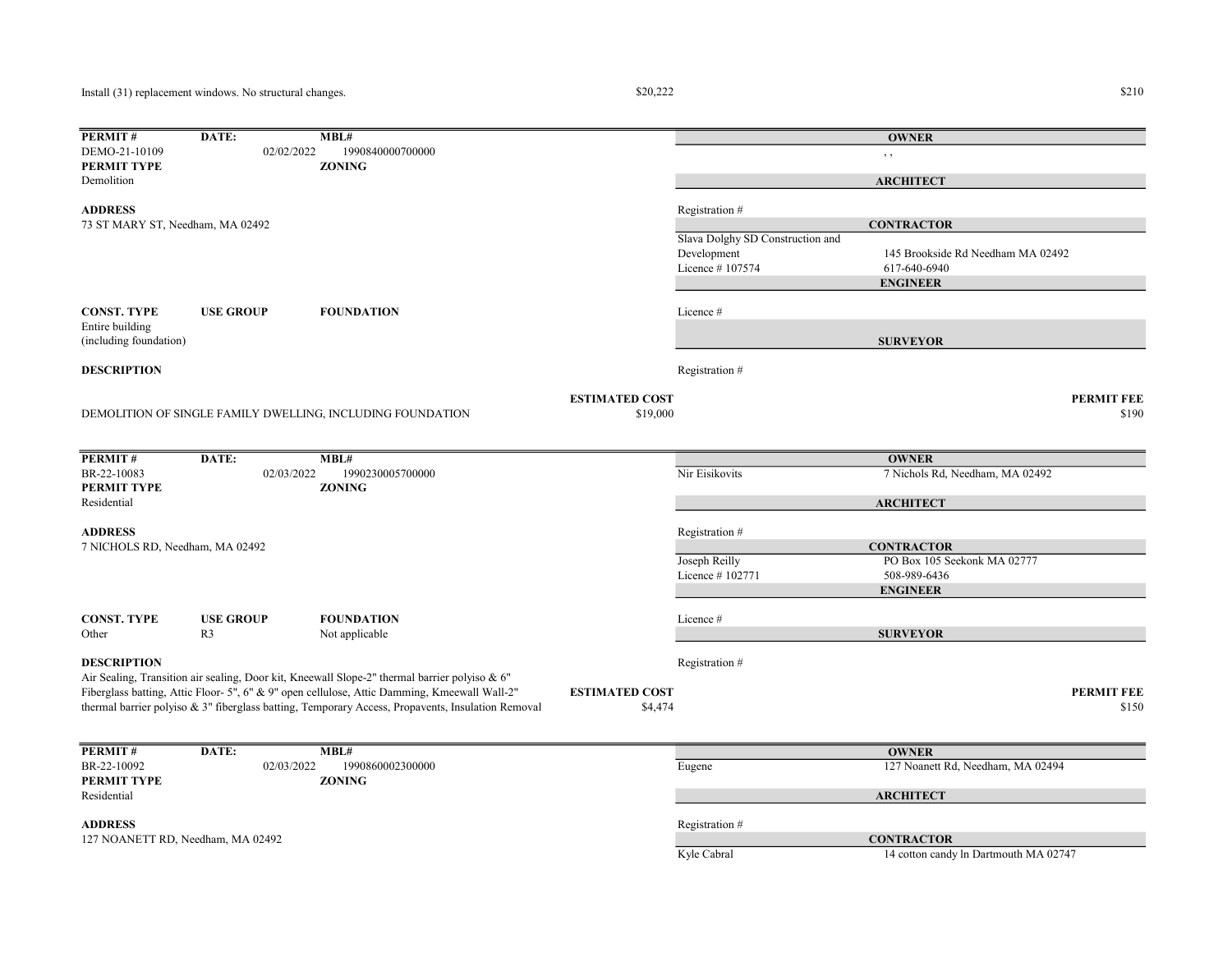|                                                    |                                    |                                                                                                                                                                                                                                                                                                                            |                                    | Licence # CS-113085                        | 774-260-6673<br><b>ENGINEER</b>                                          |                              |
|----------------------------------------------------|------------------------------------|----------------------------------------------------------------------------------------------------------------------------------------------------------------------------------------------------------------------------------------------------------------------------------------------------------------------------|------------------------------------|--------------------------------------------|--------------------------------------------------------------------------|------------------------------|
| <b>CONST. TYPE</b><br><b>Addition/Alterations</b>  | <b>USE GROUP</b><br>R <sub>3</sub> | <b>FOUNDATION</b><br>Not applicable                                                                                                                                                                                                                                                                                        |                                    | Licence #                                  | <b>SURVEYOR</b>                                                          |                              |
| <b>DESCRIPTION</b>                                 |                                    |                                                                                                                                                                                                                                                                                                                            |                                    | Registration #                             |                                                                          |                              |
| Insulation and Weatherization                      |                                    |                                                                                                                                                                                                                                                                                                                            | <b>ESTIMATED COST</b><br>\$2,643   |                                            |                                                                          | PERMIT FEE<br>\$150          |
| <b>PERMIT#</b>                                     | DATE:                              | MBL#                                                                                                                                                                                                                                                                                                                       |                                    |                                            | <b>OWNER</b>                                                             |                              |
| BR-22-10097<br>PERMIT TYPE                         | 02/03/2022                         | 1990030003200000<br><b>ZONING</b>                                                                                                                                                                                                                                                                                          |                                    | Susan Santry                               | 22 Norwich Rd, Needham, MA 02492                                         |                              |
| Residential                                        |                                    |                                                                                                                                                                                                                                                                                                                            |                                    |                                            | <b>ARCHITECT</b>                                                         |                              |
| <b>ADDRESS</b><br>22 NORWICH RD, Needham, MA 02492 |                                    |                                                                                                                                                                                                                                                                                                                            |                                    | Registration #                             | <b>CONTRACTOR</b>                                                        |                              |
|                                                    |                                    |                                                                                                                                                                                                                                                                                                                            |                                    | James Dimopoulos<br>Licence $\#$ CS-104464 | 25 Seven Sister Rd Haverhill MA 01830<br>978-203-6736<br><b>ENGINEER</b> |                              |
| <b>CONST. TYPE</b><br>Addition/Alterations         | <b>USE GROUP</b><br>R <sub>3</sub> | <b>FOUNDATION</b><br>Not applicable                                                                                                                                                                                                                                                                                        |                                    | Licence#                                   | <b>SURVEYOR</b>                                                          |                              |
| <b>DESCRIPTION</b>                                 |                                    |                                                                                                                                                                                                                                                                                                                            |                                    | Registration #                             |                                                                          |                              |
| Weatherization, Insulation & Air Sealing           |                                    |                                                                                                                                                                                                                                                                                                                            | <b>ESTIMATED COST</b><br>\$8,766   |                                            |                                                                          | <b>PERMIT FEE</b><br>\$150   |
| PERMIT#                                            | DATE:                              | MBL#                                                                                                                                                                                                                                                                                                                       |                                    |                                            | <b>OWNER</b>                                                             |                              |
| BR-22-10080<br>PERMIT TYPE                         | 02/03/2022                         | 1992120004400010<br><b>ZONING</b>                                                                                                                                                                                                                                                                                          |                                    | Wade & Megan Brown                         | 1 Woods End, Needham, MA 02492                                           |                              |
| Residential                                        |                                    |                                                                                                                                                                                                                                                                                                                            |                                    |                                            | <b>ARCHITECT</b>                                                         |                              |
| <b>ADDRESS</b><br>1 WOODS END, Needham, MA 02492   |                                    |                                                                                                                                                                                                                                                                                                                            |                                    | Registration #                             | <b>CONTRACTOR</b>                                                        |                              |
|                                                    |                                    |                                                                                                                                                                                                                                                                                                                            |                                    | Thomas Knapp Jr<br>Licence # CS-091362     | 64 Patriot St North Andover MA 01845<br>781-858-5071<br><b>ENGINEER</b>  |                              |
| <b>CONST. TYPE</b><br>Other                        | <b>USE GROUP</b><br>R <sub>3</sub> | <b>FOUNDATION</b><br>Not applicable                                                                                                                                                                                                                                                                                        |                                    | Licence #                                  | <b>SURVEYOR</b>                                                          |                              |
| <b>DESCRIPTION</b>                                 |                                    |                                                                                                                                                                                                                                                                                                                            |                                    | Registration #                             |                                                                          |                              |
|                                                    |                                    | Interior renovations, no kitchen or baths, change lighting, board over and plaster ceilings. New treads,<br>newels, balusters and handrail( 2 locations). Tile and hardwood flooring, rework 2 fireplace fa $\tilde{A} \tilde{\S}$ ade.<br>Replace 6 window units in existing locations, 1 new window unit in new location | <b>ESTIMATED COST</b><br>\$129,000 |                                            |                                                                          | <b>PERMIT FEE</b><br>\$1,290 |
| <b>PERMIT#</b>                                     | DATE:                              | MBL#                                                                                                                                                                                                                                                                                                                       |                                    |                                            | <b>OWNER</b>                                                             |                              |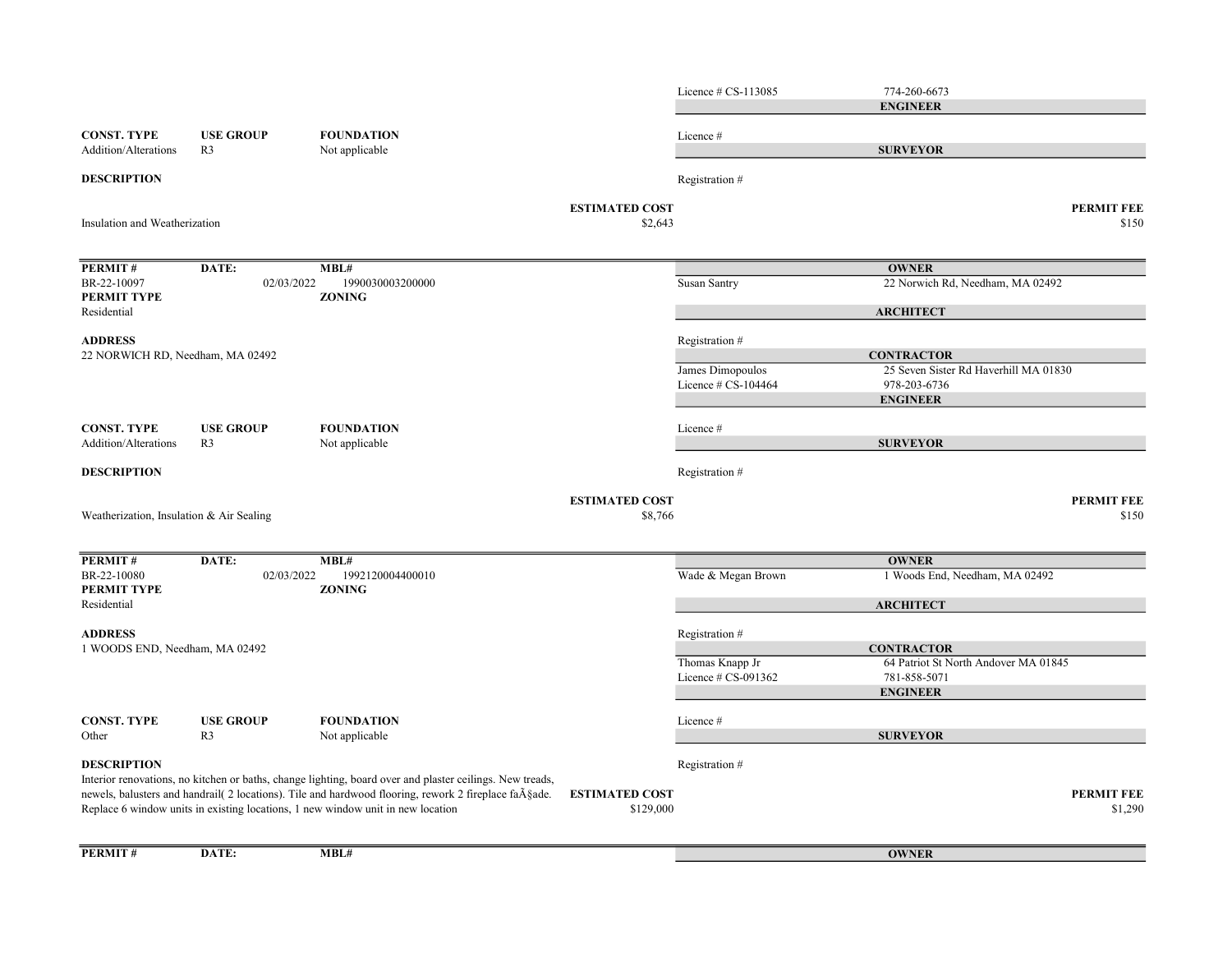| BR-22-10065<br>PERMIT TYPE<br>Residential          | 02/04/2022                         | 1990870003300000<br><b>ZONING</b>                                    |                                  | Lance and Laura Brown                      | 18 Webster St, Needham, MA 02494<br><b>ARCHITECT</b>                                      |
|----------------------------------------------------|------------------------------------|----------------------------------------------------------------------|----------------------------------|--------------------------------------------|-------------------------------------------------------------------------------------------|
| <b>ADDRESS</b><br>18 WEBSTER ST, Needham, MA 02492 |                                    |                                                                      |                                  | Registration#                              | <b>CONTRACTOR</b>                                                                         |
|                                                    |                                    |                                                                      |                                  | Licence #                                  | <b>ENGINEER</b>                                                                           |
| <b>CONST. TYPE</b><br><b>Addition/Alterations</b>  | <b>USE GROUP</b><br>R <sub>3</sub> | <b>FOUNDATION</b><br>Other                                           |                                  | Licence #                                  | <b>SURVEYOR</b>                                                                           |
| <b>DESCRIPTION</b>                                 |                                    |                                                                      |                                  | Registration #                             |                                                                                           |
| Close in remainder of attic                        |                                    |                                                                      | <b>ESTIMATED COST</b><br>\$3,000 |                                            | <b>PERMIT FEE</b><br>\$150                                                                |
| PERMIT#                                            | DATE:                              | MBL#                                                                 |                                  |                                            | <b>OWNER</b>                                                                              |
| BR-22-10103<br>PERMIT TYPE<br>Residential          | 02/04/2022                         | 1990460002700000<br><b>ZONING</b>                                    |                                  | <b>CHAITANYA KADEM</b>                     | 115 LINCOLN STREET, NEEDHAM, MA 02492<br><b>ARCHITECT</b>                                 |
| <b>ADDRESS</b>                                     |                                    |                                                                      |                                  | Registration #                             |                                                                                           |
| 115 LINCOLN ST, Needham, MA 02492                  |                                    |                                                                      |                                  | RICHARD TAGLIENTI<br>Licence #17053        | <b>CONTRACTOR</b><br>64 CHARLES COURT SOUTHBORO MA 01772<br>5088758930<br><b>ENGINEER</b> |
| <b>CONST. TYPE</b><br>Other                        | <b>USE GROUP</b><br>R <sub>3</sub> | <b>FOUNDATION</b><br>Not applicable                                  |                                  | Licence #                                  | <b>SURVEYOR</b>                                                                           |
| <b>DESCRIPTION</b>                                 |                                    |                                                                      |                                  | Registration #                             |                                                                                           |
| <b>DENSE PACK CELLULOSE</b>                        |                                    | INSULATE ATTIC FLOOR WITH 12" OPEN BLOW CELLULOSE, AND WALLS WITH 4" | <b>ESTIMATED COST</b><br>\$5,689 |                                            | <b>PERMIT FEE</b><br>\$150                                                                |
| <b>PERMIT#</b>                                     | DATE:                              | MBL#                                                                 |                                  |                                            | <b>OWNER</b>                                                                              |
| BR-22-10087<br>PERMIT TYPE                         | 02/07/2022                         | 1990230008100000<br><b>ZONING</b>                                    |                                  | David Greenstein & Elizabeth Chernack      | 47 Hazelton Ave, Needham, MA 02492                                                        |
| Residential                                        |                                    | <b>SRB</b>                                                           |                                  | John B Clancy Albert Righter Tittmann      | <b>ARCHITECT</b><br>262 Washington St 2nd Floor Boston MA 02108                           |
| <b>ADDRESS</b>                                     |                                    |                                                                      |                                  | Registration #20443                        | 617-451-5740                                                                              |
| 47 HAZELTON AVE, Needham, MA 02492                 |                                    |                                                                      |                                  | Mathew Roth<br>Licence # CS-103005         | <b>CONTRACTOR</b><br>11 Helen Rd Needham MA 02492<br>6179059651                           |
|                                                    |                                    |                                                                      |                                  | DANIEL W. WEBB WEBB<br>STRUCTURAL SERVICES | <b>ENGINEER</b><br>670 MAIN STREET READING MA 01867                                       |
| <b>CONST. TYPE</b><br>Other                        | <b>USE GROUP</b><br>R <sub>3</sub> | <b>FOUNDATION</b><br>Poured Concrete                                 |                                  | Licence #40752                             | 7817791330<br><b>SURVEYOR</b>                                                             |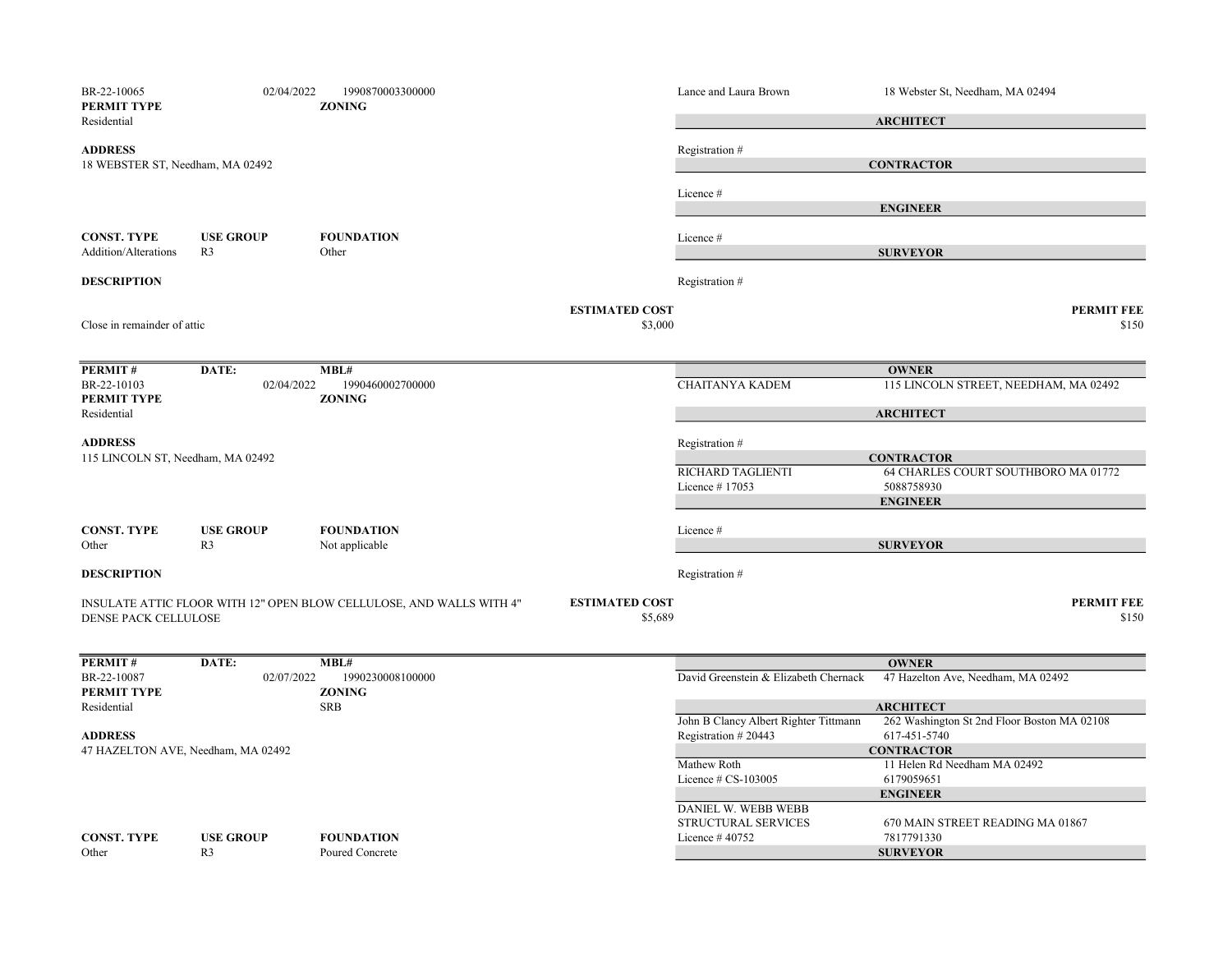| <b>DESCRIPTION</b>              |                                                     |                                                                                                                                                                                                              |                                    | NA NA<br>Registration # NA             | NA NA NA 0NA<br>NA                               |                              |
|---------------------------------|-----------------------------------------------------|--------------------------------------------------------------------------------------------------------------------------------------------------------------------------------------------------------------|------------------------------------|----------------------------------------|--------------------------------------------------|------------------------------|
|                                 |                                                     | ORIGINAL BUILDING PERMIT BR-21-10877 for a new dwelling. Submitting this permit<br>amendment application for the addition of loft space to the project. Drawings are attached.                               | <b>ESTIMATED COST</b><br>\$1,000   |                                        |                                                  | <b>PERMIT FEE</b><br>\$150   |
| PERMIT#                         | DATE:                                               | MBL#                                                                                                                                                                                                         |                                    |                                        | <b>OWNER</b>                                     |                              |
| BR-22-10062                     | 02/07/2022                                          | 1990850002200000                                                                                                                                                                                             |                                    | Donna McGrath                          | 17 Arnold St, Needham, Ma 02459                  |                              |
| PERMIT TYPE<br>Residential      |                                                     | <b>ZONING</b>                                                                                                                                                                                                |                                    |                                        | <b>ARCHITECT</b>                                 |                              |
| <b>ADDRESS</b>                  |                                                     |                                                                                                                                                                                                              |                                    | Registration #                         |                                                  |                              |
| 17 ARNOLD ST, Needham, MA 02492 |                                                     |                                                                                                                                                                                                              |                                    |                                        | <b>CONTRACTOR</b>                                |                              |
|                                 |                                                     |                                                                                                                                                                                                              |                                    | David A Frates Jr                      | 41 Oxford St Fairhaven Ma 02719                  |                              |
|                                 |                                                     |                                                                                                                                                                                                              |                                    | Licence #100939                        | 774-263-0962                                     |                              |
|                                 |                                                     |                                                                                                                                                                                                              |                                    |                                        | <b>ENGINEER</b>                                  |                              |
| <b>CONST. TYPE</b>              | <b>USE GROUP</b>                                    | <b>FOUNDATION</b>                                                                                                                                                                                            |                                    | Licence#                               |                                                  |                              |
| Other                           | R <sub>3</sub>                                      | Not applicable                                                                                                                                                                                               |                                    |                                        | <b>SURVEYOR</b>                                  |                              |
| <b>DESCRIPTION</b>              |                                                     | Strip existing vinyl siding and wood siding underneath, Tyvek entire structure. Add Mastic Ovation                                                                                                           |                                    | Registration #                         |                                                  |                              |
|                                 |                                                     | clapboard style siding Wrap all trim with aluminum coil. Replace all gutters. Replace (3) exterior entry<br>doors. Replace (6) existing windows with vinyl double hung windows. All doors and windows are to | <b>ESTIMATED COST</b><br>\$32,150  |                                        |                                                  | <b>PERMIT FEE</b><br>\$330   |
| PERMIT#                         | DATE:                                               | MBL#                                                                                                                                                                                                         |                                    |                                        | <b>OWNER</b>                                     |                              |
| BR-22-10053                     | 02/07/2022                                          | 1990480005200000                                                                                                                                                                                             |                                    | Alex Chinks & Ilan Goldberg            | 55 Greenwood, Needham, MA 02492                  |                              |
| PERMIT TYPE<br>Residential      |                                                     | <b>ZONING</b>                                                                                                                                                                                                |                                    |                                        | <b>ARCHITECT</b>                                 |                              |
|                                 |                                                     |                                                                                                                                                                                                              |                                    | Kristen Lewis Scott Griffen Architects | 880 Main Street Waltham MA 02451                 |                              |
| <b>ADDRESS</b>                  |                                                     |                                                                                                                                                                                                              |                                    | Registration #12120                    | 7816937400                                       |                              |
|                                 | 55 GREENWOOD AVE, Needham, MA 02492                 |                                                                                                                                                                                                              |                                    |                                        | <b>CONTRACTOR</b>                                |                              |
|                                 |                                                     |                                                                                                                                                                                                              |                                    | Jared Ruggieri                         | 27 Everett St Norfolk MA 02056                   |                              |
|                                 |                                                     |                                                                                                                                                                                                              |                                    | Licence # CS-084839                    | 5087400372<br><b>ENGINEER</b>                    |                              |
|                                 |                                                     |                                                                                                                                                                                                              |                                    |                                        |                                                  |                              |
| <b>CONST. TYPE</b>              | <b>USE GROUP</b>                                    | <b>FOUNDATION</b>                                                                                                                                                                                            |                                    | Licence #                              |                                                  |                              |
| Addition/Alterations            | R <sub>3</sub>                                      | Poured Concrete                                                                                                                                                                                              |                                    |                                        | <b>SURVEYOR</b>                                  |                              |
| <b>DESCRIPTION</b>              |                                                     |                                                                                                                                                                                                              |                                    | Registration #                         |                                                  |                              |
|                                 | Second Floor Interior Renovation - Please see plans |                                                                                                                                                                                                              | <b>ESTIMATED COST</b><br>\$200,000 |                                        |                                                  | <b>PERMIT FEE</b><br>\$2,000 |
| PERMIT#                         | DATE:                                               | MBL#                                                                                                                                                                                                         |                                    |                                        | <b>OWNER</b>                                     |                              |
|                                 |                                                     |                                                                                                                                                                                                              |                                    | 38 Jarvis Circle LLC c/o Catalyst      |                                                  |                              |
| BR-22-10022                     | 02/08/2022                                          | 1991220002400000                                                                                                                                                                                             |                                    | Development                            | 945 Great Plain Ave #18, NEEDHAM, MA 02492       |                              |
| PERMIT TYPE                     |                                                     | <b>ZONING</b>                                                                                                                                                                                                |                                    |                                        |                                                  |                              |
| Residential                     |                                                     | <b>SRB</b>                                                                                                                                                                                                   |                                    | Mike McKay McKay Architects            | <b>ARCHITECT</b><br>35 Bryant St Dedham MA 02026 |                              |
|                                 |                                                     |                                                                                                                                                                                                              |                                    |                                        |                                                  |                              |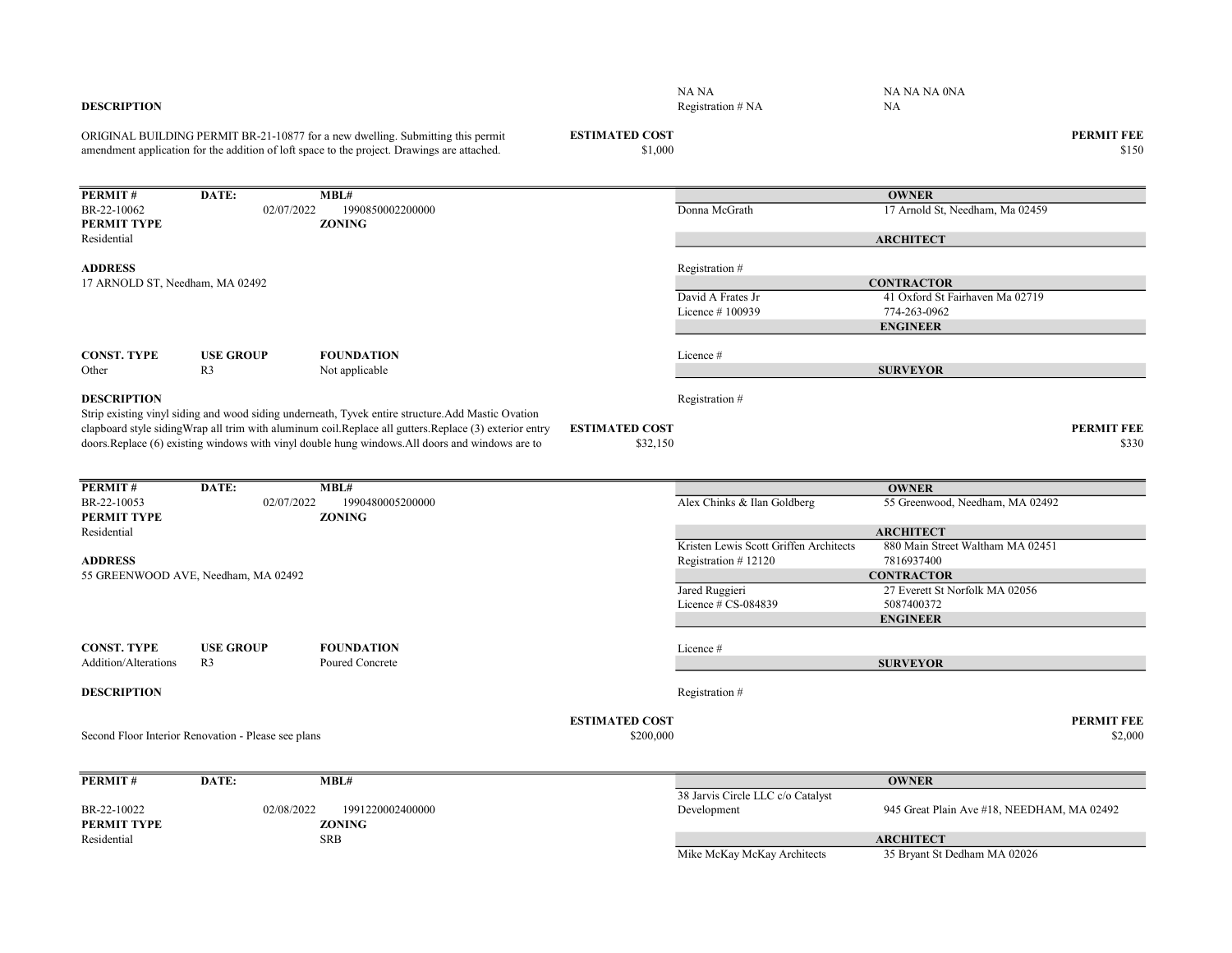|                                                                    |                                       |                                                                                                          |                                    | Registration # 694      | 781-326-5400                         |                              |
|--------------------------------------------------------------------|---------------------------------------|----------------------------------------------------------------------------------------------------------|------------------------------------|-------------------------|--------------------------------------|------------------------------|
| 38 JARVIS CIR, Needham, MA 02492                                   |                                       |                                                                                                          |                                    |                         | <b>CONTRACTOR</b>                    |                              |
|                                                                    |                                       |                                                                                                          |                                    | Yevgeniy Voloshin       | 92 Charles River St NEEDHAM MA 02492 |                              |
|                                                                    |                                       |                                                                                                          |                                    | Licence $\#$ CS105154   | 617-953-8747                         |                              |
|                                                                    |                                       |                                                                                                          |                                    |                         | <b>ENGINEER</b>                      |                              |
|                                                                    |                                       |                                                                                                          |                                    | Mikhail Deychman Belski | 35 Maple St W. Newbury MA 01985      |                              |
| <b>CONST. TYPE</b>                                                 | <b>USE GROUP</b>                      | <b>FOUNDATION</b>                                                                                        |                                    | Licence # 37557         | 978-363-8130                         |                              |
| New Construction                                                   | R <sub>3</sub>                        | Poured Concrete                                                                                          |                                    |                         | <b>SURVEYOR</b>                      |                              |
|                                                                    |                                       |                                                                                                          |                                    | Mikhail Deychman Belski | 35 Maple St W Newbury MA 01985       |                              |
| <b>DESCRIPTION</b>                                                 |                                       |                                                                                                          |                                    | Registration #37557     | 978-363-8130                         |                              |
|                                                                    | fireplace, NO DECK, NO FINISHED ATTIC | 5000SF single family home with 2 car garage, finished basement, 5 bedrooms, 4.5 baths and 1 gas          | <b>ESTIMATED COST</b><br>\$851,000 |                         |                                      | <b>PERMIT FEE</b><br>\$8,510 |
| PERMIT#                                                            | DATE:                                 | $\overline{\mathbf{MBL}}$ #                                                                              |                                    |                         | <b>OWNER</b>                         |                              |
| BR-22-10106                                                        | 02/08/2022                            | 1991170007200000                                                                                         |                                    | <b>Brian Misasi</b>     | 125 Standish Rd, Needham, MA 02492   |                              |
| PERMIT TYPE                                                        |                                       | <b>ZONING</b>                                                                                            |                                    |                         |                                      |                              |
| Residential                                                        |                                       |                                                                                                          |                                    |                         | <b>ARCHITECT</b>                     |                              |
|                                                                    |                                       |                                                                                                          |                                    |                         |                                      |                              |
| <b>ADDRESS</b>                                                     |                                       |                                                                                                          |                                    | Registration #          |                                      |                              |
| 125 STANDISH RD, Needham, MA 02492                                 |                                       |                                                                                                          |                                    |                         | <b>CONTRACTOR</b>                    |                              |
|                                                                    |                                       |                                                                                                          |                                    | David S. Picazio        | 4 Maple Glen Ct Randolph MA 02368    |                              |
|                                                                    |                                       |                                                                                                          |                                    | Licence #104792         | 617-858-1645                         |                              |
|                                                                    |                                       |                                                                                                          |                                    |                         | <b>ENGINEER</b>                      |                              |
|                                                                    |                                       |                                                                                                          |                                    |                         |                                      |                              |
|                                                                    |                                       |                                                                                                          |                                    |                         |                                      |                              |
| <b>CONST. TYPE</b>                                                 | <b>USE GROUP</b>                      | <b>FOUNDATION</b>                                                                                        |                                    | Licence #               |                                      |                              |
| Other                                                              | R <sub>3</sub>                        | Not applicable                                                                                           |                                    |                         | <b>SURVEYOR</b>                      |                              |
| <b>DESCRIPTION</b>                                                 |                                       |                                                                                                          |                                    | Registration #          |                                      |                              |
|                                                                    |                                       |                                                                                                          |                                    |                         |                                      |                              |
|                                                                    |                                       | Install 1 Powerwall 2.0 Battery back-up system. Please note that the total storage capacity is less than | <b>ESTIMATED COST</b>              |                         |                                      | <b>PERMIT FEE</b>            |
|                                                                    |                                       | 20kWh so the project is not regulated by the Joint Memorandum on ESS from 6/7/21                         | \$12,000                           |                         |                                      | \$150                        |
| PERMIT#                                                            | DATE:                                 | MBL#                                                                                                     |                                    |                         | <b>OWNER</b>                         |                              |
|                                                                    | 02/08/2022                            | 1990250004900000                                                                                         |                                    | Hao Xing                | 61 Edwardel Rd, Needham, MA 02492    |                              |
|                                                                    |                                       | <b>ZONING</b>                                                                                            |                                    |                         |                                      |                              |
| BR-22-10110<br>Residential                                         |                                       |                                                                                                          |                                    |                         | <b>ARCHITECT</b>                     |                              |
|                                                                    |                                       |                                                                                                          |                                    | Registration #          |                                      |                              |
|                                                                    |                                       |                                                                                                          |                                    |                         | <b>CONTRACTOR</b>                    |                              |
|                                                                    |                                       |                                                                                                          |                                    | Robert A Ferdinand Jr   | 40 Springdale Ave Saugus Ma 01906    |                              |
|                                                                    |                                       |                                                                                                          |                                    | Licence # CS-115956     | 617-271-1094                         |                              |
|                                                                    |                                       |                                                                                                          |                                    |                         | <b>ENGINEER</b>                      |                              |
|                                                                    |                                       |                                                                                                          |                                    |                         |                                      |                              |
| <b>CONST. TYPE</b><br>Other                                        | <b>USE GROUP</b><br>R <sub>3</sub>    | <b>FOUNDATION</b>                                                                                        |                                    | Licence #               | <b>SURVEYOR</b>                      |                              |
| <b>DESCRIPTION</b>                                                 |                                       | Not applicable                                                                                           |                                    | Registration #          |                                      |                              |
| PERMIT TYPE<br><b>ADDRESS</b><br>61 EDWARDEL RD, Needham, MA 02492 |                                       |                                                                                                          |                                    |                         |                                      |                              |
| Insulation                                                         |                                       |                                                                                                          | <b>ESTIMATED COST</b><br>\$11,000  |                         |                                      | <b>PERMIT FEE</b><br>\$150   |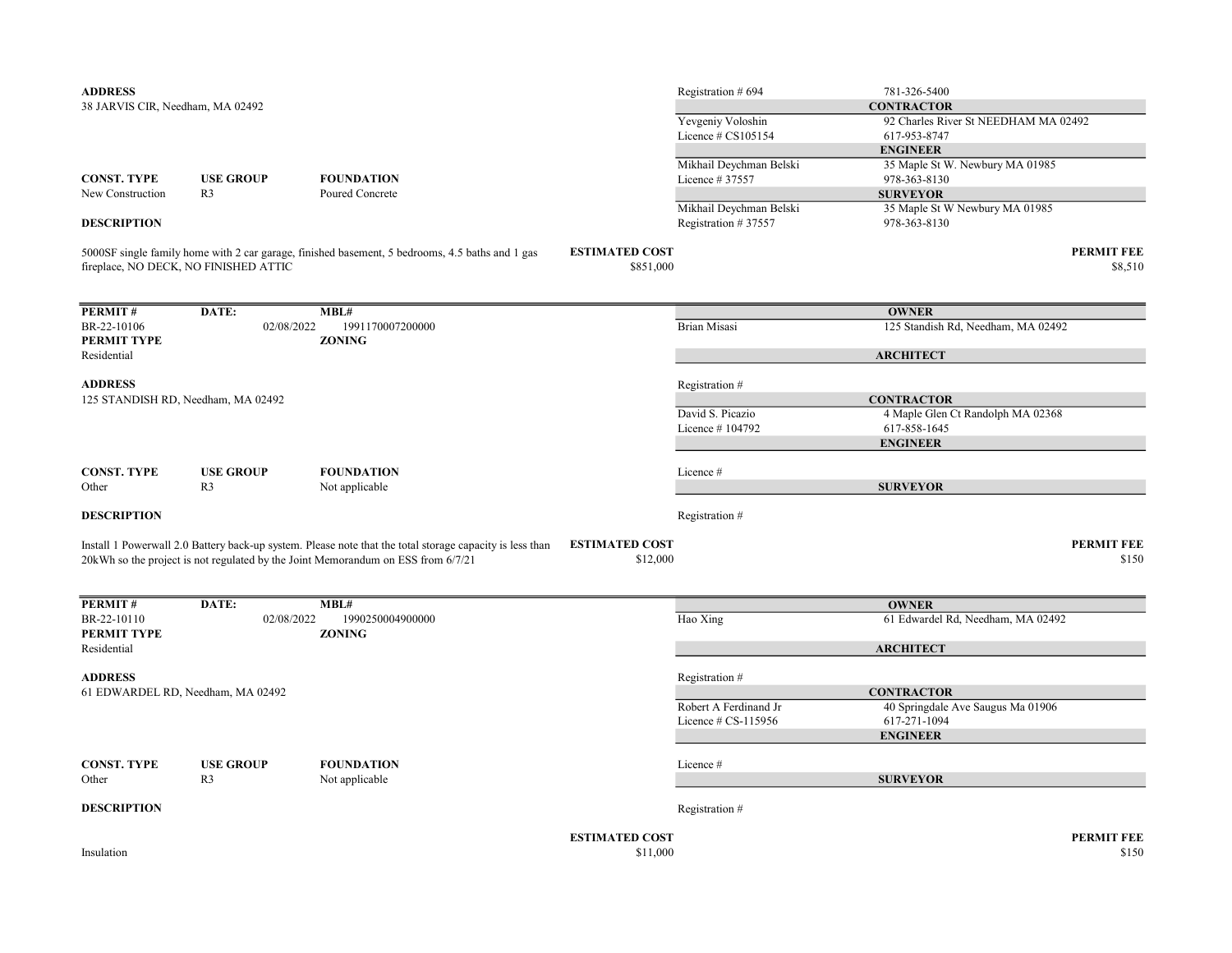| PERMIT#                                   | DATE:                                  | MBL#                                                                                            |                       |                                                         | <b>OWNER</b>                                         |                   |
|-------------------------------------------|----------------------------------------|-------------------------------------------------------------------------------------------------|-----------------------|---------------------------------------------------------|------------------------------------------------------|-------------------|
| BR-22-10081                               | 02/08/2022                             | 1992160003200090                                                                                |                       | John Ho                                                 | 21 Cedar Springs Lane, Needham, MA 02492             |                   |
| PERMIT TYPE                               |                                        | <b>ZONING</b>                                                                                   |                       |                                                         |                                                      |                   |
| Residential                               |                                        | <b>SRA</b>                                                                                      |                       |                                                         | <b>ARCHITECT</b>                                     |                   |
| <b>ADDRESS</b>                            |                                        |                                                                                                 |                       | Registration #                                          |                                                      |                   |
|                                           | 21 CEDAR SPRINGS LN, Needham, MA 02492 |                                                                                                 |                       |                                                         | <b>CONTRACTOR</b>                                    |                   |
|                                           |                                        |                                                                                                 |                       |                                                         |                                                      |                   |
|                                           |                                        |                                                                                                 |                       | Licence #                                               |                                                      |                   |
|                                           |                                        |                                                                                                 |                       |                                                         | <b>ENGINEER</b>                                      |                   |
|                                           |                                        |                                                                                                 |                       |                                                         |                                                      |                   |
| <b>CONST. TYPE</b>                        | <b>USE GROUP</b>                       | <b>FOUNDATION</b>                                                                               |                       | Licence #                                               |                                                      |                   |
| <b>Addition/Alterations</b>               | R <sub>3</sub>                         | Poured Concrete                                                                                 |                       |                                                         | <b>SURVEYOR</b><br>53 Mellen Street Needham MA 02494 |                   |
| <b>DESCRIPTION</b>                        |                                        |                                                                                                 |                       | Stephen Davis Cheney Engineering<br>Registration #33933 | 7814442188                                           |                   |
|                                           |                                        |                                                                                                 | <b>ESTIMATED COST</b> |                                                         |                                                      | <b>PERMIT FEE</b> |
| Finish unfinished portion of the basement |                                        |                                                                                                 | \$15,000              |                                                         |                                                      | \$150             |
|                                           |                                        |                                                                                                 |                       |                                                         |                                                      |                   |
|                                           |                                        |                                                                                                 |                       |                                                         |                                                      |                   |
| PERMIT#                                   | DATE:                                  | MBL#                                                                                            |                       |                                                         | <b>OWNER</b>                                         |                   |
| BR-22-10095<br>PERMIT TYPE                | 02/08/2022                             | 1991220003700000<br><b>ZONING</b>                                                               |                       | Silva Development LLC                                   | 65 Cape Road, Mendon, Ma 01756                       |                   |
| Residential                               |                                        | <b>SRB</b>                                                                                      |                       |                                                         | <b>ARCHITECT</b>                                     |                   |
|                                           |                                        |                                                                                                 |                       |                                                         |                                                      |                   |
| <b>ADDRESS</b>                            |                                        |                                                                                                 |                       | Registration #                                          |                                                      |                   |
| 177 JARVIS CIR, Needham, MA 02492         |                                        |                                                                                                 |                       |                                                         | <b>CONTRACTOR</b>                                    |                   |
|                                           |                                        |                                                                                                 |                       | Michael Curatola                                        | PO Box 157 Medway Ma 02053                           |                   |
|                                           |                                        |                                                                                                 |                       | Licence # CS - 040740                                   | 508-667-2713                                         |                   |
|                                           |                                        |                                                                                                 |                       |                                                         | <b>ENGINEER</b>                                      |                   |
| <b>CONST. TYPE</b>                        | <b>USE GROUP</b>                       | <b>FOUNDATION</b>                                                                               |                       | Licence #                                               |                                                      |                   |
| New Construction                          | R <sub>3</sub>                         | Poured Concrete                                                                                 |                       |                                                         | <b>SURVEYOR</b>                                      |                   |
|                                           |                                        |                                                                                                 |                       | Bradley Simonelli Field Resources Inc                   | 281 Chestnut Street Needham Ma 02492                 |                   |
| <b>DESCRIPTION</b>                        |                                        |                                                                                                 |                       | Registration #47581                                     | 7814445936                                           |                   |
|                                           |                                        | NEW SINGLE FAMILY DWELLING: 4 Bedrooms, 6 Full Bathrooms, 0 Partial Baths, Finished             |                       |                                                         |                                                      |                   |
|                                           |                                        | Basement, Unfinished Attic, 2 Car Attached Garage, yes porch, yes deck and one Fireplace in the | <b>ESTIMATED COST</b> |                                                         |                                                      | <b>PERMIT FEE</b> |
| Family Room.                              |                                        |                                                                                                 | \$723,610             |                                                         |                                                      | \$7,240           |
|                                           |                                        |                                                                                                 |                       |                                                         |                                                      |                   |
|                                           |                                        | MBL#                                                                                            |                       |                                                         |                                                      |                   |
| PERMIT#                                   | DATE:                                  |                                                                                                 |                       |                                                         | <b>OWNER</b>                                         |                   |
| BR-22-10113<br>PERMIT TYPE                | 02/09/2022                             | 1990860000300000<br><b>ZONING</b>                                                               |                       | Sean Walley                                             | 92 Noanett rd, Needham, MA 02494                     |                   |
| Residential                               |                                        |                                                                                                 |                       |                                                         | <b>ARCHITECT</b>                                     |                   |
|                                           |                                        |                                                                                                 |                       |                                                         |                                                      |                   |
| <b>ADDRESS</b>                            |                                        |                                                                                                 |                       | Registration #                                          |                                                      |                   |
| 92 NOANETT RD, Needham, MA 02492          |                                        |                                                                                                 |                       |                                                         | <b>CONTRACTOR</b>                                    |                   |
|                                           |                                        |                                                                                                 |                       | Vilson A Dos Santos                                     | 141 Winona St Peabody MA 01960                       |                   |
|                                           |                                        |                                                                                                 |                       | Licence $#$ cs-115422                                   | 6178003041                                           |                   |
|                                           |                                        |                                                                                                 |                       |                                                         | <b>ENGINEER</b>                                      |                   |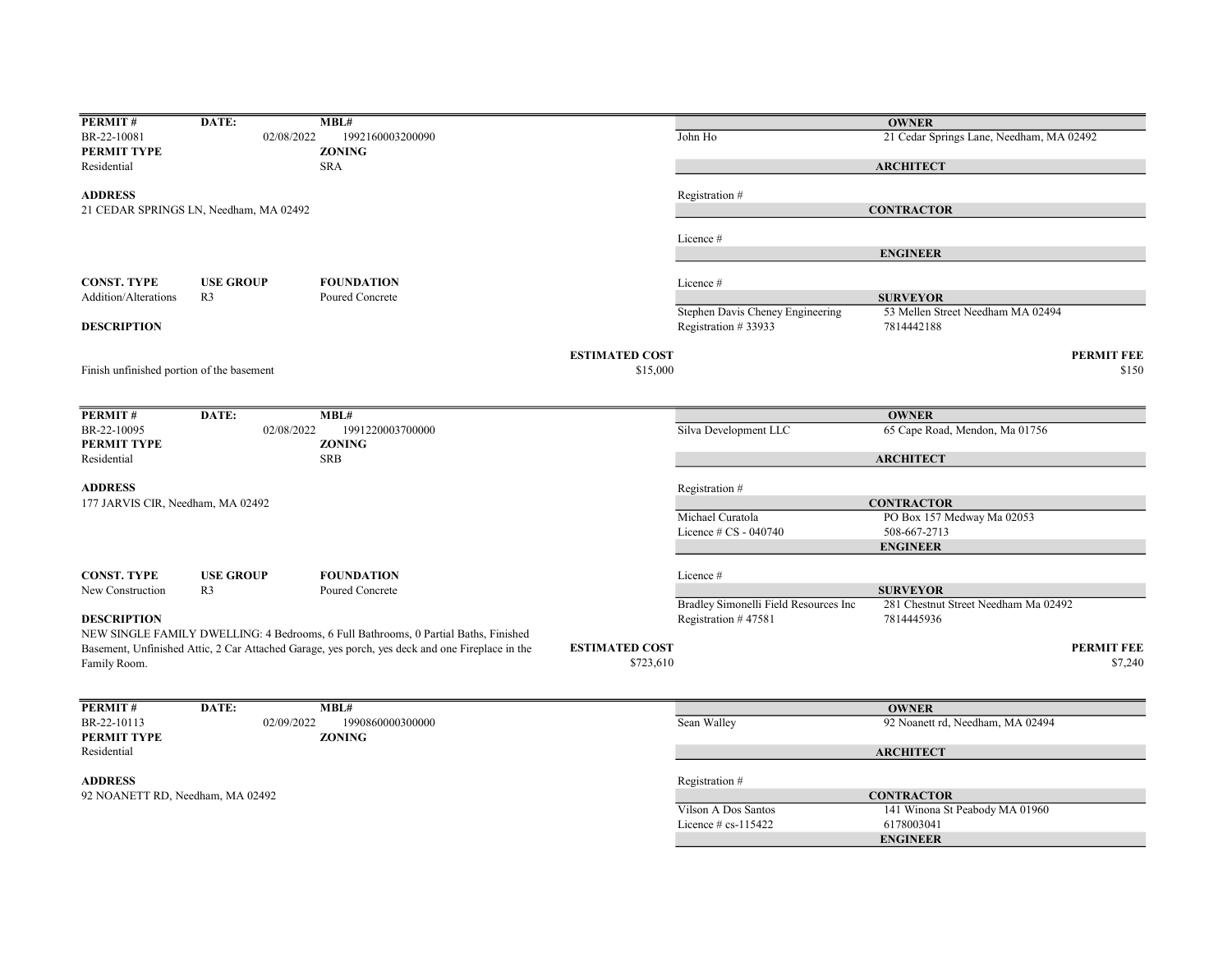| <b>CONST. TYPE</b>                                    | <b>USE GROUP</b> | <b>FOUNDATION</b>                                                                        |                                   | Licence #                                  |                                                                         |
|-------------------------------------------------------|------------------|------------------------------------------------------------------------------------------|-----------------------------------|--------------------------------------------|-------------------------------------------------------------------------|
| Other                                                 | R <sub>3</sub>   | Not applicable                                                                           |                                   |                                            | <b>SURVEYOR</b>                                                         |
| <b>DESCRIPTION</b>                                    |                  |                                                                                          |                                   | Registration #                             |                                                                         |
|                                                       |                  |                                                                                          | <b>ESTIMATED COST</b><br>\$23,550 |                                            | <b>PERMIT FEE</b><br>\$240                                              |
| PERMIT#                                               | DATE:            | MBL#                                                                                     |                                   |                                            | <b>OWNER</b>                                                            |
| BR-21-11441<br>PERMIT TYPE                            | 02/09/2022       | 1990990001900000<br><b>ZONING</b>                                                        |                                   | <b>Tracy Murphy</b>                        | 311 Hillside Avenue, Needham, Massachusetts 02492                       |
| Residential                                           |                  |                                                                                          |                                   |                                            | <b>ARCHITECT</b>                                                        |
| <b>ADDRESS</b><br>311 HILLSIDE AVE, Needham, MA 02492 |                  |                                                                                          |                                   | Registration #                             | <b>CONTRACTOR</b>                                                       |
|                                                       |                  |                                                                                          |                                   | <b>Ben Maiden</b><br>Licence $# Cs-114383$ | 58 Canterbury Lane Needham Massachusetts 02492<br>Bmaidenwork@yahoo.com |
|                                                       |                  |                                                                                          |                                   |                                            | <b>ENGINEER</b>                                                         |
| <b>CONST. TYPE</b>                                    | <b>USE GROUP</b> | <b>FOUNDATION</b>                                                                        |                                   | Licence #                                  |                                                                         |
| Addition/Alterations                                  | R <sub>3</sub>   | Not applicable                                                                           |                                   |                                            | <b>SURVEYOR</b>                                                         |
| <b>DESCRIPTION</b>                                    |                  |                                                                                          |                                   | Registration #                             |                                                                         |
|                                                       |                  |                                                                                          | <b>ESTIMATED COST</b>             |                                            | <b>PERMIT FEE</b>                                                       |
|                                                       |                  | Adding a half bath off the dining room with an entrance from the basement stair landing. | \$25,000                          |                                            | \$250                                                                   |
| PERMIT#                                               | DATE:            | MBL#                                                                                     |                                   |                                            | <b>OWNER</b>                                                            |
| BR-22-10090<br>PERMIT TYPE                            | 02/09/2022       | 1992270002800000<br><b>ZONING</b>                                                        |                                   | Ronite velde                               | 40 homsy ln, Needham, Ma 02492                                          |
| Residential                                           |                  |                                                                                          |                                   |                                            | <b>ARCHITECT</b>                                                        |
| <b>ADDRESS</b>                                        |                  |                                                                                          |                                   | Registration #                             |                                                                         |
| 40 HOMSY LN, Needham, MA 02492                        |                  |                                                                                          |                                   |                                            | <b>CONTRACTOR</b>                                                       |
|                                                       |                  |                                                                                          |                                   | Paul hemond<br>Licence $# Cs-112281$       | 247 bramblebush rd Stoughton Ma 02072<br>6179819960                     |
|                                                       |                  |                                                                                          |                                   |                                            | <b>ENGINEER</b>                                                         |
| <b>CONST. TYPE</b>                                    | <b>USE GROUP</b> | <b>FOUNDATION</b>                                                                        |                                   | Licence #                                  |                                                                         |
| Addition/Alterations                                  | R <sub>3</sub>   | Not applicable                                                                           |                                   |                                            | <b>SURVEYOR</b>                                                         |
| <b>DESCRIPTION</b>                                    |                  |                                                                                          |                                   | Registration #                             |                                                                         |
|                                                       |                  |                                                                                          | <b>ESTIMATED COST</b>             |                                            | <b>PERMIT FEE</b>                                                       |
|                                                       |                  |                                                                                          | \$70,000                          |                                            | \$700                                                                   |
| <b>PERMIT#</b>                                        | DATE:            | MBL#                                                                                     |                                   |                                            | <b>OWNER</b>                                                            |
| BR-22-10052                                           | 02/10/2022       | 1992040005400000                                                                         |                                   | Koby Kempel                                | 766 Chestnut, Needham, ma 02492                                         |
| PERMIT TYPE                                           |                  | <b>ZONING</b>                                                                            |                                   |                                            |                                                                         |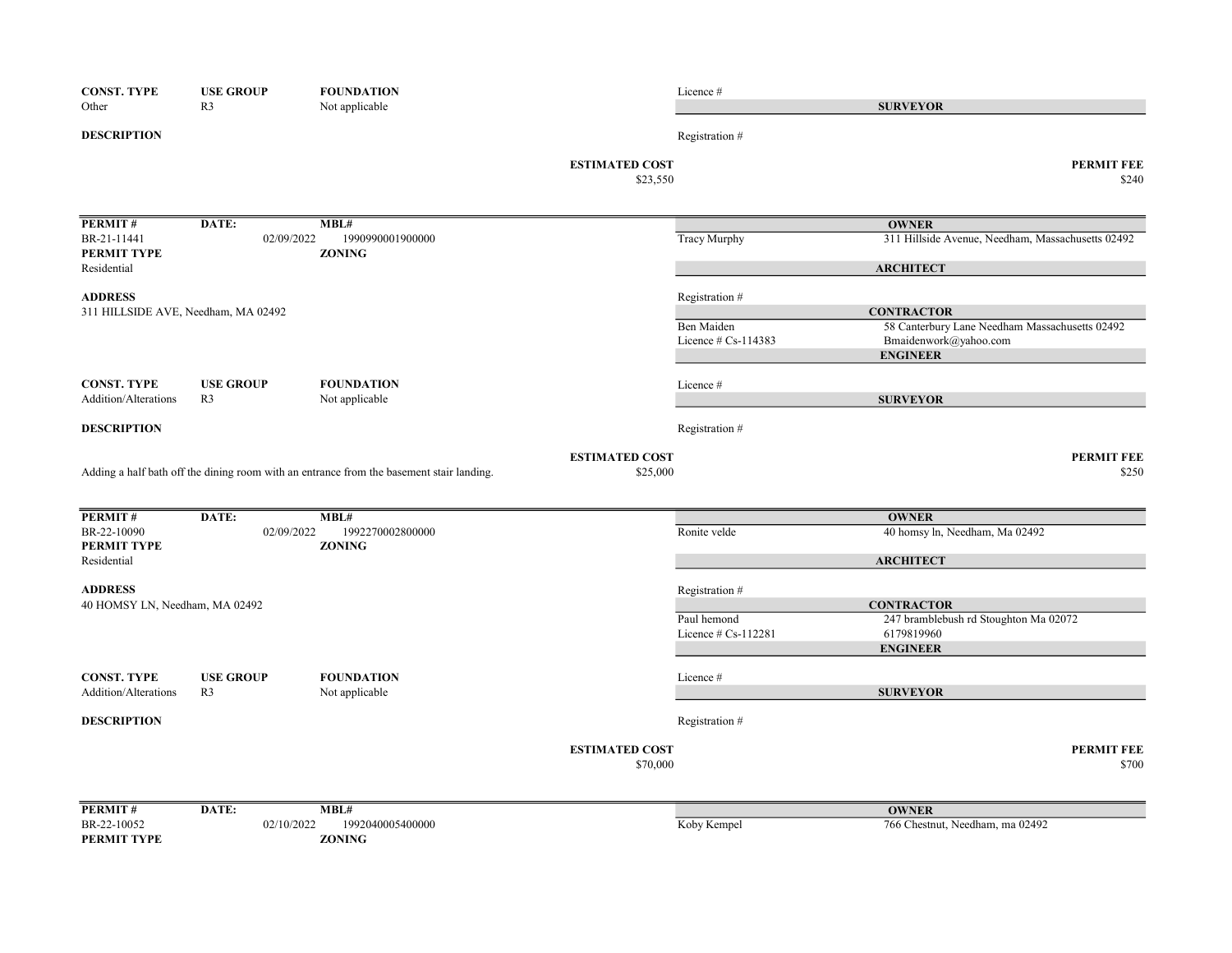|                                            |                                                           | Rural Residential                                                                             |                       |                                  |                                                       |                   |
|--------------------------------------------|-----------------------------------------------------------|-----------------------------------------------------------------------------------------------|-----------------------|----------------------------------|-------------------------------------------------------|-------------------|
| Residential                                |                                                           | conservation                                                                                  |                       |                                  | <b>ARCHITECT</b>                                      |                   |
|                                            |                                                           |                                                                                               |                       | Dustin Nolin DNA Architect       | 1 Huntington st Boston ma 02116                       |                   |
| <b>ADDRESS</b>                             |                                                           |                                                                                               |                       | Registration # 50235             | 7817188009                                            |                   |
| 94 HEATHER LN EXT, Needham, MA 02492       |                                                           |                                                                                               |                       |                                  | <b>CONTRACTOR</b>                                     |                   |
|                                            |                                                           |                                                                                               |                       | John Lunetta                     | 278 Main St. Hanover ma 21339                         |                   |
|                                            |                                                           |                                                                                               |                       | Licence #137625                  | 5089419329                                            |                   |
|                                            |                                                           |                                                                                               |                       | John Looney JML                  | <b>ENGINEER</b><br>20 Winthrop st Winchester ma 01890 |                   |
| CONST. TYPE                                | <b>USE GROUP</b>                                          | <b>FOUNDATION</b>                                                                             |                       | Licence $#24067$                 | 7817560300                                            |                   |
| New Construction                           | R <sub>3</sub>                                            | Poured Concrete                                                                               |                       |                                  | <b>SURVEYOR</b>                                       |                   |
|                                            |                                                           |                                                                                               |                       | Joyce Hasting GLM                | 19 Exchange st Holliston ma 01746                     |                   |
| <b>DESCRIPTION</b>                         |                                                           |                                                                                               |                       | Registration #39393              | 5084291100                                            |                   |
|                                            |                                                           | Construct new 2.5 story single family house, with 7 bedrooms, 7 full & 2 half baths, finished | <b>ESTIMATED COST</b> |                                  |                                                       | <b>PERMIT FEE</b> |
|                                            |                                                           | basement, unfinished attic, 3 car attached garage, porch, deck and 3 gas fireplaces.          | \$1,200,000           |                                  |                                                       | \$12,000          |
|                                            |                                                           |                                                                                               |                       |                                  |                                                       |                   |
| <b>PERMIT#</b>                             | DATE:                                                     | MBL#                                                                                          |                       |                                  | <b>OWNER</b>                                          |                   |
| BR-22-10122                                | 02/10/2022                                                | 1991320009600000                                                                              |                       | Melissa Baucom                   | 97 Oak Street, Needham, MA 02492                      |                   |
| PERMIT TYPE                                |                                                           | <b>ZONING</b>                                                                                 |                       |                                  |                                                       |                   |
| Residential                                |                                                           |                                                                                               |                       |                                  | <b>ARCHITECT</b>                                      |                   |
| <b>ADDRESS</b>                             |                                                           |                                                                                               |                       | Registration #                   |                                                       |                   |
| 97 OAK ST, Needham, MA 02492               |                                                           |                                                                                               |                       |                                  | <b>CONTRACTOR</b>                                     |                   |
|                                            |                                                           |                                                                                               |                       | Carlos L DeSousa                 | 50 Boston Road Lowell Massachusetts 01852             |                   |
|                                            |                                                           |                                                                                               |                       | Licence # 99478                  | 978-256-0092                                          |                   |
|                                            |                                                           |                                                                                               |                       |                                  | <b>ENGINEER</b>                                       |                   |
| <b>CONST. TYPE</b>                         | <b>USE GROUP</b>                                          | <b>FOUNDATION</b>                                                                             |                       | Licence #                        |                                                       |                   |
| Other                                      | R <sub>3</sub>                                            | Not applicable                                                                                |                       |                                  | <b>SURVEYOR</b>                                       |                   |
|                                            |                                                           |                                                                                               |                       |                                  |                                                       |                   |
| <b>DESCRIPTION</b>                         |                                                           |                                                                                               |                       | Registration #                   |                                                       |                   |
|                                            |                                                           |                                                                                               | <b>ESTIMATED COST</b> |                                  |                                                       | <b>PERMIT FEE</b> |
|                                            | Attic, Crawlspace and Kneewall Insulation and Air Sealing |                                                                                               | \$8,500               |                                  |                                                       | \$150             |
|                                            |                                                           |                                                                                               |                       |                                  |                                                       |                   |
| <b>PERMIT#</b>                             | DATE:                                                     | MBL#                                                                                          |                       |                                  | <b>OWNER</b>                                          |                   |
| BC-21-10133                                | 02/11/2022                                                | 1993000005900000                                                                              |                       | 210 Highland LLC210 Highland LLC | 210 Highland Ave, Needham, MA 02494                   |                   |
| PERMIT TYPE                                |                                                           | <b>ZONING</b>                                                                                 |                       |                                  |                                                       |                   |
| Commercial                                 |                                                           |                                                                                               |                       |                                  | <b>ARCHITECT</b>                                      |                   |
| <b>ADDRESS</b>                             |                                                           |                                                                                               |                       | Registration #                   |                                                       |                   |
| 238 HIGHLAND AVE, Needham, MA 02492        |                                                           |                                                                                               |                       |                                  | <b>CONTRACTOR</b>                                     |                   |
|                                            |                                                           |                                                                                               |                       | Ibrahim Algur                    | 33 Old Town Rd Walpole MA 02081                       |                   |
|                                            |                                                           |                                                                                               |                       | Licence #103471                  | 5184091001                                            |                   |
|                                            |                                                           |                                                                                               |                       |                                  | <b>ENGINEER</b>                                       |                   |
|                                            | <b>USE GROUP</b>                                          | <b>FOUNDATION</b>                                                                             |                       |                                  |                                                       |                   |
| <b>CONST. TYPE</b><br>Addition/Alterations | Business - B                                              | Poured Concrete                                                                               |                       | Licence #                        | <b>SURVEYOR</b>                                       |                   |
|                                            |                                                           |                                                                                               |                       |                                  |                                                       |                   |
| <b>DESCRIPTION</b>                         |                                                           |                                                                                               |                       | Registration #                   |                                                       |                   |
|                                            |                                                           |                                                                                               |                       |                                  |                                                       |                   |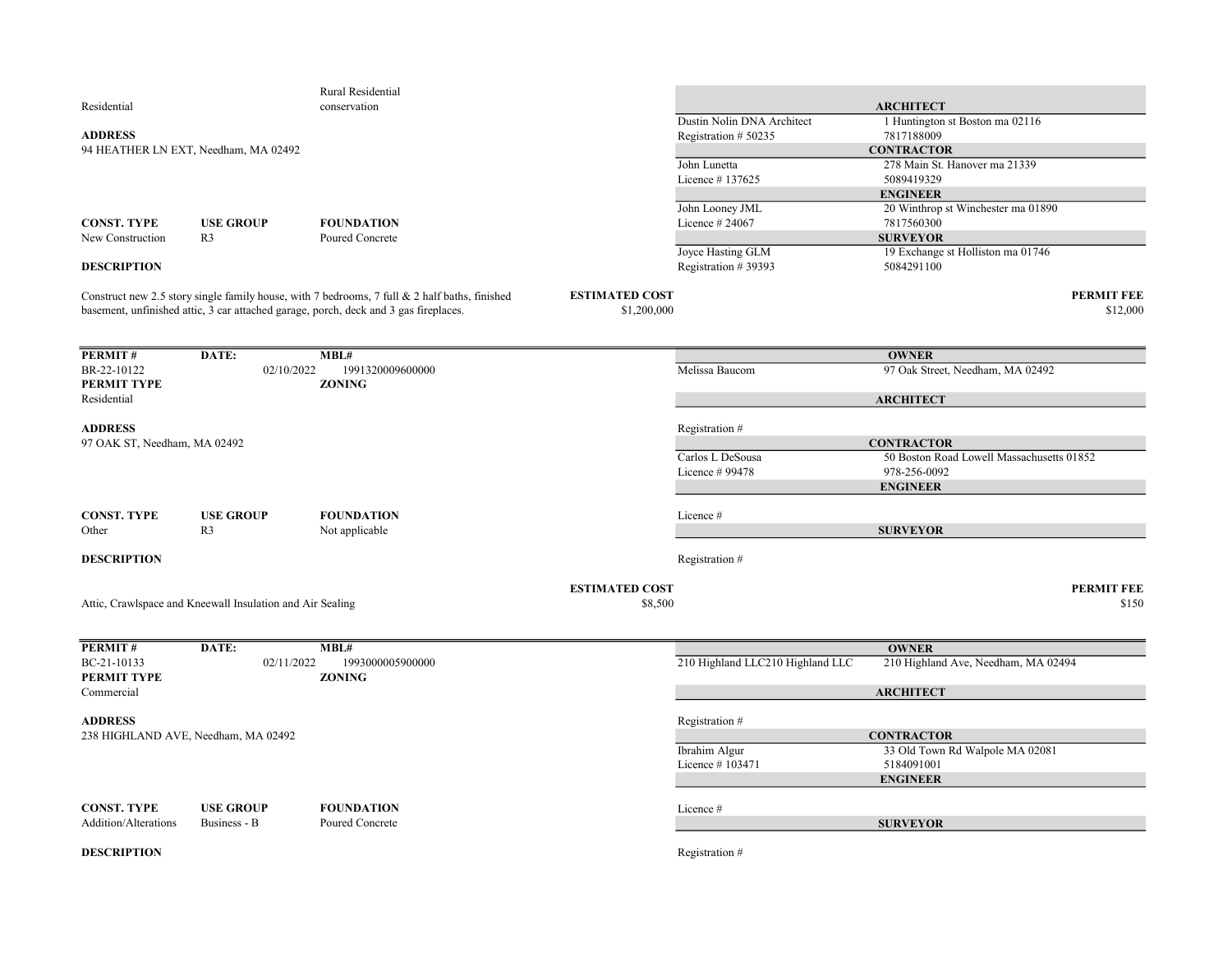wood flooring displays, cabinet displays

TENANT: IDEAL TILE on the FIRST FLOOR = Tile showroom, tile displays, flooring, tile flooring, ESTIMATED COST PERMIT FEE  $$50,000$  \$500

| PERMIT#                          | DATE:                                 | MBL#                                                                                        |                                      |                                           | <b>OWNER</b>                                                                          |
|----------------------------------|---------------------------------------|---------------------------------------------------------------------------------------------|--------------------------------------|-------------------------------------------|---------------------------------------------------------------------------------------|
| BC-21-10124                      | 02/11/2022                            | 1992000001600000                                                                            |                                      | St. Sebastian's School                    | 1191 Greendale Ave, Needham, Massachusetts 02494                                      |
| PERMIT TYPE                      |                                       | <b>ZONING</b>                                                                               |                                      |                                           |                                                                                       |
| Commercial                       |                                       |                                                                                             |                                      |                                           | <b>ARCHITECT</b>                                                                      |
|                                  |                                       |                                                                                             |                                      | Robert E. Olson Robert Olson + Associates |                                                                                       |
|                                  |                                       |                                                                                             |                                      | <b>LLC</b>                                | 374 Congress St Boston MA 02210                                                       |
| <b>ADDRESS</b>                   |                                       |                                                                                             |                                      | Registration # AR5067                     | 617-338-2790                                                                          |
|                                  | 1191 GREENDALE AVE, Needham, MA 02492 |                                                                                             |                                      |                                           | <b>CONTRACTOR</b>                                                                     |
|                                  |                                       |                                                                                             |                                      | Mike Desrosiers                           | 3175 Foster St Palmer Massachusetts 01069                                             |
|                                  |                                       |                                                                                             |                                      | Licence $# CS-067340$                     | 413-758-3573                                                                          |
|                                  |                                       |                                                                                             |                                      |                                           | <b>ENGINEER</b>                                                                       |
|                                  |                                       |                                                                                             |                                      | Jack Mahoney, Daniel Hurley, William D.   | 100 Summer St-13th Floor, 100 Summer St-13th                                          |
|                                  |                                       |                                                                                             |                                      |                                           | Lovallo, Robert Olson, Jack Mahoney WSP Floor, 1380 Soldiers Field Road, 374 Congress |
|                                  |                                       |                                                                                             |                                      | USA, WSP USA, LeMessurier                 | Street, 100 Summer St-13th Floor                                                      |
|                                  |                                       |                                                                                             |                                      | Consultants, Robert Olson +               | Boston, Boston, Boston, Boston, Boston                                                |
|                                  |                                       |                                                                                             |                                      | Associates, WSP USA                       | MA, MA, MA, MA, MA 2.1100221002135E+23                                                |
|                                  |                                       |                                                                                             |                                      | Licence #                                 | 617-426-7330,617-426-7330,617-868-1200,617-338-                                       |
| CONST. TYPE                      | <b>USE GROUP</b><br>Assembly -        | <b>FOUNDATION</b>                                                                           |                                      | 53159,41825,36883,AR507,53159             | 2790,617-426-7330                                                                     |
| Addition/Alterations             | A3, Educational - E                   | Poured Concrete                                                                             |                                      |                                           | <b>SURVEYOR</b>                                                                       |
| <b>DESCRIPTION</b>               |                                       |                                                                                             |                                      | Registration #                            |                                                                                       |
| upgraded.                        |                                       | This will be a complete HVAC system renovation, and renovations for the existing roof to be | <b>ESTIMATED COST</b><br>\$5,407,000 |                                           | <b>PERMIT FEE</b><br>\$54,070                                                         |
|                                  |                                       |                                                                                             |                                      |                                           |                                                                                       |
| PERMIT#                          | DATE:                                 | MBL#                                                                                        |                                      |                                           | <b>OWNER</b>                                                                          |
| BR-22-10112<br>PERMIT TYPE       | 02/11/2022                            | 1991170002000000<br><b>ZONING</b>                                                           |                                      | Jeff & Kelsey Gushard                     | 8 Brewster Drive, Needham, MA 02492                                                   |
| Residential                      |                                       |                                                                                             |                                      |                                           | <b>ARCHITECT</b>                                                                      |
|                                  |                                       |                                                                                             |                                      |                                           |                                                                                       |
| <b>ADDRESS</b>                   |                                       |                                                                                             |                                      | Registration#                             |                                                                                       |
| 8 BREWSTER DR, Needham, MA 02492 |                                       |                                                                                             |                                      |                                           | <b>CONTRACTOR</b>                                                                     |
|                                  |                                       |                                                                                             |                                      | James DelPrete                            | 53 Plain Street Middleboro MA 02346                                                   |
|                                  |                                       |                                                                                             |                                      | Licence $# CS-107322$                     | 781-293-1417                                                                          |
|                                  |                                       |                                                                                             |                                      |                                           | <b>ENGINEER</b>                                                                       |
|                                  |                                       |                                                                                             |                                      |                                           |                                                                                       |
| CONST. TYPE                      | <b>USE GROUP</b>                      | <b>FOUNDATION</b>                                                                           |                                      | Licence#                                  |                                                                                       |
| Other                            | R <sub>3</sub>                        | Not applicable                                                                              |                                      |                                           | <b>SURVEYOR</b>                                                                       |
| <b>DESCRIPTION</b>               |                                       |                                                                                             |                                      | Registration #                            |                                                                                       |
|                                  |                                       |                                                                                             | <b>ESTIMATED COST</b>                |                                           | <b>PERMIT FEE</b>                                                                     |
|                                  |                                       | Strip and reside sfh. 28 square.Install new garage doors. (no new openings)                 | \$62,850                             |                                           | \$630                                                                                 |
|                                  |                                       |                                                                                             |                                      |                                           |                                                                                       |
|                                  |                                       |                                                                                             |                                      |                                           |                                                                                       |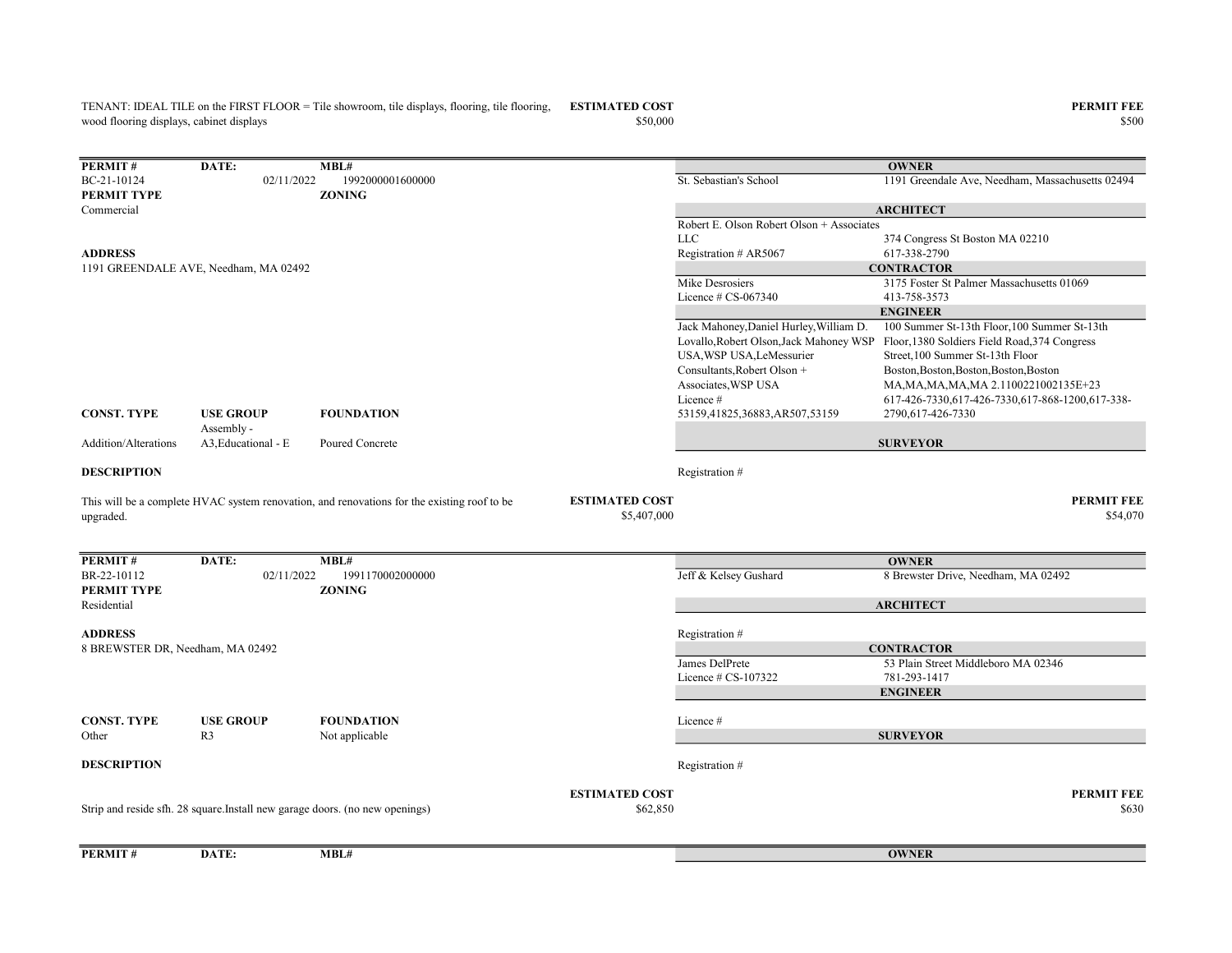| BR-22-10091                        | 02/11/2022                                        | 1990270006800000                                                                                      |                       | Alex Ross                                 | 10 Fairfax Street, Needham, MA 02492                         |
|------------------------------------|---------------------------------------------------|-------------------------------------------------------------------------------------------------------|-----------------------|-------------------------------------------|--------------------------------------------------------------|
| PERMIT TYPE<br>Residential         |                                                   | <b>ZONING</b><br>A19                                                                                  |                       |                                           |                                                              |
|                                    |                                                   |                                                                                                       |                       | john sargent john sargent                 | <b>ARCHITECT</b><br>396 washington street wellesley ma 02481 |
| <b>ADDRESS</b>                     |                                                   |                                                                                                       |                       | Registration #38337                       | 5083971317                                                   |
| 10 FAIRFAX RD, Needham, MA 02492   |                                                   |                                                                                                       |                       |                                           | <b>CONTRACTOR</b>                                            |
|                                    |                                                   |                                                                                                       |                       | jason indelicato                          | 396 washington street wellesley ma 02481                     |
|                                    |                                                   |                                                                                                       |                       | Licence $#114449$                         | 5086821600                                                   |
|                                    |                                                   |                                                                                                       |                       |                                           | <b>ENGINEER</b>                                              |
|                                    |                                                   |                                                                                                       |                       | John Sargent John Sargent                 | 396 washington street wellesley ma 02481                     |
| <b>CONST. TYPE</b>                 | <b>USE GROUP</b>                                  | <b>FOUNDATION</b>                                                                                     |                       | Licence # 38337                           | 5083971317                                                   |
| Addition/Alterations               | R <sub>3</sub>                                    | Poured Concrete                                                                                       |                       |                                           | <b>SURVEYOR</b>                                              |
|                                    |                                                   |                                                                                                       |                       | Frank Iebba frank iebba                   | po box 650217 west newton ma 02465                           |
| <b>DESCRIPTION</b>                 |                                                   |                                                                                                       |                       | Registration #37731                       | 6177677342                                                   |
|                                    |                                                   |                                                                                                       | <b>ESTIMATED COST</b> |                                           | <b>PERMIT FEE</b>                                            |
|                                    | Bump out the rear of the home and remodel kitchen |                                                                                                       | \$250,000             |                                           | \$2,500                                                      |
|                                    |                                                   |                                                                                                       |                       |                                           |                                                              |
|                                    |                                                   |                                                                                                       |                       |                                           |                                                              |
| <b>PERMIT#</b>                     | DATE:                                             | MBL#                                                                                                  |                       |                                           | <b>OWNER</b>                                                 |
| BC-22-10006<br>PERMIT TYPE         | 02/14/2022                                        | 1993000000100000<br><b>ZONING</b>                                                                     |                       | <b>Boston PropertiesBoston Properties</b> | 800 Boylston St, Boston, MA 02199                            |
| Commercial                         |                                                   |                                                                                                       |                       |                                           | <b>ARCHITECT</b>                                             |
|                                    |                                                   |                                                                                                       |                       | <b>Barton Nelson Stantec</b>              | 311 Summer Street Boston MA 02110                            |
| <b>ADDRESS</b>                     |                                                   |                                                                                                       |                       | Registration #954652                      | 6172343100                                                   |
| 140 KENDRICK ST, Needham, MA 02492 |                                                   |                                                                                                       |                       |                                           | <b>CONTRACTOR</b>                                            |
|                                    |                                                   |                                                                                                       |                       | Joseph Pires                              | 83 South Grove St Foxborough MA 02035                        |
|                                    |                                                   |                                                                                                       |                       | Licence # CS-083274                       | 6179636036                                                   |
|                                    |                                                   |                                                                                                       |                       |                                           | <b>ENGINEER</b>                                              |
|                                    |                                                   |                                                                                                       |                       | Robert Andrews AHA Engineers              | 24 Hartwell Ave Lexington MA 02421                           |
| <b>CONST. TYPE</b>                 | <b>USE GROUP</b>                                  | <b>FOUNDATION</b>                                                                                     |                       | Licence # 36400                           | 7813273000                                                   |
| Addition/Alterations               | Business - B                                      | Poured Concrete                                                                                       |                       |                                           | <b>SURVEYOR</b>                                              |
| <b>DESCRIPTION</b>                 |                                                   |                                                                                                       |                       | Registration #                            |                                                              |
|                                    |                                                   |                                                                                                       |                       |                                           |                                                              |
|                                    |                                                   | Interior renovation of existing data center and office. Removal of all data center infrastructure and | <b>ESTIMATED COST</b> |                                           | <b>PERMIT FEE</b>                                            |
| limited office area and return     |                                                   |                                                                                                       | \$480,000             |                                           | \$4,800                                                      |
|                                    |                                                   |                                                                                                       |                       |                                           |                                                              |
| PERMIT#                            | DATE:                                             | MBL#                                                                                                  |                       |                                           | <b>OWNER</b>                                                 |
| BR-22-10023                        | 02/15/2022                                        | 1993080000800000                                                                                      |                       | Eric Weinstock                            | 1501 Central Ave., Needham, MA 02492                         |
| PERMIT TYPE                        |                                                   | <b>ZONING</b>                                                                                         |                       |                                           |                                                              |
| Residential                        |                                                   | <b>SRA</b>                                                                                            |                       |                                           | <b>ARCHITECT</b>                                             |
|                                    |                                                   |                                                                                                       |                       | Kosta Divris Concepts by Design           | 31 Emerson Rd. Walpole MA 02032                              |
| <b>ADDRESS</b>                     |                                                   |                                                                                                       |                       | Registration #1                           | 508-660-5030                                                 |
|                                    | 1501 CENTRAL AVE, Needham, MA 02492               |                                                                                                       |                       |                                           | <b>CONTRACTOR</b>                                            |
|                                    |                                                   |                                                                                                       |                       | William Moore                             | 12 Independence Dr. Walpole MA 02081                         |
|                                    |                                                   |                                                                                                       |                       | Licence # Caramel-051019                  | 6172339080                                                   |
|                                    |                                                   |                                                                                                       |                       |                                           | <b>ENGINEER</b>                                              |
|                                    |                                                   |                                                                                                       |                       | Peter Nolan Peter Nolan Survey            | 80 Jewett St. Newton MA 02458                                |
| <b>CONST. TYPE</b>                 | <b>USE GROUP</b>                                  | <b>FOUNDATION</b>                                                                                     |                       | Licence #1                                | 857-891-7478                                                 |
| Addition/Alterations               | R <sub>3</sub>                                    | Poured Concrete                                                                                       |                       |                                           | <b>SURVEYOR</b>                                              |
|                                    |                                                   |                                                                                                       |                       | Peter Nolan Peter Nolan Survey            | 80 Jewett St. Newton MA 02548                                |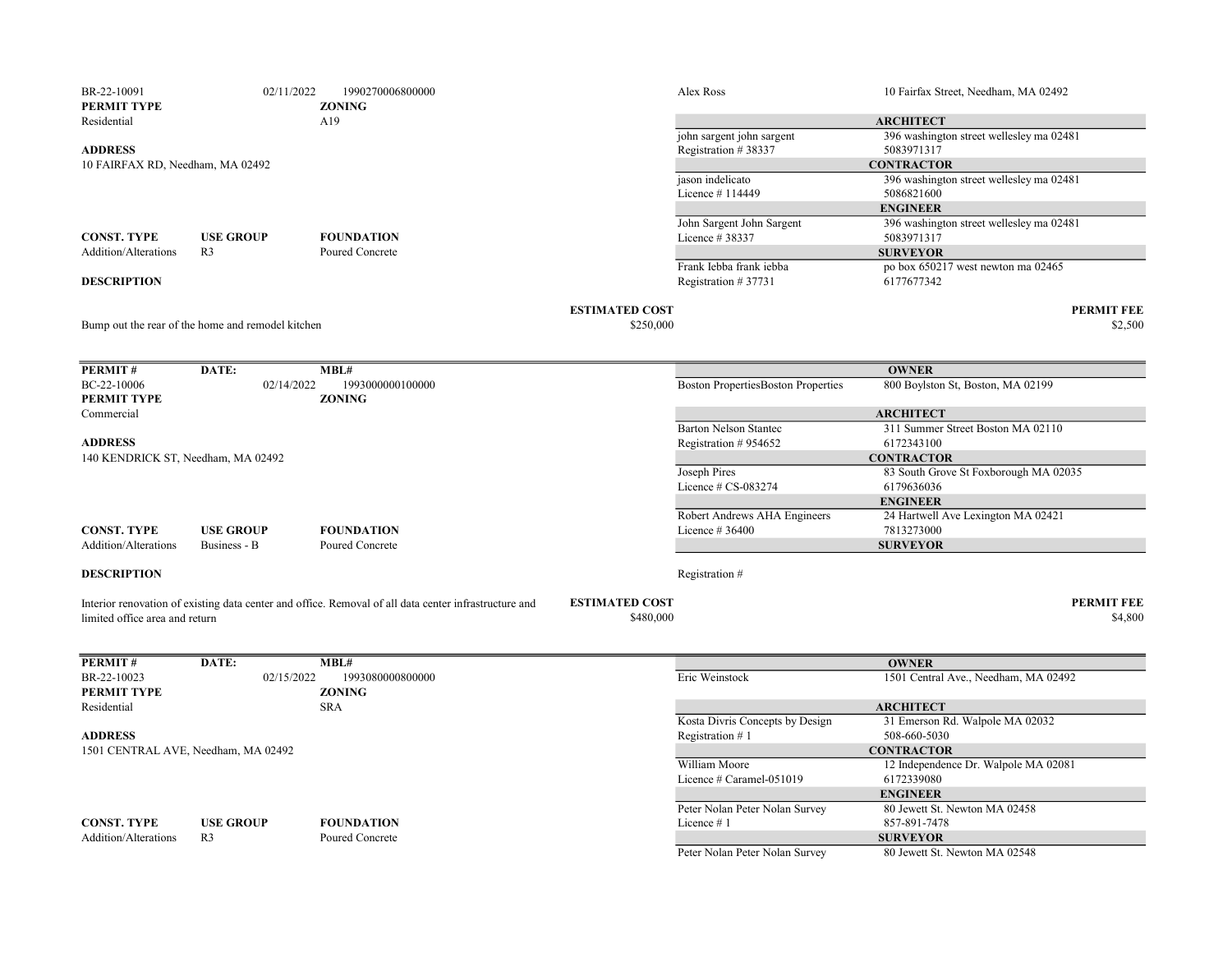| <b>ESTIMATED COST</b><br><b>PERMIT FEE</b><br>\$354,000<br>Small rear addition/sunroom with a kitchen renovation.<br>PERMIT#<br>DATE:<br>MBL#<br><b>OWNER</b><br>BR-22-10101<br><b>BRADLEY MOLYNEAUX</b><br>47 MAYO AVENUE, NEEDHAM, MA 02492<br>02/15/2022<br>1990390000900000<br>PERMIT TYPE<br><b>ZONING</b><br><b>ARCHITECT</b><br>Residential<br><b>ADDRESS</b><br>Registration #<br>47 MAYO AVE, Needham, MA 02492<br><b>CONTRACTOR</b><br>64 CHARLES COURT SOUTHBORO MA 01772<br>RICHARD TAGLIENTI<br>5088758930<br>Licence #17053<br><b>ENGINEER</b><br><b>FOUNDATION</b><br><b>CONST. TYPE</b><br><b>USE GROUP</b><br>Licence #<br>Other<br>R <sub>3</sub><br>Not applicable<br><b>SURVEYOR</b><br><b>DESCRIPTION</b><br>Registration #<br><b>ESTIMATED COST</b><br><b>PERMIT FEE</b><br>INSULATE ATTIC FLOOR WITH 7" AND 13" OPEN BLOW CELLULOSE<br>\$3,618<br>PERMIT#<br>DATE:<br>MBL#<br><b>OWNER</b><br>BR-22-10132<br>ZUCKERMAN, DAVID<br>43 GLOVER ROAD, NEEDHAM, MA 02494<br>02/15/2022<br>1991030003700000<br>PERMIT TYPE<br><b>ZONING</b><br>Residential<br><b>ARCHITECT</b><br><b>ADDRESS</b><br>Registration #<br>43 GLOVER RD, Needham, MA 02492<br><b>CONTRACTOR</b><br>64 CHARLES COURT SOUTHBORO MA 01772<br>RICHARD TAGLIENTI<br>Licence #17053<br>508-875-8930<br><b>ENGINEER</b><br><b>CONST. TYPE</b><br><b>USE GROUP</b><br><b>FOUNDATION</b><br>Licence#<br>R <sub>3</sub><br><b>SURVEYOR</b><br>Other<br>Not applicable<br><b>DESCRIPTION</b><br>Registration #<br><b>ESTIMATED COST</b><br><b>PERMIT FEE</b><br>\$5,071<br>INSULATE ATTIC AND WALLS WITH CELLULOSE INSULATION<br>PERMIT#<br>DATE:<br>MBL#<br><b>OWNER</b><br>668 Webster St., Needham, MA 02492<br>BR-22-10107<br>Alexander and Rose Martinez<br>02/15/2022<br>1990540002100000<br>PERMIT TYPE<br><b>ZONING</b><br>Residential<br><b>ARCHITECT</b><br><b>ADDRESS</b><br>Registration #<br><b>CONTRACTOR</b><br>668 WEBSTER ST, Needham, MA 02492 | <b>DESCRIPTION</b> |  |  | Registration $#49185$ | 857-891-7478 |         |
|--------------------------------------------------------------------------------------------------------------------------------------------------------------------------------------------------------------------------------------------------------------------------------------------------------------------------------------------------------------------------------------------------------------------------------------------------------------------------------------------------------------------------------------------------------------------------------------------------------------------------------------------------------------------------------------------------------------------------------------------------------------------------------------------------------------------------------------------------------------------------------------------------------------------------------------------------------------------------------------------------------------------------------------------------------------------------------------------------------------------------------------------------------------------------------------------------------------------------------------------------------------------------------------------------------------------------------------------------------------------------------------------------------------------------------------------------------------------------------------------------------------------------------------------------------------------------------------------------------------------------------------------------------------------------------------------------------------------------------------------------------------------------------------------------------------------------------------------------------------------------------------------------------------------------------------------------|--------------------|--|--|-----------------------|--------------|---------|
|                                                                                                                                                                                                                                                                                                                                                                                                                                                                                                                                                                                                                                                                                                                                                                                                                                                                                                                                                                                                                                                                                                                                                                                                                                                                                                                                                                                                                                                                                                                                                                                                                                                                                                                                                                                                                                                                                                                                                  |                    |  |  |                       |              | \$3,540 |
|                                                                                                                                                                                                                                                                                                                                                                                                                                                                                                                                                                                                                                                                                                                                                                                                                                                                                                                                                                                                                                                                                                                                                                                                                                                                                                                                                                                                                                                                                                                                                                                                                                                                                                                                                                                                                                                                                                                                                  |                    |  |  |                       |              |         |
|                                                                                                                                                                                                                                                                                                                                                                                                                                                                                                                                                                                                                                                                                                                                                                                                                                                                                                                                                                                                                                                                                                                                                                                                                                                                                                                                                                                                                                                                                                                                                                                                                                                                                                                                                                                                                                                                                                                                                  |                    |  |  |                       |              |         |
|                                                                                                                                                                                                                                                                                                                                                                                                                                                                                                                                                                                                                                                                                                                                                                                                                                                                                                                                                                                                                                                                                                                                                                                                                                                                                                                                                                                                                                                                                                                                                                                                                                                                                                                                                                                                                                                                                                                                                  |                    |  |  |                       |              |         |
|                                                                                                                                                                                                                                                                                                                                                                                                                                                                                                                                                                                                                                                                                                                                                                                                                                                                                                                                                                                                                                                                                                                                                                                                                                                                                                                                                                                                                                                                                                                                                                                                                                                                                                                                                                                                                                                                                                                                                  |                    |  |  |                       |              |         |
|                                                                                                                                                                                                                                                                                                                                                                                                                                                                                                                                                                                                                                                                                                                                                                                                                                                                                                                                                                                                                                                                                                                                                                                                                                                                                                                                                                                                                                                                                                                                                                                                                                                                                                                                                                                                                                                                                                                                                  |                    |  |  |                       |              |         |
|                                                                                                                                                                                                                                                                                                                                                                                                                                                                                                                                                                                                                                                                                                                                                                                                                                                                                                                                                                                                                                                                                                                                                                                                                                                                                                                                                                                                                                                                                                                                                                                                                                                                                                                                                                                                                                                                                                                                                  |                    |  |  |                       |              |         |
|                                                                                                                                                                                                                                                                                                                                                                                                                                                                                                                                                                                                                                                                                                                                                                                                                                                                                                                                                                                                                                                                                                                                                                                                                                                                                                                                                                                                                                                                                                                                                                                                                                                                                                                                                                                                                                                                                                                                                  |                    |  |  |                       |              | \$150   |
|                                                                                                                                                                                                                                                                                                                                                                                                                                                                                                                                                                                                                                                                                                                                                                                                                                                                                                                                                                                                                                                                                                                                                                                                                                                                                                                                                                                                                                                                                                                                                                                                                                                                                                                                                                                                                                                                                                                                                  |                    |  |  |                       |              |         |
|                                                                                                                                                                                                                                                                                                                                                                                                                                                                                                                                                                                                                                                                                                                                                                                                                                                                                                                                                                                                                                                                                                                                                                                                                                                                                                                                                                                                                                                                                                                                                                                                                                                                                                                                                                                                                                                                                                                                                  |                    |  |  |                       |              |         |
|                                                                                                                                                                                                                                                                                                                                                                                                                                                                                                                                                                                                                                                                                                                                                                                                                                                                                                                                                                                                                                                                                                                                                                                                                                                                                                                                                                                                                                                                                                                                                                                                                                                                                                                                                                                                                                                                                                                                                  |                    |  |  |                       |              |         |
|                                                                                                                                                                                                                                                                                                                                                                                                                                                                                                                                                                                                                                                                                                                                                                                                                                                                                                                                                                                                                                                                                                                                                                                                                                                                                                                                                                                                                                                                                                                                                                                                                                                                                                                                                                                                                                                                                                                                                  |                    |  |  |                       |              |         |
|                                                                                                                                                                                                                                                                                                                                                                                                                                                                                                                                                                                                                                                                                                                                                                                                                                                                                                                                                                                                                                                                                                                                                                                                                                                                                                                                                                                                                                                                                                                                                                                                                                                                                                                                                                                                                                                                                                                                                  |                    |  |  |                       |              |         |
|                                                                                                                                                                                                                                                                                                                                                                                                                                                                                                                                                                                                                                                                                                                                                                                                                                                                                                                                                                                                                                                                                                                                                                                                                                                                                                                                                                                                                                                                                                                                                                                                                                                                                                                                                                                                                                                                                                                                                  |                    |  |  |                       |              |         |
|                                                                                                                                                                                                                                                                                                                                                                                                                                                                                                                                                                                                                                                                                                                                                                                                                                                                                                                                                                                                                                                                                                                                                                                                                                                                                                                                                                                                                                                                                                                                                                                                                                                                                                                                                                                                                                                                                                                                                  |                    |  |  |                       |              |         |
|                                                                                                                                                                                                                                                                                                                                                                                                                                                                                                                                                                                                                                                                                                                                                                                                                                                                                                                                                                                                                                                                                                                                                                                                                                                                                                                                                                                                                                                                                                                                                                                                                                                                                                                                                                                                                                                                                                                                                  |                    |  |  |                       |              | \$150   |
|                                                                                                                                                                                                                                                                                                                                                                                                                                                                                                                                                                                                                                                                                                                                                                                                                                                                                                                                                                                                                                                                                                                                                                                                                                                                                                                                                                                                                                                                                                                                                                                                                                                                                                                                                                                                                                                                                                                                                  |                    |  |  |                       |              |         |
|                                                                                                                                                                                                                                                                                                                                                                                                                                                                                                                                                                                                                                                                                                                                                                                                                                                                                                                                                                                                                                                                                                                                                                                                                                                                                                                                                                                                                                                                                                                                                                                                                                                                                                                                                                                                                                                                                                                                                  |                    |  |  |                       |              |         |
|                                                                                                                                                                                                                                                                                                                                                                                                                                                                                                                                                                                                                                                                                                                                                                                                                                                                                                                                                                                                                                                                                                                                                                                                                                                                                                                                                                                                                                                                                                                                                                                                                                                                                                                                                                                                                                                                                                                                                  |                    |  |  |                       |              |         |
|                                                                                                                                                                                                                                                                                                                                                                                                                                                                                                                                                                                                                                                                                                                                                                                                                                                                                                                                                                                                                                                                                                                                                                                                                                                                                                                                                                                                                                                                                                                                                                                                                                                                                                                                                                                                                                                                                                                                                  |                    |  |  |                       |              |         |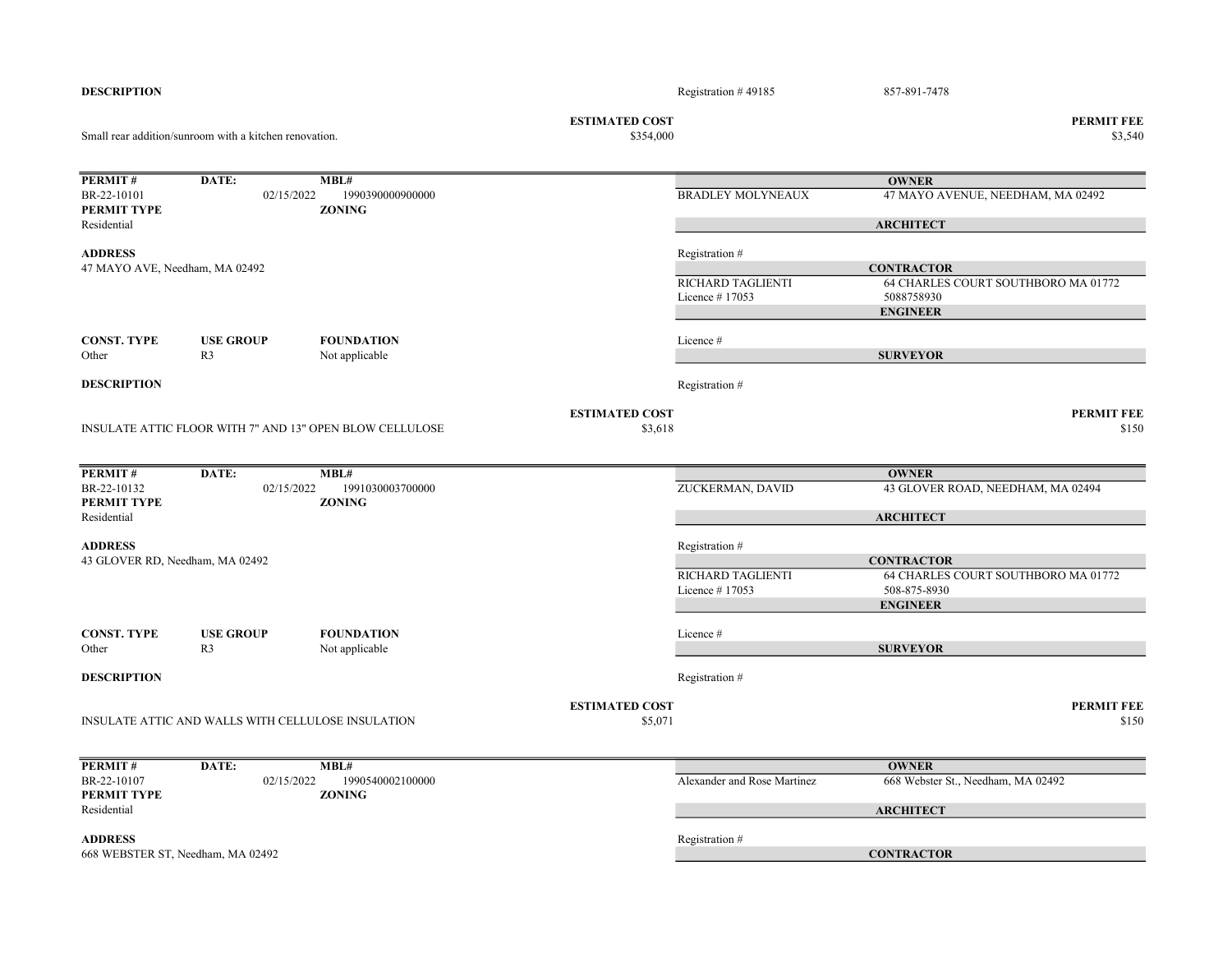|                                    |                                    |                                                                                                       |                       | Kevin Blakeman<br>Licence # CSFA-046783                | 9 Clover Terrace Natick MA 01760<br>774-286-1240<br><b>ENGINEER</b> |
|------------------------------------|------------------------------------|-------------------------------------------------------------------------------------------------------|-----------------------|--------------------------------------------------------|---------------------------------------------------------------------|
| <b>CONST. TYPE</b><br>Other        | <b>USE GROUP</b><br>R <sub>3</sub> | <b>FOUNDATION</b><br>Not applicable                                                                   |                       | Licence #                                              | <b>SURVEYOR</b>                                                     |
| <b>DESCRIPTION</b>                 |                                    |                                                                                                       |                       | Registration #                                         |                                                                     |
|                                    |                                    |                                                                                                       | <b>ESTIMATED COST</b> |                                                        | <b>PERMIT FEE</b>                                                   |
|                                    |                                    | Remove 15 - existing windows and install 15 - new windows. Dispose of debris.                         | \$8,875               |                                                        | \$150                                                               |
| PERMIT#                            | DATE:                              | MBL#                                                                                                  |                       |                                                        | <b>OWNER</b>                                                        |
| BR-22-10125<br>PERMIT TYPE         | 02/15/2022                         | 1990970001300000<br><b>ZONING</b>                                                                     |                       | Paul McGinty                                           | 512 Central Ave, Needham, MA 02494                                  |
| Residential                        |                                    |                                                                                                       |                       |                                                        | <b>ARCHITECT</b>                                                    |
| <b>ADDRESS</b>                     |                                    |                                                                                                       |                       | Registration #                                         |                                                                     |
| 512 CENTRAL AVE, Needham, MA 02492 |                                    |                                                                                                       |                       |                                                        | <b>CONTRACTOR</b>                                                   |
|                                    |                                    |                                                                                                       |                       |                                                        | 230 ballardvale st Wilmington MA Wilmington MA                      |
|                                    |                                    |                                                                                                       |                       | Kyle Greene<br>Licence #108068                         | 01887<br>7813053065                                                 |
|                                    |                                    |                                                                                                       |                       |                                                        | <b>ENGINEER</b>                                                     |
| <b>CONST. TYPE</b>                 | <b>USE GROUP</b>                   | <b>FOUNDATION</b>                                                                                     |                       | Licence #                                              |                                                                     |
| Other                              | R <sub>3</sub>                     | Not applicable                                                                                        |                       |                                                        | <b>SURVEYOR</b>                                                     |
| <b>DESCRIPTION</b>                 |                                    |                                                                                                       |                       | Registration #                                         |                                                                     |
|                                    |                                    |                                                                                                       | <b>ESTIMATED COST</b> |                                                        | <b>PERMIT FEE</b>                                                   |
|                                    |                                    | Install roof mounted solar panels:16(355w) $@5.68$ kw with no structural upgrade needed per PE letter | \$11,076              |                                                        | \$150                                                               |
| PERMIT#                            | DATE:                              | MBL#                                                                                                  |                       |                                                        | <b>OWNER</b>                                                        |
| BR-22-10116<br>PERMIT TYPE         | 02/15/2022                         | 1991120004800000<br><b>ZONING</b>                                                                     |                       | Daniel Powers                                          | 5 Glendale Rd, Needham, Ma 02492                                    |
| Residential                        |                                    | SR-B                                                                                                  |                       |                                                        | <b>ARCHITECT</b>                                                    |
| <b>ADDRESS</b>                     |                                    |                                                                                                       |                       | Bee Howes Bee Howes Architect<br>Registration #8631-AR | 60 Oakcrest Rd Needham Ma 02492<br>781-444-1855                     |
| 5 GLENDALE RD, Needham, MA 02492   |                                    |                                                                                                       |                       |                                                        | <b>CONTRACTOR</b>                                                   |
|                                    |                                    |                                                                                                       |                       | Thomas Finelli                                         | 15 Melville Ave Newtonville Ma 02460                                |
|                                    |                                    |                                                                                                       |                       | Licence $# CS-053105$                                  | 508-294-9585                                                        |
|                                    |                                    |                                                                                                       |                       |                                                        | <b>ENGINEER</b>                                                     |
| <b>CONST. TYPE</b>                 | <b>USE GROUP</b>                   | <b>FOUNDATION</b>                                                                                     |                       | Steven Siegel Siegel Associates<br>Licence # 35496     | 860 Walnut St Newton Ma 02459<br>617-244-1612                       |
| Addition/Alterations               | R <sub>3</sub>                     | Poured Concrete                                                                                       |                       |                                                        | <b>SURVEYOR</b>                                                     |
|                                    |                                    |                                                                                                       |                       | Christopher C. Charleton Continental Land              |                                                                     |
|                                    |                                    |                                                                                                       |                       | Surveying                                              | 105 Beaver St Franklin Ma 02038                                     |
| <b>DESCRIPTION</b>                 |                                    |                                                                                                       |                       | Registration #48649                                    | 508-528-2528                                                        |
|                                    |                                    | Construct a one story addition to the rear, remodel the kitchen and half bath, construct an addition  | <b>ESTIMATED COST</b> |                                                        | <b>PERMIT FEE</b>                                                   |
|                                    |                                    | over the existing garage including a bedroom and bathroom, remodel the 2nd floor bathroom.            | \$300,000             |                                                        | \$3,000                                                             |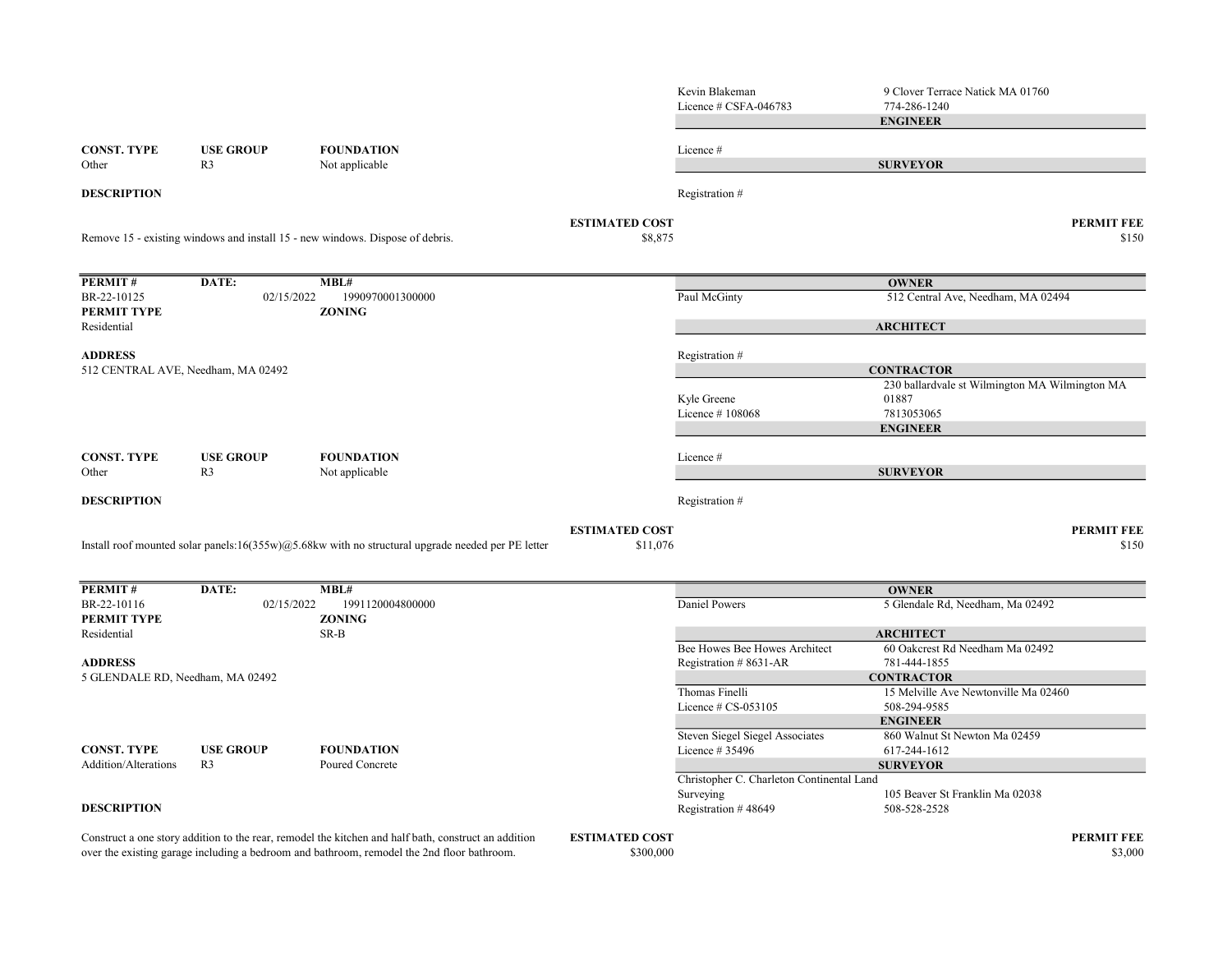| PERMIT#                            | DATE:                               | MBL#                              |                       |                        | <b>OWNER</b>                                |
|------------------------------------|-------------------------------------|-----------------------------------|-----------------------|------------------------|---------------------------------------------|
| BR-22-10118                        | 02/15/2022                          | 1990330004500000                  |                       | Thomas Guden           | 6 Coolidge Ave., Needham, Ma 02492          |
| PERMIT TYPE                        |                                     | <b>ZONING</b>                     |                       |                        |                                             |
| Residential                        |                                     |                                   |                       |                        | <b>ARCHITECT</b>                            |
|                                    |                                     |                                   |                       |                        |                                             |
| <b>ADDRESS</b>                     |                                     |                                   |                       | Registration #         |                                             |
| 6 COOLIDGE AVE, Needham, MA 02492  |                                     |                                   |                       |                        | <b>CONTRACTOR</b>                           |
|                                    |                                     |                                   |                       | Edward J. Scalzi       | 64 Simpson Dr. Framingham Ma 01701          |
|                                    |                                     |                                   |                       | Licence $\#$ CS-085104 | 508-400-3744                                |
|                                    |                                     |                                   |                       |                        | <b>ENGINEER</b>                             |
| <b>CONST. TYPE</b>                 | <b>USE GROUP</b>                    | <b>FOUNDATION</b>                 |                       | Licence #              |                                             |
| Addition/Alterations               | R <sub>3</sub>                      | Poured Concrete                   |                       |                        |                                             |
|                                    |                                     |                                   |                       |                        | <b>SURVEYOR</b>                             |
| <b>DESCRIPTION</b>                 |                                     |                                   |                       | Registration #         |                                             |
|                                    |                                     |                                   | <b>ESTIMATED COST</b> |                        | <b>PERMIT FEE</b>                           |
| Bathroom renovation                |                                     |                                   | \$30,000              |                        | \$300                                       |
|                                    |                                     |                                   |                       |                        |                                             |
|                                    |                                     |                                   |                       |                        |                                             |
| PERMIT#                            | DATE:                               | MBL#                              |                       |                        | <b>OWNER</b>                                |
| BR-22-10133<br>PERMIT TYPE         | 02/15/2022                          | 1990710004900200<br><b>ZONING</b> |                       | Jack Varon             | 20 Greendale Ave, Needham, MA 02492         |
| Residential                        |                                     |                                   |                       |                        | <b>ARCHITECT</b>                            |
|                                    |                                     |                                   |                       |                        |                                             |
| <b>ADDRESS</b>                     |                                     |                                   |                       | Registration #         |                                             |
|                                    | 20 GREENDALE AVE, Needham, MA 02492 |                                   |                       |                        | <b>CONTRACTOR</b>                           |
|                                    |                                     |                                   |                       | victor nascimento      | 424 Washington St #350994 Brighton MA 02135 |
|                                    |                                     |                                   |                       | Licence #110818        | 8579912947                                  |
|                                    |                                     |                                   |                       |                        | <b>ENGINEER</b>                             |
|                                    |                                     |                                   |                       |                        |                                             |
| <b>CONST. TYPE</b>                 | <b>USE GROUP</b>                    | <b>FOUNDATION</b>                 |                       | Licence #              |                                             |
| <b>Addition/Alterations</b>        | R <sub>3</sub>                      | Poured Concrete                   |                       |                        | <b>SURVEYOR</b>                             |
| <b>DESCRIPTION</b>                 |                                     |                                   |                       | Registration #         |                                             |
|                                    |                                     |                                   |                       |                        |                                             |
|                                    |                                     |                                   | <b>ESTIMATED COST</b> |                        | <b>PERMIT FEE</b>                           |
| <b>Bath Remodeling</b>             |                                     |                                   | \$120,000             |                        | \$1,200                                     |
|                                    |                                     |                                   |                       |                        |                                             |
| PERMIT#                            | DATE:                               | MBL#                              |                       |                        | <b>OWNER</b>                                |
| BR-22-10123                        | 02/16/2022                          | 1990020004100000                  |                       | merrick turner         | 43 intervale rd, needham, ma 02492          |
| PERMIT TYPE                        |                                     | <b>ZONING</b>                     |                       |                        |                                             |
| Residential                        |                                     |                                   |                       |                        | <b>ARCHITECT</b>                            |
|                                    |                                     |                                   |                       |                        |                                             |
| <b>ADDRESS</b>                     |                                     |                                   |                       | Registration #         |                                             |
| 43 INTERVALE RD, Needham, MA 02492 |                                     |                                   |                       |                        | <b>CONTRACTOR</b>                           |
|                                    |                                     |                                   |                       | raymond ellis          | 15 meadow dr. hanover ma 02339              |
|                                    |                                     |                                   |                       | Licence #81746         | 781-771-3077                                |
|                                    |                                     |                                   |                       |                        | <b>ENGINEER</b>                             |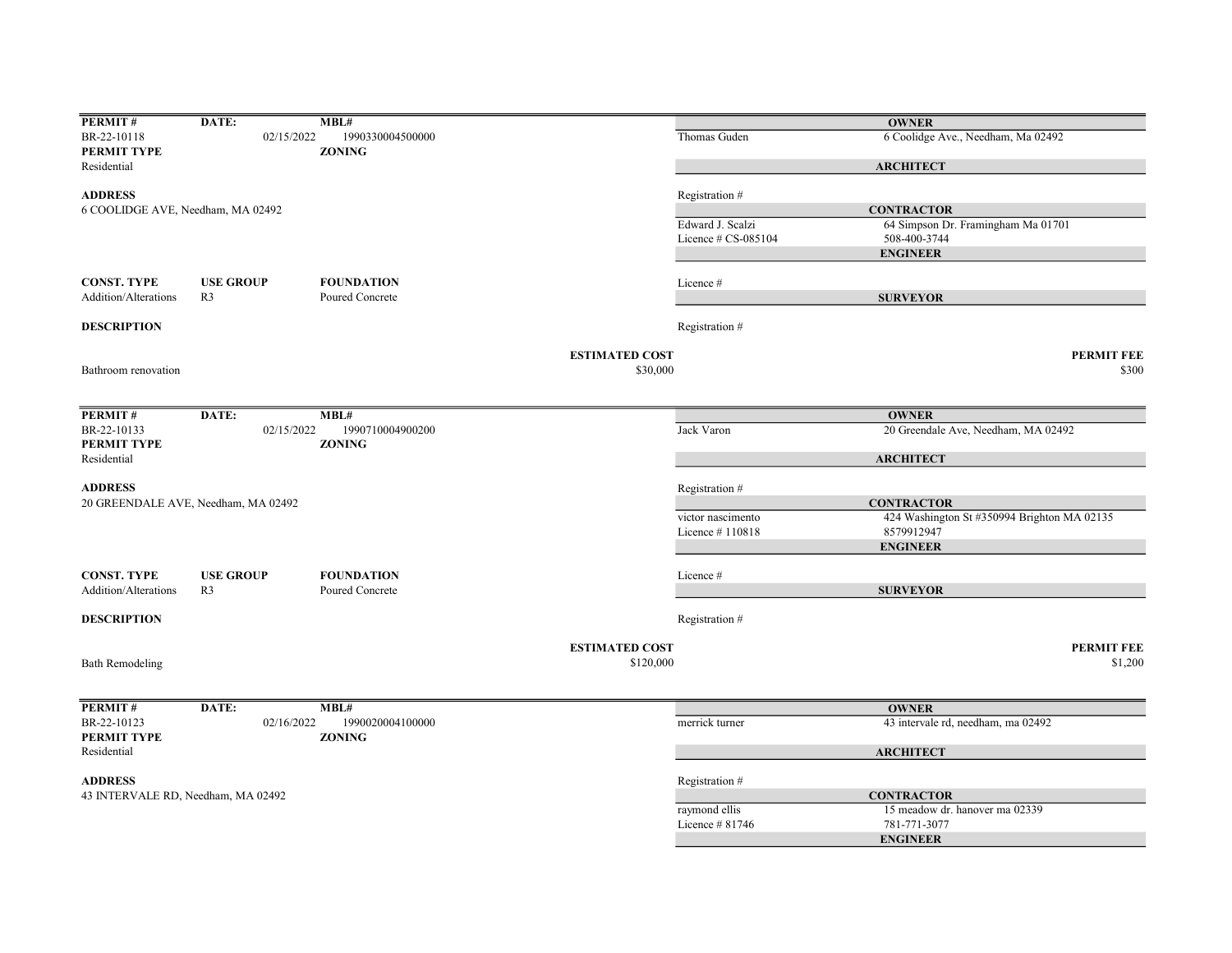| <b>CONST. TYPE</b>              | <b>USE GROUP</b>                                                | <b>FOUNDATION</b>                                                                          |                                   | Licence #                               |                                                          |
|---------------------------------|-----------------------------------------------------------------|--------------------------------------------------------------------------------------------|-----------------------------------|-----------------------------------------|----------------------------------------------------------|
| Addition/Alterations            | R <sub>3</sub>                                                  | Poured Concrete                                                                            |                                   |                                         | <b>SURVEYOR</b>                                          |
| <b>DESCRIPTION</b>              |                                                                 |                                                                                            |                                   | Registration #                          |                                                          |
|                                 |                                                                 | remodel an existing full bathroom leaving all fixtures in their existing locations         | <b>ESTIMATED COST</b><br>\$29,800 |                                         | <b>PERMIT FEE</b><br>\$300                               |
| PERMIT#                         | DATE:                                                           | MBL#                                                                                       |                                   |                                         | <b>OWNER</b>                                             |
| BR-22-10074<br>PERMIT TYPE      | 02/16/2022                                                      | 1990070005700000<br><b>ZONING</b>                                                          |                                   | Sarah & Leighton Young                  | 9 Elmwood Rd., Needham, MA 02492                         |
| Residential                     |                                                                 |                                                                                            |                                   |                                         | <b>ARCHITECT</b>                                         |
| <b>ADDRESS</b>                  |                                                                 |                                                                                            |                                   | Registration #                          |                                                          |
| 9 ELMWOOD RD, Needham, MA 02492 |                                                                 |                                                                                            |                                   | Jaime Morin                             | <b>CONTRACTOR</b><br>30 Forbes Rd. Northborough MA 01532 |
|                                 |                                                                 |                                                                                            |                                   | Licence # CS-090125                     | 508-351-2277                                             |
|                                 |                                                                 |                                                                                            |                                   |                                         | <b>ENGINEER</b>                                          |
| <b>CONST. TYPE</b>              | <b>USE GROUP</b>                                                | <b>FOUNDATION</b>                                                                          |                                   | Licence #                               |                                                          |
| Other                           | R <sub>3</sub>                                                  | Not applicable                                                                             |                                   |                                         | <b>SURVEYOR</b>                                          |
| <b>DESCRIPTION</b>              |                                                                 |                                                                                            |                                   | Registration #                          |                                                          |
|                                 | Replacement of 1 patio door. No structural changes this permit. |                                                                                            | <b>ESTIMATED COST</b><br>\$8,300  |                                         | <b>PERMIT FEE</b><br>\$150                               |
|                                 |                                                                 |                                                                                            |                                   |                                         |                                                          |
| PERMIT#                         | DATE:                                                           | MBL#                                                                                       |                                   |                                         | <b>OWNER</b>                                             |
| BR-22-10111<br>PERMIT TYPE      | 02/16/2022                                                      | 1990200003700000<br><b>ZONING</b>                                                          |                                   | Cindy Swartz                            | 221 Tudor Rd, Needham, MA 02492                          |
| Residential                     |                                                                 |                                                                                            |                                   |                                         | <b>ARCHITECT</b>                                         |
| <b>ADDRESS</b>                  |                                                                 |                                                                                            |                                   | Registration #                          |                                                          |
| 221 TUDOR RD, Needham, MA 02492 |                                                                 |                                                                                            |                                   |                                         | <b>CONTRACTOR</b>                                        |
|                                 |                                                                 |                                                                                            |                                   | John Savilonis<br>Licence $# CS-092817$ | 197B East Central ST Natick MA 01760<br>5085090417       |
|                                 |                                                                 |                                                                                            |                                   |                                         | <b>ENGINEER</b>                                          |
| <b>CONST. TYPE</b>              | <b>USE GROUP</b>                                                | <b>FOUNDATION</b>                                                                          |                                   | Licence #                               |                                                          |
| <b>Addition/Alterations</b>     | R <sub>3</sub>                                                  | Poured Concrete                                                                            |                                   |                                         | <b>SURVEYOR</b>                                          |
| <b>DESCRIPTION</b>              |                                                                 |                                                                                            |                                   | Registration #                          |                                                          |
|                                 | floor and tub surround. Install plumbing lav faucet and toilet  | Complete bathroom remodel from permit #BR-21-11390 or BR-21-10709. Remove and replace tile | <b>ESTIMATED COST</b><br>\$15,000 |                                         | <b>PERMIT FEE</b><br>\$150                               |
|                                 |                                                                 |                                                                                            |                                   |                                         |                                                          |
| PERMIT#<br>BR-22-10134          | DATE:<br>02/16/2022                                             | MBL#<br>1991220007200000                                                                   |                                   | Mark Miskin                             | <b>OWNER</b><br>860 Central Ave., Needham, MA 02492      |
| PERMIT TYPE                     |                                                                 | <b>ZONING</b>                                                                              |                                   |                                         |                                                          |
| Residential                     |                                                                 |                                                                                            |                                   |                                         | <b>ARCHITECT</b>                                         |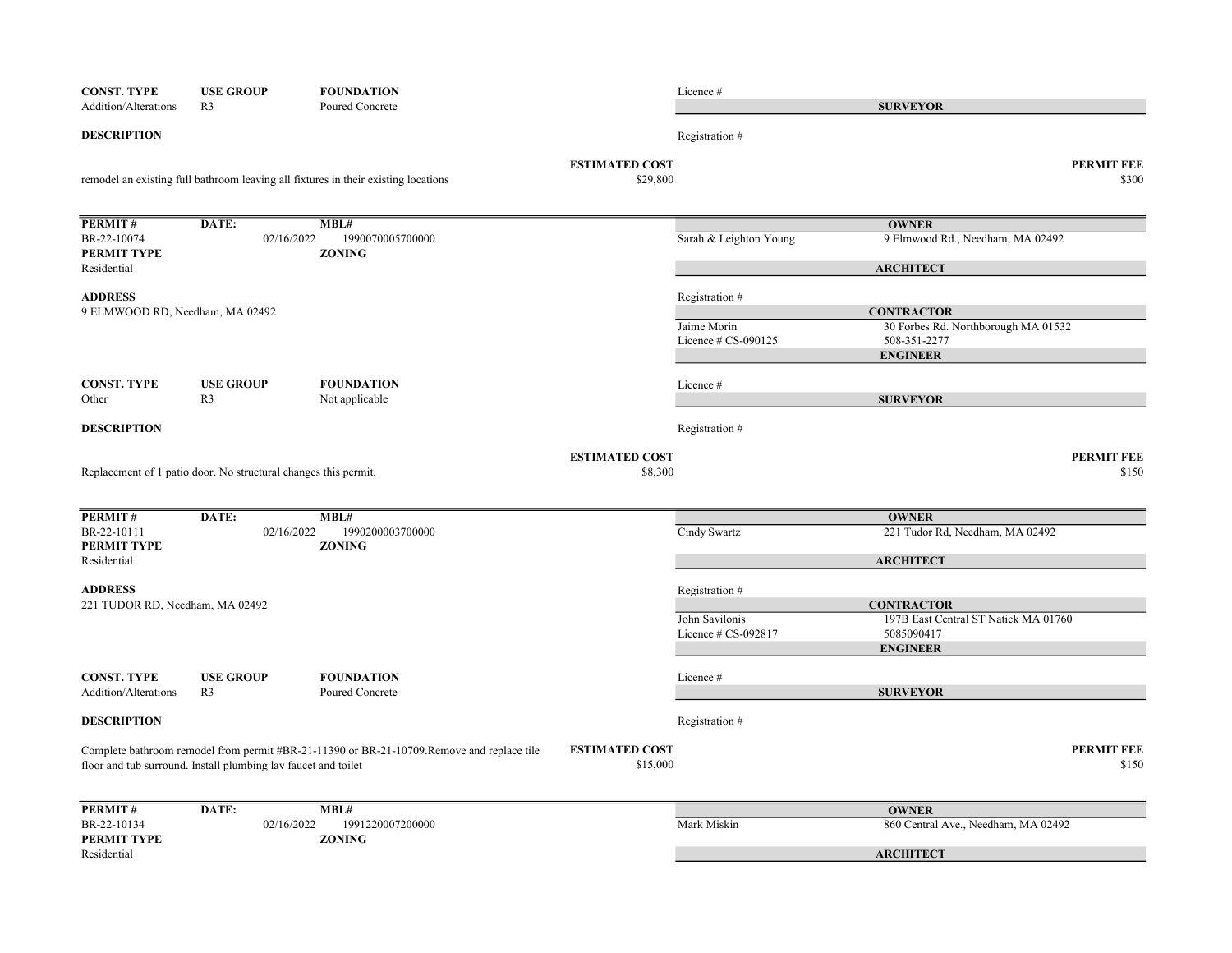| <b>ADDRESS</b>                     |                  |                                                                          |                                   | Registration #           |                                     |  |
|------------------------------------|------------------|--------------------------------------------------------------------------|-----------------------------------|--------------------------|-------------------------------------|--|
| 860 CENTRAL AVE, Needham, MA 02492 |                  |                                                                          |                                   | <b>CONTRACTOR</b>        |                                     |  |
|                                    |                  |                                                                          |                                   | Dennis Sullivan          | 1095 Highland Ave Needham MA 02494  |  |
|                                    |                  |                                                                          |                                   | Licence # CS-092279      | 617-602-5683                        |  |
|                                    |                  |                                                                          |                                   |                          | <b>ENGINEER</b>                     |  |
| <b>CONST. TYPE</b>                 | <b>USE GROUP</b> | <b>FOUNDATION</b>                                                        |                                   | Licence#                 |                                     |  |
| Other                              | R <sub>3</sub>   | Poured Concrete                                                          |                                   |                          | <b>SURVEYOR</b>                     |  |
| <b>DESCRIPTION</b>                 |                  |                                                                          |                                   | Registration #           |                                     |  |
|                                    |                  |                                                                          |                                   |                          |                                     |  |
| Siding repair                      |                  |                                                                          | <b>ESTIMATED COST</b><br>\$23,000 |                          | <b>PERMIT FEE</b><br>\$230          |  |
|                                    |                  |                                                                          |                                   |                          |                                     |  |
| PERMIT#                            | DATE:            | MBL#                                                                     |                                   |                          | <b>OWNER</b>                        |  |
| BR-22-10129                        | 02/16/2022       | 1990410002500000                                                         |                                   | Marisa and Eric Fleegler | 67 Pleasant St, Needham, Ma 02492   |  |
| PERMIT TYPE                        |                  | <b>ZONING</b>                                                            |                                   |                          |                                     |  |
| Residential                        |                  |                                                                          |                                   |                          | <b>ARCHITECT</b>                    |  |
| <b>ADDRESS</b>                     |                  |                                                                          |                                   | Registration #           |                                     |  |
| 67 PLEASANT ST, Needham, MA 02492  |                  |                                                                          |                                   |                          | <b>CONTRACTOR</b>                   |  |
|                                    |                  |                                                                          |                                   | John W. Alden            | 12 Mello Parkway Danvers Ma 01923   |  |
|                                    |                  |                                                                          |                                   | Licence # CS-099053      | 508-641-9046                        |  |
|                                    |                  |                                                                          |                                   |                          | <b>ENGINEER</b>                     |  |
| <b>CONST. TYPE</b>                 | <b>USE GROUP</b> | <b>FOUNDATION</b>                                                        |                                   | Licence#                 |                                     |  |
| Addition/Alterations               | R <sub>3</sub>   | Poured Concrete                                                          |                                   |                          | <b>SURVEYOR</b>                     |  |
| <b>DESCRIPTION</b>                 |                  |                                                                          |                                   | Registration #           |                                     |  |
|                                    |                  |                                                                          | <b>ESTIMATED COST</b>             |                          | <b>PERMIT FEE</b>                   |  |
|                                    |                  | Remodel and reorientate the existing 1/2 bath and Landry to add a shower | \$40,000                          |                          | \$400                               |  |
|                                    |                  |                                                                          |                                   |                          |                                     |  |
| PERMIT#                            | DATE:            | MBL#                                                                     |                                   |                          | <b>OWNER</b>                        |  |
| BR-22-10155                        | 02/17/2022       | 1991270000200000                                                         |                                   | Estheranne Grace         | 77 Hancock Road, Needham, MA 02492  |  |
| PERMIT TYPE                        |                  | <b>ZONING</b>                                                            |                                   |                          |                                     |  |
| Residential                        |                  |                                                                          |                                   |                          | <b>ARCHITECT</b>                    |  |
| <b>ADDRESS</b>                     |                  |                                                                          |                                   | Registration #           |                                     |  |
| 77 HANCOCK RD, Needham, MA 02492   |                  |                                                                          |                                   |                          | <b>CONTRACTOR</b>                   |  |
|                                    |                  |                                                                          |                                   | DAVID A. FRATES, JR.     | 41 OXFORD STREET FAIRHAVEN MA 02719 |  |
|                                    |                  |                                                                          |                                   | Licence # CSSL100939     | 7742630962                          |  |
|                                    |                  |                                                                          |                                   |                          | <b>ENGINEER</b>                     |  |
| <b>CONST. TYPE</b>                 | <b>USE GROUP</b> | <b>FOUNDATION</b>                                                        |                                   | Licence#                 |                                     |  |
| Addition/Alterations               | R <sub>3</sub>   | Not applicable                                                           |                                   |                          | <b>SURVEYOR</b>                     |  |
| <b>DESCRIPTION</b>                 |                  |                                                                          |                                   | Registration #           |                                     |  |
|                                    |                  |                                                                          |                                   |                          |                                     |  |

Vinyl siding replacement. Strip existing layers (2).Tyvek House Wrap. Wrap all trim with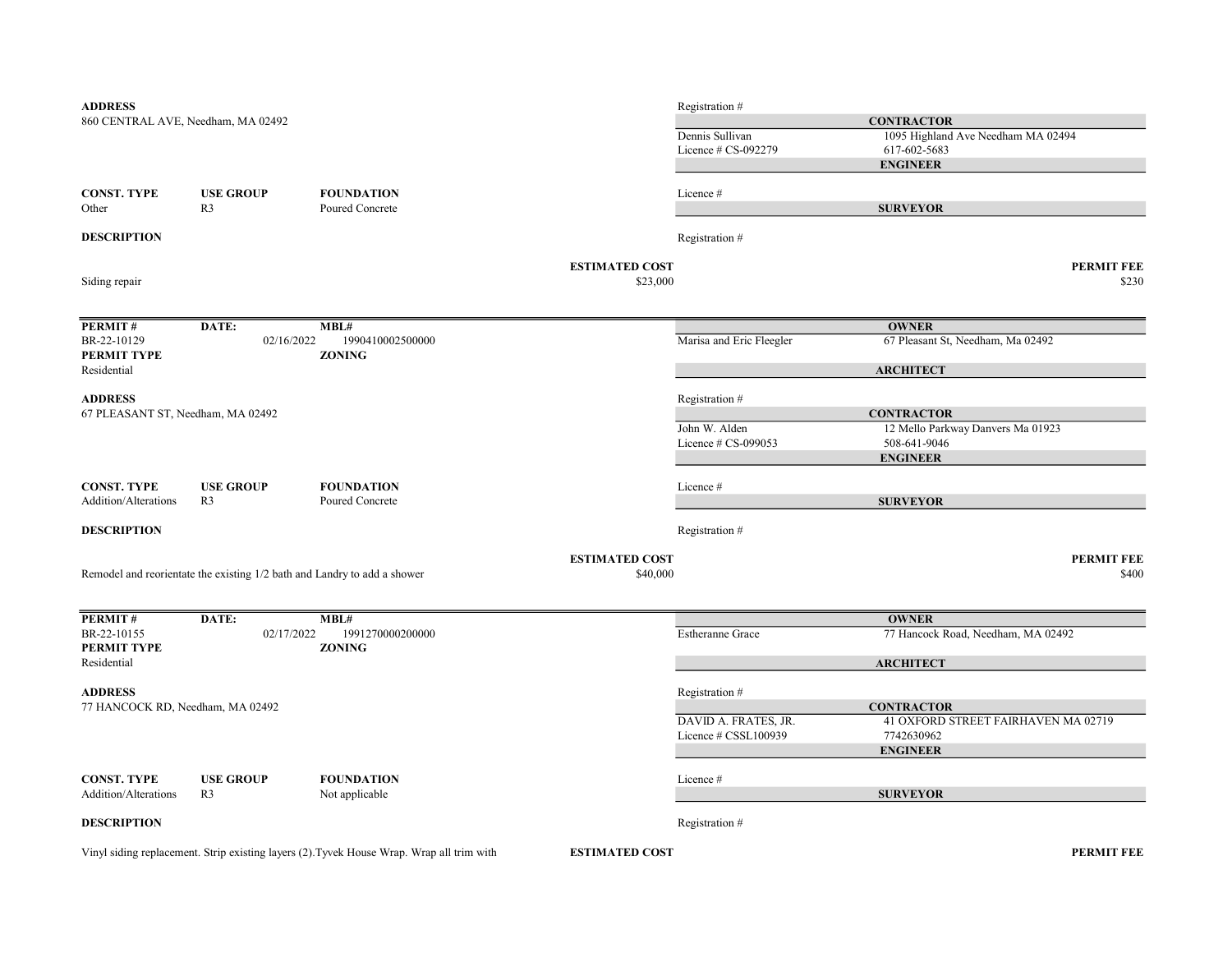aluminum.Add vinyl Centervent soffit panels. Install .044 clapboard style siding (white)

Replacement windows.

 $$28,800$   $$290$ 

**ESTIMATED COST PERMIT FEE** 

 $$28,000$   $$280$ 

**PERMIT #** DATE: **MBL#**<br>BR-22-10120 02/18/2022 1990020006200000 1056 GREENDALE AVE, LLC 11 FAY LN, NEEDHAM, MA 02494 PERMIT TYPE ZONING Residential SRB RICHARD VOLKIN RAV & ASSOCIATED, INC 21 HIGHLAND AVE NEEDHAM MA 02494 ADDRESS Registration # 22282 6172814144 GREGORY KESHISHYAN 11 FAY LN NEEDHAM MA 02494 Licence # CS114835 61779999001 **OWNER ARCHITECT** 1056 GREENDALE AVE, Needham, MA 02492 CONTRACTOR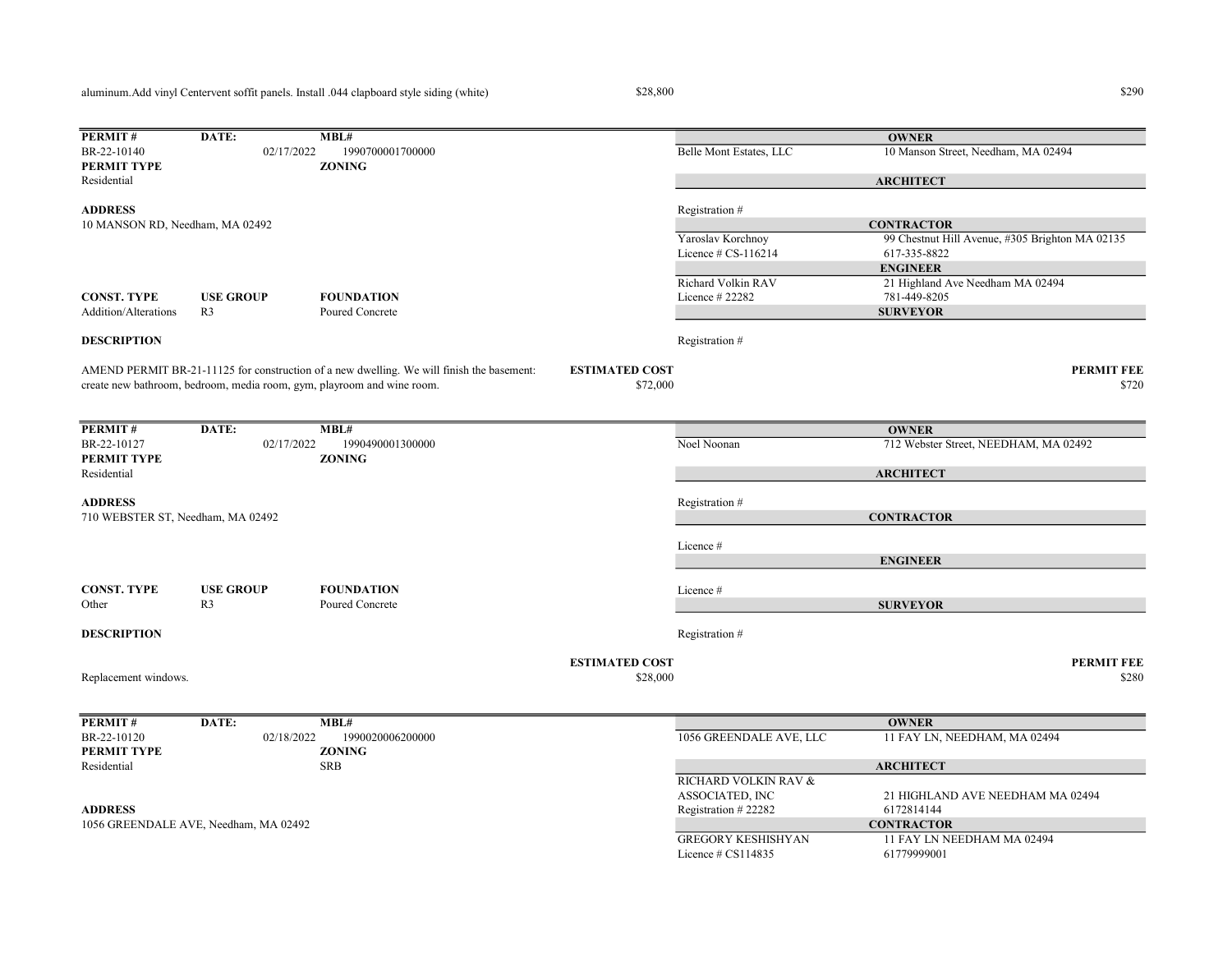|                                     |                                                               |                                                                                |                                    |                                                                        | <b>ENGINEER</b>                                                  |                              |
|-------------------------------------|---------------------------------------------------------------|--------------------------------------------------------------------------------|------------------------------------|------------------------------------------------------------------------|------------------------------------------------------------------|------------------------------|
| <b>CONST. TYPE</b>                  | <b>USE GROUP</b>                                              | <b>FOUNDATION</b>                                                              |                                    | RICHARD VOLKIN RAV &<br>ASSOCIATES, INC<br>Licence # 22282             | 21 HIGHLAND AVE NEEDHAM MA 02494<br>8574980951                   |                              |
| New Construction                    | R <sub>3</sub>                                                | Poured Concrete                                                                |                                    |                                                                        | <b>SURVEYOR</b>                                                  |                              |
| <b>DESCRIPTION</b>                  |                                                               |                                                                                |                                    | MATTHEW BELSKI, JR MATTHEW<br><b>BELSKI, JR</b><br>Registration #37557 | 35 MAPLE ST WEST NEWBURY MA 01985<br>8574980951                  |                              |
|                                     | basement & attic, 2 car garage, porch & deck, 1 gas fireplace | CONSTRUCTION OF A NEW SINGLE FAMILY HOUSE, 2 story 6 bedroom, 5.5 bath, finish | <b>ESTIMATED COST</b><br>\$875,000 |                                                                        |                                                                  | <b>PERMIT FEE</b><br>\$8,750 |
| <b>PERMIT#</b>                      | DATE:                                                         | MBL#                                                                           |                                    |                                                                        | <b>OWNER</b>                                                     |                              |
| BC-22-10008<br>PERMIT TYPE          | 02/18/2022                                                    | 1993000003900000<br><b>ZONING</b>                                              |                                    | Second Avenue Realty Trust                                             | 116 Huntington Avenue, Suite 600, Boston, MA 02116               |                              |
| Commercial                          |                                                               |                                                                                |                                    |                                                                        | <b>ARCHITECT</b>                                                 |                              |
| <b>ADDRESS</b>                      |                                                               |                                                                                |                                    | <b>Bill Panasuik WRP Design</b><br>Registration #951190                | 7 Barton Road Foxboro MA 02035<br>6179476880                     |                              |
| 110 SECOND AVE, Needham, MA 02492   |                                                               |                                                                                |                                    |                                                                        | <b>CONTRACTOR</b>                                                |                              |
|                                     |                                                               |                                                                                |                                    | Robert Schlager<br>Licence $\#$ CS-074749                              | 116 Huntington Avenue, Suite 600 Boston MA 02116<br>781.707.4122 |                              |
|                                     |                                                               |                                                                                |                                    |                                                                        | <b>ENGINEER</b>                                                  |                              |
|                                     |                                                               |                                                                                |                                    | David Bolduc Emcor Inc.                                                | 80 Hawes Way Stoughton MA 02072                                  |                              |
| CONST. TYPE<br>Addition/Alterations | <b>USE GROUP</b><br>Business - B                              | <b>FOUNDATION</b><br><b>CMU</b>                                                |                                    | Licence # XXX                                                          | $(617)$ 909-2541<br><b>SURVEYOR</b>                              |                              |
| <b>DESCRIPTION</b>                  |                                                               |                                                                                |                                    | Registration #                                                         |                                                                  |                              |
|                                     |                                                               |                                                                                |                                    |                                                                        |                                                                  |                              |
| Interior tenant fit out             |                                                               |                                                                                | <b>ESTIMATED COST</b><br>\$75,000  |                                                                        |                                                                  | <b>PERMIT FEE</b><br>\$750   |
| PERMIT#                             | DATE:                                                         | MBL#                                                                           |                                    |                                                                        | <b>OWNER</b>                                                     |                              |
| BC-22-10012<br>PERMIT TYPE          | 02/18/2022                                                    | 1991010000200000<br><b>ZONING</b>                                              |                                    | EIP Rosemary LLC                                                       | 20 Pickering St, Suite 200, Needham, MA 02492                    |                              |
| Commercial                          |                                                               |                                                                                |                                    |                                                                        | <b>ARCHITECT</b>                                                 |                              |
| <b>ADDRESS</b>                      |                                                               |                                                                                |                                    | Registration #                                                         |                                                                  |                              |
|                                     | 145 ROSEMARY ST, Needham, MA 02492                            |                                                                                |                                    |                                                                        | <b>CONTRACTOR</b>                                                |                              |
|                                     |                                                               |                                                                                |                                    | Jonathan Bradshaw<br>Licence $# CS-050351$                             | 15 Perverell St Dorchester MA 02122<br>$(617)$ 510-6106          |                              |
|                                     |                                                               |                                                                                |                                    |                                                                        | <b>ENGINEER</b>                                                  |                              |
| CONST. TYPE<br>Other                | <b>USE GROUP</b><br>Business - B                              | <b>FOUNDATION</b>                                                              |                                    | Licence#                                                               | <b>SURVEYOR</b>                                                  |                              |
|                                     |                                                               |                                                                                |                                    |                                                                        |                                                                  |                              |
| <b>DESCRIPTION</b>                  |                                                               |                                                                                |                                    | Registration #                                                         |                                                                  |                              |
|                                     |                                                               |                                                                                | <b>ESTIMATED COST</b><br>\$35,000  |                                                                        |                                                                  | <b>PERMIT FEE</b><br>\$350   |
|                                     |                                                               |                                                                                |                                    |                                                                        |                                                                  |                              |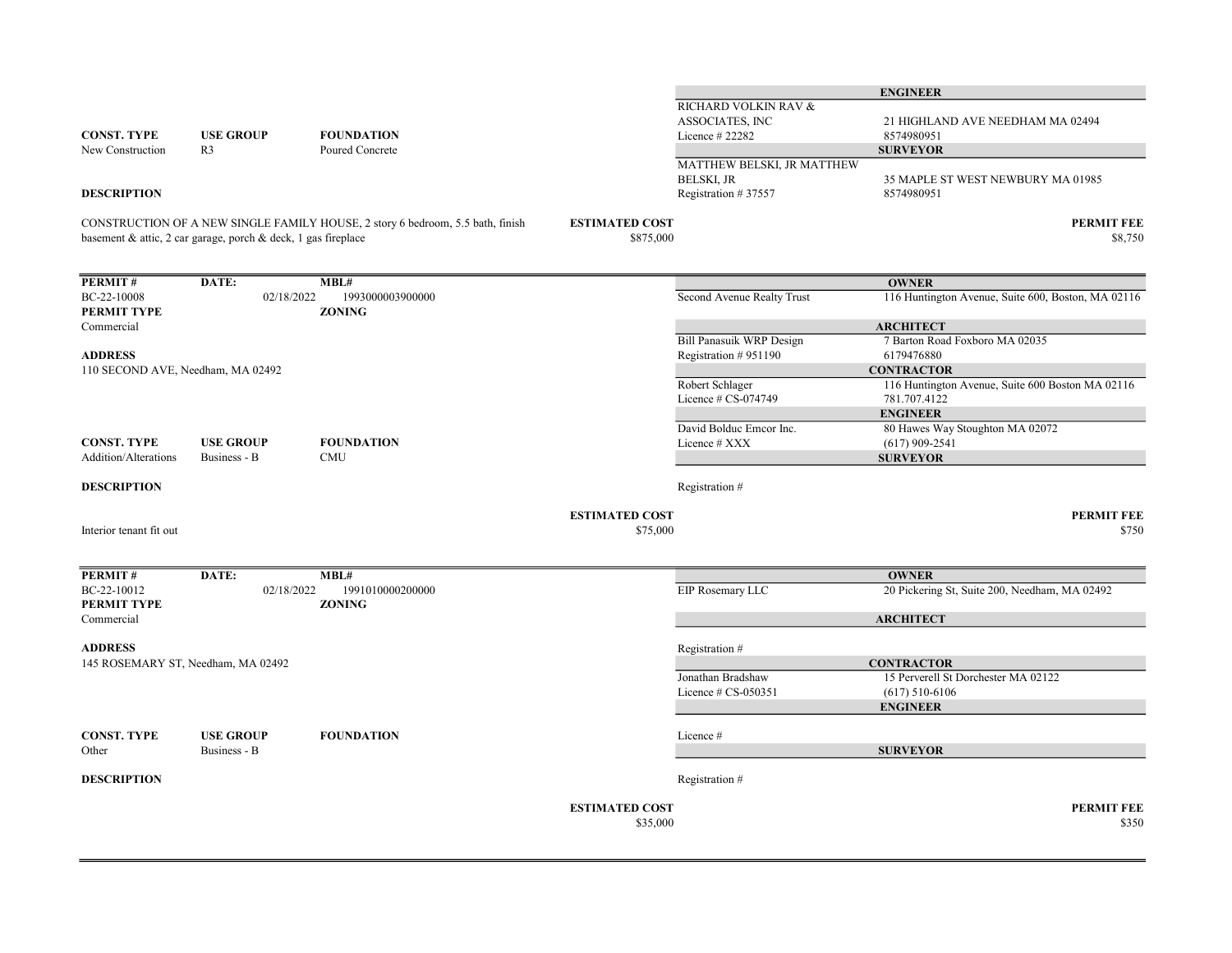| PERMIT#<br>BR-22-10156<br>PERMIT TYPE<br>Residential            | DATE:<br>02/18/2022                                                 | MBL#<br>1991040003200000<br><b>ZONING</b>                                                          |                                   | Chris Murdock                                               | <b>OWNER</b><br>73 Cynthia Rd, Needham, MA 02494<br><b>ARCHITECT</b>           |
|-----------------------------------------------------------------|---------------------------------------------------------------------|----------------------------------------------------------------------------------------------------|-----------------------------------|-------------------------------------------------------------|--------------------------------------------------------------------------------|
| <b>ADDRESS</b><br>73 CYNTHIA RD, Needham, MA 02492              |                                                                     |                                                                                                    |                                   | Registration #                                              | <b>CONTRACTOR</b>                                                              |
|                                                                 |                                                                     |                                                                                                    |                                   | Jonathan N Whipple<br>Licence $# CS-078683$                 | 137 John Vertente Blvd New Bedford MA 02745<br>774-628-9367<br><b>ENGINEER</b> |
| CONST. TYPE<br>Other                                            | <b>USE GROUP</b><br>R <sub>3</sub>                                  | <b>FOUNDATION</b><br>Not applicable                                                                |                                   | Licence #                                                   | <b>SURVEYOR</b>                                                                |
| <b>DESCRIPTION</b>                                              |                                                                     |                                                                                                    |                                   | Registration #                                              |                                                                                |
| sweeps and weather stripping.                                   |                                                                     | WEATHERIZATION: Insulate attic with fiberglass batts. Install air sealing, attic stair cover, door | <b>ESTIMATED COST</b><br>\$5,000  |                                                             | <b>PERMIT FEE</b><br>\$150                                                     |
| <b>PERMIT#</b><br>DEMO-22-10006                                 | DATE:<br>02/18/2022                                                 | MBL#<br>1990520002400000                                                                           |                                   |                                                             | <b>OWNER</b><br>$, \, ,$                                                       |
| PERMIT TYPE<br>Demolition                                       |                                                                     | <b>ZONING</b>                                                                                      |                                   |                                                             | <b>ARCHITECT</b>                                                               |
| <b>ADDRESS</b><br>68 GARDEN ST, Needham, MA 02492               |                                                                     |                                                                                                    |                                   | Registration #<br>Jared Ruggieri                            | <b>CONTRACTOR</b><br>27 Everett St Norfolk MA 02056                            |
|                                                                 |                                                                     |                                                                                                    |                                   | Licence $\#$ CS-084839                                      | 1508-740-0372<br><b>ENGINEER</b>                                               |
| <b>CONST. TYPE</b><br>Entire building<br>(including foundation) | <b>USE GROUP</b>                                                    | <b>FOUNDATION</b>                                                                                  |                                   | Licence #                                                   | <b>SURVEYOR</b>                                                                |
| <b>DESCRIPTION</b>                                              |                                                                     |                                                                                                    |                                   | Registration #                                              |                                                                                |
|                                                                 | Remove debris, fence in excavation and keep area safe at all times. | Demolition of single family residence and foundation. Place erosion control before demolition.     | <b>ESTIMATED COST</b><br>\$20,000 |                                                             | <b>PERMIT FEE</b><br>\$200                                                     |
| <b>PERMIT#</b>                                                  | DATE:                                                               | MBL#                                                                                               |                                   |                                                             | <b>OWNER</b>                                                                   |
| BR-22-10067<br>PERMIT TYPE<br>Residential                       | 02/21/2022                                                          | 1992030005000000<br><b>ZONING</b><br>SR-A                                                          |                                   | Greg Petrini/Petrini Corporation                            | 187 Rosemary Street, Needham, Massachusetts 02494<br><b>ARCHITECT</b>          |
| <b>ADDRESS</b>                                                  |                                                                     |                                                                                                    |                                   | Mark Gluesing Mark Gluesing Architect<br>Registration #8052 | 48 Mackintosh Ave. Needham MA 02492<br>781-444-3504                            |
| 240 FOX HILL RD, Needham, MA 02492                              |                                                                     |                                                                                                    |                                   | Christopher Brunelli<br>Licence # CS-091843                 | <b>CONTRACTOR</b><br>187 Rosemary Street Needham MA 02494<br>781-726-3549      |
| <b>CONST. TYPE</b>                                              | <b>USE GROUP</b>                                                    | <b>FOUNDATION</b>                                                                                  |                                   | Steven Horsfall Kelly Engineering Group<br>Licence $#41608$ | <b>ENGINEER</b><br>0 Campanelli Drive Braintree MA 02184<br>781-843-4333       |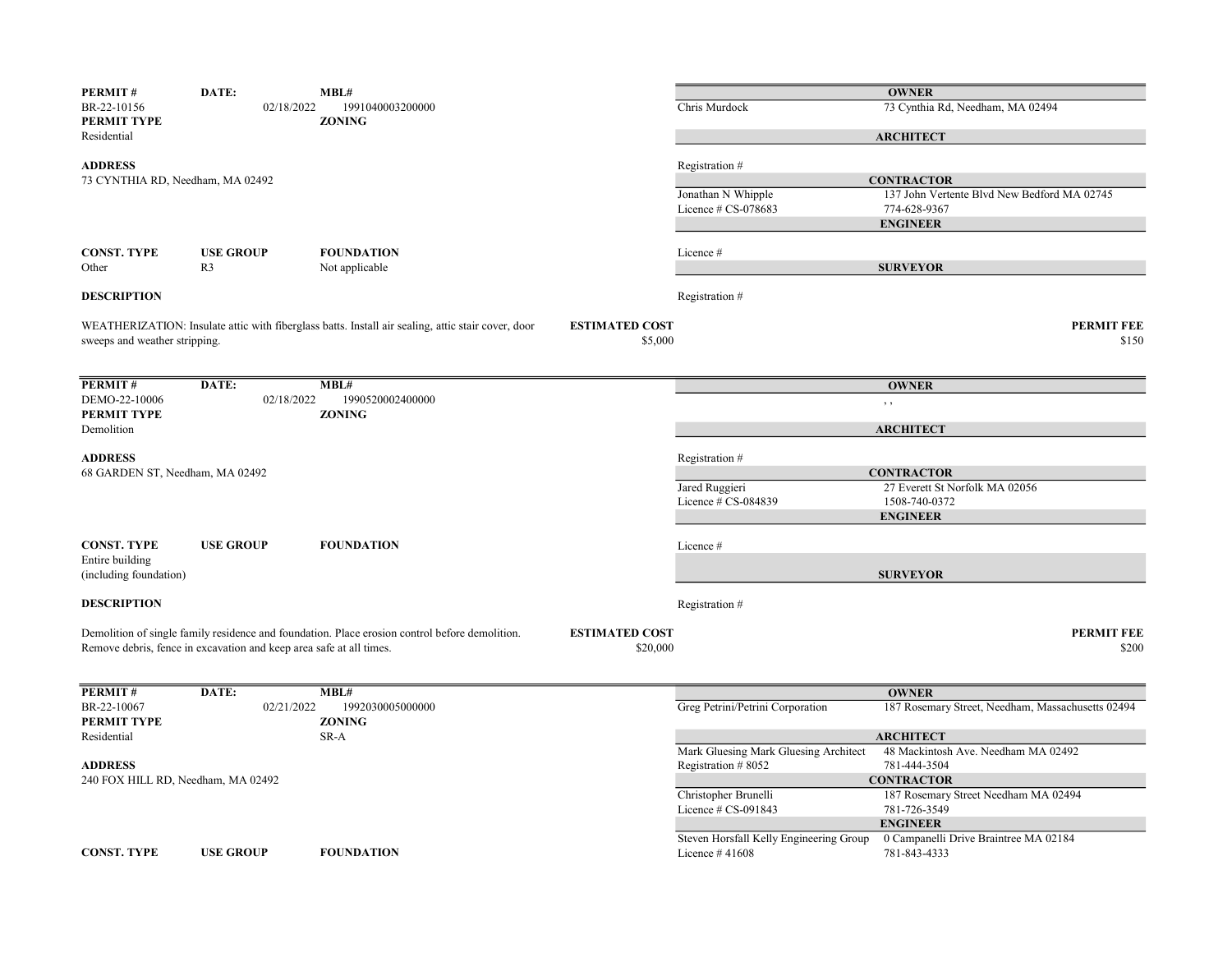| Addition/Alterations              | R <sub>3</sub>                                                  | Poured Concrete                                                                                                                                                                     |                                    |                                                 | <b>SURVEYOR</b>                                   |                              |
|-----------------------------------|-----------------------------------------------------------------|-------------------------------------------------------------------------------------------------------------------------------------------------------------------------------------|------------------------------------|-------------------------------------------------|---------------------------------------------------|------------------------------|
|                                   |                                                                 |                                                                                                                                                                                     |                                    | Steven Horsfall Kelly Engineering Group         | 0 Campanelli Drive Braintree MA 02184             |                              |
| <b>DESCRIPTION</b>                |                                                                 |                                                                                                                                                                                     |                                    | Registration $#41608$                           | 781-843-4333                                      |                              |
| approximately three feet.         |                                                                 | Kitchen, bedroom and bath remodel. Adding a bedroom and bathroom in the basement. Adding a<br>bedroom and bathroom on the second floor. Extending mudroom at the front of the house | <b>ESTIMATED COST</b><br>\$650,000 |                                                 |                                                   | <b>PERMIT FEE</b><br>\$6,500 |
| PERMIT#                           | DATE:                                                           | MBL#                                                                                                                                                                                |                                    |                                                 | <b>OWNER</b>                                      |                              |
| BR-22-10007                       | 02/22/2022                                                      | 1991130000400000                                                                                                                                                                    |                                    | GS Clarke 68 LLC                                | 301 Elliot St, Needham, MA 02492                  |                              |
| PERMIT TYPE                       |                                                                 | <b>ZONING</b>                                                                                                                                                                       |                                    |                                                 |                                                   |                              |
| Residential                       |                                                                 | <b>SRA</b>                                                                                                                                                                          |                                    |                                                 | <b>ARCHITECT</b>                                  |                              |
|                                   |                                                                 |                                                                                                                                                                                     |                                    | Cheryl Whitaker Architectural Design            |                                                   |                              |
|                                   |                                                                 |                                                                                                                                                                                     |                                    | Service                                         | 11851 Darsey Road Parrish FL 34219                |                              |
| <b>ADDRESS</b>                    |                                                                 |                                                                                                                                                                                     |                                    | Registration #30097                             | 9417299243                                        |                              |
| 68 CLARKE CIR, Needham, MA 02492  |                                                                 |                                                                                                                                                                                     |                                    |                                                 | <b>CONTRACTOR</b>                                 |                              |
|                                   |                                                                 |                                                                                                                                                                                     |                                    | Vlad Vilkomir                                   | 301 Elliot Street Needham MA 02492                |                              |
|                                   |                                                                 |                                                                                                                                                                                     |                                    | Licence $# CS-109836$                           | 6177777050                                        |                              |
|                                   |                                                                 |                                                                                                                                                                                     |                                    |                                                 | <b>ENGINEER</b>                                   |                              |
|                                   |                                                                 |                                                                                                                                                                                     |                                    | Richard A Volkin RAV and Associates             | 21 Highland Ave Needham MA 02494                  |                              |
| <b>CONST. TYPE</b>                | <b>USE GROUP</b>                                                | <b>FOUNDATION</b>                                                                                                                                                                   |                                    | Licence # 22282                                 | 8574980951                                        |                              |
| New Construction                  | R <sub>3</sub>                                                  | Poured Concrete                                                                                                                                                                     |                                    |                                                 | <b>SURVEYOR</b>                                   |                              |
|                                   |                                                                 |                                                                                                                                                                                     |                                    | Richard Volkin RAV and Associates               | 21 Highland Ave Needham MA 02494<br>8574980951    |                              |
| <b>DESCRIPTION</b>                |                                                                 |                                                                                                                                                                                     |                                    | Registration #22282                             |                                                   |                              |
|                                   | attic, 3 car attached garage, porch, deck and gas fireplace     |                                                                                                                                                                                     | \$1,379,000                        |                                                 |                                                   | \$13,790                     |
| PERMIT#                           | DATE:                                                           | MBL#                                                                                                                                                                                |                                    |                                                 | <b>OWNER</b>                                      |                              |
| BR-22-10145<br><b>PERMIT TYPE</b> | 02/22/2022                                                      | 1992130008000000<br><b>ZONING</b>                                                                                                                                                   |                                    | Justin Devaney                                  | 37 Carleton Dr., Needham, MA 02492                |                              |
| Residential                       |                                                                 |                                                                                                                                                                                     |                                    |                                                 | <b>ARCHITECT</b>                                  |                              |
| <b>ADDRESS</b>                    |                                                                 |                                                                                                                                                                                     |                                    | Registration #                                  |                                                   |                              |
| 37 CARLETON DR, Needham, MA 02492 |                                                                 |                                                                                                                                                                                     |                                    |                                                 | <b>CONTRACTOR</b>                                 |                              |
|                                   |                                                                 |                                                                                                                                                                                     |                                    | Samuel Pillsbury                                | 8 Duston Ave. Plaistow NH 03865                   |                              |
|                                   |                                                                 |                                                                                                                                                                                     |                                    | Licence # CS-109770                             | 9783089041                                        |                              |
|                                   |                                                                 |                                                                                                                                                                                     |                                    |                                                 | <b>ENGINEER</b>                                   |                              |
| <b>CONST. TYPE</b>                | <b>USE GROUP</b>                                                | <b>FOUNDATION</b>                                                                                                                                                                   |                                    | Elaine Huang EAH Structural<br>Licence $#49029$ | 11 Ponybrook Ln. Lexington MA 02421<br>9784068921 |                              |
| Addition/Alterations              | R <sub>3</sub>                                                  | Not applicable                                                                                                                                                                      |                                    |                                                 | <b>SURVEYOR</b>                                   |                              |
|                                   |                                                                 |                                                                                                                                                                                     |                                    |                                                 |                                                   |                              |
| <b>DESCRIPTION</b>                |                                                                 |                                                                                                                                                                                     |                                    | Registration #                                  |                                                   |                              |
|                                   |                                                                 |                                                                                                                                                                                     | <b>ESTIMATED COST</b>              |                                                 |                                                   | <b>PERMIT FEE</b>            |
|                                   | Installation of (18) LG395W solar modules on rooftop of garage. |                                                                                                                                                                                     | \$25,625                           |                                                 |                                                   | \$260                        |
| PERMIT#                           | DATE:                                                           | MBL#                                                                                                                                                                                |                                    |                                                 | <b>OWNER</b>                                      |                              |
| BR-22-10141                       | 02/22/2022                                                      | 1991180005800000                                                                                                                                                                    |                                    | Marcia Goff                                     | 34 Mackintosh Avenue, Needham, MA 02492           |                              |
| <b>PERMIT TYPE</b><br>Residential |                                                                 | <b>ZONING</b>                                                                                                                                                                       |                                    |                                                 | <b>ARCHITECT</b>                                  |                              |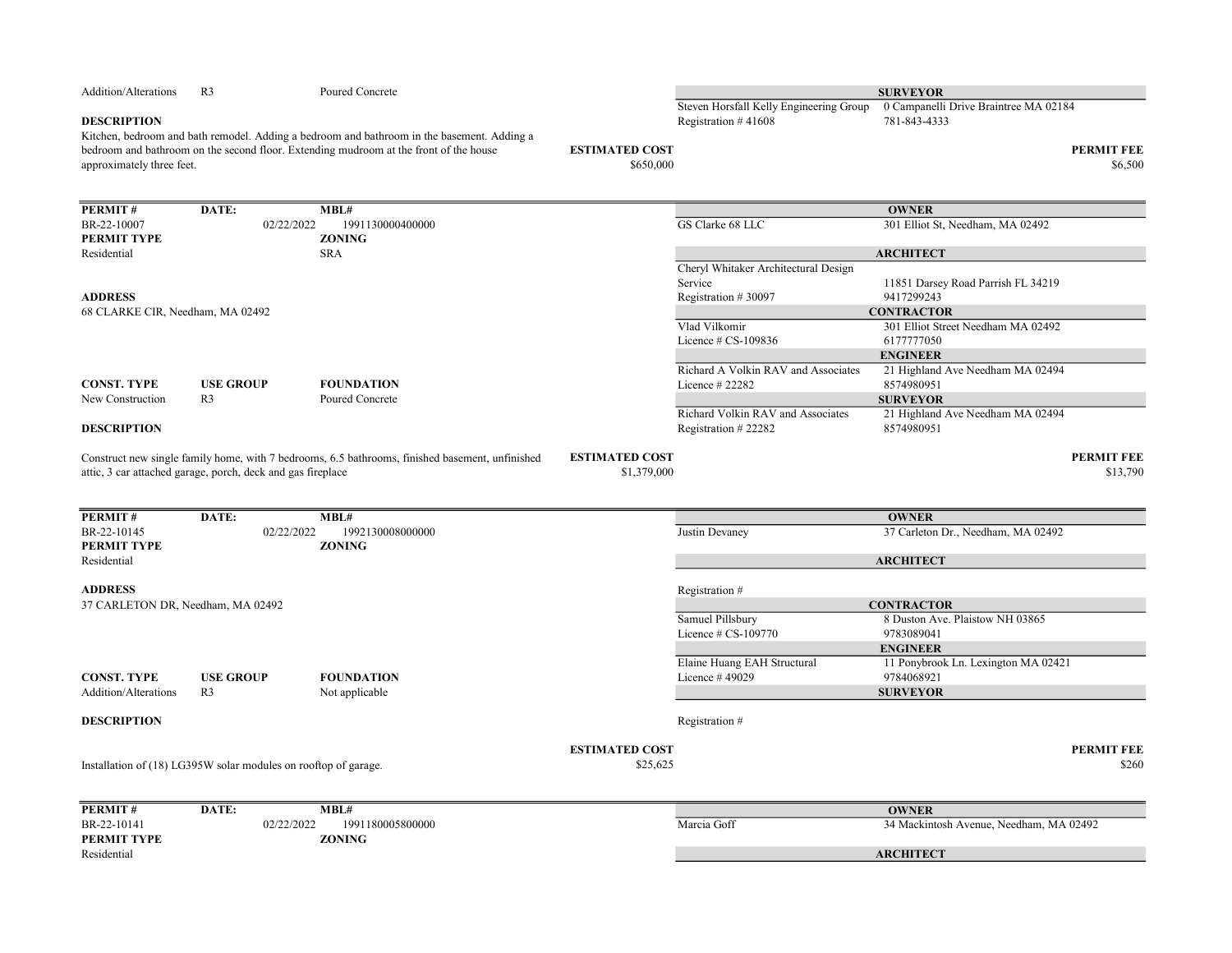| <b>ADDRESS</b>                             |                                      |                                                                                |                       | Registration #        |                                     |
|--------------------------------------------|--------------------------------------|--------------------------------------------------------------------------------|-----------------------|-----------------------|-------------------------------------|
|                                            | 34 MACKINTOSH AVE, Needham, MA 02492 |                                                                                |                       |                       | <b>CONTRACTOR</b>                   |
|                                            |                                      |                                                                                |                       | Jason Rosen           | 32 Aran Road Westwood MA 02090      |
|                                            |                                      |                                                                                |                       | Licence $# CS-108332$ | 5088484290                          |
|                                            |                                      |                                                                                |                       |                       | <b>ENGINEER</b>                     |
|                                            |                                      |                                                                                |                       |                       |                                     |
| <b>CONST. TYPE</b><br>Addition/Alterations | <b>USE GROUP</b><br>R <sub>3</sub>   | <b>FOUNDATION</b><br>Poured Concrete                                           |                       | Licence#              | <b>SURVEYOR</b>                     |
|                                            |                                      |                                                                                |                       |                       |                                     |
| <b>DESCRIPTION</b>                         |                                      |                                                                                |                       | Registration #        |                                     |
|                                            |                                      |                                                                                | <b>ESTIMATED COST</b> |                       | <b>PERMIT FEE</b>                   |
|                                            |                                      | Kitchen Remodel 100 sf No structural work or removal of partitions this permit | \$55,000              |                       | \$550                               |
| PERMIT#                                    | DATE:                                | MBL#                                                                           |                       |                       | <b>OWNER</b>                        |
| BR-22-10136                                | 02/22/2022                           | 1991120002700000                                                               |                       | Lindy Roethlisberger  | 22 Glendale Road, Needham, MA 02492 |
| PERMIT TYPE                                |                                      | <b>ZONING</b>                                                                  |                       |                       |                                     |
| Residential                                |                                      |                                                                                |                       |                       | <b>ARCHITECT</b>                    |
| <b>ADDRESS</b>                             |                                      |                                                                                |                       | Registration #        |                                     |
| 22 GLENDALE RD, Needham, MA 02492          |                                      |                                                                                |                       |                       | <b>CONTRACTOR</b>                   |
|                                            |                                      |                                                                                |                       | Gerald Sprague        | 45 Kearney Road Needham MA 02494    |
|                                            |                                      |                                                                                |                       | Licence $# cs-020976$ | 7814550556                          |
|                                            |                                      |                                                                                |                       |                       | <b>ENGINEER</b>                     |
| <b>CONST. TYPE</b>                         | <b>USE GROUP</b>                     | <b>FOUNDATION</b>                                                              |                       | Licence#              |                                     |
| Addition/Alterations                       | R <sub>3</sub>                       | Not applicable                                                                 |                       |                       | <b>SURVEYOR</b>                     |
|                                            |                                      |                                                                                |                       |                       |                                     |
| <b>DESCRIPTION</b>                         |                                      |                                                                                |                       | Registration #        |                                     |
|                                            |                                      |                                                                                | <b>ESTIMATED COST</b> |                       | <b>PERMIT FEE</b>                   |
|                                            |                                      |                                                                                | \$12,659              |                       | \$150                               |
|                                            |                                      |                                                                                |                       |                       |                                     |
| PERMIT#                                    | DATE:                                | MBL#                                                                           |                       |                       | <b>OWNER</b>                        |
| BR-22-10165                                | 02/22/2022                           | 1990270008900000                                                               |                       | Diane Lemkin          | 58 Rae Avenue, Needham, MA 02492    |
| PERMIT TYPE                                |                                      | <b>ZONING</b>                                                                  |                       |                       |                                     |
| Residential                                |                                      |                                                                                |                       |                       | <b>ARCHITECT</b>                    |
| <b>ADDRESS</b>                             |                                      |                                                                                |                       | Registration #        |                                     |
| 58 RAE AVE, Needham, MA 02492              |                                      |                                                                                |                       |                       | <b>CONTRACTOR</b>                   |
|                                            |                                      |                                                                                |                       | Jeffrey Vlk           | 12 Hycrest Rd Charlton MA 01507     |
|                                            |                                      |                                                                                |                       | Licence #106112       | 508-449-0449                        |
|                                            |                                      |                                                                                |                       |                       | <b>ENGINEER</b>                     |
| <b>CONST. TYPE</b>                         | <b>USE GROUP</b>                     | <b>FOUNDATION</b>                                                              |                       | Licence#              |                                     |
| Other                                      | R <sub>3</sub>                       | Not applicable                                                                 |                       |                       | <b>SURVEYOR</b>                     |
|                                            |                                      |                                                                                |                       |                       |                                     |
| <b>DESCRIPTION</b>                         |                                      |                                                                                |                       | Registration #        |                                     |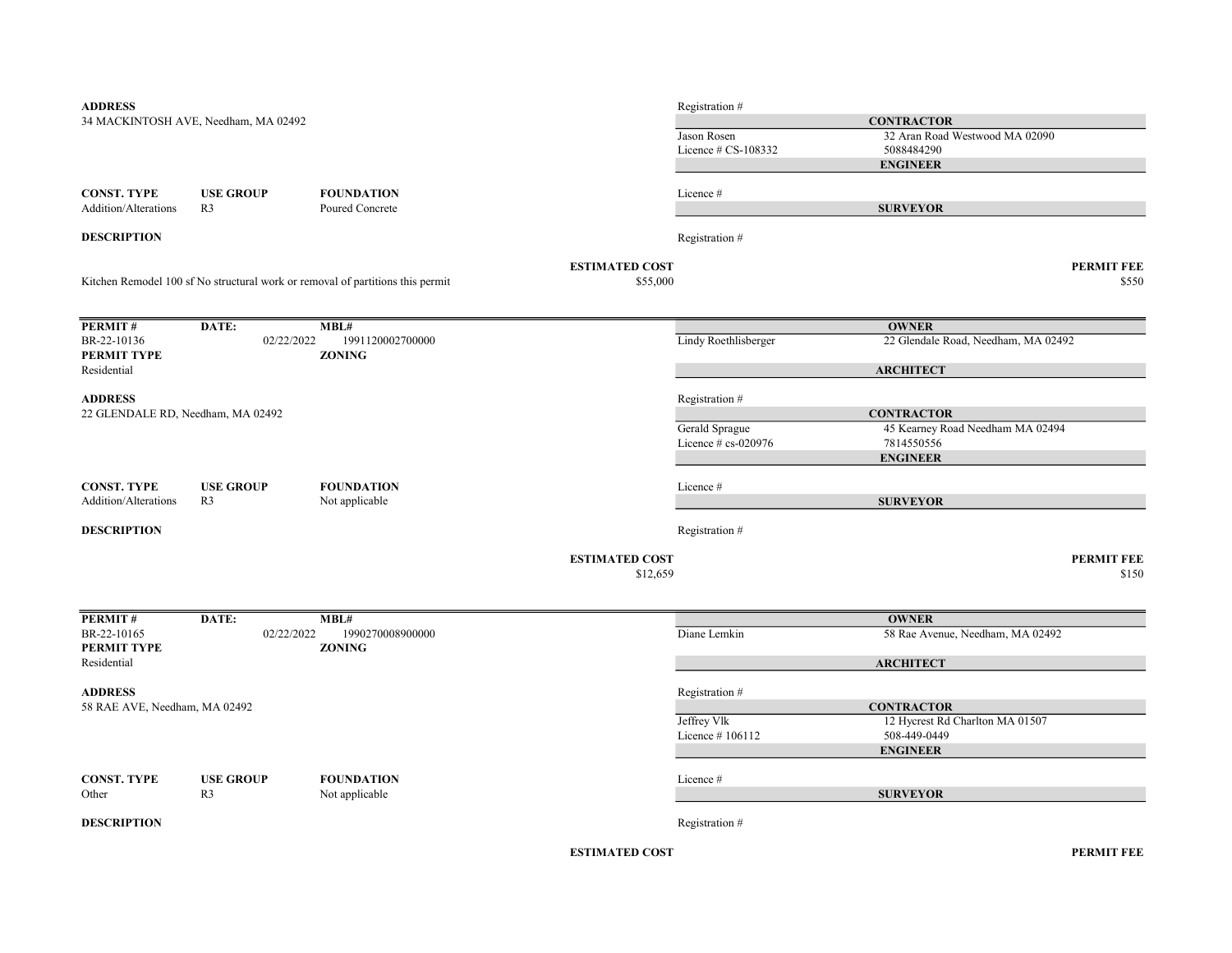Duct sealing 8 hours insulated

## **PERMIT # DATE: MBL#**<br>DEMO-22-10011 02/22/2022 1992150000200000 DEMO-22-10011 02/22/2022 1992150000200000 , , PERMIT TYPE ZONING Demolition ADDRESS Registration # Alfred Pace III Pace Builders Inc. 56 Colpitts Road Weston MA 02493 Licence # cs- 111563 7818356004 CONST. TYPE USE GROUP FOUNDATION Licence # Entire building (including foundation) **DESCRIPTION** Registration  $#$ ESTIMATED COST PERMIT FEE  $$9,500$   $$150$ PERMIT# DATE: MBL# BC-22-10007 02/22/2022 1990750001700000 Daniel CrossmanSaltwoods Co. 79 Wexford St, Needham, Ma 02492 PERMIT TYPE ZONING Commercial ADDRESS Registration # Sean C Fay 1402 Washington St Holliston Ma 01746 Licence # 90387 7746968454 CONST. TYPE USE GROUP FOUNDATION Licence # Addition/Alterations Mercantile - M Poured Concrete **DESCRIPTION** Registration # ESTIMATED COST PERMIT FEE  $$23,684$   $$240$ **PERMIT # DATE: MBL#**<br>BR-22-10063 02/23/2022 19 02/23/2022 1991230004300000 Scott Lubker 14 Oakland Circle, Wellesley, MA 02481 PERMIT TYPE ZONING Residential SRB ADDRESS Registration # Licence # Complete Demolition of existing single family home **OWNER ARCHITECT CONTRACTOR** ENGINEER SURVEYOR 77 WEXFORD ST, Needham, MA 02492 **OWNER ARCHITECT CONTRACTOR** ENGINEER SURVEYOR 1607 CENTRAL AVE, Needham, MA 02492 (Allegion, PLC. Security guard service) Removal of dropped ceilings & 1 non load bearing partition wall in to open up showroom area, relocate 1 existing interior door. See attached existing conditions & proposed **OWNER ARCHITECT** 25 FENTON RD, Needham, MA 02492 CONTRACTOR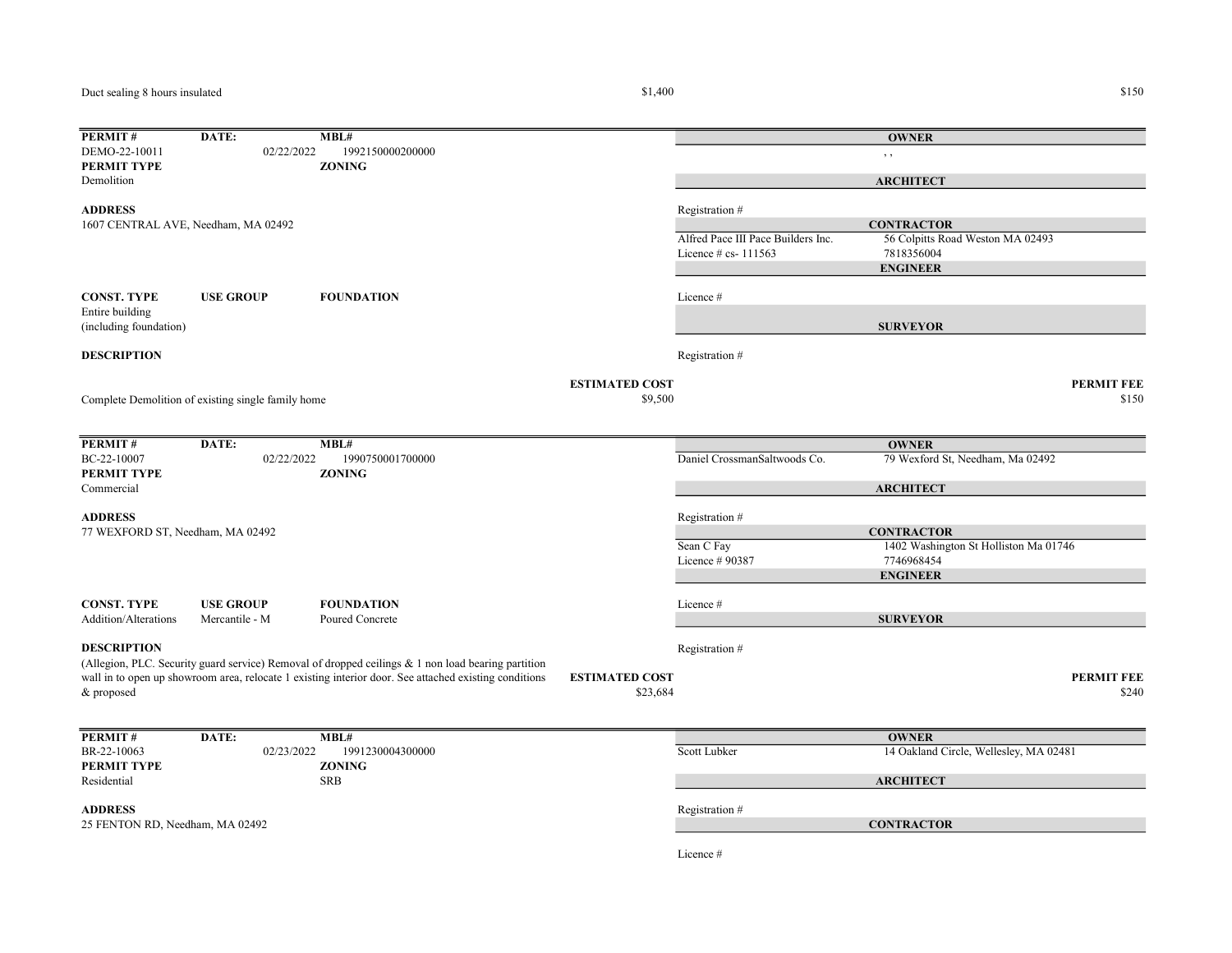|                                                    |                                     |                                                                                                         |                       |                                          | <b>ENGINEER</b>                     |                   |
|----------------------------------------------------|-------------------------------------|---------------------------------------------------------------------------------------------------------|-----------------------|------------------------------------------|-------------------------------------|-------------------|
|                                                    |                                     |                                                                                                         |                       | Tuan V Nguyen T. Design LLC              | 1248 Randolph Ave Milton MA 02186   |                   |
| <b>CONST. TYPE</b>                                 | <b>USE GROUP</b>                    | <b>FOUNDATION</b>                                                                                       |                       | Licence #45563                           | 6177976637                          |                   |
| <b>Addition/Alterations</b>                        | R <sub>3</sub>                      | Poured Concrete                                                                                         |                       |                                          | <b>SURVEYOR</b>                     |                   |
|                                                    |                                     |                                                                                                         |                       | Christopher C. Charlton Continental Land |                                     |                   |
|                                                    |                                     |                                                                                                         |                       | Survey, LLC                              | 105 Beaver Street Franklin MA 02038 |                   |
| <b>DESCRIPTION</b>                                 |                                     |                                                                                                         |                       | Registration #48649                      | 5085282528                          |                   |
|                                                    |                                     | This permit is meant to modify and superceed BR-21-10176. New description: Complete gut-reno            |                       |                                          |                                     |                   |
|                                                    |                                     | with second floor addition, including but not limited to new framing for second floor and revised first | <b>ESTIMATED COST</b> |                                          |                                     | <b>PERMIT FEE</b> |
|                                                    |                                     | floor layout. YES Zoning Board of Appeals approved 188 square foot second floor addition on             | \$222,000             |                                          |                                     | \$2,220           |
|                                                    |                                     |                                                                                                         |                       |                                          |                                     |                   |
| PERMIT#                                            | DATE:                               | MBL#                                                                                                    |                       |                                          | <b>OWNER</b>                        |                   |
| BR-22-10119                                        | 02/23/2022                          | 1991100002100000                                                                                        |                       | Stephen Boardman                         | 226 Brookside Rd, Needham, MA 02492 |                   |
| PERMIT TYPE                                        |                                     | <b>ZONING</b>                                                                                           |                       |                                          |                                     |                   |
| Residential                                        |                                     |                                                                                                         |                       |                                          | <b>ARCHITECT</b>                    |                   |
|                                                    |                                     |                                                                                                         |                       |                                          |                                     |                   |
| <b>ADDRESS</b>                                     |                                     |                                                                                                         |                       | Registration #                           |                                     |                   |
|                                                    | 226 BROOKSIDE RD, Needham, MA 02492 |                                                                                                         |                       |                                          | <b>CONTRACTOR</b>                   |                   |
|                                                    |                                     |                                                                                                         |                       | Robert Guenard                           | 51 Hill St Norton MA 02766          |                   |
|                                                    |                                     |                                                                                                         |                       | Licence # CS-094925                      | 5088221966                          |                   |
|                                                    |                                     |                                                                                                         |                       |                                          | <b>ENGINEER</b>                     |                   |
|                                                    |                                     |                                                                                                         |                       |                                          |                                     |                   |
| <b>CONST. TYPE</b>                                 | <b>USE GROUP</b>                    | <b>FOUNDATION</b>                                                                                       |                       | Licence #                                |                                     |                   |
| Other                                              | R <sub>3</sub>                      | Not applicable                                                                                          |                       |                                          | <b>SURVEYOR</b>                     |                   |
| <b>DESCRIPTION</b>                                 |                                     |                                                                                                         |                       |                                          |                                     |                   |
|                                                    |                                     |                                                                                                         |                       | Registration #                           |                                     |                   |
|                                                    |                                     |                                                                                                         | <b>ESTIMATED COST</b> |                                          |                                     | <b>PERMIT FEE</b> |
| 4 panel glass patio door replacement               |                                     |                                                                                                         | \$19,000              |                                          |                                     | \$190             |
|                                                    |                                     |                                                                                                         |                       |                                          |                                     |                   |
|                                                    |                                     |                                                                                                         |                       |                                          |                                     |                   |
| PERMIT#                                            | DATE:                               | MBL#                                                                                                    |                       |                                          | <b>OWNER</b>                        |                   |
| BR-22-10152                                        | 02/23/2022                          | 1992200002500000                                                                                        |                       | Adam and Stephanie Rogers                | 145 Beard Way, Needham, MA 02492    |                   |
| PERMIT TYPE                                        |                                     | <b>ZONING</b>                                                                                           |                       |                                          |                                     |                   |
| Residential                                        |                                     |                                                                                                         |                       |                                          | <b>ARCHITECT</b>                    |                   |
|                                                    |                                     |                                                                                                         |                       |                                          |                                     |                   |
| <b>ADDRESS</b><br>145 BEARD WAY, Needham, MA 02492 |                                     |                                                                                                         |                       | Registration #                           | <b>CONTRACTOR</b>                   |                   |
|                                                    |                                     |                                                                                                         |                       | Mark Piersma                             | 173 Summer rd Boxborough MA 01719   |                   |
|                                                    |                                     |                                                                                                         |                       | Licence #102893                          | 978-844-4704                        |                   |
|                                                    |                                     |                                                                                                         |                       |                                          | <b>ENGINEER</b>                     |                   |
|                                                    |                                     |                                                                                                         |                       |                                          |                                     |                   |
| <b>CONST. TYPE</b>                                 | <b>USE GROUP</b>                    | <b>FOUNDATION</b>                                                                                       |                       | Licence #                                |                                     |                   |
| Other                                              | R <sub>3</sub>                      | Poured Concrete                                                                                         |                       |                                          | <b>SURVEYOR</b>                     |                   |
|                                                    |                                     |                                                                                                         |                       |                                          |                                     |                   |
| <b>DESCRIPTION</b>                                 |                                     |                                                                                                         |                       | Registration #                           |                                     |                   |
|                                                    |                                     |                                                                                                         |                       |                                          |                                     |                   |
|                                                    |                                     |                                                                                                         | <b>ESTIMATED COST</b> |                                          |                                     | <b>PERMIT FEE</b> |
| Asphalt shingle replacement                        |                                     |                                                                                                         | \$55,000              |                                          |                                     | \$550             |
|                                                    |                                     |                                                                                                         |                       |                                          |                                     |                   |
|                                                    |                                     | MBL#                                                                                                    |                       |                                          |                                     |                   |
| PERMIT#                                            | DATE:                               |                                                                                                         |                       |                                          | <b>OWNER</b>                        |                   |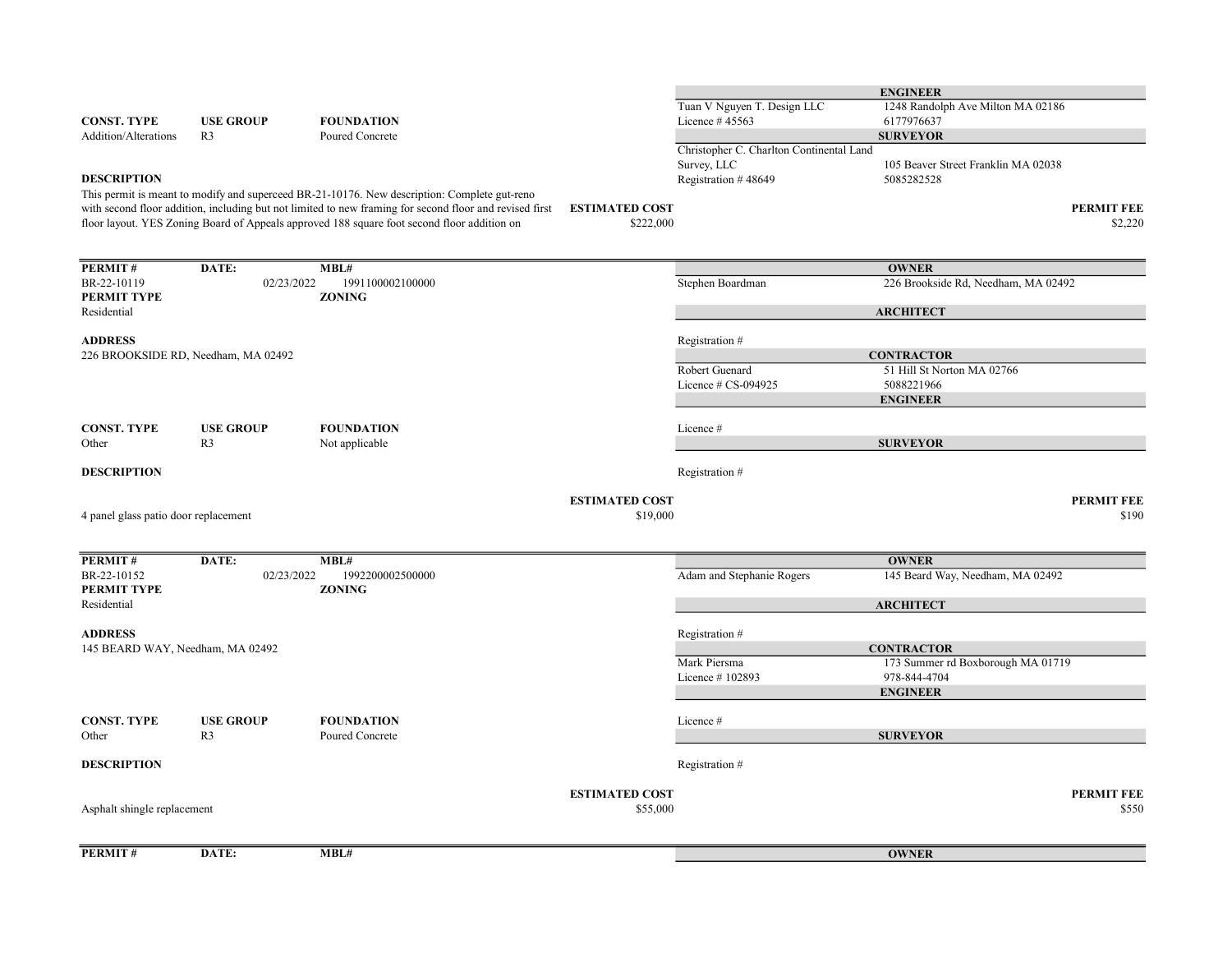| BR-22-10154<br>PERMIT TYPE        | 02/23/2022                          | 1990900001200000<br><b>ZONING</b>                                                                 |                       | Kraig Williams                | 21 Wellesley Ave, Needham, MA 02494             |
|-----------------------------------|-------------------------------------|---------------------------------------------------------------------------------------------------|-----------------------|-------------------------------|-------------------------------------------------|
| Residential                       |                                     |                                                                                                   |                       |                               | <b>ARCHITECT</b>                                |
|                                   |                                     |                                                                                                   |                       | Antonino Donato AD Architects | 7 Glendale Way Canton MA 02021                  |
| <b>ADDRESS</b>                    |                                     |                                                                                                   |                       | Registration # $9?7?2?0$      | 6175010631                                      |
|                                   | 21 WELLESLEY AVE, Needham, MA 02492 |                                                                                                   |                       |                               | <b>CONTRACTOR</b>                               |
|                                   |                                     |                                                                                                   |                       |                               |                                                 |
|                                   |                                     |                                                                                                   |                       | Licence#                      | <b>ENGINEER</b>                                 |
|                                   |                                     |                                                                                                   |                       |                               |                                                 |
| <b>CONST. TYPE</b>                | <b>USE GROUP</b>                    | <b>FOUNDATION</b>                                                                                 |                       | Licence #                     |                                                 |
| <b>Addition/Alterations</b>       | R <sub>3</sub>                      | Poured Concrete                                                                                   |                       |                               | <b>SURVEYOR</b>                                 |
| <b>DESCRIPTION</b>                |                                     |                                                                                                   |                       | Registration #                |                                                 |
|                                   |                                     |                                                                                                   | <b>ESTIMATED COST</b> |                               | <b>PERMIT FEE</b>                               |
|                                   |                                     | Renovation of kitchen, living room and dining room, including removal of load bearing wall        | \$25,000              |                               | \$250                                           |
|                                   |                                     |                                                                                                   |                       |                               |                                                 |
|                                   |                                     |                                                                                                   |                       |                               |                                                 |
| PERMIT#                           | DATE:                               | MBL#                                                                                              |                       |                               | <b>OWNER</b>                                    |
| BR-22-10138                       | 02/24/2022                          | 1990090005100000                                                                                  |                       | Michael Yeh                   | 96 Old Farm Rd, Needham, MA 02492               |
| PERMIT TYPE<br>Residential        |                                     | <b>ZONING</b>                                                                                     |                       |                               | <b>ARCHITECT</b>                                |
|                                   |                                     |                                                                                                   |                       |                               |                                                 |
| <b>ADDRESS</b>                    |                                     |                                                                                                   |                       | Registration#                 |                                                 |
| 96 OLD FARM RD, Needham, MA 02492 |                                     |                                                                                                   |                       |                               | <b>CONTRACTOR</b>                               |
|                                   |                                     |                                                                                                   |                       | J David Brandon               | 90 Pierce Rd Saunderstown RI 02874              |
|                                   |                                     |                                                                                                   |                       | Licence $#66331$              | 4012930527                                      |
|                                   |                                     |                                                                                                   |                       |                               | <b>ENGINEER</b>                                 |
| <b>CONST. TYPE</b>                | <b>USE GROUP</b>                    | <b>FOUNDATION</b>                                                                                 |                       | Licence#                      |                                                 |
| Other                             | R <sub>3</sub>                      | Not applicable                                                                                    |                       |                               | <b>SURVEYOR</b>                                 |
|                                   |                                     |                                                                                                   |                       |                               |                                                 |
| <b>DESCRIPTION</b>                |                                     |                                                                                                   |                       | Registration #                |                                                 |
|                                   |                                     | Installation of rooftop, rack-mounted, grid-connected Solar PV system consisting of (38) REC 400w | <b>ESTIMATED COST</b> |                               | <b>PERMIT FEE</b>                               |
|                                   |                                     | panels and (1) SolarEdge 10kW inverter. No energy storage or structural modifications.            | \$49,400              |                               | \$500                                           |
|                                   |                                     |                                                                                                   |                       |                               |                                                 |
| PERMIT#                           | DATE:                               | MBL#                                                                                              |                       |                               | <b>OWNER</b>                                    |
| BR-22-10160                       | 02/24/2022                          | 1990980002300000                                                                                  |                       | Kathy & Trey Bourke           | 13 Hunnewell Terrace, Needham Heights, MA 02494 |
| PERMIT TYPE                       |                                     | <b>ZONING</b>                                                                                     |                       |                               |                                                 |
| Residential                       |                                     |                                                                                                   |                       |                               | <b>ARCHITECT</b>                                |
| <b>ADDRESS</b>                    |                                     |                                                                                                   |                       | Registration #                |                                                 |
|                                   | 13 HUNNEWELL TER, Needham, MA 02492 |                                                                                                   |                       |                               | <b>CONTRACTOR</b>                               |
|                                   |                                     |                                                                                                   |                       | Jaime morin                   | 30 Forbes Rd. Northborough MA 01532             |
|                                   |                                     |                                                                                                   |                       | Licence $# cs$ -090125        | 508-351-2277                                    |
|                                   |                                     |                                                                                                   |                       |                               | <b>ENGINEER</b>                                 |
|                                   |                                     |                                                                                                   |                       |                               |                                                 |
| <b>CONST. TYPE</b><br>Other       | <b>USE GROUP</b><br>R <sub>3</sub>  | <b>FOUNDATION</b>                                                                                 |                       | Licence#                      | <b>SURVEYOR</b>                                 |
|                                   |                                     | Not applicable                                                                                    |                       |                               |                                                 |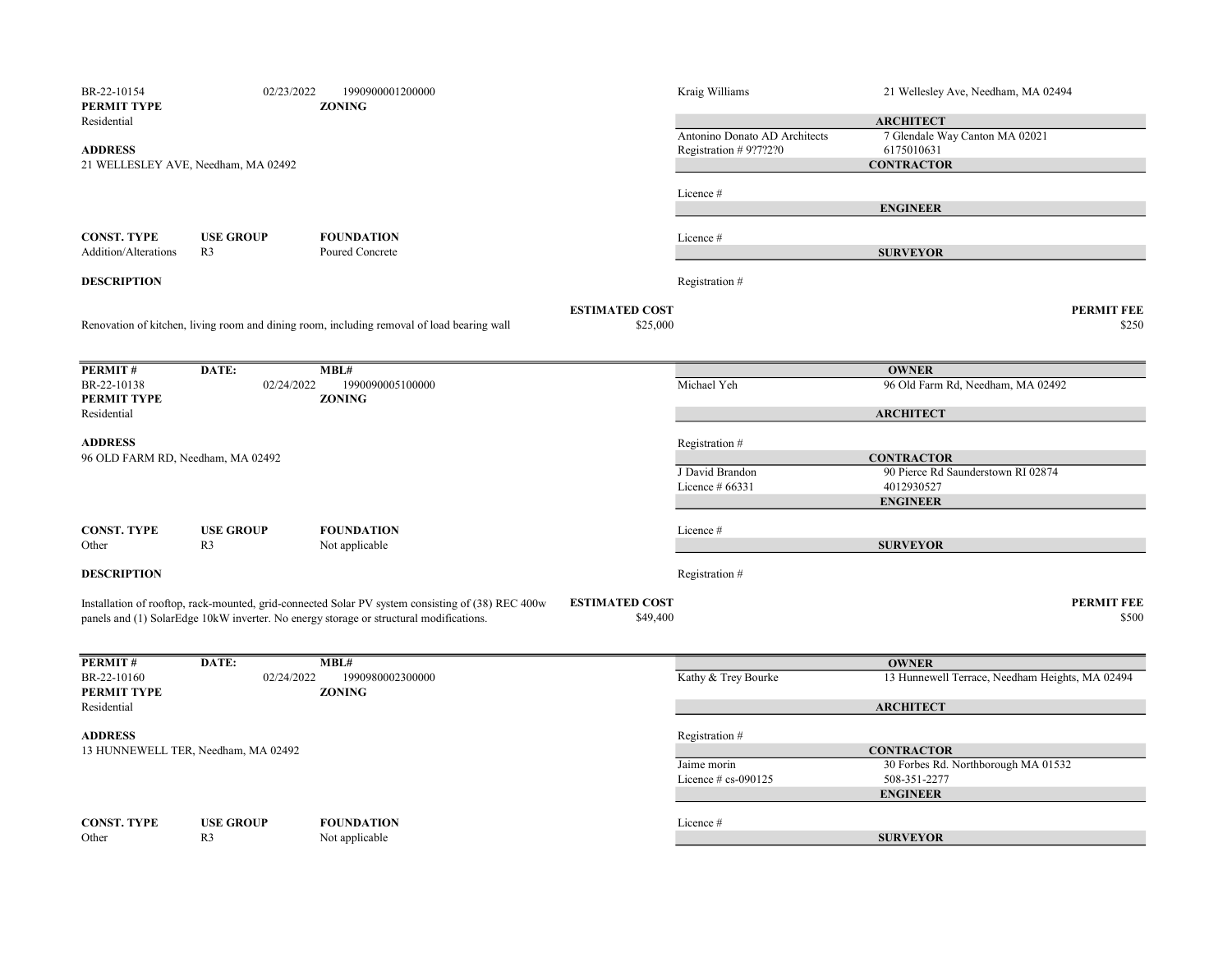| <b>DESCRIPTION</b>             |                                                  |                                                                                                             |                                   | Registration #                  |                                                              |
|--------------------------------|--------------------------------------------------|-------------------------------------------------------------------------------------------------------------|-----------------------------------|---------------------------------|--------------------------------------------------------------|
|                                | Replacement of 4 windows. No structural changes. |                                                                                                             | <b>ESTIMATED COST</b><br>\$14,680 |                                 | <b>PERMIT FEE</b><br>\$150                                   |
|                                |                                                  |                                                                                                             |                                   |                                 |                                                              |
| PERMIT#                        | DATE:                                            | MBL#                                                                                                        |                                   |                                 | <b>OWNER</b>                                                 |
| BR-22-10171                    | 02/24/2022                                       | 1991290002300000                                                                                            |                                   | Neil Boland                     | 45 Meadowbrook Rd, Needham, MA 02492                         |
| <b>PERMIT TYPE</b>             |                                                  | <b>ZONING</b>                                                                                               |                                   |                                 |                                                              |
| Residential                    |                                                  |                                                                                                             |                                   |                                 | <b>ARCHITECT</b>                                             |
|                                |                                                  |                                                                                                             |                                   |                                 |                                                              |
| <b>ADDRESS</b>                 |                                                  |                                                                                                             |                                   | Registration #                  |                                                              |
|                                | 45 MEADOWBROOK RD, Needham, MA 02492             |                                                                                                             |                                   |                                 | <b>CONTRACTOR</b>                                            |
|                                |                                                  |                                                                                                             |                                   | Thomas Cahill                   | 99 Shaw St Braintree MA 02184                                |
|                                |                                                  |                                                                                                             |                                   | Licence # CS-069904             | 617-945-9484                                                 |
|                                |                                                  |                                                                                                             |                                   |                                 | <b>ENGINEER</b>                                              |
| <b>CONST. TYPE</b>             | <b>USE GROUP</b>                                 | <b>FOUNDATION</b>                                                                                           |                                   | Licence #                       |                                                              |
| Other                          | R <sub>3</sub>                                   | Not applicable                                                                                              |                                   |                                 | <b>SURVEYOR</b>                                              |
|                                |                                                  |                                                                                                             |                                   |                                 |                                                              |
| <b>DESCRIPTION</b>             |                                                  |                                                                                                             |                                   | Registration #                  |                                                              |
|                                |                                                  |                                                                                                             |                                   |                                 |                                                              |
|                                |                                                  | Air sealing and duct sealing in the attic. Insulate attic floor with blown in cellulose insulation. Install | <b>ESTIMATED COST</b>             |                                 | <b>PERMIT FEE</b><br>\$150                                   |
| gable vents and vent bath fan. |                                                  |                                                                                                             | \$5,000                           |                                 |                                                              |
|                                |                                                  |                                                                                                             |                                   |                                 |                                                              |
| PERMIT#                        | DATE:                                            | MBL#                                                                                                        |                                   |                                 | <b>OWNER</b>                                                 |
| BR-22-10174                    | 02/24/2022                                       | 1991350007300000                                                                                            |                                   | Blanchfield, Garrett            | 72 Oakcrest Rd.,, Needham, MA 02492                          |
| PERMIT TYPE                    |                                                  | <b>ZONING</b>                                                                                               |                                   |                                 |                                                              |
| Residential                    |                                                  |                                                                                                             |                                   |                                 | <b>ARCHITECT</b>                                             |
|                                |                                                  |                                                                                                             |                                   |                                 |                                                              |
| <b>ADDRESS</b>                 |                                                  |                                                                                                             |                                   | Registration #                  |                                                              |
|                                | 72 OAKCREST RD, Needham, MA 02492                |                                                                                                             |                                   | Robert Ferdinand                | <b>CONTRACTOR</b><br>50 Meridian St Suite 26 Boston Ma 02128 |
|                                |                                                  |                                                                                                             |                                   | Licence $\#$ CS-115956          | 6172711094                                                   |
|                                |                                                  |                                                                                                             |                                   |                                 | <b>ENGINEER</b>                                              |
|                                |                                                  |                                                                                                             |                                   |                                 |                                                              |
| <b>CONST. TYPE</b>             | <b>USE GROUP</b>                                 | <b>FOUNDATION</b>                                                                                           |                                   | Licence #                       |                                                              |
| Other                          | R <sub>3</sub>                                   | Not applicable                                                                                              |                                   |                                 | <b>SURVEYOR</b>                                              |
|                                |                                                  |                                                                                                             |                                   |                                 |                                                              |
| <b>DESCRIPTION</b>             |                                                  |                                                                                                             |                                   | Registration #                  |                                                              |
|                                |                                                  | InsulationAttic Floor - Damming Living Space-Garage Ceiling - 8in Dense Pack Cellulose-Air                  |                                   |                                 |                                                              |
|                                |                                                  | Sealing at Estimated 62.5 CFM50 Per Hour-Exterior Door Weather Stripping-Door Sweep (with AS                | <b>ESTIMATED COST</b>             |                                 | <b>PERMIT FEE</b>                                            |
| hrs)-Blower Door Test.         |                                                  |                                                                                                             | \$4,000                           |                                 | \$150                                                        |
|                                |                                                  |                                                                                                             |                                   |                                 |                                                              |
| PERMIT#                        | DATE:                                            | MBL#                                                                                                        |                                   |                                 | <b>OWNER</b>                                                 |
| BR-22-10066                    | 02/28/2022                                       | 1992150000200000                                                                                            |                                   | Waterview Development LLC       | 56 Colpitts Road, Weston, MA 02493                           |
| PERMIT TYPE                    |                                                  | <b>ZONING</b>                                                                                               |                                   |                                 |                                                              |
| Residential                    |                                                  | <b>SRA</b>                                                                                                  |                                   |                                 | <b>ARCHITECT</b>                                             |
|                                |                                                  |                                                                                                             |                                   | matthew bouchard CME architects | 6 wilkins drive Plainville MA 02492                          |
| <b>ADDRESS</b>                 |                                                  |                                                                                                             |                                   | Registration #50766             | 5088093509                                                   |
|                                | 1607 CENTRAL AVE, Needham, MA 02492              |                                                                                                             |                                   |                                 | <b>CONTRACTOR</b>                                            |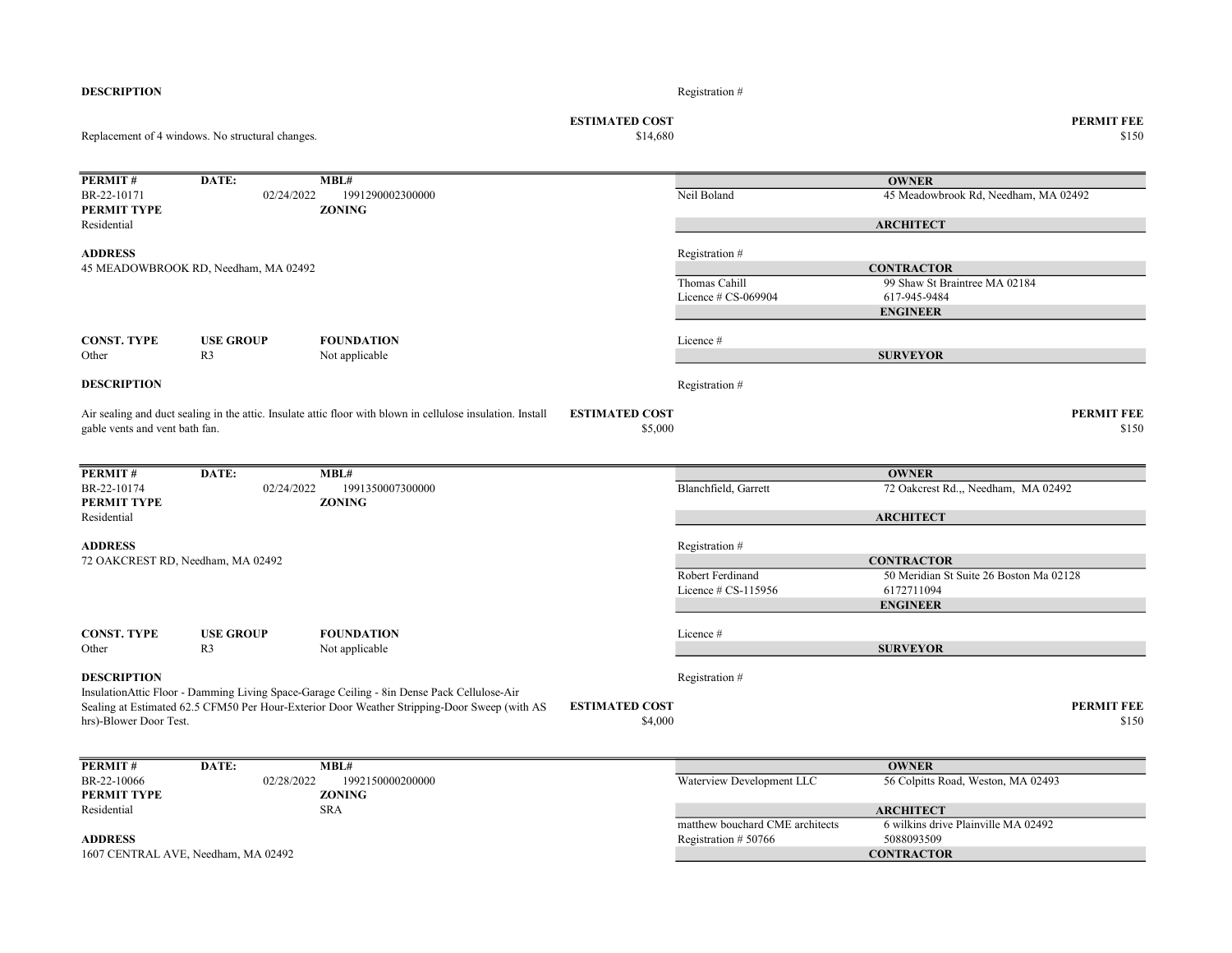|                                   |                  |                                                                                                   |                                    | Alfred Pace III<br>Licence $\#$ CS-111563                    | 38 Pine Hill Drive Needham MA 02492<br>781 835 6004        |
|-----------------------------------|------------------|---------------------------------------------------------------------------------------------------|------------------------------------|--------------------------------------------------------------|------------------------------------------------------------|
|                                   |                  |                                                                                                   |                                    |                                                              | <b>ENGINEER</b>                                            |
| <b>CONST. TYPE</b>                | <b>USE GROUP</b> | <b>FOUNDATION</b>                                                                                 |                                    | Bradly Simonelli Field Resources<br>Licence #47581           | 281 Chestnut street needham Needham MA 02492<br>7818356004 |
| New Construction                  | R <sub>3</sub>   | Poured Concrete                                                                                   |                                    |                                                              | <b>SURVEYOR</b>                                            |
| <b>DESCRIPTION</b>                |                  |                                                                                                   |                                    | Bradly Simonelli Field Resources Inc.<br>Registration #47581 | 281 Chestnut street needham MA 02492<br>7814445936         |
| gas fireplace, porch, NO DECK.    |                  | New single family home 5 Bedroom, 5.5 bathroom, finished basement & attic, 2 car attached garage, | <b>ESTIMATED COST</b><br>\$769,000 |                                                              | <b>PERMIT FEE</b><br>\$7,690                               |
| PERMIT#                           | DATE:            | MBL#                                                                                              |                                    |                                                              | <b>OWNER</b>                                               |
| BR-22-10184<br>PERMIT TYPE        | 02/28/2022       | 1990180004600000<br><b>ZONING</b>                                                                 |                                    | Nicole Vallone                                               | 30 Bird St, Needham, ma 02492                              |
| Residential                       |                  |                                                                                                   |                                    |                                                              | <b>ARCHITECT</b>                                           |
| <b>ADDRESS</b>                    |                  |                                                                                                   |                                    | Registration #                                               |                                                            |
| 30 BIRD ST, Needham, MA 02492     |                  |                                                                                                   |                                    |                                                              | <b>CONTRACTOR</b>                                          |
|                                   |                  |                                                                                                   |                                    | Vlad Vilkomir                                                | 301 Elliot Street Newton MA 02464                          |
|                                   |                  |                                                                                                   |                                    | Licence # CS109836                                           | 6177777050                                                 |
|                                   |                  |                                                                                                   |                                    |                                                              | <b>ENGINEER</b>                                            |
| <b>CONST. TYPE</b>                | <b>USE GROUP</b> | <b>FOUNDATION</b>                                                                                 |                                    | Licence #                                                    |                                                            |
| Addition/Alterations              | R <sub>3</sub>   | Poured Concrete                                                                                   |                                    |                                                              | <b>SURVEYOR</b>                                            |
| <b>DESCRIPTION</b>                |                  |                                                                                                   |                                    | Registration #                                               |                                                            |
|                                   |                  |                                                                                                   | <b>ESTIMATED COST</b>              |                                                              | <b>PERMIT FEE</b>                                          |
| New siding, new roofing,          |                  |                                                                                                   | \$60,000                           |                                                              | \$600                                                      |
| PERMIT#                           | DATE:            | MBL#                                                                                              |                                    |                                                              | <b>OWNER</b>                                               |
| BR-22-10161                       | 02/28/2022       | 1990990005800000                                                                                  |                                    | Jeanne Silver                                                | 50 Crescent Road, Needham Heights, MA 02494                |
| PERMIT TYPE<br>Residential        |                  | <b>ZONING</b>                                                                                     |                                    |                                                              | <b>ARCHITECT</b>                                           |
| <b>ADDRESS</b>                    |                  |                                                                                                   |                                    | Registration #                                               |                                                            |
| 50 CRESCENT RD, Needham, MA 02492 |                  |                                                                                                   |                                    |                                                              | <b>CONTRACTOR</b>                                          |
|                                   |                  |                                                                                                   |                                    | Robert Poczobut                                              | 172 Whalers Lane Salem MA 01970                            |
|                                   |                  |                                                                                                   |                                    | Licence # CSSL-099699                                        | 860-952-4112                                               |
|                                   |                  |                                                                                                   |                                    |                                                              | <b>ENGINEER</b>                                            |
| <b>CONST. TYPE</b>                | <b>USE GROUP</b> | <b>FOUNDATION</b>                                                                                 |                                    | Licence #                                                    |                                                            |
| Addition/Alterations              | R <sub>3</sub>   | Not applicable                                                                                    |                                    |                                                              | <b>SURVEYOR</b>                                            |
|                                   |                  |                                                                                                   |                                    |                                                              |                                                            |
| <b>DESCRIPTION</b>                |                  |                                                                                                   |                                    | Registration #                                               |                                                            |
|                                   |                  |                                                                                                   | <b>ESTIMATED COST</b>              |                                                              | <b>PERMIT FEE</b>                                          |
|                                   |                  | Removing and replacing 1 window, replacing like with like, no structural changes.                 | \$2,000                            |                                                              | \$150                                                      |
|                                   |                  |                                                                                                   |                                    |                                                              |                                                            |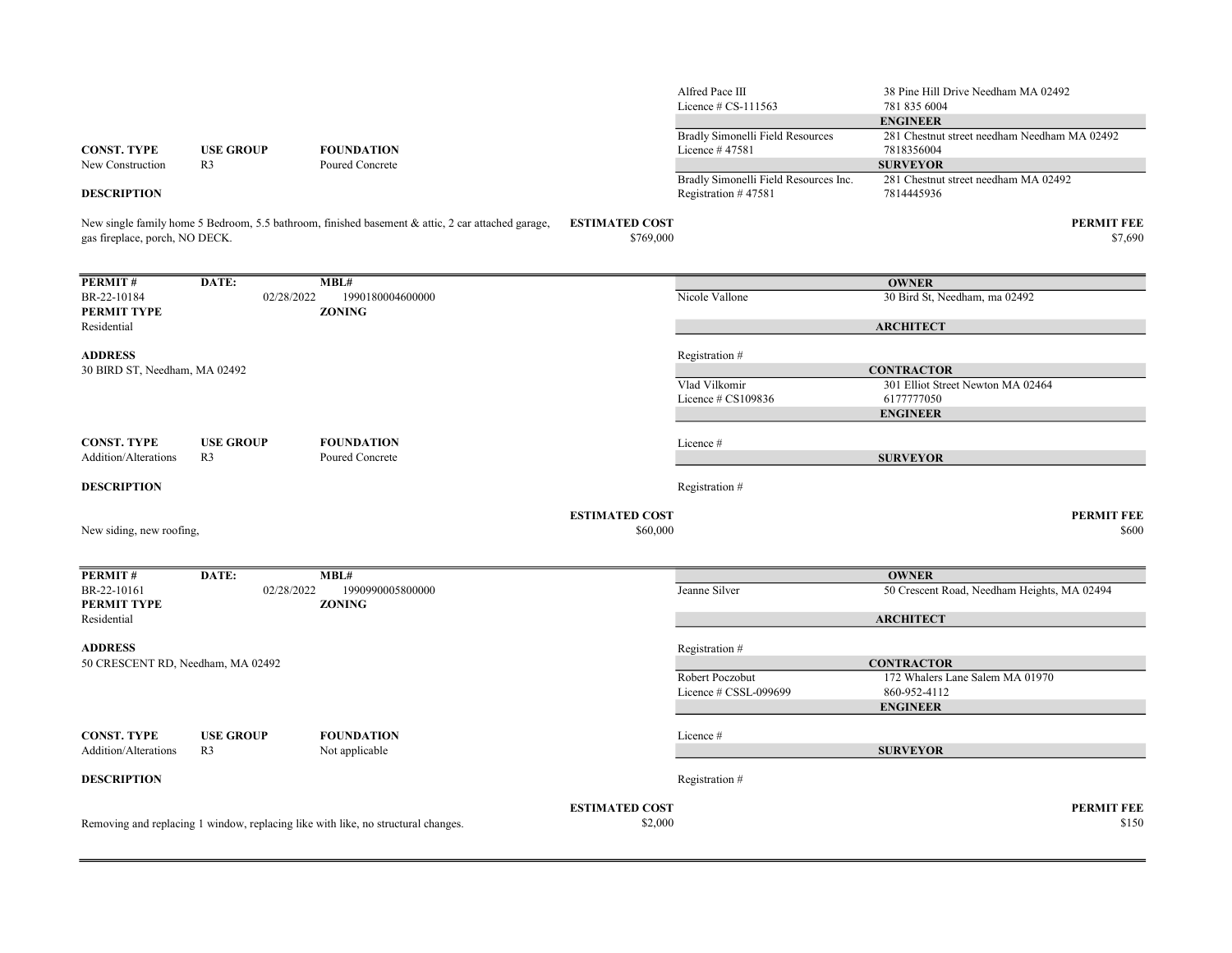| PERMIT#                           | DATE:                                                                | MBL#                                                                                                 |                       |                        | <b>OWNER</b>                         |                   |
|-----------------------------------|----------------------------------------------------------------------|------------------------------------------------------------------------------------------------------|-----------------------|------------------------|--------------------------------------|-------------------|
| BR-22-10159<br><b>PERMIT TYPE</b> | 02/28/2022                                                           | 1990240003600000<br><b>ZONING</b>                                                                    |                       | Kara & Paul Flack      | 125 Aletha Rd, Needham, MA 02492     |                   |
| Residential                       |                                                                      |                                                                                                      |                       |                        | <b>ARCHITECT</b>                     |                   |
| <b>ADDRESS</b>                    |                                                                      |                                                                                                      |                       | Registration #         |                                      |                   |
| 125 ALETHA RD, Needham, MA 02492  |                                                                      |                                                                                                      |                       |                        | <b>CONTRACTOR</b>                    |                   |
|                                   |                                                                      |                                                                                                      |                       | Pierre Ouellet         | 4 Johnathan St Gardner MA 01440      |                   |
|                                   |                                                                      |                                                                                                      |                       | Licence $\#$ CS-057039 | 978-630-3442                         |                   |
|                                   |                                                                      |                                                                                                      |                       |                        | <b>ENGINEER</b>                      |                   |
| <b>CONST. TYPE</b>                | <b>USE GROUP</b>                                                     | <b>FOUNDATION</b>                                                                                    |                       | Licence#               |                                      |                   |
| Addition/Alterations              | R <sub>3</sub>                                                       | Not applicable                                                                                       |                       |                        | <b>SURVEYOR</b>                      |                   |
|                                   |                                                                      |                                                                                                      |                       |                        |                                      |                   |
| <b>DESCRIPTION</b>                |                                                                      |                                                                                                      |                       | Registration #         |                                      |                   |
|                                   |                                                                      |                                                                                                      | <b>ESTIMATED COST</b> |                        |                                      | <b>PERMIT FEE</b> |
|                                   | Building a recreational room, bathroom and office in basement space. |                                                                                                      | \$149,000             |                        |                                      | \$1,490           |
|                                   |                                                                      |                                                                                                      |                       |                        |                                      |                   |
| PERMIT#                           | DATE:                                                                | MBL#                                                                                                 |                       |                        | <b>OWNER</b>                         |                   |
| BR-22-10157                       | 02/28/2022                                                           | 1991290004500000                                                                                     |                       | John Waldstein         | 97 Meadowbrook Rd, Needham, MA 02492 |                   |
| PERMIT TYPE                       |                                                                      | <b>ZONING</b>                                                                                        |                       |                        |                                      |                   |
| Residential                       |                                                                      |                                                                                                      |                       |                        | <b>ARCHITECT</b>                     |                   |
| <b>ADDRESS</b>                    |                                                                      |                                                                                                      |                       | Registration #         |                                      |                   |
|                                   | 97 MEADOWBROOK RD, Needham, MA 02492                                 |                                                                                                      |                       |                        | <b>CONTRACTOR</b>                    |                   |
|                                   |                                                                      |                                                                                                      |                       | Michael Durniok        | 151 Carnegie Row Norwood MA 02062    |                   |
|                                   |                                                                      |                                                                                                      |                       | Licence # CSFA-099517  | 781-762-2088                         |                   |
|                                   |                                                                      |                                                                                                      |                       |                        | <b>ENGINEER</b>                      |                   |
| <b>CONST. TYPE</b>                | <b>USE GROUP</b>                                                     | <b>FOUNDATION</b>                                                                                    |                       | Licence #              |                                      |                   |
| Other                             | R <sub>3</sub>                                                       | Not applicable                                                                                       |                       |                        | <b>SURVEYOR</b>                      |                   |
|                                   |                                                                      |                                                                                                      |                       |                        |                                      |                   |
| <b>DESCRIPTION</b>                |                                                                      |                                                                                                      |                       | Registration #         |                                      |                   |
|                                   |                                                                      |                                                                                                      | <b>ESTIMATED COST</b> |                        |                                      | <b>PERMIT FEE</b> |
|                                   |                                                                      | Install Valor G4 gas insert into existing masonry structure and venting through current masonry flue | \$7,000               |                        |                                      | \$150             |
|                                   |                                                                      |                                                                                                      |                       |                        |                                      |                   |
| PERMIT#                           | DATE:                                                                | MBL#                                                                                                 |                       |                        | <b>OWNER</b>                         |                   |
| BR-22-10180                       | 02/28/2022                                                           | 1991000004000000                                                                                     |                       | Roman Trogan           | 35 Dale Street, Needham, MA 02494    |                   |
| <b>PERMIT TYPE</b>                |                                                                      | <b>ZONING</b>                                                                                        |                       |                        |                                      |                   |
| Residential                       |                                                                      |                                                                                                      |                       |                        | <b>ARCHITECT</b>                     |                   |
| <b>ADDRESS</b>                    |                                                                      |                                                                                                      |                       | Registration #         |                                      |                   |
| 35 DALE ST, Needham, MA 02492     |                                                                      |                                                                                                      |                       |                        | <b>CONTRACTOR</b>                    |                   |
|                                   |                                                                      |                                                                                                      |                       | Adam Glenn             | 59 Tosca Drive Stoughton Ma 02072    |                   |
|                                   |                                                                      |                                                                                                      |                       | Licence $#106148$      | 781-205-4516                         |                   |
|                                   |                                                                      |                                                                                                      |                       |                        | <b>ENGINEER</b>                      |                   |
|                                   |                                                                      |                                                                                                      |                       |                        |                                      |                   |
| <b>CONST. TYPE</b><br>Other       | <b>USE GROUP</b><br>R <sub>3</sub>                                   | <b>FOUNDATION</b><br>Not applicable                                                                  |                       | Licence #              | <b>SURVEYOR</b>                      |                   |
|                                   |                                                                      |                                                                                                      |                       |                        |                                      |                   |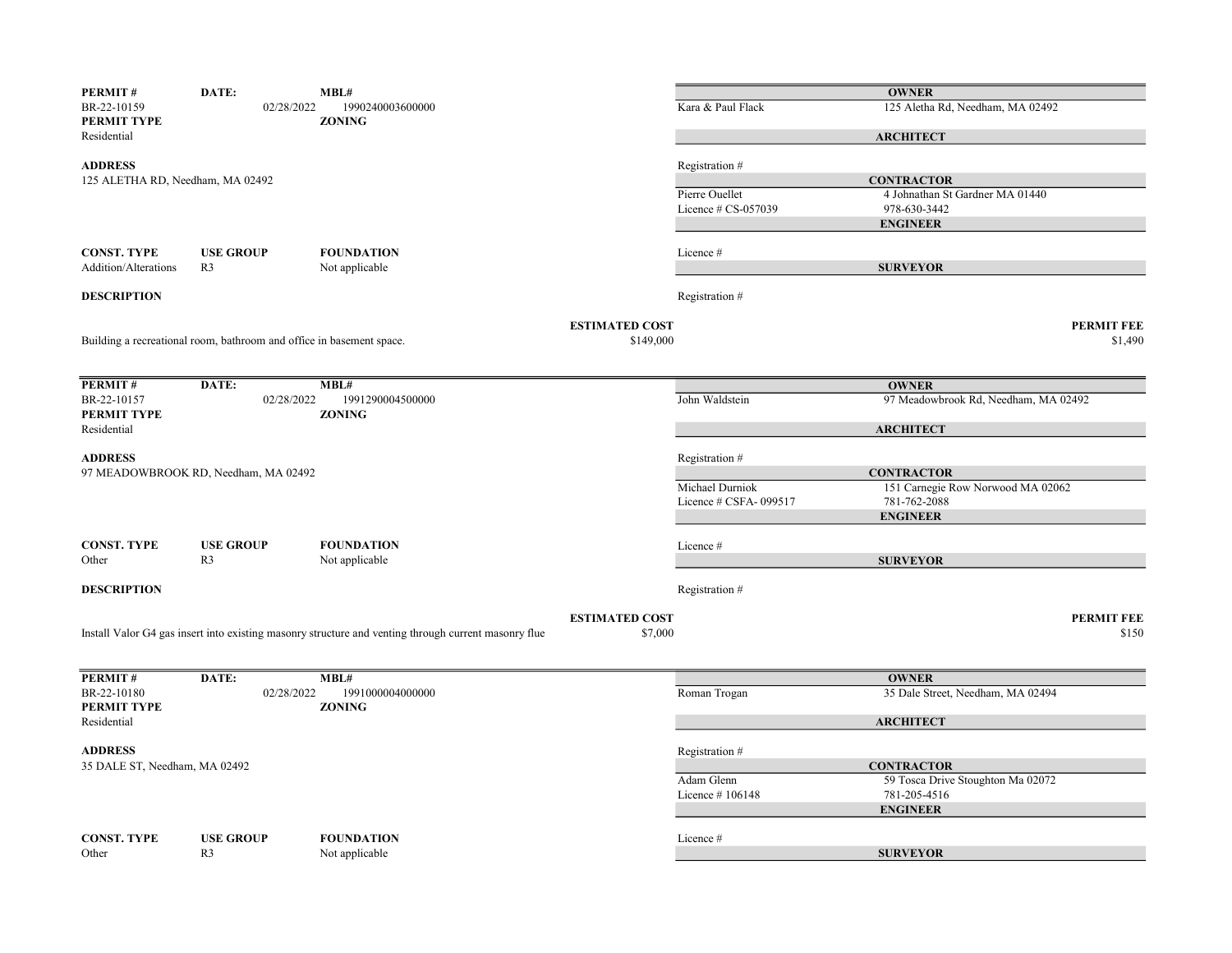| <b>DESCRIPTION</b>                                 |                                            |                                                                                                                                                                                                                 |                                   | Registration#                   |                                                                      |                            |
|----------------------------------------------------|--------------------------------------------|-----------------------------------------------------------------------------------------------------------------------------------------------------------------------------------------------------------------|-----------------------------------|---------------------------------|----------------------------------------------------------------------|----------------------------|
|                                                    | NO STRUCTURAL CHANGES. SITE I.D #: 7475311 | RESIDENTIAL WEATHERIZATION/AIR SEALING THROUGH THE MASS SAVE PROGRAM.                                                                                                                                           | <b>ESTIMATED COST</b><br>\$5,000  |                                 |                                                                      | <b>PERMIT FEE</b><br>\$150 |
| <b>PERMIT#</b>                                     | DATE:                                      | MBL#                                                                                                                                                                                                            |                                   |                                 | <b>OWNER</b>                                                         |                            |
| BR-22-10181<br>PERMIT TYPE                         | 02/28/2022                                 | 1990870001500000<br><b>ZONING</b>                                                                                                                                                                               |                                   | Robert Dangel                   | 28 Hewitt Circle, Needham, MA 02494                                  |                            |
| Residential                                        |                                            |                                                                                                                                                                                                                 |                                   |                                 | <b>ARCHITECT</b>                                                     |                            |
| <b>ADDRESS</b><br>28 HEWETT CIR, Needham, MA 02492 |                                            |                                                                                                                                                                                                                 |                                   | Registration#                   | <b>CONTRACTOR</b>                                                    |                            |
|                                                    |                                            |                                                                                                                                                                                                                 |                                   | Adam Glenn<br>Licence $#106148$ | 59 Tosca Drive Stoughton MA 02072<br>781-205-4516<br><b>ENGINEER</b> |                            |
| <b>CONST. TYPE</b><br>Other                        | <b>USE GROUP</b><br>R <sub>3</sub>         | <b>FOUNDATION</b><br>Not applicable                                                                                                                                                                             |                                   | Licence #                       | <b>SURVEYOR</b>                                                      |                            |
| <b>DESCRIPTION</b>                                 |                                            |                                                                                                                                                                                                                 |                                   | Registration #                  |                                                                      |                            |
|                                                    | NO STRUCTURAL CHANGES. SITE I.D #: 3884731 | RESIDENTIAL WEATHERIZATION/AIR SEALING THROUGH THE MASS SAVE PROGRAM.                                                                                                                                           | <b>ESTIMATED COST</b><br>\$5,000  |                                 |                                                                      | <b>PERMIT FEE</b><br>\$150 |
| PERMIT#                                            | DATE:                                      | MBL#                                                                                                                                                                                                            |                                   |                                 | <b>OWNER</b>                                                         |                            |
| BR-22-10150<br>PERMIT TYPE                         | 02/28/2022                                 | 1990330006700000<br><b>ZONING</b>                                                                                                                                                                               |                                   | Keith Pescosolido               | 72 Prince Street, Needham, MA 02492                                  |                            |
| Residential                                        |                                            |                                                                                                                                                                                                                 |                                   |                                 | <b>ARCHITECT</b>                                                     |                            |
| <b>ADDRESS</b><br>72 PRINCE ST, Needham, MA 02492  |                                            |                                                                                                                                                                                                                 |                                   | Registration #                  | <b>CONTRACTOR</b>                                                    |                            |
|                                                    |                                            |                                                                                                                                                                                                                 |                                   | Thomas Wojick                   | 10 Conant Street Acton MA 01720                                      |                            |
|                                                    |                                            |                                                                                                                                                                                                                 |                                   | Licence #43290                  | 508-922-8269<br><b>ENGINEER</b>                                      |                            |
| <b>CONST. TYPE</b>                                 | <b>USE GROUP</b>                           | <b>FOUNDATION</b>                                                                                                                                                                                               |                                   | Licence #                       |                                                                      |                            |
| <b>Addition/Alterations</b>                        | R <sub>3</sub>                             | Poured Concrete                                                                                                                                                                                                 |                                   |                                 | <b>SURVEYOR</b>                                                      |                            |
| <b>DESCRIPTION</b>                                 |                                            | BR-21-10951 Original Permit taken out August 11, 2021. That permit and E P & G all passed Rough                                                                                                                 |                                   | Registration #                  |                                                                      |                            |
|                                                    |                                            | Inspection: Remodel of interior of the homeFirst Floor: The project scope includes a renovation of the<br>existing first floor to include opening up the walls (new structural beams) between the kitchen, back | <b>ESTIMATED COST</b><br>\$24,000 |                                 |                                                                      | <b>PERMIT FEE</b><br>\$240 |
| <b>PERMIT#</b>                                     | DATE:                                      | MBL#                                                                                                                                                                                                            |                                   |                                 | <b>OWNER</b>                                                         |                            |
| BR-22-10173<br>PERMIT TYPE                         | 03/01/2022                                 | 1990090003600000<br><b>ZONING</b>                                                                                                                                                                               |                                   | Nick & Jessica Mabunay          | 50 Lawton Rd., Needham, MA 02492                                     |                            |
| Residential                                        |                                            |                                                                                                                                                                                                                 |                                   |                                 | <b>ARCHITECT</b>                                                     |                            |
| <b>ADDRESS</b>                                     |                                            |                                                                                                                                                                                                                 |                                   | Registration #                  |                                                                      |                            |
|                                                    |                                            |                                                                                                                                                                                                                 |                                   |                                 |                                                                      |                            |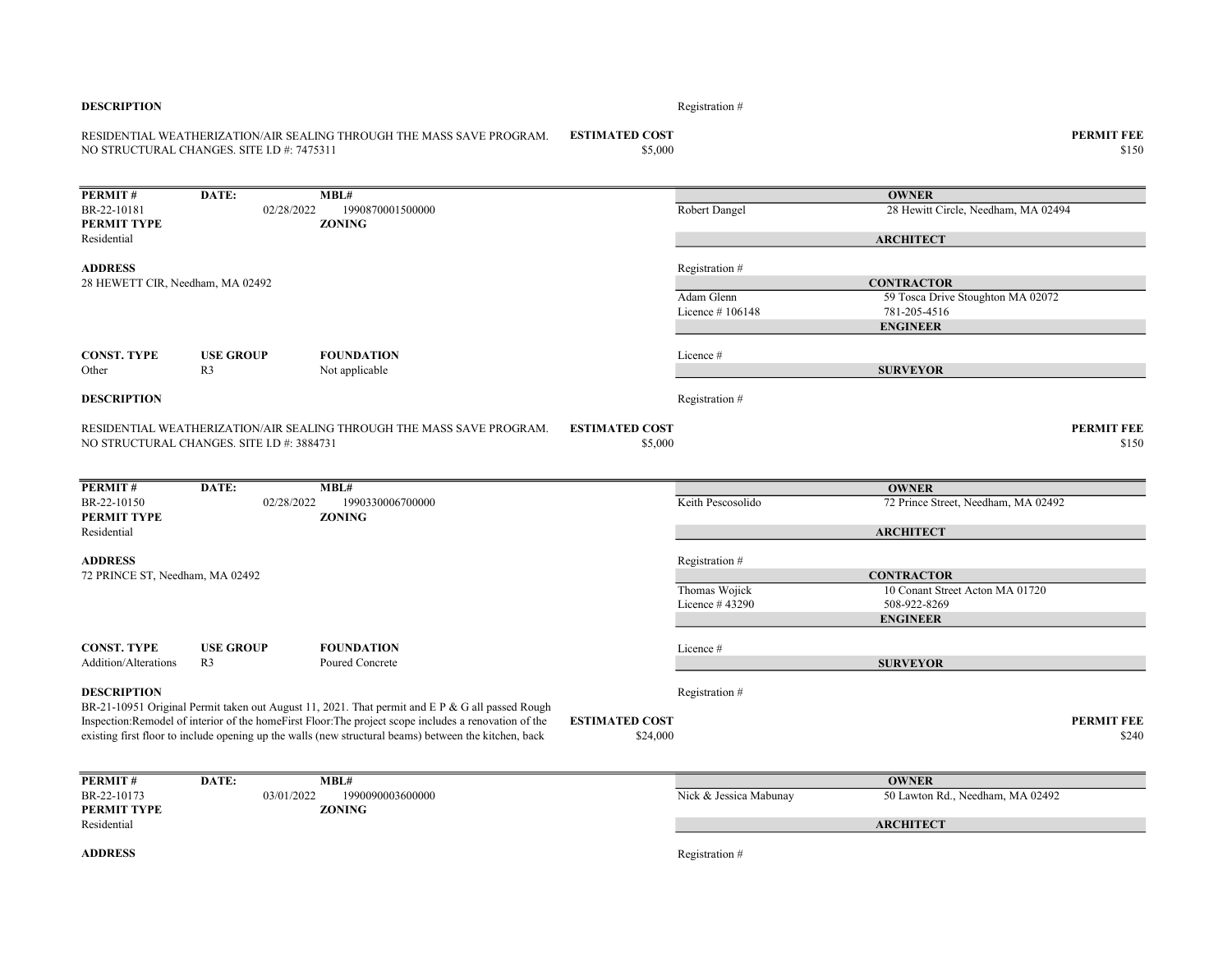| 50 LAWTON RD, Needham, MA 02492                      |                                    |                                                                                                                                                                                                                                                                                                   |                                    | <b>Jess Delaney</b><br>Licence #73532 | <b>CONTRACTOR</b><br>31 Lake Drive Needham MA 02492<br>7814530667<br><b>ENGINEER</b> |                              |
|------------------------------------------------------|------------------------------------|---------------------------------------------------------------------------------------------------------------------------------------------------------------------------------------------------------------------------------------------------------------------------------------------------|------------------------------------|---------------------------------------|--------------------------------------------------------------------------------------|------------------------------|
| <b>CONST. TYPE</b><br>Addition/Alterations           | <b>USE GROUP</b><br>R <sub>3</sub> | <b>FOUNDATION</b><br>Poured Concrete                                                                                                                                                                                                                                                              |                                    | Licence#                              | <b>SURVEYOR</b>                                                                      |                              |
| <b>DESCRIPTION</b>                                   |                                    |                                                                                                                                                                                                                                                                                                   |                                    | Registration #                        |                                                                                      |                              |
| Create finished storage in basement                  |                                    |                                                                                                                                                                                                                                                                                                   | <b>ESTIMATED COST</b><br>\$105,000 |                                       |                                                                                      | <b>PERMIT FEE</b><br>\$1,050 |
| PERMIT#                                              | DATE:                              | MBL#                                                                                                                                                                                                                                                                                              |                                    |                                       | <b>OWNER</b>                                                                         |                              |
| BC-22-10005<br>PERMIT TYPE                           | 03/01/2022                         | 1990450000600000<br><b>ZONING</b>                                                                                                                                                                                                                                                                 |                                    | hartney greymont tree service         | 433 chestnut street, needham, ma 02492                                               |                              |
| Commercial                                           |                                    |                                                                                                                                                                                                                                                                                                   |                                    |                                       | <b>ARCHITECT</b>                                                                     |                              |
| <b>ADDRESS</b>                                       |                                    |                                                                                                                                                                                                                                                                                                   |                                    | Registration #                        |                                                                                      |                              |
| 433 CHESTNUT ST, Needham, MA 02492                   |                                    |                                                                                                                                                                                                                                                                                                   |                                    | <b>Brant Guthenberg</b>               | <b>CONTRACTOR</b><br>32 Yew Street Douglas MA 01516                                  |                              |
|                                                      |                                    |                                                                                                                                                                                                                                                                                                   |                                    | Licence #89597                        | 7742760435                                                                           |                              |
|                                                      |                                    |                                                                                                                                                                                                                                                                                                   |                                    |                                       | <b>ENGINEER</b>                                                                      |                              |
| <b>CONST. TYPE</b><br>Other                          | <b>USE GROUP</b><br>Business - B   | <b>FOUNDATION</b>                                                                                                                                                                                                                                                                                 |                                    | Licence #                             | <b>SURVEYOR</b>                                                                      |                              |
| <b>DESCRIPTION</b>                                   |                                    | Remove 14 existing windows and Install 14 double hang vinyl Sturgis replacement windows.<br>Windows will be Argon filled, low-E windows, draft stopped and insulated. Reuse existing interior<br>trim. Exterior to receive custom bent aluminum casings. Any interior paint by others. Remove two | <b>ESTIMATED COST</b><br>\$24,000  | Registration #                        |                                                                                      | <b>PERMIT FEE</b><br>\$240   |
|                                                      |                                    |                                                                                                                                                                                                                                                                                                   |                                    |                                       |                                                                                      |                              |
| PERMIT#<br>BR-22-10153                               | DATE:<br>03/01/2022                | MBL#<br>1990120001200000                                                                                                                                                                                                                                                                          |                                    | Joseph Regen                          | <b>OWNER</b><br>11 Allindale Rd, Needham, MA 02492                                   |                              |
| PERMIT TYPE<br>Residential                           |                                    | <b>ZONING</b>                                                                                                                                                                                                                                                                                     |                                    |                                       | <b>ARCHITECT</b>                                                                     |                              |
|                                                      |                                    |                                                                                                                                                                                                                                                                                                   |                                    |                                       |                                                                                      |                              |
| <b>ADDRESS</b><br>11 ALLINDALE RD, Needham, MA 02492 |                                    |                                                                                                                                                                                                                                                                                                   |                                    | Registration #                        | <b>CONTRACTOR</b>                                                                    |                              |
|                                                      |                                    |                                                                                                                                                                                                                                                                                                   |                                    | David Kurzontkowski                   | 90 Elm St Hopkinton MA 01748                                                         |                              |
|                                                      |                                    |                                                                                                                                                                                                                                                                                                   |                                    | Licence # CS-105945                   | 5083704400<br><b>ENGINEER</b>                                                        |                              |
| <b>CONST. TYPE</b>                                   | <b>USE GROUP</b>                   | <b>FOUNDATION</b>                                                                                                                                                                                                                                                                                 |                                    | Licence #                             |                                                                                      |                              |
| Other                                                | R <sub>3</sub>                     | Not applicable                                                                                                                                                                                                                                                                                    |                                    |                                       | <b>SURVEYOR</b>                                                                      |                              |
| <b>DESCRIPTION</b>                                   |                                    |                                                                                                                                                                                                                                                                                                   |                                    | Registration #                        |                                                                                      |                              |
| vanity, Bathroom vinyl floor.                        |                                    | Framing in Basement, R-15 insulation, Baseboard, Painting, Vinyl flooring installation, Bathroom                                                                                                                                                                                                  | <b>ESTIMATED COST</b><br>\$49,000  |                                       |                                                                                      | <b>PERMIT FEE</b><br>\$490   |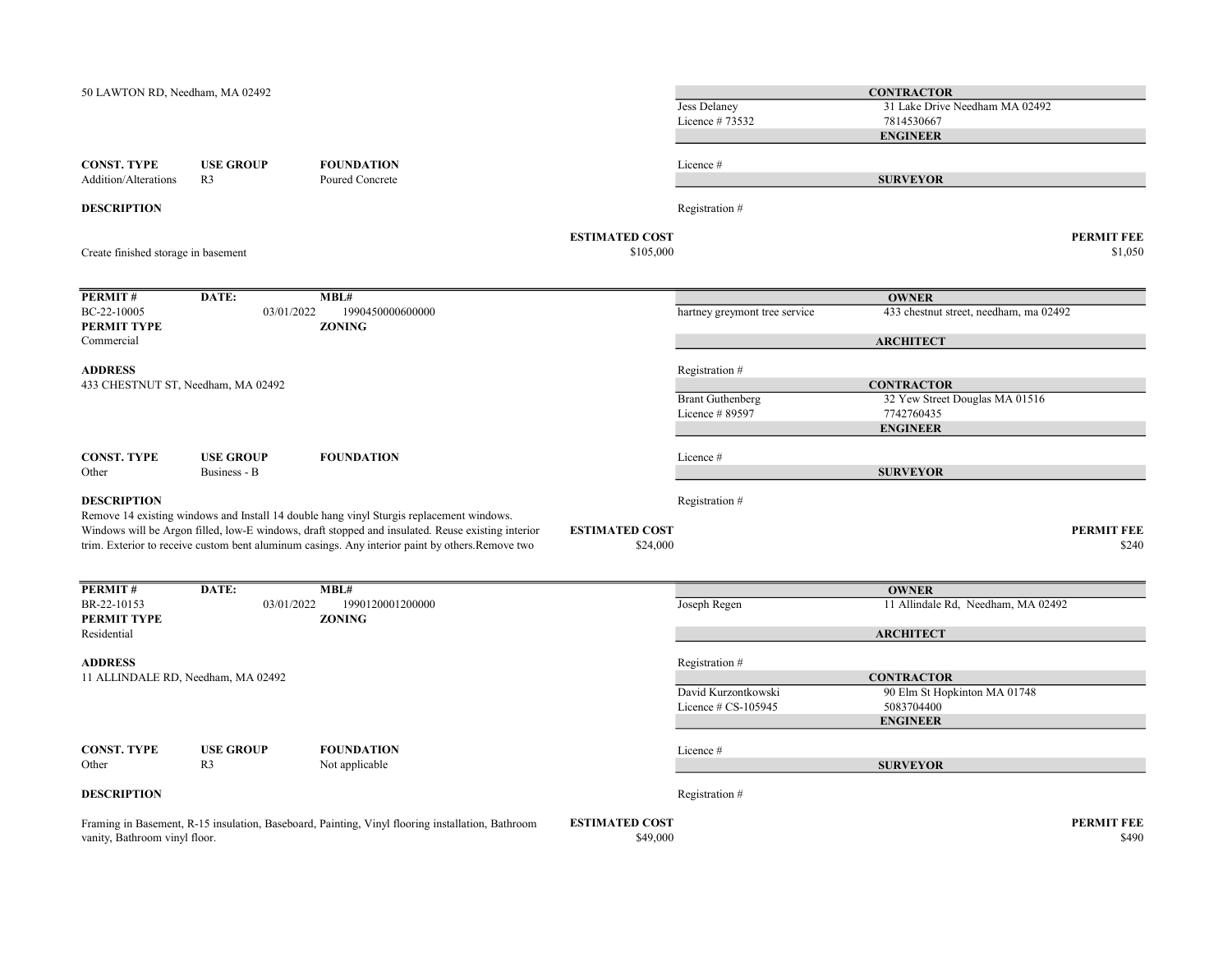| PERMIT#                          | DATE:                                            | MBL#                                                                                           |                       |                                    | <b>OWNER</b>                                         |
|----------------------------------|--------------------------------------------------|------------------------------------------------------------------------------------------------|-----------------------|------------------------------------|------------------------------------------------------|
| BR-22-10158                      | 03/01/2022                                       | 1990310000800000                                                                               |                       | 70 Plymouth Road LLC (Joe White)   | 568 South Street, Needham, MA 02492                  |
| PERMIT TYPE                      |                                                  | <b>ZONING</b>                                                                                  |                       |                                    |                                                      |
| Residential                      |                                                  |                                                                                                |                       |                                    | <b>ARCHITECT</b>                                     |
| <b>ADDRESS</b>                   |                                                  |                                                                                                |                       | Registration #                     |                                                      |
|                                  | 70 PLYMOUTH RD, Needham, MA 02492                |                                                                                                |                       |                                    | <b>CONTRACTOR</b>                                    |
|                                  |                                                  |                                                                                                |                       | Joe White                          | 568 South Street Needham MA 02492                    |
|                                  |                                                  |                                                                                                |                       | Licence # cs-095255                | 617-974-3800                                         |
|                                  |                                                  |                                                                                                |                       |                                    | <b>ENGINEER</b>                                      |
| <b>CONST. TYPE</b>               | <b>USE GROUP</b>                                 | <b>FOUNDATION</b>                                                                              |                       | Licence #                          |                                                      |
| Other                            | R <sub>3</sub>                                   | Not applicable                                                                                 |                       |                                    | <b>SURVEYOR</b>                                      |
|                                  |                                                  |                                                                                                |                       |                                    |                                                      |
| <b>DESCRIPTION</b>               |                                                  |                                                                                                |                       | Registration #                     |                                                      |
|                                  |                                                  | DEMO of kitchen, bath and plaster. As well as removing vinyl siding. NO STRUCTURAL this        | <b>ESTIMATED COST</b> |                                    | <b>PERMIT FEE</b>                                    |
| permit.                          |                                                  |                                                                                                | \$10,000              |                                    | \$150                                                |
|                                  |                                                  |                                                                                                |                       |                                    |                                                      |
|                                  |                                                  |                                                                                                |                       |                                    |                                                      |
| PERMIT#<br>BR-22-10163           | DATE:<br>03/01/2022                              | MBL#<br>1991110002100000                                                                       |                       | Ed and Bree Shems                  | <b>OWNER</b><br>41 Rolling Lane, Needham, MA 02492   |
| PERMIT TYPE                      |                                                  | <b>ZONING</b>                                                                                  |                       |                                    |                                                      |
| Residential                      |                                                  |                                                                                                |                       |                                    | <b>ARCHITECT</b>                                     |
|                                  |                                                  |                                                                                                |                       |                                    |                                                      |
| <b>ADDRESS</b>                   |                                                  |                                                                                                |                       | Registration #                     |                                                      |
| 41 ROLLING LN, Needham, MA 02492 |                                                  |                                                                                                |                       |                                    | <b>CONTRACTOR</b>                                    |
|                                  |                                                  |                                                                                                |                       | Scott Zide                         | 63 Bruce Road Marlborough MA 01752                   |
|                                  |                                                  |                                                                                                |                       | Licence #106281                    | 781-316-4436                                         |
|                                  |                                                  |                                                                                                |                       |                                    | <b>ENGINEER</b>                                      |
| <b>CONST. TYPE</b>               | <b>USE GROUP</b>                                 | <b>FOUNDATION</b>                                                                              |                       | Licence#                           |                                                      |
| Addition/Alterations             | R <sub>3</sub>                                   | Poured Concrete                                                                                |                       |                                    | <b>SURVEYOR</b>                                      |
|                                  |                                                  |                                                                                                |                       |                                    |                                                      |
| <b>DESCRIPTION</b>               |                                                  |                                                                                                |                       | Registration #                     |                                                      |
|                                  |                                                  | Kitchen renovation with a butlers pantry. Two bathroom renovations (Fixture location staying). | <b>ESTIMATED COST</b> |                                    | <b>PERMIT FEE</b>                                    |
|                                  | Adding a laundry room and master bedroom closet. |                                                                                                | \$188,998             |                                    | \$1,890                                              |
|                                  |                                                  |                                                                                                |                       |                                    |                                                      |
|                                  |                                                  |                                                                                                |                       |                                    |                                                      |
| PERMIT#<br>BR-22-10175           | DATE:<br>03/01/2022                              | MBL#<br>1990970000700000                                                                       |                       | Kimberly Howard                    | <b>OWNER</b><br>137 Taylor Street, Needham, MA 02494 |
| PERMIT TYPE                      |                                                  | <b>ZONING</b>                                                                                  |                       |                                    |                                                      |
| Residential                      |                                                  |                                                                                                |                       |                                    | <b>ARCHITECT</b>                                     |
|                                  |                                                  |                                                                                                |                       |                                    |                                                      |
| <b>ADDRESS</b>                   |                                                  |                                                                                                |                       | Registration #                     |                                                      |
| 137 TAYLOR ST, Needham, MA 02492 |                                                  |                                                                                                |                       |                                    | <b>CONTRACTOR</b>                                    |
|                                  |                                                  |                                                                                                |                       | Roger Ouellette<br>Licence #102811 | 153 Elmdale Rd Canterbury CT 06331<br>401-523-6805   |
|                                  |                                                  |                                                                                                |                       |                                    | <b>ENGINEER</b>                                      |
|                                  |                                                  |                                                                                                |                       |                                    |                                                      |
| <b>CONST. TYPE</b>               | <b>USE GROUP</b>                                 | <b>FOUNDATION</b>                                                                              |                       | Licence #                          |                                                      |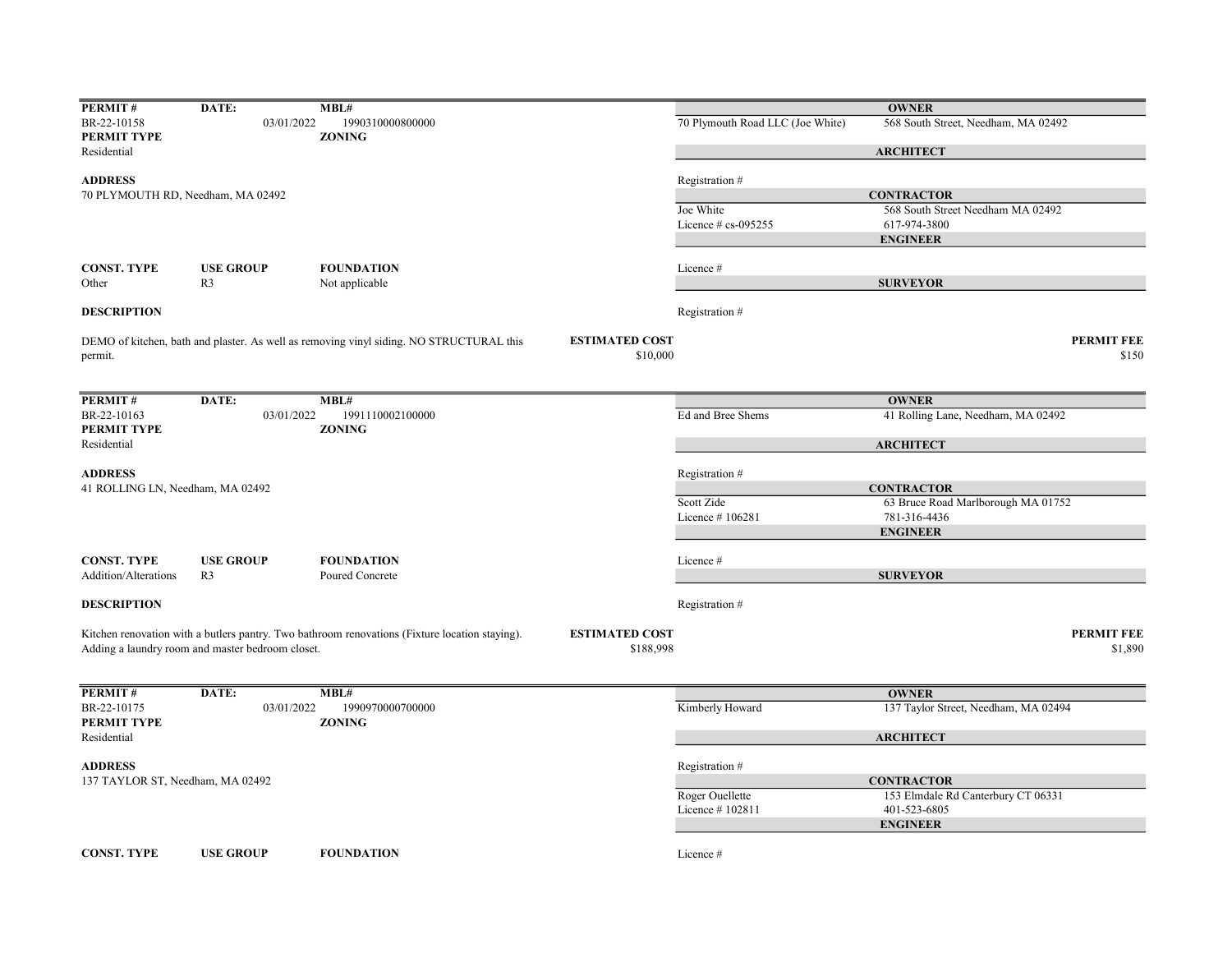| Other                                      | R <sub>3</sub>                                  | Poured Concrete   |                                  |                            | <b>SURVEYOR</b>                              |
|--------------------------------------------|-------------------------------------------------|-------------------|----------------------------------|----------------------------|----------------------------------------------|
| <b>DESCRIPTION</b>                         |                                                 |                   |                                  | Registration #             |                                              |
| Blown cellulose insulation attic and walls |                                                 |                   | <b>ESTIMATED COST</b><br>\$5,046 |                            | <b>PERMIT FEE</b><br>\$150                   |
| PERMIT#                                    | DATE:                                           | MBL#              |                                  |                            | <b>OWNER</b>                                 |
| BR-22-10187                                | 03/01/2022                                      | 1990080004100000  |                                  | Phyllis Beck               | 88 Lawton Road, Needham, MA 02492            |
| PERMIT TYPE                                |                                                 | <b>ZONING</b>     |                                  |                            |                                              |
| Residential                                |                                                 |                   |                                  |                            | <b>ARCHITECT</b>                             |
| <b>ADDRESS</b>                             |                                                 |                   |                                  | Registration #             |                                              |
| 88 LAWTON RD, Needham, MA 02492            |                                                 |                   |                                  |                            | <b>CONTRACTOR</b>                            |
|                                            |                                                 |                   |                                  | Guy Tringali               | 34 Meadow Road Woonsocket Rhode Island 02895 |
|                                            |                                                 |                   |                                  | Licence #106113            | 401-309-2685                                 |
|                                            |                                                 |                   |                                  |                            | <b>ENGINEER</b>                              |
| <b>CONST. TYPE</b>                         | <b>USE GROUP</b>                                | <b>FOUNDATION</b> |                                  | Licence#                   |                                              |
| Other                                      | R <sub>3</sub>                                  | Not applicable    |                                  |                            | <b>SURVEYOR</b>                              |
|                                            |                                                 |                   |                                  |                            |                                              |
| <b>DESCRIPTION</b>                         |                                                 |                   |                                  | Registration #             |                                              |
|                                            |                                                 |                   | <b>ESTIMATED COST</b>            |                            | <b>PERMIT FEE</b>                            |
|                                            | Blown Cellulose Insulation to Exterior Walls    |                   | \$5,000                          |                            | \$150                                        |
|                                            |                                                 |                   |                                  |                            |                                              |
| PERMIT#                                    | DATE:                                           | MBL#              |                                  |                            | <b>OWNER</b>                                 |
| BR-22-10194                                | 03/01/2022                                      | 1990330003000000  |                                  | <b>LEIGH HOMETH</b>        | 87 COOLIDGE AVE, NEEDHAM, MA 02492           |
| PERMIT TYPE                                |                                                 | <b>ZONING</b>     |                                  |                            |                                              |
| Residential                                |                                                 |                   |                                  |                            | <b>ARCHITECT</b>                             |
|                                            |                                                 |                   |                                  |                            |                                              |
| <b>ADDRESS</b>                             | 87 COOLIDGE AVE, Needham, MA 02492              |                   |                                  | Registration #             | <b>CONTRACTOR</b>                            |
|                                            |                                                 |                   |                                  | <b>CHRISTOPHER BARTOLO</b> | 40 MESSINA DRIVE BRAINTREE MA 02184          |
|                                            |                                                 |                   |                                  | Licence #111730            | 617-271-0768                                 |
|                                            |                                                 |                   |                                  |                            | <b>ENGINEER</b>                              |
|                                            |                                                 |                   |                                  |                            |                                              |
| <b>CONST. TYPE</b>                         | <b>USE GROUP</b>                                | <b>FOUNDATION</b> |                                  | Licence #                  |                                              |
| Other                                      | R <sub>3</sub>                                  | Not applicable    |                                  |                            | <b>SURVEYOR</b>                              |
| <b>DESCRIPTION</b>                         |                                                 |                   |                                  | Registration #             |                                              |
|                                            |                                                 |                   | <b>ESTIMATED COST</b>            |                            | <b>PERMIT FEE</b>                            |
|                                            | INSULATION WEATHERIZATION FOR MASS SAVE PROGRAM |                   | \$4,000                          |                            | \$150                                        |
|                                            |                                                 |                   |                                  |                            |                                              |
| PERMIT#                                    | DATE:                                           | MBL#              |                                  |                            | <b>OWNER</b>                                 |
| BR-22-10196                                | 03/01/2022                                      | 1991180005500000  |                                  | Mark and Caitlin Siegrist  | 54 Mackintosh Ave, Needham, MA 02492         |
| PERMIT TYPE                                |                                                 | <b>ZONING</b>     |                                  |                            |                                              |
| Residential                                |                                                 |                   |                                  |                            | <b>ARCHITECT</b>                             |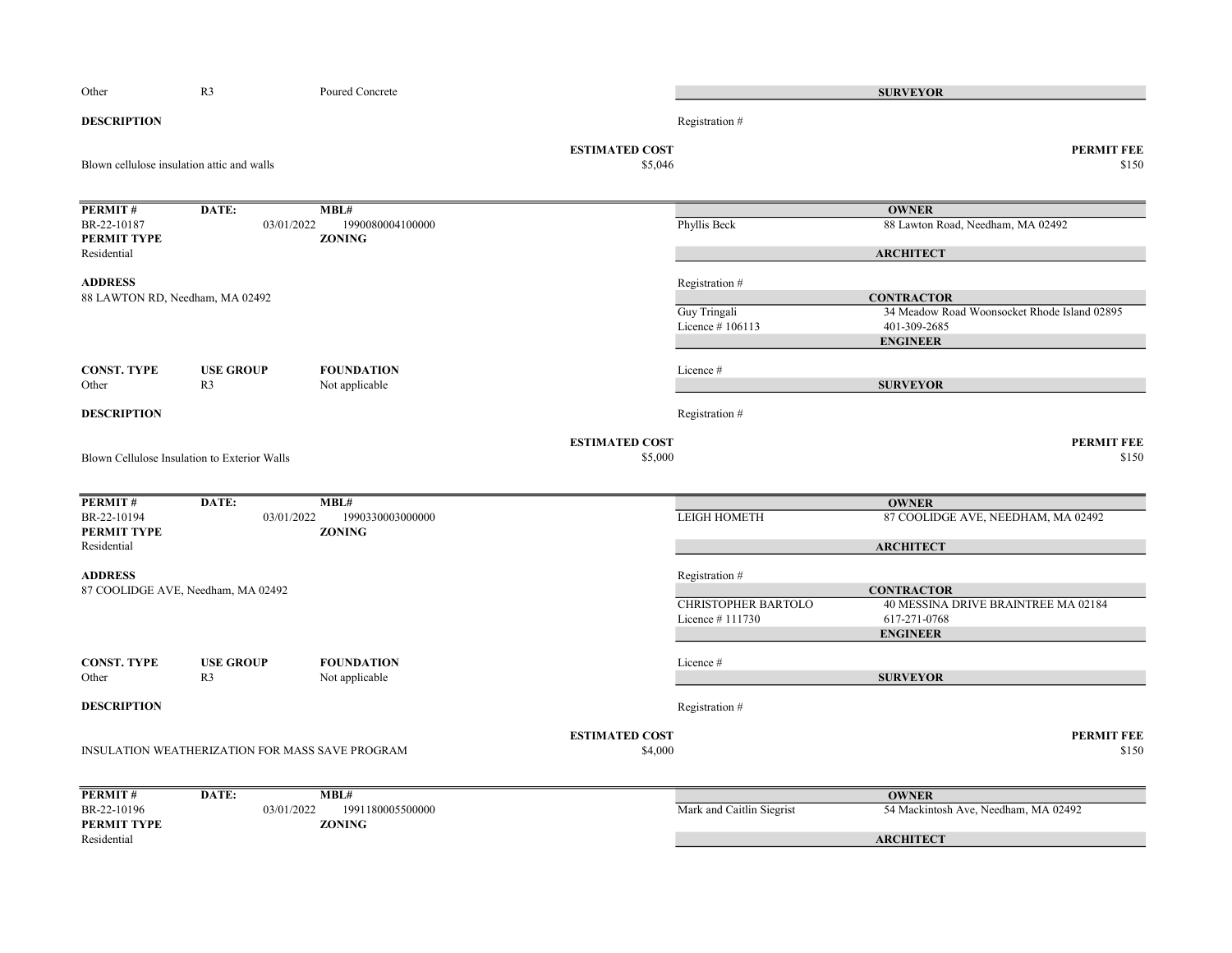| <b>ADDRESS</b>                  |                                                          |                                                                                      |                                   | Registration #                   |                                                    |
|---------------------------------|----------------------------------------------------------|--------------------------------------------------------------------------------------|-----------------------------------|----------------------------------|----------------------------------------------------|
|                                 | 54 MACKINTOSH AVE, Needham, MA 02492                     |                                                                                      |                                   |                                  | <b>CONTRACTOR</b>                                  |
|                                 |                                                          |                                                                                      |                                   | Jeffrey Connors                  | 26 Cedar St Woburn MA 01801                        |
|                                 |                                                          |                                                                                      |                                   | Licence $\#$ CS-110763           | $(401)$ 475-2849                                   |
|                                 |                                                          |                                                                                      |                                   |                                  | <b>ENGINEER</b>                                    |
| <b>CONST. TYPE</b>              | <b>USE GROUP</b>                                         | <b>FOUNDATION</b>                                                                    |                                   | Licence #                        |                                                    |
| Other                           | R <sub>3</sub>                                           | Not applicable                                                                       |                                   |                                  | <b>SURVEYOR</b>                                    |
| <b>DESCRIPTION</b>              |                                                          |                                                                                      |                                   | Registration #                   |                                                    |
|                                 | Install (20) replacement windows. No structural changes. |                                                                                      | <b>ESTIMATED COST</b><br>\$34,777 |                                  | <b>PERMIT FEE</b><br>\$350                         |
|                                 |                                                          |                                                                                      |                                   |                                  |                                                    |
| PERMIT#                         | DATE:                                                    | MBL#                                                                                 |                                   |                                  | <b>OWNER</b>                                       |
| BR-22-10177<br>PERMIT TYPE      | 03/01/2022                                               | 1992100002700000<br><b>ZONING</b>                                                    |                                   | Jason Block                      | 7 Russell Rd, Needham, MA 02492                    |
| Residential                     |                                                          | <b>RSA</b>                                                                           |                                   |                                  | <b>ARCHITECT</b>                                   |
|                                 |                                                          |                                                                                      |                                   | sisia daglian Group Design Build | 30 Quincy St somerville ma 02143                   |
| <b>ADDRESS</b>                  |                                                          |                                                                                      |                                   | Registration #32234              | 6178770155                                         |
| 7 RUSSELL RD, Needham, MA 02492 |                                                          |                                                                                      |                                   |                                  | <b>CONTRACTOR</b>                                  |
|                                 |                                                          |                                                                                      |                                   | Thomas Mchugh                    | 11 Fairview St Boston MA 02131                     |
|                                 |                                                          |                                                                                      |                                   | Licence # CS-063637              | 617-733-3612                                       |
|                                 |                                                          |                                                                                      |                                   |                                  | <b>ENGINEER</b>                                    |
|                                 |                                                          |                                                                                      |                                   | Evan L Hankin Evan Hankin        | 202 Nehoiden Rd Newton MA 02468                    |
| <b>CONST. TYPE</b><br>Other     | <b>USE GROUP</b><br>R <sub>3</sub>                       | <b>FOUNDATION</b><br>Not applicable                                                  |                                   | Licence $#28673$                 | 6117-965-1557<br><b>SURVEYOR</b>                   |
|                                 |                                                          |                                                                                      |                                   | Joyce E Hastings GLM Engineering |                                                    |
|                                 |                                                          |                                                                                      |                                   | Consultants                      | 19 Exchange Street Holliston MA 01746              |
| <b>DESCRIPTION</b>              |                                                          |                                                                                      |                                   | Registration #39393              | 508-429-1100                                       |
|                                 |                                                          | TAKE OVER PERMIT BR-20-10094 BY NEW CSL/HIC for new home on original foundation with | <b>ESTIMATED COST</b>             |                                  | <b>PERMIT FEE</b>                                  |
|                                 | new electrical, plumbing, HVAC and other finishes        |                                                                                      | \$1,500                           |                                  | \$150                                              |
|                                 |                                                          |                                                                                      |                                   |                                  |                                                    |
| PERMIT#<br>BR-22-10209          | DATE:<br>03/02/2022                                      | MBL#<br>1990870008300000                                                             |                                   | <b>VASU TALLURI</b>              | <b>OWNER</b><br>9 ROSEGATE ROAD, NEEDHAM, MA 02492 |
| PERMIT TYPE                     |                                                          | <b>ZONING</b>                                                                        |                                   |                                  |                                                    |
| Residential                     |                                                          |                                                                                      |                                   |                                  | <b>ARCHITECT</b>                                   |
| <b>ADDRESS</b>                  |                                                          |                                                                                      |                                   | Registration #                   |                                                    |
|                                 | 9 ROSEGATE RD, Needham, MA 02492                         |                                                                                      |                                   |                                  | <b>CONTRACTOR</b>                                  |
|                                 |                                                          |                                                                                      |                                   | RICHARD TAGLIENTI                | 64 CHARLES COURT SOUTHBORO MA 01772                |
|                                 |                                                          |                                                                                      |                                   | Licence #17053                   | 508-875-8930                                       |
|                                 |                                                          |                                                                                      |                                   |                                  | <b>ENGINEER</b>                                    |
| <b>CONST. TYPE</b>              | <b>USE GROUP</b>                                         | <b>FOUNDATION</b>                                                                    |                                   | Licence #                        |                                                    |
| Other                           | R <sub>3</sub>                                           | Not applicable                                                                       |                                   |                                  | <b>SURVEYOR</b>                                    |
|                                 |                                                          |                                                                                      |                                   |                                  |                                                    |
| <b>DESCRIPTION</b>              |                                                          |                                                                                      |                                   | Registration #                   |                                                    |
|                                 |                                                          |                                                                                      |                                   |                                  |                                                    |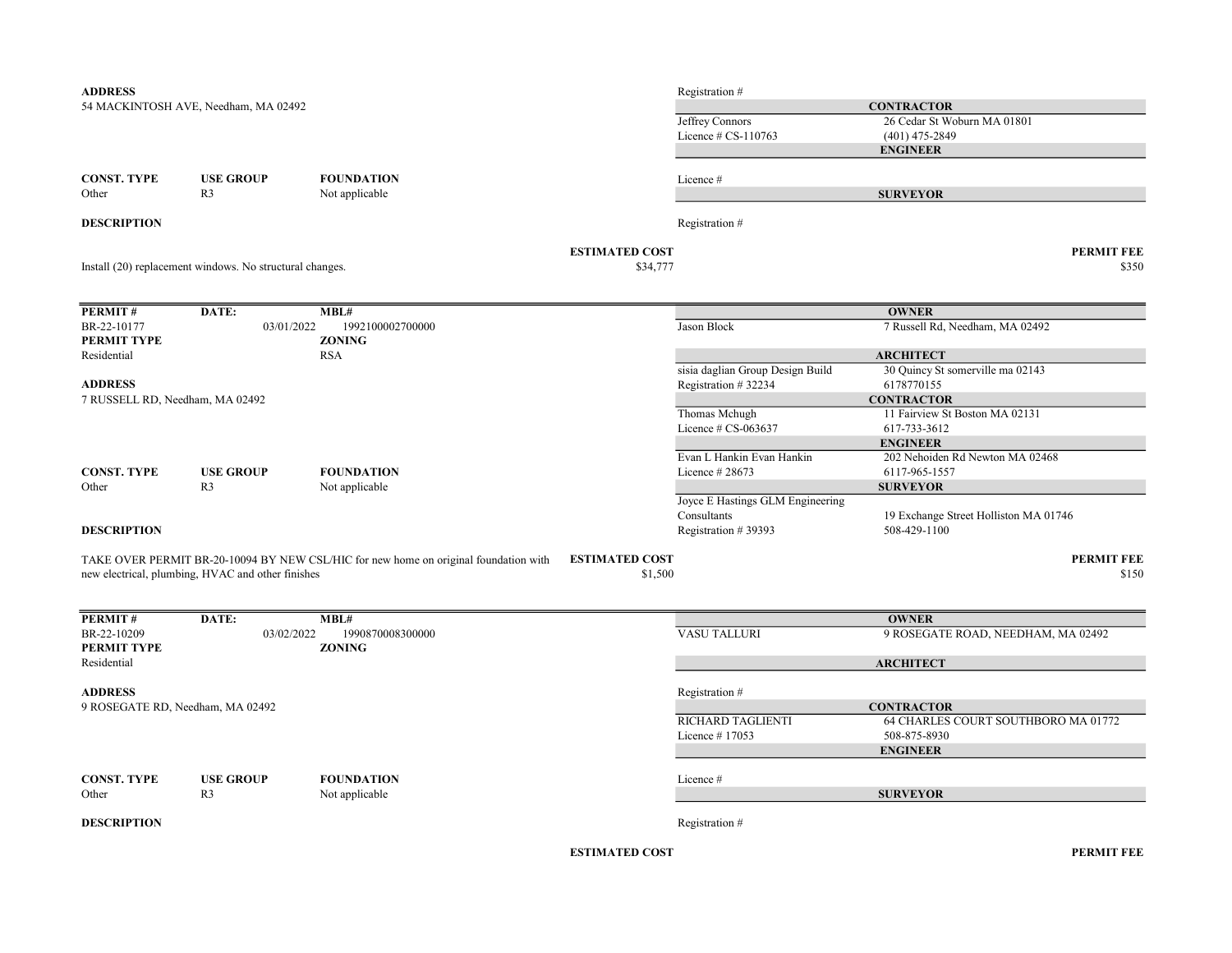## INSTALL ADDITIONAL R-19 BLOWN-IN CELLULOSE INSULATION IN ATTIC

 $\$3,216$   $\$150$ 

| PERMIT#                           | DATE:                                                          | MBL#                              |                                   |                                              | <b>OWNER</b>                                         |
|-----------------------------------|----------------------------------------------------------------|-----------------------------------|-----------------------------------|----------------------------------------------|------------------------------------------------------|
| BC-22-10018<br><b>PERMIT TYPE</b> | 03/02/2022                                                     | 1993090002500000<br><b>ZONING</b> |                                   | Harry GoodaleNorth hill                      | 865 Central Ave, needham, mass 02492                 |
| Commercial                        |                                                                |                                   |                                   |                                              | <b>ARCHITECT</b>                                     |
| <b>ADDRESS</b>                    |                                                                |                                   |                                   | Tim Lund TL Architect<br>Registration #20151 | 262 Forest Street Needham mass 02492<br>781-444-6690 |
|                                   | 865 CENTRAL AVE, Unit I109, Needham, MA 02492                  |                                   |                                   |                                              | <b>CONTRACTOR</b>                                    |
|                                   |                                                                |                                   |                                   | Harry Goodale                                | 289 Boston Post Road Sudbury mass 01776              |
|                                   |                                                                |                                   |                                   | Licence $\#$ CS-068861                       | 339-225-2380                                         |
|                                   |                                                                |                                   |                                   |                                              | <b>ENGINEER</b>                                      |
| <b>CONST. TYPE</b>                | <b>USE GROUP</b>                                               | <b>FOUNDATION</b>                 |                                   | Licence #                                    |                                                      |
| Addition/Alterations              | Residential - R2                                               | Poured Concrete                   |                                   |                                              | <b>SURVEYOR</b>                                      |
| <b>DESCRIPTION</b>                |                                                                |                                   |                                   | Registration #                               |                                                      |
|                                   |                                                                |                                   | <b>ESTIMATED COST</b>             |                                              | <b>PERMIT FEE</b>                                    |
|                                   | UNIT I-109/Renovate interior new kitchen, bath and finishes    |                                   | \$127,600                         |                                              | \$1,280                                              |
|                                   |                                                                |                                   |                                   |                                              |                                                      |
| PERMIT#                           | DATE:                                                          | MBL#                              |                                   |                                              | <b>OWNER</b>                                         |
| BC-22-10017<br>PERMIT TYPE        | 03/02/2022                                                     | 1993090002500000<br><b>ZONING</b> |                                   | Harry goodaleNorth Hill                      | 865 Central Ave, Needham, mass 02492                 |
| Commercial                        |                                                                |                                   |                                   |                                              | <b>ARCHITECT</b>                                     |
| <b>ADDRESS</b>                    |                                                                |                                   |                                   | Tim Lund TL ARCHITECT<br>Registration #20151 | 262 Forest street Needham Mass 02492<br>781-444-6690 |
|                                   | 865 CENTRAL AVE, Unit J407, Needham, MA 02492                  |                                   |                                   |                                              | <b>CONTRACTOR</b>                                    |
|                                   |                                                                |                                   |                                   | Harry Goodale                                | 289 Boston Post Road Sudbury Mass 01776              |
|                                   |                                                                |                                   |                                   | Licence $# CS-068861$                        | 339-225-2380                                         |
|                                   |                                                                |                                   |                                   |                                              | <b>ENGINEER</b>                                      |
| <b>CONST. TYPE</b>                | <b>USE GROUP</b>                                               | <b>FOUNDATION</b>                 |                                   | Licence #                                    |                                                      |
| Addition/Alterations              | Residential - R2                                               | Poured Concrete                   |                                   |                                              | <b>SURVEYOR</b>                                      |
| <b>DESCRIPTION</b>                |                                                                |                                   |                                   | Registration #                               |                                                      |
|                                   |                                                                |                                   |                                   |                                              |                                                      |
|                                   | UNIT J-407/Renovate interior new kitchen and bath and finishes |                                   | <b>ESTIMATED COST</b><br>\$99,000 |                                              | <b>PERMIT FEE</b><br>\$990                           |
|                                   |                                                                |                                   |                                   |                                              |                                                      |
| PERMIT#                           | DATE:                                                          | MBL#                              |                                   |                                              | <b>OWNER</b>                                         |
| BR-21-11499                       | 03/02/2022                                                     | 1990080005100020                  |                                   | Raymond Park                                 | 85 Lawton RD, Needham, MA 02492                      |
| <b>PERMIT TYPE</b>                |                                                                | <b>ZONING</b>                     |                                   |                                              |                                                      |
| Residential                       |                                                                |                                   |                                   |                                              | <b>ARCHITECT</b>                                     |
| <b>ADDRESS</b>                    |                                                                |                                   |                                   | Registration #                               |                                                      |
| 85 LAWTON RD, Needham, MA 02492   |                                                                |                                   |                                   |                                              | <b>CONTRACTOR</b>                                    |
|                                   |                                                                |                                   |                                   | Josh Towne                                   | 33 Horse Pond Road Shirley MA 01464                  |
|                                   |                                                                |                                   |                                   | Licence #192503                              | 978-580-6408                                         |
|                                   |                                                                |                                   |                                   |                                              | <b>ENGINEER</b>                                      |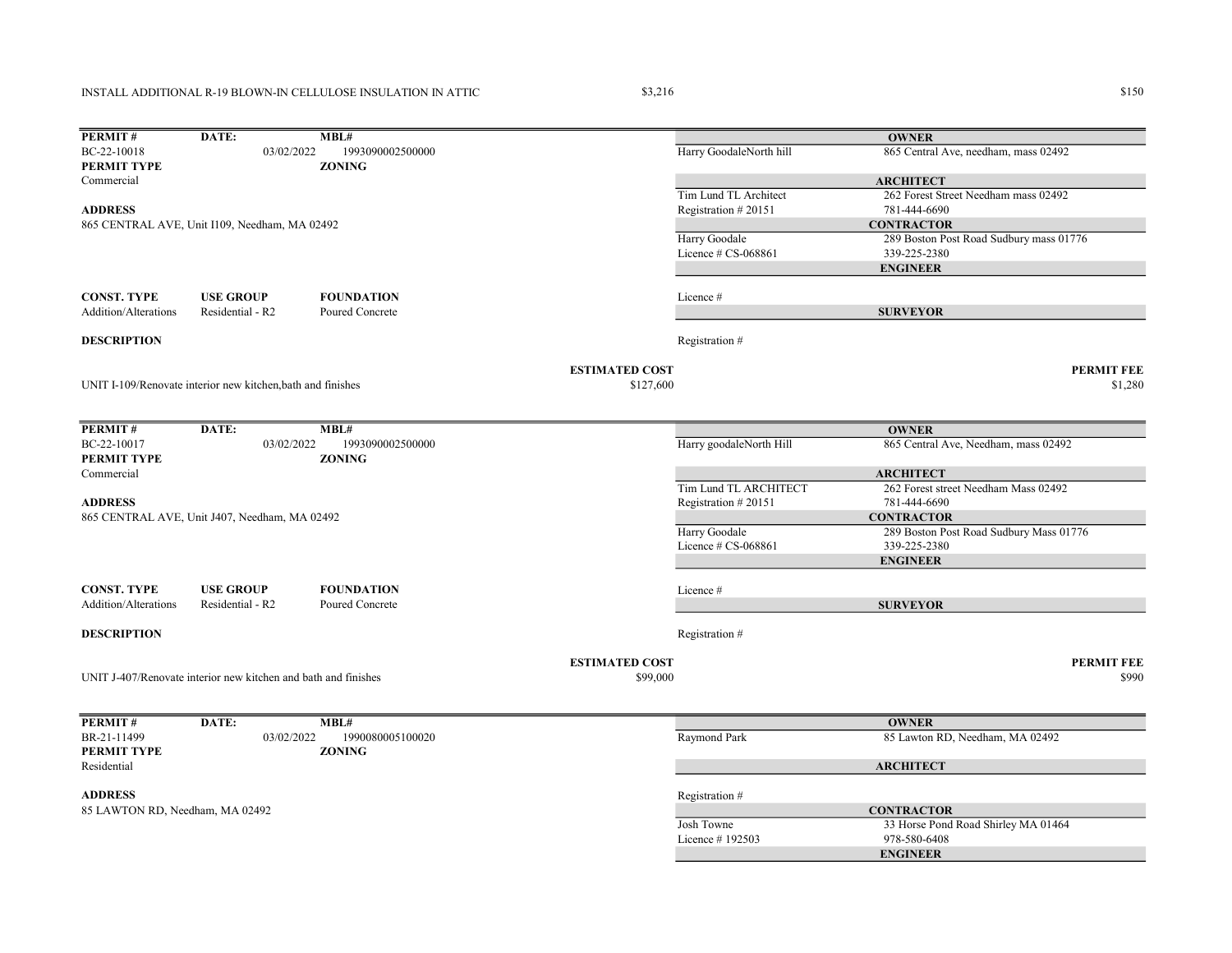| <b>CONST. TYPE</b>     | <b>USE GROUP</b>                                 | <b>FOUNDATION</b>                                                                             |                       | Licence#                          |                                                        |
|------------------------|--------------------------------------------------|-----------------------------------------------------------------------------------------------|-----------------------|-----------------------------------|--------------------------------------------------------|
| Other                  | R <sub>3</sub>                                   | Not applicable                                                                                |                       |                                   | <b>SURVEYOR</b>                                        |
| <b>DESCRIPTION</b>     |                                                  |                                                                                               |                       | Registration #                    |                                                        |
|                        |                                                  |                                                                                               | <b>ESTIMATED COST</b> |                                   | <b>PERMIT FEE</b>                                      |
|                        | Install 18x36 inground vinyl liner swimming pool |                                                                                               | \$30,000              |                                   | \$300                                                  |
|                        | DATE:                                            |                                                                                               |                       |                                   |                                                        |
| PERMIT#<br>BR-22-10191 | 03/02/2022                                       | MBL#<br>1990900001300000                                                                      |                       | Esel Shemmeri                     | <b>OWNER</b><br>11 Wellesley Avenue, Needham, MA 02494 |
| PERMIT TYPE            |                                                  | <b>ZONING</b>                                                                                 |                       |                                   |                                                        |
| Residential            |                                                  |                                                                                               |                       |                                   | <b>ARCHITECT</b>                                       |
| <b>ADDRESS</b>         |                                                  |                                                                                               |                       | Registration #                    |                                                        |
|                        | 11 WELLESLEY AVE, Needham, MA 02492              |                                                                                               |                       |                                   | <b>CONTRACTOR</b>                                      |
|                        |                                                  |                                                                                               |                       | Adam Glenn                        | 59 Tosca Drive Stoughton MA 02072                      |
|                        |                                                  |                                                                                               |                       | Licence #106148                   | 781-205-4516                                           |
|                        |                                                  |                                                                                               |                       |                                   | <b>ENGINEER</b>                                        |
| <b>CONST. TYPE</b>     | <b>USE GROUP</b>                                 | <b>FOUNDATION</b>                                                                             |                       | Licence #                         |                                                        |
| Other                  | R <sub>3</sub>                                   | Not applicable                                                                                |                       |                                   | <b>SURVEYOR</b>                                        |
| <b>DESCRIPTION</b>     |                                                  |                                                                                               |                       | Registration #                    |                                                        |
|                        |                                                  | RESIDENTIAL WEATHERIZATION/AIR SEALING THROUGH THE MASS SAVE PROGRAM.                         | <b>ESTIMATED COST</b> |                                   | <b>PERMIT FEE</b>                                      |
|                        | NO STRUCTURAL CHANGES. SITE I.D #: 14612476      |                                                                                               | \$500                 |                                   | \$150                                                  |
|                        |                                                  |                                                                                               |                       |                                   |                                                        |
| PERMIT#                | DATE:                                            | MBL#                                                                                          |                       |                                   | <b>OWNER</b>                                           |
| BR-22-10109            | 03/02/2022                                       | 1991070002400000                                                                              |                       | GS Hunnewell 95 LLC               | 301 Elliot Street, Newton, MA 02464                    |
| PERMIT TYPE            |                                                  | <b>ZONING</b>                                                                                 |                       |                                   |                                                        |
| Residential            |                                                  | <b>SRB</b>                                                                                    |                       |                                   | <b>ARCHITECT</b>                                       |
|                        |                                                  |                                                                                               |                       | Cheryl Moore Architectural Design | 11851 Darsey Rd Parrish FL 34219                       |
| <b>ADDRESS</b>         |                                                  |                                                                                               |                       | Registration #30097               | 9417299243                                             |
|                        | 95 HUNNEWELL ST, Needham, MA 02492               |                                                                                               |                       |                                   | <b>CONTRACTOR</b>                                      |
|                        |                                                  |                                                                                               |                       | Vlad Vilkomir                     | 301 Elliot Street Newton MA 02464                      |
|                        |                                                  |                                                                                               |                       | Licence $\#$ CS 109836            | 6177777050<br><b>ENGINEER</b>                          |
|                        |                                                  |                                                                                               |                       | Matthew Belski Jr Matthew Belski  | 35 Maple Street West Newbury MA 01985                  |
| <b>CONST. TYPE</b>     | <b>USE GROUP</b>                                 | <b>FOUNDATION</b>                                                                             |                       | Licence # 37557                   | 9783638130                                             |
| New Construction       | R <sub>3</sub>                                   | Poured Concrete                                                                               |                       |                                   | <b>SURVEYOR</b>                                        |
|                        |                                                  |                                                                                               |                       | Matthew Belski Matthew Belski     | 35 Maple St West Newbury MA 01985                      |
| <b>DESCRIPTION</b>     |                                                  |                                                                                               |                       | Registration # 37557              | 8574980951                                             |
|                        |                                                  | Construct Single Family Home with 2 stories, 5 bedrooms, 6 full baths, 0 half baths, finished | <b>ESTIMATED COST</b> |                                   | <b>PERMIT FEE</b>                                      |
|                        |                                                  | basement, finished attic, deck, porch, 1 fireplace and a two car attached garage.             | \$889,050             |                                   | \$8,900                                                |
| PERMIT#                | DATE:                                            | MBL#                                                                                          |                       |                                   | <b>OWNER</b>                                           |
| BR-22-10172            | 03/02/2022                                       | 1990310003600000                                                                              |                       | Federow Development LLC           | 146 South St, Needham, MA 02492                        |
| PERMIT TYPE            |                                                  | <b>ZONING</b>                                                                                 |                       |                                   |                                                        |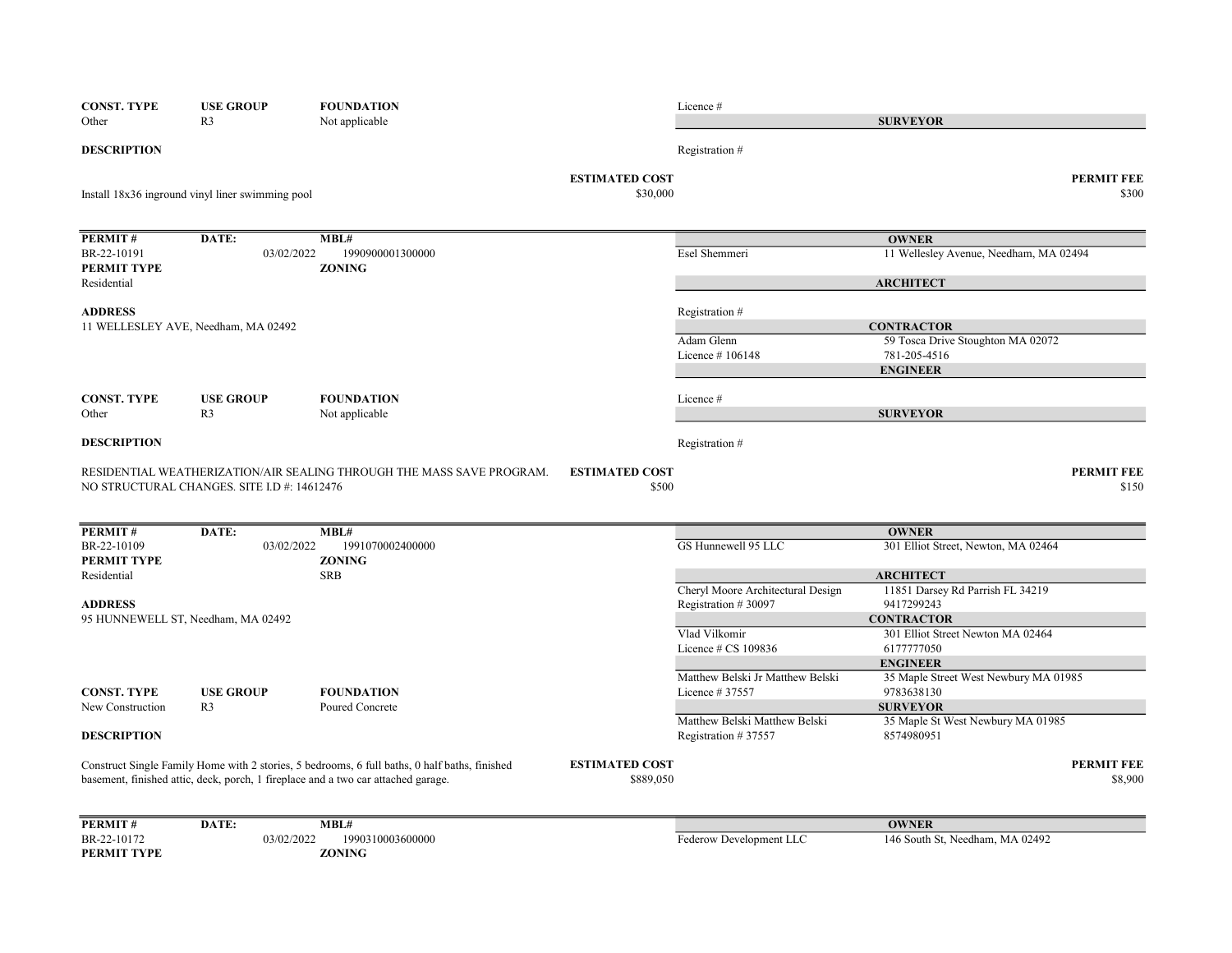| Residential                       |                                                  | srb                                                                   |                       |                                     | <b>ARCHITECT</b>                                              |
|-----------------------------------|--------------------------------------------------|-----------------------------------------------------------------------|-----------------------|-------------------------------------|---------------------------------------------------------------|
|                                   |                                                  |                                                                       |                       | Michael Mckay McKay Architects      | 35 Bryant St Dedham MA 02026                                  |
| <b>ADDRESS</b>                    |                                                  |                                                                       |                       | Registration # 6947                 | 781-326-5400                                                  |
|                                   | 115 WILSHIRE PARK, Needham, MA 02492             |                                                                       |                       |                                     | <b>CONTRACTOR</b>                                             |
|                                   |                                                  |                                                                       |                       | Garrett Federow                     | 146 South St Needham MA 02492                                 |
|                                   |                                                  |                                                                       |                       | Licence #103502                     | 617-212-8145                                                  |
|                                   |                                                  |                                                                       |                       |                                     | <b>ENGINEER</b>                                               |
| <b>CONST. TYPE</b>                | <b>USE GROUP</b>                                 | <b>FOUNDATION</b>                                                     |                       | Licence #                           |                                                               |
| New Construction                  | R <sub>3</sub>                                   | Poured Concrete                                                       |                       |                                     | <b>SURVEYOR</b>                                               |
|                                   |                                                  |                                                                       |                       | Bradley Simonelli Field Resources   | 281 Chestnut St Needham MA 02492                              |
| <b>DESCRIPTION</b>                |                                                  |                                                                       |                       | Registration #781-444-5936          | 781-444-5936                                                  |
|                                   |                                                  | NEW SINGLE FAMILY DWELLING, 4 BEDROOM, 6 BATH WITH FINISHED ATTIC AND | <b>ESTIMATED COST</b> |                                     | <b>PERMIT FEE</b>                                             |
|                                   |                                                  | BASEMENT, 2 CAR GARAGE, GAS FIRE PLACE, NO DECK OR PORCH              | \$930,000             |                                     | \$9,300                                                       |
|                                   |                                                  |                                                                       |                       |                                     |                                                               |
| PERMIT#                           | DATE:                                            | MBL#                                                                  |                       |                                     | <b>OWNER</b>                                                  |
| BR-22-10206<br>PERMIT TYPE        | 03/02/2022                                       | 1990250000600000<br><b>ZONING</b>                                     |                       | <b>Steven Bandler</b>               | 51 woodledge RD, needham, ma 02459                            |
| Residential                       |                                                  |                                                                       |                       |                                     | <b>ARCHITECT</b>                                              |
|                                   |                                                  |                                                                       |                       |                                     |                                                               |
| <b>ADDRESS</b>                    |                                                  |                                                                       |                       | Registration #                      |                                                               |
|                                   | 51 WOODLEDGE RD, Needham, MA 02492               |                                                                       |                       |                                     | <b>CONTRACTOR</b><br>396 washington street wellesley ma 02481 |
|                                   |                                                  |                                                                       |                       | jason indelicato<br>Licence #114449 | 5089583224                                                    |
|                                   |                                                  |                                                                       |                       |                                     | <b>ENGINEER</b>                                               |
|                                   |                                                  |                                                                       |                       |                                     |                                                               |
| <b>CONST. TYPE</b>                | <b>USE GROUP</b>                                 | <b>FOUNDATION</b>                                                     |                       | Licence #                           |                                                               |
| Addition/Alterations              | R <sub>3</sub>                                   | Poured Concrete                                                       |                       |                                     | <b>SURVEYOR</b>                                               |
| <b>DESCRIPTION</b>                |                                                  |                                                                       |                       | Registration #                      |                                                               |
|                                   |                                                  |                                                                       |                       |                                     |                                                               |
|                                   |                                                  |                                                                       | <b>ESTIMATED COST</b> |                                     | <b>PERMIT FEE</b>                                             |
|                                   | New tile, mudroom cubbies, new toilet and vanity |                                                                       | \$50,000              |                                     | \$500                                                         |
|                                   |                                                  |                                                                       |                       |                                     |                                                               |
| PERMIT#                           | DATE:                                            | MBL#                                                                  |                       |                                     | <b>OWNER</b>                                                  |
| BR-22-10126                       | 03/03/2022                                       | 1990540010000000                                                      |                       | Scott & Sara Taylor                 | 229 Manning Street, Needham, MA 02492                         |
| PERMIT TYPE                       |                                                  | <b>ZONING</b>                                                         |                       |                                     |                                                               |
| Residential                       |                                                  |                                                                       |                       |                                     | <b>ARCHITECT</b>                                              |
| <b>ADDRESS</b>                    |                                                  |                                                                       |                       | Registration #                      |                                                               |
| 229 MANNING ST, Needham, MA 02492 |                                                  |                                                                       |                       |                                     | <b>CONTRACTOR</b>                                             |
|                                   |                                                  |                                                                       |                       | Paul McKechnie Jr                   | 100 North Meadows Road Medfield ma 02052                      |
|                                   |                                                  |                                                                       |                       | Licence $\#$ cs-094257              | 5082023646                                                    |
|                                   |                                                  |                                                                       |                       |                                     | <b>ENGINEER</b>                                               |
| <b>CONST. TYPE</b>                | <b>USE GROUP</b>                                 | <b>FOUNDATION</b>                                                     |                       | Licence #                           |                                                               |
| Other                             | R <sub>3</sub>                                   | Poured Concrete                                                       |                       |                                     | <b>SURVEYOR</b>                                               |
|                                   |                                                  |                                                                       |                       |                                     |                                                               |
| <b>DESCRIPTION</b>                |                                                  |                                                                       |                       | Registration #                      |                                                               |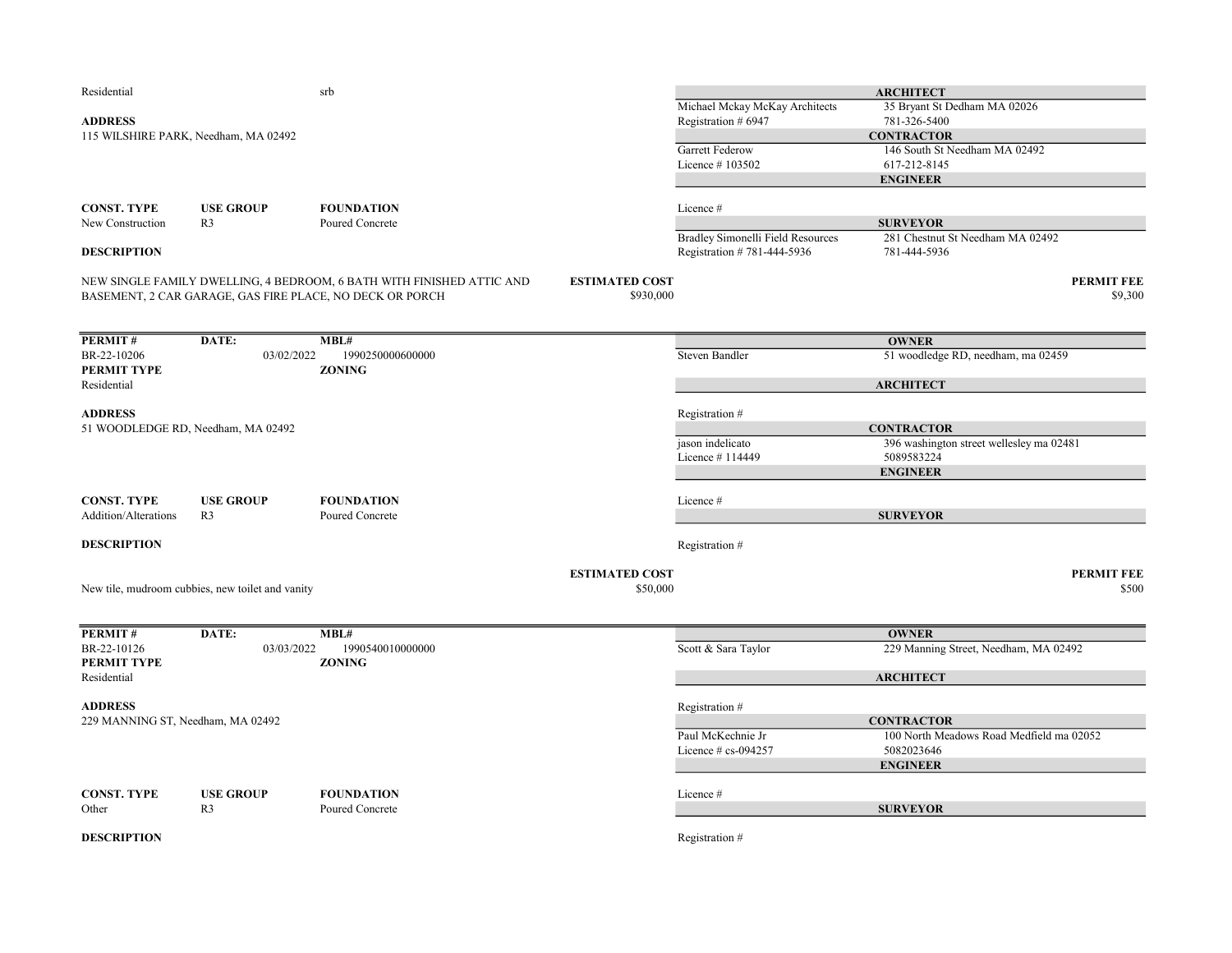Installation of a plunge pool (swimming Pool). A FINAL AS BUILT Plot Plan is required prior to Final Inspection and Certificate of Completion.

ESTIMATED COST PERMIT FEE<br>  $$34,150$  8350

| PERMIT#                       | DATE:                                                      | MBL#                              |                       |                         | <b>OWNER</b>                                             |
|-------------------------------|------------------------------------------------------------|-----------------------------------|-----------------------|-------------------------|----------------------------------------------------------|
| BC-22-10016                   | 03/03/2022                                                 | 1993090002500000                  |                       | Harry GoodaleNorth Hill | 865 central Ave, Needham, mass 02492                     |
| PERMIT TYPE                   |                                                            | <b>ZONING</b>                     |                       |                         |                                                          |
| Commercial                    |                                                            |                                   |                       | Tim Lund TL Architect   | <b>ARCHITECT</b><br>262 Forest Street Needham Mass 02492 |
| <b>ADDRESS</b>                |                                                            |                                   |                       | Registration #20151     | 781-444-6690                                             |
|                               | 865 CENTRAL AVE, Unit H508, Needham, MA 02492              |                                   |                       |                         | <b>CONTRACTOR</b>                                        |
|                               |                                                            |                                   |                       | Harry Goodale           | 289 Boston Post Road Sudbury mass 01776                  |
|                               |                                                            |                                   |                       | Licence $\#$ CS-068861  | 339-225-2380                                             |
|                               |                                                            |                                   |                       |                         | <b>ENGINEER</b>                                          |
| <b>CONST. TYPE</b>            | <b>USE GROUP</b>                                           | <b>FOUNDATION</b>                 |                       | Licence #               |                                                          |
| Addition/Alterations          | Residential - R2                                           | Poured Concrete                   |                       |                         | <b>SURVEYOR</b>                                          |
|                               |                                                            |                                   |                       |                         |                                                          |
| <b>DESCRIPTION</b>            |                                                            |                                   |                       | Registration #          |                                                          |
|                               |                                                            |                                   | <b>ESTIMATED COST</b> |                         | <b>PERMIT FEE</b>                                        |
|                               | UNIT H-508/Renovate interior new kitchen bath and finishes |                                   | \$81,950              |                         | \$820                                                    |
|                               |                                                            |                                   |                       |                         |                                                          |
| PERMIT#                       | DATE:                                                      | MBL#                              |                       |                         | <b>OWNER</b>                                             |
| BC-22-10019<br>PERMIT TYPE    | 03/03/2022                                                 | 1993090002500000<br><b>ZONING</b> |                       | Harry GoodaleNorth HIII | 865 central Ave, Needham, Mass 02492                     |
| Commercial                    |                                                            |                                   |                       |                         | <b>ARCHITECT</b>                                         |
|                               |                                                            |                                   |                       | Tim Lund TL Architect   | 262 forest Street needham Mass 02492                     |
| <b>ADDRESS</b>                |                                                            |                                   |                       | Registration #20151     | 781-444-6690                                             |
|                               | 865 CENTRAL AVE, Unit I404, Needham, MA 02492              |                                   |                       |                         | <b>CONTRACTOR</b>                                        |
|                               |                                                            |                                   |                       | Harry Goodale           | 289 Boston Post Road Sudbury Mass 01776                  |
|                               |                                                            |                                   |                       | Licence $# CS-068861$   | 339-225-2380                                             |
|                               |                                                            |                                   |                       |                         | <b>ENGINEER</b>                                          |
| <b>CONST. TYPE</b>            | <b>USE GROUP</b>                                           | <b>FOUNDATION</b>                 |                       | Licence#                |                                                          |
| Addition/Alterations          | Residential - R2                                           | Poured Concrete                   |                       |                         | <b>SURVEYOR</b>                                          |
| <b>DESCRIPTION</b>            |                                                            |                                   |                       | Registration #          |                                                          |
|                               |                                                            |                                   | <b>ESTIMATED COST</b> |                         | <b>PERMIT FEE</b>                                        |
|                               | UNIT I-404/Renovate interior new kitchen bath and finishes |                                   | \$132,550             |                         | \$1,330                                                  |
|                               |                                                            |                                   |                       |                         |                                                          |
| PERMIT#                       | DATE:                                                      | MBL#                              |                       |                         | <b>OWNER</b>                                             |
| BR-21-11071                   | 03/03/2022                                                 | 1991060002500000                  |                       | Ethan Rowe              | 9 Lakin St, Needham, MA 02494                            |
| PERMIT TYPE                   |                                                            | <b>ZONING</b>                     |                       |                         |                                                          |
| Residential                   |                                                            |                                   |                       |                         | <b>ARCHITECT</b>                                         |
| <b>ADDRESS</b>                |                                                            |                                   |                       | Registration #          |                                                          |
| 9 LAKIN ST, Needham, MA 02492 |                                                            |                                   |                       |                         | <b>CONTRACTOR</b>                                        |
|                               |                                                            |                                   |                       | Daniel Fonzi            | 240 Ballardvale St Wilmington MA 01887                   |

Licence # 101687 978-956-3146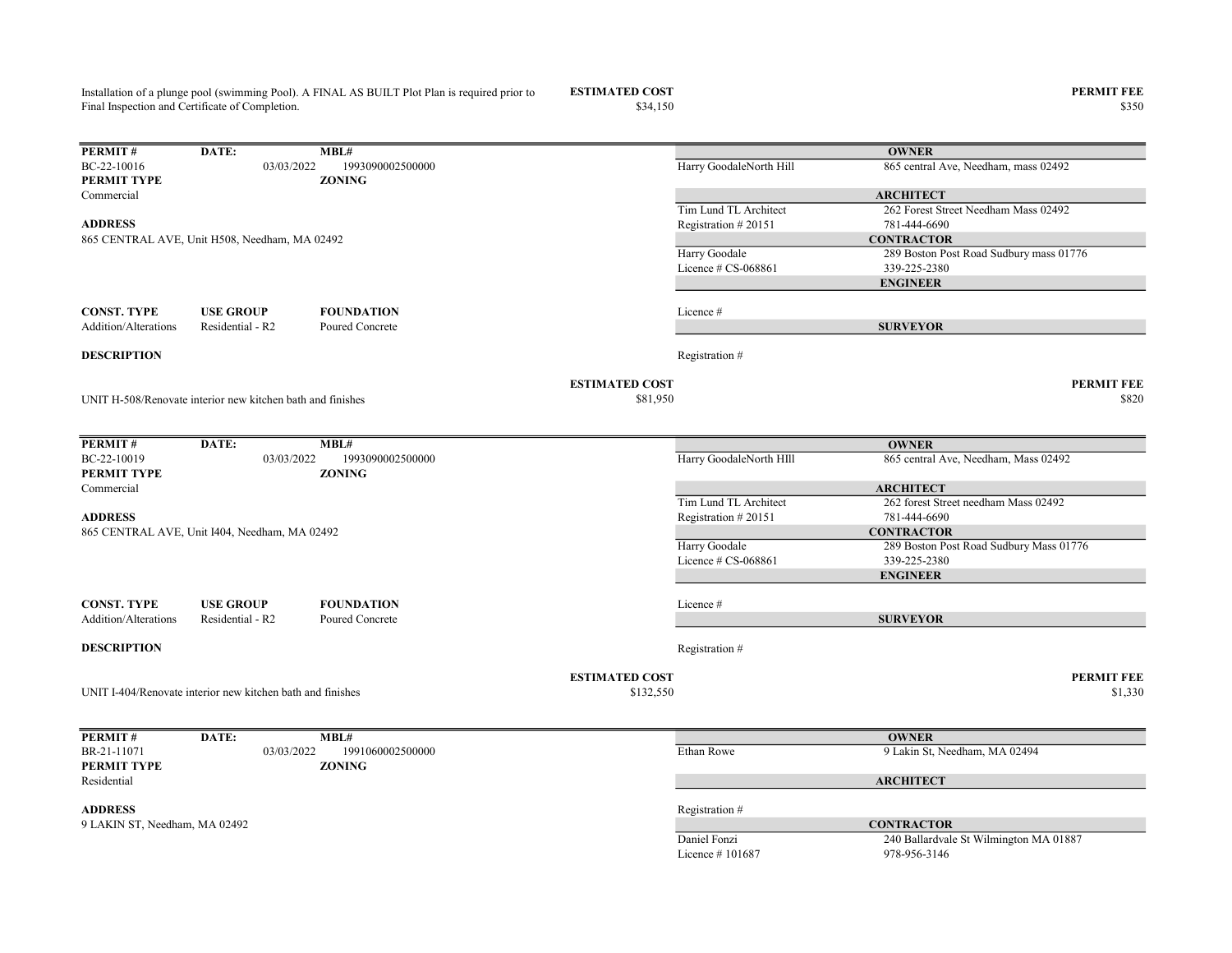|                                                                    |                                                                        |                                     |                                   | <b>ENGINEER</b>                        |
|--------------------------------------------------------------------|------------------------------------------------------------------------|-------------------------------------|-----------------------------------|----------------------------------------|
| <b>CONST. TYPE</b><br>Other                                        | <b>USE GROUP</b><br>R <sub>3</sub>                                     | <b>FOUNDATION</b><br>Not applicable | Licence #                         | <b>SURVEYOR</b>                        |
| <b>DESCRIPTION</b>                                                 |                                                                        |                                     | Registration #                    |                                        |
|                                                                    |                                                                        |                                     | <b>ESTIMATED COST</b>             | <b>PERMIT FEE</b>                      |
|                                                                    | Temporarily remove and reinstall rooftop solar (re-roofing the house). |                                     | \$499                             | \$300                                  |
| PERMIT#                                                            | DATE:                                                                  | MBL#                                |                                   | <b>OWNER</b>                           |
| BR-22-10076<br>PERMIT TYPE                                         | 03/03/2022                                                             | 1992130004200000<br><b>ZONING</b>   | Samantha Arak                     | 45 Country Way, Needham, MA 02492      |
| Residential                                                        |                                                                        |                                     |                                   | <b>ARCHITECT</b>                       |
| <b>ADDRESS</b>                                                     | 45 COUNTRY WAY, Needham, MA 02492                                      |                                     | Registration #                    | <b>CONTRACTOR</b>                      |
|                                                                    |                                                                        |                                     | Moses Ortiz                       | 410-R Lowell Street Lexington MA 02492 |
|                                                                    |                                                                        |                                     | Licence # CS-107007               | 617-337-3168                           |
|                                                                    |                                                                        |                                     |                                   | <b>ENGINEER</b>                        |
| <b>CONST. TYPE</b>                                                 | <b>USE GROUP</b>                                                       | <b>FOUNDATION</b>                   | Licence #                         |                                        |
| Addition/Alterations                                               | R <sub>3</sub>                                                         | Poured Concrete                     |                                   | <b>SURVEYOR</b>                        |
| <b>DESCRIPTION</b>                                                 |                                                                        |                                     | Registration #                    |                                        |
|                                                                    | Cabinet and counter replacement per $@$ eric, final inspection only    |                                     | <b>ESTIMATED COST</b><br>\$33,000 | <b>PERMIT FEE</b><br>\$330             |
| PERMIT#                                                            | DATE:                                                                  | MBL#                                |                                   | <b>OWNER</b>                           |
| BR-22-10085<br>PERMIT TYPE                                         | 03/03/2022                                                             | 1990690000200000<br><b>ZONING</b>   | Guruprasad Ananda                 | 357 Webster St, Needham, MA 02494      |
|                                                                    |                                                                        |                                     |                                   |                                        |
|                                                                    |                                                                        |                                     |                                   | <b>ARCHITECT</b>                       |
|                                                                    |                                                                        |                                     | Registration #                    |                                        |
|                                                                    |                                                                        |                                     |                                   | <b>CONTRACTOR</b>                      |
| Residential<br><b>ADDRESS</b><br>357 WEBSTER ST, Needham, MA 02492 |                                                                        |                                     | Josh Leet                         | 311 Main St Worcester MA 01608         |
|                                                                    |                                                                        |                                     | Licence #102765                   | 5087965525<br><b>ENGINEER</b>          |
|                                                                    |                                                                        |                                     |                                   |                                        |
|                                                                    | <b>USE GROUP</b><br>R <sub>3</sub>                                     | <b>FOUNDATION</b><br>Not applicable | Licence #                         | <b>SURVEYOR</b>                        |
| <b>CONST. TYPE</b><br>Addition/Alterations<br><b>DESCRIPTION</b>   |                                                                        |                                     | Registration #                    |                                        |
|                                                                    |                                                                        |                                     |                                   |                                        |
|                                                                    |                                                                        |                                     | <b>ESTIMATED COST</b><br>\$1,010  | <b>PERMIT FEE</b><br>\$150             |
| Insulation, weatherization, air sealing<br>PERMIT#                 | DATE:                                                                  | MBL#                                |                                   | <b>OWNER</b>                           |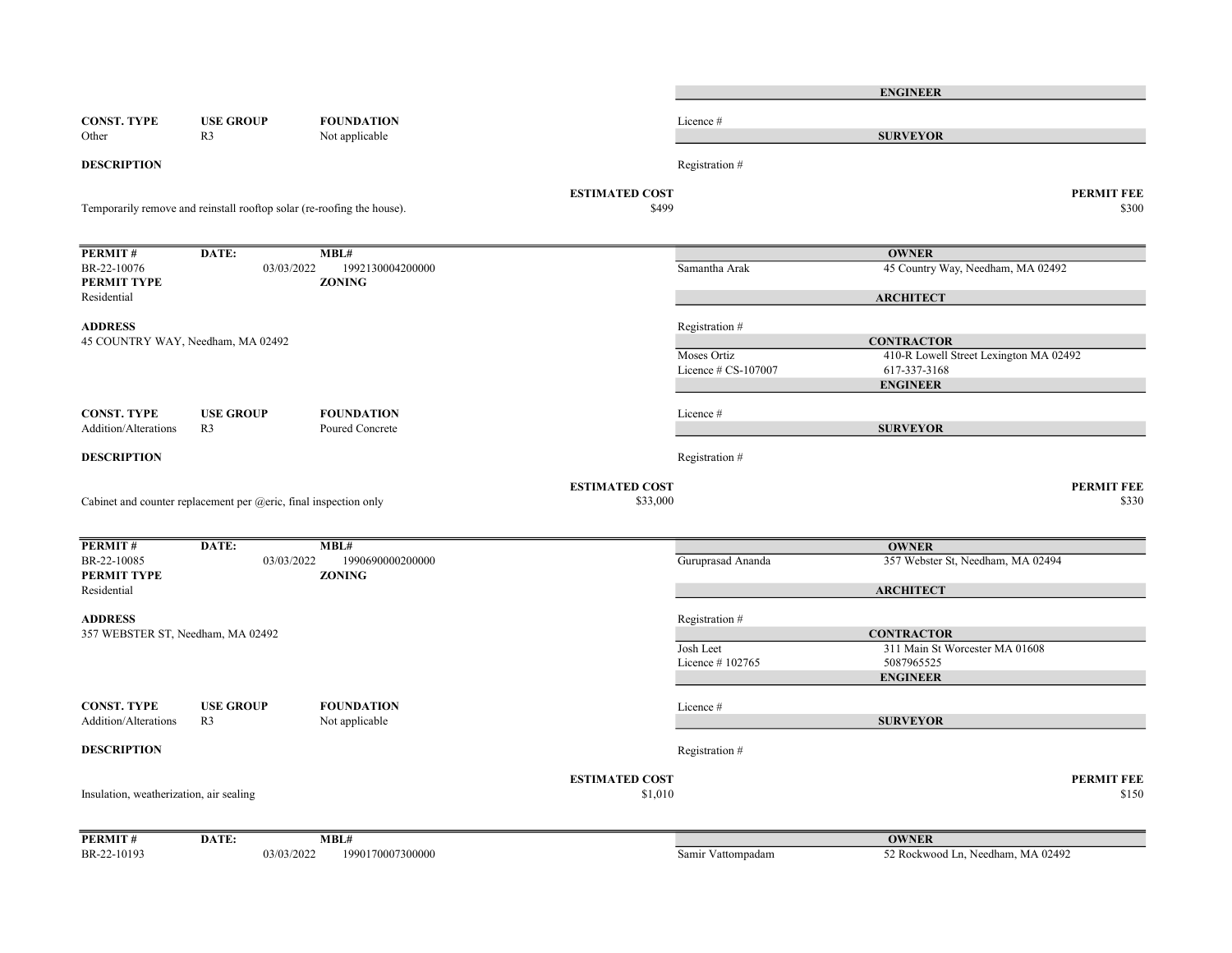| PERMIT TYPE<br>Residential                          |                                        | <b>ZONING</b>                                                                                                                                                                                         |                                   |                                                          | <b>ARCHITECT</b>                                                                           |
|-----------------------------------------------------|----------------------------------------|-------------------------------------------------------------------------------------------------------------------------------------------------------------------------------------------------------|-----------------------------------|----------------------------------------------------------|--------------------------------------------------------------------------------------------|
| <b>ADDRESS</b><br>52 ROCKWOOD LN, Needham, MA 02492 |                                        |                                                                                                                                                                                                       |                                   | Registration #                                           | <b>CONTRACTOR</b>                                                                          |
|                                                     |                                        |                                                                                                                                                                                                       |                                   | Licence#                                                 | <b>ENGINEER</b>                                                                            |
| <b>CONST. TYPE</b><br>Other                         | <b>USE GROUP</b><br>R <sub>3</sub>     | <b>FOUNDATION</b><br>Not applicable                                                                                                                                                                   |                                   | Licence #                                                | <b>SURVEYOR</b>                                                                            |
| <b>DESCRIPTION</b>                                  |                                        |                                                                                                                                                                                                       |                                   | Registration#                                            |                                                                                            |
|                                                     |                                        | Backyard Fence Installation (54" commercial grade aluminum all in the back and side withsteps on<br>the wall and single gate and matching 6' high latticePVC fence with 6' x 6' double on other side) | <b>ESTIMATED COST</b><br>\$17,000 |                                                          | <b>PERMIT FEE</b><br>\$170                                                                 |
| PERMIT#                                             | DATE:                                  | MBL#                                                                                                                                                                                                  |                                   |                                                          | <b>OWNER</b>                                                                               |
| BR-22-10199<br>PERMIT TYPE<br>Residential           | 03/03/2022                             | 1990590000600000<br><b>ZONING</b>                                                                                                                                                                     |                                   | Michael Beck                                             | 103 Paul Revere Rd, Needham, MA 02494<br><b>ARCHITECT</b>                                  |
| <b>ADDRESS</b>                                      |                                        |                                                                                                                                                                                                       |                                   | Registration #                                           |                                                                                            |
|                                                     | 103 PAUL REVERE RD, Needham, MA 02492  |                                                                                                                                                                                                       |                                   | Dennis Sullivan<br>Licence # CS-092279                   | <b>CONTRACTOR</b><br>1095 Highland Ave Needham MA 02494<br>617-602-5683<br><b>ENGINEER</b> |
| <b>CONST. TYPE</b><br><b>Addition/Alterations</b>   | <b>USE GROUP</b><br>R3                 | <b>FOUNDATION</b><br>Not applicable                                                                                                                                                                   |                                   | Licence#                                                 | <b>SURVEYOR</b>                                                                            |
| <b>DESCRIPTION</b>                                  |                                        |                                                                                                                                                                                                       |                                   | Registration #                                           |                                                                                            |
|                                                     |                                        | Remodel interior first floor. [https://viewpointcloud.blob.core.windows.net/profile-<br>pictures/1646081582930 Mon Feb 28 2022 20:53:03 GMT+0000 (Greenwich Mean Time).png]                           | <b>ESTIMATED COST</b><br>\$70,000 |                                                          | <b>PERMIT FEE</b><br>\$700                                                                 |
| PERMIT#                                             | DATE:                                  | MBL#                                                                                                                                                                                                  |                                   |                                                          | <b>OWNER</b>                                                                               |
| BR-22-10178<br>PERMIT TYPE                          | 03/03/2022                             | 1990480001800000<br><b>ZONING</b>                                                                                                                                                                     |                                   | J Derenzo Properties LLC                                 | 43 Charles Street, Needham, MA 02494                                                       |
| Residential                                         |                                        | <b>SRB</b>                                                                                                                                                                                            |                                   |                                                          | <b>ARCHITECT</b>                                                                           |
| <b>ADDRESS</b>                                      | 665 GREAT PLAIN AVE, Needham, MA 02492 |                                                                                                                                                                                                       |                                   | Registration #<br>Jay Derenzo<br>Licence $\#$ CS-103946  | <b>CONTRACTOR</b><br>43 Charles Street Needham MA 02494<br>7814490300                      |
| <b>CONST. TYPE</b>                                  | <b>USE GROUP</b>                       | <b>FOUNDATION</b>                                                                                                                                                                                     |                                   | Licence #                                                | <b>ENGINEER</b>                                                                            |
| Addition/Alterations<br><b>DESCRIPTION</b>          | R <sub>3</sub>                         | Poured Concrete                                                                                                                                                                                       |                                   | Bradley Simonelli Field Resources<br>Registration #47581 | <b>SURVEYOR</b><br>281 Chestnut Street Needham MA 02492<br>781-444-5936                    |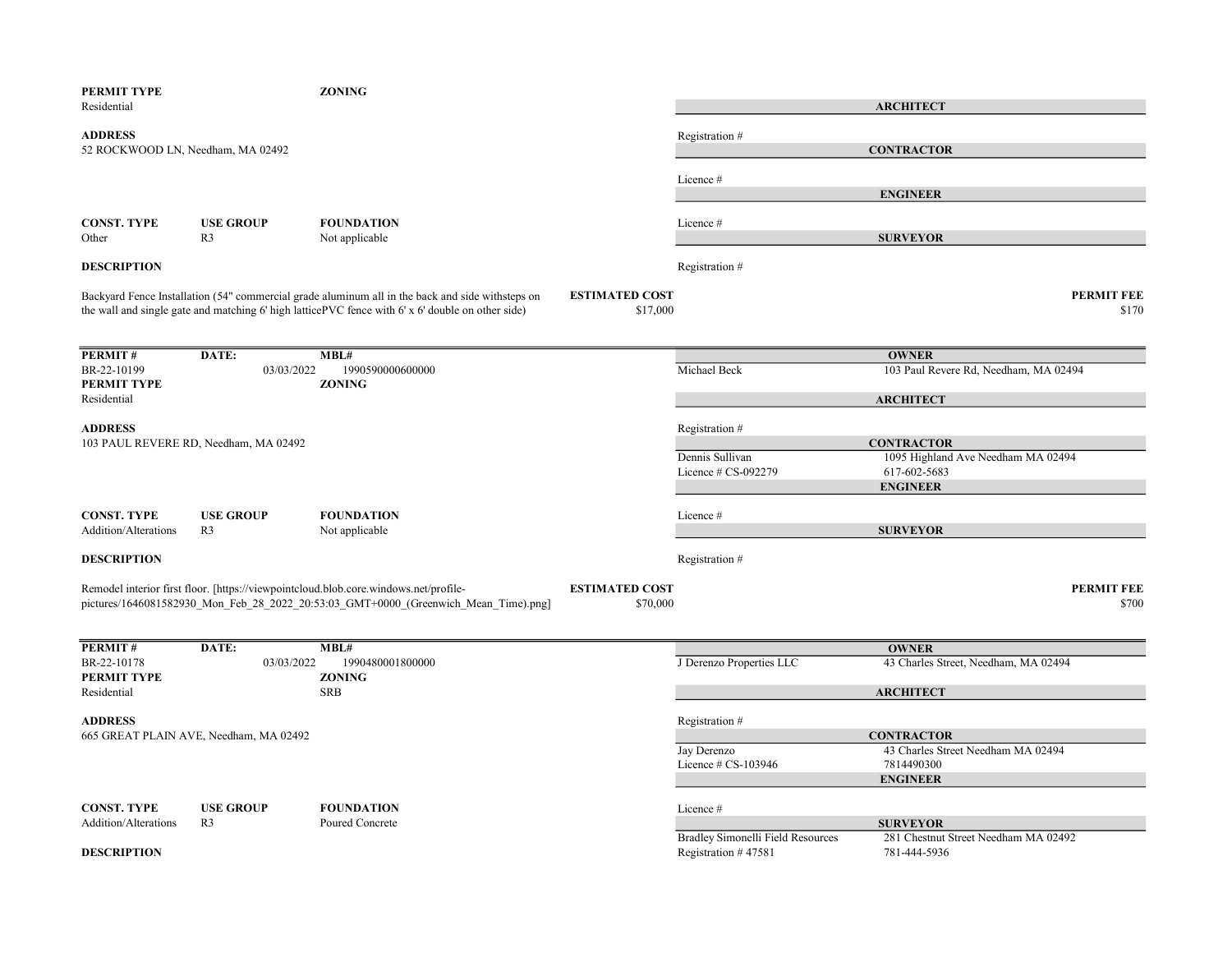$$52,140$  \$530 **PERMIT #** DATE: MBL#<br>BR-21-11455 03/07/2022 1991210005001080 03/07/2022 1991210005001080 JULIA KESHEN 108 JARVIS CIR, NEEDHAM, MA 02492 PERMIT TYPE ZONING Residential ADDRESS Registration # KEVIN R ALLEN 707 MAIN STREET BOYLSTON MA 01505 Licence # 65992 7743294664 CONST. TYPE USE GROUP FOUNDATION Licence # Other R3 Not applicable **DESCRIPTION** Registration  $#$ ESTIMATED COST PERMIT FEE  $\$3,000$   $\$150$ **PERMIT # DATE:** MBL#<br>BR-22-10176 03/07/2022 1990600002300000 03/07/2022 1990600002300000 Eileen Scanlon & John Reichard 48 Dartmouth Avenue, Needham, MA 02459 PERMIT TYPE ZONING Residential ADDRESS Registration # Ricky A. Leland 4 Nipmuc Drive Mendon MA 01756 Licence # 72429 508-528-5587 CONST. TYPE USE GROUP FOUNDATION Licence # Addition/Alterations R3 Poured Concrete **DESCRIPTION** Registration  $#$ ESTIMATED COST PERMIT FEE  $$1,240$   $$1,240$ **PERMIT #** DATE: **MBL#**<br>BR-22-10198 03/07/2022 1990310000600000 1990310000600000 Patrick Stern 86 Plymouth Rd, Needham, Ma 02492<br> **Patrick Stern 86 Plymouth Rd, Needham, Ma 02492** PERMIT TYPE Residential ADDRESS Registration # Joseph Hackett 726 Commercial St Weymouth Ma 02189 ATTIC OPEN BLOW CELLULOSE **OWNER ARCHITECT CONTRACTOR** ENGINEER SURVEYOR 48 DARTMOUTH AVE, Needham, MA 02492 gym and bonus room. Amendment to Permit BR-21-11459. **OWNER** ARCHITECT **CONTRACTOR** ENGINEER SURVEYOR 108 JARVIS CIR, Needham, MA 02492 Finishing of area in basement to allow for new lounging area/open play area, pantry, full bath, closets and unfinished storage area as shown on plans. Final construction will include changing of entry way from bulkhead area to finished space as well as bathroom layout to accommodate underground **OWNER ARCHITECT** 86 PLYMOUTH RD, Needham, MA 02492 CONTRACTOR

Addition of Dormer to second floor and finishing 819sf of basement space, inclusive of a bathroom,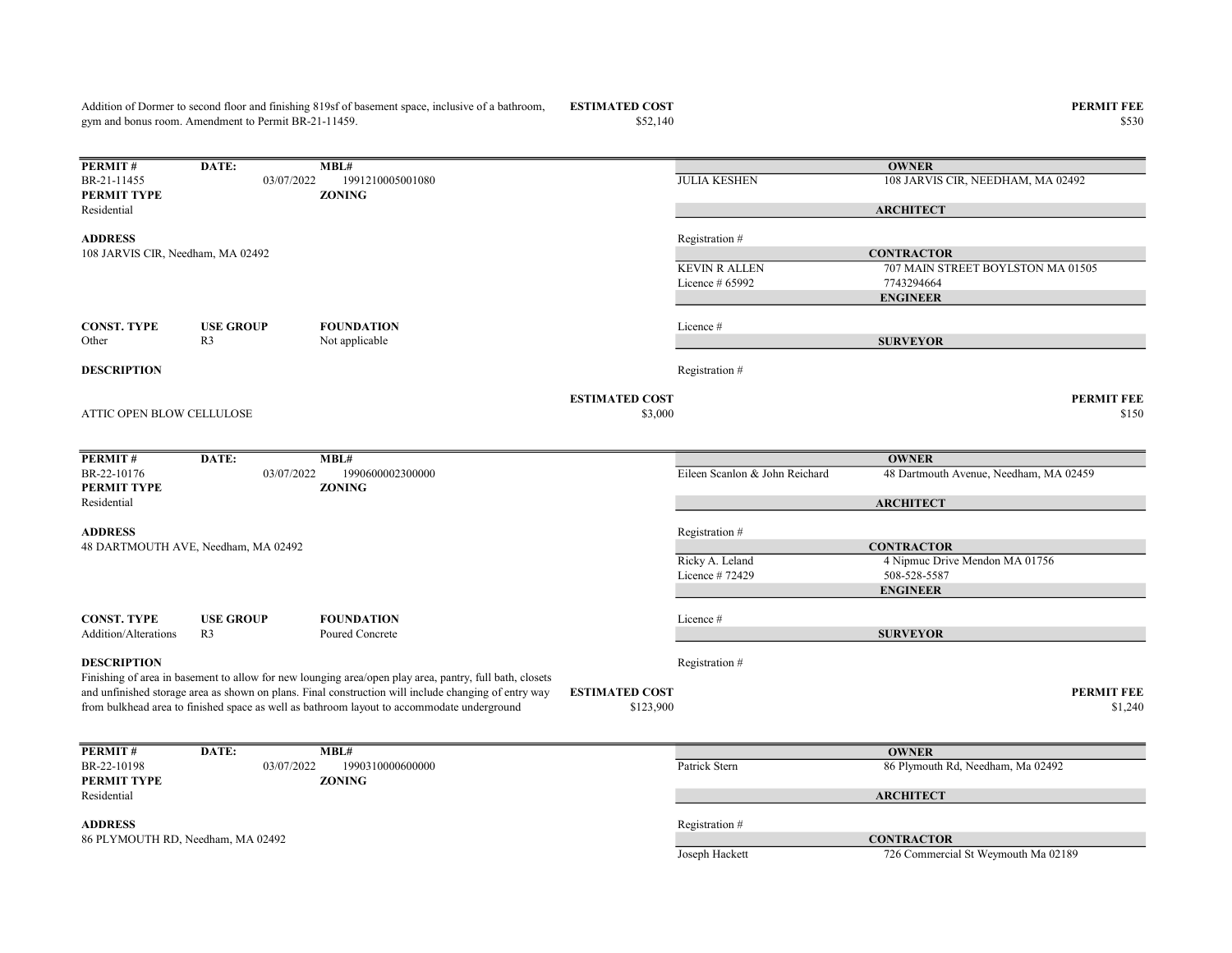| <b>PERMIT#</b>                                    | DATE:                              | MBL#                                                                                                                                                                                                       |                                   |                                         | <b>OWNER</b>                                                 |                            |
|---------------------------------------------------|------------------------------------|------------------------------------------------------------------------------------------------------------------------------------------------------------------------------------------------------------|-----------------------------------|-----------------------------------------|--------------------------------------------------------------|----------------------------|
|                                                   |                                    | Existing bathroom remodeling project. Replace sink, vanity, toilet, tiles and paint walls.                                                                                                                 | <b>ESTIMATED COST</b><br>\$65,000 |                                         |                                                              | <b>PERMIT FEE</b><br>\$650 |
| <b>DESCRIPTION</b>                                |                                    |                                                                                                                                                                                                            |                                   | Registration #                          |                                                              |                            |
| Other                                             | R <sub>3</sub>                     | Not applicable                                                                                                                                                                                             |                                   |                                         | <b>SURVEYOR</b>                                              |                            |
| <b>CONST. TYPE</b>                                | <b>USE GROUP</b>                   | <b>FOUNDATION</b>                                                                                                                                                                                          |                                   | Licence#                                |                                                              |                            |
|                                                   |                                    |                                                                                                                                                                                                            |                                   |                                         | <b>ENGINEER</b>                                              |                            |
|                                                   |                                    |                                                                                                                                                                                                            |                                   | Zion Yehoshua<br>Licence $\#$ CS-110634 | P.O Box 1802 Brookline MA 02446<br>(617)3406418              |                            |
| <b>ADDRESS</b><br>109 SOUTH ST, Needham, MA 02492 |                                    |                                                                                                                                                                                                            |                                   | Registration#                           | <b>CONTRACTOR</b>                                            |                            |
|                                                   |                                    |                                                                                                                                                                                                            |                                   |                                         | <b>ARCHITECT</b>                                             |                            |
| PERMIT TYPE<br>Residential                        |                                    | <b>ZONING</b>                                                                                                                                                                                              |                                   |                                         |                                                              |                            |
| PERMIT#<br>BR-22-10216                            | DATE:<br>03/07/2022                | MBL#<br>1990080005500000                                                                                                                                                                                   |                                   | Meghan Morgan                           | <b>OWNER</b><br>109 South St., Needham, MA 02492             |                            |
|                                                   |                                    | Removed existing siding and install new James Hardie Fiber cement siding and trims                                                                                                                         | <b>ESTIMATED COST</b><br>\$53,295 |                                         |                                                              | <b>PERMIT FEE</b><br>\$540 |
|                                                   |                                    |                                                                                                                                                                                                            |                                   |                                         |                                                              |                            |
| <b>DESCRIPTION</b>                                |                                    |                                                                                                                                                                                                            |                                   | Registration #                          |                                                              |                            |
| <b>CONST. TYPE</b><br>Other                       | <b>USE GROUP</b><br>R <sub>3</sub> | <b>FOUNDATION</b><br>Not applicable                                                                                                                                                                        |                                   | Licence#                                | <b>SURVEYOR</b>                                              |                            |
|                                                   |                                    |                                                                                                                                                                                                            |                                   |                                         | <b>ENGINEER</b>                                              |                            |
|                                                   |                                    |                                                                                                                                                                                                            |                                   | Licence #112973                         | 7742796322                                                   |                            |
| 58 WARREN ST, Needham, MA 02492                   |                                    |                                                                                                                                                                                                            |                                   | Jepherson Cardoso                       | <b>CONTRACTOR</b><br>5 Chrysler road apt 202 Natick MA 01760 |                            |
| <b>ADDRESS</b>                                    |                                    |                                                                                                                                                                                                            |                                   | Registration #                          |                                                              |                            |
| PERMIT TYPE<br>Residential                        |                                    | <b>ZONING</b>                                                                                                                                                                                              |                                   |                                         | <b>ARCHITECT</b>                                             |                            |
| PERMIT#<br>BR-22-10211                            | 03/07/2022                         | 1990500005500000                                                                                                                                                                                           |                                   | Ryan Davis                              | <b>OWNER</b><br>58 warren street, Needham, MA 02492          |                            |
|                                                   | DATE:                              | This permit is related to work going forward from the existing conditions.ORIGINAL PERMIT BR-<br>20-10954 had the following Description of Work: "The construction of new single family home with,<br>MBL# | <b>ESTIMATED COST</b><br>\$1,000  |                                         |                                                              | <b>PERMIT FEE</b><br>\$150 |
| <b>DESCRIPTION</b>                                |                                    | New permit to complete existing ongoing project BR-20-10954 Original permit has been stopped.                                                                                                              |                                   | Registration #                          |                                                              |                            |
| Other                                             | R <sub>3</sub>                     | Poured Concrete                                                                                                                                                                                            |                                   |                                         | <b>SURVEYOR</b>                                              |                            |
| <b>CONST. TYPE</b>                                | <b>USE GROUP</b>                   | <b>FOUNDATION</b>                                                                                                                                                                                          |                                   | Licence#                                |                                                              |                            |
|                                                   |                                    |                                                                                                                                                                                                            |                                   | Licence $# CS-093529$                   | 6175909096<br><b>ENGINEER</b>                                |                            |
|                                                   |                                    |                                                                                                                                                                                                            |                                   |                                         |                                                              |                            |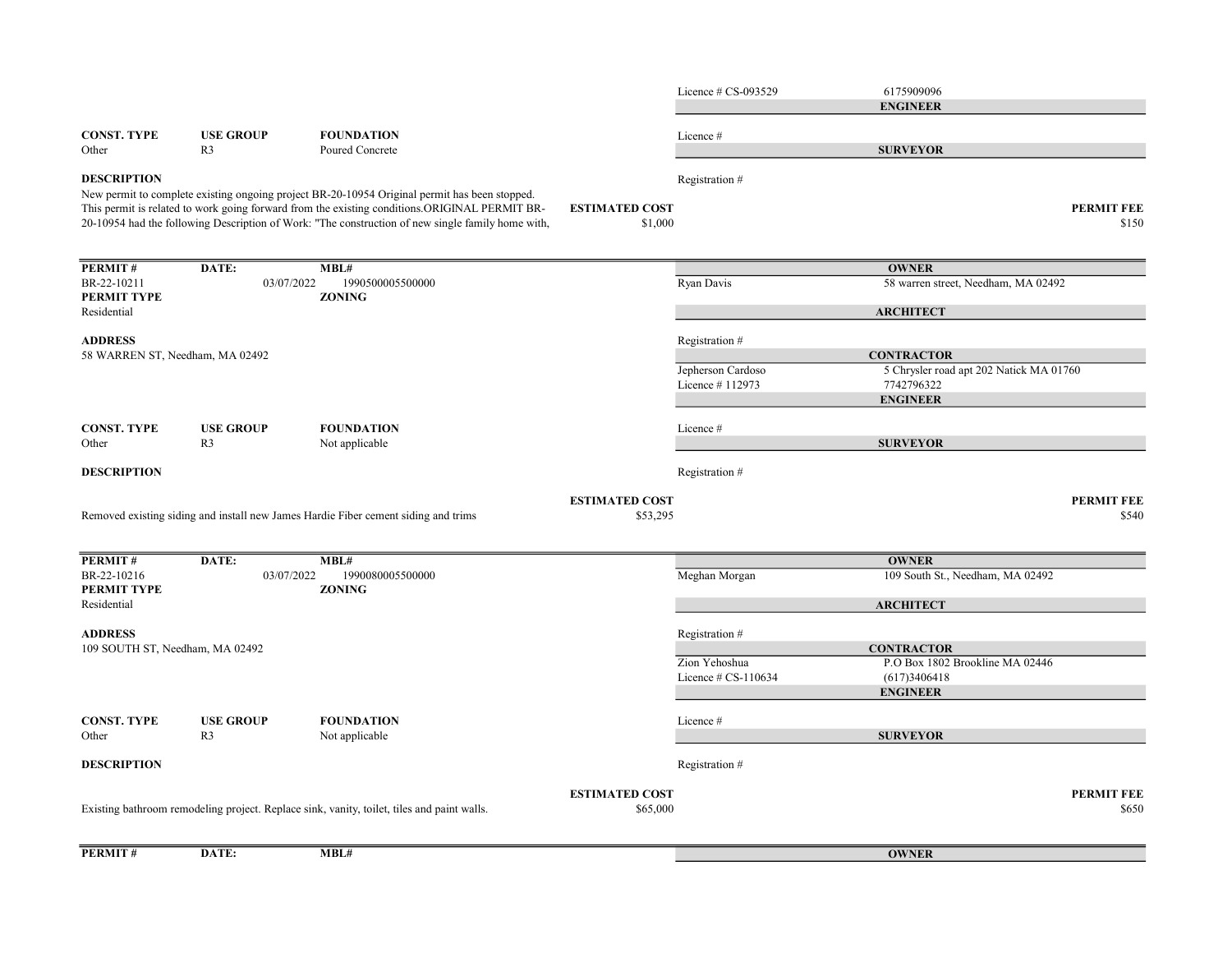| BR-22-10170<br>PERMIT TYPE                         | 03/07/2022                                                                  | 1991050003200000<br><b>ZONING</b>                                                                                                                                                                      |                       | John and Alyssa Pentore           | 425 Central Ave, Needham, MA 02492         |
|----------------------------------------------------|-----------------------------------------------------------------------------|--------------------------------------------------------------------------------------------------------------------------------------------------------------------------------------------------------|-----------------------|-----------------------------------|--------------------------------------------|
| Residential                                        |                                                                             |                                                                                                                                                                                                        |                       |                                   | <b>ARCHITECT</b>                           |
|                                                    |                                                                             |                                                                                                                                                                                                        |                       | Mike McKay McKay architects       | 35 Bryant St Dedham MA 02026               |
| <b>ADDRESS</b>                                     |                                                                             |                                                                                                                                                                                                        |                       | Registration # 694                | 781-326-5400                               |
| 58 TAYLOR ST, Needham, MA 02492                    |                                                                             |                                                                                                                                                                                                        |                       |                                   | <b>CONTRACTOR</b>                          |
|                                                    |                                                                             |                                                                                                                                                                                                        |                       | Yevgeniy Voloshin                 | 92 Charles River St Needham Ma 02492       |
|                                                    |                                                                             |                                                                                                                                                                                                        |                       | Licence #105154                   | 617-953-8747                               |
|                                                    |                                                                             |                                                                                                                                                                                                        |                       |                                   | <b>ENGINEER</b>                            |
|                                                    |                                                                             |                                                                                                                                                                                                        |                       |                                   |                                            |
| <b>CONST. TYPE</b>                                 | <b>USE GROUP</b>                                                            | <b>FOUNDATION</b>                                                                                                                                                                                      |                       | Licence#                          |                                            |
| Addition/Alterations                               | R3                                                                          | Not applicable                                                                                                                                                                                         |                       |                                   | <b>SURVEYOR</b>                            |
| <b>DESCRIPTION</b>                                 |                                                                             |                                                                                                                                                                                                        |                       |                                   |                                            |
|                                                    |                                                                             |                                                                                                                                                                                                        |                       | Registration #                    |                                            |
|                                                    |                                                                             | Ammendment to new construction: Building permit #BR-21-11152: increasing the scope to include<br>finished attic space. Specifically, an open play area with Heat/AC, plumbing, electrical, insulation, | <b>ESTIMATED COST</b> |                                   | <b>PERMIT FEE</b>                          |
| plaster and 1/2 bath with vanity and toilet.       |                                                                             |                                                                                                                                                                                                        | \$35,000              |                                   | \$350                                      |
|                                                    |                                                                             |                                                                                                                                                                                                        |                       |                                   |                                            |
|                                                    |                                                                             |                                                                                                                                                                                                        |                       |                                   |                                            |
| PERMIT#                                            | DATE:                                                                       | MBL#                                                                                                                                                                                                   |                       |                                   | <b>OWNER</b>                               |
| BR-22-10179                                        | 03/08/2022                                                                  | 1990640006500000                                                                                                                                                                                       |                       | john Killian                      | 21 Manning Street, Needham, MA 02492       |
| PERMIT TYPE                                        |                                                                             | <b>ZONING</b>                                                                                                                                                                                          |                       |                                   |                                            |
| Residential                                        |                                                                             |                                                                                                                                                                                                        |                       |                                   | <b>ARCHITECT</b>                           |
|                                                    |                                                                             |                                                                                                                                                                                                        |                       |                                   |                                            |
| <b>ADDRESS</b><br>21 MANNING ST, Needham, MA 02492 |                                                                             |                                                                                                                                                                                                        |                       | Registration #                    | <b>CONTRACTOR</b>                          |
|                                                    |                                                                             |                                                                                                                                                                                                        | Paige Vincent         | 36 Bellevue Road Andover MA 01810 |                                            |
|                                                    |                                                                             |                                                                                                                                                                                                        |                       | Licence $\#$ CS104883             | 781 710-3623                               |
|                                                    |                                                                             |                                                                                                                                                                                                        |                       |                                   | <b>ENGINEER</b>                            |
|                                                    |                                                                             |                                                                                                                                                                                                        |                       |                                   |                                            |
| <b>CONST. TYPE</b>                                 | <b>USE GROUP</b>                                                            | <b>FOUNDATION</b>                                                                                                                                                                                      |                       | Licence #                         |                                            |
| Addition/Alterations                               | R <sub>3</sub>                                                              | Poured Concrete                                                                                                                                                                                        |                       |                                   | <b>SURVEYOR</b>                            |
|                                                    |                                                                             |                                                                                                                                                                                                        |                       |                                   |                                            |
| <b>DESCRIPTION</b>                                 |                                                                             |                                                                                                                                                                                                        |                       | Registration #                    |                                            |
|                                                    |                                                                             |                                                                                                                                                                                                        |                       |                                   |                                            |
|                                                    |                                                                             | Remodel kitchen and 1st floor bathroom modification from half to 3/4 bath. no structural work this                                                                                                     | <b>ESTIMATED COST</b> |                                   | <b>PERMIT FEE</b>                          |
|                                                    | project This permit is for kitchen remodel and the 1st floor bathroom only. |                                                                                                                                                                                                        | \$87,940              |                                   | \$880                                      |
|                                                    |                                                                             |                                                                                                                                                                                                        |                       |                                   |                                            |
| PERMIT#                                            | DATE:                                                                       | MBL#                                                                                                                                                                                                   |                       |                                   | <b>OWNER</b>                               |
| BR-22-10213                                        | 03/08/2022                                                                  | 1990700001700000                                                                                                                                                                                       |                       | <b>Belle Mont Estates</b>         | 99 Chestnut Hill Ave, Boston, MA 02135     |
| PERMIT TYPE                                        |                                                                             | <b>ZONING</b>                                                                                                                                                                                          |                       |                                   |                                            |
| Residential                                        |                                                                             |                                                                                                                                                                                                        |                       |                                   | <b>ARCHITECT</b>                           |
|                                                    |                                                                             |                                                                                                                                                                                                        |                       |                                   |                                            |
| <b>ADDRESS</b>                                     |                                                                             |                                                                                                                                                                                                        |                       | Registration#                     |                                            |
| 10 MANSON RD, Needham, MA 02492                    |                                                                             |                                                                                                                                                                                                        |                       |                                   | <b>CONTRACTOR</b>                          |
|                                                    |                                                                             |                                                                                                                                                                                                        |                       | Yaroslav Korchnoy                 | 99 Chestnut Hill Ave, #305 Boston MA 02135 |
|                                                    |                                                                             |                                                                                                                                                                                                        |                       | Licence # cs-116214               | 6173358822                                 |
|                                                    |                                                                             |                                                                                                                                                                                                        |                       |                                   | <b>ENGINEER</b>                            |
|                                                    |                                                                             |                                                                                                                                                                                                        |                       |                                   |                                            |
| <b>CONST. TYPE</b>                                 | <b>USE GROUP</b>                                                            | <b>FOUNDATION</b>                                                                                                                                                                                      |                       | Licence#                          |                                            |
| Other                                              | R <sub>3</sub>                                                              | Poured Concrete                                                                                                                                                                                        |                       |                                   | <b>SURVEYOR</b>                            |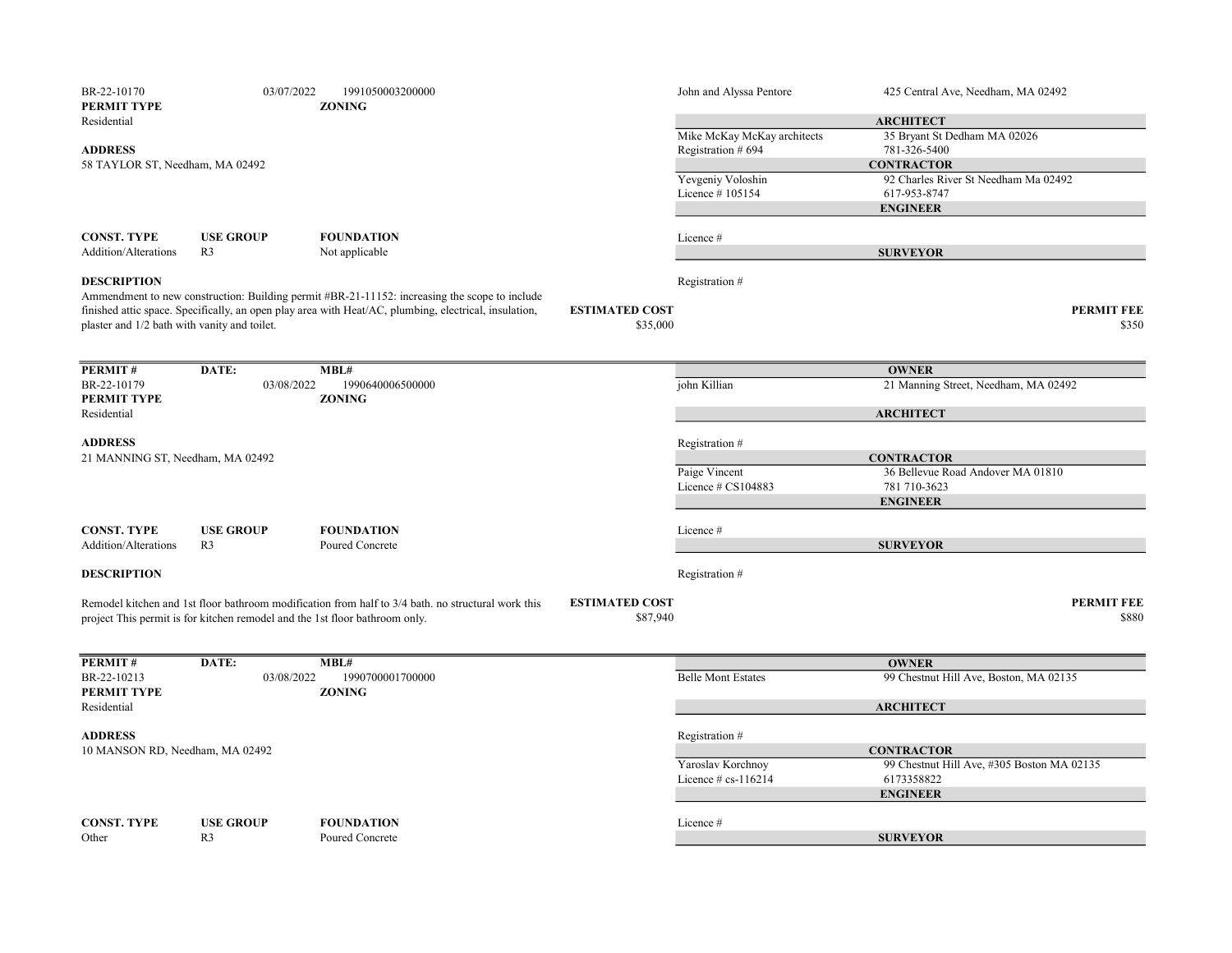| <b>DESCRIPTION</b>              |                                               | Transfer #BR-21-11125 to Yaroslav KorshnoyPERMIT BR-21-11125 - Construction of a single<br>family dwelling, 5 bedrooms, 5.5 baths, unfinished basement, finished attic, 2 car attached garage, no<br>porch or deck, gas fireplace. Permit BR-22-10140 changes scope of project. Permit BR-22-10213 | <b>ESTIMATED COST</b><br>\$10,000  | Registration #             | <b>PERMIT FEE</b><br>\$150            |
|---------------------------------|-----------------------------------------------|----------------------------------------------------------------------------------------------------------------------------------------------------------------------------------------------------------------------------------------------------------------------------------------------------|------------------------------------|----------------------------|---------------------------------------|
| PERMIT#                         | DATE:                                         | MBL#                                                                                                                                                                                                                                                                                               |                                    |                            | <b>OWNER</b>                          |
| BR-22-10102                     | 03/08/2022                                    | 1991050003500000                                                                                                                                                                                                                                                                                   |                                    | Kyle Moran                 | 30 Taylor St, Needham, MA 02494       |
| PERMIT TYPE                     |                                               | <b>ZONING</b>                                                                                                                                                                                                                                                                                      |                                    |                            |                                       |
| Residential                     |                                               |                                                                                                                                                                                                                                                                                                    |                                    |                            | <b>ARCHITECT</b>                      |
| <b>ADDRESS</b>                  |                                               |                                                                                                                                                                                                                                                                                                    |                                    | Registration #             |                                       |
| 30 TAYLOR ST, Needham, MA 02492 |                                               |                                                                                                                                                                                                                                                                                                    |                                    |                            | <b>CONTRACTOR</b>                     |
|                                 |                                               |                                                                                                                                                                                                                                                                                                    |                                    | <b>Environmental Pools</b> | 184R Riverneck Rd Chelsmford Ma 01824 |
|                                 |                                               |                                                                                                                                                                                                                                                                                                    |                                    | Licence #107083            | 9782560200                            |
|                                 |                                               |                                                                                                                                                                                                                                                                                                    |                                    |                            | <b>ENGINEER</b>                       |
| <b>CONST. TYPE</b>              | <b>USE GROUP</b>                              | <b>FOUNDATION</b>                                                                                                                                                                                                                                                                                  |                                    | Licence #                  |                                       |
| Other                           | R <sub>3</sub>                                | Not applicable                                                                                                                                                                                                                                                                                     |                                    |                            | <b>SURVEYOR</b>                       |
| <b>DESCRIPTION</b>              |                                               |                                                                                                                                                                                                                                                                                                    |                                    | Registration #             |                                       |
|                                 |                                               | Install inground Swimming Pool. FINAL-AS-BUILT survey required prior to Final Inspection.                                                                                                                                                                                                          | <b>ESTIMATED COST</b><br>\$134,000 |                            | <b>PERMIT FEE</b><br>\$1,340          |
| PERMIT#                         | DATE:                                         | MBL#                                                                                                                                                                                                                                                                                               |                                    |                            | <b>OWNER</b>                          |
| BR-22-10151                     | 03/08/2022                                    | 1992110002700000                                                                                                                                                                                                                                                                                   |                                    | Rickie Nickel              | 191 Stratford Rd., Needham, MA 02492  |
| PERMIT TYPE                     |                                               | <b>ZONING</b>                                                                                                                                                                                                                                                                                      |                                    |                            |                                       |
| Residential                     |                                               |                                                                                                                                                                                                                                                                                                    |                                    |                            | <b>ARCHITECT</b>                      |
| <b>ADDRESS</b>                  |                                               |                                                                                                                                                                                                                                                                                                    |                                    | Registration #             |                                       |
|                                 | 191 STRATFORD RD, Needham, MA 02492           |                                                                                                                                                                                                                                                                                                    |                                    |                            | <b>CONTRACTOR</b>                     |
|                                 |                                               |                                                                                                                                                                                                                                                                                                    |                                    | Jaime Morin                | 30 Forbes Rd. Northborough MA 01532   |
|                                 |                                               |                                                                                                                                                                                                                                                                                                    |                                    | Licence $#$ cs-090125      | 508-351-2277                          |
|                                 |                                               |                                                                                                                                                                                                                                                                                                    |                                    |                            | <b>ENGINEER</b>                       |
| <b>CONST. TYPE</b>              | <b>USE GROUP</b>                              | <b>FOUNDATION</b>                                                                                                                                                                                                                                                                                  |                                    | Licence #                  |                                       |
| Other                           | R <sub>3</sub>                                | Not applicable                                                                                                                                                                                                                                                                                     |                                    |                            | <b>SURVEYOR</b>                       |
| <b>DESCRIPTION</b>              |                                               |                                                                                                                                                                                                                                                                                                    |                                    | Registration #             |                                       |
|                                 | Replacement of 1 door. No structural changes. |                                                                                                                                                                                                                                                                                                    | <b>ESTIMATED COST</b><br>\$5,833   |                            | <b>PERMIT FEE</b><br>\$150            |
|                                 |                                               |                                                                                                                                                                                                                                                                                                    |                                    |                            |                                       |
| PERMIT#                         | DATE:                                         | MBL#                                                                                                                                                                                                                                                                                               |                                    |                            | <b>OWNER</b>                          |
| BR-22-10208                     | 03/08/2022                                    | 1991420003300000                                                                                                                                                                                                                                                                                   |                                    | Mark Vanhorn               | 42 Bracket St, Needham, Ma 02492      |
| PERMIT TYPE                     |                                               | <b>ZONING</b>                                                                                                                                                                                                                                                                                      |                                    |                            |                                       |
| Residential                     |                                               |                                                                                                                                                                                                                                                                                                    |                                    |                            | <b>ARCHITECT</b>                      |
| <b>ADDRESS</b>                  |                                               |                                                                                                                                                                                                                                                                                                    |                                    | Registration #             |                                       |
|                                 | 42 BRACKETT ST, Needham, MA 02492             |                                                                                                                                                                                                                                                                                                    |                                    |                            | <b>CONTRACTOR</b>                     |
|                                 |                                               |                                                                                                                                                                                                                                                                                                    |                                    |                            |                                       |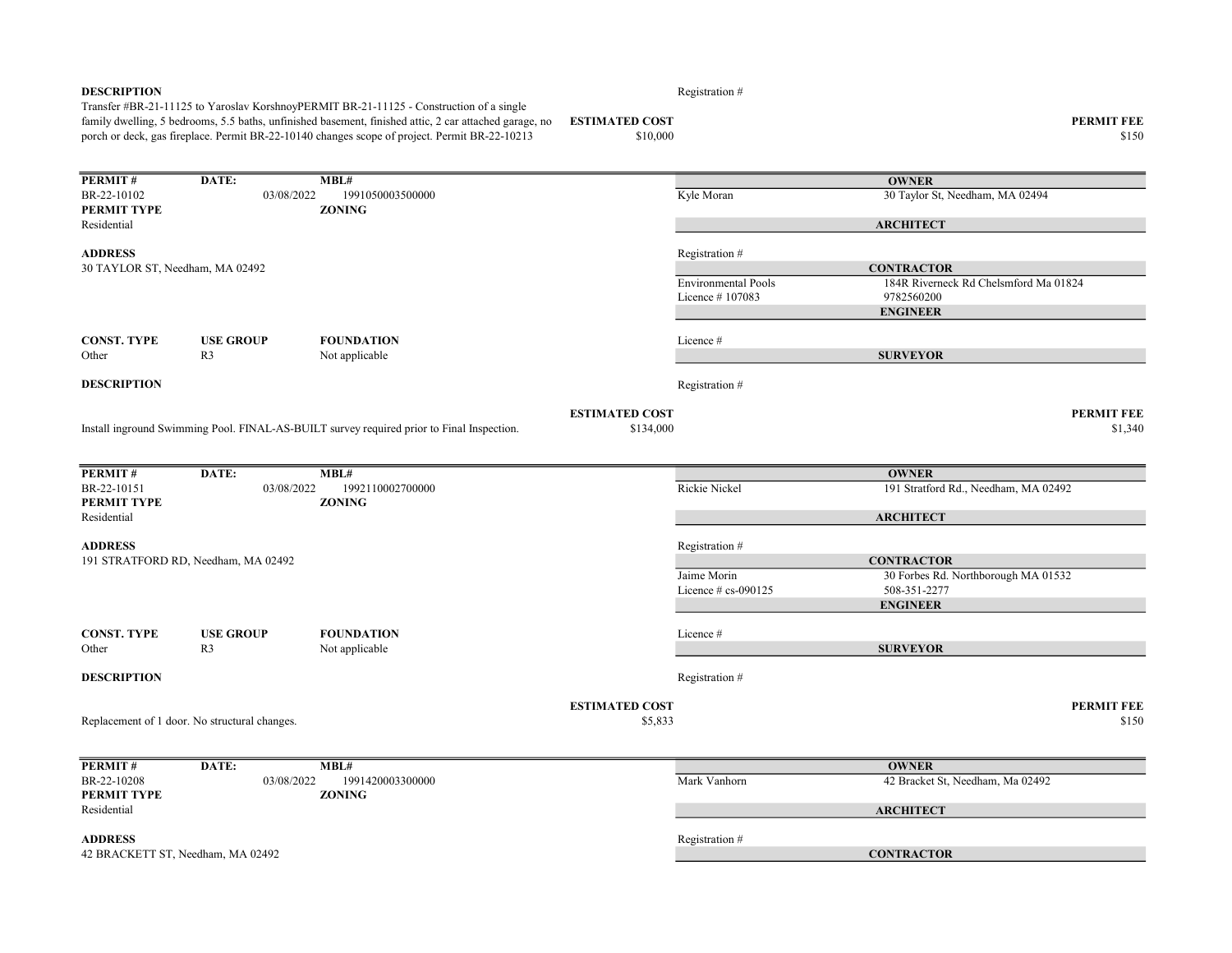|                                 |                                                           |                                                                                                                                                                                                                                                                                                             |                                    | <b>Steven Overstreet</b><br>Licence $\#$ CS-081446 | 43 Walnut St. Stoughton Ma 02072<br>7816452509<br><b>ENGINEER</b> |
|---------------------------------|-----------------------------------------------------------|-------------------------------------------------------------------------------------------------------------------------------------------------------------------------------------------------------------------------------------------------------------------------------------------------------------|------------------------------------|----------------------------------------------------|-------------------------------------------------------------------|
| CONST. TYPE                     | <b>USE GROUP</b>                                          | <b>FOUNDATION</b>                                                                                                                                                                                                                                                                                           |                                    | Licence #                                          |                                                                   |
| <b>Addition/Alterations</b>     | R <sub>3</sub>                                            | Not applicable                                                                                                                                                                                                                                                                                              |                                    |                                                    | <b>SURVEYOR</b>                                                   |
| <b>DESCRIPTION</b>              |                                                           |                                                                                                                                                                                                                                                                                                             |                                    | Registration #                                     |                                                                   |
|                                 |                                                           | Update two existing 2nd floor bathrooms with new fixtures and finishes within the same locations.<br>Remove the existing carpet and balustrade on the main staircase and update with new finishes.<br>Replace wood flooring at the old part of the home. Paint the interior and update some of the interior | <b>ESTIMATED COST</b><br>\$110,000 |                                                    | <b>PERMIT FEE</b><br>\$1,100                                      |
| <b>PERMIT#</b>                  | DATE:                                                     | MBL#                                                                                                                                                                                                                                                                                                        |                                    |                                                    | <b>OWNER</b>                                                      |
| BR-22-10222<br>PERMIT TYPE      | 03/08/2022                                                | 1991260006900000<br><b>ZONING</b>                                                                                                                                                                                                                                                                           |                                    | Ronnie Luria                                       | 69 Border Road, Needham, Ma 02492                                 |
| Residential                     |                                                           |                                                                                                                                                                                                                                                                                                             |                                    |                                                    | <b>ARCHITECT</b>                                                  |
| <b>ADDRESS</b>                  |                                                           |                                                                                                                                                                                                                                                                                                             |                                    | Registration #                                     |                                                                   |
| 69 BORDER RD, Needham, MA 02492 |                                                           |                                                                                                                                                                                                                                                                                                             |                                    |                                                    | <b>CONTRACTOR</b>                                                 |
|                                 |                                                           |                                                                                                                                                                                                                                                                                                             |                                    | Evan Rocha<br>Licence #113458                      | 34 Howe Street #3 Dorchester MA 02125<br>9785512353               |
|                                 |                                                           |                                                                                                                                                                                                                                                                                                             |                                    | Thomas Callery National Lumber                     | <b>ENGINEER</b><br>65 Maple Street Mansfield Massachusetts 02048  |
| <b>CONST. TYPE</b><br>Other     | <b>USE GROUP</b><br>R <sub>3</sub>                        | <b>FOUNDATION</b><br>Not applicable                                                                                                                                                                                                                                                                         |                                    | Licence # 33440                                    | $(508)$ 328-1946<br><b>SURVEYOR</b>                               |
| <b>DESCRIPTION</b>              |                                                           |                                                                                                                                                                                                                                                                                                             |                                    | Registration #                                     |                                                                   |
|                                 | between kitchen exterior wall and existing addition room. | Remodel kitchen. Remove non-bearing wall in kitchen/dining room and install new LVL beam                                                                                                                                                                                                                    | <b>ESTIMATED COST</b><br>\$59,830  |                                                    | <b>PERMIT FEE</b><br>\$600                                        |
| <b>PERMIT#</b>                  | DATE:                                                     | MBL#                                                                                                                                                                                                                                                                                                        |                                    |                                                    | <b>OWNER</b>                                                      |
| BR-22-10188<br>PERMIT TYPE      | 03/09/2022                                                | 1990330000700000<br><b>ZONING</b>                                                                                                                                                                                                                                                                           |                                    | Sue Pouliot                                        | 54 Eaton Rd, Needham, MA 02492                                    |
| Residential                     |                                                           |                                                                                                                                                                                                                                                                                                             |                                    |                                                    | <b>ARCHITECT</b>                                                  |
| <b>ADDRESS</b>                  |                                                           |                                                                                                                                                                                                                                                                                                             |                                    | Registration #                                     |                                                                   |
| 54 EATON RD, Needham, MA 02492  |                                                           |                                                                                                                                                                                                                                                                                                             |                                    |                                                    | <b>CONTRACTOR</b>                                                 |
|                                 |                                                           |                                                                                                                                                                                                                                                                                                             |                                    | Michael Durniok<br>Licence # CSFA-099517           | 151 Carnegie Row Norwood MA 02062<br>781-762-2088                 |
|                                 |                                                           |                                                                                                                                                                                                                                                                                                             |                                    |                                                    | <b>ENGINEER</b>                                                   |
| CONST. TYPE<br>Other            | <b>USE GROUP</b><br>R <sub>3</sub>                        | <b>FOUNDATION</b><br>Not applicable                                                                                                                                                                                                                                                                         |                                    | Licence #                                          | <b>SURVEYOR</b>                                                   |
| <b>DESCRIPTION</b>              |                                                           |                                                                                                                                                                                                                                                                                                             |                                    | Registration #                                     |                                                                   |
|                                 |                                                           |                                                                                                                                                                                                                                                                                                             | <b>ESTIMATED COST</b>              |                                                    | <b>PERMIT FEE</b>                                                 |
|                                 |                                                           | Install gas insert into existing masonry structure and venting through current masonry flue                                                                                                                                                                                                                 | \$7,000                            |                                                    | \$150                                                             |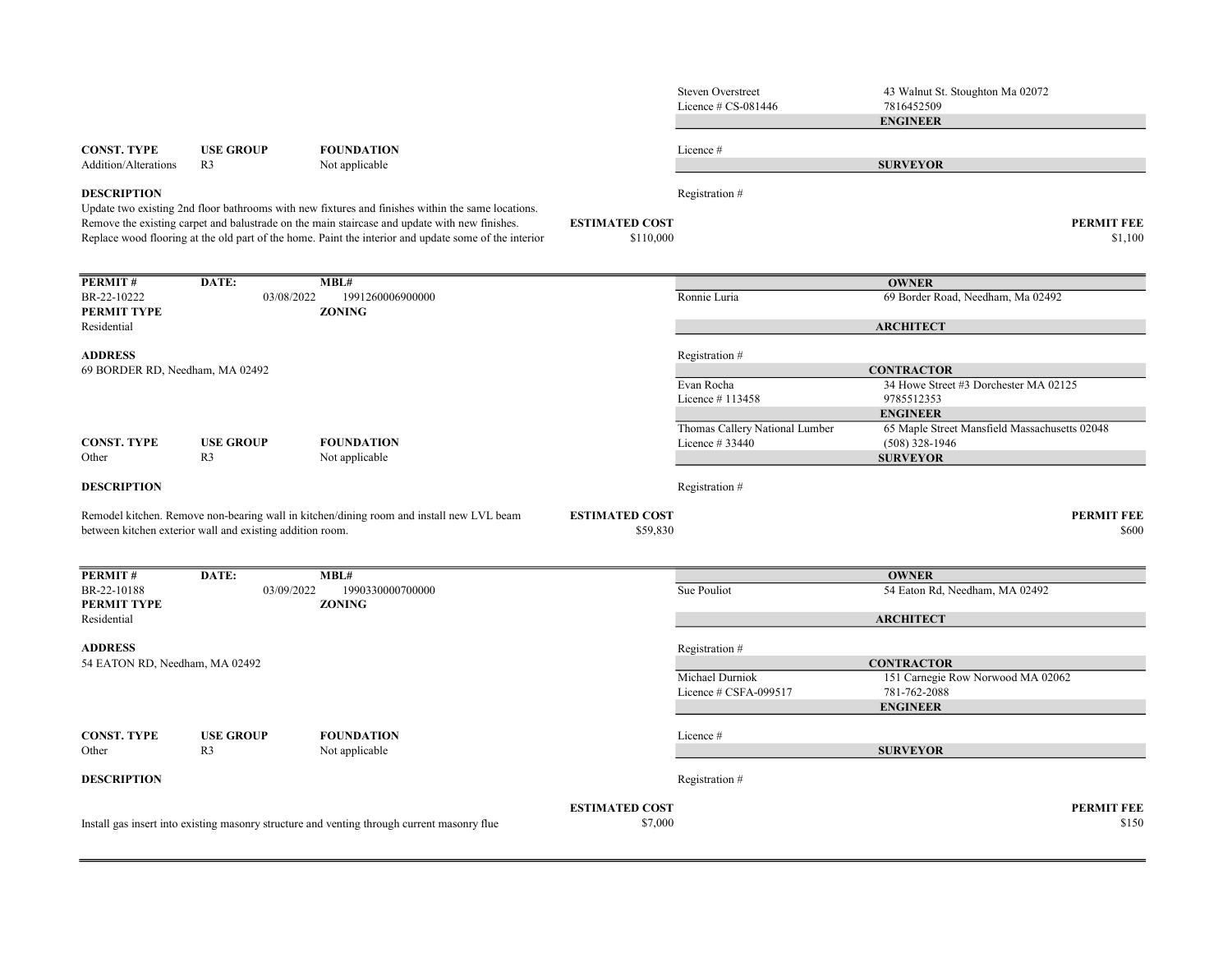| PERMIT#                          | DATE:                                                      | MBL#                                                                                                    |                       |                        | <b>OWNER</b>                           |
|----------------------------------|------------------------------------------------------------|---------------------------------------------------------------------------------------------------------|-----------------------|------------------------|----------------------------------------|
| BR-22-10190<br>PERMIT TYPE       | 03/09/2022                                                 | 1992050004000000<br><b>ZONING</b>                                                                       |                       | Aaron & Meredith Dunn  | 73 Stonecrest Dr, Needham, MA 02492    |
| Residential                      |                                                            |                                                                                                         |                       |                        | <b>ARCHITECT</b>                       |
| <b>ADDRESS</b>                   |                                                            |                                                                                                         |                       | Registration #         |                                        |
|                                  | 73 STONECREST DR, Needham, MA 02492                        |                                                                                                         |                       |                        | <b>CONTRACTOR</b>                      |
|                                  |                                                            |                                                                                                         |                       | Julie Schreiner-Oldham | 45 Beresford Rd Chestnut Hill MA 02467 |
|                                  |                                                            |                                                                                                         |                       | Licence # CS-115304    | 6172333926                             |
|                                  |                                                            |                                                                                                         |                       |                        | <b>ENGINEER</b>                        |
| <b>CONST. TYPE</b>               | <b>USE GROUP</b>                                           | <b>FOUNDATION</b>                                                                                       |                       | Licence #              |                                        |
| Other                            | R <sub>3</sub>                                             | Poured Concrete                                                                                         |                       |                        | <b>SURVEYOR</b>                        |
|                                  |                                                            |                                                                                                         |                       |                        |                                        |
| <b>DESCRIPTION</b>               |                                                            |                                                                                                         |                       | Registration #         |                                        |
|                                  |                                                            |                                                                                                         | <b>ESTIMATED COST</b> |                        | <b>PERMIT FEE</b>                      |
|                                  | 3rd FLOOR Bathroom, AND BASEMENT renovation, interior work |                                                                                                         | \$50,000              |                        | \$500                                  |
|                                  |                                                            |                                                                                                         |                       |                        |                                        |
| PERMIT#                          | DATE:                                                      | MBL#                                                                                                    |                       |                        | <b>OWNER</b>                           |
| BR-22-10214                      | 03/09/2022                                                 | 1990980000500150                                                                                        |                       | Lisa Madkins           | 15 Bobsled Dr, Needham, Ma 02492       |
| PERMIT TYPE                      |                                                            | <b>ZONING</b>                                                                                           |                       |                        |                                        |
| Residential                      |                                                            |                                                                                                         |                       |                        | <b>ARCHITECT</b>                       |
| <b>ADDRESS</b>                   |                                                            |                                                                                                         |                       | Registration #         |                                        |
| 15 BOBSLED DR, Needham, MA 02492 |                                                            |                                                                                                         |                       |                        | <b>CONTRACTOR</b>                      |
|                                  |                                                            |                                                                                                         |                       | Joseph Hackett         | 726 Commercial St Weymouth Ma 02189    |
|                                  |                                                            |                                                                                                         |                       | Licence # CS-093529    | 6175909096                             |
|                                  |                                                            |                                                                                                         |                       |                        | <b>ENGINEER</b>                        |
| <b>CONST. TYPE</b>               |                                                            | <b>FOUNDATION</b>                                                                                       |                       | Licence #              |                                        |
| Deck/Porch                       | <b>USE GROUP</b>                                           | Sono Tube                                                                                               |                       |                        | <b>SURVEYOR</b>                        |
|                                  |                                                            |                                                                                                         |                       |                        |                                        |
| <b>DESCRIPTION</b>               |                                                            |                                                                                                         |                       | Registration #         |                                        |
|                                  |                                                            | Extending existing deck by approximately 3ft on one side. Total size of additional area is 3ft x 12     |                       |                        |                                        |
|                                  |                                                            | ftExisting deck side yard setback to is 24ft. Adding this 3ft extension will bring setback to 21ft. See | <b>ESTIMATED COST</b> |                        | <b>PERMIT FEE</b>                      |
| attached survey.                 |                                                            |                                                                                                         | \$1,800               |                        | \$150                                  |
|                                  |                                                            |                                                                                                         |                       |                        |                                        |
| PERMIT#                          | DATE:                                                      | MBL#                                                                                                    |                       |                        | <b>OWNER</b>                           |
| BR-22-10205                      | 03/10/2022                                                 | 1990300008700000                                                                                        |                       | MEGAN AND ZACH BOURQUE | 73 SARGENT STREET, NEEDHAM, MA 02492   |
| PERMIT TYPE<br>Residential       |                                                            | <b>ZONING</b>                                                                                           |                       |                        | <b>ARCHITECT</b>                       |
|                                  |                                                            |                                                                                                         |                       |                        |                                        |
| <b>ADDRESS</b>                   |                                                            |                                                                                                         |                       | Registration #         |                                        |
| 73 SARGENT ST, Needham, MA 02492 |                                                            |                                                                                                         |                       |                        | <b>CONTRACTOR</b>                      |
|                                  |                                                            |                                                                                                         |                       | <b>MAT ROTH</b>        | 11 HELEN RD NEEDHAM MA 02492           |
|                                  |                                                            |                                                                                                         |                       | Licence # CS103005     | 617-905-9651                           |
|                                  |                                                            |                                                                                                         |                       |                        | <b>ENGINEER</b>                        |
| <b>CONST. TYPE</b>               | <b>USE GROUP</b>                                           | <b>FOUNDATION</b>                                                                                       |                       | Licence #              |                                        |
| Addition/Alterations             | R <sub>3</sub>                                             | Poured Concrete                                                                                         |                       |                        | <b>SURVEYOR</b>                        |
|                                  |                                                            |                                                                                                         |                       |                        |                                        |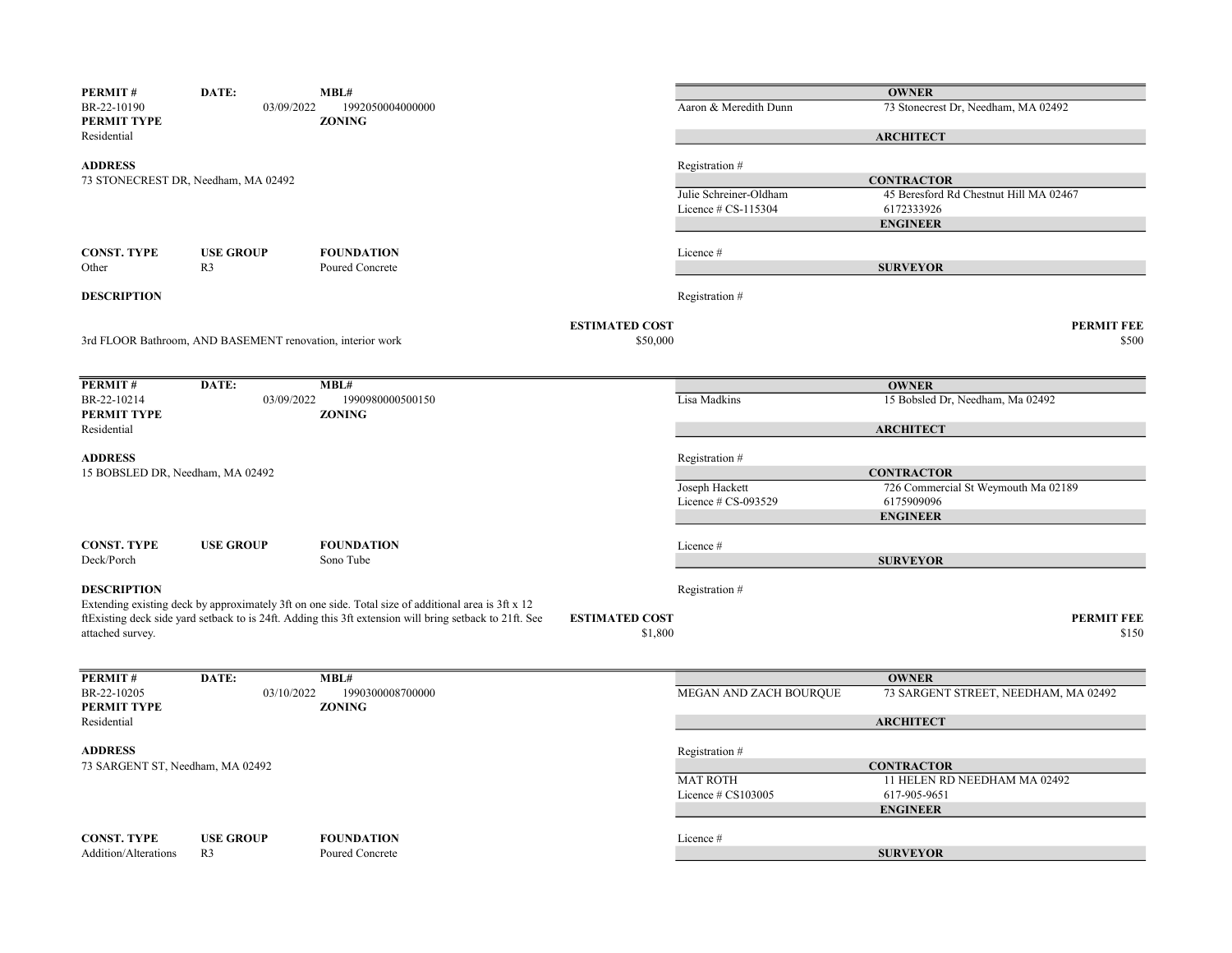| <b>DESCRIPTION</b>                 |                                                               |                                                                                                                           |                                   | Registration #                                             |                                                  |                            |
|------------------------------------|---------------------------------------------------------------|---------------------------------------------------------------------------------------------------------------------------|-----------------------------------|------------------------------------------------------------|--------------------------------------------------|----------------------------|
|                                    |                                                               | MAKE FINISHED STORAGE SPACE IN THE THIRD FLOOR ATTIC WALKUP. NO<br>STRUCTURAL. REGISTRY OF DEEDS AFFADAVIT IN ATTACHMENTS | <b>ESTIMATED COST</b><br>\$20,000 |                                                            |                                                  | <b>PERMIT FEE</b><br>\$200 |
| PERMIT#                            | DATE:                                                         | MBL#                                                                                                                      |                                   |                                                            | <b>OWNER</b>                                     |                            |
| BR-22-10212                        | 03/10/2022                                                    | 1991040003300000                                                                                                          |                                   | Michelle Webb                                              | 67 Cynthia Rd, Needham, MA 02492                 |                            |
| PERMIT TYPE                        |                                                               | <b>ZONING</b>                                                                                                             |                                   |                                                            |                                                  |                            |
| Residential                        |                                                               |                                                                                                                           |                                   |                                                            | <b>ARCHITECT</b>                                 |                            |
| <b>ADDRESS</b>                     |                                                               |                                                                                                                           |                                   | Registration #                                             |                                                  |                            |
| 67 CYNTHIA RD, Needham, MA 02492   |                                                               |                                                                                                                           |                                   |                                                            | <b>CONTRACTOR</b>                                |                            |
|                                    |                                                               |                                                                                                                           |                                   | Shane Delaney                                              | PO Box 920002 Needham MA 02492                   |                            |
|                                    |                                                               |                                                                                                                           |                                   | Licence # CSFA-105841                                      | 617.360.1939<br><b>ENGINEER</b>                  |                            |
|                                    |                                                               |                                                                                                                           |                                   |                                                            |                                                  |                            |
| <b>CONST. TYPE</b>                 | <b>USE GROUP</b>                                              | <b>FOUNDATION</b>                                                                                                         |                                   | Licence #                                                  |                                                  |                            |
| <b>Addition/Alterations</b>        | R <sub>3</sub>                                                | Poured Concrete                                                                                                           |                                   |                                                            | <b>SURVEYOR</b>                                  |                            |
| <b>DESCRIPTION</b>                 |                                                               |                                                                                                                           |                                   | Registration #                                             |                                                  |                            |
|                                    |                                                               |                                                                                                                           |                                   |                                                            |                                                  |                            |
| Renovating a laundry and half bath |                                                               |                                                                                                                           | <b>ESTIMATED COST</b><br>\$20,000 |                                                            |                                                  | <b>PERMIT FEE</b><br>\$200 |
|                                    |                                                               |                                                                                                                           |                                   |                                                            |                                                  |                            |
| PERMIT#                            | DATE:                                                         | MBL#                                                                                                                      |                                   |                                                            | <b>OWNER</b>                                     |                            |
| BR-22-10219<br>PERMIT TYPE         | 03/10/2022                                                    | 1991000005200000<br><b>ZONING</b>                                                                                         |                                   | Lee Weber                                                  | 42 Birch St, Needham, MA 02494                   |                            |
| Residential                        |                                                               |                                                                                                                           |                                   |                                                            | <b>ARCHITECT</b>                                 |                            |
|                                    |                                                               |                                                                                                                           |                                   |                                                            |                                                  |                            |
| <b>ADDRESS</b>                     |                                                               |                                                                                                                           |                                   | Registration #                                             |                                                  |                            |
| 42 BIRCH ST, Needham, MA 02492     |                                                               |                                                                                                                           |                                   | James Rossini                                              | <b>CONTRACTOR</b><br>9 Azalea Dr Medway MA 02053 |                            |
|                                    |                                                               |                                                                                                                           |                                   | Licence $# CS-053402$                                      | 508-881-8200                                     |                            |
|                                    |                                                               |                                                                                                                           |                                   |                                                            | <b>ENGINEER</b>                                  |                            |
|                                    |                                                               |                                                                                                                           |                                   |                                                            |                                                  |                            |
| <b>CONST. TYPE</b>                 | <b>USE GROUP</b>                                              | <b>FOUNDATION</b>                                                                                                         |                                   | Licence #                                                  |                                                  |                            |
| Other                              | R <sub>3</sub>                                                | Not applicable                                                                                                            |                                   |                                                            | <b>SURVEYOR</b>                                  |                            |
| <b>DESCRIPTION</b>                 |                                                               |                                                                                                                           |                                   | Registration #                                             |                                                  |                            |
|                                    |                                                               |                                                                                                                           | <b>ESTIMATED COST</b>             |                                                            |                                                  | <b>PERMIT FEE</b>          |
|                                    | Insulation/air sealing. See attached work order for specifics |                                                                                                                           | \$8,000                           |                                                            |                                                  | \$150                      |
| PERMIT#                            | DATE:                                                         | MBL#                                                                                                                      |                                   |                                                            | <b>OWNER</b>                                     |                            |
| BR-22-10189                        | 03/11/2022                                                    | 1990270001600000                                                                                                          |                                   | Scott Robertson                                            | 32 Beaufort Ave, Needham, Ma 02492               |                            |
| PERMIT TYPE                        |                                                               | <b>ZONING</b>                                                                                                             |                                   |                                                            |                                                  |                            |
| Residential                        |                                                               | SR-B                                                                                                                      |                                   |                                                            | <b>ARCHITECT</b>                                 |                            |
| <b>ADDRESS</b>                     |                                                               |                                                                                                                           |                                   | Timothy Lund Timothy Lund Architect<br>Registration #20151 | 262 Forest St, Needham Ma 02492<br>781 444-6690  |                            |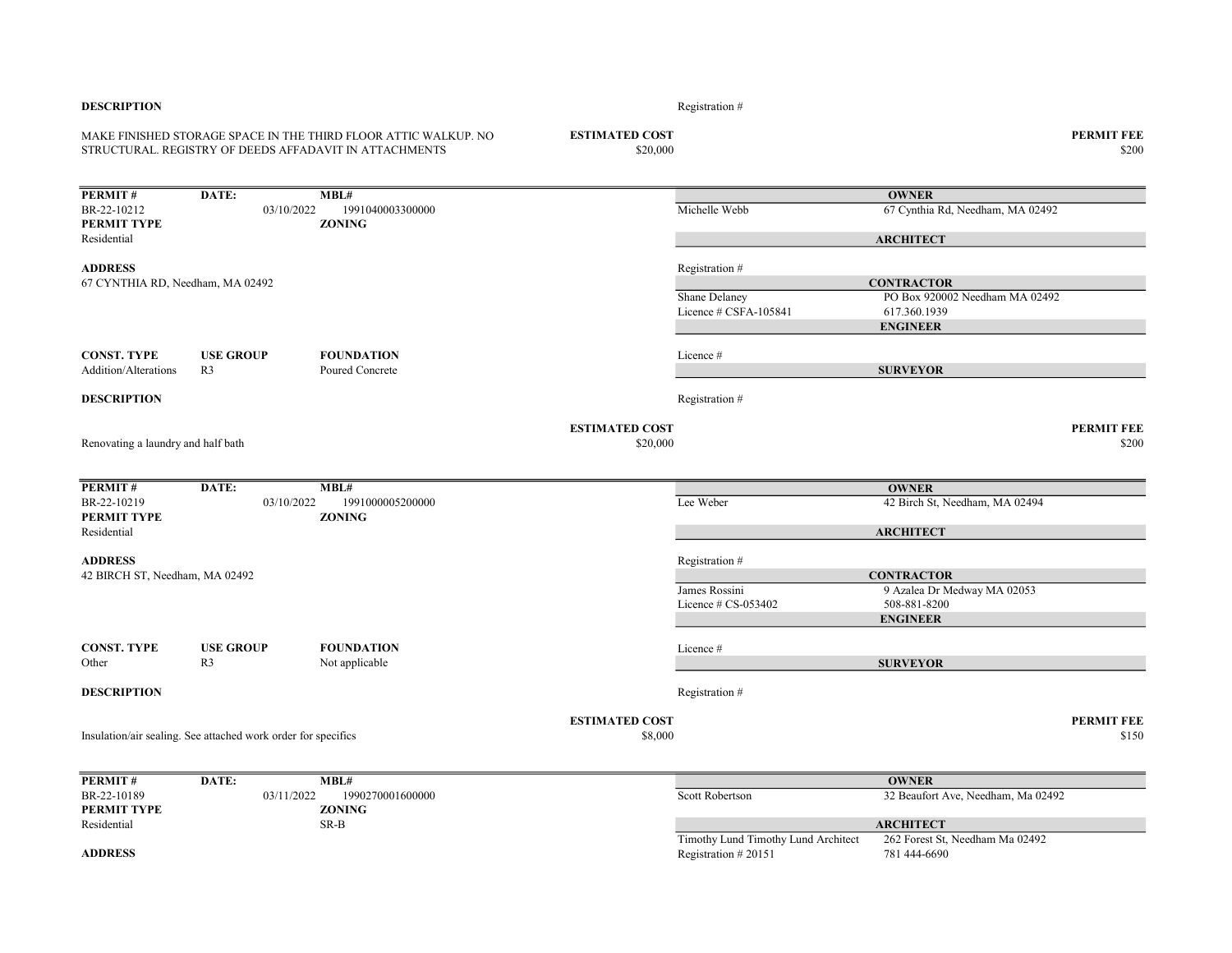| 32 BEAUFORT AVE, Needham, MA 02492 |                         |                                                                                                        |                                    | Fiacra Paul Fahy                               | <b>CONTRACTOR</b><br>22 Spring Glen Circle Braintree Ma 02184                       |
|------------------------------------|-------------------------|--------------------------------------------------------------------------------------------------------|------------------------------------|------------------------------------------------|-------------------------------------------------------------------------------------|
|                                    |                         |                                                                                                        |                                    | Licence #78622                                 | 617 293-4867<br><b>ENGINEER</b>                                                     |
| <b>CONST. TYPE</b>                 | <b>USE GROUP</b>        | <b>FOUNDATION</b>                                                                                      |                                    | Licence #                                      |                                                                                     |
| Addition/Alterations               | R <sub>3</sub>          | Poured Concrete                                                                                        |                                    |                                                | <b>SURVEYOR</b>                                                                     |
|                                    |                         |                                                                                                        |                                    | Christopher Charlton Continental Land          |                                                                                     |
|                                    |                         |                                                                                                        |                                    | Survey LLC                                     | 105 Beaver St Franklin Ma 02038                                                     |
| <b>DESCRIPTION</b>                 |                         |                                                                                                        |                                    | Registration #48649                            | 508 528-2528                                                                        |
|                                    |                         |                                                                                                        | <b>ESTIMATED COST</b><br>\$263,000 |                                                | <b>PERMIT FEE</b><br>\$2,630                                                        |
|                                    |                         | Remove and replace partial existing room at side of house and add new addition                         |                                    |                                                |                                                                                     |
| PERMIT#                            | DATE:                   | MBL#                                                                                                   |                                    |                                                | <b>OWNER</b>                                                                        |
| BC-22-10020<br>PERMIT TYPE         | 03/11/2022              | 1993000001200000<br><b>ZONING</b>                                                                      |                                    | Bulfinch CompaniesBulfinch Companies           | 116 Huntington Ave, Boston, MA 02116                                                |
| Commercial                         |                         |                                                                                                        |                                    |                                                | <b>ARCHITECT</b>                                                                    |
|                                    |                         |                                                                                                        |                                    |                                                | Daniel Figueredo VIVO Architecture Inc. 123 North Washington Street Boston MA 02114 |
| <b>ADDRESS</b>                     |                         |                                                                                                        |                                    | Registration #20080                            | 617-227-7727                                                                        |
| 117 KENDRICK ST, Needham, MA 02492 |                         |                                                                                                        |                                    |                                                | <b>CONTRACTOR</b>                                                                   |
|                                    |                         |                                                                                                        |                                    | <b>Timothy Pineau</b>                          | 5 Jones Ave. Woburn MA 01801                                                        |
|                                    |                         |                                                                                                        |                                    | Licence # CS-042169                            | 508-330-7370<br><b>ENGINEER</b>                                                     |
|                                    |                         |                                                                                                        |                                    | Sal A Capobianco, Robert K. Kelley             | 480 Totten Pond Road, 6 Howard Ireland Drive, 70                                    |
|                                    |                         |                                                                                                        |                                    | Jr., Ioan E. Panait, Allan P. Cameron, Eric.   | Tremble Cove Road, 234 O'Neil Blvd., 72 Jospin Rd.                                  |
|                                    |                         |                                                                                                        |                                    | A Cummings Simpson Gumpertz &                  | Waltham, Attleboro, North                                                           |
|                                    |                         |                                                                                                        |                                    | Hedger, Environmental Systems                  | Billerica, Attleboro, Wilmington                                                    |
|                                    |                         |                                                                                                        |                                    | Inc., Interstate Electrical Services, Noremac  | Massachusetts, Massachusetts, Massachusetts, Massachus                              |
|                                    |                         |                                                                                                        |                                    | Sprinkler Corp., North Shore Mechanical        | etts, Massachusetts 02451,02703-                                                    |
|                                    |                         |                                                                                                        |                                    | Contractors, LLC.                              | 4612,01862,02703,01887                                                              |
|                                    |                         |                                                                                                        |                                    |                                                | 781-907-9000,508-226-6006,603-296-2416,508-746-                                     |
| <b>CONST. TYPE</b>                 | <b>USE GROUP</b>        | <b>FOUNDATION</b>                                                                                      |                                    | Licence #3.43434541348768E+24                  | 1037,978-658-2616                                                                   |
|                                    | Business - B, Storage - |                                                                                                        |                                    |                                                |                                                                                     |
| Addition/Alterations               | S <sub>2</sub>          | Slab on Grade                                                                                          |                                    |                                                | <b>SURVEYOR</b>                                                                     |
| <b>DESCRIPTION</b>                 |                         |                                                                                                        |                                    | Registration #                                 |                                                                                     |
|                                    |                         | Core and shell project, all work will be completed in common areas of the building. All tenant fit ups | <b>ESTIMATED COST</b>              |                                                | <b>PERMIT FEE</b>                                                                   |
|                                    |                         | will require separate permitting. Prepare suites 700 and 800 to become lab ready for 50/50 lab/office. | \$2,126,879                        |                                                | \$21,270                                                                            |
| PERMIT#                            | DATE:                   | MBL#                                                                                                   |                                    |                                                | <b>OWNER</b>                                                                        |
|                                    |                         |                                                                                                        |                                    | Bulfinch Companies, Inc.Bulfinch               |                                                                                     |
| BC-22-10003                        | 03/11/2022              | 1993000001200000                                                                                       |                                    | Companies, Inc.                                | 116 Huntington Avenue, Suite 600, Boston, MA 02116                                  |
| PERMIT TYPE                        |                         | <b>ZONING</b>                                                                                          |                                    |                                                |                                                                                     |
| Commercial                         |                         |                                                                                                        |                                    |                                                | <b>ARCHITECT</b>                                                                    |
|                                    |                         |                                                                                                        |                                    |                                                | 123 North Washington Street Boston Massachusetts                                    |
|                                    |                         |                                                                                                        |                                    | Daniel Figueredo VIVO Architecture, Inc. 02114 |                                                                                     |
| <b>ADDRESS</b>                     |                         |                                                                                                        |                                    | Registration #20080                            | 617-227-7727                                                                        |
| 117 KENDRICK ST, Needham, MA 02492 |                         |                                                                                                        |                                    |                                                | <b>CONTRACTOR</b>                                                                   |
|                                    |                         |                                                                                                        |                                    | <b>Timothy Pineau</b>                          | 5 Jones Ave. Woburn MA 01801                                                        |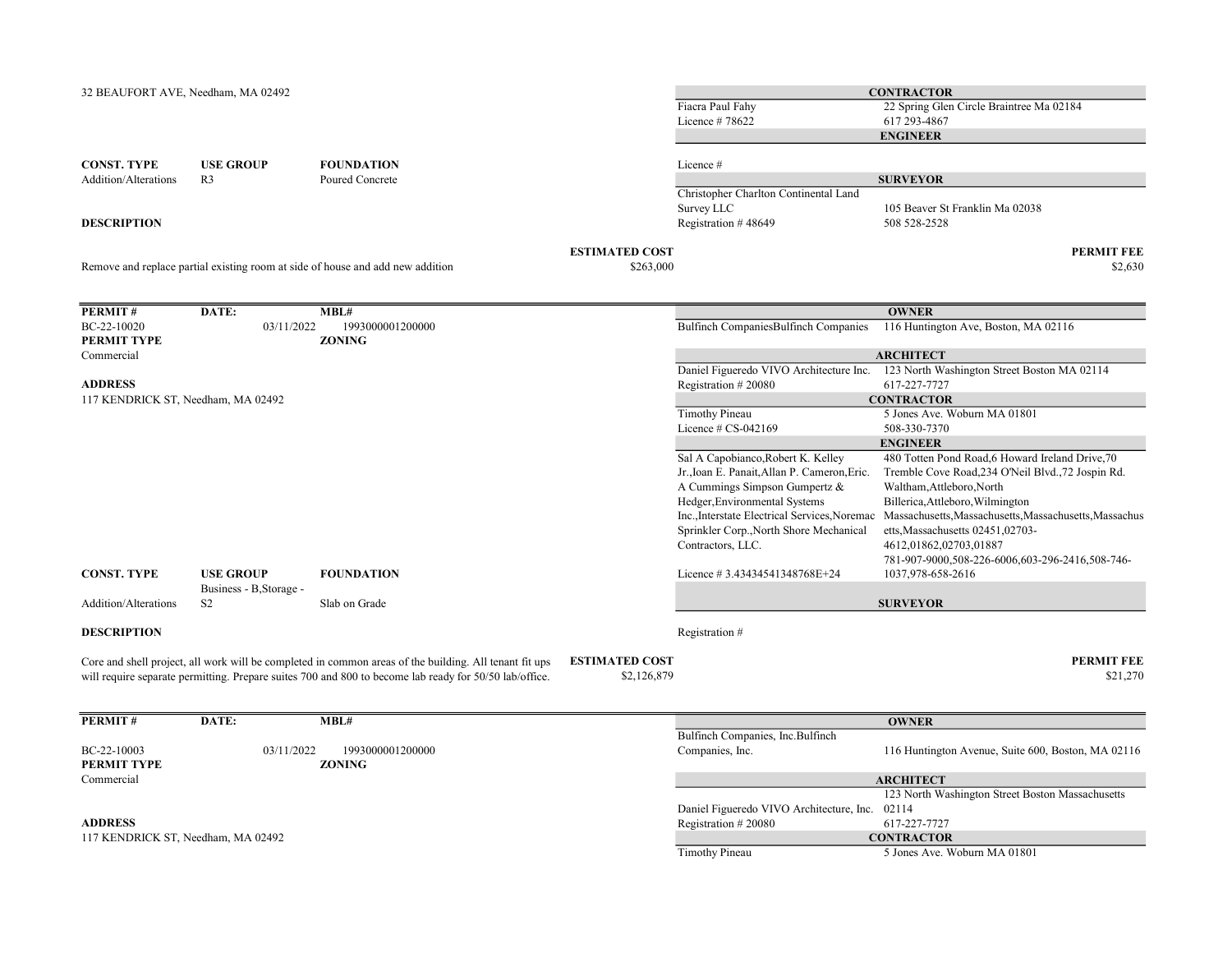|                                                       |                                                                                                                     |                                                                                                                                                                                                    |                                      | Licence $# CS-042169$                                                                                                                                                                                                                                                                                   | 508-330-7370                                                                                                                                                                                                                                                                                                                                                                               |
|-------------------------------------------------------|---------------------------------------------------------------------------------------------------------------------|----------------------------------------------------------------------------------------------------------------------------------------------------------------------------------------------------|--------------------------------------|---------------------------------------------------------------------------------------------------------------------------------------------------------------------------------------------------------------------------------------------------------------------------------------------------------|--------------------------------------------------------------------------------------------------------------------------------------------------------------------------------------------------------------------------------------------------------------------------------------------------------------------------------------------------------------------------------------------|
| <b>CONST. TYPE</b>                                    | <b>USE GROUP</b>                                                                                                    | <b>FOUNDATION</b>                                                                                                                                                                                  |                                      | Sal A. Capobianco, Robert K. Kelley<br>Jr., Ioan E. Panait, Allan P. Cameron, Eric.<br>A Cummings Simpson Gumpertz &<br>Hedger, Environmental Systems,<br>Inc., Interstate Electrical Services, Noremac<br>Sprinkler Corp., North Shore Mechanical<br>Contractors, LLC<br>Licence #3.43434541348768E+24 | <b>ENGINEER</b><br>480 Totten Pond Road, 6 Howard Ireland Drive, 70<br>Treble Cove Road, 234 O'Neil Blvd., 72 Jonspin Rd.<br>Waltham, Attleboro, North<br>Billerica, Attleboro, Wilmington<br>Massachusetts, Massachusetts, Massachusetts, Massachus<br>etts, Massachusetts 02451,02703-<br>4612,01862,02703,01887<br>781-907-9000,508-226-6006,603-296-2416,508-746-<br>1037,978-658-2616 |
|                                                       | Business - B, Storage -                                                                                             |                                                                                                                                                                                                    |                                      |                                                                                                                                                                                                                                                                                                         |                                                                                                                                                                                                                                                                                                                                                                                            |
| <b>Addition/Alterations</b>                           | S <sub>2</sub>                                                                                                      | Slab on Grade                                                                                                                                                                                      |                                      |                                                                                                                                                                                                                                                                                                         | <b>SURVEYOR</b>                                                                                                                                                                                                                                                                                                                                                                            |
| <b>DESCRIPTION</b>                                    | wastewater treatment rooms, and electrical rooms.                                                                   | Core and shell project. Prepare suites 600 and 800 to becom lab ready for 50/50 lab/office. Prepare<br>Suite 400 to become lab ready for 50/50 lab/office. New mechanical rooms, pH Neutralization | <b>ESTIMATED COST</b><br>\$1,047,569 | Registration #                                                                                                                                                                                                                                                                                          | <b>PERMIT FEE</b><br>\$10,480                                                                                                                                                                                                                                                                                                                                                              |
| PERMIT#                                               | DATE:                                                                                                               | MBL#                                                                                                                                                                                               |                                      |                                                                                                                                                                                                                                                                                                         | <b>OWNER</b>                                                                                                                                                                                                                                                                                                                                                                               |
| BR-21-11260                                           | 03/11/2022                                                                                                          | 1990100003900000                                                                                                                                                                                   |                                      | David Rose                                                                                                                                                                                                                                                                                              | 12 Livingston Circle, Needham, MA 20492                                                                                                                                                                                                                                                                                                                                                    |
| <b>PERMIT TYPE</b><br>Residential                     |                                                                                                                     | <b>ZONING</b>                                                                                                                                                                                      |                                      |                                                                                                                                                                                                                                                                                                         | <b>ARCHITECT</b>                                                                                                                                                                                                                                                                                                                                                                           |
| <b>ADDRESS</b>                                        |                                                                                                                     |                                                                                                                                                                                                    |                                      | Registration #                                                                                                                                                                                                                                                                                          |                                                                                                                                                                                                                                                                                                                                                                                            |
| 12 LIVINGSTON CIR, Needham, MA 02492                  |                                                                                                                     |                                                                                                                                                                                                    |                                      |                                                                                                                                                                                                                                                                                                         | <b>CONTRACTOR</b>                                                                                                                                                                                                                                                                                                                                                                          |
|                                                       |                                                                                                                     |                                                                                                                                                                                                    |                                      | James E Stewart<br>Licence $#46311$                                                                                                                                                                                                                                                                     | 73 Nahatan St Westwood MA 02090<br>1-781-760-0221<br><b>ENGINEER</b>                                                                                                                                                                                                                                                                                                                       |
| <b>CONST. TYPE</b><br>Other                           | <b>USE GROUP</b><br>R <sub>3</sub>                                                                                  | <b>FOUNDATION</b><br>Not applicable                                                                                                                                                                |                                      | Licence #                                                                                                                                                                                                                                                                                               | <b>SURVEYOR</b>                                                                                                                                                                                                                                                                                                                                                                            |
| <b>DESCRIPTION</b>                                    |                                                                                                                     |                                                                                                                                                                                                    |                                      | Registration #                                                                                                                                                                                                                                                                                          |                                                                                                                                                                                                                                                                                                                                                                                            |
|                                                       | Replace defective loose shingles on left side garage<br>gable[https://viewpointcloud.blob.core.windows.net/profile- | pictures/1634570492833 Mon Oct 18 2021 15:21:32 GMT+0000 (Greenwich Mean Time).png]                                                                                                                | <b>ESTIMATED COST</b><br>\$1,850     |                                                                                                                                                                                                                                                                                                         | <b>PERMIT FEE</b><br>\$150                                                                                                                                                                                                                                                                                                                                                                 |
| PERMIT#                                               | DATE:                                                                                                               | MBL#                                                                                                                                                                                               |                                      |                                                                                                                                                                                                                                                                                                         | <b>OWNER</b>                                                                                                                                                                                                                                                                                                                                                                               |
| BR-22-10228<br>PERMIT TYPE                            | 03/11/2022                                                                                                          | 1991380005000000<br><b>ZONING</b>                                                                                                                                                                  |                                      | Daniel Sullivan                                                                                                                                                                                                                                                                                         | 443 High Rock Street, Needham, MA 02492                                                                                                                                                                                                                                                                                                                                                    |
| Residential                                           |                                                                                                                     |                                                                                                                                                                                                    |                                      |                                                                                                                                                                                                                                                                                                         | <b>ARCHITECT</b>                                                                                                                                                                                                                                                                                                                                                                           |
| <b>ADDRESS</b><br>443 HIGH ROCK ST, Needham, MA 02492 |                                                                                                                     |                                                                                                                                                                                                    |                                      | Registration #                                                                                                                                                                                                                                                                                          | <b>CONTRACTOR</b>                                                                                                                                                                                                                                                                                                                                                                          |
|                                                       |                                                                                                                     |                                                                                                                                                                                                    |                                      | Licence#                                                                                                                                                                                                                                                                                                | <b>ENGINEER</b>                                                                                                                                                                                                                                                                                                                                                                            |
| <b>CONST. TYPE</b>                                    | <b>USE GROUP</b><br>R <sub>3</sub>                                                                                  | <b>FOUNDATION</b>                                                                                                                                                                                  |                                      | Licence #                                                                                                                                                                                                                                                                                               |                                                                                                                                                                                                                                                                                                                                                                                            |
| Other                                                 |                                                                                                                     | Other                                                                                                                                                                                              |                                      |                                                                                                                                                                                                                                                                                                         | <b>SURVEYOR</b>                                                                                                                                                                                                                                                                                                                                                                            |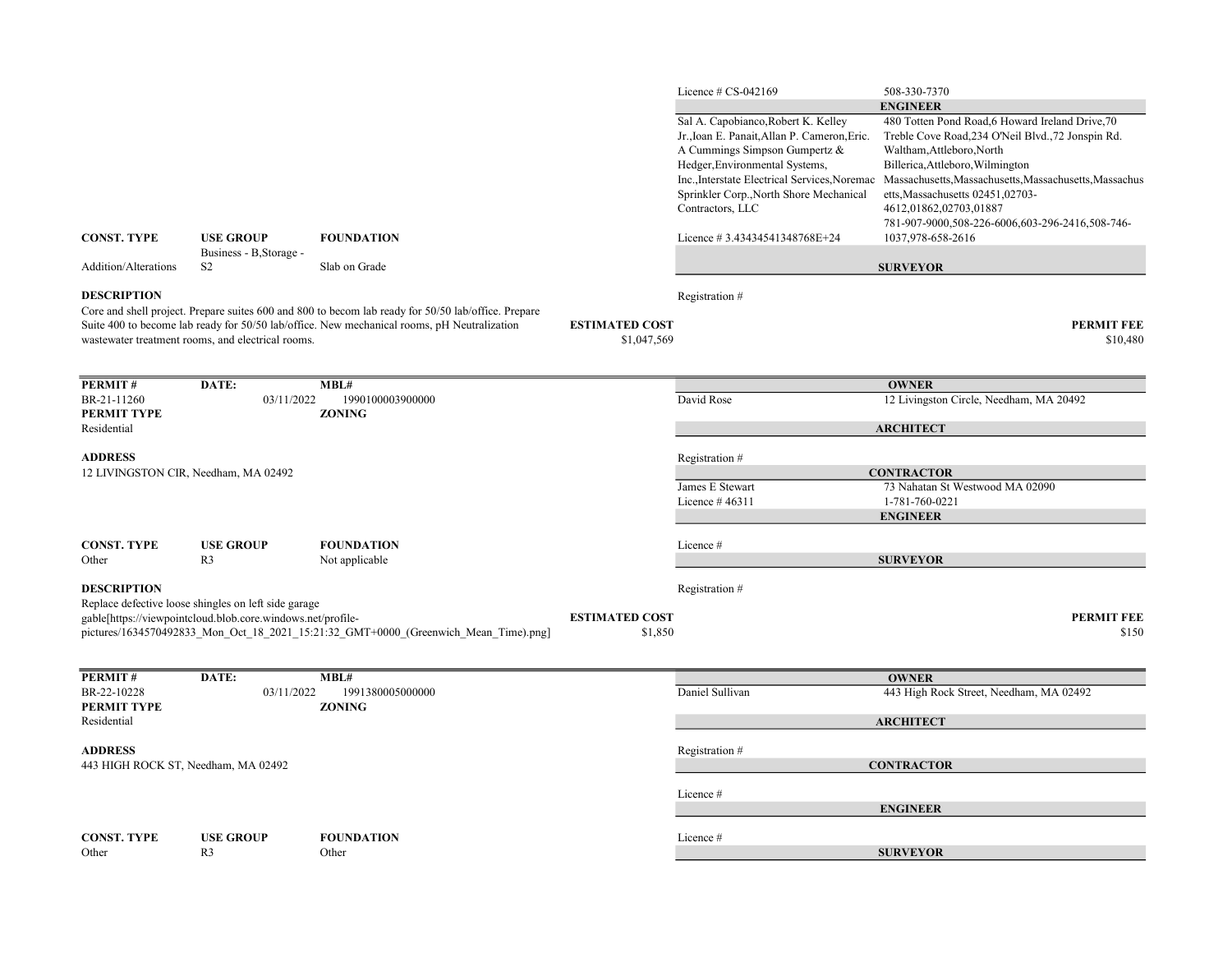| <b>DESCRIPTION</b>                       |                                             |                                                                                                                                                                                                                 |                                   | Registration #                  |                                                                                             |
|------------------------------------------|---------------------------------------------|-----------------------------------------------------------------------------------------------------------------------------------------------------------------------------------------------------------------|-----------------------------------|---------------------------------|---------------------------------------------------------------------------------------------|
| Installing a Shed                        |                                             |                                                                                                                                                                                                                 | <b>ESTIMATED COST</b><br>\$7,000  |                                 | <b>PERMIT FEE</b><br>\$150                                                                  |
| PERMIT#                                  | DATE:                                       | MBL#                                                                                                                                                                                                            |                                   |                                 | <b>OWNER</b>                                                                                |
| BC-22-10015<br>PERMIT TYPE<br>Commercial | 03/11/2022                                  | 1990460001900000<br><b>ZONING</b>                                                                                                                                                                               |                                   | Alex Bejian                     | 333 Chestnut Street, Needham, MA 02492<br><b>ARCHITECT</b>                                  |
| <b>ADDRESS</b>                           |                                             |                                                                                                                                                                                                                 |                                   | Registration #                  |                                                                                             |
| 320 CHESTNUT ST, Needham, MA 02492       |                                             |                                                                                                                                                                                                                 |                                   | Nestor Lopez<br>Licence #104953 | <b>CONTRACTOR</b><br>74 Newton Street Marlborough MA 01752<br>5082942121<br><b>ENGINEER</b> |
| <b>CONST. TYPE</b><br>Other              | <b>USE GROUP</b><br>Business - B            | <b>FOUNDATION</b>                                                                                                                                                                                               |                                   | Licence #                       | <b>SURVEYOR</b>                                                                             |
| <b>DESCRIPTION</b>                       |                                             |                                                                                                                                                                                                                 |                                   | Registration #                  |                                                                                             |
|                                          |                                             | 333 CHESTNUT STREET - Viewing building from Chestnut Street, this unit is on the left hand side,<br>bottom level. Remove (2 small offices) interior non-bearing walls to open up room area.                     | <b>ESTIMATED COST</b><br>\$6,000  |                                 | <b>PERMIT FEE</b><br>\$200                                                                  |
| PERMIT#                                  | DATE:                                       | MBL#                                                                                                                                                                                                            |                                   |                                 | <b>OWNER</b>                                                                                |
| BR-22-10201<br>PERMIT TYPE               | 03/11/2022                                  | 1990690003700040<br><b>ZONING</b>                                                                                                                                                                               |                                   | George Karageorgos              | 797 Highland Ave Unit 4, Needham, MA 02494                                                  |
| Residential                              |                                             |                                                                                                                                                                                                                 |                                   |                                 | <b>ARCHITECT</b>                                                                            |
| <b>ADDRESS</b>                           | 797 HIGHLAND AVE, Unit 4, Needham, MA 02492 |                                                                                                                                                                                                                 |                                   | Registration #                  | <b>CONTRACTOR</b>                                                                           |
|                                          |                                             |                                                                                                                                                                                                                 |                                   | Licence #                       | <b>ENGINEER</b>                                                                             |
| <b>CONST. TYPE</b><br>Other              | <b>USE GROUP</b><br>R <sub>3</sub>          | <b>FOUNDATION</b><br>Slab on Grade                                                                                                                                                                              |                                   | Licence #                       | <b>SURVEYOR</b>                                                                             |
| <b>DESCRIPTION</b>                       |                                             | I plan to remove the existing carpet and replace it with real hardwood floors. The current hardwood                                                                                                             |                                   | Registration #                  |                                                                                             |
|                                          |                                             | floors are 2.5 inch wide red oak. I will be replacing the carpet with the same type of flooring to<br>match. It's about 1200 square feet of carpet. There is a half bath on the 1st floor that will be removing | <b>ESTIMATED COST</b><br>\$15,000 |                                 | <b>PERMIT FEE</b><br>\$150                                                                  |
| PERMIT#                                  | DATE:                                       | MBL#                                                                                                                                                                                                            |                                   |                                 | <b>OWNER</b>                                                                                |
| BR-22-10237<br>PERMIT TYPE               | 03/11/2022                                  | 1990520002300010<br><b>ZONING</b>                                                                                                                                                                               |                                   | Erik Hallgren                   | 76 Garden Street, Needham, MA 02492                                                         |
| Residential                              |                                             | MA199 - NEEDHAM                                                                                                                                                                                                 |                                   |                                 | <b>ARCHITECT</b>                                                                            |
| <b>ADDRESS</b>                           |                                             |                                                                                                                                                                                                                 |                                   | Registration #                  |                                                                                             |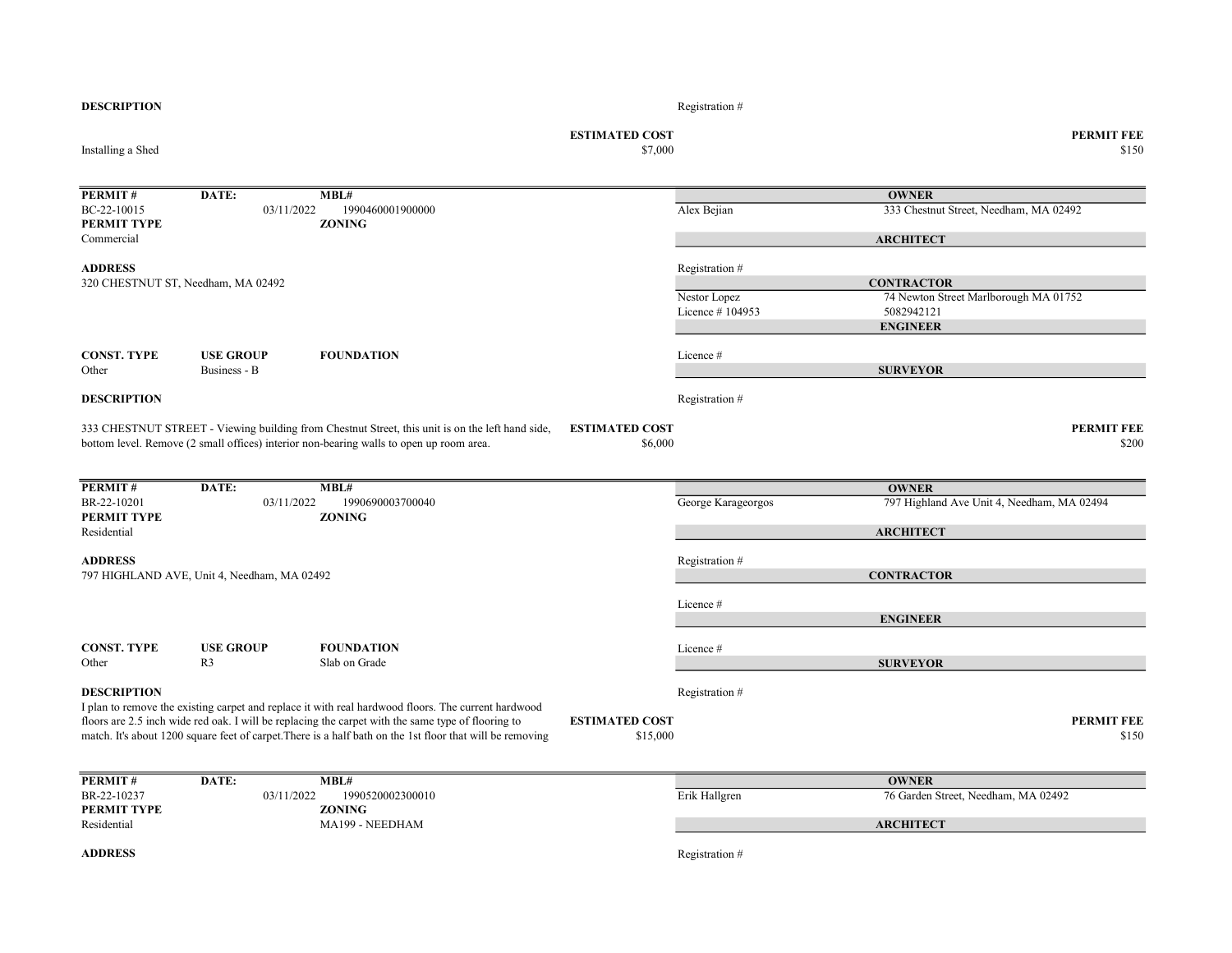| 76 GARDEN ST, Needham, MA 02492                      |                                                 |                                                                                    |                                   | David S. Picazio<br>Licence $# CS-104792$          | <b>CONTRACTOR</b><br>4 Maple Glen Court Randolph MA 02368<br>6178581645<br><b>ENGINEER</b> |
|------------------------------------------------------|-------------------------------------------------|------------------------------------------------------------------------------------|-----------------------------------|----------------------------------------------------|--------------------------------------------------------------------------------------------|
| <b>CONST. TYPE</b><br>Addition/Alterations           | <b>USE GROUP</b><br>R <sub>3</sub>              | <b>FOUNDATION</b><br>Poured Concrete                                               |                                   | Vincent Mwumvaneza EV Engineers<br>Licence # 54772 | 23833 Copper Court Wildomar CA 92595<br>276-220-0064<br><b>SURVEYOR</b>                    |
| <b>DESCRIPTION</b>                                   |                                                 |                                                                                    |                                   | Registration #                                     |                                                                                            |
|                                                      | INSTALL 10.625KW (25 PANEL) ROOFTOP SOLAR ARRAY |                                                                                    | <b>ESTIMATED COST</b><br>\$42,000 |                                                    | <b>PERMIT FEE</b><br>\$420                                                                 |
| PERMIT#                                              | DATE:                                           | MBL#                                                                               |                                   |                                                    | <b>OWNER</b>                                                                               |
| BR-22-10239<br>PERMIT TYPE<br>Residential            | 03/11/2022                                      | 1990940000200000<br><b>ZONING</b>                                                  |                                   | Alice Lee                                          | 161 Webster St, Needham Heights, MA 02494                                                  |
|                                                      |                                                 |                                                                                    |                                   |                                                    | <b>ARCHITECT</b>                                                                           |
| <b>ADDRESS</b><br>161 WEBSTER ST, Needham, MA 02492  |                                                 |                                                                                    |                                   | Registration #                                     | <b>CONTRACTOR</b>                                                                          |
|                                                      |                                                 |                                                                                    |                                   | Jeffrey Connors<br>Licence # CS-110763             | 26 Cedar St Woburn MA 01801<br>$(401)$ 475-2849<br><b>ENGINEER</b>                         |
| <b>CONST. TYPE</b><br>Other                          | <b>USE GROUP</b><br>R <sub>3</sub>              | <b>FOUNDATION</b><br>Not applicable                                                |                                   | Licence #                                          | <b>SURVEYOR</b>                                                                            |
|                                                      |                                                 |                                                                                    |                                   |                                                    |                                                                                            |
| <b>DESCRIPTION</b>                                   |                                                 |                                                                                    |                                   | Registration #                                     |                                                                                            |
|                                                      |                                                 | Install (19) replacement windows. U-Val = $0.30$ or better. No structural changes. | <b>ESTIMATED COST</b><br>\$29,000 |                                                    | <b>PERMIT FEE</b><br>\$290                                                                 |
| PERMIT#                                              | DATE:                                           | MBL#                                                                               |                                   |                                                    | <b>OWNER</b>                                                                               |
| BR-22-10203<br>PERMIT TYPE<br>Residential            | 03/11/2022                                      | 1990440002700000<br><b>ZONING</b>                                                  |                                   | Craig and Morgan Aronson                           | 533 Chestnut Ave, Needham, MA 02493<br><b>ARCHITECT</b>                                    |
|                                                      |                                                 |                                                                                    |                                   |                                                    |                                                                                            |
| <b>ADDRESS</b><br>533 CHESTNUT ST, Needham, MA 02492 |                                                 |                                                                                    |                                   | Registration #                                     | <b>CONTRACTOR</b>                                                                          |
|                                                      |                                                 |                                                                                    |                                   | <b>Edward Mourad</b><br>Licence $# CS-051395$      | 76 Production Rd, Suite A Walpole MA 02081<br>508-660-9010<br><b>ENGINEER</b>              |
| <b>CONST. TYPE</b><br>Addition/Alterations           | <b>USE GROUP</b><br>R <sub>3</sub>              | <b>FOUNDATION</b><br>Not applicable                                                |                                   | Licence #                                          | <b>SURVEYOR</b>                                                                            |
| <b>DESCRIPTION</b>                                   |                                                 |                                                                                    |                                   | Registration #                                     |                                                                                            |
| <b>Bathroom Renovation</b>                           |                                                 |                                                                                    | <b>ESTIMATED COST</b><br>\$15,200 |                                                    | <b>PERMIT FEE</b><br>\$160                                                                 |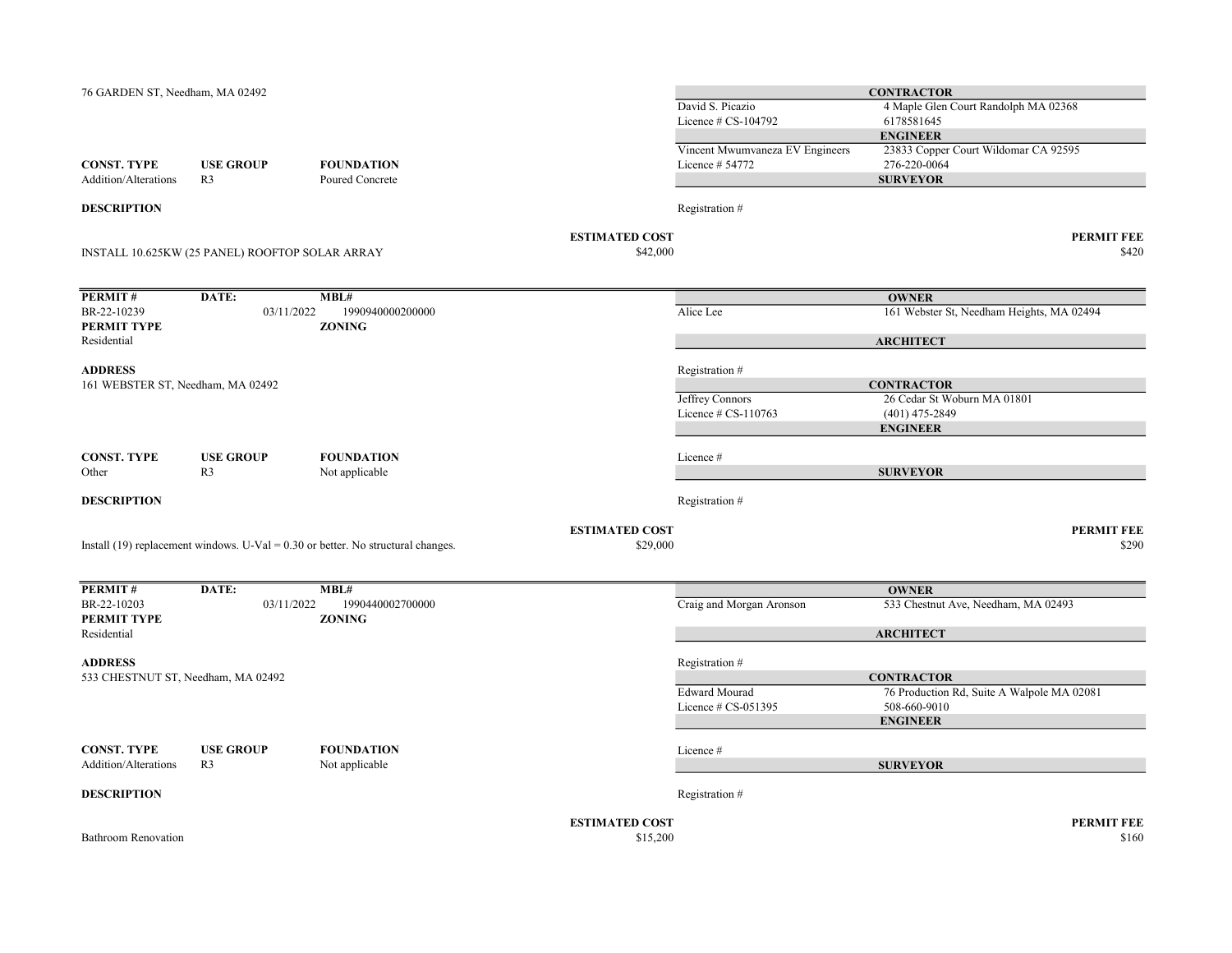| PERMIT#                           | DATE:                                                                | MBL#                                                                                                 |                       |                                       | <b>OWNER</b>                                 |
|-----------------------------------|----------------------------------------------------------------------|------------------------------------------------------------------------------------------------------|-----------------------|---------------------------------------|----------------------------------------------|
| BR-22-10166                       | 03/11/2022                                                           | 1990490001100000                                                                                     |                       | Slicklen Builders, Inc.               | 21 Upland Rd, Needham, MA 02492              |
| PERMIT TYPE                       |                                                                      | <b>ZONING</b>                                                                                        |                       |                                       |                                              |
| Residential                       |                                                                      | <b>SRB</b>                                                                                           |                       |                                       | <b>ARCHITECT</b>                             |
|                                   |                                                                      |                                                                                                      |                       | Carrie Cain Carrie Cain Architectural |                                              |
|                                   |                                                                      |                                                                                                      |                       | Designer, LLC                         | 65 Adin Drive Concord MA 01742               |
| <b>ADDRESS</b>                    |                                                                      |                                                                                                      |                       | Registration #1212                    | 617-721-0310                                 |
|                                   | 119 POWERS ST, Unit 2, Needham, MA 02492                             |                                                                                                      |                       |                                       | <b>CONTRACTOR</b>                            |
|                                   |                                                                      |                                                                                                      |                       | David Slicklen                        | 21 Upland Rd Needham MA 02492                |
|                                   |                                                                      |                                                                                                      |                       | Licence $#69080$                      | 617-838-3826                                 |
|                                   |                                                                      |                                                                                                      |                       |                                       | <b>ENGINEER</b>                              |
|                                   |                                                                      |                                                                                                      |                       | Sami E. Kassis Design By Sami, LLC    | 81 Oceanside Dr Scituate MA 02066            |
| <b>CONST. TYPE</b>                | <b>USE GROUP</b>                                                     | <b>FOUNDATION</b>                                                                                    |                       | Licence # 35094                       | 617-460-1041                                 |
| New Construction                  | R <sub>3</sub>                                                       | Poured Concrete                                                                                      |                       |                                       | <b>SURVEYOR</b>                              |
|                                   |                                                                      |                                                                                                      |                       | Peter Hoyt Hoyt Landsurveyor          | 1287 Washington St. Weymouth MA 02189        |
| <b>DESCRIPTION</b>                |                                                                      |                                                                                                      |                       | Registration #41609                   | 781-682-9192                                 |
|                                   |                                                                      | New Construction for a Single Family Dwelling, 5 bedrooms, 5 full baths, 1 half bath, finished attic | <b>ESTIMATED COST</b> |                                       | <b>PERMIT FEE</b>                            |
|                                   | & basement, 2 car attached garage, porch and gas fireplace, no deck. |                                                                                                      | \$789,550             |                                       | \$7,900                                      |
|                                   |                                                                      |                                                                                                      |                       |                                       |                                              |
|                                   |                                                                      |                                                                                                      |                       |                                       |                                              |
| PERMIT#                           | DATE:                                                                | MBL#                                                                                                 |                       |                                       | <b>OWNER</b>                                 |
| BR-22-10071                       | 03/11/2022                                                           | 1990980003400000                                                                                     |                       | David and Ronit Klein                 | 335 Hunnewell St, Needham, MA 02494          |
| PERMIT TYPE                       |                                                                      | <b>ZONING</b><br>$G-4$                                                                               |                       |                                       |                                              |
| Residential                       |                                                                      |                                                                                                      |                       |                                       | <b>ARCHITECT</b>                             |
| <b>ADDRESS</b>                    |                                                                      |                                                                                                      |                       | Registration #                        |                                              |
|                                   | 335 HUNNEWELL ST, Needham, MA 02492                                  |                                                                                                      |                       |                                       | <b>CONTRACTOR</b>                            |
|                                   |                                                                      |                                                                                                      |                       | Valeriy Karelin                       | 4 Day st apt 1 Norwood MA 02062              |
|                                   |                                                                      |                                                                                                      |                       | Licence #113920                       | 7813540332                                   |
|                                   |                                                                      |                                                                                                      |                       |                                       | <b>ENGINEER</b>                              |
|                                   |                                                                      |                                                                                                      |                       |                                       |                                              |
| <b>CONST. TYPE</b>                | <b>USE GROUP</b>                                                     | <b>FOUNDATION</b>                                                                                    |                       | Licence #                             |                                              |
| Addition/Alterations              | R <sub>3</sub>                                                       | Not applicable                                                                                       |                       |                                       | <b>SURVEYOR</b>                              |
|                                   |                                                                      |                                                                                                      |                       | michael paul antonio Antonino Land    |                                              |
|                                   |                                                                      |                                                                                                      |                       | Surveyors                             | 1629 Central St Stoughton ma 02072           |
| <b>DESCRIPTION</b>                |                                                                      |                                                                                                      |                       | Registration #29411                   | $(781) 858 - 4159$                           |
|                                   |                                                                      |                                                                                                      |                       |                                       |                                              |
|                                   |                                                                      | Adding master bedroom, office and master bathroom above the garage which is the part of the          | <b>ESTIMATED COST</b> |                                       | <b>PERMIT FEE</b>                            |
| house.Total 478.5 square foot.    |                                                                      |                                                                                                      | \$50,000              |                                       | \$500                                        |
|                                   |                                                                      |                                                                                                      |                       |                                       |                                              |
| PERMIT#                           | DATE:                                                                | MBL#                                                                                                 |                       |                                       | <b>OWNER</b>                                 |
| BR-22-10183                       | 03/14/2022                                                           | 1990550004600000                                                                                     |                       | Thomas Compton Kristin Camuso         | 11 La Salle Rd, Needham Height, MA 02494     |
| PERMIT TYPE                       |                                                                      | <b>ZONING</b>                                                                                        |                       |                                       |                                              |
| Residential                       |                                                                      |                                                                                                      |                       |                                       | <b>ARCHITECT</b>                             |
| <b>ADDRESS</b>                    |                                                                      |                                                                                                      |                       | Registration #                        |                                              |
| 11 LA SALLE RD, Needham, MA 02492 |                                                                      |                                                                                                      |                       |                                       | <b>CONTRACTOR</b>                            |
|                                   |                                                                      |                                                                                                      |                       | Guy Milinazzo                         | 147 Rangeway Rd Unit 7412 North Billerica MA |
|                                   |                                                                      |                                                                                                      |                       | Licence # CFSA - 047608               | 978-408-4294                                 |
|                                   |                                                                      |                                                                                                      |                       |                                       | <b>ENGINEER</b>                              |
|                                   |                                                                      |                                                                                                      |                       |                                       |                                              |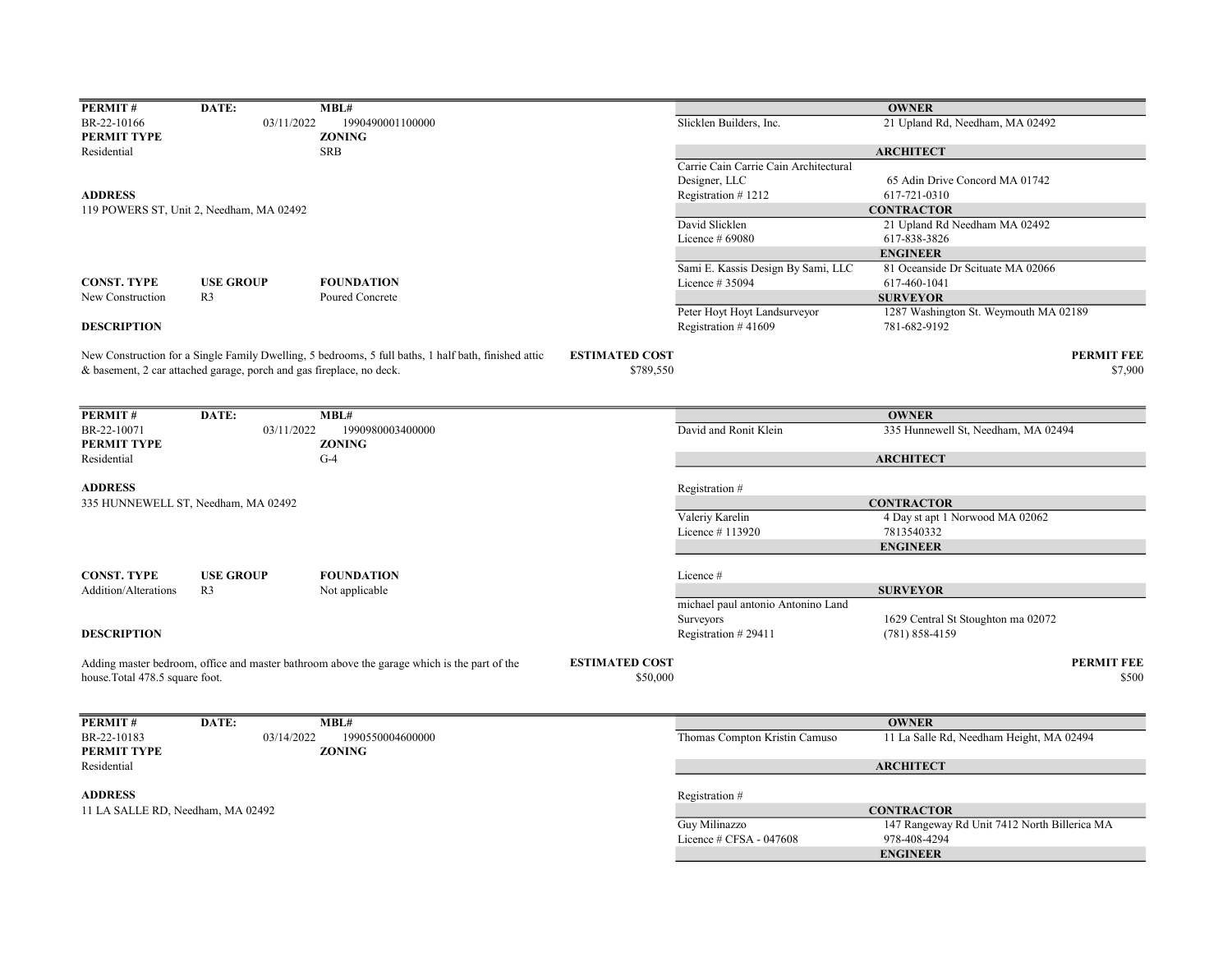| <b>CONST. TYPE</b><br>Addition/Alterations | <b>USE GROUP</b><br>R <sub>3</sub>      | <b>FOUNDATION</b><br>Not applicable                                                         |                                   | Michael Moroney MVA Engineering<br>Company<br>Licence # 29478 | 633 Main Street Shrewsbury MA 01545<br>508-864-7100<br><b>SURVEYOR</b> |
|--------------------------------------------|-----------------------------------------|---------------------------------------------------------------------------------------------|-----------------------------------|---------------------------------------------------------------|------------------------------------------------------------------------|
| <b>DESCRIPTION</b>                         |                                         |                                                                                             |                                   | Registration #                                                |                                                                        |
| Kitchen renovation                         |                                         |                                                                                             | <b>ESTIMATED COST</b><br>\$80,897 |                                                               | <b>PERMIT FEE</b><br>\$810                                             |
| PERMIT#                                    | DATE:                                   | MBL#                                                                                        |                                   |                                                               | <b>OWNER</b>                                                           |
| BR-22-10244<br>PERMIT TYPE                 | 03/14/2022                              | 1991170002300000<br><b>ZONING</b>                                                           |                                   | Douglas Robinson                                              | 1646 Great Plain Ave, Needham, MA 02492                                |
| Residential                                |                                         |                                                                                             |                                   |                                                               | <b>ARCHITECT</b>                                                       |
| <b>ADDRESS</b>                             | 1646 GREAT PLAIN AVE, Needham, MA 02492 |                                                                                             |                                   | Registration #                                                | <b>CONTRACTOR</b>                                                      |
|                                            |                                         |                                                                                             |                                   | Andressa Teixeira                                             | 11 Pauline St Randolph MA 02368                                        |
|                                            |                                         |                                                                                             |                                   | Licence #105019                                               | 7819223358                                                             |
|                                            |                                         |                                                                                             |                                   |                                                               | <b>ENGINEER</b>                                                        |
| <b>CONST. TYPE</b>                         | <b>USE GROUP</b>                        | <b>FOUNDATION</b>                                                                           |                                   | Licence#                                                      |                                                                        |
| Addition/Alterations                       | R <sub>3</sub>                          | Not applicable                                                                              |                                   |                                                               | <b>SURVEYOR</b>                                                        |
| <b>DESCRIPTION</b>                         |                                         |                                                                                             |                                   | Registration #                                                |                                                                        |
|                                            |                                         | Build a full bathroom using the existing closet space and one foot from the family room     | <b>ESTIMATED COST</b><br>\$19,800 |                                                               | <b>PERMIT FEE</b><br>\$200                                             |
| PERMIT#                                    | DATE:                                   | MBL#                                                                                        |                                   |                                                               | <b>OWNER</b>                                                           |
| BR-22-10248<br>PERMIT TYPE                 | 03/14/2022                              | 1990050004900000<br><b>ZONING</b>                                                           |                                   | Richard Ng                                                    | 191 Elmwood Road, Needham, MA 02492                                    |
| Residential                                |                                         |                                                                                             |                                   |                                                               | <b>ARCHITECT</b>                                                       |
| <b>ADDRESS</b>                             |                                         |                                                                                             |                                   | Registration #                                                | <b>CONTRACTOR</b>                                                      |
| 191 ELMWOOD RD, Needham, MA 02492          |                                         |                                                                                             |                                   | Mark Mordini                                                  | 18 Newell Drive North Attleboro MA 02760                               |
|                                            |                                         |                                                                                             |                                   | Licence $\#$ CS-057645                                        | 774-462-9055                                                           |
|                                            |                                         |                                                                                             |                                   |                                                               | <b>ENGINEER</b>                                                        |
| <b>CONST. TYPE</b><br>Other                | <b>USE GROUP</b><br>R <sub>3</sub>      | <b>FOUNDATION</b><br>Not applicable                                                         |                                   | Licence #                                                     | <b>SURVEYOR</b>                                                        |
| <b>DESCRIPTION</b>                         |                                         |                                                                                             |                                   | Registration #                                                |                                                                        |
|                                            |                                         |                                                                                             |                                   |                                                               |                                                                        |
|                                            |                                         | Strip roof shingles and re-roof per manufacturers specs (30 square) - NO STRUCTURAL CHANGES | <b>ESTIMATED COST</b><br>\$18,000 |                                                               | <b>PERMIT FEE</b><br>\$180                                             |
| PERMIT#                                    | DATE:                                   | MBL#                                                                                        |                                   |                                                               | <b>OWNER</b>                                                           |
| BR-22-10094                                | 03/14/2022                              | 1990330008300000                                                                            |                                   | Jack & Kris Saini                                             | 37 Plymouth Road, Needham, MA 02459                                    |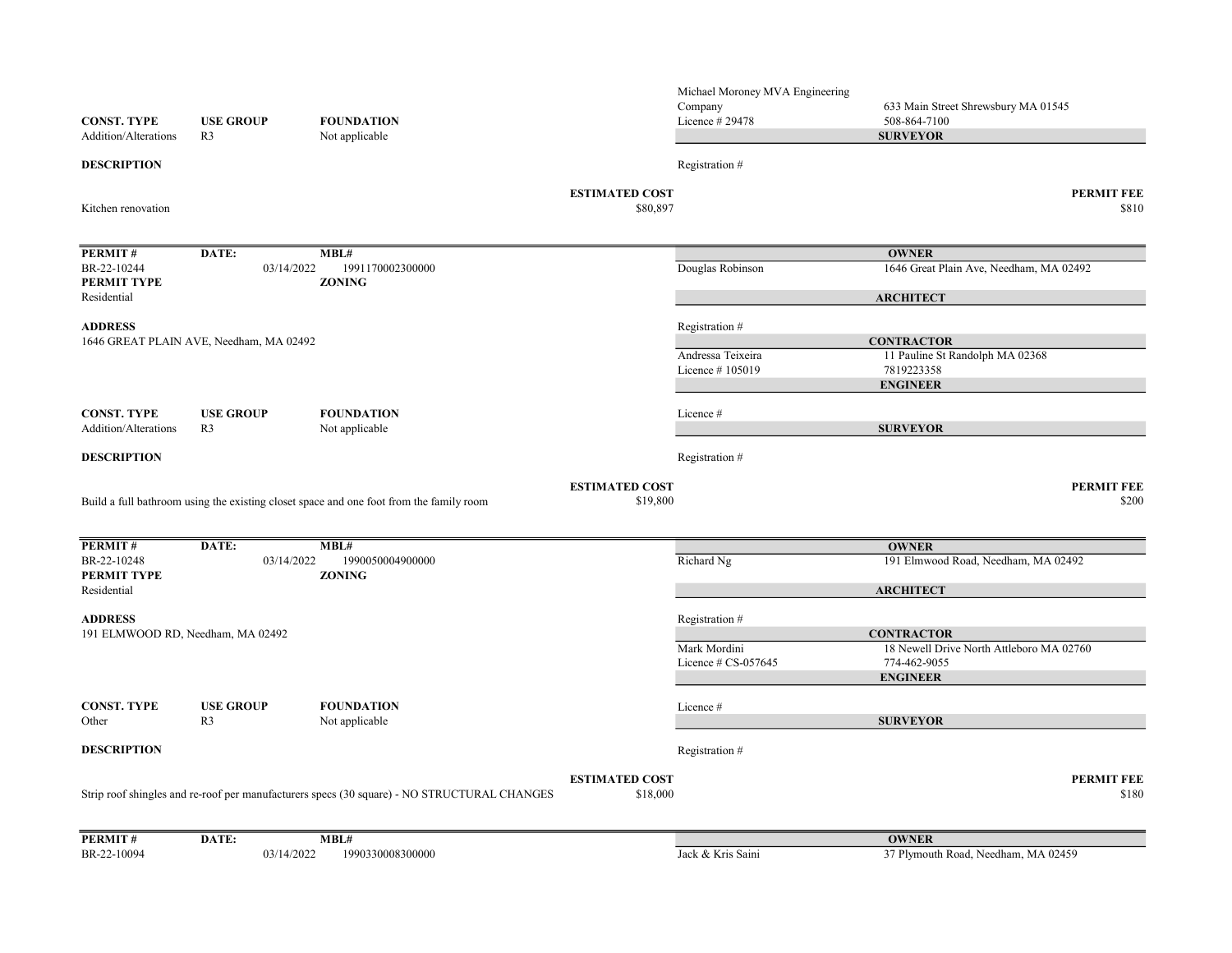| PERMIT TYPE                       |                                         | <b>ZONING</b>                                                                                           |                       |                                              |                                                    |
|-----------------------------------|-----------------------------------------|---------------------------------------------------------------------------------------------------------|-----------------------|----------------------------------------------|----------------------------------------------------|
| Residential                       |                                         | <b>SRB</b>                                                                                              |                       |                                              | <b>ARCHITECT</b>                                   |
|                                   |                                         |                                                                                                         |                       | Craig Mitchell CME Architects                | 6 Wilkins Drive Suite 210 Plainville MA 02768      |
| <b>ADDRESS</b>                    |                                         |                                                                                                         |                       | Registration # 6572                          | 401-323-9199                                       |
| 37 PLYMOUTH RD, Needham, MA 02492 |                                         |                                                                                                         |                       |                                              | <b>CONTRACTOR</b>                                  |
|                                   |                                         |                                                                                                         |                       | Ricky A. Leland                              | 4 Nipmuc Drive Mendon MA 01756                     |
|                                   |                                         |                                                                                                         |                       | Licence #72429                               | 508-962-4453                                       |
|                                   |                                         |                                                                                                         |                       |                                              | <b>ENGINEER</b>                                    |
|                                   |                                         |                                                                                                         |                       | Tim Sullivan Sullivan Structures, LLC        | 1201 S Roxmefre Road Tampa FL 33629                |
| <b>CONST. TYPE</b>                | <b>USE GROUP</b>                        | <b>FOUNDATION</b>                                                                                       |                       | Licence # 56321                              | 617-733-7765                                       |
| Addition/Alterations              | R <sub>3</sub>                          | Poured Concrete                                                                                         |                       |                                              | <b>SURVEYOR</b>                                    |
|                                   |                                         |                                                                                                         |                       | William Halsing Land Planning                | 167 Hartford Avenue Bellingham MA 02019            |
| <b>DESCRIPTION</b>                |                                         |                                                                                                         |                       | Registration #45274                          | 508-966-4130                                       |
|                                   |                                         |                                                                                                         |                       |                                              |                                                    |
|                                   |                                         | Addition to existing house approx 700 sq.ft. New second floor master suite - full bath - larger kitchen | <b>ESTIMATED COST</b> |                                              | <b>PERMIT FEE</b>                                  |
| area and new office space.        |                                         |                                                                                                         | \$300,000             |                                              | \$3,000                                            |
|                                   |                                         |                                                                                                         |                       |                                              |                                                    |
| PERMIT#                           | DATE:                                   | MBL#                                                                                                    |                       |                                              | <b>OWNER</b>                                       |
| BR-22-10104                       | 03/14/2022                              | 1990650006800000                                                                                        |                       | Lee and Bonnie Jarm                          | 73 Parker Road, Needham, MA 02459                  |
| PERMIT TYPE                       |                                         | <b>ZONING</b>                                                                                           |                       |                                              |                                                    |
| Residential                       |                                         | SR-B                                                                                                    |                       |                                              | <b>ARCHITECT</b>                                   |
|                                   |                                         |                                                                                                         |                       | Julia M Davis JDM Architects                 | 2 Ringbolt Rd Hingham MA 02043                     |
| <b>ADDRESS</b>                    |                                         |                                                                                                         |                       | Registration # 50039                         | 2023219220                                         |
| 73 PARKER RD, Needham, MA 02492   |                                         |                                                                                                         |                       |                                              | <b>CONTRACTOR</b>                                  |
|                                   |                                         |                                                                                                         |                       | Bryan Mann                                   | 18 Everett St Dorchester MA 02122                  |
|                                   |                                         |                                                                                                         |                       | Licence # CS-112823                          | 207-631-0069                                       |
|                                   |                                         |                                                                                                         |                       |                                              | <b>ENGINEER</b>                                    |
|                                   |                                         |                                                                                                         |                       |                                              | 146 Front St. Suite 301,146 Front St. Suite 301    |
|                                   |                                         |                                                                                                         |                       | Tara Strassburg, Tara Strassburg SSB         | Scituate, Scituate Massachusetts , Massachusetts   |
|                                   |                                         |                                                                                                         |                       | Engineering LLC, SSB Engineering LLC         | 206602066                                          |
| <b>CONST. TYPE</b>                | <b>USE GROUP</b>                        | <b>FOUNDATION</b>                                                                                       |                       | Licence # 5575155751                         | $9.18E+19$                                         |
| Addition/Alterations              | R <sub>3</sub>                          | Poured Concrete                                                                                         |                       |                                              | <b>SURVEYOR</b>                                    |
|                                   |                                         |                                                                                                         |                       | Christopher Charlton Continental Land        |                                                    |
|                                   |                                         |                                                                                                         |                       | Survey LLC                                   | 105 Beaver St. Franklin MA 02038                   |
| <b>DESCRIPTION</b>                |                                         |                                                                                                         |                       | Registration #48649                          | 508-528-2528                                       |
|                                   |                                         | Sunroom addition, remodel 2 bathrooms, new windows and siding, upgrade electrical and HVAC,             | <b>ESTIMATED COST</b> |                                              | <b>PERMIT FEE</b>                                  |
| garage repairs and painting       |                                         |                                                                                                         | \$328,127             |                                              | \$3,290                                            |
|                                   |                                         |                                                                                                         |                       |                                              |                                                    |
|                                   |                                         |                                                                                                         |                       |                                              |                                                    |
| PERMIT#                           | DATE:                                   | MBL#                                                                                                    |                       |                                              | <b>OWNER</b>                                       |
|                                   |                                         |                                                                                                         |                       |                                              | 749 CHARLES RIVER STREET, NEEDHAM, MA              |
| BR-22-10224                       | 03/14/2022                              | 1992230003800000                                                                                        |                       | <b>DAVID WADE</b>                            | 02492                                              |
| PERMIT TYPE                       |                                         | <b>ZONING</b>                                                                                           |                       |                                              |                                                    |
| Residential                       |                                         |                                                                                                         |                       |                                              | <b>ARCHITECT</b>                                   |
| <b>ADDRESS</b>                    |                                         |                                                                                                         |                       |                                              |                                                    |
|                                   |                                         |                                                                                                         |                       | Registration #                               |                                                    |
|                                   | 749 CHARLES RIVER ST, Needham, MA 02492 |                                                                                                         |                       |                                              | <b>CONTRACTOR</b>                                  |
|                                   |                                         |                                                                                                         |                       | EDMUND P. SEPANSKI<br>Licence $\#$ CS-114618 | 59C NORTH STREET HATFIELD MA 01038<br>413-338-7555 |
|                                   |                                         |                                                                                                         |                       |                                              | <b>ENGINEER</b>                                    |
|                                   |                                         |                                                                                                         |                       |                                              |                                                    |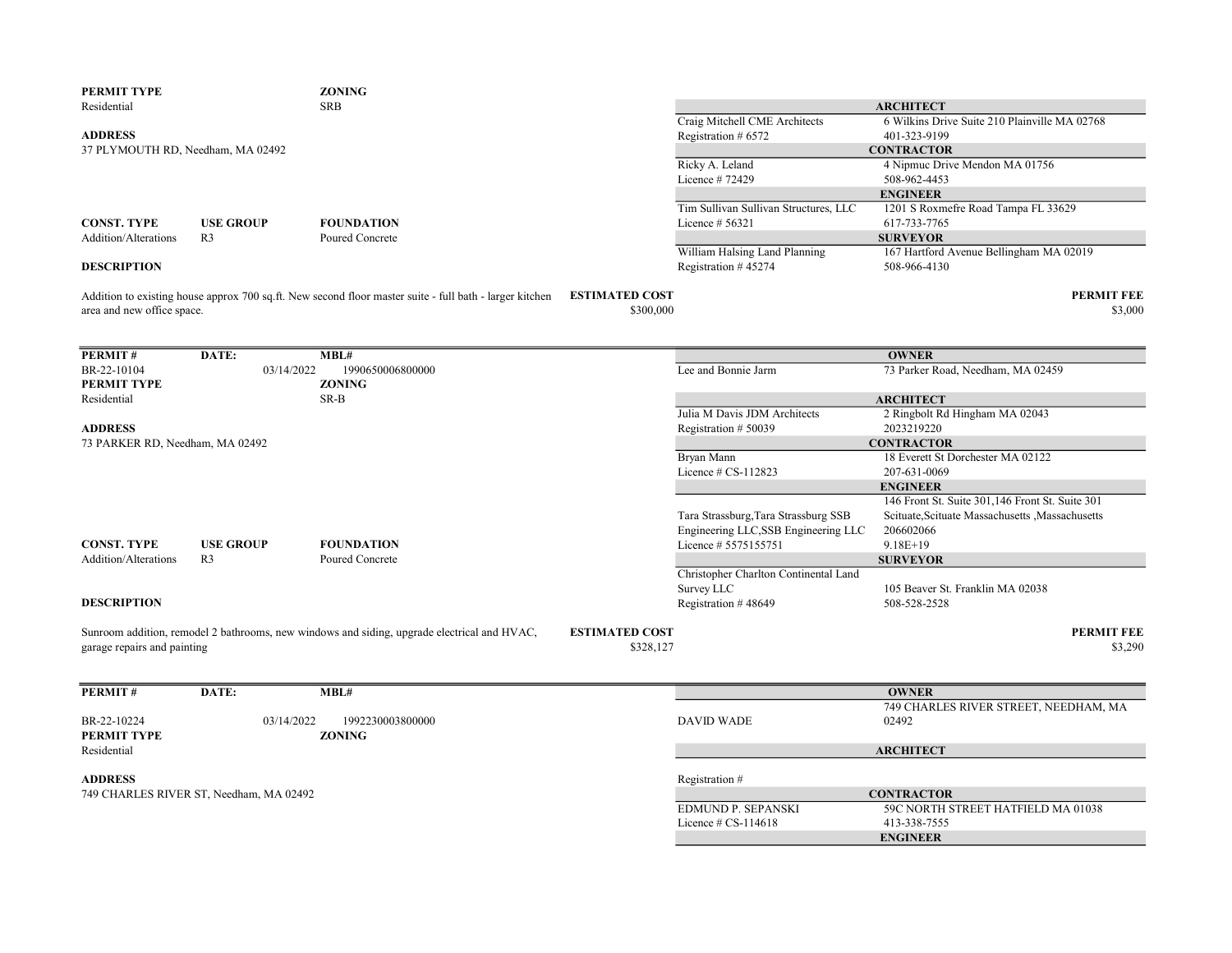| <b>CONST. TYPE</b>                        | <b>USE GROUP</b>                   | <b>FOUNDATION</b>                                                                                                                                                                                                                                                                                       |                                   | Licence#                               |                                      |                            |
|-------------------------------------------|------------------------------------|---------------------------------------------------------------------------------------------------------------------------------------------------------------------------------------------------------------------------------------------------------------------------------------------------------|-----------------------------------|----------------------------------------|--------------------------------------|----------------------------|
| Other                                     | R <sub>3</sub>                     | Not applicable                                                                                                                                                                                                                                                                                          |                                   |                                        | <b>SURVEYOR</b>                      |                            |
| <b>DESCRIPTION</b>                        |                                    | INSTALLATION OF 15.2 KW ROOF MOUNTED SOLAR PV SYSTEM WITH ESS. 38<br>HANWHA Q-CELL 400 MODULES, 1 SE10000H-US ENERGY HUB INVERTER AND 1<br>ENERGYBANK 10KWH BATTERY. WILL NOT EXCEED BUILDING FOOTPRINT BUT WILL                                                                                        | <b>ESTIMATED COST</b><br>\$78,490 | Registration #                         |                                      | <b>PERMIT FEE</b><br>\$790 |
| PERMIT#                                   | DATE:                              | MBL#                                                                                                                                                                                                                                                                                                    |                                   |                                        | <b>OWNER</b>                         |                            |
| BR-22-10230<br>PERMIT TYPE                | 03/14/2022                         | 1990230005900000<br><b>ZONING</b>                                                                                                                                                                                                                                                                       |                                   | Courtney Quinn                         | 72 Beaufort Ave, Needham, MA 02492   |                            |
| Residential                               |                                    |                                                                                                                                                                                                                                                                                                         |                                   |                                        | <b>ARCHITECT</b>                     |                            |
| <b>ADDRESS</b>                            | 72 BEAUFORT AVE, Needham, MA 02492 |                                                                                                                                                                                                                                                                                                         |                                   | Registration #                         | <b>CONTRACTOR</b>                    |                            |
|                                           |                                    |                                                                                                                                                                                                                                                                                                         |                                   | Callon Walker                          | 30 Hastings St Wellesley MA 02481    |                            |
|                                           |                                    |                                                                                                                                                                                                                                                                                                         |                                   | Licence $\#$ CS-110658                 | 617-780-9000<br><b>ENGINEER</b>      |                            |
| <b>CONST. TYPE</b>                        | <b>USE GROUP</b>                   | <b>FOUNDATION</b>                                                                                                                                                                                                                                                                                       |                                   | Licence #                              |                                      |                            |
| Other                                     | R <sub>3</sub>                     | Other                                                                                                                                                                                                                                                                                                   |                                   |                                        | <b>SURVEYOR</b>                      |                            |
| <b>DESCRIPTION</b>                        |                                    | Kitchen renovation, new cabinets, counter tops, flooring, Tile. Range, hood, microwave, fridge,<br>garbage disposal, New recessed lights throughout kitchen and new plumbing fixtures. Carpentry.<br>Shift entrance into kitchen from the dining room. move door entrance into basement from kitchen to | <b>ESTIMATED COST</b><br>\$57,500 | Registration #                         |                                      | <b>PERMIT FEE</b><br>\$580 |
| PERMIT#                                   | DATE:                              | MBL#                                                                                                                                                                                                                                                                                                    |                                   |                                        | <b>OWNER</b>                         |                            |
| DEMO-22-10021<br>PERMIT TYPE              | 03/15/2022                         | 1991060003400000<br><b>ZONING</b>                                                                                                                                                                                                                                                                       |                                   |                                        | , ,                                  |                            |
| Demolition                                |                                    |                                                                                                                                                                                                                                                                                                         |                                   |                                        | <b>ARCHITECT</b>                     |                            |
| <b>ADDRESS</b>                            | 26 ARDMORE RD, Needham, MA 02492   |                                                                                                                                                                                                                                                                                                         |                                   | Registration #                         | <b>CONTRACTOR</b>                    |                            |
|                                           |                                    |                                                                                                                                                                                                                                                                                                         |                                   | Yevgeniy Voloshin Catalyst Development |                                      |                            |
|                                           |                                    |                                                                                                                                                                                                                                                                                                         |                                   | Group                                  | 92 Charles River St Needham Ma 02492 |                            |
|                                           |                                    |                                                                                                                                                                                                                                                                                                         |                                   | Licence # CS105154                     | 617 953-8747<br><b>ENGINEER</b>      |                            |
| <b>CONST. TYPE</b>                        | <b>USE GROUP</b>                   | <b>FOUNDATION</b>                                                                                                                                                                                                                                                                                       |                                   | Licence#                               |                                      |                            |
| Entire building<br>(including foundation) |                                    |                                                                                                                                                                                                                                                                                                         |                                   |                                        | <b>SURVEYOR</b>                      |                            |
| <b>DESCRIPTION</b>                        |                                    |                                                                                                                                                                                                                                                                                                         |                                   | Registration #                         |                                      |                            |
| leave site in safe condition              |                                    | Demolish entire structure, including foundation. Fence excavation, remove all construction debris,                                                                                                                                                                                                      | <b>ESTIMATED COST</b><br>\$10,000 |                                        |                                      | <b>PERMIT FEE</b><br>\$150 |
| PERMIT#                                   | DATE:                              | MBL#                                                                                                                                                                                                                                                                                                    |                                   |                                        | <b>OWNER</b>                         |                            |
| BR-22-10197                               | 03/15/2022                         | 1991210000900000                                                                                                                                                                                                                                                                                        |                                   | MFFM 4 OHHH LLC                        | 68 Everett street, Natick, Ma 01760  |                            |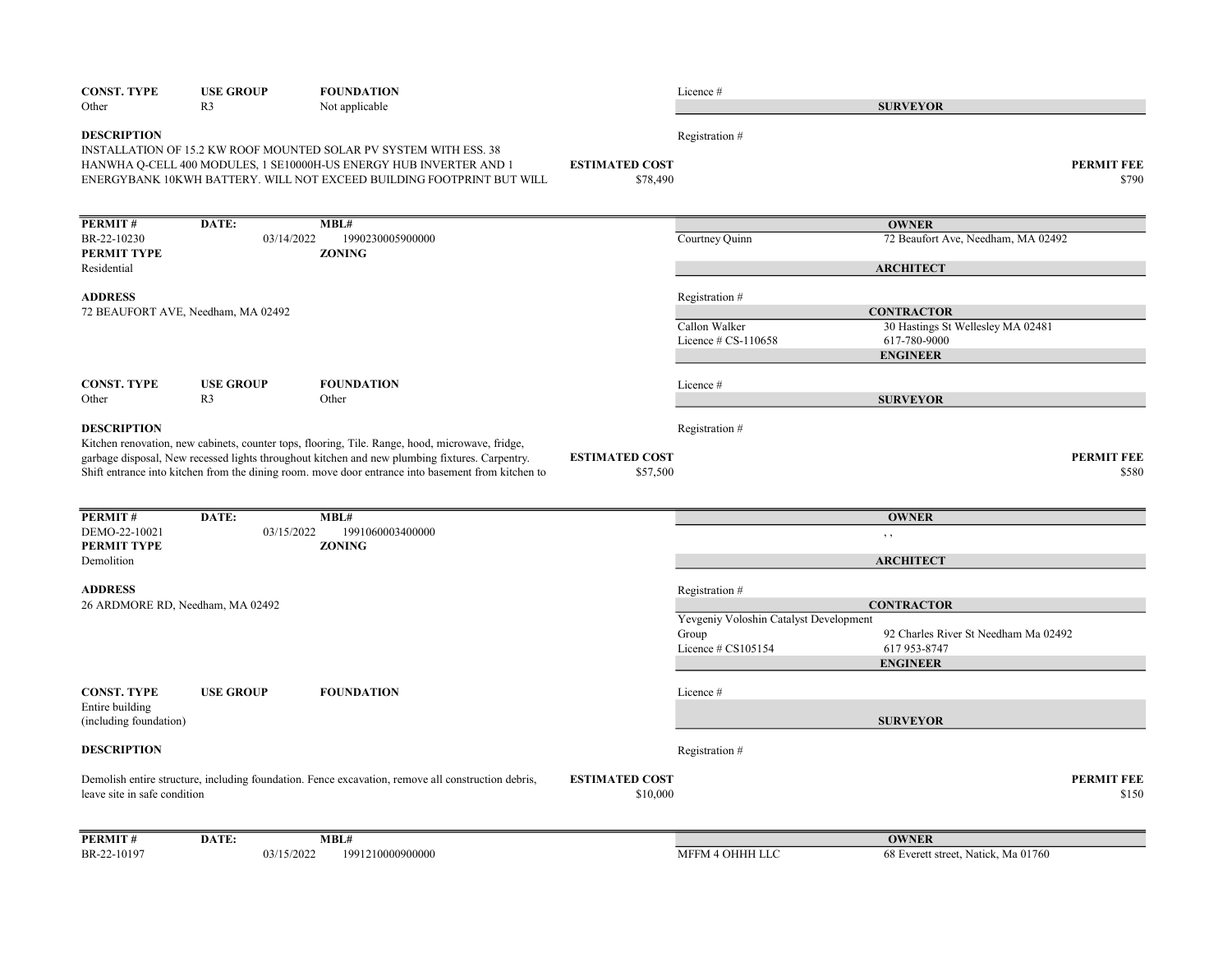| <b>SRB</b><br><b>ARCHITECT</b><br><b>ADDRESS</b><br>Registration #<br><b>CONTRACTOR</b><br>936 CENTRAL AVE, Needham, MA 02492<br>68 Everett street Natick MA 01760<br>Pasquale Bruno<br>Licence #106190<br>7747216052<br><b>ENGINEER</b><br>$25$ Wayland Hills Rd Wayland Ma $01778$<br>Stanislav Berdichevsky Berdi Consulting<br>5083089012<br><b>CONST. TYPE</b><br><b>USE GROUP</b><br><b>FOUNDATION</b><br>Licence #38862<br><b>SURVEYOR</b><br>New Construction<br>R <sub>3</sub><br>Poured Concrete<br>10 hammer st Waltham Ma 02453<br>Robert Bibbo Bibbo Bros. & Associates<br><b>DESCRIPTION</b><br>Registration #47391<br>7818910417<br>Construct single family dwelling with 6 bedrooms, 7.5 bathrooms, finished basement, unfinished<br><b>ESTIMATED COST</b><br><b>PERMIT FEE</b><br>attic, 2 car attached garage & deck. No porch, no gas fireplace.<br>\$661,000<br>\$6,610<br>PERMIT#<br>DATE:<br>MBL#<br><b>OWNER</b><br>03/15/2022<br>1990380001700000<br>Peter Kuck<br>137 Bradford St, Needham, Ma 02492<br><b>ZONING</b><br><b>ARCHITECT</b><br>Registration #<br><b>CONTRACTOR</b><br>137 BRADFORD ST, Needham, MA 02492<br>Brian kennen<br>33 Hillcrest rd Waltham Ma 02461<br>Licence #105983<br>3392241266<br><b>ENGINEER</b><br><b>CONST. TYPE</b><br><b>USE GROUP</b><br><b>FOUNDATION</b><br>Licence #<br><b>SURVEYOR</b><br>Other<br>R <sub>3</sub><br>Not applicable<br><b>DESCRIPTION</b><br>Registration #<br><b>ESTIMATED COST</b><br><b>PERMIT FEE</b><br>Install (31) replacement windows in existing openings. No Structure<br>\$39,500<br>\$400<br>DATE:<br>MBL#<br><b>OWNER</b><br>BR-22-10255<br>03/15/2022<br>1990640005400000<br>Marshall Davis<br>34 Concord Street, Needham, MA 02494<br>PERMIT TYPE<br><b>ZONING</b> | PERMIT TYPE                                        | <b>ZONING</b> |  |  |
|-------------------------------------------------------------------------------------------------------------------------------------------------------------------------------------------------------------------------------------------------------------------------------------------------------------------------------------------------------------------------------------------------------------------------------------------------------------------------------------------------------------------------------------------------------------------------------------------------------------------------------------------------------------------------------------------------------------------------------------------------------------------------------------------------------------------------------------------------------------------------------------------------------------------------------------------------------------------------------------------------------------------------------------------------------------------------------------------------------------------------------------------------------------------------------------------------------------------------------------------------------------------------------------------------------------------------------------------------------------------------------------------------------------------------------------------------------------------------------------------------------------------------------------------------------------------------------------------------------------------------------------------------------------------------------------------------------------------------------------------------------------------|----------------------------------------------------|---------------|--|--|
|                                                                                                                                                                                                                                                                                                                                                                                                                                                                                                                                                                                                                                                                                                                                                                                                                                                                                                                                                                                                                                                                                                                                                                                                                                                                                                                                                                                                                                                                                                                                                                                                                                                                                                                                                                   | Residential                                        |               |  |  |
|                                                                                                                                                                                                                                                                                                                                                                                                                                                                                                                                                                                                                                                                                                                                                                                                                                                                                                                                                                                                                                                                                                                                                                                                                                                                                                                                                                                                                                                                                                                                                                                                                                                                                                                                                                   |                                                    |               |  |  |
|                                                                                                                                                                                                                                                                                                                                                                                                                                                                                                                                                                                                                                                                                                                                                                                                                                                                                                                                                                                                                                                                                                                                                                                                                                                                                                                                                                                                                                                                                                                                                                                                                                                                                                                                                                   |                                                    |               |  |  |
|                                                                                                                                                                                                                                                                                                                                                                                                                                                                                                                                                                                                                                                                                                                                                                                                                                                                                                                                                                                                                                                                                                                                                                                                                                                                                                                                                                                                                                                                                                                                                                                                                                                                                                                                                                   |                                                    |               |  |  |
|                                                                                                                                                                                                                                                                                                                                                                                                                                                                                                                                                                                                                                                                                                                                                                                                                                                                                                                                                                                                                                                                                                                                                                                                                                                                                                                                                                                                                                                                                                                                                                                                                                                                                                                                                                   |                                                    |               |  |  |
|                                                                                                                                                                                                                                                                                                                                                                                                                                                                                                                                                                                                                                                                                                                                                                                                                                                                                                                                                                                                                                                                                                                                                                                                                                                                                                                                                                                                                                                                                                                                                                                                                                                                                                                                                                   |                                                    |               |  |  |
|                                                                                                                                                                                                                                                                                                                                                                                                                                                                                                                                                                                                                                                                                                                                                                                                                                                                                                                                                                                                                                                                                                                                                                                                                                                                                                                                                                                                                                                                                                                                                                                                                                                                                                                                                                   |                                                    |               |  |  |
|                                                                                                                                                                                                                                                                                                                                                                                                                                                                                                                                                                                                                                                                                                                                                                                                                                                                                                                                                                                                                                                                                                                                                                                                                                                                                                                                                                                                                                                                                                                                                                                                                                                                                                                                                                   |                                                    |               |  |  |
|                                                                                                                                                                                                                                                                                                                                                                                                                                                                                                                                                                                                                                                                                                                                                                                                                                                                                                                                                                                                                                                                                                                                                                                                                                                                                                                                                                                                                                                                                                                                                                                                                                                                                                                                                                   |                                                    |               |  |  |
|                                                                                                                                                                                                                                                                                                                                                                                                                                                                                                                                                                                                                                                                                                                                                                                                                                                                                                                                                                                                                                                                                                                                                                                                                                                                                                                                                                                                                                                                                                                                                                                                                                                                                                                                                                   |                                                    |               |  |  |
|                                                                                                                                                                                                                                                                                                                                                                                                                                                                                                                                                                                                                                                                                                                                                                                                                                                                                                                                                                                                                                                                                                                                                                                                                                                                                                                                                                                                                                                                                                                                                                                                                                                                                                                                                                   |                                                    |               |  |  |
|                                                                                                                                                                                                                                                                                                                                                                                                                                                                                                                                                                                                                                                                                                                                                                                                                                                                                                                                                                                                                                                                                                                                                                                                                                                                                                                                                                                                                                                                                                                                                                                                                                                                                                                                                                   |                                                    |               |  |  |
|                                                                                                                                                                                                                                                                                                                                                                                                                                                                                                                                                                                                                                                                                                                                                                                                                                                                                                                                                                                                                                                                                                                                                                                                                                                                                                                                                                                                                                                                                                                                                                                                                                                                                                                                                                   |                                                    |               |  |  |
|                                                                                                                                                                                                                                                                                                                                                                                                                                                                                                                                                                                                                                                                                                                                                                                                                                                                                                                                                                                                                                                                                                                                                                                                                                                                                                                                                                                                                                                                                                                                                                                                                                                                                                                                                                   |                                                    |               |  |  |
|                                                                                                                                                                                                                                                                                                                                                                                                                                                                                                                                                                                                                                                                                                                                                                                                                                                                                                                                                                                                                                                                                                                                                                                                                                                                                                                                                                                                                                                                                                                                                                                                                                                                                                                                                                   |                                                    |               |  |  |
|                                                                                                                                                                                                                                                                                                                                                                                                                                                                                                                                                                                                                                                                                                                                                                                                                                                                                                                                                                                                                                                                                                                                                                                                                                                                                                                                                                                                                                                                                                                                                                                                                                                                                                                                                                   |                                                    |               |  |  |
|                                                                                                                                                                                                                                                                                                                                                                                                                                                                                                                                                                                                                                                                                                                                                                                                                                                                                                                                                                                                                                                                                                                                                                                                                                                                                                                                                                                                                                                                                                                                                                                                                                                                                                                                                                   | BR-22-10245                                        |               |  |  |
|                                                                                                                                                                                                                                                                                                                                                                                                                                                                                                                                                                                                                                                                                                                                                                                                                                                                                                                                                                                                                                                                                                                                                                                                                                                                                                                                                                                                                                                                                                                                                                                                                                                                                                                                                                   | PERMIT TYPE                                        |               |  |  |
|                                                                                                                                                                                                                                                                                                                                                                                                                                                                                                                                                                                                                                                                                                                                                                                                                                                                                                                                                                                                                                                                                                                                                                                                                                                                                                                                                                                                                                                                                                                                                                                                                                                                                                                                                                   | Residential                                        |               |  |  |
|                                                                                                                                                                                                                                                                                                                                                                                                                                                                                                                                                                                                                                                                                                                                                                                                                                                                                                                                                                                                                                                                                                                                                                                                                                                                                                                                                                                                                                                                                                                                                                                                                                                                                                                                                                   |                                                    |               |  |  |
|                                                                                                                                                                                                                                                                                                                                                                                                                                                                                                                                                                                                                                                                                                                                                                                                                                                                                                                                                                                                                                                                                                                                                                                                                                                                                                                                                                                                                                                                                                                                                                                                                                                                                                                                                                   | <b>ADDRESS</b>                                     |               |  |  |
|                                                                                                                                                                                                                                                                                                                                                                                                                                                                                                                                                                                                                                                                                                                                                                                                                                                                                                                                                                                                                                                                                                                                                                                                                                                                                                                                                                                                                                                                                                                                                                                                                                                                                                                                                                   |                                                    |               |  |  |
|                                                                                                                                                                                                                                                                                                                                                                                                                                                                                                                                                                                                                                                                                                                                                                                                                                                                                                                                                                                                                                                                                                                                                                                                                                                                                                                                                                                                                                                                                                                                                                                                                                                                                                                                                                   |                                                    |               |  |  |
|                                                                                                                                                                                                                                                                                                                                                                                                                                                                                                                                                                                                                                                                                                                                                                                                                                                                                                                                                                                                                                                                                                                                                                                                                                                                                                                                                                                                                                                                                                                                                                                                                                                                                                                                                                   |                                                    |               |  |  |
|                                                                                                                                                                                                                                                                                                                                                                                                                                                                                                                                                                                                                                                                                                                                                                                                                                                                                                                                                                                                                                                                                                                                                                                                                                                                                                                                                                                                                                                                                                                                                                                                                                                                                                                                                                   |                                                    |               |  |  |
|                                                                                                                                                                                                                                                                                                                                                                                                                                                                                                                                                                                                                                                                                                                                                                                                                                                                                                                                                                                                                                                                                                                                                                                                                                                                                                                                                                                                                                                                                                                                                                                                                                                                                                                                                                   |                                                    |               |  |  |
|                                                                                                                                                                                                                                                                                                                                                                                                                                                                                                                                                                                                                                                                                                                                                                                                                                                                                                                                                                                                                                                                                                                                                                                                                                                                                                                                                                                                                                                                                                                                                                                                                                                                                                                                                                   |                                                    |               |  |  |
|                                                                                                                                                                                                                                                                                                                                                                                                                                                                                                                                                                                                                                                                                                                                                                                                                                                                                                                                                                                                                                                                                                                                                                                                                                                                                                                                                                                                                                                                                                                                                                                                                                                                                                                                                                   |                                                    |               |  |  |
|                                                                                                                                                                                                                                                                                                                                                                                                                                                                                                                                                                                                                                                                                                                                                                                                                                                                                                                                                                                                                                                                                                                                                                                                                                                                                                                                                                                                                                                                                                                                                                                                                                                                                                                                                                   |                                                    |               |  |  |
|                                                                                                                                                                                                                                                                                                                                                                                                                                                                                                                                                                                                                                                                                                                                                                                                                                                                                                                                                                                                                                                                                                                                                                                                                                                                                                                                                                                                                                                                                                                                                                                                                                                                                                                                                                   |                                                    |               |  |  |
|                                                                                                                                                                                                                                                                                                                                                                                                                                                                                                                                                                                                                                                                                                                                                                                                                                                                                                                                                                                                                                                                                                                                                                                                                                                                                                                                                                                                                                                                                                                                                                                                                                                                                                                                                                   |                                                    |               |  |  |
|                                                                                                                                                                                                                                                                                                                                                                                                                                                                                                                                                                                                                                                                                                                                                                                                                                                                                                                                                                                                                                                                                                                                                                                                                                                                                                                                                                                                                                                                                                                                                                                                                                                                                                                                                                   |                                                    |               |  |  |
|                                                                                                                                                                                                                                                                                                                                                                                                                                                                                                                                                                                                                                                                                                                                                                                                                                                                                                                                                                                                                                                                                                                                                                                                                                                                                                                                                                                                                                                                                                                                                                                                                                                                                                                                                                   |                                                    |               |  |  |
|                                                                                                                                                                                                                                                                                                                                                                                                                                                                                                                                                                                                                                                                                                                                                                                                                                                                                                                                                                                                                                                                                                                                                                                                                                                                                                                                                                                                                                                                                                                                                                                                                                                                                                                                                                   |                                                    |               |  |  |
|                                                                                                                                                                                                                                                                                                                                                                                                                                                                                                                                                                                                                                                                                                                                                                                                                                                                                                                                                                                                                                                                                                                                                                                                                                                                                                                                                                                                                                                                                                                                                                                                                                                                                                                                                                   | PERMIT#                                            |               |  |  |
|                                                                                                                                                                                                                                                                                                                                                                                                                                                                                                                                                                                                                                                                                                                                                                                                                                                                                                                                                                                                                                                                                                                                                                                                                                                                                                                                                                                                                                                                                                                                                                                                                                                                                                                                                                   |                                                    |               |  |  |
|                                                                                                                                                                                                                                                                                                                                                                                                                                                                                                                                                                                                                                                                                                                                                                                                                                                                                                                                                                                                                                                                                                                                                                                                                                                                                                                                                                                                                                                                                                                                                                                                                                                                                                                                                                   |                                                    |               |  |  |
| <b>ARCHITECT</b>                                                                                                                                                                                                                                                                                                                                                                                                                                                                                                                                                                                                                                                                                                                                                                                                                                                                                                                                                                                                                                                                                                                                                                                                                                                                                                                                                                                                                                                                                                                                                                                                                                                                                                                                                  | Residential                                        |               |  |  |
|                                                                                                                                                                                                                                                                                                                                                                                                                                                                                                                                                                                                                                                                                                                                                                                                                                                                                                                                                                                                                                                                                                                                                                                                                                                                                                                                                                                                                                                                                                                                                                                                                                                                                                                                                                   |                                                    |               |  |  |
| Registration #<br><b>CONTRACTOR</b>                                                                                                                                                                                                                                                                                                                                                                                                                                                                                                                                                                                                                                                                                                                                                                                                                                                                                                                                                                                                                                                                                                                                                                                                                                                                                                                                                                                                                                                                                                                                                                                                                                                                                                                               | <b>ADDRESS</b><br>34 CONCORD ST, Needham, MA 02492 |               |  |  |
| Adam Glenn<br>59 Tosca Drive Stoughton MA 02072                                                                                                                                                                                                                                                                                                                                                                                                                                                                                                                                                                                                                                                                                                                                                                                                                                                                                                                                                                                                                                                                                                                                                                                                                                                                                                                                                                                                                                                                                                                                                                                                                                                                                                                   |                                                    |               |  |  |
| 781-205-4516<br>Licence $#106148$                                                                                                                                                                                                                                                                                                                                                                                                                                                                                                                                                                                                                                                                                                                                                                                                                                                                                                                                                                                                                                                                                                                                                                                                                                                                                                                                                                                                                                                                                                                                                                                                                                                                                                                                 |                                                    |               |  |  |
| <b>ENGINEER</b>                                                                                                                                                                                                                                                                                                                                                                                                                                                                                                                                                                                                                                                                                                                                                                                                                                                                                                                                                                                                                                                                                                                                                                                                                                                                                                                                                                                                                                                                                                                                                                                                                                                                                                                                                   |                                                    |               |  |  |
|                                                                                                                                                                                                                                                                                                                                                                                                                                                                                                                                                                                                                                                                                                                                                                                                                                                                                                                                                                                                                                                                                                                                                                                                                                                                                                                                                                                                                                                                                                                                                                                                                                                                                                                                                                   |                                                    |               |  |  |
| <b>USE GROUP</b><br><b>FOUNDATION</b><br>Licence #                                                                                                                                                                                                                                                                                                                                                                                                                                                                                                                                                                                                                                                                                                                                                                                                                                                                                                                                                                                                                                                                                                                                                                                                                                                                                                                                                                                                                                                                                                                                                                                                                                                                                                                | <b>CONST. TYPE</b>                                 |               |  |  |
| R <sub>3</sub><br><b>SURVEYOR</b><br>Not applicable                                                                                                                                                                                                                                                                                                                                                                                                                                                                                                                                                                                                                                                                                                                                                                                                                                                                                                                                                                                                                                                                                                                                                                                                                                                                                                                                                                                                                                                                                                                                                                                                                                                                                                               | Other                                              |               |  |  |
|                                                                                                                                                                                                                                                                                                                                                                                                                                                                                                                                                                                                                                                                                                                                                                                                                                                                                                                                                                                                                                                                                                                                                                                                                                                                                                                                                                                                                                                                                                                                                                                                                                                                                                                                                                   |                                                    |               |  |  |
| Registration #                                                                                                                                                                                                                                                                                                                                                                                                                                                                                                                                                                                                                                                                                                                                                                                                                                                                                                                                                                                                                                                                                                                                                                                                                                                                                                                                                                                                                                                                                                                                                                                                                                                                                                                                                    | <b>DESCRIPTION</b>                                 |               |  |  |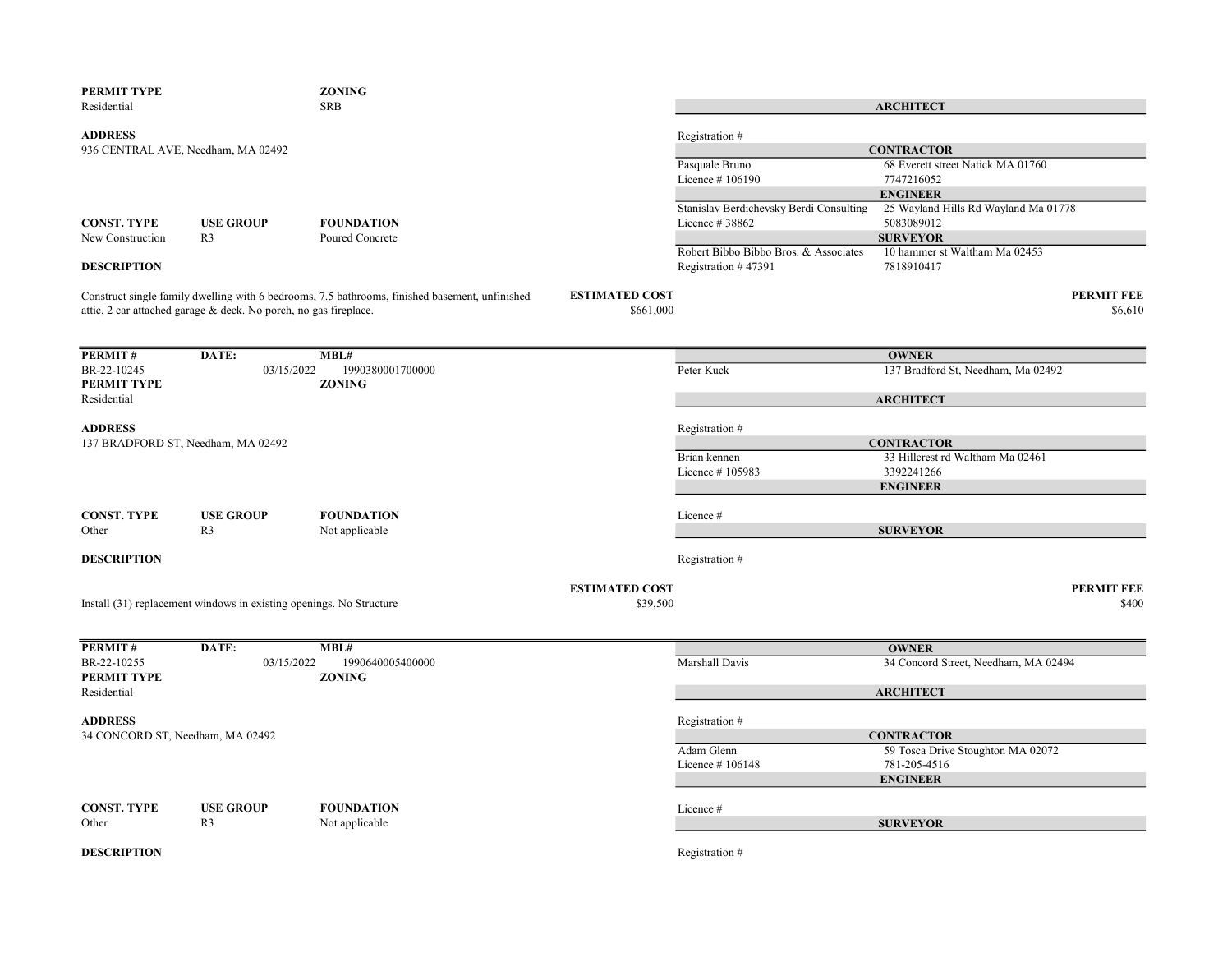#### ESTIMATED COST PERMIT FEE RESIDENTIAL WEATHERIZATION/AIR SEALING THROUGH THE MASS SAVE PROGRAM. NO STRUCTURAL CHANGES. SITE I.D #: 1895471

PERMIT TYPE ZONING

**PERMIT # DATE: MBL#**<br>BR-22-10263 03/15/2022 19 03/15/2022 1992140003100000 Brian Lowell 1796 Central Ave, Needham, MA 02492 PERMIT TYPE ZONING Residential ADDRESS Registration # Paul Nutile 42 Felton St #8R Waltham MA 02453 Licence # CS-080626 (401) 475-2849 CONST. TYPE USE GROUP FOUNDATION Licence # Other R3 Not applicable **DESCRIPTION** Registration  $#$ **ESTIMATED COST PERMIT FEE**  $$8,050$   $$150$ **PERMIT # DATE: MBL#**<br>BC-22-10010 03/15/2022 19 03/15/2022 1992000001600000 St. Sebastian's School 1191 Greendale Avenue, Needham, MA 02492 PERMIT TYPE ZONING Commercial Robert Olson Robert Olson + Associates 374 Congress St, Suite 300 Boston MA 02210-1807 ADDRESS Registration # AR 5067 617-338-2790 Steve Rostanzo 820 Upper Maple Street Dayville Connecticut 06241 Licence # CS-067692 781-603-5856 Anthony Donato,William Lovallo,Jimmie Ng, PE,Uliana Davidhi, PE,Melissa A. Sierra, PE H.W. Moore Associates,LeMessurier Consultants, 121 East Berkeley St, 4th Floor,1380 Soldiers Field Road,100 Summer St,100 Summer Street,100 Summer Street Boston,Boston,Boston,Boston,Boston Massachusetts,MA,MA,MA,MA 2.118021350211E+23 CONST. TYPE USE GROUP FOUNDATION Licence # 4.070636883465E+24 617-357-8145,617-868-1200,617-210-1615,617-210- 1820,617-210-1622 Addition/Alterations Assembly - A3. Educational - E Poured Concrete **DESCRIPTION** Registration # ESTIMATED COST PERMIT FEE  $$13,63,000$   $$13,630$ PERMIT# DATE: MBL# BR-22-10128 03/16/2022 1992260004500000 Needham Enterprises 105 Chestnut Street, Needham, MA 02492 Renovation to existing hockey rink **OWNER** Install 7 double hung Harvey Tribute windows. **OWNER ARCHITECT CONTRACTOR** ENGINEER **SURVEYOR** 1191 GREENDALE AVE, Needham, MA 02492 **OWNER** ARCHITECT **CONTRACTOR** ENGINEER SURVEYOR 1796 CENTRAL AVE, Needham, MA 02492

 $$4,000$   $$150$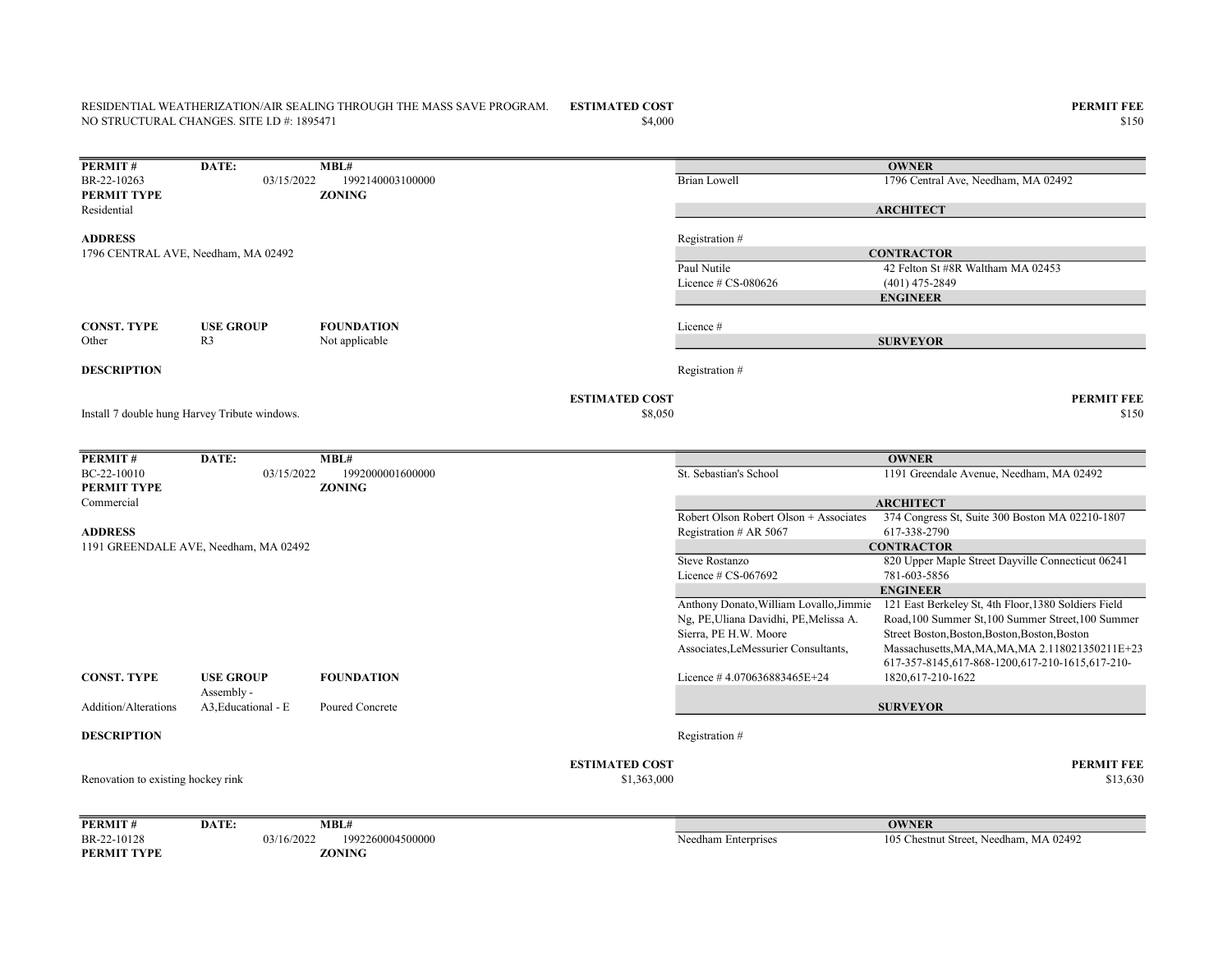| Residential                       |                  |                                                                                                   |                       |                                           | <b>ARCHITECT</b>                                             |                   |
|-----------------------------------|------------------|---------------------------------------------------------------------------------------------------|-----------------------|-------------------------------------------|--------------------------------------------------------------|-------------------|
|                                   |                  |                                                                                                   |                       | Mark Gluesing Mark Gluesing               | 48 Mackintosh Ave Needham MA 02492                           |                   |
| <b>ADDRESS</b>                    |                  |                                                                                                   |                       | Registration #8052                        | 7814443504                                                   |                   |
| 61 ROSEMARY ST, Needham, MA 02492 |                  |                                                                                                   |                       |                                           | <b>CONTRACTOR</b>                                            |                   |
|                                   |                  |                                                                                                   |                       | Matthew Borrelli<br>Licence $# CS-095063$ | 105 Chestnut Street, Suite 28 Needham MA 02492<br>7814448060 |                   |
|                                   |                  |                                                                                                   |                       |                                           | <b>ENGINEER</b>                                              |                   |
|                                   |                  |                                                                                                   |                       |                                           |                                                              |                   |
| <b>CONST. TYPE</b>                | <b>USE GROUP</b> | <b>FOUNDATION</b>                                                                                 |                       | Licence #                                 |                                                              |                   |
| <b>Addition/Alterations</b>       | R <sub>3</sub>   | Poured Concrete                                                                                   |                       |                                           | <b>SURVEYOR</b>                                              |                   |
| <b>DESCRIPTION</b>                |                  |                                                                                                   |                       | Registration #                            |                                                              |                   |
|                                   |                  |                                                                                                   | <b>ESTIMATED COST</b> |                                           |                                                              | <b>PERMIT FEE</b> |
|                                   |                  | Finish Basement (1,821 sq) Wood shop, full bath, exercise rm, finish storage and recreation room. | \$86,000              |                                           |                                                              | \$860             |
| PERMIT#                           | DATE:            | MBL#                                                                                              |                       |                                           | <b>OWNER</b>                                                 |                   |
| BR-22-10253                       | 03/16/2022       | 1990240003700000                                                                                  |                       | ROBERT CANZANO                            | 24 rotherwood rd, newton, ma 02459                           |                   |
| PERMIT TYPE                       |                  | <b>ZONING</b>                                                                                     |                       |                                           |                                                              |                   |
| Residential                       |                  |                                                                                                   |                       |                                           | <b>ARCHITECT</b>                                             |                   |
| <b>ADDRESS</b>                    |                  |                                                                                                   |                       | Registration #                            |                                                              |                   |
| 115 ALETHA RD, Needham, MA 02492  |                  |                                                                                                   |                       |                                           | <b>CONTRACTOR</b>                                            |                   |
|                                   |                  |                                                                                                   |                       |                                           |                                                              |                   |
|                                   |                  |                                                                                                   |                       | Licence #                                 |                                                              |                   |
|                                   |                  |                                                                                                   |                       |                                           | <b>ENGINEER</b>                                              |                   |
|                                   |                  |                                                                                                   |                       |                                           |                                                              |                   |
| <b>CONST. TYPE</b>                | <b>USE GROUP</b> | <b>FOUNDATION</b>                                                                                 |                       | Licence #                                 |                                                              |                   |
| Other                             | R <sub>3</sub>   | Poured Concrete                                                                                   |                       |                                           | <b>SURVEYOR</b>                                              |                   |
| <b>DESCRIPTION</b>                |                  |                                                                                                   |                       | Registration #                            |                                                              |                   |
|                                   |                  |                                                                                                   |                       |                                           |                                                              |                   |
| FINISH ATTIC on new house.        |                  |                                                                                                   | <b>ESTIMATED COST</b> |                                           |                                                              | <b>PERMIT FEE</b> |
|                                   |                  |                                                                                                   | \$8,900               |                                           |                                                              | \$150             |
| PERMIT#                           | DATE:            | MBL#                                                                                              |                       |                                           | <b>OWNER</b>                                                 |                   |
| BR-22-10232                       | 03/16/2022       | 1991370004400000                                                                                  |                       | Andrew Creedon                            | 27 Gilbert Road, Needham, MA 02459                           |                   |
| PERMIT TYPE                       |                  | <b>ZONING</b>                                                                                     |                       |                                           |                                                              |                   |
| Residential                       |                  |                                                                                                   |                       |                                           | <b>ARCHITECT</b>                                             |                   |
| <b>ADDRESS</b>                    |                  |                                                                                                   |                       |                                           |                                                              |                   |
| 27 GILBERT RD, Needham, MA 02492  |                  |                                                                                                   |                       | Registration #                            | <b>CONTRACTOR</b>                                            |                   |
|                                   |                  |                                                                                                   |                       | NA                                        | NA NA NA 0NA                                                 |                   |
|                                   |                  |                                                                                                   |                       | Licence # NA                              | <b>NA</b>                                                    |                   |
|                                   |                  |                                                                                                   |                       |                                           | <b>ENGINEER</b>                                              |                   |
|                                   |                  |                                                                                                   |                       |                                           |                                                              |                   |
| <b>CONST. TYPE</b>                | <b>USE GROUP</b> | <b>FOUNDATION</b>                                                                                 |                       | Licence #                                 |                                                              |                   |
| Other                             | R <sub>3</sub>   | Not applicable                                                                                    |                       |                                           | <b>SURVEYOR</b>                                              |                   |
| <b>DESCRIPTION</b>                |                  |                                                                                                   |                       | Registration #                            |                                                              |                   |
|                                   |                  |                                                                                                   |                       |                                           |                                                              |                   |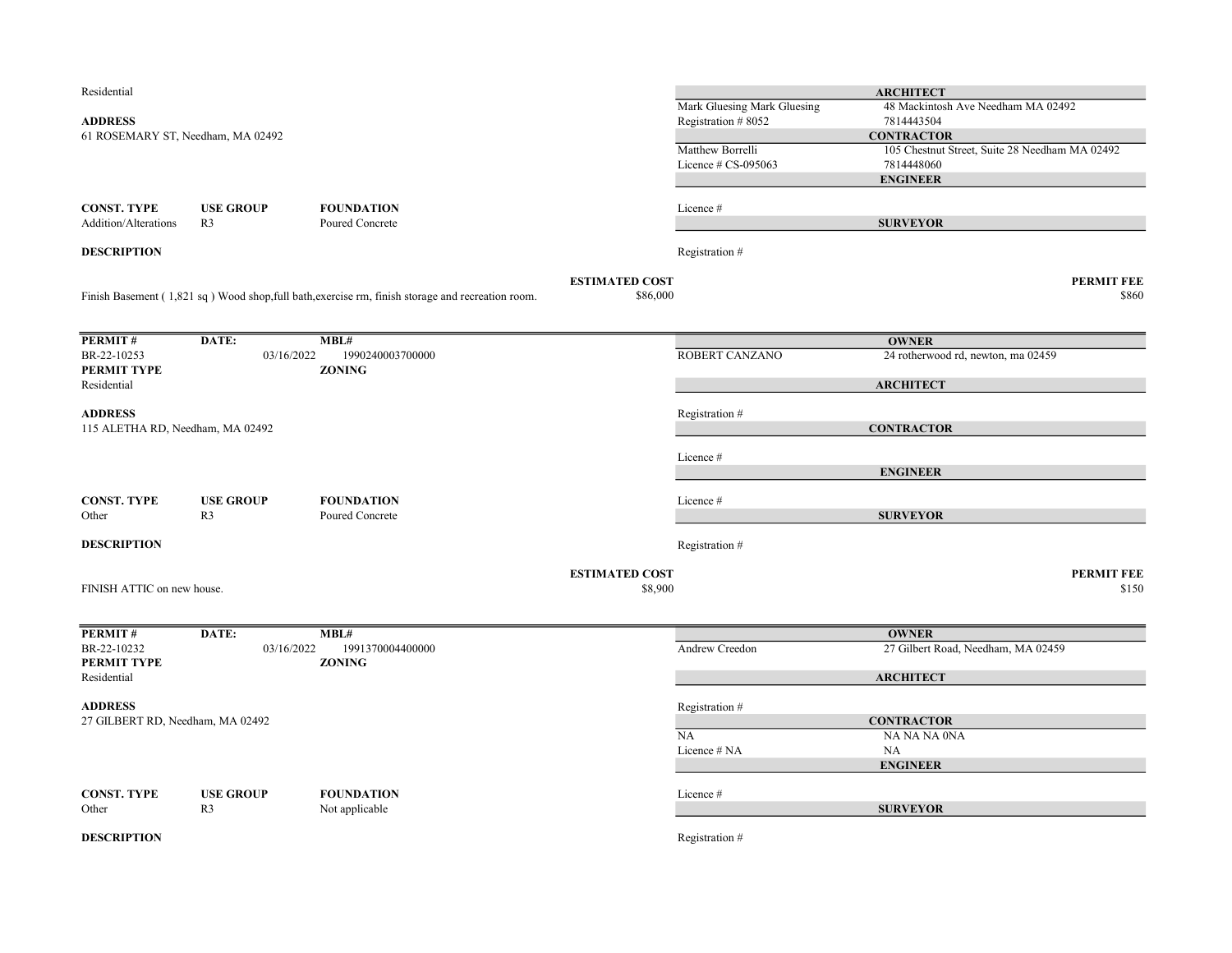# ESTIMATED COST PERMIT FEE<br>
\$134,436 \$1,350

Install 16x32 inground GUNITE pool with all circulation and sanitation equipment

\$1,350 \$1,350

| PERMIT#                           | DATE:                                           | MBL#                                                                                              |                       |                                          | <b>OWNER</b>                         |                   |
|-----------------------------------|-------------------------------------------------|---------------------------------------------------------------------------------------------------|-----------------------|------------------------------------------|--------------------------------------|-------------------|
| BR-22-10233                       | 03/16/2022                                      | 1991290002900000                                                                                  |                       | Michael McCarthy                         | 14 Meadow Lane, Needham, MA 02492    |                   |
| PERMIT TYPE                       |                                                 | <b>ZONING</b>                                                                                     |                       |                                          |                                      |                   |
| Residential                       |                                                 | SR-B                                                                                              |                       |                                          | <b>ARCHITECT</b>                     |                   |
|                                   |                                                 |                                                                                                   |                       | Sami Kassis                              | 81 Oceanside Dr Scituate Ma 02066    |                   |
| <b>ADDRESS</b>                    |                                                 |                                                                                                   |                       | Registration #35094                      | 617-460-1041                         |                   |
| 14 MEADOW LN, Needham, MA 02492   |                                                 |                                                                                                   |                       |                                          | <b>CONTRACTOR</b>                    |                   |
|                                   |                                                 |                                                                                                   |                       |                                          |                                      |                   |
|                                   |                                                 |                                                                                                   |                       | Licence #                                |                                      |                   |
|                                   |                                                 |                                                                                                   |                       |                                          | <b>ENGINEER</b>                      |                   |
|                                   |                                                 |                                                                                                   |                       | Sami Kassis Design by Sami               | 81 Oceanside Drive Scituate MA 02066 |                   |
| <b>CONST. TYPE</b>                | <b>USE GROUP</b>                                | <b>FOUNDATION</b>                                                                                 |                       | Licence # 35095                          | $(617)$ 460 1041                     |                   |
| New Construction                  | R <sub>3</sub>                                  | Poured Concrete                                                                                   |                       |                                          | <b>SURVEYOR</b>                      |                   |
|                                   |                                                 |                                                                                                   |                       | Christopher C. Charlton Continental Land |                                      |                   |
|                                   |                                                 |                                                                                                   |                       | Survey, LLC                              | 105 Beaver Street Franklin MA 02038  |                   |
| <b>DESCRIPTION</b>                |                                                 |                                                                                                   |                       | Registration #48649                      | (508) 528 2528                       |                   |
|                                   |                                                 |                                                                                                   |                       |                                          |                                      |                   |
|                                   |                                                 | Construct a single family dwelling, 4 bedrooms, 3 bathrooms, unfinished attic and basement, 2 car | <b>ESTIMATED COST</b> |                                          |                                      | <b>PERMIT FEE</b> |
|                                   | attached garage, porch, deck and gas fireplace. |                                                                                                   | \$550,000             |                                          |                                      | \$5,500           |
|                                   |                                                 |                                                                                                   |                       |                                          |                                      |                   |
|                                   |                                                 |                                                                                                   |                       |                                          |                                      |                   |
| PERMIT#                           | DATE:                                           | MBL#                                                                                              |                       |                                          | <b>OWNER</b>                         |                   |
| BR-22-10241                       | 03/16/2022                                      | 1990870007500000                                                                                  |                       | Elena Skaritanov                         | 28 Rosegate Rd, Needham, MA 02494    |                   |
| PERMIT TYPE                       |                                                 | <b>ZONING</b>                                                                                     |                       |                                          |                                      |                   |
| Residential                       |                                                 |                                                                                                   |                       |                                          | <b>ARCHITECT</b>                     |                   |
| <b>ADDRESS</b>                    |                                                 |                                                                                                   |                       | Registration #                           |                                      |                   |
| 28 ROSEGATE RD, Needham, MA 02492 |                                                 |                                                                                                   |                       |                                          | <b>CONTRACTOR</b>                    |                   |
|                                   |                                                 |                                                                                                   |                       |                                          |                                      |                   |
|                                   |                                                 |                                                                                                   |                       | Licence #                                |                                      |                   |
|                                   |                                                 |                                                                                                   |                       |                                          | <b>ENGINEER</b>                      |                   |
|                                   |                                                 |                                                                                                   |                       |                                          |                                      |                   |
| <b>CONST. TYPE</b>                | <b>USE GROUP</b>                                | <b>FOUNDATION</b>                                                                                 |                       | Licence #                                |                                      |                   |
| Addition/Alterations              | R <sub>3</sub>                                  | Not applicable                                                                                    |                       |                                          | <b>SURVEYOR</b>                      |                   |
|                                   |                                                 |                                                                                                   |                       |                                          |                                      |                   |
| <b>DESCRIPTION</b>                |                                                 |                                                                                                   |                       | Registration #                           |                                      |                   |
|                                   |                                                 |                                                                                                   |                       |                                          |                                      |                   |
|                                   |                                                 | Two Bathroom renovations[https://viewpointcloud.blob.core.windows.net/profile-                    | <b>ESTIMATED COST</b> |                                          |                                      | <b>PERMIT FEE</b> |
|                                   |                                                 | pictures/1646930660203_Thu_Mar_10_2022_16:44:20_GMT+0000_(Greenwich_Mean_Time).png]               | \$15,000              |                                          |                                      | \$150             |
|                                   |                                                 |                                                                                                   |                       |                                          |                                      |                   |
|                                   |                                                 |                                                                                                   |                       |                                          |                                      |                   |
| PERMIT#                           | DATE:                                           | MBL#                                                                                              |                       |                                          | <b>OWNER</b>                         |                   |
| BR-22-10259                       | 03/16/2022                                      | 1991250005000000                                                                                  |                       | Karen Sykes                              | 116 Damon Rd, Needham, MA 02494      |                   |
| PERMIT TYPE                       |                                                 | <b>ZONING</b>                                                                                     |                       |                                          |                                      |                   |
| Residential                       |                                                 |                                                                                                   |                       |                                          | <b>ARCHITECT</b>                     |                   |
|                                   |                                                 |                                                                                                   |                       |                                          |                                      |                   |
| <b>ADDRESS</b>                    |                                                 |                                                                                                   |                       | Registration #                           |                                      |                   |
| 116 DAMON RD, Needham, MA 02492   |                                                 |                                                                                                   |                       |                                          | <b>CONTRACTOR</b>                    |                   |
|                                   |                                                 |                                                                                                   |                       | Kenneth Beatty                           | 29 Dogwood Lane Medway MA 02053      |                   |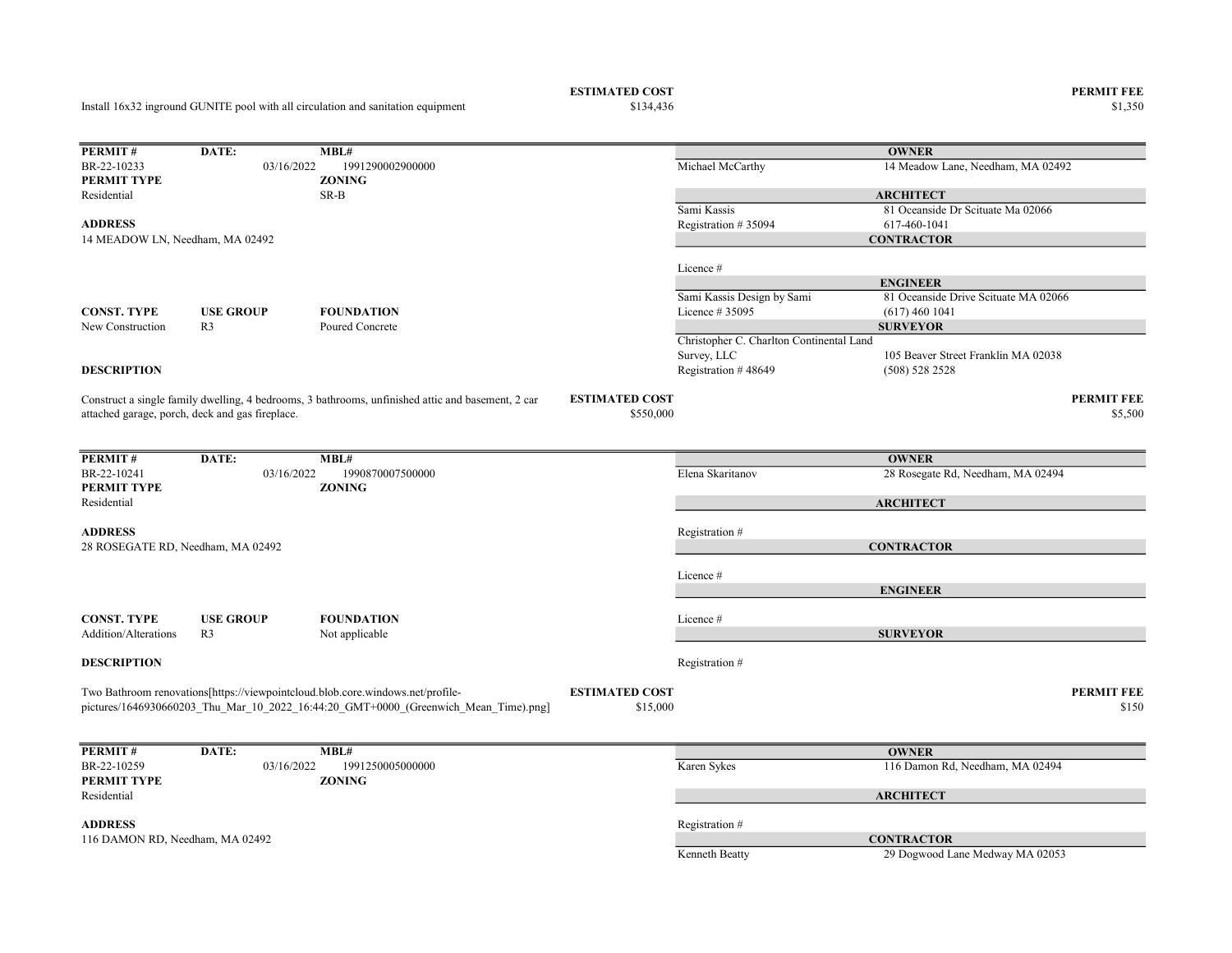Licence # 102090 508-326-3554 CONST. TYPE USE GROUP FOUNDATION Licence # Addition/Alterations R3 Poured Concrete **DESCRIPTION** Registration # ESTIMATED COST PERMIT FEE  $$28,000$   $$280$ PERMIT # DATE: MBL# BR-22-10261 03/16/2022 1990860002400000 Jack & Rhonda Starr 135 Noanett Rd, Needham Heights, MA 02494 PERMIT TYPE ZONING Residential ADDRESS Registration # Benjamin Connell 93G West St Medfield MA 02492 Licence # 104803 781-444-7577 CONST. TYPE USE GROUP FOUNDATION Licence # Other R3 Not applicable **DESCRIPTION** Registration # ESTIMATED COST PERMIT FEE  $$5,500$   $$150$ PERMIT # DATE: MBL# BR-22-10235 03/16/2022 1991310003200000 Sarah Flier Sarah Flier 11 Gage St, Needham, Mass 02492 PERMIT TYPE ZONING Residential ADDRESS Registration # James G Brolly 4 Rear Chapel St Norwood Mass 02062 Licence # 17855 7817628148 CONST. TYPE USE GROUP FOUNDATION Licence # Other R3 Sono Tube **DESCRIPTION** Registration # **ESTIMATED COST PERMIT FEE**  $\$47,166$   $\$480$ PERMIT # DATE: MBL# Bathroom remodel, new tile, new tub, same toilet vanity and sink, new paint **OWNER ARCHITECT CONTRACTOR** ENGINEER SURVEYOR 135 NOANETT RD, Needham, MA 02492 ENGINEER SURVEYOR Enclosing existing rear porch section into mud room **OWNER** stripping and re-roofing back and side of house only (RF-4&5, diagram in contract) **OWNER ARCHITECT CONTRACTOR** ENGINEER **SURVEYOR** 11 GAGE ST, Needham, MA 02492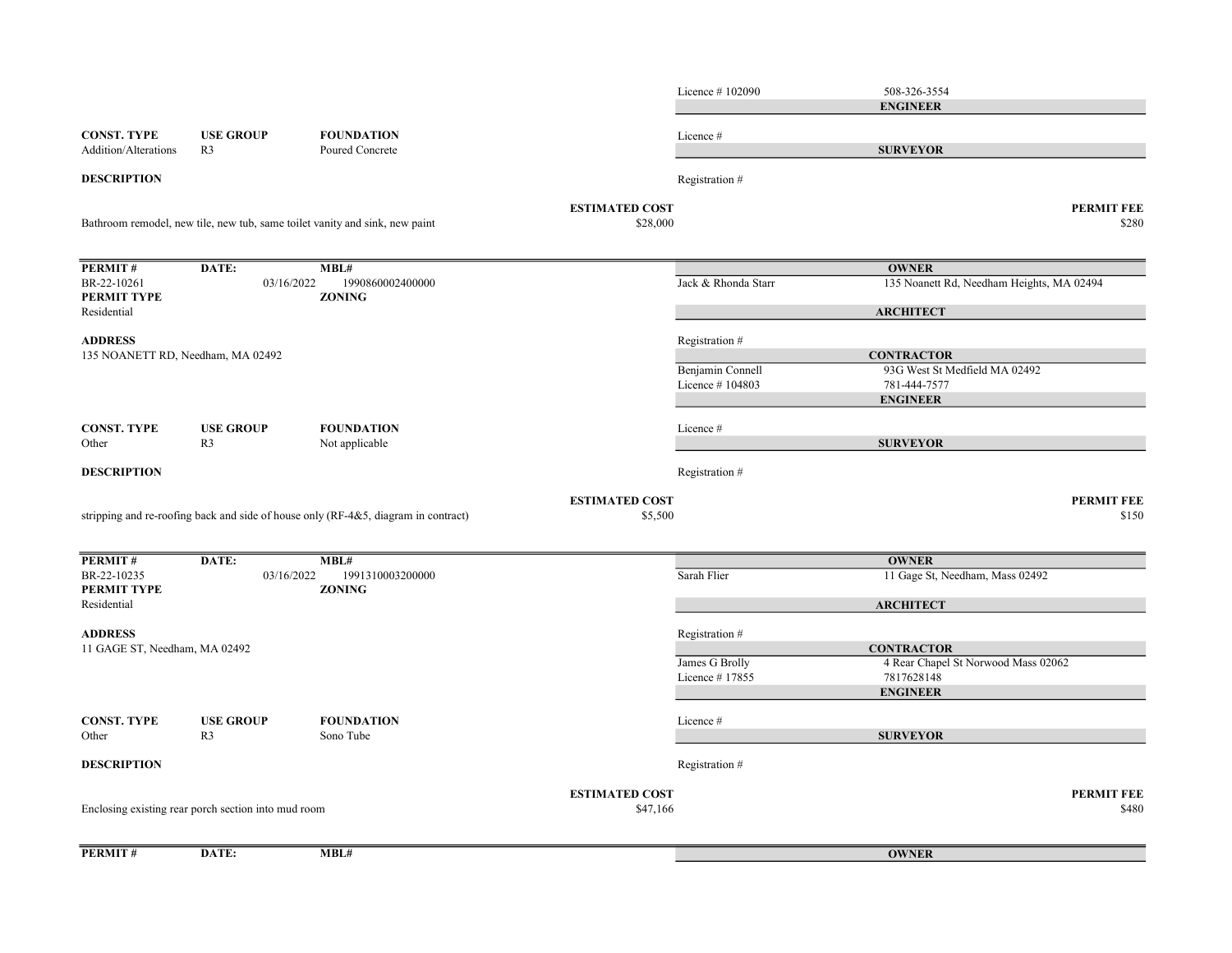| BC-22-10021<br>PERMIT TYPE          | 03/16/2022                                                                  | 1990750002900000<br><b>ZONING</b>                                                                       |                       | Corben Properties LLC                | 22 Comeau, Wellesley, MA 02481                      |
|-------------------------------------|-----------------------------------------------------------------------------|---------------------------------------------------------------------------------------------------------|-----------------------|--------------------------------------|-----------------------------------------------------|
| Commercial                          |                                                                             | Business - B                                                                                            |                       |                                      | <b>ARCHITECT</b>                                    |
|                                     |                                                                             |                                                                                                         |                       | Kevin Uniake UDA Architects          | 486 High Plain Street Walpole MA 02081              |
| <b>ADDRESS</b>                      |                                                                             |                                                                                                         |                       | Registration #20762                  | 508-734-5236                                        |
| 330 RESERVOIR ST, Needham, MA 02492 |                                                                             |                                                                                                         |                       |                                      | <b>CONTRACTOR</b>                                   |
|                                     |                                                                             |                                                                                                         |                       | Gerry Field                          | 23 Autumn Street Pelham NH 03076                    |
|                                     |                                                                             |                                                                                                         |                       | Licence # CS-075431                  | 7819533187                                          |
|                                     |                                                                             |                                                                                                         |                       |                                      | <b>ENGINEER</b>                                     |
| <b>CONST. TYPE</b>                  | <b>USE GROUP</b>                                                            | <b>FOUNDATION</b>                                                                                       |                       | Licence #                            |                                                     |
| Addition/Alterations                | Business - B                                                                | Poured Concrete                                                                                         |                       |                                      | <b>SURVEYOR</b>                                     |
|                                     |                                                                             |                                                                                                         |                       | N/A N/A                              | N/A N/A N/A 0N/A                                    |
| <b>DESCRIPTION</b>                  |                                                                             |                                                                                                         |                       | Registration # N/A                   | N/A                                                 |
|                                     |                                                                             | First floor interior-only renovation of an existing warehouse and office space modifying a singletenant |                       |                                      |                                                     |
|                                     |                                                                             | space into two tenant spaces. There is no change of use being proposed and the building is fully        | <b>ESTIMATED COST</b> |                                      | <b>PERMIT FEE</b>                                   |
|                                     |                                                                             | sprinklered. Work scope includes the reconfiguration of space (new walls, doors, plumbing, ceiling,     | \$104,500             |                                      | \$1,050                                             |
|                                     |                                                                             |                                                                                                         |                       |                                      |                                                     |
| PERMIT#                             |                                                                             |                                                                                                         |                       |                                      |                                                     |
| BR-22-10236                         | DATE:<br>03/17/2022                                                         | MBL#<br>1990780006800000                                                                                |                       | GS Evelyn 188 LLC                    | <b>OWNER</b><br>301 Elliot Street, Newton, MA 02464 |
| PERMIT TYPE                         |                                                                             | <b>ZONING</b>                                                                                           |                       |                                      |                                                     |
| Residential                         |                                                                             | <b>SRB</b>                                                                                              |                       |                                      | <b>ARCHITECT</b>                                    |
|                                     |                                                                             |                                                                                                         |                       | RAV and associates Irina Mandelbraut | 21 Highland Ave Needham MA 02494                    |
| <b>ADDRESS</b>                      |                                                                             |                                                                                                         |                       | Registration #22282                  | 7814498200                                          |
| 188 EVELYN RD, Needham, MA 02492    |                                                                             |                                                                                                         |                       |                                      | <b>CONTRACTOR</b>                                   |
|                                     |                                                                             |                                                                                                         |                       | Vlad Vilkomir                        | 301 Elliot Street Newton MA 02464                   |
|                                     |                                                                             |                                                                                                         |                       | Licence # CS-109836                  | 6177777050                                          |
|                                     |                                                                             |                                                                                                         |                       |                                      | <b>ENGINEER</b>                                     |
|                                     |                                                                             |                                                                                                         |                       | Matthew Belski Matthew Belski        | 35 Maple st West Newbury MA 01922                   |
| <b>CONST. TYPE</b>                  | <b>USE GROUP</b>                                                            | <b>FOUNDATION</b>                                                                                       |                       | Licence #37557                       | 8574980951                                          |
| New Construction                    | R <sub>3</sub>                                                              | Poured Concrete                                                                                         |                       |                                      | <b>SURVEYOR</b>                                     |
|                                     |                                                                             |                                                                                                         |                       | Matthew Belski Matthew Belski        | 35 Maple St West Newbury MA 01922                   |
| <b>DESCRIPTION</b>                  |                                                                             |                                                                                                         |                       | Registration #37557                  | 8574980951                                          |
|                                     |                                                                             | Construction of single family dwelling including 5 bedrooms, 7.5 bathrooms, finished basement,          | <b>ESTIMATED COST</b> |                                      | <b>PERMIT FEE</b>                                   |
|                                     | finished attic, 2 car attached garage and gas fireplace. No porch, no deck. |                                                                                                         | \$854,000             |                                      | \$8,540                                             |
|                                     |                                                                             |                                                                                                         |                       |                                      |                                                     |
|                                     |                                                                             |                                                                                                         |                       |                                      |                                                     |
| PERMIT#                             | DATE:                                                                       | MBL#                                                                                                    |                       |                                      | <b>OWNER</b>                                        |
| BR-21-11418                         | 03/17/2022                                                                  | 1991310000300000                                                                                        |                       | matthew gaines                       | 1207 great plains ave, needham, ma 02492            |
| PERMIT TYPE                         |                                                                             | <b>ZONING</b>                                                                                           |                       |                                      |                                                     |
| Residential                         |                                                                             |                                                                                                         |                       |                                      | <b>ARCHITECT</b>                                    |
| <b>ADDRESS</b>                      |                                                                             |                                                                                                         |                       | Registration #                       |                                                     |
|                                     | 1207 GREAT PLAIN AVE, Needham, MA 02492                                     |                                                                                                         |                       |                                      | <b>CONTRACTOR</b>                                   |
|                                     |                                                                             |                                                                                                         |                       | michael christopher                  | 14 meadow view ln sturbridge ma 01518               |
|                                     |                                                                             |                                                                                                         |                       | Licence $#$ cs-115085                | 5086637873                                          |
|                                     |                                                                             |                                                                                                         |                       |                                      | <b>ENGINEER</b>                                     |
|                                     |                                                                             |                                                                                                         |                       |                                      |                                                     |
| <b>CONST. TYPE</b>                  | <b>USE GROUP</b>                                                            | <b>FOUNDATION</b>                                                                                       |                       | Licence#                             |                                                     |
| Deck/Porch                          |                                                                             | Sono Tube                                                                                               |                       |                                      | <b>SURVEYOR</b>                                     |
|                                     |                                                                             |                                                                                                         |                       |                                      |                                                     |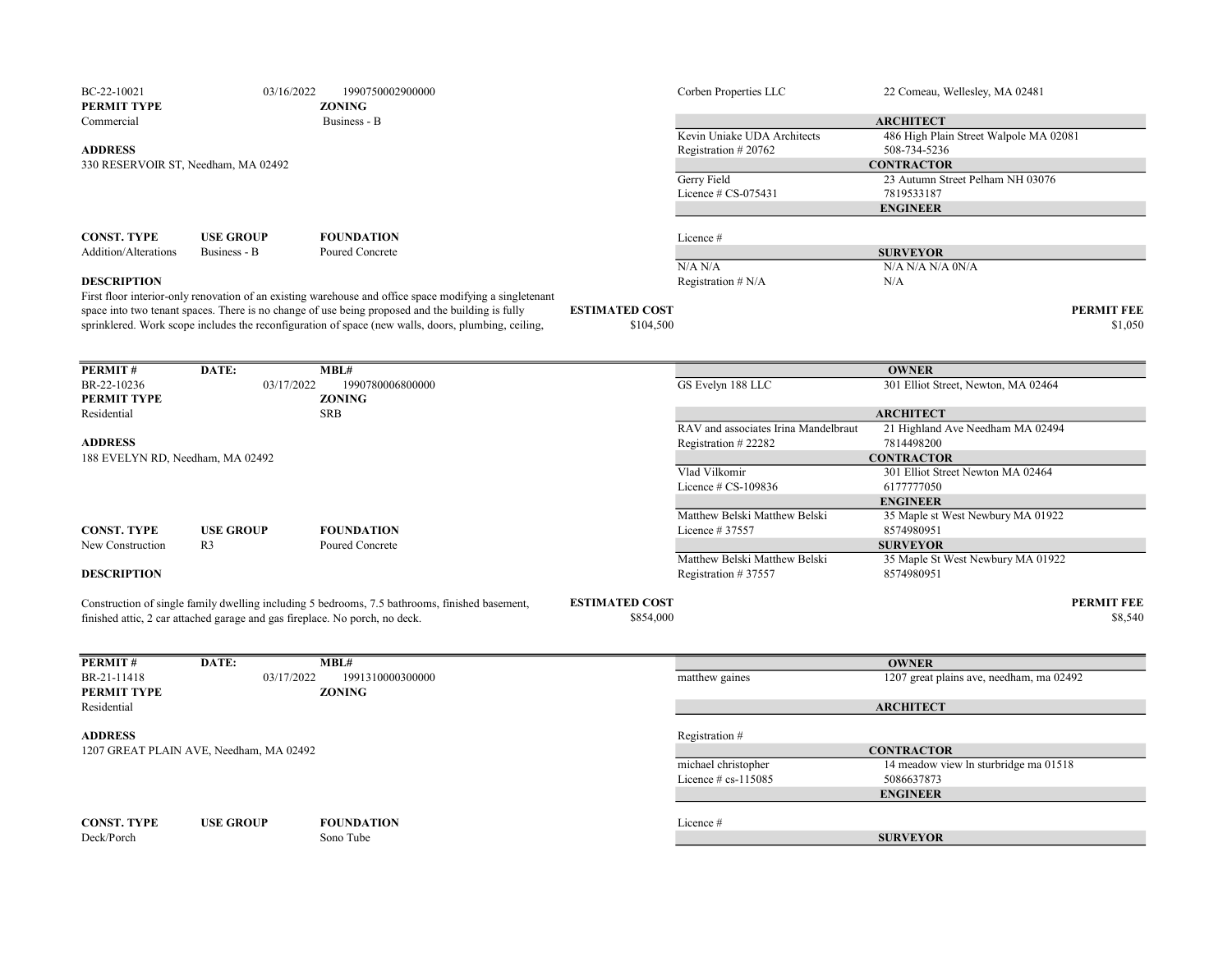| BR-22-10258<br><b>PERMIT TYPE</b> | 03/17/2022                                 | 1990300005300000                                                      |                       | Adam Murphy                            | 44 Sargent Street, Needham, MA 02492                 |                   |
|-----------------------------------|--------------------------------------------|-----------------------------------------------------------------------|-----------------------|----------------------------------------|------------------------------------------------------|-------------------|
|                                   |                                            | <b>ZONING</b>                                                         |                       |                                        |                                                      |                   |
| Residential                       |                                            |                                                                       |                       | Matthew Carlton Blackbird Architecture | <b>ARCHITECT</b><br>24 Alton Street Walpole MA 02081 |                   |
| <b>ADDRESS</b>                    |                                            |                                                                       |                       |                                        | 774-284-0646                                         |                   |
|                                   |                                            |                                                                       |                       | Registration #951278                   | <b>CONTRACTOR</b>                                    |                   |
| 44 SARGENT ST, Needham, MA 02492  |                                            |                                                                       |                       | Dennis Sullivan                        | 1095 Highland Avenue Needham MA 02494                |                   |
|                                   |                                            |                                                                       |                       | Licence # 92279                        | 617-602-5683                                         |                   |
|                                   |                                            |                                                                       |                       |                                        | <b>ENGINEER</b>                                      |                   |
|                                   |                                            |                                                                       |                       |                                        |                                                      |                   |
| <b>CONST. TYPE</b>                | <b>USE GROUP</b>                           | <b>FOUNDATION</b>                                                     |                       | Licence #                              |                                                      |                   |
| <b>Addition/Alterations</b>       | R <sub>3</sub>                             | Poured Concrete                                                       |                       |                                        | <b>SURVEYOR</b>                                      |                   |
| <b>DESCRIPTION</b>                |                                            |                                                                       |                       | Registration #                         |                                                      |                   |
|                                   |                                            |                                                                       | <b>ESTIMATED COST</b> |                                        |                                                      | <b>PERMIT FEE</b> |
| New kitchen, new master bath      |                                            |                                                                       | \$150,000             |                                        |                                                      | \$1,500           |
|                                   |                                            |                                                                       |                       |                                        |                                                      |                   |
| PERMIT#                           | DATE:                                      | MBL#                                                                  |                       |                                        | <b>OWNER</b>                                         |                   |
| BR-22-10267                       | 03/17/2022                                 | 1991310003300000                                                      |                       | <b>Tyler Richard</b>                   | 31 Gage Street, Needham, MA 02492                    |                   |
| PERMIT TYPE                       |                                            | <b>ZONING</b>                                                         |                       |                                        |                                                      |                   |
| Residential                       |                                            |                                                                       |                       |                                        | <b>ARCHITECT</b>                                     |                   |
| <b>ADDRESS</b>                    |                                            |                                                                       |                       | Registration #                         |                                                      |                   |
| 31 GAGE ST, Needham, MA 02492     |                                            |                                                                       |                       |                                        | <b>CONTRACTOR</b>                                    |                   |
|                                   |                                            |                                                                       |                       | Adam Glenn                             | 59 Tosca Drive Stoughton MA 02072                    |                   |
|                                   |                                            |                                                                       |                       | Licence $#106148$                      | 781-205-4516                                         |                   |
|                                   |                                            |                                                                       |                       |                                        | <b>ENGINEER</b>                                      |                   |
|                                   |                                            |                                                                       |                       |                                        |                                                      |                   |
| <b>CONST. TYPE</b>                | <b>USE GROUP</b>                           | <b>FOUNDATION</b>                                                     |                       | Licence #                              |                                                      |                   |
| Other                             | R3                                         | Not applicable                                                        |                       |                                        | <b>SURVEYOR</b>                                      |                   |
| <b>DESCRIPTION</b>                |                                            |                                                                       |                       | Registration #                         |                                                      |                   |
|                                   |                                            | RESIDENTIAL WEATHERIZATION/AIR SEALING THROUGH THE MASS SAVE PROGRAM. | <b>ESTIMATED COST</b> |                                        |                                                      | <b>PERMIT FEE</b> |
|                                   | NO STRUCTURAL CHANGES. SITE I.D #: 6172892 |                                                                       | \$5,000               |                                        |                                                      | \$150             |
|                                   |                                            |                                                                       |                       |                                        |                                                      |                   |
| PERMIT#                           | DATE:                                      | MBL#                                                                  |                       |                                        | <b>OWNER</b>                                         |                   |
| BR-22-10262                       | 03/18/2022                                 | 1991040003100000                                                      |                       | Amanda Ice and Erik Shea               | 81 Cynthia Rd, Needham Heights, MA 02494             |                   |
| PERMIT TYPE                       |                                            | ZONING                                                                |                       |                                        |                                                      |                   |
| Residential                       |                                            |                                                                       |                       |                                        | <b>ARCHITECT</b>                                     |                   |
| <b>ADDRESS</b>                    |                                            |                                                                       |                       |                                        |                                                      |                   |
| 81 CYNTHIA RD, Needham, MA 02492  |                                            |                                                                       |                       | Registration #                         | <b>CONTRACTOR</b>                                    |                   |
|                                   |                                            |                                                                       |                       |                                        |                                                      |                   |

ESTIMATED COST PERMIT FEE

Remove and replace existing 20x9 deck. Replace patio door and 3 windows

**PERMIT # DATE:** MBL#<br>BR-22-10258 03/17/2022 1990300005300000

### DESCRIPTION Registration #

 $\$63,500$   $\$640$ 

**OWNER**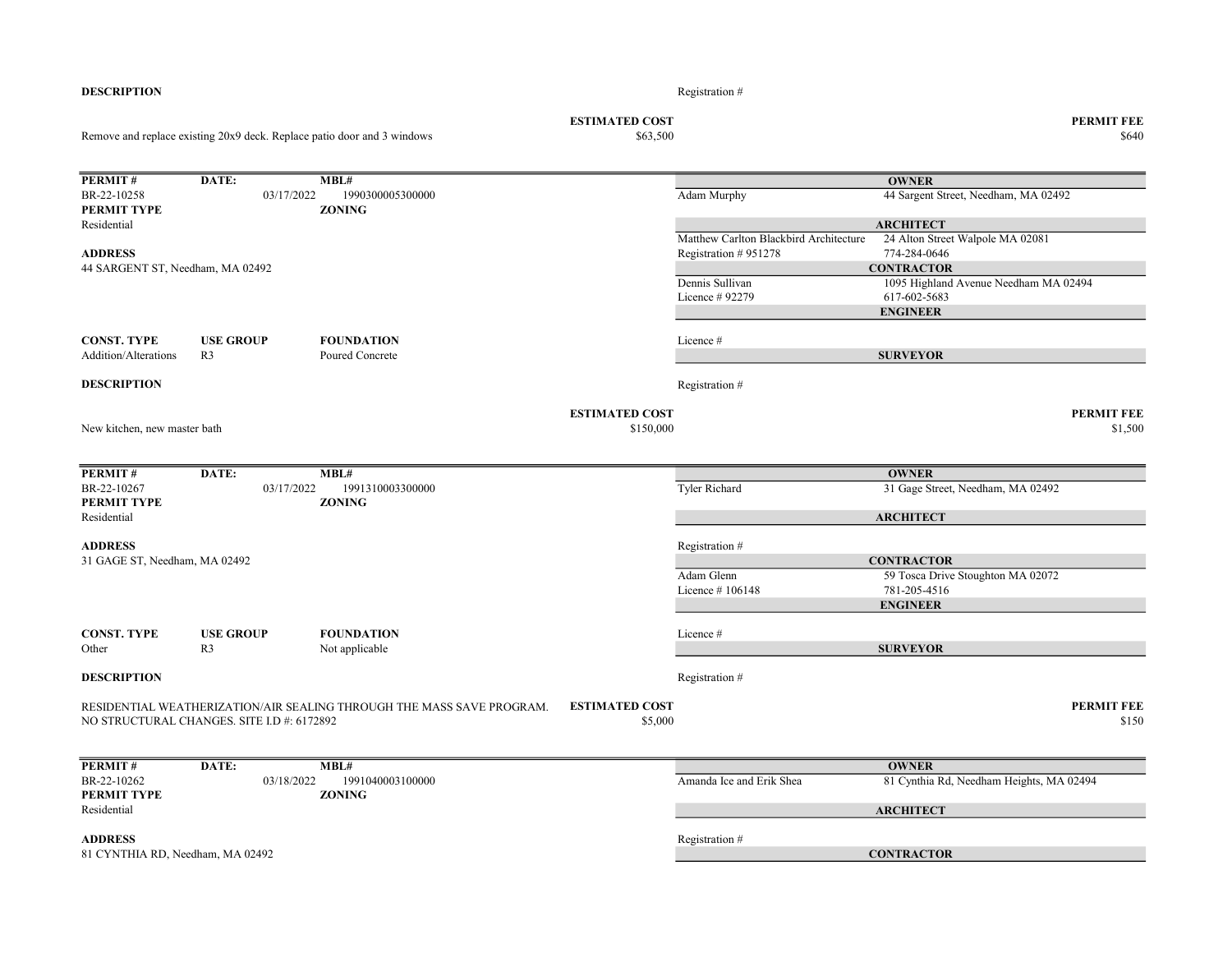|                                    |                                                     |                                                                                                |                                   | Jaime Morin<br>Licence $# CS-090125$ | 30 Forbes Rd Northborough Ma 01532 Northborough<br>Ma 01532<br>508 351 2277 |
|------------------------------------|-----------------------------------------------------|------------------------------------------------------------------------------------------------|-----------------------------------|--------------------------------------|-----------------------------------------------------------------------------|
|                                    |                                                     |                                                                                                |                                   |                                      | <b>ENGINEER</b>                                                             |
| <b>CONST. TYPE</b><br>Other        | <b>USE GROUP</b><br>R <sub>3</sub>                  | <b>FOUNDATION</b><br>Not applicable                                                            |                                   | Licence #                            | <b>SURVEYOR</b>                                                             |
| <b>DESCRIPTION</b>                 |                                                     |                                                                                                |                                   | Registration #                       |                                                                             |
|                                    | Replacement of 10 windows No structural this permit |                                                                                                | <b>ESTIMATED COST</b><br>\$22,898 |                                      | <b>PERMIT FEE</b><br>\$230                                                  |
| PERMIT#                            | DATE:                                               | MBL#                                                                                           |                                   |                                      | <b>OWNER</b>                                                                |
| BR-22-10271<br>PERMIT TYPE         | 03/18/2022                                          | 1990480011500000<br><b>ZONING</b>                                                              |                                   | <b>JOSHUA MYERS</b>                  | 312 MANNING ST, NEEDHAM, MA 02492                                           |
| Residential                        |                                                     |                                                                                                |                                   |                                      | <b>ARCHITECT</b>                                                            |
| <b>ADDRESS</b>                     |                                                     |                                                                                                |                                   | Registration #                       |                                                                             |
| 312 MANNING ST, Needham, MA 02492  |                                                     |                                                                                                |                                   | <b>FABIO OLIVEIRA</b>                | <b>CONTRACTOR</b><br>18 old birch st franklin, ma MASSACHUSETTS 02038       |
|                                    |                                                     |                                                                                                |                                   | Licence $\#$ CS-108614               | 16173882035<br><b>ENGINEER</b>                                              |
| <b>CONST. TYPE</b>                 | <b>USE GROUP</b>                                    | <b>FOUNDATION</b>                                                                              |                                   | Licence#                             |                                                                             |
| Addition/Alterations               | R <sub>3</sub>                                      | Sono Tube                                                                                      |                                   |                                      | <b>SURVEYOR</b>                                                             |
| <b>DESCRIPTION</b>                 |                                                     |                                                                                                |                                   | Registration #                       |                                                                             |
| PAINT.                             |                                                     | REPLACE KITCHEN CABNET, REPLACE THREE WINDOWS, REFINISH THE FLOORS,                            | <b>ESTIMATED COST</b><br>\$54,400 |                                      | <b>PERMIT FEE</b><br>\$550                                                  |
| PERMIT#                            | DATE:                                               | MBL#                                                                                           |                                   |                                      | <b>OWNER</b>                                                                |
| BR-22-10273<br>PERMIT TYPE         | 03/18/2022                                          | 1990310000400000<br><b>ZONING</b>                                                              |                                   | Nita Klunder                         | 104 Plymouth Rd, Needham, MA 02492                                          |
| Residential                        |                                                     |                                                                                                |                                   |                                      | <b>ARCHITECT</b>                                                            |
| <b>ADDRESS</b>                     |                                                     |                                                                                                |                                   | Registration #                       |                                                                             |
| 104 PLYMOUTH RD, Needham, MA 02492 |                                                     |                                                                                                |                                   |                                      | <b>CONTRACTOR</b><br>90 Pierce Rd Saunderstown RI 02874                     |
|                                    |                                                     |                                                                                                |                                   | J. David Brandon<br>Licence $#66331$ | 7746449924                                                                  |
|                                    |                                                     |                                                                                                |                                   |                                      | <b>ENGINEER</b>                                                             |
| <b>CONST. TYPE</b><br>Other        | <b>USE GROUP</b><br>R <sub>3</sub>                  | <b>FOUNDATION</b><br>Not applicable                                                            |                                   | Licence #                            | <b>SURVEYOR</b>                                                             |
| <b>DESCRIPTION</b>                 |                                                     |                                                                                                |                                   | Registration #                       |                                                                             |
| garage.                            |                                                     | Installation of (2) Tesla Powerwall 2 (13.5kwh) energy storage systems. ESS will be located in | <b>ESTIMATED COST</b><br>\$29,950 |                                      | <b>PERMIT FEE</b><br>\$300                                                  |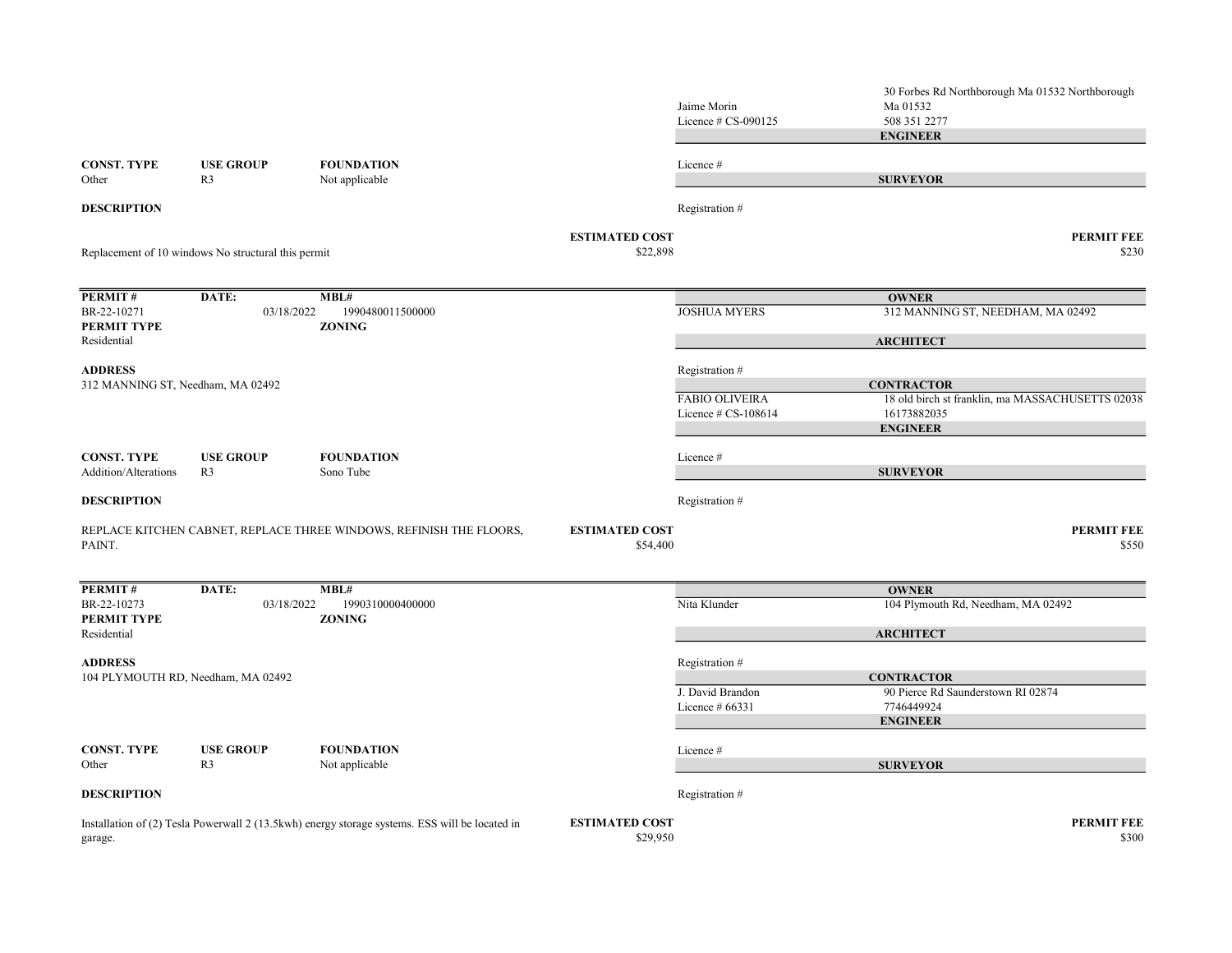| PERMIT#                                              | DATE:            | MBL#                                                                                                |                       |                             | <b>OWNER</b>                              |
|------------------------------------------------------|------------------|-----------------------------------------------------------------------------------------------------|-----------------------|-----------------------------|-------------------------------------------|
| BR-22-10280                                          | 03/18/2022       | 1990590005700000                                                                                    |                       | Davina Wong, Adam Alexander | 159 Parker Rd, Needham, Ma 02494          |
| PERMIT TYPE                                          |                  | <b>ZONING</b>                                                                                       |                       |                             |                                           |
| Residential                                          |                  |                                                                                                     |                       |                             | <b>ARCHITECT</b>                          |
| <b>ADDRESS</b>                                       |                  |                                                                                                     |                       | Registration #              |                                           |
| 159 PARKER RD, Needham, MA 02492                     |                  |                                                                                                     |                       |                             | <b>CONTRACTOR</b>                         |
|                                                      |                  |                                                                                                     |                       | Kevin E Partlow             | 12 Eagle Rock Dr Millville Ma 01529       |
|                                                      |                  |                                                                                                     |                       | Licence $# CS-043238$       | 508-272-9617                              |
|                                                      |                  |                                                                                                     |                       |                             | <b>ENGINEER</b>                           |
|                                                      |                  |                                                                                                     |                       |                             |                                           |
| <b>CONST. TYPE</b>                                   | <b>USE GROUP</b> | <b>FOUNDATION</b>                                                                                   |                       | Licence #                   |                                           |
| Other                                                | R3               | Poured Concrete                                                                                     |                       |                             | <b>SURVEYOR</b>                           |
| <b>DESCRIPTION</b>                                   |                  |                                                                                                     |                       | Registration #              |                                           |
|                                                      |                  | Remove and replace kitchen cabinets, remove and replace counter top, remove and replace existing    | <b>ESTIMATED COST</b> |                             | <b>PERMIT FEE</b>                         |
|                                                      |                  | kitchen window and back door, remove existing non bearing wall between dining room and kitchen.     | \$65,000              |                             | \$650                                     |
|                                                      |                  |                                                                                                     |                       |                             |                                           |
| PERMIT#                                              | DATE:            | MBL#                                                                                                |                       |                             | <b>OWNER</b>                              |
| BR-22-10281                                          | 03/18/2022       | 1990590004400000                                                                                    |                       | Sarah Hall                  | 108 Richdale Rd, Needham, MA 02492        |
| PERMIT TYPE                                          |                  | <b>ZONING</b>                                                                                       |                       |                             |                                           |
| Residential                                          |                  |                                                                                                     |                       |                             | <b>ARCHITECT</b>                          |
|                                                      |                  |                                                                                                     |                       |                             |                                           |
| <b>ADDRESS</b><br>108 RICHDALE RD, Needham, MA 02492 |                  |                                                                                                     |                       | Registration #              | <b>CONTRACTOR</b>                         |
|                                                      |                  |                                                                                                     |                       | John D'Amelio               | 935 Great Plain Ave #223 Needham MA 02492 |
|                                                      |                  |                                                                                                     |                       | Licence $\#$ CS-115068      | 781.343.1987                              |
|                                                      |                  |                                                                                                     |                       |                             | <b>ENGINEER</b>                           |
|                                                      |                  |                                                                                                     |                       |                             |                                           |
| <b>CONST. TYPE</b>                                   | <b>USE GROUP</b> | <b>FOUNDATION</b>                                                                                   |                       | Licence #                   |                                           |
| Addition/Alterations                                 | R3               | Poured Concrete                                                                                     |                       |                             | <b>SURVEYOR</b>                           |
|                                                      |                  |                                                                                                     |                       |                             |                                           |
| <b>DESCRIPTION</b>                                   |                  |                                                                                                     |                       | Registration#               |                                           |
|                                                      |                  |                                                                                                     | <b>ESTIMATED COST</b> |                             | <b>PERMIT FEE</b>                         |
|                                                      |                  | Master bathroom reno: three fixture changeout (toilet, tub & sink), new tile floor, new tile shower | \$17,850              |                             | \$180                                     |
|                                                      |                  |                                                                                                     |                       |                             |                                           |
| PERMIT#                                              | DATE:            | MBL#                                                                                                |                       |                             | <b>OWNER</b>                              |
| BR-22-10269                                          | 03/18/2022       | 1991040005300000                                                                                    |                       | Lauren Eisemann             | 94 Cythia Road, Needham, MA 02492         |
| PERMIT TYPE                                          |                  | <b>ZONING</b>                                                                                       |                       |                             |                                           |
| Residential                                          |                  |                                                                                                     |                       |                             | <b>ARCHITECT</b>                          |
| <b>ADDRESS</b>                                       |                  |                                                                                                     |                       | Registration#               |                                           |
| 94 CYNTHIA RD, Needham, MA 02492                     |                  |                                                                                                     |                       |                             | <b>CONTRACTOR</b>                         |
|                                                      |                  |                                                                                                     |                       | Robert P Davis              | 25 Prospect Street Canton MA 02021        |
|                                                      |                  |                                                                                                     |                       | Licence $#69625$            | 781-603-5465                              |
|                                                      |                  |                                                                                                     |                       |                             | <b>ENGINEER</b>                           |
|                                                      |                  |                                                                                                     |                       |                             |                                           |
| <b>CONST. TYPE</b>                                   | <b>USE GROUP</b> | <b>FOUNDATION</b>                                                                                   |                       | Licence #                   |                                           |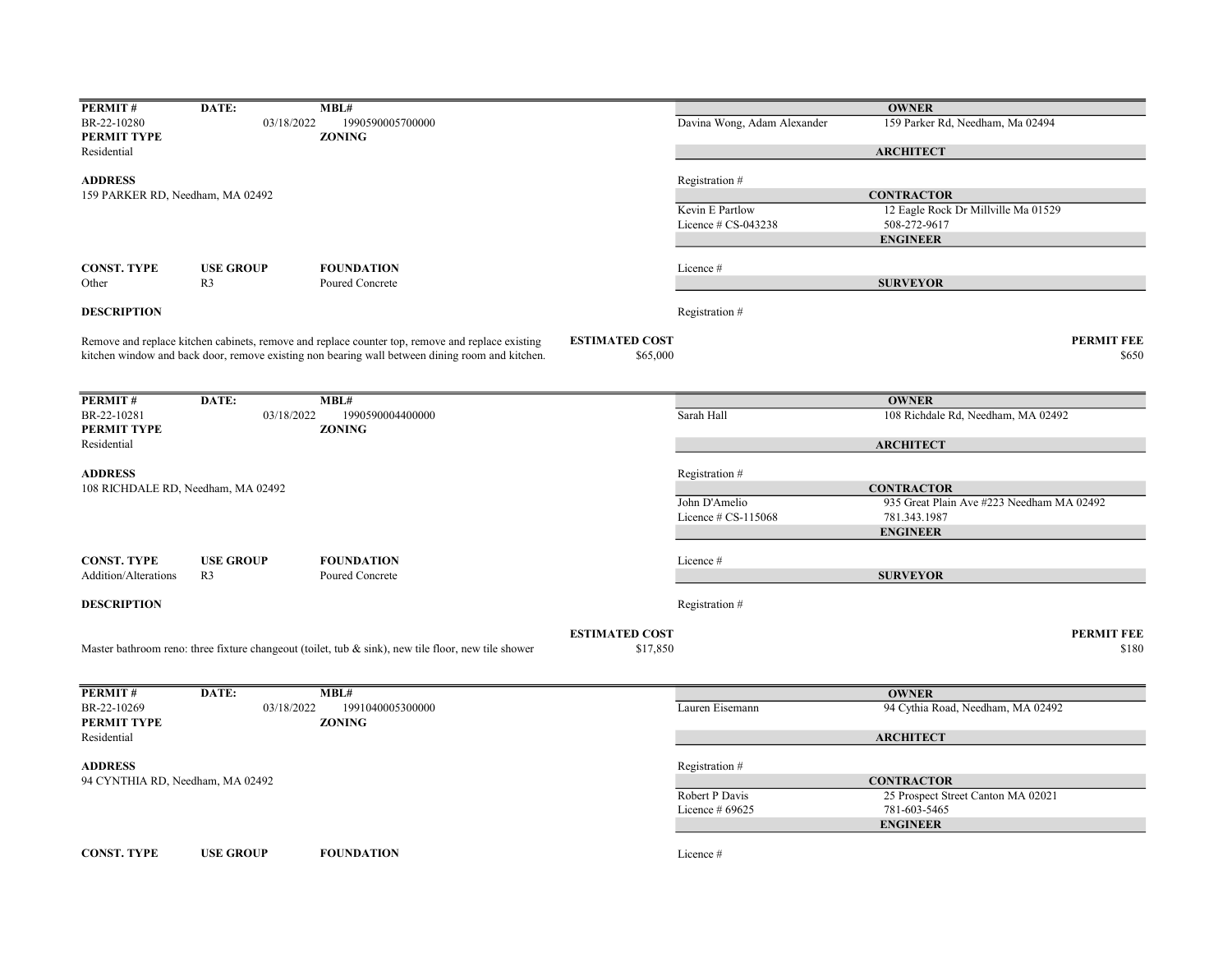| Addition/Alterations               | R <sub>3</sub>                                                 | Not applicable                                                                                                                                                                                                                                                                                           |                                    |                                         | <b>SURVEYOR</b>                                    |                              |
|------------------------------------|----------------------------------------------------------------|----------------------------------------------------------------------------------------------------------------------------------------------------------------------------------------------------------------------------------------------------------------------------------------------------------|------------------------------------|-----------------------------------------|----------------------------------------------------|------------------------------|
| <b>DESCRIPTION</b>                 |                                                                |                                                                                                                                                                                                                                                                                                          |                                    | Registration #                          |                                                    |                              |
| Kitchen remodel                    |                                                                |                                                                                                                                                                                                                                                                                                          | <b>ESTIMATED COST</b><br>\$98,000  |                                         |                                                    | <b>PERMIT FEE</b><br>\$980   |
| PERMIT#                            | DATE:                                                          | $\overline{MBL}$ #                                                                                                                                                                                                                                                                                       |                                    |                                         | <b>OWNER</b>                                       |                              |
| BR-22-10276                        | 03/18/2022                                                     | 1990840004500000                                                                                                                                                                                                                                                                                         |                                    | Duc NGuyen                              | 153 Central Ave, Needham Heights, MA 02494         |                              |
| PERMIT TYPE<br>Residential         |                                                                | <b>ZONING</b>                                                                                                                                                                                                                                                                                            |                                    |                                         | <b>ARCHITECT</b>                                   |                              |
| <b>ADDRESS</b>                     |                                                                |                                                                                                                                                                                                                                                                                                          |                                    | Registration #                          |                                                    |                              |
| 143 CENTRAL AVE, Needham, MA 02492 |                                                                |                                                                                                                                                                                                                                                                                                          |                                    |                                         | <b>CONTRACTOR</b>                                  |                              |
|                                    |                                                                |                                                                                                                                                                                                                                                                                                          |                                    | Licence #                               |                                                    |                              |
|                                    |                                                                |                                                                                                                                                                                                                                                                                                          |                                    |                                         | <b>ENGINEER</b>                                    |                              |
| <b>CONST. TYPE</b>                 | <b>USE GROUP</b>                                               | <b>FOUNDATION</b>                                                                                                                                                                                                                                                                                        |                                    | Licence #                               |                                                    |                              |
| Addition/Alterations               | R <sub>3</sub>                                                 | Poured Concrete                                                                                                                                                                                                                                                                                          |                                    |                                         | <b>SURVEYOR</b>                                    |                              |
| <b>DESCRIPTION</b>                 |                                                                |                                                                                                                                                                                                                                                                                                          |                                    | Registration #                          |                                                    |                              |
|                                    |                                                                | Kitchen renovations - new cabinets, flooring, and replace existing fixtures. Replace existing fixtures<br>in 2 bathrooms. Add new master bathroom. Remove existing forced hot water radiators and install<br>new HVAC system. Existing oil system to be used with new HVAC. New service with 200A panel. | <b>ESTIMATED COST</b><br>\$59,000  |                                         |                                                    | <b>PERMIT FEE</b><br>\$590   |
| PERMIT#                            | DATE:                                                          | MBL#                                                                                                                                                                                                                                                                                                     |                                    |                                         | <b>OWNER</b>                                       |                              |
| BR-22-10115                        | 03/18/2022                                                     | 1990780003400000                                                                                                                                                                                                                                                                                         |                                    | Daniel Krechmer                         | 44 Yale Rd, Needham, MA 02494                      |                              |
| PERMIT TYPE                        |                                                                | <b>ZONING</b>                                                                                                                                                                                                                                                                                            |                                    |                                         |                                                    |                              |
| Residential                        |                                                                | SR-B                                                                                                                                                                                                                                                                                                     |                                    | Scott Melching Scott Melching Architect | <b>ARCHITECT</b><br>116 Arch St Needham MA 02492   |                              |
| <b>ADDRESS</b>                     |                                                                |                                                                                                                                                                                                                                                                                                          |                                    | Registration #132456                    | 718-578-3354                                       |                              |
| 44 YALE RD, Needham, MA 02492      |                                                                |                                                                                                                                                                                                                                                                                                          |                                    |                                         | <b>CONTRACTOR</b>                                  |                              |
|                                    |                                                                |                                                                                                                                                                                                                                                                                                          |                                    | Jared Ruggieri                          | 27 Everett St Norfolk MA 02056                     |                              |
|                                    |                                                                |                                                                                                                                                                                                                                                                                                          |                                    | Licence # CS-084839                     | 5087400372                                         |                              |
|                                    |                                                                |                                                                                                                                                                                                                                                                                                          |                                    | Chris Charlton Chris Charlton           | <b>ENGINEER</b><br>105 Beaver St Franklin MA 02038 |                              |
| <b>CONST. TYPE</b>                 | <b>USE GROUP</b>                                               | <b>FOUNDATION</b>                                                                                                                                                                                                                                                                                        |                                    | Licence #156789                         | 508-528-2528                                       |                              |
| Addition/Alterations               | R <sub>3</sub>                                                 | Poured Concrete                                                                                                                                                                                                                                                                                          |                                    |                                         | <b>SURVEYOR</b>                                    |                              |
|                                    |                                                                |                                                                                                                                                                                                                                                                                                          |                                    | Chris Charlton Chris Charlton           | 105 Beaver St Franklin MA 02038                    |                              |
| <b>DESCRIPTION</b>                 |                                                                |                                                                                                                                                                                                                                                                                                          |                                    | Registration #145687                    | 508-528-2528                                       |                              |
|                                    | Build Addition on left side of existing home. Please see plans |                                                                                                                                                                                                                                                                                                          | <b>ESTIMATED COST</b><br>\$400,000 |                                         |                                                    | <b>PERMIT FEE</b><br>\$4,000 |
| PERMIT#                            | DATE:                                                          | MBL#                                                                                                                                                                                                                                                                                                     |                                    |                                         | <b>OWNER</b>                                       |                              |
| BR-22-10282                        | 03/21/2022                                                     | 1990530003300000                                                                                                                                                                                                                                                                                         |                                    | Eric and Joanna Greenberg               | 7 Fair Oaks Park, Needham, MA 02492                |                              |
| PERMIT TYPE<br>Residential         |                                                                | <b>ZONING</b><br><b>SRB</b>                                                                                                                                                                                                                                                                              |                                    |                                         | <b>ARCHITECT</b>                                   |                              |
|                                    |                                                                |                                                                                                                                                                                                                                                                                                          |                                    |                                         |                                                    |                              |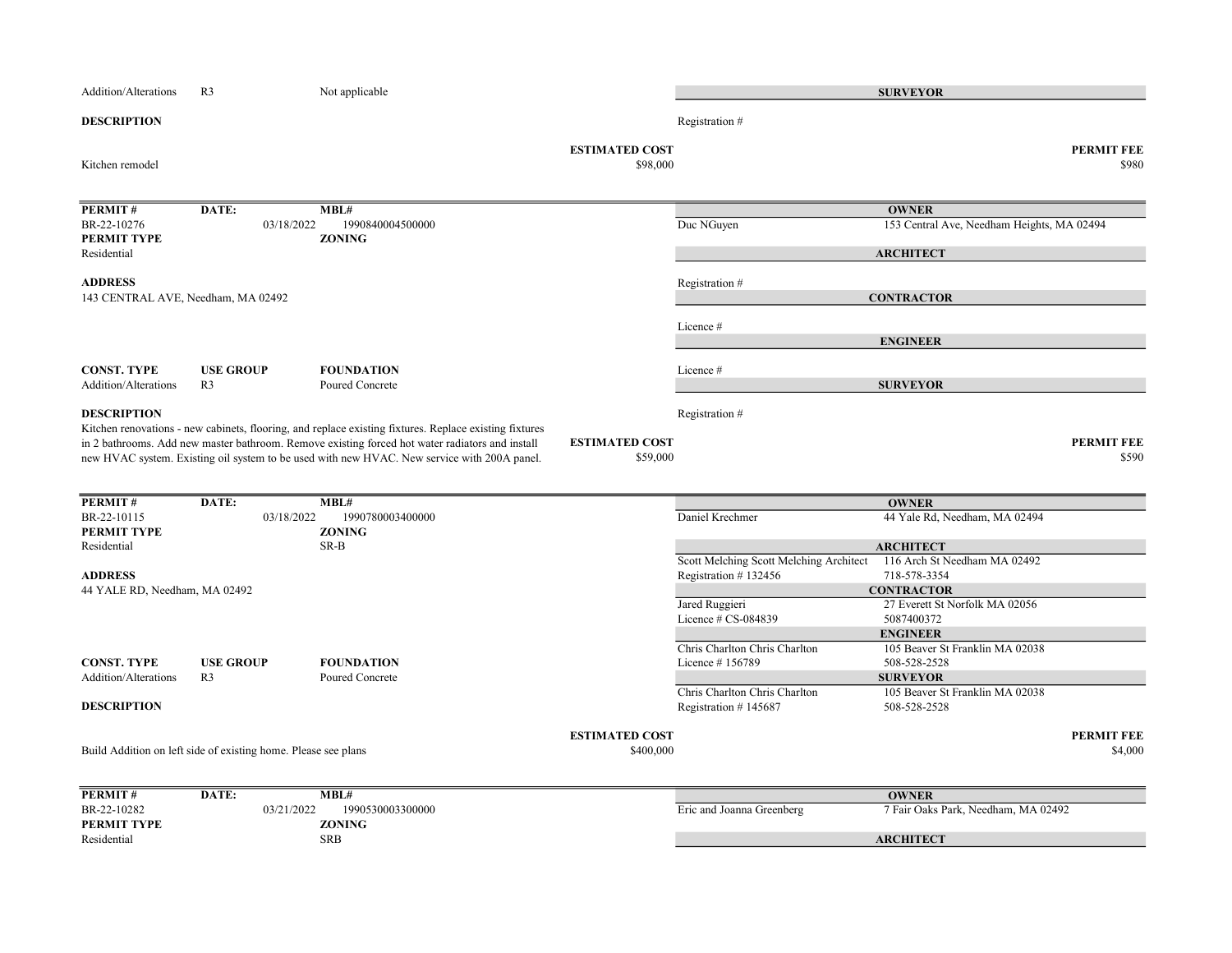| <b>ADDRESS</b>                      |                                                                        |                                                                                                                                                                                                                      |                                   | Registration #       |                                       |
|-------------------------------------|------------------------------------------------------------------------|----------------------------------------------------------------------------------------------------------------------------------------------------------------------------------------------------------------------|-----------------------------------|----------------------|---------------------------------------|
| 7 FAIR OAKS PARK, Needham, MA 02492 |                                                                        |                                                                                                                                                                                                                      |                                   |                      | <b>CONTRACTOR</b>                     |
|                                     |                                                                        |                                                                                                                                                                                                                      |                                   |                      |                                       |
|                                     |                                                                        |                                                                                                                                                                                                                      |                                   | Licence#             | <b>ENGINEER</b>                       |
|                                     |                                                                        |                                                                                                                                                                                                                      |                                   |                      |                                       |
| <b>CONST. TYPE</b>                  | <b>USE GROUP</b>                                                       | <b>FOUNDATION</b>                                                                                                                                                                                                    |                                   | Licence#             |                                       |
| Addition/Alterations                | R <sub>3</sub>                                                         | Other                                                                                                                                                                                                                |                                   |                      | <b>SURVEYOR</b>                       |
|                                     |                                                                        |                                                                                                                                                                                                                      |                                   | $n/a$ $n/a$          | n/a n/a n/a 0n/a                      |
| <b>DESCRIPTION</b>                  |                                                                        |                                                                                                                                                                                                                      |                                   | Registration $# n/a$ | n/a                                   |
|                                     |                                                                        | Install one (1) pre-fabricated, 1 story, 10' x 14' x 10' 11" Reeds Ferry storage shed in the backyard on<br>a crushed stone base. Shed must be five feet from property lines and ten feet from all other structures. | <b>ESTIMATED COST</b><br>\$10,000 |                      | <b>PERMIT FEE</b><br>\$150            |
| PERMIT#                             | DATE:                                                                  | MBL#                                                                                                                                                                                                                 |                                   |                      | <b>OWNER</b>                          |
| BR-22-10279                         | 03/21/2022                                                             | 1990540010000000                                                                                                                                                                                                     |                                   | Sara Taylor          | 229 Manning Street, Needham, MA 02492 |
| PERMIT TYPE                         |                                                                        | <b>ZONING</b>                                                                                                                                                                                                        |                                   |                      |                                       |
| Residential                         |                                                                        |                                                                                                                                                                                                                      |                                   |                      | <b>ARCHITECT</b>                      |
| <b>ADDRESS</b>                      |                                                                        |                                                                                                                                                                                                                      |                                   | Registration #       |                                       |
| 229 MANNING ST, Needham, MA 02492   |                                                                        |                                                                                                                                                                                                                      |                                   |                      | <b>CONTRACTOR</b>                     |
|                                     |                                                                        |                                                                                                                                                                                                                      |                                   | Jay Rowe             | 255 Patriots Place Foxboro MA 02035   |
|                                     |                                                                        |                                                                                                                                                                                                                      |                                   | Licence # 99877      | 5082941184                            |
|                                     |                                                                        |                                                                                                                                                                                                                      |                                   |                      | <b>ENGINEER</b>                       |
| <b>CONST. TYPE</b>                  | <b>USE GROUP</b>                                                       | <b>FOUNDATION</b>                                                                                                                                                                                                    |                                   | Licence #            |                                       |
| Other                               | R <sub>3</sub>                                                         | Sono Tube                                                                                                                                                                                                            |                                   |                      | <b>SURVEYOR</b>                       |
|                                     |                                                                        |                                                                                                                                                                                                                      |                                   |                      |                                       |
| <b>DESCRIPTION</b>                  |                                                                        |                                                                                                                                                                                                                      |                                   | Registration #       |                                       |
|                                     |                                                                        |                                                                                                                                                                                                                      | <b>ESTIMATED COST</b>             |                      | <b>PERMIT FEE</b>                     |
|                                     | Installing a 14' x 18' x 9'h pergola/shade structure in the back yard. |                                                                                                                                                                                                                      | \$43,000                          |                      | \$430                                 |
|                                     |                                                                        |                                                                                                                                                                                                                      |                                   |                      |                                       |
| PERMIT#                             | DATE:                                                                  | MBL#                                                                                                                                                                                                                 |                                   |                      | <b>OWNER</b>                          |
|                                     |                                                                        |                                                                                                                                                                                                                      |                                   |                      | 909 MEETINGHOUSE CIRCLE, PELHAM, NY   |
| BR-22-10288                         | 03/21/2022                                                             | 1991260004500000                                                                                                                                                                                                     |                                   | ERVINA HALIM MEEHAN  | 10803                                 |
| PERMIT TYPE                         |                                                                        | <b>ZONING</b>                                                                                                                                                                                                        |                                   |                      |                                       |
| Residential                         |                                                                        |                                                                                                                                                                                                                      |                                   |                      | <b>ARCHITECT</b>                      |
| <b>ADDRESS</b>                      |                                                                        |                                                                                                                                                                                                                      |                                   | Registration #       |                                       |
|                                     | 92 MEETINGHOUSE CIR, Needham, MA 02492                                 |                                                                                                                                                                                                                      |                                   |                      | <b>CONTRACTOR</b>                     |
|                                     |                                                                        |                                                                                                                                                                                                                      |                                   | DOUGLAS E SNOW       | 971 MAIN ST WALTHAM MA 02451          |
|                                     |                                                                        |                                                                                                                                                                                                                      |                                   | Licence # CS-069399  | 781-893-4546                          |
|                                     |                                                                        |                                                                                                                                                                                                                      |                                   |                      | <b>ENGINEER</b>                       |
| <b>CONST. TYPE</b>                  | <b>USE GROUP</b>                                                       | <b>FOUNDATION</b>                                                                                                                                                                                                    |                                   | Licence#             |                                       |
| Other                               | R <sub>3</sub>                                                         | Not applicable                                                                                                                                                                                                       |                                   |                      | <b>SURVEYOR</b>                       |
|                                     |                                                                        |                                                                                                                                                                                                                      |                                   |                      |                                       |
| <b>DESCRIPTION</b>                  |                                                                        |                                                                                                                                                                                                                      |                                   | Registration #       |                                       |

STRIP AND RE-ROOF OF ENTIRE HOME WITH NEW ARCHITECTURAL STYLE ASPHALT ESTIMATED COST FOR A PERMIT FEE PERMIT FEE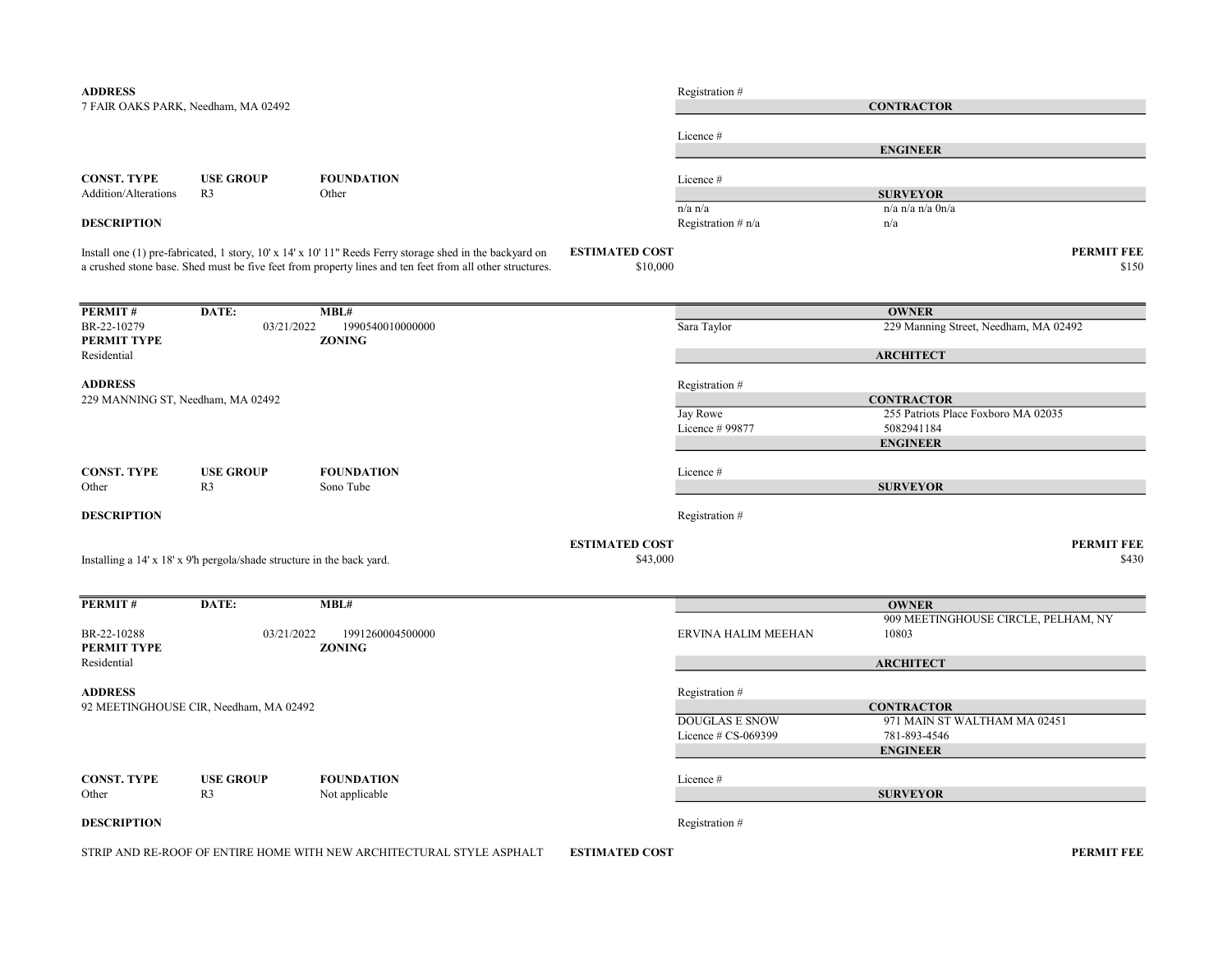### SHINGLES

 $$13,950$   $$150$ 

| PERMIT#                           | DATE:                                                             | MBL#                                                                                        |                       |                               | <b>OWNER</b>                                               |
|-----------------------------------|-------------------------------------------------------------------|---------------------------------------------------------------------------------------------|-----------------------|-------------------------------|------------------------------------------------------------|
| BR-22-10164                       | 03/21/2022                                                        | 1990570003900000                                                                            |                       | Keith levine                  | 16 rosalie rd, Needham, Ma 02492                           |
| PERMIT TYPE                       |                                                                   | <b>ZONING</b>                                                                               |                       |                               |                                                            |
| Residential                       |                                                                   |                                                                                             |                       |                               | <b>ARCHITECT</b>                                           |
| <b>ADDRESS</b>                    |                                                                   |                                                                                             |                       |                               |                                                            |
|                                   |                                                                   |                                                                                             |                       | Registration #                |                                                            |
| 16 ROSALIE RD, Needham, MA 02492  |                                                                   |                                                                                             |                       | Paul hemond                   | <b>CONTRACTOR</b><br>247 bramblebush rd Stoughton Ma 02072 |
|                                   |                                                                   |                                                                                             |                       | Licence $# Cs-112281$         | 6179819960                                                 |
|                                   |                                                                   |                                                                                             |                       |                               |                                                            |
|                                   |                                                                   |                                                                                             |                       |                               | <b>ENGINEER</b>                                            |
| <b>CONST. TYPE</b>                | <b>USE GROUP</b>                                                  | <b>FOUNDATION</b>                                                                           |                       | Licence #                     |                                                            |
| Addition/Alterations              | R <sub>3</sub>                                                    | Poured Concrete                                                                             |                       |                               | <b>SURVEYOR</b>                                            |
|                                   |                                                                   |                                                                                             |                       |                               |                                                            |
| <b>DESCRIPTION</b>                |                                                                   |                                                                                             |                       | Registration#                 |                                                            |
|                                   |                                                                   |                                                                                             |                       |                               |                                                            |
|                                   |                                                                   |                                                                                             | <b>ESTIMATED COST</b> |                               | <b>PERMIT FEE</b>                                          |
|                                   |                                                                   | Demo full bath/laundry. Remove shower. Will become just half bath with bigger laundry area. | \$7,500               |                               | \$150                                                      |
|                                   |                                                                   |                                                                                             |                       |                               |                                                            |
|                                   |                                                                   |                                                                                             |                       |                               |                                                            |
| PERMIT#                           | DATE:                                                             | MBL#                                                                                        |                       |                               | <b>OWNER</b>                                               |
| BR-22-10238                       | 03/21/2022                                                        | 1990530000600000                                                                            |                       | James Lee                     | 62 Oakland Avenue, Needham, MA 02492                       |
| PERMIT TYPE                       |                                                                   | <b>ZONING</b>                                                                               |                       |                               |                                                            |
| Residential                       |                                                                   |                                                                                             |                       |                               | <b>ARCHITECT</b>                                           |
|                                   |                                                                   |                                                                                             |                       |                               |                                                            |
| <b>ADDRESS</b>                    |                                                                   |                                                                                             |                       | Registration #                |                                                            |
| 62 OAKLAND AVE, Needham, MA 02492 |                                                                   |                                                                                             |                       |                               | <b>CONTRACTOR</b>                                          |
|                                   |                                                                   |                                                                                             |                       | Albert J. Todesca III         | 67 Neponset Avenue Foxboro MA 02035                        |
|                                   |                                                                   |                                                                                             |                       | Licence # CS-092403           | 781-589-1282                                               |
|                                   |                                                                   |                                                                                             |                       |                               | <b>ENGINEER</b>                                            |
|                                   |                                                                   |                                                                                             |                       |                               |                                                            |
| <b>CONST. TYPE</b>                | <b>USE GROUP</b>                                                  | <b>FOUNDATION</b>                                                                           |                       | Licence#                      |                                                            |
| Addition/Alterations              | R <sub>3</sub>                                                    | Poured Concrete                                                                             |                       |                               | <b>SURVEYOR</b>                                            |
|                                   |                                                                   |                                                                                             |                       |                               |                                                            |
| <b>DESCRIPTION</b>                |                                                                   |                                                                                             |                       | Registration #                |                                                            |
|                                   |                                                                   |                                                                                             |                       |                               |                                                            |
|                                   |                                                                   |                                                                                             | <b>ESTIMATED COST</b> |                               | <b>PERMIT FEE</b>                                          |
|                                   | In the basement, remove old window and install new egress window. |                                                                                             | \$8,000               |                               | \$150                                                      |
|                                   |                                                                   |                                                                                             |                       |                               |                                                            |
|                                   |                                                                   |                                                                                             |                       |                               |                                                            |
| PERMIT#                           | DATE:                                                             | MBL#                                                                                        |                       |                               | <b>OWNER</b>                                               |
| BR-22-10139                       | 03/22/2022                                                        | 1991110003400000                                                                            |                       | Mathew Stutz/Flavia Montanari | 83 Rolling Lane, Needham, MA 02494                         |
| PERMIT TYPE                       |                                                                   | <b>ZONING</b>                                                                               |                       |                               |                                                            |
|                                   |                                                                   | Henderson Consulting                                                                        |                       |                               |                                                            |
| Residential                       |                                                                   | Services                                                                                    |                       |                               | <b>ARCHITECT</b>                                           |
|                                   |                                                                   |                                                                                             |                       |                               |                                                            |
| <b>ADDRESS</b>                    |                                                                   |                                                                                             |                       | Registration #                |                                                            |
| 83 ROLLING LN, Needham, MA 02492  |                                                                   |                                                                                             |                       |                               | <b>CONTRACTOR</b>                                          |
|                                   |                                                                   |                                                                                             |                       | David Brabant                 | 323 Andover St. Suite 7 Wilmington MA 01887                |
|                                   |                                                                   |                                                                                             |                       | Licence # CS-093190           | 9786045747                                                 |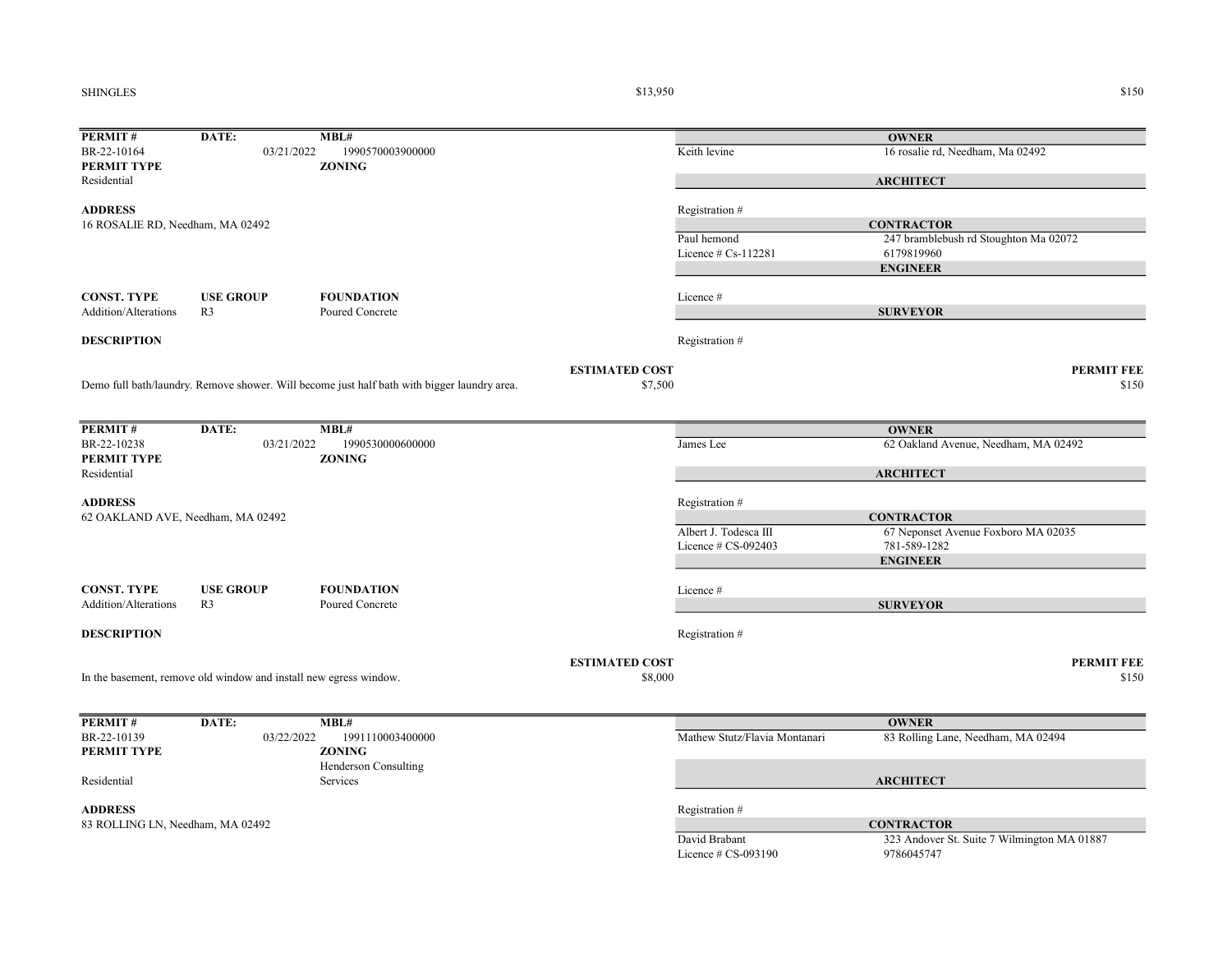|                                     |                  |                                                                                               |                       |                                      | <b>ENGINEER</b>                               |
|-------------------------------------|------------------|-----------------------------------------------------------------------------------------------|-----------------------|--------------------------------------|-----------------------------------------------|
|                                     |                  |                                                                                               |                       | Scott Henderson Henderson Consulting |                                               |
|                                     |                  |                                                                                               |                       | Services                             | PO Box 626 Lexington MA 02420                 |
| <b>CONST. TYPE</b>                  | <b>USE GROUP</b> | <b>FOUNDATION</b>                                                                             |                       | Licence # 51845                      | 774-993-9903                                  |
| Other                               | R <sub>3</sub>   | Not applicable                                                                                |                       |                                      | <b>SURVEYOR</b>                               |
|                                     |                  |                                                                                               |                       | Scott Henderson Henderson Consulting |                                               |
|                                     |                  |                                                                                               |                       | Services                             | PO Box 626 Lexington MA 02420                 |
| <b>DESCRIPTION</b>                  |                  |                                                                                               |                       | Registration #51845                  | 774-993-9903                                  |
|                                     |                  |                                                                                               | <b>ESTIMATED COST</b> |                                      | <b>PERMIT FEE</b>                             |
| Inground Gunite swimming pool       |                  |                                                                                               | \$86,660              |                                      | \$870                                         |
|                                     |                  |                                                                                               |                       |                                      |                                               |
| <b>PERMIT#</b>                      | DATE:            | MBL#                                                                                          |                       |                                      | <b>OWNER</b>                                  |
| BR-21-11376                         | 03/22/2022       | 1993100001100050                                                                              |                       | Kristen & Joshua Vacanti             | 138 Brookside Road, Needham, MA 02492         |
| PERMIT TYPE                         |                  | <b>ZONING</b>                                                                                 |                       |                                      |                                               |
| Residential                         |                  |                                                                                               |                       |                                      | <b>ARCHITECT</b>                              |
| <b>ADDRESS</b>                      |                  |                                                                                               |                       | Registration #                       |                                               |
| 138 BROOKSIDE RD, Needham, MA 02492 |                  |                                                                                               |                       |                                      | <b>CONTRACTOR</b>                             |
|                                     |                  |                                                                                               |                       | Ambassador pools                     | 1020 Turnpike street unit #11 Canton MA 02021 |
|                                     |                  |                                                                                               |                       | Licence #120201                      | 800-752-9000                                  |
|                                     |                  |                                                                                               |                       |                                      | <b>ENGINEER</b>                               |
|                                     |                  |                                                                                               |                       |                                      |                                               |
| <b>CONST. TYPE</b>                  | <b>USE GROUP</b> | <b>FOUNDATION</b>                                                                             |                       | Licence #                            |                                               |
| Other                               | R <sub>3</sub>   | Not applicable                                                                                |                       |                                      | <b>SURVEYOR</b>                               |
| <b>DESCRIPTION</b>                  |                  |                                                                                               |                       | Registration #                       |                                               |
|                                     |                  |                                                                                               | <b>ESTIMATED COST</b> |                                      | <b>PERMIT FEE</b>                             |
|                                     |                  | An above ground pool with an integrated deck and fencing. FINAL AS-BUILT REQUIRED.            | \$6,000               |                                      | \$150                                         |
|                                     |                  |                                                                                               |                       |                                      |                                               |
| PERMIT#                             | DATE:            | MBL#                                                                                          |                       |                                      | <b>OWNER</b>                                  |
| BR-22-10149                         | 03/22/2022       | 1990720002000000                                                                              |                       | Siddharth Sharma                     | 24 Sachem Rd, Needham, MA 02494               |
| PERMIT TYPE                         |                  | <b>ZONING</b>                                                                                 |                       |                                      |                                               |
| Residential                         |                  | RSB                                                                                           |                       |                                      | <b>ARCHITECT</b>                              |
|                                     |                  |                                                                                               |                       | a a                                  | asss                                          |
| <b>ADDRESS</b>                      |                  |                                                                                               |                       | Registration # s                     | ${\bf S}$                                     |
| 24 SACHEM RD, Needham, MA 02492     |                  |                                                                                               |                       |                                      | <b>CONTRACTOR</b>                             |
|                                     |                  |                                                                                               |                       | Pierre J Ouellet                     | 4 Johnathan St Gardner MA 01440               |
|                                     |                  |                                                                                               |                       | Licence $# CS-057039$                | 978-490-4029                                  |
|                                     |                  |                                                                                               |                       |                                      | <b>ENGINEER</b>                               |
|                                     |                  |                                                                                               |                       | Thomas M Callery National Lumber     | 245 Oakland Street Mansfield MA 02048         |
| <b>CONST. TYPE</b>                  | <b>USE GROUP</b> | <b>FOUNDATION</b>                                                                             |                       | Licence #33440                       | 978-630-5200                                  |
| New Construction                    | R <sub>3</sub>   | Poured Concrete                                                                               |                       |                                      | <b>SURVEYOR</b>                               |
|                                     |                  |                                                                                               |                       | Todd P. Chapin RealMapInfo LLC       | 11 Apex Drive Suite 300A Marlboro MA 01752    |
| <b>DESCRIPTION</b>                  |                  |                                                                                               |                       | Registration #37558                  | 508-523-4559                                  |
|                                     |                  | Construct a two story colonial with two car garage 4 bedroom 3 1/2 bathrooms with a partially | <b>ESTIMATED COST</b> |                                      | <b>PERMIT FEE</b>                             |
|                                     |                  | finished basement, DECK & PORCH GAS FIREPLACE, NO FINISHED ATTIC,                             | \$1,162,000           |                                      | \$11,620                                      |
|                                     |                  |                                                                                               |                       |                                      |                                               |

ENGINEER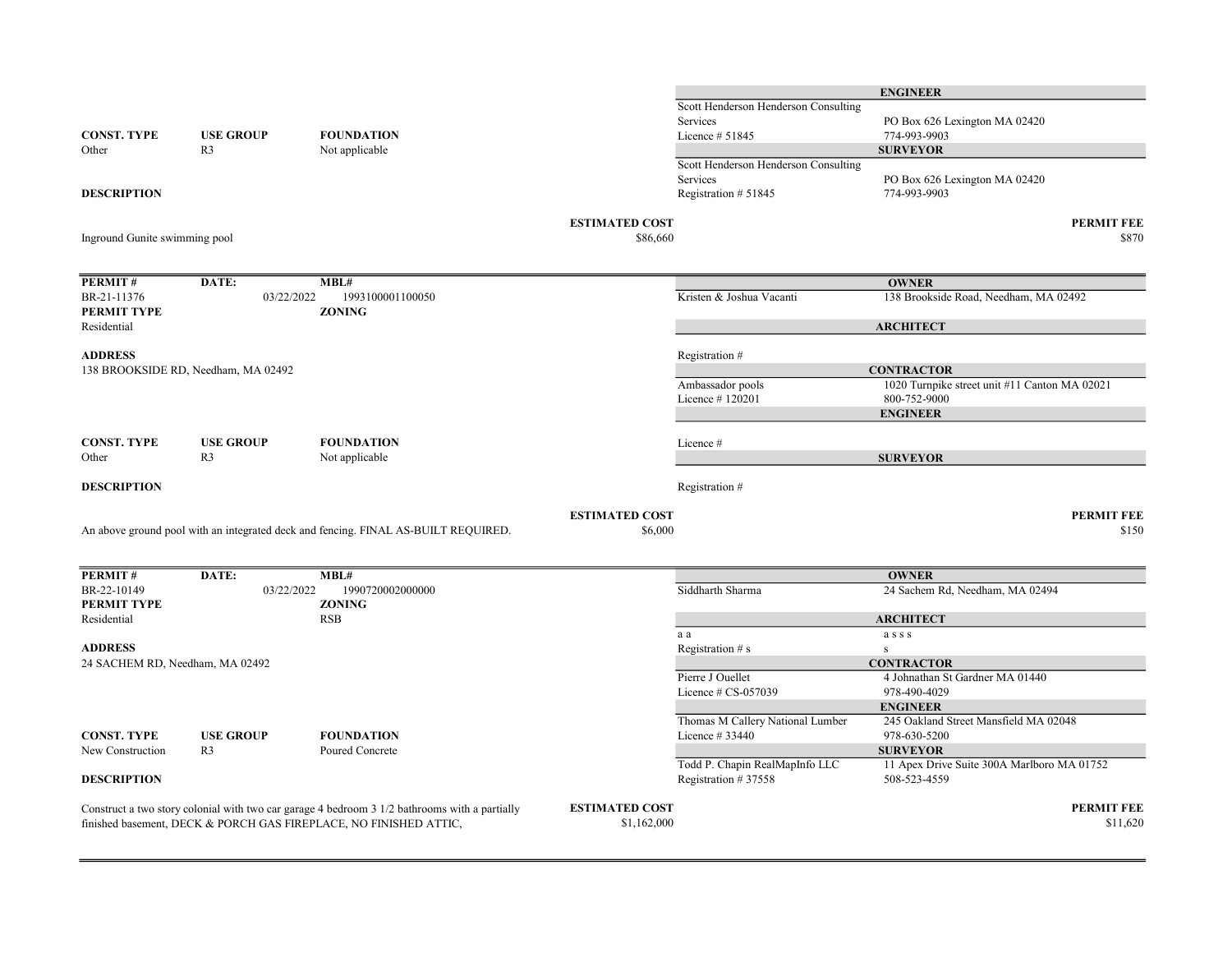| 396 SOUTH St, needham, ma 02492<br>BR-22-10265<br>03/22/2022<br>1992010005100000<br>pam and guy forman<br><b>PERMIT TYPE</b><br><b>ZONING</b><br><b>ARCHITECT</b><br>Residential<br>Fernando Siri GJ Design<br>118 Woodland St Lawrence ma 01841<br><b>ADDRESS</b><br>978-601-2844<br>Registration #39648<br>396 SOUTH ST, Needham, MA 02492<br><b>CONTRACTOR</b><br>206 harvard road stow ma 01775<br>saulo stewart<br>5083808500<br>Licence #92120<br><b>ENGINEER</b><br><b>CONST. TYPE</b><br><b>FOUNDATION</b><br><b>USE GROUP</b><br>Licence#<br>Other<br>R <sub>3</sub><br>Other<br><b>SURVEYOR</b><br><b>DESCRIPTION</b><br>Registration #<br><b>ESTIMATED COST</b><br><b>PERMIT FEE</b><br>frame a closet, frame and install 2 windows, reframe ceiling, reinsulate, minor electrical work and<br>flooring and paint.<br>\$36,650<br>\$370<br>PERMIT#<br>MBL#<br>DATE:<br><b>OWNER</b><br>14 Blacksmith Drive, Needham, MA 02492<br>BR-22-10266<br>1991300000200000<br>Angela Depaul<br>03/22/2022<br><b>ZONING</b><br><b>PERMIT TYPE</b><br><b>SRB</b><br>Residential<br><b>ARCHITECT</b><br><b>ADDRESS</b><br>Registration #<br><b>CONTRACTOR</b><br>14 BLACKSMITH DR, Needham, MA 02492<br>Joe White<br>568 South Street Needham MA 02492<br>Licence $# CS-095255$<br>617-974-3800<br><b>ENGINEER</b><br>Arthur LeBrasseur LeBrasseur Engineering 1194 Walnut Street Newton MA 02461<br><b>CONST. TYPE</b><br><b>FOUNDATION</b><br>617-965-5955<br><b>USE GROUP</b><br>Licence #32557<br><b>SURVEYOR</b><br>Addition/Alterations<br>R <sub>3</sub><br>Poured Concrete<br><b>Bradly Simonelli Field Resources</b><br>281 Chestnut Street Needham MA 02492<br><b>DESCRIPTION</b><br>Registration #47581<br>781-444-5936<br><b>PERMIT FEE</b><br>Construct a new two car garage with an exercise room, 1/2 bathroom, 2 bedrooms above with deck,<br><b>ESTIMATED COST</b><br>full bathroom and laundry room. (Demo of existing two car garage on DEMO-22 permit.)<br>\$240,000<br>\$2,400<br>PERMIT#<br>MBL#<br>DATE:<br><b>OWNER</b><br>BR-22-10286<br>1990240002200000<br>Joanne Seiden<br>11 Audrey Avenue, Neeham, MA 02492<br>03/22/2022<br>PERMIT TYPE<br><b>ZONING</b><br>Residential<br><b>ARCHITECT</b><br><b>ADDRESS</b><br>Registration #<br>11 AUDREY AVE, Needham, MA 02492<br><b>CONTRACTOR</b><br>John L Darling<br>132 Wampum Street Plainville MA 02762<br>Licence # CSFA-095499<br>774-210-8159<br><b>ENGINEER</b><br><b>CONST. TYPE</b><br><b>USE GROUP</b><br><b>FOUNDATION</b><br>Licence#<br>R <sub>3</sub><br><b>SURVEYOR</b><br>Other<br>Not applicable | PERMIT# | DATE: | MBL# |  | <b>OWNER</b> |
|-----------------------------------------------------------------------------------------------------------------------------------------------------------------------------------------------------------------------------------------------------------------------------------------------------------------------------------------------------------------------------------------------------------------------------------------------------------------------------------------------------------------------------------------------------------------------------------------------------------------------------------------------------------------------------------------------------------------------------------------------------------------------------------------------------------------------------------------------------------------------------------------------------------------------------------------------------------------------------------------------------------------------------------------------------------------------------------------------------------------------------------------------------------------------------------------------------------------------------------------------------------------------------------------------------------------------------------------------------------------------------------------------------------------------------------------------------------------------------------------------------------------------------------------------------------------------------------------------------------------------------------------------------------------------------------------------------------------------------------------------------------------------------------------------------------------------------------------------------------------------------------------------------------------------------------------------------------------------------------------------------------------------------------------------------------------------------------------------------------------------------------------------------------------------------------------------------------------------------------------------------------------------------------------------------------------------------------------------------------------------------------------------------------------------------------------------------------------------------------------------------------------------------------------------------------------------------------------|---------|-------|------|--|--------------|
|                                                                                                                                                                                                                                                                                                                                                                                                                                                                                                                                                                                                                                                                                                                                                                                                                                                                                                                                                                                                                                                                                                                                                                                                                                                                                                                                                                                                                                                                                                                                                                                                                                                                                                                                                                                                                                                                                                                                                                                                                                                                                                                                                                                                                                                                                                                                                                                                                                                                                                                                                                                         |         |       |      |  |              |
|                                                                                                                                                                                                                                                                                                                                                                                                                                                                                                                                                                                                                                                                                                                                                                                                                                                                                                                                                                                                                                                                                                                                                                                                                                                                                                                                                                                                                                                                                                                                                                                                                                                                                                                                                                                                                                                                                                                                                                                                                                                                                                                                                                                                                                                                                                                                                                                                                                                                                                                                                                                         |         |       |      |  |              |
|                                                                                                                                                                                                                                                                                                                                                                                                                                                                                                                                                                                                                                                                                                                                                                                                                                                                                                                                                                                                                                                                                                                                                                                                                                                                                                                                                                                                                                                                                                                                                                                                                                                                                                                                                                                                                                                                                                                                                                                                                                                                                                                                                                                                                                                                                                                                                                                                                                                                                                                                                                                         |         |       |      |  |              |
|                                                                                                                                                                                                                                                                                                                                                                                                                                                                                                                                                                                                                                                                                                                                                                                                                                                                                                                                                                                                                                                                                                                                                                                                                                                                                                                                                                                                                                                                                                                                                                                                                                                                                                                                                                                                                                                                                                                                                                                                                                                                                                                                                                                                                                                                                                                                                                                                                                                                                                                                                                                         |         |       |      |  |              |
|                                                                                                                                                                                                                                                                                                                                                                                                                                                                                                                                                                                                                                                                                                                                                                                                                                                                                                                                                                                                                                                                                                                                                                                                                                                                                                                                                                                                                                                                                                                                                                                                                                                                                                                                                                                                                                                                                                                                                                                                                                                                                                                                                                                                                                                                                                                                                                                                                                                                                                                                                                                         |         |       |      |  |              |
|                                                                                                                                                                                                                                                                                                                                                                                                                                                                                                                                                                                                                                                                                                                                                                                                                                                                                                                                                                                                                                                                                                                                                                                                                                                                                                                                                                                                                                                                                                                                                                                                                                                                                                                                                                                                                                                                                                                                                                                                                                                                                                                                                                                                                                                                                                                                                                                                                                                                                                                                                                                         |         |       |      |  |              |
|                                                                                                                                                                                                                                                                                                                                                                                                                                                                                                                                                                                                                                                                                                                                                                                                                                                                                                                                                                                                                                                                                                                                                                                                                                                                                                                                                                                                                                                                                                                                                                                                                                                                                                                                                                                                                                                                                                                                                                                                                                                                                                                                                                                                                                                                                                                                                                                                                                                                                                                                                                                         |         |       |      |  |              |
|                                                                                                                                                                                                                                                                                                                                                                                                                                                                                                                                                                                                                                                                                                                                                                                                                                                                                                                                                                                                                                                                                                                                                                                                                                                                                                                                                                                                                                                                                                                                                                                                                                                                                                                                                                                                                                                                                                                                                                                                                                                                                                                                                                                                                                                                                                                                                                                                                                                                                                                                                                                         |         |       |      |  |              |
|                                                                                                                                                                                                                                                                                                                                                                                                                                                                                                                                                                                                                                                                                                                                                                                                                                                                                                                                                                                                                                                                                                                                                                                                                                                                                                                                                                                                                                                                                                                                                                                                                                                                                                                                                                                                                                                                                                                                                                                                                                                                                                                                                                                                                                                                                                                                                                                                                                                                                                                                                                                         |         |       |      |  |              |
|                                                                                                                                                                                                                                                                                                                                                                                                                                                                                                                                                                                                                                                                                                                                                                                                                                                                                                                                                                                                                                                                                                                                                                                                                                                                                                                                                                                                                                                                                                                                                                                                                                                                                                                                                                                                                                                                                                                                                                                                                                                                                                                                                                                                                                                                                                                                                                                                                                                                                                                                                                                         |         |       |      |  |              |
|                                                                                                                                                                                                                                                                                                                                                                                                                                                                                                                                                                                                                                                                                                                                                                                                                                                                                                                                                                                                                                                                                                                                                                                                                                                                                                                                                                                                                                                                                                                                                                                                                                                                                                                                                                                                                                                                                                                                                                                                                                                                                                                                                                                                                                                                                                                                                                                                                                                                                                                                                                                         |         |       |      |  |              |
|                                                                                                                                                                                                                                                                                                                                                                                                                                                                                                                                                                                                                                                                                                                                                                                                                                                                                                                                                                                                                                                                                                                                                                                                                                                                                                                                                                                                                                                                                                                                                                                                                                                                                                                                                                                                                                                                                                                                                                                                                                                                                                                                                                                                                                                                                                                                                                                                                                                                                                                                                                                         |         |       |      |  |              |
|                                                                                                                                                                                                                                                                                                                                                                                                                                                                                                                                                                                                                                                                                                                                                                                                                                                                                                                                                                                                                                                                                                                                                                                                                                                                                                                                                                                                                                                                                                                                                                                                                                                                                                                                                                                                                                                                                                                                                                                                                                                                                                                                                                                                                                                                                                                                                                                                                                                                                                                                                                                         |         |       |      |  |              |
|                                                                                                                                                                                                                                                                                                                                                                                                                                                                                                                                                                                                                                                                                                                                                                                                                                                                                                                                                                                                                                                                                                                                                                                                                                                                                                                                                                                                                                                                                                                                                                                                                                                                                                                                                                                                                                                                                                                                                                                                                                                                                                                                                                                                                                                                                                                                                                                                                                                                                                                                                                                         |         |       |      |  |              |
|                                                                                                                                                                                                                                                                                                                                                                                                                                                                                                                                                                                                                                                                                                                                                                                                                                                                                                                                                                                                                                                                                                                                                                                                                                                                                                                                                                                                                                                                                                                                                                                                                                                                                                                                                                                                                                                                                                                                                                                                                                                                                                                                                                                                                                                                                                                                                                                                                                                                                                                                                                                         |         |       |      |  |              |
|                                                                                                                                                                                                                                                                                                                                                                                                                                                                                                                                                                                                                                                                                                                                                                                                                                                                                                                                                                                                                                                                                                                                                                                                                                                                                                                                                                                                                                                                                                                                                                                                                                                                                                                                                                                                                                                                                                                                                                                                                                                                                                                                                                                                                                                                                                                                                                                                                                                                                                                                                                                         |         |       |      |  |              |
|                                                                                                                                                                                                                                                                                                                                                                                                                                                                                                                                                                                                                                                                                                                                                                                                                                                                                                                                                                                                                                                                                                                                                                                                                                                                                                                                                                                                                                                                                                                                                                                                                                                                                                                                                                                                                                                                                                                                                                                                                                                                                                                                                                                                                                                                                                                                                                                                                                                                                                                                                                                         |         |       |      |  |              |
|                                                                                                                                                                                                                                                                                                                                                                                                                                                                                                                                                                                                                                                                                                                                                                                                                                                                                                                                                                                                                                                                                                                                                                                                                                                                                                                                                                                                                                                                                                                                                                                                                                                                                                                                                                                                                                                                                                                                                                                                                                                                                                                                                                                                                                                                                                                                                                                                                                                                                                                                                                                         |         |       |      |  |              |
|                                                                                                                                                                                                                                                                                                                                                                                                                                                                                                                                                                                                                                                                                                                                                                                                                                                                                                                                                                                                                                                                                                                                                                                                                                                                                                                                                                                                                                                                                                                                                                                                                                                                                                                                                                                                                                                                                                                                                                                                                                                                                                                                                                                                                                                                                                                                                                                                                                                                                                                                                                                         |         |       |      |  |              |
|                                                                                                                                                                                                                                                                                                                                                                                                                                                                                                                                                                                                                                                                                                                                                                                                                                                                                                                                                                                                                                                                                                                                                                                                                                                                                                                                                                                                                                                                                                                                                                                                                                                                                                                                                                                                                                                                                                                                                                                                                                                                                                                                                                                                                                                                                                                                                                                                                                                                                                                                                                                         |         |       |      |  |              |
|                                                                                                                                                                                                                                                                                                                                                                                                                                                                                                                                                                                                                                                                                                                                                                                                                                                                                                                                                                                                                                                                                                                                                                                                                                                                                                                                                                                                                                                                                                                                                                                                                                                                                                                                                                                                                                                                                                                                                                                                                                                                                                                                                                                                                                                                                                                                                                                                                                                                                                                                                                                         |         |       |      |  |              |
|                                                                                                                                                                                                                                                                                                                                                                                                                                                                                                                                                                                                                                                                                                                                                                                                                                                                                                                                                                                                                                                                                                                                                                                                                                                                                                                                                                                                                                                                                                                                                                                                                                                                                                                                                                                                                                                                                                                                                                                                                                                                                                                                                                                                                                                                                                                                                                                                                                                                                                                                                                                         |         |       |      |  |              |
|                                                                                                                                                                                                                                                                                                                                                                                                                                                                                                                                                                                                                                                                                                                                                                                                                                                                                                                                                                                                                                                                                                                                                                                                                                                                                                                                                                                                                                                                                                                                                                                                                                                                                                                                                                                                                                                                                                                                                                                                                                                                                                                                                                                                                                                                                                                                                                                                                                                                                                                                                                                         |         |       |      |  |              |
|                                                                                                                                                                                                                                                                                                                                                                                                                                                                                                                                                                                                                                                                                                                                                                                                                                                                                                                                                                                                                                                                                                                                                                                                                                                                                                                                                                                                                                                                                                                                                                                                                                                                                                                                                                                                                                                                                                                                                                                                                                                                                                                                                                                                                                                                                                                                                                                                                                                                                                                                                                                         |         |       |      |  |              |
|                                                                                                                                                                                                                                                                                                                                                                                                                                                                                                                                                                                                                                                                                                                                                                                                                                                                                                                                                                                                                                                                                                                                                                                                                                                                                                                                                                                                                                                                                                                                                                                                                                                                                                                                                                                                                                                                                                                                                                                                                                                                                                                                                                                                                                                                                                                                                                                                                                                                                                                                                                                         |         |       |      |  |              |
|                                                                                                                                                                                                                                                                                                                                                                                                                                                                                                                                                                                                                                                                                                                                                                                                                                                                                                                                                                                                                                                                                                                                                                                                                                                                                                                                                                                                                                                                                                                                                                                                                                                                                                                                                                                                                                                                                                                                                                                                                                                                                                                                                                                                                                                                                                                                                                                                                                                                                                                                                                                         |         |       |      |  |              |
|                                                                                                                                                                                                                                                                                                                                                                                                                                                                                                                                                                                                                                                                                                                                                                                                                                                                                                                                                                                                                                                                                                                                                                                                                                                                                                                                                                                                                                                                                                                                                                                                                                                                                                                                                                                                                                                                                                                                                                                                                                                                                                                                                                                                                                                                                                                                                                                                                                                                                                                                                                                         |         |       |      |  |              |
|                                                                                                                                                                                                                                                                                                                                                                                                                                                                                                                                                                                                                                                                                                                                                                                                                                                                                                                                                                                                                                                                                                                                                                                                                                                                                                                                                                                                                                                                                                                                                                                                                                                                                                                                                                                                                                                                                                                                                                                                                                                                                                                                                                                                                                                                                                                                                                                                                                                                                                                                                                                         |         |       |      |  |              |
|                                                                                                                                                                                                                                                                                                                                                                                                                                                                                                                                                                                                                                                                                                                                                                                                                                                                                                                                                                                                                                                                                                                                                                                                                                                                                                                                                                                                                                                                                                                                                                                                                                                                                                                                                                                                                                                                                                                                                                                                                                                                                                                                                                                                                                                                                                                                                                                                                                                                                                                                                                                         |         |       |      |  |              |
|                                                                                                                                                                                                                                                                                                                                                                                                                                                                                                                                                                                                                                                                                                                                                                                                                                                                                                                                                                                                                                                                                                                                                                                                                                                                                                                                                                                                                                                                                                                                                                                                                                                                                                                                                                                                                                                                                                                                                                                                                                                                                                                                                                                                                                                                                                                                                                                                                                                                                                                                                                                         |         |       |      |  |              |
|                                                                                                                                                                                                                                                                                                                                                                                                                                                                                                                                                                                                                                                                                                                                                                                                                                                                                                                                                                                                                                                                                                                                                                                                                                                                                                                                                                                                                                                                                                                                                                                                                                                                                                                                                                                                                                                                                                                                                                                                                                                                                                                                                                                                                                                                                                                                                                                                                                                                                                                                                                                         |         |       |      |  |              |
|                                                                                                                                                                                                                                                                                                                                                                                                                                                                                                                                                                                                                                                                                                                                                                                                                                                                                                                                                                                                                                                                                                                                                                                                                                                                                                                                                                                                                                                                                                                                                                                                                                                                                                                                                                                                                                                                                                                                                                                                                                                                                                                                                                                                                                                                                                                                                                                                                                                                                                                                                                                         |         |       |      |  |              |
|                                                                                                                                                                                                                                                                                                                                                                                                                                                                                                                                                                                                                                                                                                                                                                                                                                                                                                                                                                                                                                                                                                                                                                                                                                                                                                                                                                                                                                                                                                                                                                                                                                                                                                                                                                                                                                                                                                                                                                                                                                                                                                                                                                                                                                                                                                                                                                                                                                                                                                                                                                                         |         |       |      |  |              |
|                                                                                                                                                                                                                                                                                                                                                                                                                                                                                                                                                                                                                                                                                                                                                                                                                                                                                                                                                                                                                                                                                                                                                                                                                                                                                                                                                                                                                                                                                                                                                                                                                                                                                                                                                                                                                                                                                                                                                                                                                                                                                                                                                                                                                                                                                                                                                                                                                                                                                                                                                                                         |         |       |      |  |              |
|                                                                                                                                                                                                                                                                                                                                                                                                                                                                                                                                                                                                                                                                                                                                                                                                                                                                                                                                                                                                                                                                                                                                                                                                                                                                                                                                                                                                                                                                                                                                                                                                                                                                                                                                                                                                                                                                                                                                                                                                                                                                                                                                                                                                                                                                                                                                                                                                                                                                                                                                                                                         |         |       |      |  |              |
|                                                                                                                                                                                                                                                                                                                                                                                                                                                                                                                                                                                                                                                                                                                                                                                                                                                                                                                                                                                                                                                                                                                                                                                                                                                                                                                                                                                                                                                                                                                                                                                                                                                                                                                                                                                                                                                                                                                                                                                                                                                                                                                                                                                                                                                                                                                                                                                                                                                                                                                                                                                         |         |       |      |  |              |
|                                                                                                                                                                                                                                                                                                                                                                                                                                                                                                                                                                                                                                                                                                                                                                                                                                                                                                                                                                                                                                                                                                                                                                                                                                                                                                                                                                                                                                                                                                                                                                                                                                                                                                                                                                                                                                                                                                                                                                                                                                                                                                                                                                                                                                                                                                                                                                                                                                                                                                                                                                                         |         |       |      |  |              |
|                                                                                                                                                                                                                                                                                                                                                                                                                                                                                                                                                                                                                                                                                                                                                                                                                                                                                                                                                                                                                                                                                                                                                                                                                                                                                                                                                                                                                                                                                                                                                                                                                                                                                                                                                                                                                                                                                                                                                                                                                                                                                                                                                                                                                                                                                                                                                                                                                                                                                                                                                                                         |         |       |      |  |              |
|                                                                                                                                                                                                                                                                                                                                                                                                                                                                                                                                                                                                                                                                                                                                                                                                                                                                                                                                                                                                                                                                                                                                                                                                                                                                                                                                                                                                                                                                                                                                                                                                                                                                                                                                                                                                                                                                                                                                                                                                                                                                                                                                                                                                                                                                                                                                                                                                                                                                                                                                                                                         |         |       |      |  |              |
|                                                                                                                                                                                                                                                                                                                                                                                                                                                                                                                                                                                                                                                                                                                                                                                                                                                                                                                                                                                                                                                                                                                                                                                                                                                                                                                                                                                                                                                                                                                                                                                                                                                                                                                                                                                                                                                                                                                                                                                                                                                                                                                                                                                                                                                                                                                                                                                                                                                                                                                                                                                         |         |       |      |  |              |
|                                                                                                                                                                                                                                                                                                                                                                                                                                                                                                                                                                                                                                                                                                                                                                                                                                                                                                                                                                                                                                                                                                                                                                                                                                                                                                                                                                                                                                                                                                                                                                                                                                                                                                                                                                                                                                                                                                                                                                                                                                                                                                                                                                                                                                                                                                                                                                                                                                                                                                                                                                                         |         |       |      |  |              |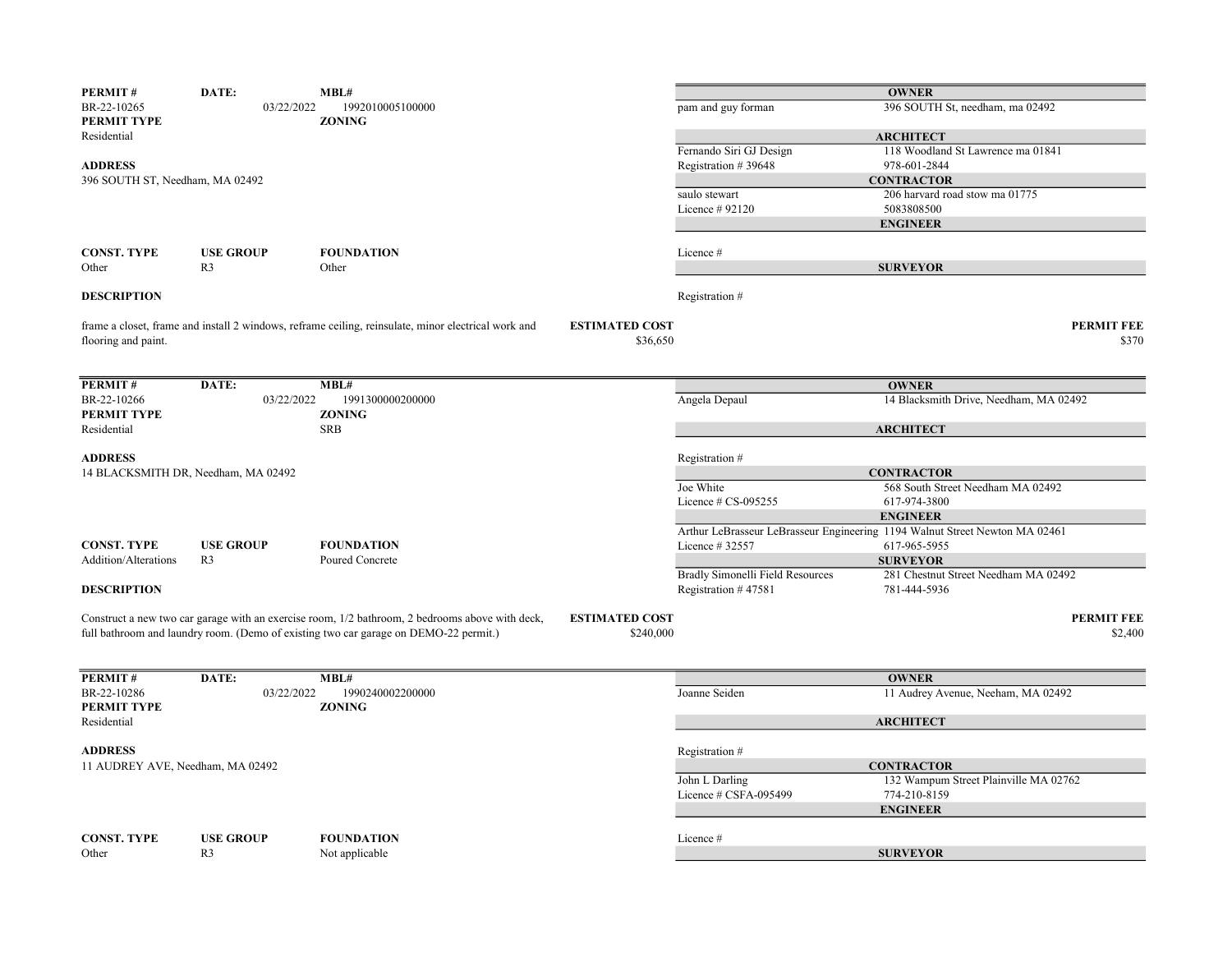| <b>DESCRIPTION</b>                    |                                                                     |                                                                       |                                  | Registration #                                        |                                                 |
|---------------------------------------|---------------------------------------------------------------------|-----------------------------------------------------------------------|----------------------------------|-------------------------------------------------------|-------------------------------------------------|
| Replace front steps and front walkway |                                                                     | <b>ESTIMATED COST</b><br>\$20,700                                     |                                  | <b>PERMIT FEE</b><br>\$210                            |                                                 |
| PERMIT#                               | DATE:                                                               | MBL#                                                                  |                                  |                                                       | <b>OWNER</b>                                    |
| BR-22-10292                           | 03/22/2022                                                          | 1990320000500000                                                      |                                  | Charlie Weingrad                                      | 153 Plymouth Road, Needham, MA 02492            |
| PERMIT TYPE                           |                                                                     | <b>ZONING</b>                                                         |                                  |                                                       |                                                 |
| Residential                           |                                                                     |                                                                       |                                  |                                                       | <b>ARCHITECT</b>                                |
| <b>ADDRESS</b>                        |                                                                     |                                                                       |                                  | Registration #                                        |                                                 |
|                                       | 153 PLYMOUTH RD, Needham, MA 02492                                  |                                                                       |                                  |                                                       | <b>CONTRACTOR</b>                               |
|                                       |                                                                     |                                                                       |                                  | Adam Glenn                                            | 59 Tosca Drive Stoughton MA 02072               |
|                                       |                                                                     |                                                                       |                                  | Licence #106148                                       | 781-205-4516                                    |
|                                       |                                                                     |                                                                       |                                  |                                                       | <b>ENGINEER</b>                                 |
| <b>CONST. TYPE</b>                    | <b>USE GROUP</b>                                                    | <b>FOUNDATION</b>                                                     |                                  | Licence#                                              |                                                 |
| Other                                 | R <sub>3</sub>                                                      | Not applicable                                                        |                                  |                                                       | <b>SURVEYOR</b>                                 |
|                                       |                                                                     |                                                                       |                                  |                                                       |                                                 |
| <b>DESCRIPTION</b>                    |                                                                     |                                                                       |                                  | Registration #                                        |                                                 |
|                                       | NO STRUCTURAL CHANGES. SITE I.D #: 2616895                          | RESIDENTIAL WEATHERIZATION/AIR SEALING THROUGH THE MASS SAVE PROGRAM. | <b>ESTIMATED COST</b><br>\$6,000 |                                                       | <b>PERMIT FEE</b><br>\$150                      |
| <b>PERMIT#</b>                        | DATE:                                                               | MBL#                                                                  |                                  |                                                       | <b>OWNER</b>                                    |
| BR-22-10293                           | 03/22/2022                                                          | 1992000000103360                                                      |                                  | Lydia Doss                                            | 1210 Greendale Ave Unit 336, Needham, MA 02492  |
| PERMIT TYPE                           |                                                                     | <b>ZONING</b>                                                         |                                  |                                                       |                                                 |
| Residential                           |                                                                     |                                                                       |                                  |                                                       | <b>ARCHITECT</b>                                |
| <b>ADDRESS</b>                        |                                                                     |                                                                       |                                  | Registration #                                        |                                                 |
|                                       | 1210 GREENDALE AVE, Unit 336, Needham, MA 02492                     |                                                                       |                                  |                                                       | <b>CONTRACTOR</b>                               |
|                                       |                                                                     |                                                                       |                                  | Robert Poczobut                                       | 7 Locust Street Middleton MA 02492              |
|                                       |                                                                     |                                                                       |                                  | Licence # CSL099699                                   | 8609524112                                      |
|                                       |                                                                     |                                                                       |                                  |                                                       | <b>ENGINEER</b>                                 |
| <b>CONST. TYPE</b>                    | <b>USE GROUP</b>                                                    | <b>FOUNDATION</b>                                                     |                                  | Licence#                                              |                                                 |
| Addition/Alterations                  | R <sub>3</sub>                                                      | Not applicable                                                        |                                  |                                                       | <b>SURVEYOR</b>                                 |
|                                       |                                                                     |                                                                       |                                  |                                                       |                                                 |
| <b>DESCRIPTION</b>                    |                                                                     |                                                                       |                                  | Registration #                                        |                                                 |
|                                       |                                                                     |                                                                       | <b>ESTIMATED COST</b>            |                                                       | <b>PERMIT FEE</b>                               |
|                                       | Remove and replace 1 window, like with like, no structural changes. |                                                                       | \$1,405                          |                                                       | \$150                                           |
| PERMIT#                               | DATE:                                                               | MBL#                                                                  |                                  |                                                       | <b>OWNER</b>                                    |
| BR-22-10274                           | 03/22/2022                                                          | 1990840003300000                                                      |                                  | David Packer                                          | 63 Saint Mary St, Needham, Ma 02494             |
| PERMIT TYPE                           |                                                                     | <b>ZONING</b>                                                         |                                  |                                                       |                                                 |
| Residential                           |                                                                     | SR-B                                                                  |                                  |                                                       | <b>ARCHITECT</b>                                |
| <b>ADDRESS</b>                        |                                                                     |                                                                       |                                  | Bee Howes Bee Howes Architect<br>Registration $#8631$ | 80 Oakcrest Rd Needham Ma 02492<br>339 225 2036 |
|                                       |                                                                     |                                                                       |                                  |                                                       |                                                 |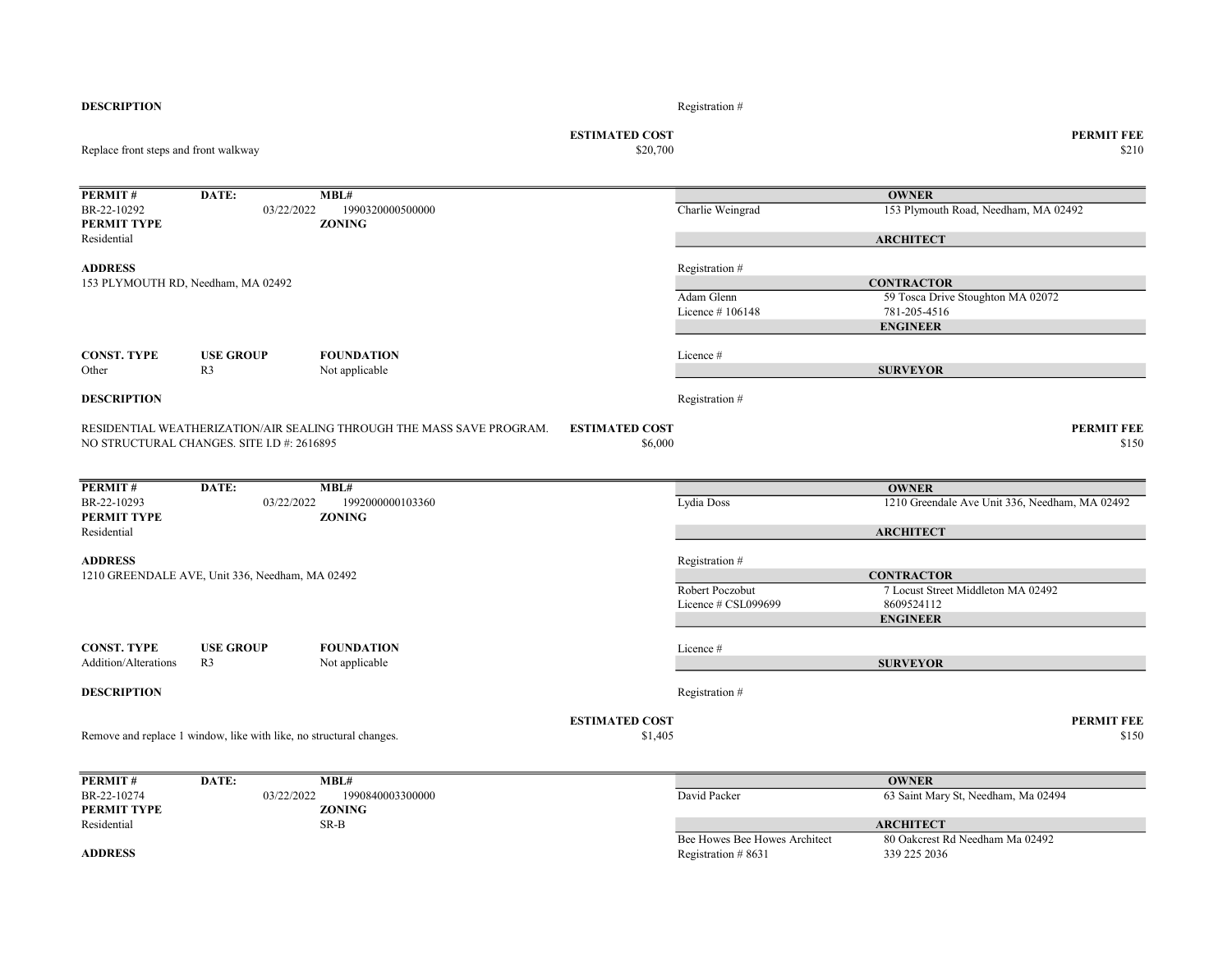| 63 ST MARY ST, Needham, MA 02492      |                                    |                                                                                              |                                    |                                                    | <b>CONTRACTOR</b>                                        |                              |
|---------------------------------------|------------------------------------|----------------------------------------------------------------------------------------------|------------------------------------|----------------------------------------------------|----------------------------------------------------------|------------------------------|
|                                       |                                    |                                                                                              |                                    | Fiacra Fahy<br>Licence # CS-078622                 | 22 Spring Glen Circle Braintree Ma 02184<br>781 817 5935 |                              |
|                                       |                                    |                                                                                              |                                    |                                                    | <b>ENGINEER</b>                                          |                              |
|                                       |                                    |                                                                                              |                                    | <b>Steve Siegel Siegel Associates</b>              | 860 Walnut St Newton Ma 02459                            |                              |
| <b>CONST. TYPE</b>                    | <b>USE GROUP</b>                   | <b>FOUNDATION</b>                                                                            |                                    | Licence # 35496                                    | 617 244 1612                                             |                              |
| Addition/Alterations                  | R <sub>3</sub>                     | Poured Concrete                                                                              |                                    |                                                    | <b>SURVEYOR</b>                                          |                              |
|                                       |                                    |                                                                                              |                                    | Christoper Charlton Continental Land<br>Survey LLC | 105 Beaver St Franklin Ma 02038                          |                              |
| <b>DESCRIPTION</b>                    |                                    |                                                                                              |                                    | Registration #48649                                | 5085282528                                               |                              |
|                                       |                                    |                                                                                              |                                    |                                                    |                                                          |                              |
| area, & add screen porch.             |                                    | Remove existing, sunroom, add new addition with master bedroom suite, office, finish basemet | <b>ESTIMATED COST</b><br>\$263,400 |                                                    |                                                          | <b>PERMIT FEE</b><br>\$2,640 |
| PERMIT#                               | DATE:                              | MBL#                                                                                         |                                    |                                                    | <b>OWNER</b>                                             |                              |
| BR-22-10246                           | 03/22/2022                         | 1990540006300000                                                                             |                                    | Silva Development                                  | 65 Cape Road, Mendon, Ma 01756                           |                              |
| PERMIT TYPE<br>Residential            |                                    | <b>ZONING</b>                                                                                |                                    |                                                    |                                                          |                              |
|                                       |                                    |                                                                                              |                                    |                                                    | <b>ARCHITECT</b>                                         |                              |
| <b>ADDRESS</b>                        |                                    |                                                                                              |                                    | Registration #                                     |                                                          |                              |
| 648 WEBSTER ST, Needham, MA 02492     |                                    |                                                                                              |                                    |                                                    | <b>CONTRACTOR</b>                                        |                              |
|                                       |                                    |                                                                                              |                                    | Michael Curatola<br>Licence $# CS-040740$          | PO Box 157 Medway Ma 02053<br>508-667-2713               |                              |
|                                       |                                    |                                                                                              |                                    |                                                    | <b>ENGINEER</b>                                          |                              |
|                                       |                                    |                                                                                              |                                    |                                                    |                                                          |                              |
| <b>CONST. TYPE</b><br>Other           | <b>USE GROUP</b><br>R <sub>3</sub> | <b>FOUNDATION</b><br>Poured Concrete                                                         |                                    | Licence#                                           | <b>SURVEYOR</b>                                          |                              |
|                                       |                                    |                                                                                              |                                    |                                                    |                                                          |                              |
| <b>DESCRIPTION</b>                    |                                    |                                                                                              |                                    | Registration #                                     |                                                          |                              |
|                                       |                                    |                                                                                              | <b>ESTIMATED COST</b>              |                                                    |                                                          | <b>PERMIT FEE</b>            |
| RIGHT HAND SIDE 1 car detached garage |                                    |                                                                                              | \$43,600                           |                                                    |                                                          | \$440                        |
| PERMIT#                               | DATE:                              | MBL#                                                                                         |                                    |                                                    |                                                          |                              |
| BR-22-10247                           | 03/22/2022                         | 1990540006300000                                                                             |                                    | Silva Development                                  | <b>OWNER</b><br>65 Cape Road, Mendon, Ma 01756           |                              |
| PERMIT TYPE                           |                                    | <b>ZONING</b>                                                                                |                                    |                                                    |                                                          |                              |
| Residential                           |                                    |                                                                                              |                                    |                                                    | <b>ARCHITECT</b>                                         |                              |
| <b>ADDRESS</b>                        |                                    |                                                                                              |                                    | Registration #                                     |                                                          |                              |
| 646 WEBSTER ST, Needham, MA 02492     |                                    |                                                                                              |                                    |                                                    | <b>CONTRACTOR</b>                                        |                              |
|                                       |                                    |                                                                                              |                                    | Michael Curatola                                   | PO Box 157 Medway Ma 02053                               |                              |
|                                       |                                    |                                                                                              |                                    | Licence $# CS-040740$                              | 508-667-2713<br><b>ENGINEER</b>                          |                              |
|                                       |                                    |                                                                                              |                                    |                                                    |                                                          |                              |
| <b>CONST. TYPE</b>                    | <b>USE GROUP</b>                   | <b>FOUNDATION</b>                                                                            |                                    | Licence#                                           |                                                          |                              |
| Other                                 | R <sub>3</sub>                     | Poured Concrete                                                                              |                                    |                                                    | <b>SURVEYOR</b>                                          |                              |
| <b>DESCRIPTION</b>                    |                                    |                                                                                              |                                    | Registration #                                     |                                                          |                              |
|                                       |                                    |                                                                                              | <b>ESTIMATED COST</b>              |                                                    |                                                          | <b>PERMIT FEE</b>            |
| 1 car detached garage, unit #1        |                                    |                                                                                              | \$43,600                           |                                                    |                                                          | \$440                        |
|                                       |                                    |                                                                                              |                                    |                                                    |                                                          |                              |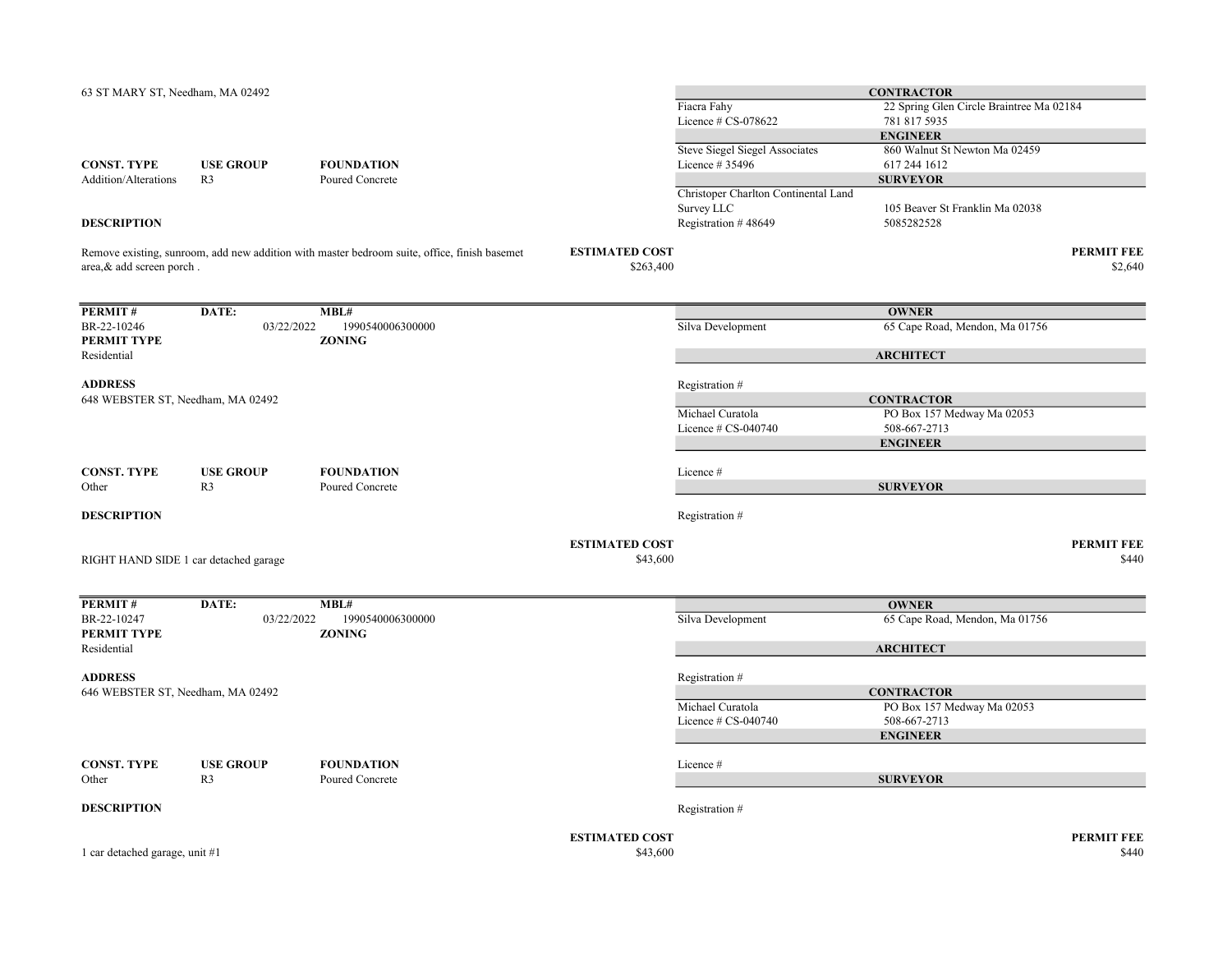| PERMIT#                           | DATE:                                                   | MBL#                                                                                                 |                       |                                       | <b>OWNER</b>                         |                   |
|-----------------------------------|---------------------------------------------------------|------------------------------------------------------------------------------------------------------|-----------------------|---------------------------------------|--------------------------------------|-------------------|
| BR-22-10242                       | 03/22/2022                                              | 1990540006300000                                                                                     |                       | Silva Development                     | 65 Cape Road, Mendon, Ma 01756       |                   |
| PERMIT TYPE                       |                                                         | <b>ZONING</b>                                                                                        |                       |                                       |                                      |                   |
| Residential                       |                                                         | <b>SRB</b>                                                                                           |                       |                                       | <b>ARCHITECT</b>                     |                   |
| <b>ADDRESS</b>                    |                                                         |                                                                                                      |                       | Registration #                        |                                      |                   |
|                                   | 646 WEBSTER ST, Unit 2, Needham, MA 02492               |                                                                                                      |                       |                                       | <b>CONTRACTOR</b>                    |                   |
|                                   |                                                         |                                                                                                      |                       | Michael Curatola                      | PO Box 157 Medway Ma 02053           |                   |
|                                   |                                                         |                                                                                                      |                       | Licence $\#$ CS-040740                | 508-667-2713                         |                   |
|                                   |                                                         |                                                                                                      |                       |                                       | <b>ENGINEER</b>                      |                   |
| <b>CONST. TYPE</b>                | <b>USE GROUP</b>                                        | <b>FOUNDATION</b>                                                                                    |                       | Licence #                             |                                      |                   |
| New Construction                  | R <sub>3</sub>                                          | Poured Concrete                                                                                      |                       |                                       | <b>SURVEYOR</b>                      |                   |
|                                   |                                                         |                                                                                                      |                       | Bradley Simonelli Field Resources Inc | 281 Chestnut Street Needham Ma 02492 |                   |
| <b>DESCRIPTION</b>                |                                                         |                                                                                                      |                       | Registration #47581                   | 781 444 5936                         |                   |
|                                   |                                                         | Construction of a townhouse, unit 1, with 4 Bedroom, 4 and 1 half bath, finished basement and attic, | <b>ESTIMATED COST</b> |                                       |                                      | <b>PERMIT FEE</b> |
|                                   | detached 1 car garage. No porch, no deck, no fireplace. |                                                                                                      | \$616,700             |                                       |                                      | \$6,170           |
|                                   |                                                         |                                                                                                      |                       |                                       |                                      |                   |
| PERMIT#                           | DATE:                                                   | MBL#                                                                                                 |                       |                                       | <b>OWNER</b>                         |                   |
| BR-22-10243                       | 03/22/2022                                              | 1990540006300000                                                                                     |                       | Silva Development                     | 65 Cape Road, Mendon, Ma 01756       |                   |
| PERMIT TYPE                       |                                                         | <b>ZONING</b>                                                                                        |                       |                                       |                                      |                   |
| Residential                       |                                                         | <b>SRB</b>                                                                                           |                       |                                       | <b>ARCHITECT</b>                     |                   |
| <b>ADDRESS</b>                    |                                                         |                                                                                                      |                       | Registration #                        |                                      |                   |
| 648 WEBSTER ST, Needham, MA 02492 |                                                         |                                                                                                      |                       |                                       | <b>CONTRACTOR</b>                    |                   |
|                                   |                                                         |                                                                                                      |                       | Michael Curatola                      | P O Box 157 Medway Ma 02053          |                   |
|                                   |                                                         |                                                                                                      |                       | Licence # CS-040740                   | 508-667-2713                         |                   |
|                                   |                                                         |                                                                                                      |                       |                                       | <b>ENGINEER</b>                      |                   |
| <b>CONST. TYPE</b>                | <b>USE GROUP</b>                                        | <b>FOUNDATION</b>                                                                                    |                       | Licence #                             |                                      |                   |
| New Construction                  | R <sub>3</sub>                                          | Poured Concrete                                                                                      |                       |                                       | <b>SURVEYOR</b>                      |                   |
|                                   |                                                         |                                                                                                      |                       | Bradley Simonelli Field Resources Inc | 281 Chestnut Street Needham Ma 02492 |                   |
| <b>DESCRIPTION</b>                |                                                         |                                                                                                      |                       | Registration $#47581$                 | 7814445936                           |                   |
|                                   |                                                         | RIGHT HAND SIDE # 648 Construction of a 4 Bedroom, 4 bath and 1 half bath residential home           | <b>ESTIMATED COST</b> |                                       |                                      | <b>PERMIT FEE</b> |
| with a detached 1 car garage      |                                                         |                                                                                                      | \$616,700             |                                       |                                      | \$6,170           |
|                                   |                                                         |                                                                                                      |                       |                                       |                                      |                   |
| PERMIT#                           | DATE:                                                   | MBL#                                                                                                 |                       |                                       | <b>OWNER</b>                         |                   |
| BR-22-10290                       | 03/22/2022                                              | 1991360001300000                                                                                     |                       | John Reichel                          | 70 Deerfield RD, Needhem, ma 02492   |                   |
| PERMIT TYPE                       |                                                         | <b>ZONING</b>                                                                                        |                       |                                       |                                      |                   |
| Residential                       |                                                         |                                                                                                      |                       |                                       | <b>ARCHITECT</b>                     |                   |
|                                   |                                                         |                                                                                                      |                       | tim lund timothy lund arthitect       | 262 Forest st Needham ma 02492       |                   |
| <b>ADDRESS</b>                    |                                                         |                                                                                                      |                       | Registration #20151                   | 7814446690                           |                   |
|                                   | 70 DEERFIELD RD, Needham, MA 02492                      |                                                                                                      |                       |                                       | <b>CONTRACTOR</b>                    |                   |
|                                   |                                                         |                                                                                                      |                       | James M Fanning                       | 18 Deerfield Rd Needham ma 02492     |                   |
|                                   |                                                         |                                                                                                      |                       | Licence # 53338                       | 781 444 3028                         |                   |
|                                   |                                                         |                                                                                                      |                       |                                       | <b>ENGINEER</b>                      |                   |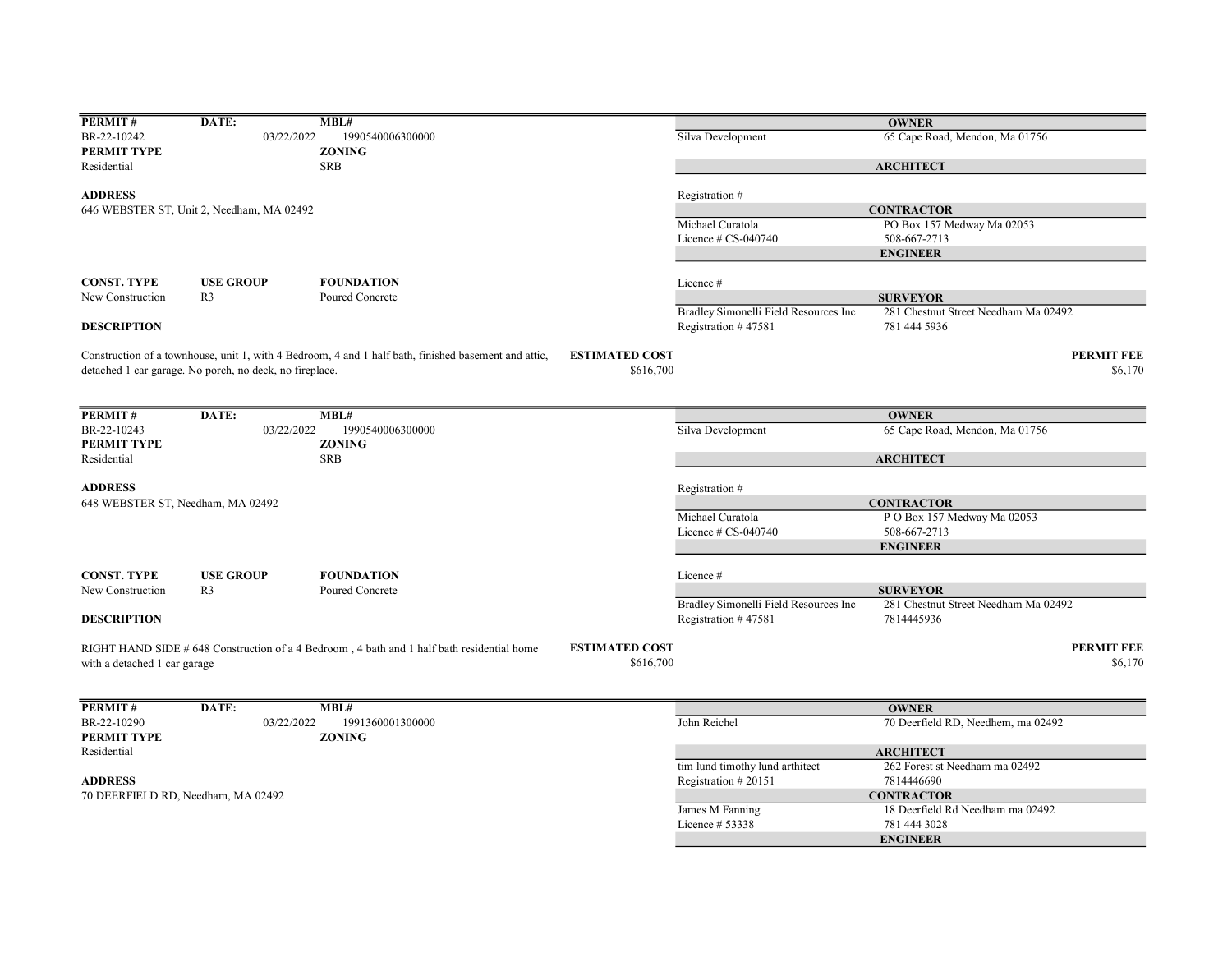| <b>CONST. TYPE</b>                 | <b>USE GROUP</b>                   | <b>FOUNDATION</b>                                                                            |                                   | Licence #                           |                                                    |                            |
|------------------------------------|------------------------------------|----------------------------------------------------------------------------------------------|-----------------------------------|-------------------------------------|----------------------------------------------------|----------------------------|
| Addition/Alterations               | R <sub>3</sub>                     | Poured Concrete                                                                              |                                   |                                     | <b>SURVEYOR</b>                                    |                            |
| <b>DESCRIPTION</b>                 |                                    |                                                                                              |                                   | Registration #                      |                                                    |                            |
| New finish basement with half bath |                                    |                                                                                              | <b>ESTIMATED COST</b><br>\$45,000 |                                     |                                                    | <b>PERMIT FEE</b><br>\$450 |
|                                    |                                    |                                                                                              |                                   |                                     |                                                    |                            |
| PERMIT#<br>BC-22-10022             | DATE:<br>03/23/2022                | MBL#<br>1991010000200000                                                                     |                                   |                                     | <b>OWNER</b><br>20 Pickering St, Needham, MA 02492 |                            |
| PERMIT TYPE                        |                                    | <b>ZONING</b>                                                                                |                                   | EIP Rosemary LLC                    |                                                    |                            |
| Commercial                         |                                    |                                                                                              |                                   |                                     | <b>ARCHITECT</b>                                   |                            |
|                                    |                                    |                                                                                              |                                   | Alan Popkin ahp Architects          | 116 John St Lowell MA 01852                        |                            |
| <b>ADDRESS</b>                     |                                    |                                                                                              |                                   | Registration #20243                 | 9782441100                                         |                            |
|                                    | 145 ROSEMARY ST, Needham, MA 02492 |                                                                                              |                                   |                                     | <b>CONTRACTOR</b>                                  |                            |
|                                    |                                    |                                                                                              |                                   | Bryan Kelley<br>Licence # CS-107703 | 140 Garfield Ave Woburn MA 01801<br>9788551396     |                            |
|                                    |                                    |                                                                                              |                                   |                                     | <b>ENGINEER</b>                                    |                            |
|                                    |                                    |                                                                                              |                                   | John Schoenrock JS Consulting       | 224 Main St Salem NH 03079                         |                            |
| <b>CONST. TYPE</b>                 | <b>USE GROUP</b>                   | <b>FOUNDATION</b>                                                                            |                                   | Licence #45237                      | 6033278650                                         |                            |
| Addition/Alterations               | Business - B                       | Poured Concrete                                                                              |                                   |                                     | <b>SURVEYOR</b>                                    |                            |
| <b>DESCRIPTION</b>                 |                                    |                                                                                              |                                   | Registration #                      |                                                    |                            |
|                                    |                                    |                                                                                              |                                   |                                     |                                                    |                            |
|                                    |                                    |                                                                                              | <b>ESTIMATED COST</b>             |                                     |                                                    | PERMIT FEE                 |
|                                    |                                    | Interior alterations of existing tenant spaces for a new tenant (Bierman ABA Autism) layout. | \$924,000                         |                                     |                                                    | \$9,240                    |
| PERMIT#                            | DATE:                              | MBL#                                                                                         |                                   |                                     | <b>OWNER</b>                                       |                            |
| BR-22-10291                        | 03/23/2022                         | 1991000003200000                                                                             |                                   | Marina Treil                        | 59 Dale Street, Needham, MA 02494                  |                            |
| PERMIT TYPE                        |                                    | <b>ZONING</b>                                                                                |                                   |                                     |                                                    |                            |
| Residential                        |                                    |                                                                                              |                                   |                                     | <b>ARCHITECT</b>                                   |                            |
|                                    |                                    |                                                                                              |                                   |                                     |                                                    |                            |
| <b>ADDRESS</b>                     |                                    |                                                                                              |                                   | Registration #                      |                                                    |                            |
| 59 DALE ST, Needham, MA 02492      |                                    |                                                                                              |                                   |                                     | <b>CONTRACTOR</b>                                  |                            |
|                                    |                                    |                                                                                              |                                   |                                     |                                                    |                            |
|                                    |                                    |                                                                                              |                                   | Licence #                           |                                                    |                            |
|                                    |                                    |                                                                                              |                                   |                                     | <b>ENGINEER</b>                                    |                            |
| <b>CONST. TYPE</b>                 | <b>USE GROUP</b>                   | <b>FOUNDATION</b>                                                                            |                                   | Licence #                           |                                                    |                            |
| <b>Addition/Alterations</b>        | R <sub>3</sub>                     | Not applicable                                                                               |                                   |                                     | <b>SURVEYOR</b>                                    |                            |
| <b>DESCRIPTION</b>                 |                                    |                                                                                              |                                   | Registration #                      |                                                    |                            |
|                                    |                                    |                                                                                              |                                   |                                     |                                                    |                            |
|                                    |                                    |                                                                                              | <b>ESTIMATED COST</b>             |                                     |                                                    | PERMIT FEE                 |
|                                    |                                    | Bathroom renovation. Your Electrician needs to apply for a permit as does your plumber.      | \$10,000                          |                                     |                                                    | \$150                      |
|                                    |                                    |                                                                                              |                                   |                                     |                                                    |                            |
| PERMIT#                            | DATE:                              | MBL#                                                                                         |                                   |                                     | <b>OWNER</b>                                       |                            |
| BC-22-10024                        | 03/23/2022                         | 1990470008100000                                                                             |                                   | Michael Tedoldi                     | 15 Oak Street, Needham, MA 02492                   |                            |
| PERMIT TYPE                        |                                    | <b>ZONING</b>                                                                                |                                   |                                     |                                                    |                            |
| Commercial                         |                                    |                                                                                              |                                   |                                     | <b>ARCHITECT</b>                                   |                            |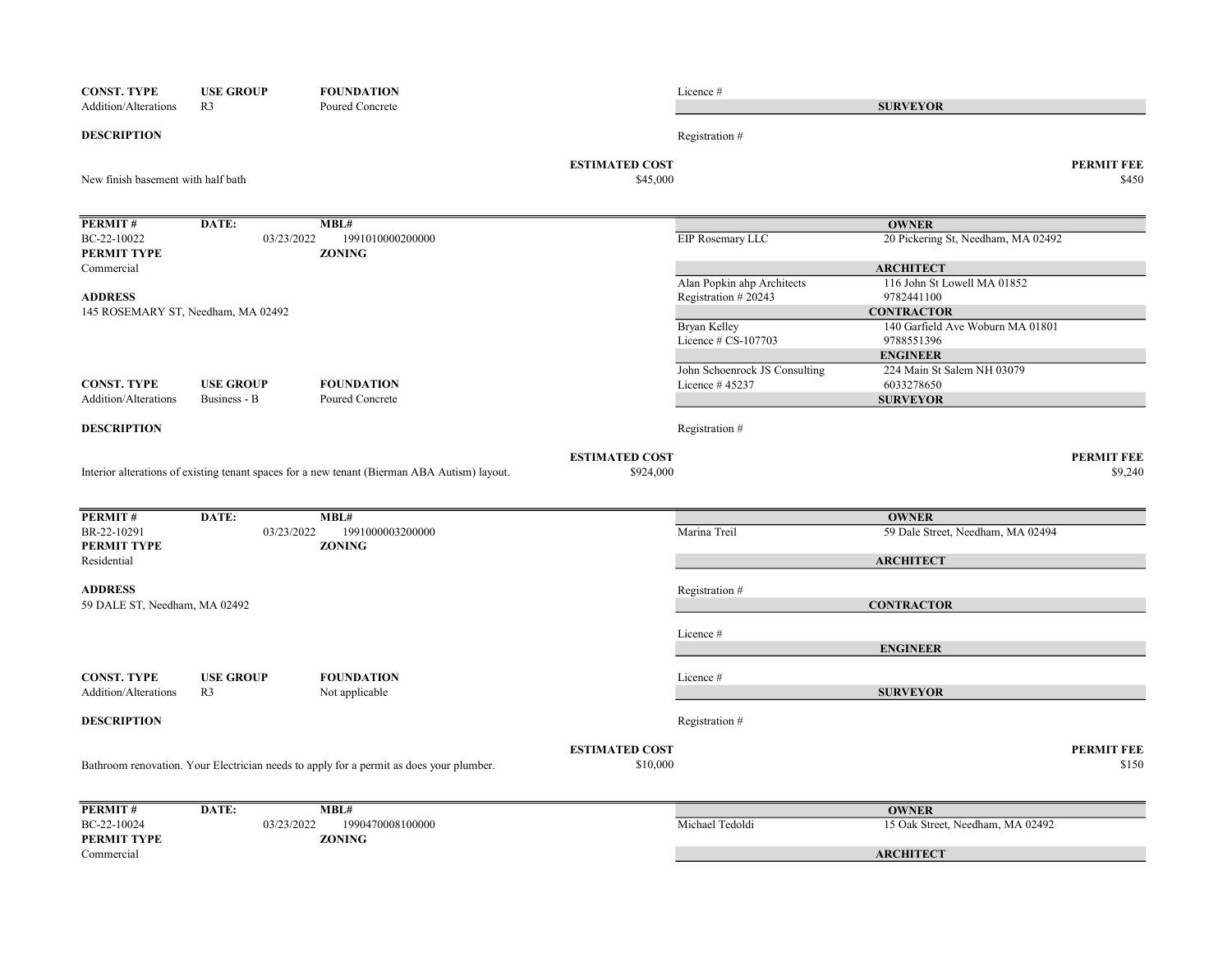| <b>ADDRESS</b><br>15 OAK ST, Needham, MA 02492 |                                                            |                                                                                                                                                                                                                    |                                    | Alan B. Westman KSID Architects<br>Registration #31356<br>George Morrison | 1749 Central Street Stoughton Ma 02656<br>781-866-6973<br><b>CONTRACTOR</b><br>65 South Street Foxboro MA 02035 |                              |
|------------------------------------------------|------------------------------------------------------------|--------------------------------------------------------------------------------------------------------------------------------------------------------------------------------------------------------------------|------------------------------------|---------------------------------------------------------------------------|-----------------------------------------------------------------------------------------------------------------|------------------------------|
|                                                |                                                            |                                                                                                                                                                                                                    |                                    | Licence # CS-083161                                                       | 508-577-8873<br><b>ENGINEER</b>                                                                                 |                              |
|                                                |                                                            |                                                                                                                                                                                                                    |                                    |                                                                           |                                                                                                                 |                              |
| <b>CONST. TYPE</b><br>Addition/Alterations     | <b>USE GROUP</b><br>Business - B                           | <b>FOUNDATION</b><br>Poured Concrete                                                                                                                                                                               |                                    | Licence#                                                                  | <b>SURVEYOR</b>                                                                                                 |                              |
| <b>DESCRIPTION</b>                             |                                                            |                                                                                                                                                                                                                    |                                    | Registration #                                                            |                                                                                                                 |                              |
| plumbing, paint and HVAC.                      |                                                            | MEGAN HUYETT, D.M.D. Interior build of new Dental suite to include, walls, doors, electrical,                                                                                                                      | <b>ESTIMATED COST</b><br>\$245,000 |                                                                           |                                                                                                                 | <b>PERMIT FEE</b><br>\$2,450 |
| <b>PERMIT#</b>                                 | DATE:                                                      | MBL#                                                                                                                                                                                                               |                                    |                                                                           | <b>OWNER</b>                                                                                                    |                              |
| BR-22-10231<br>PERMIT TYPE                     | 03/23/2022                                                 | 1991060004100000<br><b>ZONING</b>                                                                                                                                                                                  |                                    | Brian and Meredith Lopez                                                  | 76 Ardmore Rd, Needham, MA 02492                                                                                |                              |
| Residential                                    |                                                            |                                                                                                                                                                                                                    |                                    |                                                                           | <b>ARCHITECT</b>                                                                                                |                              |
| <b>ADDRESS</b>                                 |                                                            |                                                                                                                                                                                                                    |                                    | Registration #                                                            |                                                                                                                 |                              |
| 76 ARDMORE RD, Needham, MA 02492               |                                                            |                                                                                                                                                                                                                    |                                    |                                                                           | <b>CONTRACTOR</b>                                                                                               |                              |
|                                                |                                                            |                                                                                                                                                                                                                    |                                    | Patrick Ellsworth<br>Licence # 98871                                      | 242 School St Northboro MA 01532<br>508 485-1307                                                                |                              |
|                                                |                                                            |                                                                                                                                                                                                                    |                                    |                                                                           | <b>ENGINEER</b>                                                                                                 |                              |
| <b>CONST. TYPE</b>                             | <b>USE GROUP</b>                                           | <b>FOUNDATION</b>                                                                                                                                                                                                  |                                    | Licence#                                                                  |                                                                                                                 |                              |
| Other                                          | R <sub>3</sub>                                             | Poured Concrete                                                                                                                                                                                                    |                                    |                                                                           | <b>SURVEYOR</b>                                                                                                 |                              |
| <b>DESCRIPTION</b>                             |                                                            |                                                                                                                                                                                                                    |                                    | Registration #                                                            |                                                                                                                 |                              |
|                                                | alarm devices, per code, before the pool can retain water. | Install a 20'x 44'in-ground pool (steel and vinyl). Pool is to be enclosed by 4' fence with self-closing<br>and self-latching gates. All access doors are to be alarmed. Contractor is responsible for fencing and | <b>ESTIMATED COST</b><br>\$55,000  |                                                                           |                                                                                                                 | <b>PERMIT FEE</b><br>\$550   |
| PERMIT#                                        | DATE:                                                      | MBL#                                                                                                                                                                                                               |                                    |                                                                           | <b>OWNER</b>                                                                                                    |                              |
| BR-22-10257<br>PERMIT TYPE                     | 03/23/2022                                                 | 1990270010000000<br><b>ZONING</b>                                                                                                                                                                                  |                                    | Ryan Andrews                                                              | 21 Jult Rd, Sudbury, MA 01778                                                                                   |                              |
| Residential                                    |                                                            | SR-B                                                                                                                                                                                                               |                                    |                                                                           | <b>ARCHITECT</b>                                                                                                |                              |
| <b>ADDRESS</b>                                 |                                                            |                                                                                                                                                                                                                    |                                    | Registration #                                                            |                                                                                                                 |                              |
| 76 WOODLEDGE RD, Needham, MA 02492             |                                                            |                                                                                                                                                                                                                    |                                    |                                                                           | <b>CONTRACTOR</b>                                                                                               |                              |
|                                                |                                                            |                                                                                                                                                                                                                    |                                    | Richard M Morrell                                                         | 165 South St Upton MA 01568                                                                                     |                              |
|                                                |                                                            |                                                                                                                                                                                                                    |                                    | Licence # 92591                                                           | 508-965-4889<br><b>ENGINEER</b>                                                                                 |                              |
|                                                |                                                            |                                                                                                                                                                                                                    |                                    | Robert Parente Structural Wood Systems                                    |                                                                                                                 |                              |
|                                                |                                                            |                                                                                                                                                                                                                    |                                    | Inc                                                                       | 241 Lake St Bellingham MA 02019                                                                                 |                              |
| <b>CONST. TYPE</b>                             | <b>USE GROUP</b><br>R <sub>3</sub>                         | <b>FOUNDATION</b>                                                                                                                                                                                                  |                                    | Licence # 30400                                                           | 508-876-9663<br><b>SURVEYOR</b>                                                                                 |                              |
| New Construction                               |                                                            | Poured Concrete                                                                                                                                                                                                    |                                    | Christopher Charlton Continental Land                                     |                                                                                                                 |                              |
|                                                |                                                            |                                                                                                                                                                                                                    |                                    | Survey, LLC                                                               | 105 Beaver Street Franklin MA 02038                                                                             |                              |
| <b>DESCRIPTION</b>                             |                                                            |                                                                                                                                                                                                                    |                                    | Registration #48649                                                       | 508-528-2528                                                                                                    |                              |
|                                                |                                                            |                                                                                                                                                                                                                    |                                    |                                                                           |                                                                                                                 |                              |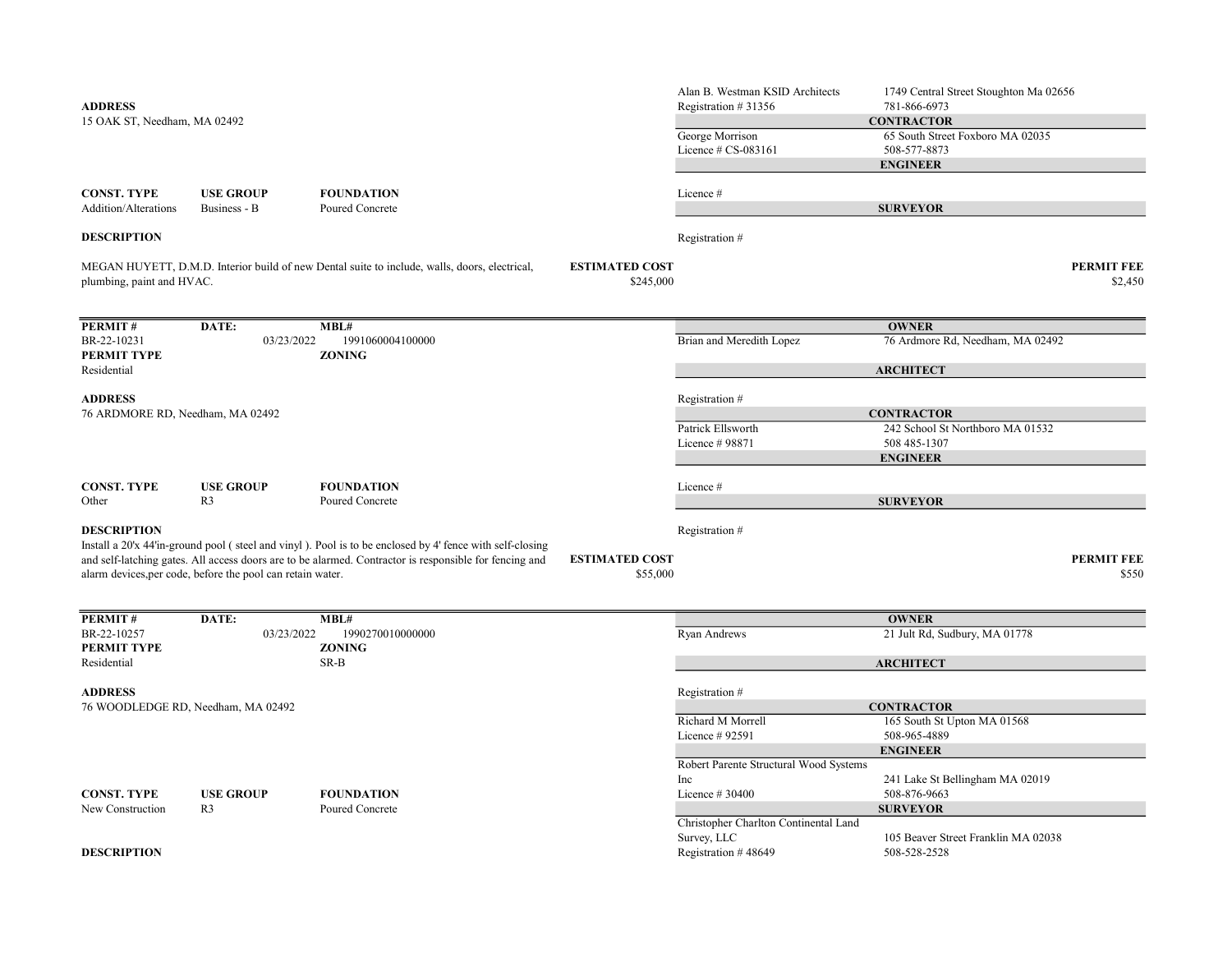Construct new single family dwelling, 4 bed, 3.5 bath, 2 car garage, porch, gas fireplace, NO FINISHED BASEMENT OR ATTIC, NO DECK 1st floor-1481 sf/ 2nd floor-1653 sf/garage- 550 sf/Porch-60 sf

## ESTIMATED COST PERMIT FEE<br>  $$630,000$  86,300 \$6,300

 $$6,300$  \$6,300

| PERMIT#                           | DATE:                             | MBL#                                                                                                    |                       |                               | <b>OWNER</b>                                    |
|-----------------------------------|-----------------------------------|---------------------------------------------------------------------------------------------------------|-----------------------|-------------------------------|-------------------------------------------------|
| BR-22-10254<br><b>PERMIT TYPE</b> | 03/23/2022                        | 1992020002500000<br><b>ZONING</b>                                                                       |                       | Jim MacDonald                 | 361 Dedham Ave, Needham, MA 02492               |
| Residential                       |                                   |                                                                                                         |                       |                               | <b>ARCHITECT</b>                                |
| <b>ADDRESS</b>                    |                                   |                                                                                                         |                       | Registration #                |                                                 |
|                                   | 361 DEDHAM AVE, Needham, MA 02492 |                                                                                                         |                       |                               | <b>CONTRACTOR</b>                               |
|                                   |                                   |                                                                                                         |                       | James Guerrier                | 4255 Washington Street Unit 1 Boston MA 02131   |
|                                   |                                   |                                                                                                         |                       | Licence $\#$ cs-116071        | 774-225-2362                                    |
|                                   |                                   |                                                                                                         |                       |                               | <b>ENGINEER</b>                                 |
| <b>CONST. TYPE</b>                | <b>USE GROUP</b>                  | <b>FOUNDATION</b>                                                                                       |                       | Licence #                     |                                                 |
| Other                             | R <sub>3</sub>                    | Not applicable                                                                                          |                       |                               | <b>SURVEYOR</b>                                 |
| <b>DESCRIPTION</b>                |                                   |                                                                                                         |                       | Registration#                 |                                                 |
|                                   |                                   |                                                                                                         | <b>ESTIMATED COST</b> |                               | <b>PERMIT FEE</b>                               |
| Kitchen Renovation                |                                   |                                                                                                         | \$36,500              |                               | \$370                                           |
|                                   |                                   |                                                                                                         |                       |                               |                                                 |
| PERMIT#<br>BR-22-10283            | DATE:                             | MBL#<br>1990560001300000                                                                                |                       | <b>CAITLIN TWOMEY</b>         | <b>OWNER</b><br>35 FALCON ST, NEEDHAM, MA 02026 |
| PERMIT TYPE                       | 03/23/2022                        | <b>ZONING</b>                                                                                           |                       |                               |                                                 |
| Residential                       |                                   |                                                                                                         |                       |                               | <b>ARCHITECT</b>                                |
| <b>ADDRESS</b>                    |                                   |                                                                                                         |                       | Registration #                |                                                 |
| 35 FALCON ST, Needham, MA 02492   |                                   |                                                                                                         |                       |                               | <b>CONTRACTOR</b>                               |
|                                   |                                   |                                                                                                         |                       | <b>BERT MURPHY</b>            | 71 BELCHER CIRCLE MILTON MA 02186               |
|                                   |                                   |                                                                                                         |                       | Licence $#69840$              | 617-799-2993                                    |
|                                   |                                   |                                                                                                         |                       |                               | <b>ENGINEER</b>                                 |
| <b>CONST. TYPE</b>                | <b>USE GROUP</b>                  | <b>FOUNDATION</b>                                                                                       |                       | Licence #                     |                                                 |
| <b>Addition/Alterations</b>       | R <sub>3</sub>                    | Poured Concrete                                                                                         |                       |                               | <b>SURVEYOR</b>                                 |
| <b>DESCRIPTION</b>                |                                   |                                                                                                         |                       | Registration #                |                                                 |
|                                   |                                   | Strap existing ceiling, frame in entire basement for new play room, gym and bathroom. Run new           |                       |                               |                                                 |
|                                   |                                   | wiring for outlets and lighting to code. Run new drains and water lines for new bathroom. Spray foam    | <b>ESTIMATED COST</b> |                               | <b>PERMIT FEE</b>                               |
|                                   |                                   | all exterior walls with close cell insulation. Board and plaster walls and ceilings with 1/2" board and | \$179,600             |                               | \$1,800                                         |
|                                   |                                   |                                                                                                         |                       |                               |                                                 |
| PERMIT#                           | DATE:                             | MBL#                                                                                                    |                       |                               | <b>OWNER</b>                                    |
| BR-22-10284<br>PERMIT TYPE        | 03/23/2022                        | 1990770005400000<br><b>ZONING</b>                                                                       |                       | Terence Ryan & Pamela Soo Hoo | 79 Evelyn Road, Needham, Massachusetts 02494    |
| Residential                       |                                   | <b>SRB</b>                                                                                              |                       |                               | <b>ARCHITECT</b>                                |
|                                   |                                   |                                                                                                         |                       |                               |                                                 |
| <b>ADDRESS</b>                    |                                   |                                                                                                         |                       | Registration #                |                                                 |
| 79 EVELYN RD, Needham, MA 02492   |                                   |                                                                                                         |                       |                               | <b>CONTRACTOR</b>                               |
|                                   |                                   |                                                                                                         |                       | Joshua Budd                   | 2 Lewis Circle Peabody Massachusetts 01960      |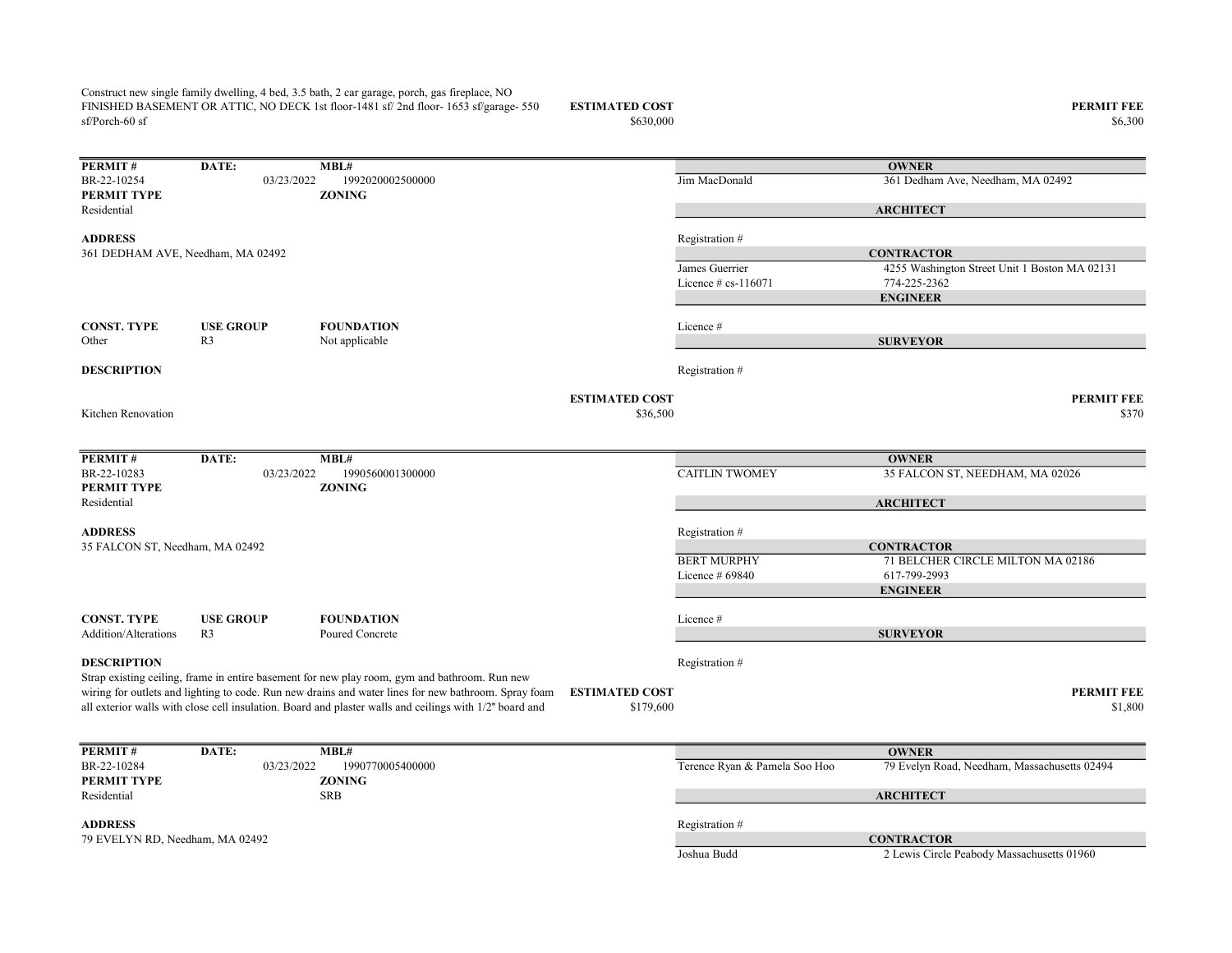Licence # cs-107150 978-767-5691 CONST. TYPE USE GROUP FOUNDATION Licence # Addition/Alterations R3 CMU Bradley Simonelli Feild Resources 281 Chestnut street Needham Massachusetts 02492 **DESCRIPTION** Registration # 47581 7814445936 ESTIMATED COST PERMIT FEE  $\$247,000$   $\$2,470$ PERMIT # DATE: MBL# BR-22-10287 03/23/2022 1991420007900000 Noah Kaufman 20 Pond Street, Needham, MA 02492 PERMIT TYPE ZONING Residential ADDRESS Registration # J David Brandon 90 Peirce Rd Saunderstown RI 02874 Licence # CS-066331 401-644-5692 CONST. TYPE USE GROUP FOUNDATION Licence # Other R3 Not applicable **DESCRIPTION** Registration # ESTIMATED COST PERMIT FEE  $$38,637$  \$390 PERMIT # DATE: MBL# BR-22-10297 03/23/2022 1990620005400000 Daniel Ohare 1055 Highland Ave, Needham, MA 02494 PERMIT TYPE ZONING Residential ADDRESS Registration # Brian K Olsen 479 Mount Hope Street North Attleboro MA 02760 Licence # CS-066339 508-695-8222 CONST. TYPE USE GROUP FOUNDATION Licence # Other R3 Not applicable **DESCRIPTION** Registration # ESTIMATED COST PERMIT FEE  $$150$   $$150$ PERMIT# DATE: MBL# Addition on back of house, master bedroom, walk in closet, master bathroom.Renovate half bath add mudroom **OWNER** ARCHITECT **CONTRACTOR** ENGINEER SURVEYOR 20 POND ST, Needham, MA 02492 ENGINEER **SURVEYOR** WEATHERIZATIONWalls - Clapboard - 4in Den Pack CelluloseKneewall Slope - 2in ThermalKneewall Gable - 2in ThermalTransition Air sealingDoor Sweep Exterior Door WeatherSheathing AccessBath Fan - Vent kr Gabl **OWNER** Installation of rooftop, rack-mounted, grid-connected Solar PV system consisting of (30) REC 405w panels and (1) SolarEdge 10kW inverter. No energy storage or structural modifications. **OWNER ARCHITECT CONTRACTOR** ENGINEER **SURVEYOR** 1055 HIGHLAND AVE, Needham, MA 02492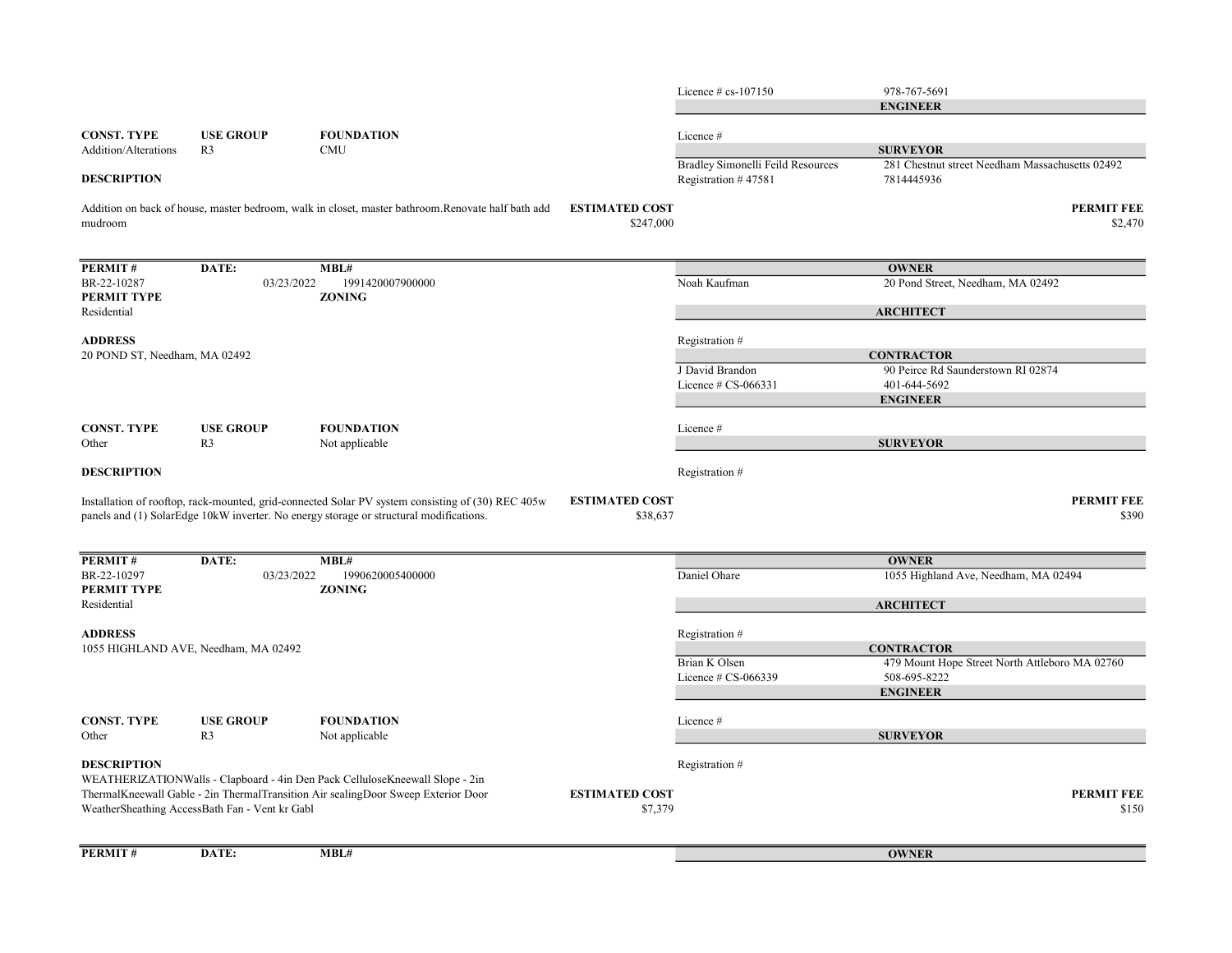| BR-22-10300<br><b>PERMIT TYPE</b>                  | 03/23/2022                            | 1990020002400000<br><b>ZONING</b>                                                                                                                                                                       |                                   | Troy Stanfield                     | 153 Valley Road, Needham, Ma 02492      |
|----------------------------------------------------|---------------------------------------|---------------------------------------------------------------------------------------------------------------------------------------------------------------------------------------------------------|-----------------------------------|------------------------------------|-----------------------------------------|
| Residential                                        |                                       |                                                                                                                                                                                                         |                                   |                                    | <b>ARCHITECT</b>                        |
| <b>ADDRESS</b><br>153 VALLEY RD, Needham, MA 02492 |                                       |                                                                                                                                                                                                         |                                   | Registration #                     | <b>CONTRACTOR</b>                       |
|                                                    |                                       |                                                                                                                                                                                                         | Michael Bellante                  | 50 Eastman Ave Swampscott Ma 01907 |                                         |
|                                                    |                                       |                                                                                                                                                                                                         |                                   | Licence # 93567                    | 781-307-0148                            |
|                                                    |                                       |                                                                                                                                                                                                         |                                   |                                    | <b>ENGINEER</b>                         |
| <b>CONST. TYPE</b>                                 | <b>USE GROUP</b>                      | <b>FOUNDATION</b>                                                                                                                                                                                       |                                   | Licence #                          |                                         |
| <b>Addition/Alterations</b>                        | R <sub>3</sub>                        | Poured Concrete                                                                                                                                                                                         |                                   |                                    | <b>SURVEYOR</b>                         |
| <b>DESCRIPTION</b>                                 |                                       |                                                                                                                                                                                                         |                                   | Registration #                     |                                         |
|                                                    |                                       | Frame new partitions around perimeter of basement that is being finished. Frame new bathroom and<br>laundry. Run new water and vent for bathroom. Do all finish work including flooring and blue board. | <b>ESTIMATED COST</b><br>\$71,900 |                                    | <b>PERMIT FEE</b><br>\$720              |
| PERMIT#                                            | DATE:                                 | MBL#                                                                                                                                                                                                    |                                   |                                    | <b>OWNER</b>                            |
| BR-22-10301                                        | 03/23/2022                            | 1991450000700000                                                                                                                                                                                        |                                   | Lisa Rand                          | 99 Mary Chilton Road, Needham, MA 02492 |
| PERMIT TYPE                                        |                                       | <b>ZONING</b>                                                                                                                                                                                           |                                   |                                    |                                         |
| Residential                                        |                                       |                                                                                                                                                                                                         |                                   |                                    | <b>ARCHITECT</b>                        |
| <b>ADDRESS</b>                                     |                                       |                                                                                                                                                                                                         |                                   | Registration #                     |                                         |
|                                                    | 99 MARY CHILTON RD, Needham, MA 02492 |                                                                                                                                                                                                         |                                   |                                    | <b>CONTRACTOR</b>                       |
|                                                    |                                       |                                                                                                                                                                                                         |                                   | Lisa Robertson                     | 364 Gorwin Drive Hanson MA 02341        |
|                                                    |                                       |                                                                                                                                                                                                         |                                   | Licence #105934                    | (781) 329-2895                          |
|                                                    |                                       |                                                                                                                                                                                                         |                                   |                                    | <b>ENGINEER</b>                         |
| <b>CONST. TYPE</b>                                 | <b>USE GROUP</b>                      | <b>FOUNDATION</b>                                                                                                                                                                                       |                                   | Licence #                          |                                         |
| Other                                              | R <sub>3</sub>                        | Not applicable                                                                                                                                                                                          |                                   |                                    | <b>SURVEYOR</b>                         |
| <b>DESCRIPTION</b>                                 |                                       |                                                                                                                                                                                                         |                                   | Registration #                     |                                         |
|                                                    |                                       |                                                                                                                                                                                                         | <b>ESTIMATED COST</b>             |                                    | <b>PERMIT FEE</b>                       |
|                                                    |                                       | Roof Replacement (Strip and re-roof dwelling) 6' minimum ice and water shield at all eaves.                                                                                                             | \$18,500                          |                                    | \$190                                   |
| PERMIT#                                            | DATE:                                 | MBL#                                                                                                                                                                                                    |                                   |                                    | <b>OWNER</b>                            |
| BR-22-10303<br>PERMIT TYPE                         | 03/23/2022                            | 1991250004800000<br><b>ZONING</b>                                                                                                                                                                       |                                   | Sharon Ayres                       | 127 Damon Rd, Needham, MA 02494         |
| Residential                                        |                                       |                                                                                                                                                                                                         |                                   |                                    | <b>ARCHITECT</b>                        |
| <b>ADDRESS</b>                                     |                                       |                                                                                                                                                                                                         |                                   | Registration #                     |                                         |
| 127 DAMON RD, Needham, MA 02492                    |                                       |                                                                                                                                                                                                         |                                   | <b>CONTRACTOR</b>                  |                                         |
|                                                    |                                       |                                                                                                                                                                                                         |                                   | Jeffrey Vlk                        | 12 Hycrest Rd Charlton MA 01507         |
|                                                    |                                       |                                                                                                                                                                                                         |                                   | Licence #106112                    | 508-449-0449                            |
|                                                    |                                       |                                                                                                                                                                                                         |                                   |                                    | <b>ENGINEER</b>                         |
| <b>CONST. TYPE</b>                                 | <b>USE GROUP</b>                      | <b>FOUNDATION</b>                                                                                                                                                                                       |                                   | Licence #                          |                                         |
| Other                                              | R <sub>3</sub>                        | Not applicable                                                                                                                                                                                          |                                   |                                    | <b>SURVEYOR</b>                         |
|                                                    |                                       |                                                                                                                                                                                                         |                                   |                                    |                                         |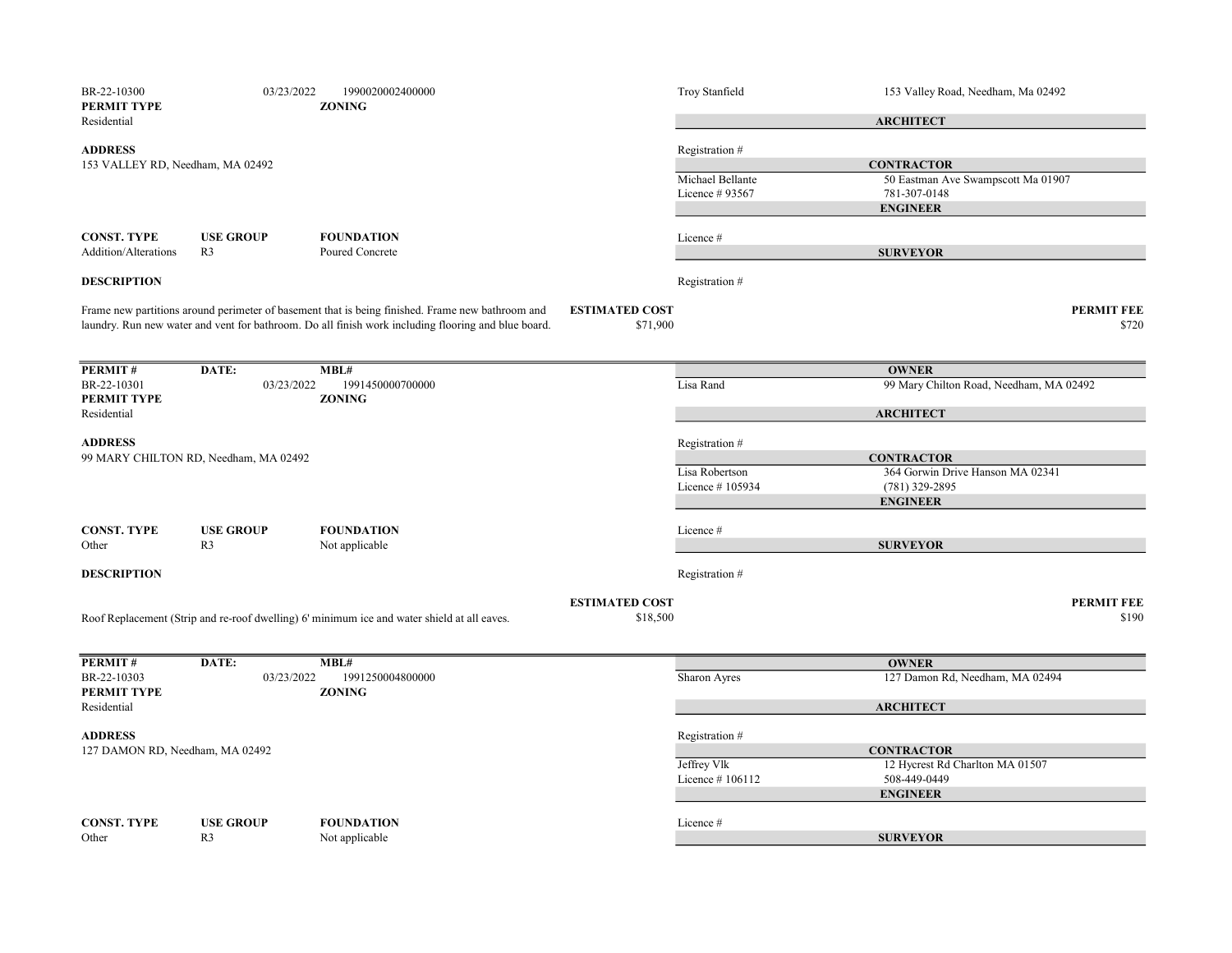#### **DESCRIPTION** Registration  $#$

test

ESTIMATED COST PERMIT FEE INSULATION/walls vinyl- 4" dense pack cellulose, overhang- 10" dense pack cellulose, Blower door

PERMIT# DATE: MBL# BR-22-10251 03/23/2022 1991230000600000 Murph4 Realty LLC 24 Damon Road, Foxborough, Mass 02035 PERMIT TYPE ZONING Residential SRB Ralph Kilfoyle RDK Architects Inc 825 Beacon Street - Unit10 Newton Centre Massachusetts 02459 ADDRESS Registration # 20379 617-571-0645 Robert Murphy 25 East Belcher Road. Foxborough Mass 02035 Licence # 87635 508-543-5999 Brad Simonelli Field resources 281 Chestnut Street Needham Mass 02492 CONST. TYPE USE GROUP FOUNDATION Licence # 47581 781-444-5936 New Construction R3 Poured Concrete Brad Simonelli Field resources 281 Chestnut Street Needham Mass 02492 **DESCRIPTION** Registration # 47581 781-444-5936 **ESTIMATED COST PERMIT FEE**  $$900,000$   $$9,000$ **PERMIT #** DATE: MBL#<br>BR-22-10202 03/24/2022 1991310005900000 Jared Goldstein 98 Newell Ave, Needham, MA 02492 PERMIT TYPE ZONING Residential ADDRESS Registration # J David Brandon 90 Pierce Rd Saunderstown RI 02874 Licence # 66331 4012930527 CONST. TYPE USE GROUP FOUNDATION Licence # Other R3 Not applicable **DESCRIPTION** Registration  $#$ **ESTIMATED COST PERMIT FEE**  $$62,000$  \$620 **PERMIT # DATE:** MBL#<br>BR-22-10305 03/24/2022 1990360003200000 Stan Shapiro 97 Sutton Road, Needham, MA 02492 PERMIT TYPE ZONING Residential ADDRESS Registration # Construct new single family dwelling, 2 story, 5 bedroom, 6.5 bath, finished attic and basement, 2 car garage, deck NO PORCH, gas fireplace. No deck/Front covered porch(per plan)- !st floor-1860 sf/2nd floor-1916 sf/basement-1200 sf/Attic-850 sf/garage-530 sf/Porch-77 sf. **OWNER ARCHITECT CONTRACTOR** ENGINEER SURVEYOR 98 NEWELL AVE, Needham, MA 02492 **OWNER ARCHITECT CONTRACTOR** ENGINEER SURVEYOR 24 DAMON RD, Needham, MA 02492 Installation ofgrid-connected Solar PV and ESS consisting of (23) rooftop, rack-mountedREC 400w panels with Enphase micro-inverters and (2) Enphase Encharge 10 energy storage units with associated electrical equipment. Energy storage units to be installed in attached garage. No roof **OWNER ARCHITECT** 

 $\$3,453$   $\$150$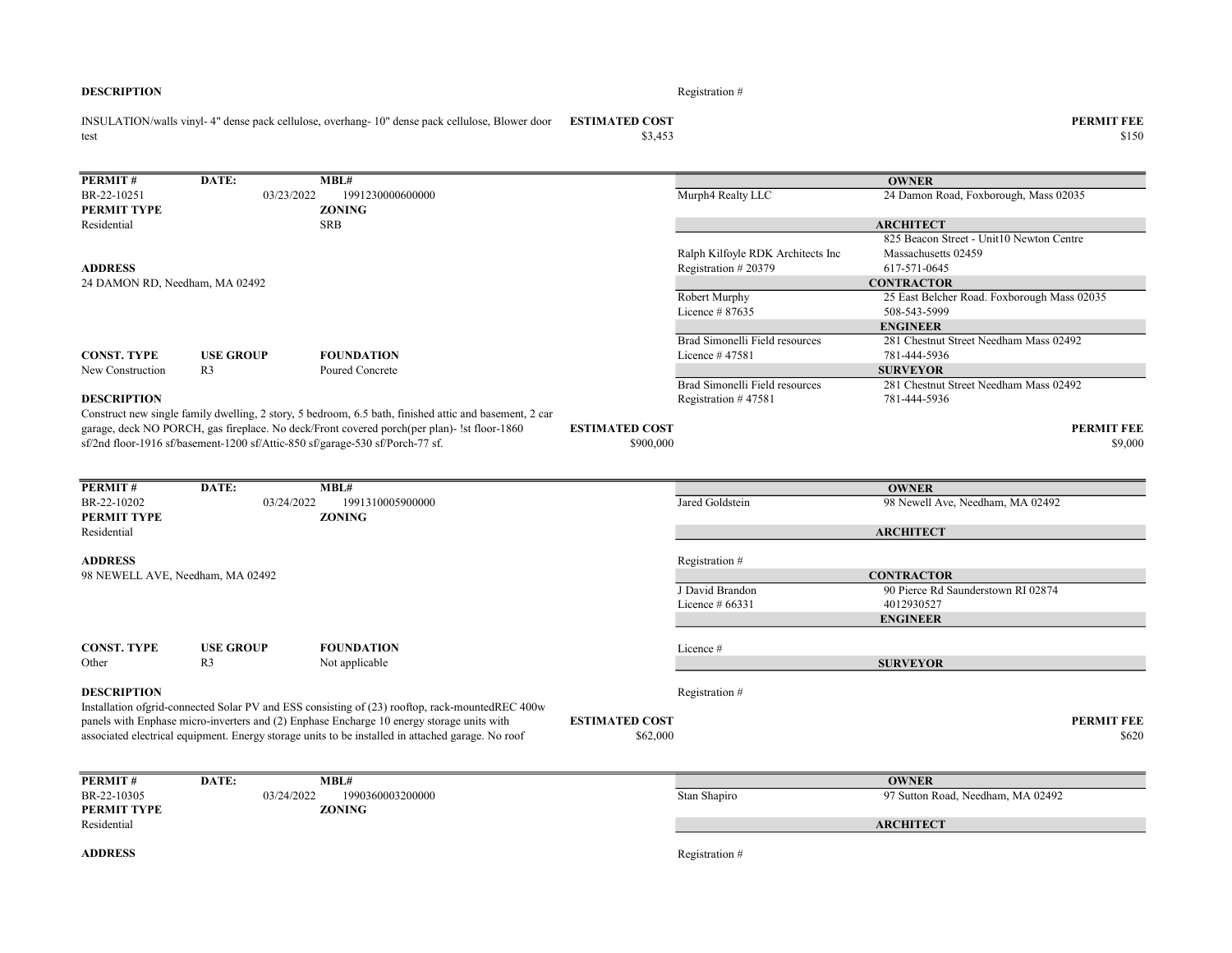| 97 SUTTON RD, Needham, MA 02492                       |                                            |                                                                                                    |                                    | Adam Glenn<br>Licence #106148                   | <b>CONTRACTOR</b><br>59 Tosca Drive Stoughton MA 02072<br>781-205-4516<br><b>ENGINEER</b>          |
|-------------------------------------------------------|--------------------------------------------|----------------------------------------------------------------------------------------------------|------------------------------------|-------------------------------------------------|----------------------------------------------------------------------------------------------------|
| <b>CONST. TYPE</b><br>Other                           | <b>USE GROUP</b><br>R <sub>3</sub>         | <b>FOUNDATION</b><br>Not applicable                                                                |                                    | Licence #                                       | <b>SURVEYOR</b>                                                                                    |
| <b>DESCRIPTION</b>                                    |                                            |                                                                                                    |                                    | Registration #                                  |                                                                                                    |
|                                                       | NO STRUCTURAL CHANGES. SITE I.D #: 3470071 | RESIDENTIAL WEATHERIZATION/AIR SEALING THROUGH THE MASS SAVE PROGRAM.                              | <b>ESTIMATED COST</b><br>\$9,000   |                                                 | <b>PERMIT FEE</b><br>\$150                                                                         |
| PERMIT#                                               | DATE:                                      | MBL#                                                                                               |                                    |                                                 | <b>OWNER</b>                                                                                       |
| BR-21-11458<br>PERMIT TYPE<br>Residential             | 03/24/2022                                 | 1991400003700000<br><b>ZONING</b>                                                                  |                                    | Mark Ceritelli and Joanna Kochaniak             | 30 Rivard rd, Needham, MA 02492<br><b>ARCHITECT</b>                                                |
| <b>ADDRESS</b>                                        |                                            |                                                                                                    |                                    | Registration #                                  |                                                                                                    |
| 62 RIVARD RD, Needham, MA 02492                       |                                            |                                                                                                    |                                    | Nicholas Sabella<br>Licence # 97829             | <b>CONTRACTOR</b><br>2 Central st Suite 178 Framingham MA 01701<br>617 462 0179<br><b>ENGINEER</b> |
| <b>CONST. TYPE</b><br><b>Addition/Alterations</b>     | <b>USE GROUP</b><br>R <sub>3</sub>         | <b>FOUNDATION</b><br><b>CMU</b>                                                                    |                                    | Licence #                                       | <b>SURVEYOR</b>                                                                                    |
| <b>DESCRIPTION</b>                                    |                                            |                                                                                                    |                                    | Registration #                                  |                                                                                                    |
| sections will remain unfinished.                      |                                            | Close out work begun by prior contractor to finish the space, make it safe and habitable. Some     | <b>ESTIMATED COST</b><br>\$25,000  |                                                 | PERMIT FEE<br>\$250                                                                                |
| PERMIT#                                               | DATE:                                      | MBL#                                                                                               |                                    |                                                 | <b>OWNER</b>                                                                                       |
| BR-22-10296<br>PERMIT TYPE                            | 03/24/2022                                 | 1992060004200000<br><b>ZONING</b>                                                                  |                                    | Mohammad Anbardar                               | 72 Big Low ave, Watertown, ma 02472                                                                |
| Residential                                           |                                            |                                                                                                    |                                    |                                                 | <b>ARCHITECT</b>                                                                                   |
| <b>ADDRESS</b><br>178 HIGH ROCK ST, Needham, MA 02492 |                                            |                                                                                                    |                                    | Registration #                                  | <b>CONTRACTOR</b>                                                                                  |
|                                                       |                                            |                                                                                                    |                                    | <b>Franklin Martins</b><br>Licence #113476      | 12 pleasant st Saugus MA 01906<br>6177851743<br><b>ENGINEER</b>                                    |
| <b>CONST. TYPE</b>                                    | <b>USE GROUP</b>                           | <b>FOUNDATION</b>                                                                                  |                                    | Michele caudillo Michele cudilo<br>Licence $#0$ | 123 cottonwond ln Centerville Ma 02632<br>5087378521                                               |
| Other                                                 | R <sub>3</sub>                             | Poured Concrete                                                                                    |                                    |                                                 | <b>SURVEYOR</b>                                                                                    |
| <b>DESCRIPTION</b>                                    |                                            |                                                                                                    |                                    | Registration #                                  |                                                                                                    |
|                                                       |                                            | (2) full bathroom remodeling / laundry / Kitchen remodeling / Exiting hardwood floor will remain - | <b>ESTIMATED COST</b><br>\$133,000 |                                                 | <b>PERMIT FEE</b><br>\$1,330                                                                       |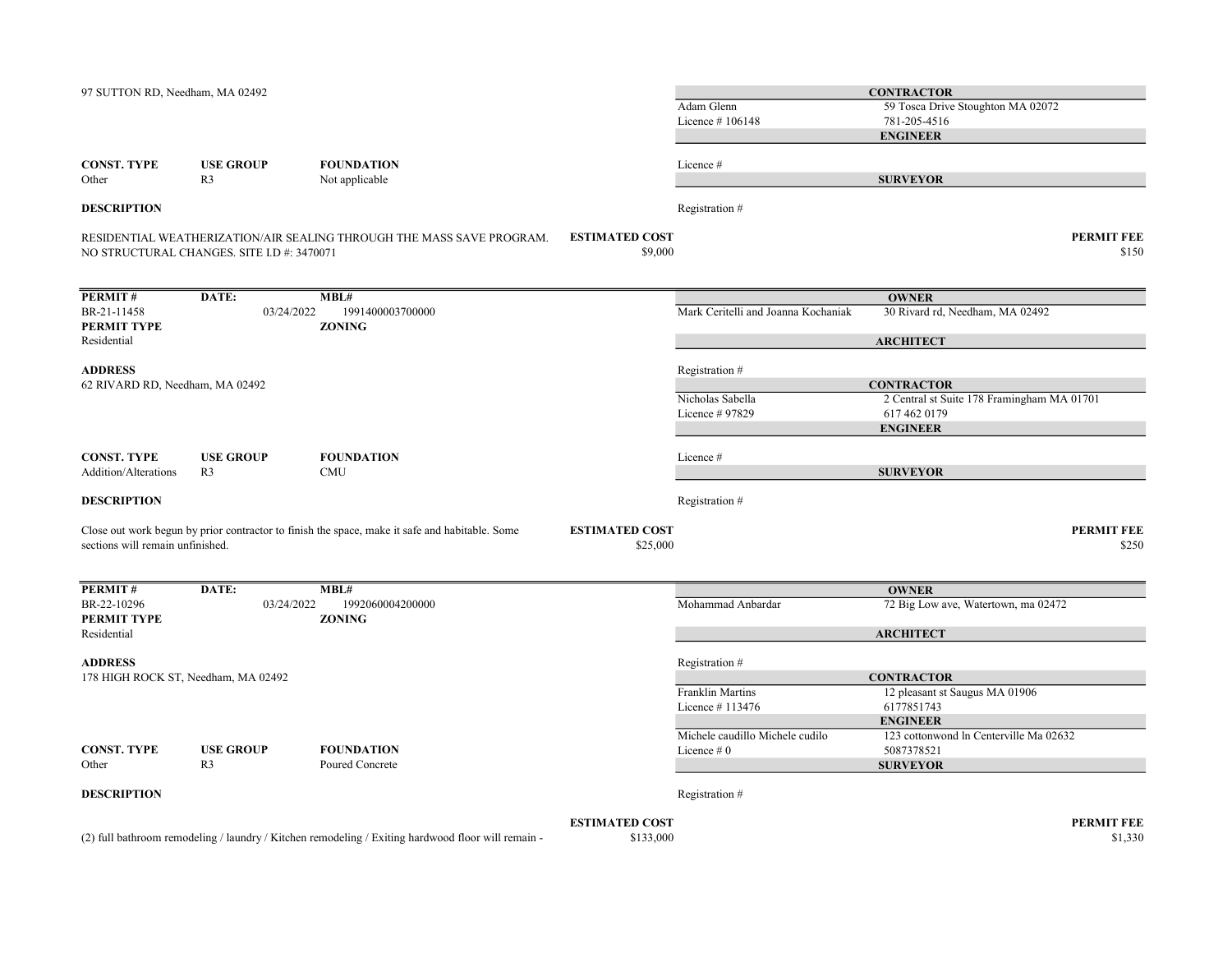| PERMIT#                           | DATE:            | MBL#              |                       |                                | <b>OWNER</b>                                           |                   |
|-----------------------------------|------------------|-------------------|-----------------------|--------------------------------|--------------------------------------------------------|-------------------|
| BR-22-10309                       | 03/24/2022       | 1990180001600000  |                       | Lana Lukatsky                  | 16 Petrini Circle, Needham, MA 02492                   |                   |
| PERMIT TYPE                       |                  | <b>ZONING</b>     |                       |                                |                                                        |                   |
| Residential                       |                  | <b>SRB</b>        |                       |                                | <b>ARCHITECT</b>                                       |                   |
|                                   |                  |                   |                       | Michael McKay McKay Architects | 35 Bryant Street Dedham MA 02026                       |                   |
| <b>ADDRESS</b>                    |                  |                   |                       | Registration # 6947            | 7819666850                                             |                   |
| 16 PETRINI CIR, Needham, MA 02492 |                  |                   |                       |                                | <b>CONTRACTOR</b>                                      |                   |
|                                   |                  |                   |                       |                                |                                                        |                   |
|                                   |                  |                   |                       | Licence #                      |                                                        |                   |
|                                   |                  |                   |                       |                                | <b>ENGINEER</b>                                        |                   |
|                                   |                  |                   |                       | Edmond Spruhan Peter J Nolan   | 80 Jewett Street #2 Newton MA 02458                    |                   |
| <b>CONST. TYPE</b>                | <b>USE GROUP</b> | <b>FOUNDATION</b> |                       | Licence # 5?3?3?1?6            | 6178160722                                             |                   |
| New Construction                  | R <sub>3</sub>   | Poured Concrete   |                       |                                | <b>SURVEYOR</b>                                        |                   |
|                                   |                  |                   |                       | Edmond Thomas Spruhan Edmond   |                                                        |                   |
|                                   |                  |                   |                       | Thomas Spruhan                 | 80 Jewett Street Newton MA 02458                       |                   |
| <b>DESCRIPTION</b>                |                  |                   |                       | Registration # 5?3?3?1?6       | 6178160722                                             |                   |
|                                   |                  |                   |                       |                                |                                                        |                   |
|                                   |                  |                   | <b>ESTIMATED COST</b> |                                |                                                        | <b>PERMIT FEE</b> |
| New Single Family Home            |                  |                   | \$205,000             |                                |                                                        | \$2,042           |
|                                   |                  |                   |                       |                                |                                                        |                   |
|                                   |                  |                   |                       |                                |                                                        |                   |
| PERMIT#                           | DATE:            | MBL#              |                       |                                | <b>OWNER</b>                                           |                   |
| BR-22-10309                       | 03/24/2022       | 1990180001600000  |                       | Lana Lukatsky                  | 16 Petrini Circle, Needham, MA 02492                   |                   |
| PERMIT TYPE                       |                  | <b>ZONING</b>     |                       |                                |                                                        |                   |
| Residential                       |                  | <b>SRB</b>        |                       |                                | <b>ARCHITECT</b>                                       |                   |
|                                   |                  |                   |                       | Michael McKay McKay Architects | 35 Bryant Street Dedham MA 02026                       |                   |
| <b>ADDRESS</b>                    |                  |                   |                       | Registration # 6947            | 7819666850                                             |                   |
| 16 PETRINI CIR, Needham, MA 02492 |                  |                   |                       |                                | <b>CONTRACTOR</b>                                      |                   |
|                                   |                  |                   |                       |                                |                                                        |                   |
|                                   |                  |                   |                       | Licence #                      |                                                        |                   |
|                                   |                  |                   |                       | Edmond Spruhan Peter J Nolan   | <b>ENGINEER</b><br>80 Jewett Street #2 Newton MA 02458 |                   |
| <b>CONST. TYPE</b>                | <b>USE GROUP</b> | <b>FOUNDATION</b> |                       | Licence # 5?3?3?1?6            | 6178160722                                             |                   |
| New Construction                  | R <sub>3</sub>   | Poured Concrete   |                       |                                | <b>SURVEYOR</b>                                        |                   |
|                                   |                  |                   |                       | Edmond Thomas Spruhan Edmond   |                                                        |                   |
|                                   |                  |                   |                       | Thomas Spruhan                 | 80 Jewett Street Newton MA 02458                       |                   |
| <b>DESCRIPTION</b>                |                  |                   |                       | Registration # 5?3?3?1?6       | 6178160722                                             |                   |
|                                   |                  |                   |                       |                                |                                                        |                   |
|                                   |                  |                   | <b>ESTIMATED COST</b> |                                |                                                        | <b>PERMIT FEE</b> |
| New Single Family Home            |                  |                   | \$205,000             |                                |                                                        | \$8               |
|                                   |                  |                   |                       |                                |                                                        |                   |
|                                   |                  |                   |                       |                                |                                                        |                   |
| PERMIT#                           | DATE:            | MBL#              |                       |                                | <b>OWNER</b>                                           |                   |
| BC-22-10013                       | 03/25/2022       | 1993000007400010  |                       | SharkNinja                     | 89 A Street, Needham, MA 02493                         |                   |
| PERMIT TYPE                       |                  | <b>ZONING</b>     |                       |                                |                                                        |                   |
| Commercial                        |                  |                   |                       |                                | <b>ARCHITECT</b>                                       |                   |
|                                   |                  |                   |                       | Victor W. Vizgaitis Sasaki     | 64 Pleasant Street Watertown MA 02472                  |                   |
| <b>ADDRESS</b>                    |                  |                   |                       | Registration #31099            | 617-926-3300                                           |                   |
| 89 A ST, Needham, MA 02492        |                  |                   |                       |                                | <b>CONTRACTOR</b>                                      |                   |
|                                   |                  |                   |                       | Leonard C Johnson              | 20 Baker Street Westwood MA 02090                      |                   |
|                                   |                  |                   |                       | Licence # CS-108859            | 6179921859                                             |                   |
|                                   |                  |                   |                       |                                | <b>ENGINEER</b>                                        |                   |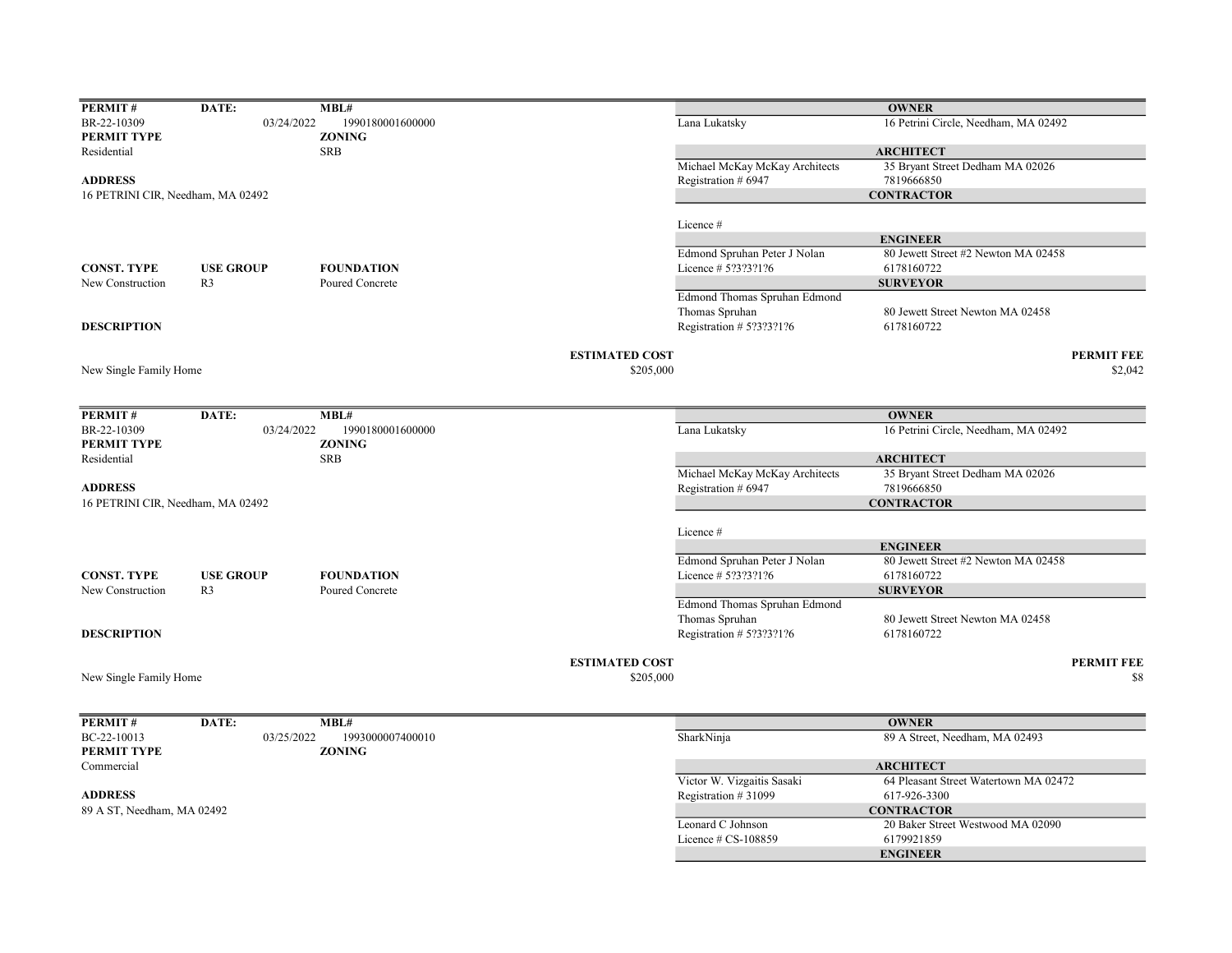| <b>CONST. TYPE</b><br>Addition/Alterations                                                                                                                                                                                                                                                                                                                                                                      | <b>USE GROUP</b><br>Business - B                                          | <b>FOUNDATION</b><br>Poured Concrete                                                               |                                    | Laszlo Horsik Cosentini Associates<br>Licence $#45466$ | 101 Federal Street Boston MA 02110<br>617-748-7800<br><b>SURVEYOR</b> |                               |
|-----------------------------------------------------------------------------------------------------------------------------------------------------------------------------------------------------------------------------------------------------------------------------------------------------------------------------------------------------------------------------------------------------------------|---------------------------------------------------------------------------|----------------------------------------------------------------------------------------------------|------------------------------------|--------------------------------------------------------|-----------------------------------------------------------------------|-------------------------------|
| <b>DESCRIPTION</b><br>This work includes improvement to Shark Ninjaâ $C^{TM}$ s existing space an interior refreshof the<br><b>ESTIMATED COST</b><br>Building $\hat{\mathfrak{g}} \in \mathbb{C}^{\mathbb{N}}$ Common areas. MEP upgrades will be provided to support the newfloor plan.<br>Modifications to the building $\hat{H}^{\text{TM}}$ s main corridor will connect with the Phase 1 renovations under |                                                                           |                                                                                                    |                                    | Registration #<br>\$2,225,000                          |                                                                       | <b>PERMIT FEE</b><br>\$22,250 |
| PERMIT#                                                                                                                                                                                                                                                                                                                                                                                                         | DATE:                                                                     | MBL#                                                                                               |                                    |                                                        | <b>OWNER</b>                                                          |                               |
| BR-22-10295<br>PERMIT TYPE                                                                                                                                                                                                                                                                                                                                                                                      | 03/25/2022                                                                | 1990310000800000<br><b>ZONING</b>                                                                  |                                    | 70 Plymouth Road LLC (Joe White)                       | 568 South St, Needham, MA 02492                                       |                               |
| Residential                                                                                                                                                                                                                                                                                                                                                                                                     |                                                                           |                                                                                                    |                                    | Hossein Vahedi Classical Homes                         | <b>ARCHITECT</b><br>32 Chesley Road Newton MA 02459                   |                               |
| <b>ADDRESS</b>                                                                                                                                                                                                                                                                                                                                                                                                  |                                                                           |                                                                                                    |                                    | Registration #9535                                     | 617-733-8222                                                          |                               |
| 70 PLYMOUTH RD, Needham, MA 02492                                                                                                                                                                                                                                                                                                                                                                               |                                                                           |                                                                                                    |                                    |                                                        | <b>CONTRACTOR</b>                                                     |                               |
|                                                                                                                                                                                                                                                                                                                                                                                                                 |                                                                           |                                                                                                    |                                    | Joe White                                              | 568 South St Needham MA 02492                                         |                               |
|                                                                                                                                                                                                                                                                                                                                                                                                                 |                                                                           |                                                                                                    |                                    | Licence # 95255                                        | 617-974-3800<br><b>ENGINEER</b>                                       |                               |
|                                                                                                                                                                                                                                                                                                                                                                                                                 |                                                                           |                                                                                                    |                                    |                                                        |                                                                       |                               |
| <b>CONST. TYPE</b>                                                                                                                                                                                                                                                                                                                                                                                              | <b>USE GROUP</b>                                                          | <b>FOUNDATION</b>                                                                                  |                                    | Licence #                                              |                                                                       |                               |
| Addition/Alterations                                                                                                                                                                                                                                                                                                                                                                                            | R <sub>3</sub>                                                            | Poured Concrete                                                                                    |                                    |                                                        | <b>SURVEYOR</b>                                                       |                               |
| <b>DESCRIPTION</b>                                                                                                                                                                                                                                                                                                                                                                                              |                                                                           |                                                                                                    |                                    | Registration #                                         |                                                                       |                               |
|                                                                                                                                                                                                                                                                                                                                                                                                                 | new siding, windows and doors. new hvac, plumbing and electrical service. | Renovate kitchen, 3 1/2 bathrooms, finish attic and add dormer on rear, finish basement (playroom) | <b>ESTIMATED COST</b><br>\$450,000 |                                                        |                                                                       | <b>PERMIT FEE</b><br>\$4,500  |
| PERMIT#                                                                                                                                                                                                                                                                                                                                                                                                         | DATE:                                                                     | MBL#                                                                                               |                                    |                                                        | <b>OWNER</b>                                                          |                               |
| BR-21-11500                                                                                                                                                                                                                                                                                                                                                                                                     | 03/25/2022                                                                | 1992020005600000                                                                                   |                                    | Federico Grossi                                        | 381 South ST, Needham, MA 02492                                       |                               |
| PERMIT TYPE                                                                                                                                                                                                                                                                                                                                                                                                     |                                                                           | <b>ZONING</b>                                                                                      |                                    |                                                        |                                                                       |                               |
| Residential                                                                                                                                                                                                                                                                                                                                                                                                     |                                                                           |                                                                                                    |                                    |                                                        | <b>ARCHITECT</b>                                                      |                               |
| <b>ADDRESS</b>                                                                                                                                                                                                                                                                                                                                                                                                  |                                                                           |                                                                                                    |                                    | Registration #                                         |                                                                       |                               |
| 381 SOUTH ST, Needham, MA 02492                                                                                                                                                                                                                                                                                                                                                                                 |                                                                           |                                                                                                    |                                    | Joshua Towne                                           | <b>CONTRACTOR</b><br>33 Horse Pond Road Shirley MA 01464              |                               |
|                                                                                                                                                                                                                                                                                                                                                                                                                 |                                                                           |                                                                                                    |                                    | Licence $#192503$                                      | 9785806408                                                            |                               |
|                                                                                                                                                                                                                                                                                                                                                                                                                 |                                                                           |                                                                                                    |                                    |                                                        | <b>ENGINEER</b>                                                       |                               |
| <b>CONST. TYPE</b>                                                                                                                                                                                                                                                                                                                                                                                              | <b>USE GROUP</b>                                                          | <b>FOUNDATION</b>                                                                                  |                                    | Licence #                                              |                                                                       |                               |
| Other                                                                                                                                                                                                                                                                                                                                                                                                           | R <sub>3</sub>                                                            | Other                                                                                              |                                    |                                                        | <b>SURVEYOR</b>                                                       |                               |
| <b>DESCRIPTION</b>                                                                                                                                                                                                                                                                                                                                                                                              |                                                                           |                                                                                                    |                                    | Registration #                                         |                                                                       |                               |
|                                                                                                                                                                                                                                                                                                                                                                                                                 | Installation of in-ground 34' 10" x 11' 6" fiberglass swimming pool       |                                                                                                    | <b>ESTIMATED COST</b><br>\$30,000  |                                                        |                                                                       | <b>PERMIT FEE</b><br>\$300    |
| PERMIT#                                                                                                                                                                                                                                                                                                                                                                                                         | DATE:                                                                     | MBL#                                                                                               |                                    |                                                        | <b>OWNER</b>                                                          |                               |
| BR-22-10215<br>PERMIT TYPE                                                                                                                                                                                                                                                                                                                                                                                      | 03/25/2022                                                                | 1990240000100000<br><b>ZONING</b>                                                                  |                                    | David Pace                                             | 71 Aletha Rd, Needham, MA 02492                                       |                               |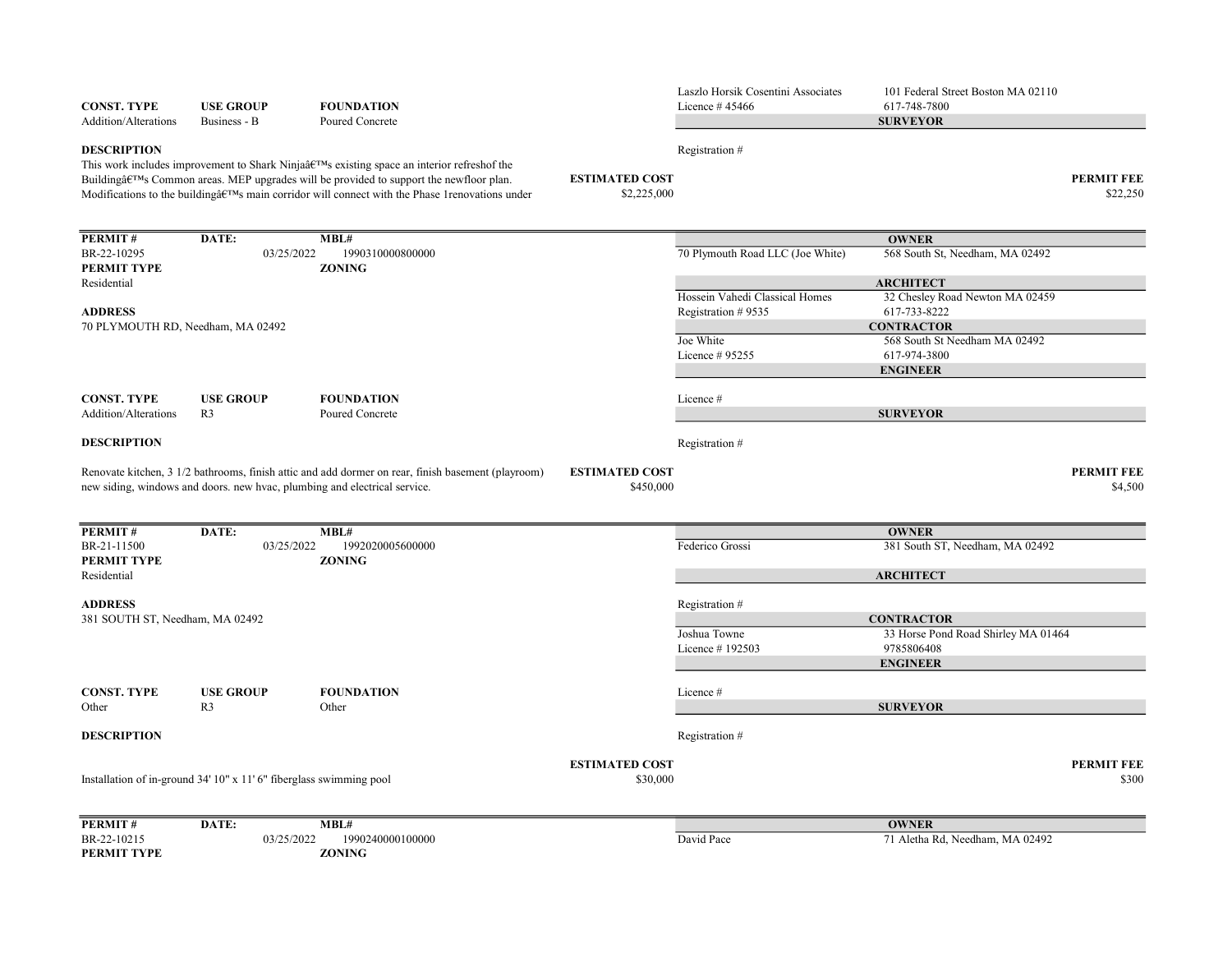| Residential                                       |                                       |                                                                                                                                                                                          |                                    |                                        | <b>ARCHITECT</b>                                                                               |
|---------------------------------------------------|---------------------------------------|------------------------------------------------------------------------------------------------------------------------------------------------------------------------------------------|------------------------------------|----------------------------------------|------------------------------------------------------------------------------------------------|
| <b>ADDRESS</b><br>71 ALETHA RD, Needham, MA 02492 |                                       |                                                                                                                                                                                          |                                    | Registration #                         | <b>CONTRACTOR</b><br>9 Azalea Dr Medway MA 02053                                               |
|                                                   |                                       |                                                                                                                                                                                          |                                    | James Rossini<br>Licence $# CS-053402$ | 508-881-8200<br><b>ENGINEER</b>                                                                |
| <b>CONST. TYPE</b><br>Other                       | <b>USE GROUP</b><br>R <sub>3</sub>    | <b>FOUNDATION</b><br>Not applicable                                                                                                                                                      |                                    | Licence #                              | <b>SURVEYOR</b>                                                                                |
| <b>DESCRIPTION</b>                                |                                       |                                                                                                                                                                                          |                                    | Registration #                         |                                                                                                |
|                                                   |                                       | Install 5 sliding windows, 5 picture windows, and 1 patio door No structural work this permit                                                                                            | <b>ESTIMATED COST</b><br>\$21,000  |                                        | <b>PERMIT FEE</b><br>\$210                                                                     |
| PERMIT#                                           | DATE:                                 | MBL#                                                                                                                                                                                     |                                    |                                        | <b>OWNER</b>                                                                                   |
| BR-22-10275<br>PERMIT TYPE                        | 03/25/2022                            | 1990590000800000<br><b>ZONING</b>                                                                                                                                                        |                                    | Brian & Kerri Pageau                   | 117 Paul Revere Rd, Needham, MA 02494                                                          |
| Residential                                       |                                       | B (SRB)                                                                                                                                                                                  |                                    |                                        | <b>ARCHITECT</b>                                                                               |
| <b>ADDRESS</b>                                    | 117 PAUL REVERE RD, Needham, MA 02492 |                                                                                                                                                                                          |                                    | Registration #                         | <b>CONTRACTOR</b>                                                                              |
|                                                   |                                       |                                                                                                                                                                                          |                                    | Oliver M Garry<br>Licence # CS-080229  | 140 South St Unit 1 Walpole Ma 02081<br>5089629961<br><b>ENGINEER</b>                          |
|                                                   |                                       |                                                                                                                                                                                          |                                    |                                        |                                                                                                |
| <b>CONST. TYPE</b><br>Addition/Alterations        | <b>USE GROUP</b><br>R <sub>3</sub>    | <b>FOUNDATION</b><br>Poured Concrete                                                                                                                                                     |                                    | Licence #                              | <b>SURVEYOR</b>                                                                                |
| <b>DESCRIPTION</b>                                |                                       |                                                                                                                                                                                          |                                    | Registration #45068                    | Glenn D. Odone Odone Survey & Mapping 291 Main St, Suite 5 Northborough Ma 01532<br>5083516022 |
| Donovan                                           |                                       | Remove existing garage and 2nd floor. Building new one car garage and 2nd floor, wait master<br>bedroom, master bathroom and sitting room. Also new front porch as per drawings by Frank | <b>ESTIMATED COST</b><br>\$282,740 |                                        | <b>PERMIT FEE</b><br>\$2,830                                                                   |
| PERMIT#                                           | DATE:                                 | MBL#                                                                                                                                                                                     |                                    |                                        | <b>OWNER</b>                                                                                   |
| BR-22-10298<br>PERMIT TYPE<br>Residential         | 03/25/2022                            | 1990580003700000<br><b>ZONING</b>                                                                                                                                                        |                                    | Kevin McGuire                          | 42 avon cir, needham, ma 02494<br><b>ARCHITECT</b>                                             |
| <b>ADDRESS</b>                                    |                                       |                                                                                                                                                                                          |                                    | Registration #                         |                                                                                                |
| 42 AVON CIR, Needham, MA 02492                    |                                       |                                                                                                                                                                                          |                                    |                                        | <b>CONTRACTOR</b>                                                                              |
|                                                   |                                       |                                                                                                                                                                                          |                                    | kyle Greene<br>Licence #108068         | 230 ballardvale st Wilmington MA Wilmington MA<br>01887<br>7813053065<br><b>ENGINEER</b>       |
| <b>CONST. TYPE</b><br>Other                       | <b>USE GROUP</b><br>R <sub>3</sub>    | <b>FOUNDATION</b><br>Not applicable                                                                                                                                                      |                                    | Licence #                              | <b>SURVEYOR</b>                                                                                |
| <b>DESCRIPTION</b>                                |                                       |                                                                                                                                                                                          |                                    | Registration #                         |                                                                                                |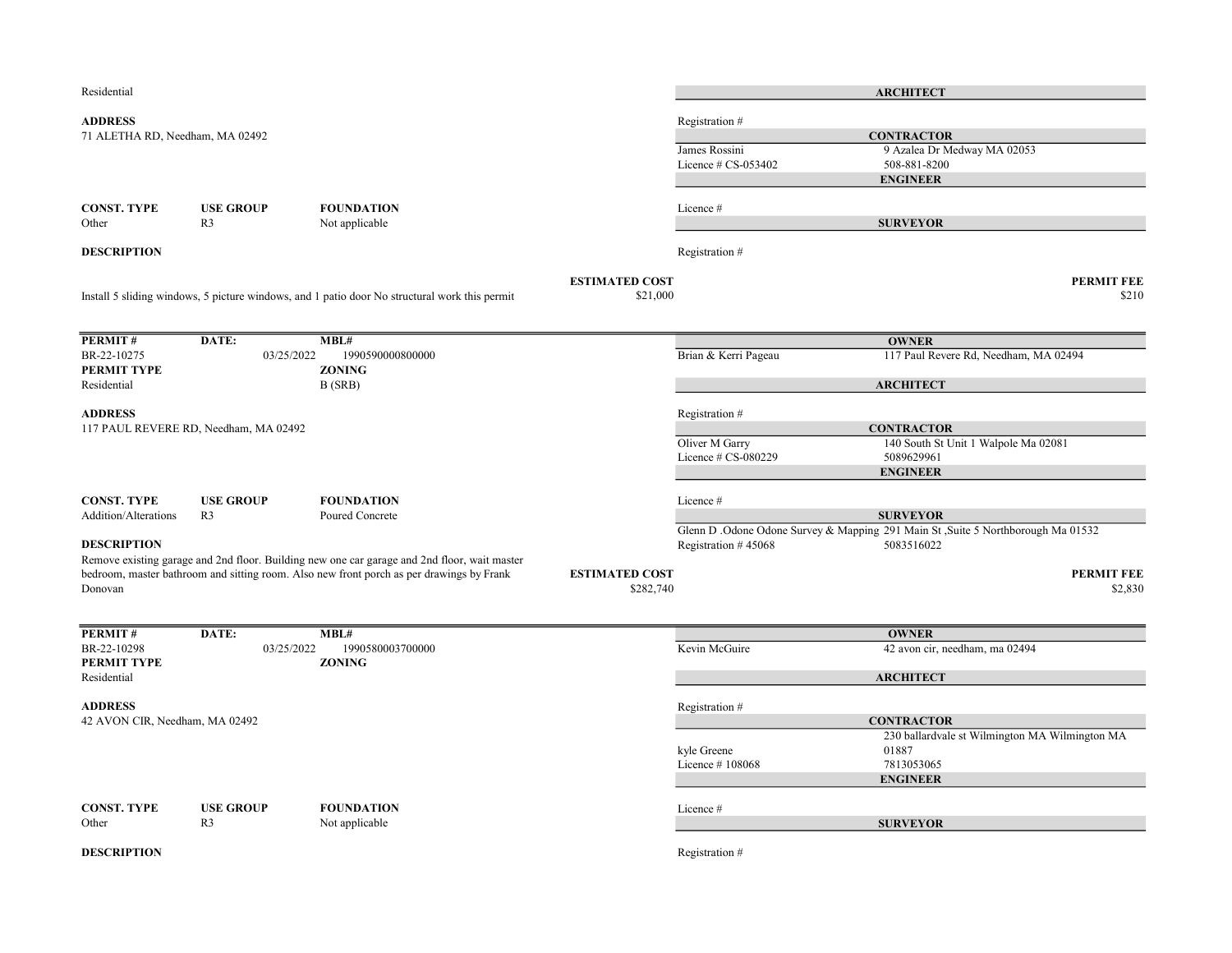$$13,000$   $$150$ **PERMIT #** DATE: **MBL#**<br>BR-22-10311 03/25/2022 1990590001600000 03/25/2022 1990590001600000 STANISLAVA PORTNOY 179 Paul Revere Rd, Needham, MA 02494 PERMIT TYPE ZONING Residential ADDRESS Registration # Romain Strecker 10 Upton dr Wilmington MA 01887 Licence # CS-096385 781-309-7540X3 CONST. TYPE USE GROUP FOUNDATION Licence # Addition/Alterations R3 Not applicable **DESCRIPTION** Registration  $#$ ESTIMATED COST PERMIT FEE  $$150$   $$150$ **PERMIT # DATE:** MBL#<br>DEMO-22-10026 03/25/2022 19 DEMO-22-10026 03/25/2022 1990180000500000 , , PERMIT TYPE ZONING Demolition ADDRESS Registration # Vlad Vilkomir GS Development Group Inc 301 Elliot Street Newton MA 02464 Licence # CS109836 6177777050 CONST. TYPE USE GROUP FOUNDATION Licence # Entire building (including foundation) **DESCRIPTION** Registration # ESTIMATED COST PERMIT FEE  $$15,000$   $$150$ PERMIT # DATE: MBL# BR-22-10308 03/28/2022 1990650003400000 George Mihailidis George Mihailidis 46 Tower Ave, Needham, Ma 02494 PERMIT TYPE ZONING Residential ADDRESS Registration # letter NO BATTERY STORAGE. No structural upgrade this permit. **OWNER ARCHITECT CONTRACTOR** ENGINEER SURVEYOR 179 PAUL REVERE RD, Needham, MA 02492 Demolition of a single family home **OWNER ARCHITECT** 46 TOWER AVE, Needham, MA 02492 CONTRACTOR Insulation work as part of the Mass Save program **OWNER ARCHITECT CONTRACTOR** ENGINEER **SURVEYOR** 35 PETRINI CIR, Needham, MA 02492

Install roof mounted solar panels: 13 (355w) @4.62kw with no structural upgrade needed per PE

**ESTIMATED COST PERMIT FEE**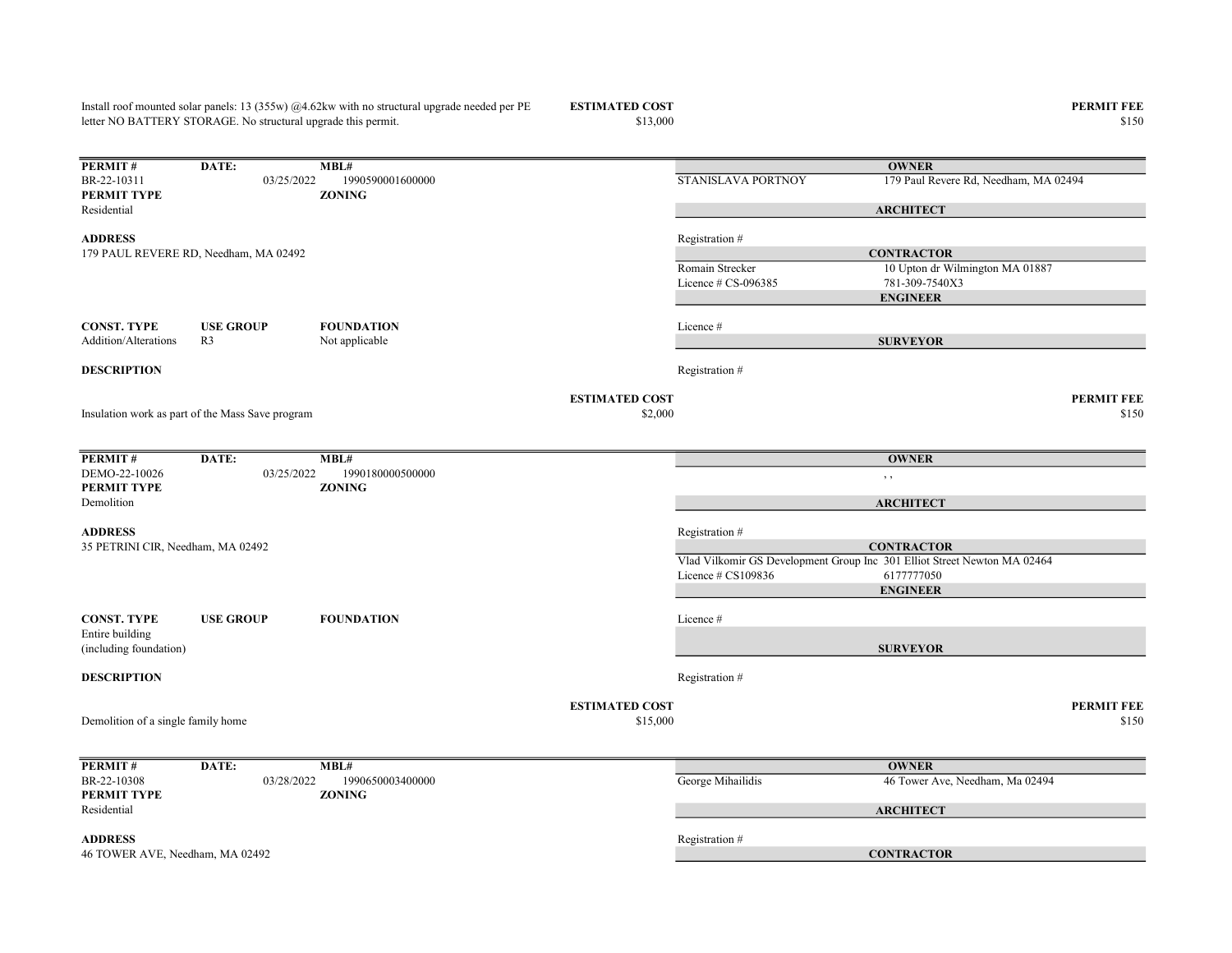|                                           |                                   |                                   | Andrii Chernitskyi<br>Licence # CS-110454 | 6 Temple St Framingham Ma 01702<br>5084250244           |
|-------------------------------------------|-----------------------------------|-----------------------------------|-------------------------------------------|---------------------------------------------------------|
|                                           |                                   |                                   |                                           | <b>ENGINEER</b>                                         |
| <b>CONST. TYPE</b>                        | <b>USE GROUP</b>                  | <b>FOUNDATION</b>                 | Licence #                                 |                                                         |
| Other                                     | R <sub>3</sub>                    | Not applicable                    |                                           | <b>SURVEYOR</b>                                         |
| <b>DESCRIPTION</b>                        |                                   |                                   | Registration #                            |                                                         |
| New James Hardie siding to be installed   |                                   |                                   | <b>ESTIMATED COST</b><br>\$28,504         | <b>PERMIT FEE</b><br>\$290                              |
| PERMIT#                                   | DATE:                             | MBL#                              |                                           | <b>OWNER</b>                                            |
| BR-22-10313<br>PERMIT TYPE                | 03/28/2022                        | 1991120000900000<br><b>ZONING</b> | Elana Gacs                                | 104 Clarke Circle, Needham, MA 02492                    |
| Residential                               |                                   |                                   |                                           | <b>ARCHITECT</b>                                        |
| <b>ADDRESS</b>                            |                                   |                                   | Registration #                            |                                                         |
|                                           | 104 CLARKE CIR, Needham, MA 02492 |                                   | Ronaldo Solano                            | <b>CONTRACTOR</b><br>763 Waverly St Framingham MA 01702 |
|                                           |                                   |                                   | Licence #101027                           | 5083484348                                              |
|                                           |                                   |                                   |                                           | <b>ENGINEER</b>                                         |
| <b>CONST. TYPE</b>                        | <b>USE GROUP</b>                  | <b>FOUNDATION</b>                 | Licence #                                 |                                                         |
| Other                                     | R <sub>3</sub>                    | Not applicable                    |                                           | <b>SURVEYOR</b>                                         |
| <b>DESCRIPTION</b>                        |                                   |                                   | Registration #                            |                                                         |
| Strip and re-roof - Asphalt shingles only |                                   |                                   | <b>ESTIMATED COST</b><br>\$19,140         | <b>PERMIT FEE</b><br>\$200                              |
|                                           |                                   |                                   |                                           |                                                         |
| PERMIT#                                   | DATE:                             | MBL#                              |                                           | <b>OWNER</b>                                            |
| BR-22-10204<br>PERMIT TYPE                | 03/28/2022                        | 1990410001300000<br><b>ZONING</b> | Slicklen Builders, Inc.                   | 21 Upland Rd, Needham, MA 02492                         |
| Residential                               |                                   |                                   |                                           | <b>ARCHITECT</b>                                        |
| <b>ADDRESS</b>                            |                                   |                                   | Registration #                            |                                                         |
|                                           | 88 PLEASANT ST, Needham, MA 02492 |                                   |                                           | <b>CONTRACTOR</b>                                       |
|                                           |                                   |                                   | David Slicklen<br>Licence # 69080         | 21 Upland Rd. Needham MA 02492<br>617-838-3826          |
|                                           |                                   |                                   |                                           | <b>ENGINEER</b>                                         |
| <b>CONST. TYPE</b>                        | <b>USE GROUP</b>                  | <b>FOUNDATION</b>                 | Licence #                                 |                                                         |
| Addition/Alterations                      | R <sub>3</sub>                    | Not applicable                    |                                           | <b>SURVEYOR</b>                                         |
| <b>DESCRIPTION</b>                        |                                   |                                   | Registration #                            |                                                         |
|                                           |                                   |                                   | <b>ESTIMATED COST</b>                     | <b>PERMIT FEE</b>                                       |
| Replacing exterior windows and siding.    |                                   |                                   | \$18,000                                  | \$180                                                   |
|                                           |                                   |                                   |                                           |                                                         |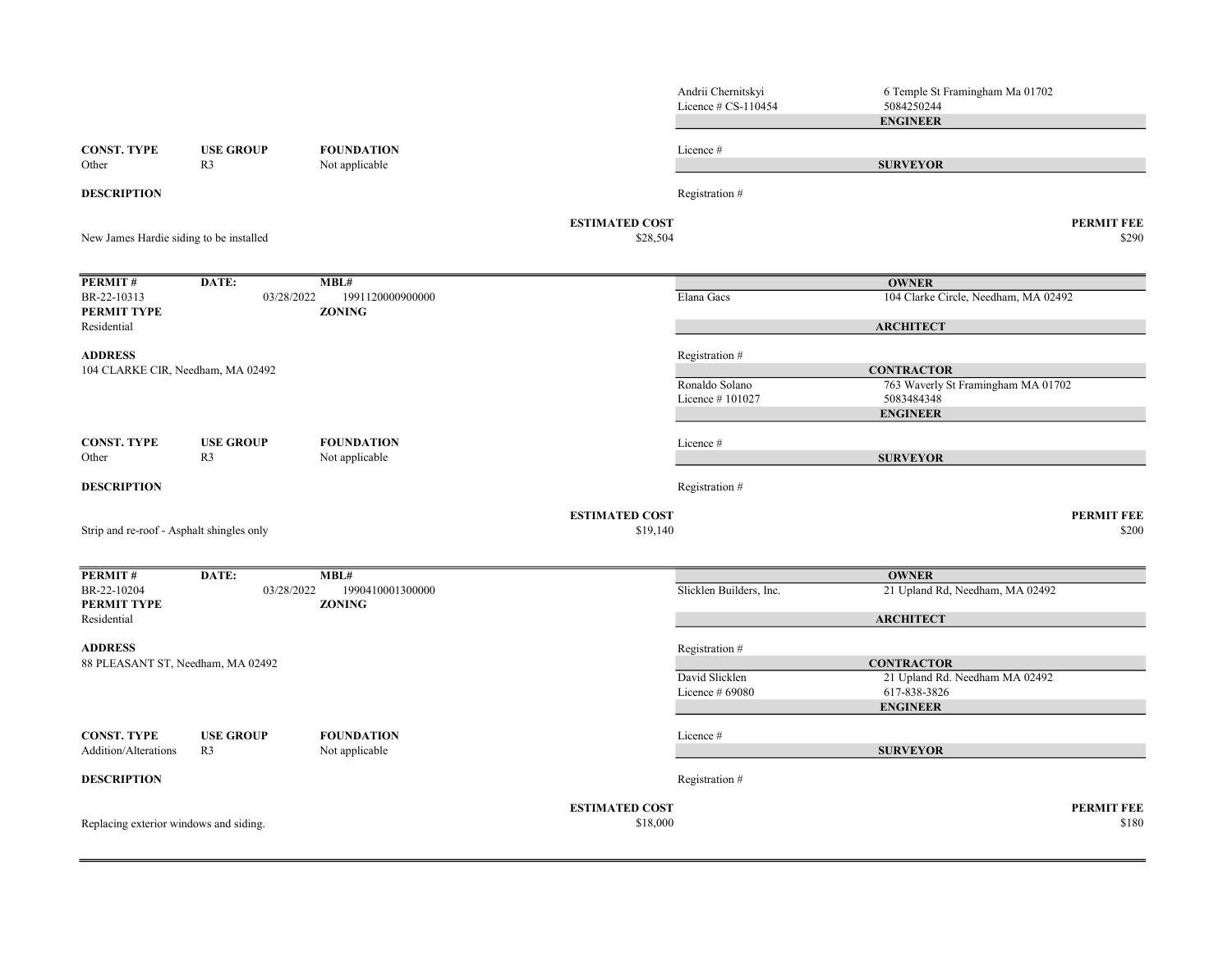| <b>PERMIT#</b>                  | DATE:                                                          | MBL#                                                                                               |                                      |                                       | <b>OWNER</b>                                  |
|---------------------------------|----------------------------------------------------------------|----------------------------------------------------------------------------------------------------|--------------------------------------|---------------------------------------|-----------------------------------------------|
| BR-22-10289<br>PERMIT TYPE      | 03/29/2022                                                     | 1990310004700000<br><b>ZONING</b>                                                                  |                                      | Adam Pase                             | 68 Wilshire Park, Needham, MA 02492           |
| Residential                     |                                                                | <b>SRB</b>                                                                                         |                                      |                                       | <b>ARCHITECT</b>                              |
|                                 |                                                                |                                                                                                    |                                      | Patrice Fontino Smook Architecture &  |                                               |
|                                 |                                                                |                                                                                                    |                                      | Urban Design, Inc.                    | 8 Lyman Street Suite 206 Westborough MA 01581 |
| <b>ADDRESS</b>                  |                                                                |                                                                                                    |                                      | Registration #7976                    | 6174233040                                    |
|                                 | 68 WILSHIRE PARK, Needham, MA 02492                            |                                                                                                    |                                      |                                       | <b>CONTRACTOR</b>                             |
|                                 |                                                                |                                                                                                    |                                      | Robert DiPierro                       | 36 Sturgis Street #3 Winthrop MA 02152        |
|                                 |                                                                |                                                                                                    |                                      | Licence #107100                       | 6172834867                                    |
|                                 |                                                                |                                                                                                    |                                      |                                       | <b>ENGINEER</b>                               |
|                                 |                                                                |                                                                                                    |                                      | Keith Bouchard, PE Bouchard           |                                               |
|                                 |                                                                |                                                                                                    |                                      | Engineering, PLLC                     | 561 Windsor Street A402 Somerville MA 02143   |
| <b>CONST. TYPE</b>              | <b>USE GROUP</b>                                               | <b>FOUNDATION</b>                                                                                  |                                      | Licence #49365                        | 6172016160                                    |
| <b>Addition/Alterations</b>     | R <sub>3</sub>                                                 | Poured Concrete                                                                                    |                                      |                                       | <b>SURVEYOR</b>                               |
|                                 |                                                                |                                                                                                    |                                      | Christopher Charlton Continental Land |                                               |
|                                 |                                                                |                                                                                                    |                                      | Survey, LLC                           | 105 Beaver Street Franklin MA 02038           |
| <b>DESCRIPTION</b>              |                                                                |                                                                                                    |                                      | Registration #48649                   | 5085282528                                    |
|                                 |                                                                |                                                                                                    |                                      |                                       |                                               |
|                                 | primary bedroom dormer and bathroom. New bathroom in basement. | Add rear 16x17 2 story addition, Renovate kitchen and baths, all new windows, siding and trim. New | <b>ESTIMATED COST</b><br>\$1,065,000 |                                       | <b>PERMIT FEE</b><br>\$10,650                 |
|                                 |                                                                |                                                                                                    |                                      |                                       |                                               |
|                                 |                                                                |                                                                                                    |                                      |                                       |                                               |
| PERMIT#                         | DATE:                                                          | MBL#                                                                                               |                                      |                                       | <b>OWNER</b>                                  |
| BR-22-10304                     | 03/29/2022                                                     | 1990310005800000                                                                                   |                                      | Erin Brenner                          | 14 Wilshire Park, Needham, MA 02492           |
| PERMIT TYPE                     |                                                                | <b>ZONING</b>                                                                                      |                                      |                                       |                                               |
| Residential                     |                                                                |                                                                                                    |                                      |                                       | <b>ARCHITECT</b>                              |
|                                 |                                                                |                                                                                                    |                                      |                                       |                                               |
| <b>ADDRESS</b>                  |                                                                |                                                                                                    |                                      | Registration #                        |                                               |
|                                 | 14 WILSHIRE PARK, Needham, MA 02492                            |                                                                                                    |                                      |                                       | <b>CONTRACTOR</b>                             |
|                                 |                                                                |                                                                                                    |                                      | Richard Bertolami                     | 280 Second St Chelsea MA 02150                |
|                                 |                                                                |                                                                                                    |                                      | Licence # CSFA-067268                 | 401-447-7172                                  |
|                                 |                                                                |                                                                                                    |                                      |                                       | <b>ENGINEER</b>                               |
|                                 |                                                                |                                                                                                    |                                      |                                       |                                               |
| <b>CONST. TYPE</b><br>Other     | <b>USE GROUP</b><br>R <sub>3</sub>                             | <b>FOUNDATION</b>                                                                                  |                                      | Licence #                             | <b>SURVEYOR</b>                               |
|                                 |                                                                | Not applicable                                                                                     |                                      |                                       |                                               |
| <b>DESCRIPTION</b>              |                                                                |                                                                                                    |                                      | Registration #                        |                                               |
|                                 |                                                                |                                                                                                    |                                      |                                       |                                               |
|                                 |                                                                |                                                                                                    | <b>ESTIMATED COST</b>                |                                       | <b>PERMIT FEE</b>                             |
|                                 |                                                                | Install $(8)$ replacement windows. U-Val = 0.30 or better. No structural changes.                  | \$12,000                             |                                       | \$150                                         |
|                                 |                                                                |                                                                                                    |                                      |                                       |                                               |
|                                 |                                                                |                                                                                                    |                                      |                                       |                                               |
| PERMIT#                         | DATE:                                                          | MBL#                                                                                               |                                      |                                       | <b>OWNER</b>                                  |
| BR-22-10306                     | 03/29/2022                                                     | 1990030003100000                                                                                   |                                      | Ingrid Freire                         | 83 Valley Rd, Needham, MA 02492               |
| PERMIT TYPE                     |                                                                | <b>ZONING</b>                                                                                      |                                      |                                       |                                               |
| Residential                     |                                                                |                                                                                                    |                                      |                                       | <b>ARCHITECT</b>                              |
|                                 |                                                                |                                                                                                    |                                      |                                       |                                               |
| <b>ADDRESS</b>                  |                                                                |                                                                                                    |                                      | Registration #                        |                                               |
| 83 VALLEY RD, Needham, MA 02492 |                                                                |                                                                                                    |                                      |                                       | <b>CONTRACTOR</b>                             |
|                                 |                                                                |                                                                                                    |                                      | David Kurzontkowski                   | 90 Elm St Hopkinton MA 01748                  |
|                                 |                                                                |                                                                                                    |                                      | Licence $\#$ CS-105945                | 508-370-4400                                  |
|                                 |                                                                |                                                                                                    |                                      |                                       | <b>ENGINEER</b>                               |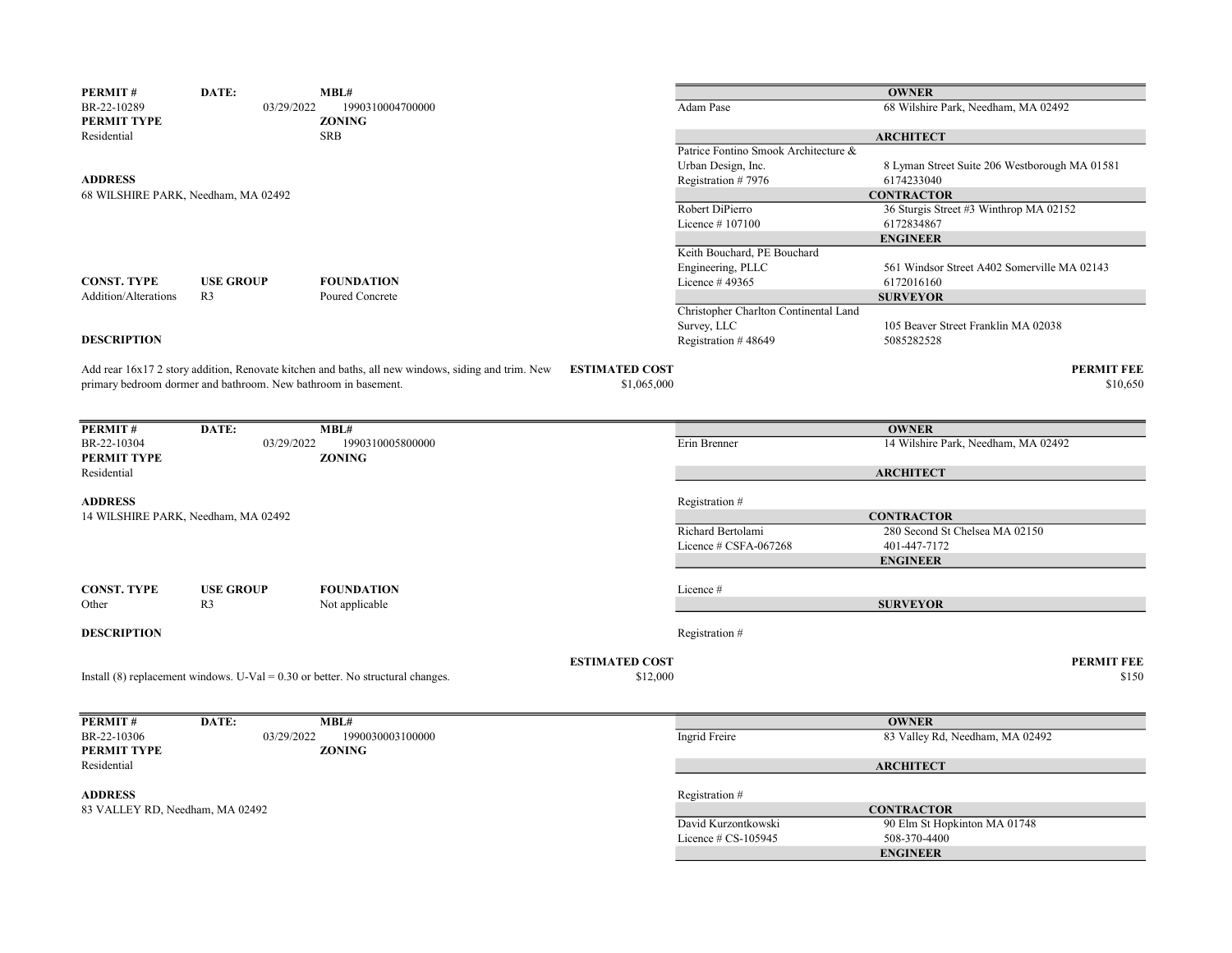| <b>CONST. TYPE</b><br>Other     | <b>USE GROUP</b><br>R <sub>3</sub>            | <b>FOUNDATION</b><br>Not applicable                                                                  |                                  | Licence#               | <b>SURVEYOR</b>                                    |                            |
|---------------------------------|-----------------------------------------------|------------------------------------------------------------------------------------------------------|----------------------------------|------------------------|----------------------------------------------------|----------------------------|
| <b>DESCRIPTION</b>              |                                               |                                                                                                      |                                  | Registration #         |                                                    |                            |
|                                 |                                               |                                                                                                      |                                  |                        |                                                    |                            |
| detach and reset.               |                                               | Ceramic tile in Master Bath, Plaster Patch, Baseboard, Remove and reset vanity and sink, Sink faucet | <b>ESTIMATED COST</b><br>\$9,000 |                        |                                                    | <b>PERMIT FEE</b><br>\$150 |
| PERMIT#                         | DATE:                                         | MBL#                                                                                                 |                                  |                        | <b>OWNER</b>                                       |                            |
| BR-22-10328<br>PERMIT TYPE      | 03/29/2022                                    | 1991040001400000<br><b>ZONING</b>                                                                    |                                  | Jerry & Maryanne Dever | 30 Glover Rd, Needham Heights, MA 02494            |                            |
| Residential                     |                                               |                                                                                                      |                                  |                        | <b>ARCHITECT</b>                                   |                            |
| <b>ADDRESS</b>                  |                                               |                                                                                                      |                                  | Registration #         |                                                    |                            |
| 30 GLOVER RD, Needham, MA 02492 |                                               |                                                                                                      |                                  | Benjamin Connell       | <b>CONTRACTOR</b><br>93G West St Medfield MA 02052 |                            |
|                                 |                                               |                                                                                                      |                                  | Licence #104803        | 781-444-7577                                       |                            |
|                                 |                                               |                                                                                                      |                                  |                        | <b>ENGINEER</b>                                    |                            |
| <b>CONST. TYPE</b>              | <b>USE GROUP</b>                              | <b>FOUNDATION</b>                                                                                    |                                  | Licence #              |                                                    |                            |
| Other                           | R <sub>3</sub>                                | Not applicable                                                                                       |                                  |                        | <b>SURVEYOR</b>                                    |                            |
| <b>DESCRIPTION</b>              |                                               |                                                                                                      |                                  | Registration #         |                                                    |                            |
|                                 |                                               |                                                                                                      | <b>ESTIMATED COST</b>            |                        |                                                    | <b>PERMIT FEE</b>          |
|                                 | Stripping and re-roofing entire roof of house |                                                                                                      | \$28,000                         |                        |                                                    | \$280                      |
| PERMIT#                         | DATE:                                         | MBL#                                                                                                 |                                  |                        | <b>OWNER</b>                                       |                            |
| BR-22-10320<br>PERMIT TYPE      | 03/29/2022                                    | 1991040004300000<br><b>ZONING</b>                                                                    |                                  | david choffnes         | 62 cynthia rd, needham, ma 02494                   |                            |
| Residential                     |                                               |                                                                                                      |                                  |                        | <b>ARCHITECT</b>                                   |                            |
| <b>ADDRESS</b>                  |                                               |                                                                                                      |                                  | Registration #         |                                                    |                            |
|                                 | 62 CYNTHIA RD, Needham, MA 02492              |                                                                                                      |                                  |                        | <b>CONTRACTOR</b>                                  |                            |
|                                 |                                               |                                                                                                      |                                  | william nichols        | 45 fondi rd Haverhill ma 01832                     |                            |
|                                 |                                               |                                                                                                      |                                  | Licence #89853         | 19782657255<br><b>ENGINEER</b>                     |                            |
| <b>CONST. TYPE</b>              | <b>USE GROUP</b>                              | <b>FOUNDATION</b>                                                                                    |                                  | Licence #              |                                                    |                            |
| Other                           | R <sub>3</sub>                                | Not applicable                                                                                       |                                  |                        | <b>SURVEYOR</b>                                    |                            |
| <b>DESCRIPTION</b>              |                                               |                                                                                                      |                                  | Registration #         |                                                    |                            |
|                                 |                                               |                                                                                                      | <b>ESTIMATED COST</b>            |                        |                                                    | <b>PERMIT FEE</b>          |
| 1 replacement sliding door      |                                               |                                                                                                      | \$6,000                          |                        |                                                    | \$150                      |
| PERMIT#                         | DATE:                                         | MBL#                                                                                                 |                                  |                        | <b>OWNER</b>                                       |                            |
| DEMO-22-10027                   | 03/30/2022                                    | 1991300000200000                                                                                     |                                  |                        | $, \, , \,$                                        |                            |
| PERMIT TYPE                     |                                               | <b>ZONING</b>                                                                                        |                                  |                        |                                                    |                            |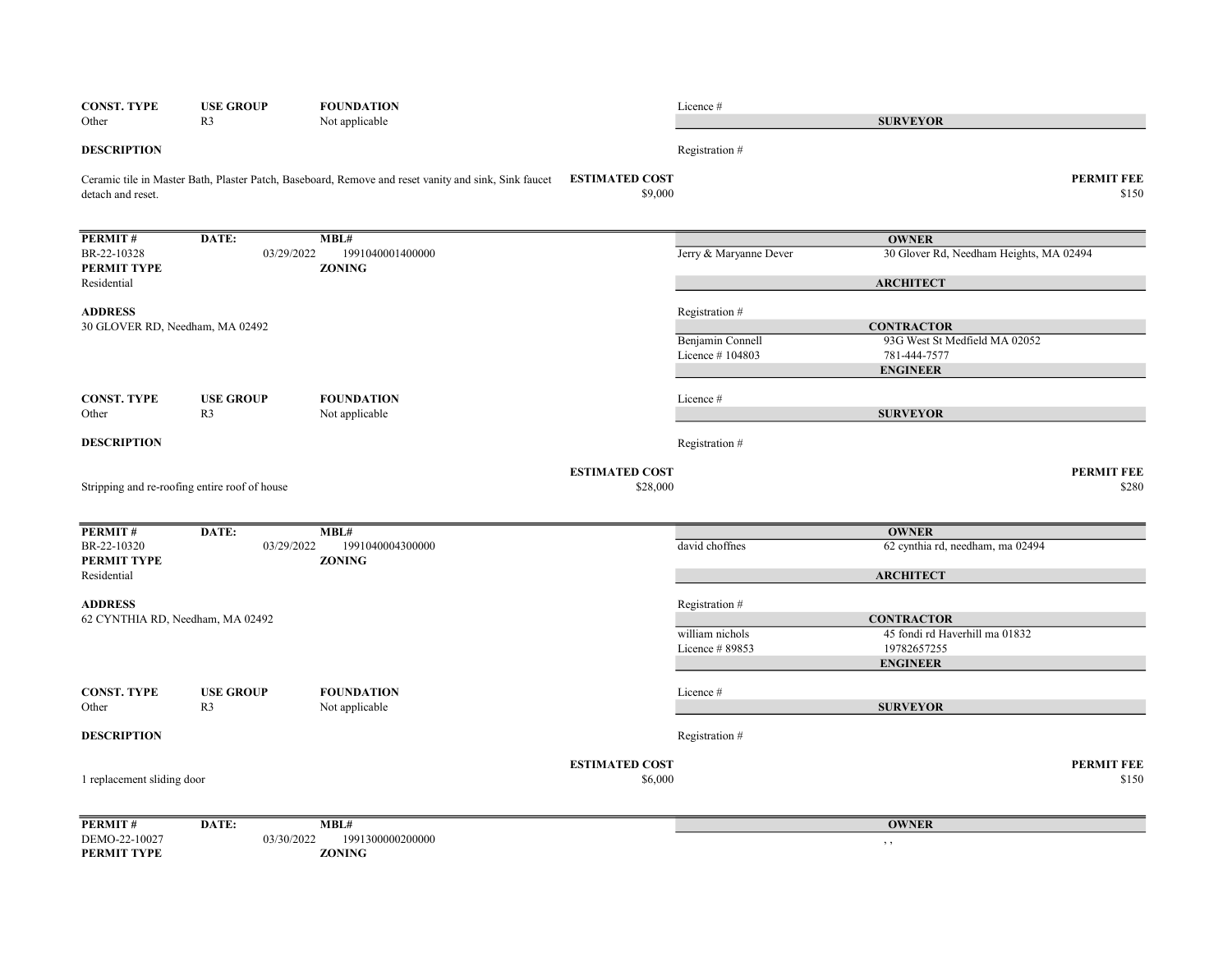| Demolition                          |                                     |                                                                                |                       |                                             | <b>ARCHITECT</b>                                        |                   |
|-------------------------------------|-------------------------------------|--------------------------------------------------------------------------------|-----------------------|---------------------------------------------|---------------------------------------------------------|-------------------|
| <b>ADDRESS</b>                      |                                     |                                                                                |                       | Registration#                               |                                                         |                   |
|                                     | 14 BLACKSMITH DR, Needham, MA 02492 |                                                                                |                       |                                             | <b>CONTRACTOR</b>                                       |                   |
|                                     |                                     |                                                                                |                       | Joe White Metro construction and Design     |                                                         |                   |
|                                     |                                     |                                                                                |                       | Inc                                         | 568 South Street Needham MA 02492                       |                   |
|                                     |                                     |                                                                                |                       | Licence # 95255                             | 617-974-3800                                            |                   |
|                                     |                                     |                                                                                |                       |                                             | <b>ENGINEER</b>                                         |                   |
| <b>CONST. TYPE</b>                  | <b>USE GROUP</b>                    | <b>FOUNDATION</b>                                                              |                       | Licence #                                   |                                                         |                   |
| <b>Accessory Structure</b>          |                                     |                                                                                |                       |                                             |                                                         |                   |
| (Pool, Shed, Detached               |                                     |                                                                                |                       |                                             |                                                         |                   |
| Garage, Etc.)                       |                                     |                                                                                |                       |                                             | <b>SURVEYOR</b>                                         |                   |
|                                     |                                     |                                                                                |                       |                                             |                                                         |                   |
| <b>DESCRIPTION</b>                  |                                     |                                                                                |                       | Registration #                              |                                                         |                   |
|                                     |                                     |                                                                                | <b>ESTIMATED COST</b> |                                             |                                                         | <b>PERMIT FEE</b> |
| Raze 2 car garage                   |                                     |                                                                                | \$10,000              |                                             |                                                         | \$150             |
|                                     |                                     |                                                                                |                       |                                             |                                                         |                   |
|                                     |                                     |                                                                                |                       |                                             |                                                         |                   |
| PERMIT#<br>BC-22-10027              | DATE:<br>03/30/2022                 | MBL#<br>1990790001900000                                                       |                       | Randy Goldbergintrum corp                   | <b>OWNER</b><br>180 wells ave, newton, ma 02459         |                   |
| PERMIT TYPE                         |                                     | <b>ZONING</b>                                                                  |                       |                                             |                                                         |                   |
| Commercial                          |                                     |                                                                                |                       |                                             | <b>ARCHITECT</b>                                        |                   |
|                                     |                                     |                                                                                |                       |                                             |                                                         |                   |
| <b>ADDRESS</b>                      |                                     |                                                                                |                       | Registration #                              |                                                         |                   |
| 11 ELLIS ST, Needham, MA 02492      |                                     |                                                                                |                       |                                             | <b>CONTRACTOR</b>                                       |                   |
|                                     |                                     |                                                                                |                       | kevin camponescki<br>Licence $# cs$ -084282 | 1 longfellow place Boston ma 02114<br>9784791684        |                   |
|                                     |                                     |                                                                                |                       |                                             | <b>ENGINEER</b>                                         |                   |
|                                     |                                     |                                                                                |                       |                                             |                                                         |                   |
| <b>CONST. TYPE</b>                  | <b>USE GROUP</b>                    | <b>FOUNDATION</b>                                                              |                       | Licence #                                   |                                                         |                   |
| Other                               | Business - B                        |                                                                                |                       |                                             | <b>SURVEYOR</b>                                         |                   |
|                                     |                                     |                                                                                |                       |                                             |                                                         |                   |
| <b>DESCRIPTION</b>                  |                                     |                                                                                |                       | Registration #                              |                                                         |                   |
|                                     |                                     |                                                                                | <b>ESTIMATED COST</b> |                                             |                                                         | <b>PERMIT FEE</b> |
|                                     |                                     | Install a fully adhere Johns Manville rubber roof over existing tar and gravel | \$232,000             |                                             |                                                         | \$2,320           |
|                                     |                                     |                                                                                |                       |                                             |                                                         |                   |
|                                     |                                     |                                                                                |                       |                                             |                                                         |                   |
| <b>PERMIT#</b><br>BC-22-10028       | DATE:<br>03/30/2022                 | MBL#                                                                           |                       | Randy GoldbergIntrum Corp                   | <b>OWNER</b><br>180 wells ave, newton, ma 02459         |                   |
| PERMIT TYPE                         |                                     | <b>ZONING</b>                                                                  |                       |                                             |                                                         |                   |
| Commercial                          |                                     |                                                                                |                       |                                             | <b>ARCHITECT</b>                                        |                   |
|                                     |                                     |                                                                                |                       |                                             |                                                         |                   |
| <b>ADDRESS</b>                      |                                     |                                                                                |                       | Registration #                              |                                                         |                   |
| 110 Gould Street, Needham, MA 02494 |                                     |                                                                                |                       |                                             | <b>CONTRACTOR</b><br>1 longfellow place Boston ma 02114 |                   |
|                                     |                                     |                                                                                |                       | kevin camponescki<br>Licence # cs-084282    | 978 479 1684                                            |                   |
|                                     |                                     |                                                                                |                       |                                             | <b>ENGINEER</b>                                         |                   |
|                                     |                                     |                                                                                |                       |                                             |                                                         |                   |
| <b>CONST. TYPE</b>                  | <b>USE GROUP</b>                    | <b>FOUNDATION</b>                                                              |                       | Licence #                                   |                                                         |                   |
| Other                               | Business - B                        |                                                                                |                       |                                             | <b>SURVEYOR</b>                                         |                   |
|                                     |                                     |                                                                                |                       |                                             |                                                         |                   |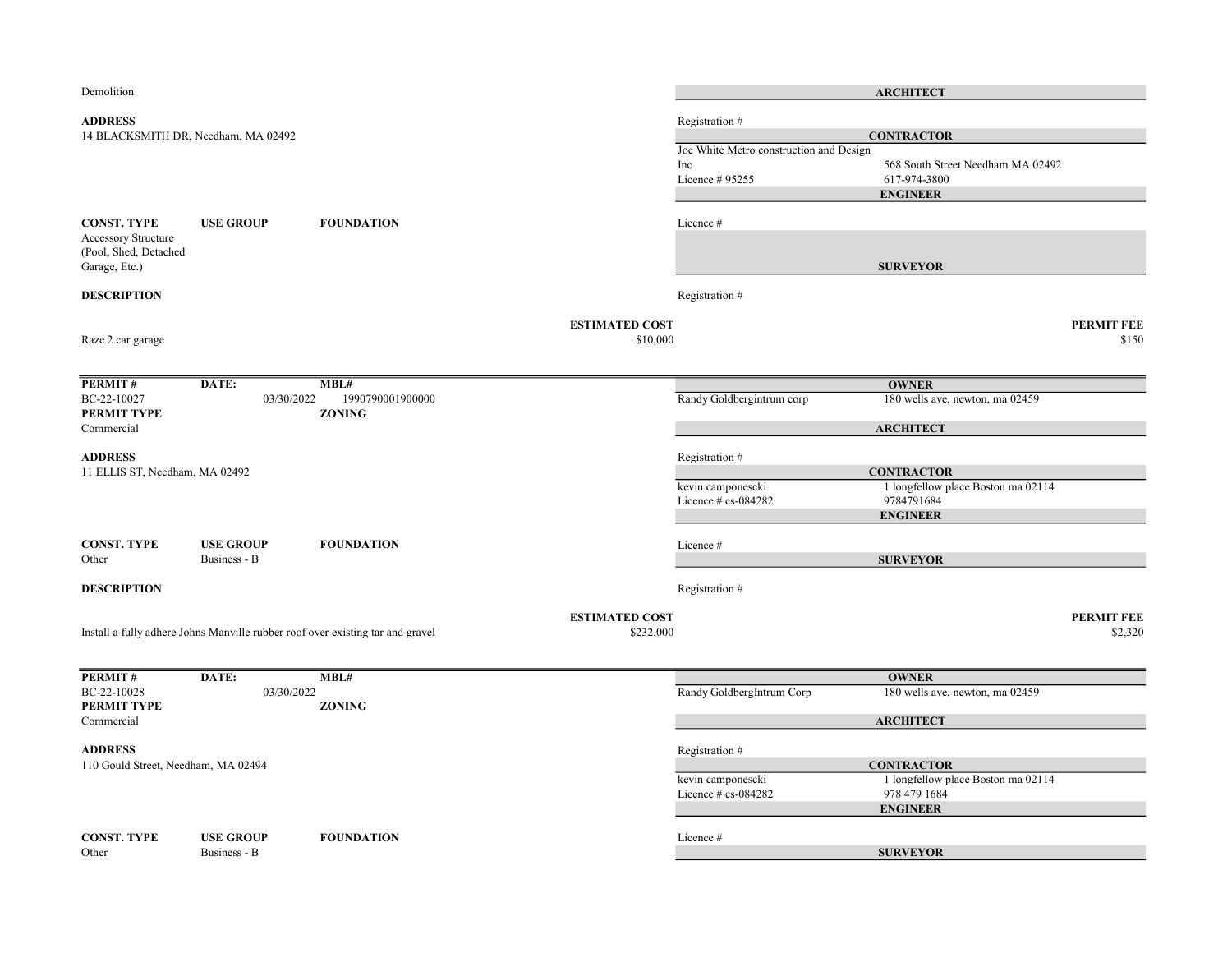| <b>DESCRIPTION</b>              |                                                                                |                                                                                               |                                    | Registration #                                  |                                             |
|---------------------------------|--------------------------------------------------------------------------------|-----------------------------------------------------------------------------------------------|------------------------------------|-------------------------------------------------|---------------------------------------------|
|                                 | Install a fully adhere johns manville rubber roof over existing tar and gravel |                                                                                               | <b>ESTIMATED COST</b><br>\$100,000 |                                                 | <b>PERMIT FEE</b><br>\$1,000                |
|                                 |                                                                                |                                                                                               |                                    |                                                 |                                             |
| PERMIT#                         | DATE:                                                                          | MBL#                                                                                          |                                    |                                                 | <b>OWNER</b>                                |
| BR-22-10108                     | 03/30/2022                                                                     | 1990500004900000                                                                              |                                    | Samuel Graves                                   | 94 Warren Street, Needham, MA 02492         |
| PERMIT TYPE                     |                                                                                | <b>ZONING</b>                                                                                 |                                    |                                                 |                                             |
| Residential                     |                                                                                |                                                                                               |                                    |                                                 | <b>ARCHITECT</b>                            |
| <b>ADDRESS</b>                  |                                                                                |                                                                                               |                                    | Registration #                                  |                                             |
| 94 WARREN ST, Needham, MA 02492 |                                                                                |                                                                                               |                                    |                                                 | <b>CONTRACTOR</b>                           |
|                                 |                                                                                |                                                                                               |                                    | David S. Picazio                                | 4 maple Glen CT Randolph MA 02368           |
|                                 |                                                                                |                                                                                               |                                    | Licence #104792                                 | 617-858-1645                                |
|                                 |                                                                                |                                                                                               |                                    |                                                 | <b>ENGINEER</b>                             |
|                                 |                                                                                |                                                                                               |                                    |                                                 |                                             |
| <b>CONST. TYPE</b>              | <b>USE GROUP</b>                                                               | <b>FOUNDATION</b>                                                                             |                                    | Licence #                                       |                                             |
| Other                           | R <sub>3</sub>                                                                 | Not applicable                                                                                |                                    |                                                 | <b>SURVEYOR</b>                             |
| <b>DESCRIPTION</b>              |                                                                                |                                                                                               |                                    | Registration #                                  |                                             |
|                                 |                                                                                |                                                                                               |                                    |                                                 |                                             |
|                                 |                                                                                |                                                                                               | <b>ESTIMATED COST</b>              |                                                 | <b>PERMIT FEE</b>                           |
|                                 | Installing 2 Encharge 10 battery storage in fire-rated room in the basement.   |                                                                                               | \$24,500                           |                                                 | \$250                                       |
|                                 |                                                                                |                                                                                               |                                    |                                                 |                                             |
| PERMIT#                         | DATE:                                                                          | MBL#                                                                                          |                                    |                                                 | <b>OWNER</b>                                |
| BR-22-10249                     | 03/30/2022                                                                     | 1993090001500000                                                                              |                                    | Franklin W. Olin College of Engineering         | 1000 Olin Way, Needham, MA 02492            |
| PERMIT TYPE                     |                                                                                | <b>ZONING</b>                                                                                 |                                    |                                                 |                                             |
|                                 |                                                                                | Single Residence B                                                                            |                                    |                                                 |                                             |
| Residential                     |                                                                                | (SRB)                                                                                         |                                    |                                                 | <b>ARCHITECT</b>                            |
|                                 |                                                                                |                                                                                               |                                    | Maryann Thompson Maryann Thompson<br>Architects | 741 Mount Auburn Street Watertown MA 02472  |
|                                 |                                                                                |                                                                                               |                                    |                                                 |                                             |
| <b>ADDRESS</b>                  |                                                                                |                                                                                               |                                    | Registration #9531                              | 617-744-5187<br><b>CONTRACTOR</b>           |
|                                 | 1795 GREAT PLAIN AVE, Needham, MA 02492                                        |                                                                                               |                                    | Jonathan Hirst                                  | 183 Washington Street Reading MA 01867      |
|                                 |                                                                                |                                                                                               |                                    | Licence # CS-116480                             | 857-202-0485                                |
|                                 |                                                                                |                                                                                               |                                    |                                                 | <b>ENGINEER</b>                             |
|                                 |                                                                                |                                                                                               |                                    | Daniel Bonardi Dan Bonardi Consulting           |                                             |
|                                 |                                                                                |                                                                                               |                                    | Engineers                                       | 1165R Massachusetts Ave Arlington MA 02476  |
| <b>CONST. TYPE</b>              | <b>USE GROUP</b>                                                               | <b>FOUNDATION</b>                                                                             |                                    | Licence #45838                                  | 781.483.8336                                |
| Addition/Alterations            | R <sub>3</sub>                                                                 | Poured Concrete                                                                               |                                    |                                                 | <b>SURVEYOR</b>                             |
|                                 |                                                                                |                                                                                               |                                    | Matthew Lowry RJ O'Connell and                  |                                             |
|                                 |                                                                                |                                                                                               |                                    | Associates                                      | 80 Montvale Ave Suite 201 Stoneham MA 02180 |
| <b>DESCRIPTION</b>              |                                                                                |                                                                                               |                                    | Registration #49625                             | 781-279-0180                                |
|                                 |                                                                                | Reconfigure living, bedroom, and bathroom areas. Install new kitchen, ADA toilet room. Update | <b>ESTIMATED COST</b>              |                                                 | <b>PERMIT FEE</b>                           |
| finishes.                       |                                                                                |                                                                                               | \$1,777,000                        |                                                 | \$17,770                                    |
| PERMIT#                         | DATE:                                                                          | MBL#                                                                                          |                                    |                                                 | <b>OWNER</b>                                |
| BR-22-10294                     | 03/30/2022                                                                     | 1990280006500000                                                                              |                                    | Alon Dor                                        | 30 Falcon Street, Needham, MA 02492         |
|                                 |                                                                                |                                                                                               |                                    |                                                 |                                             |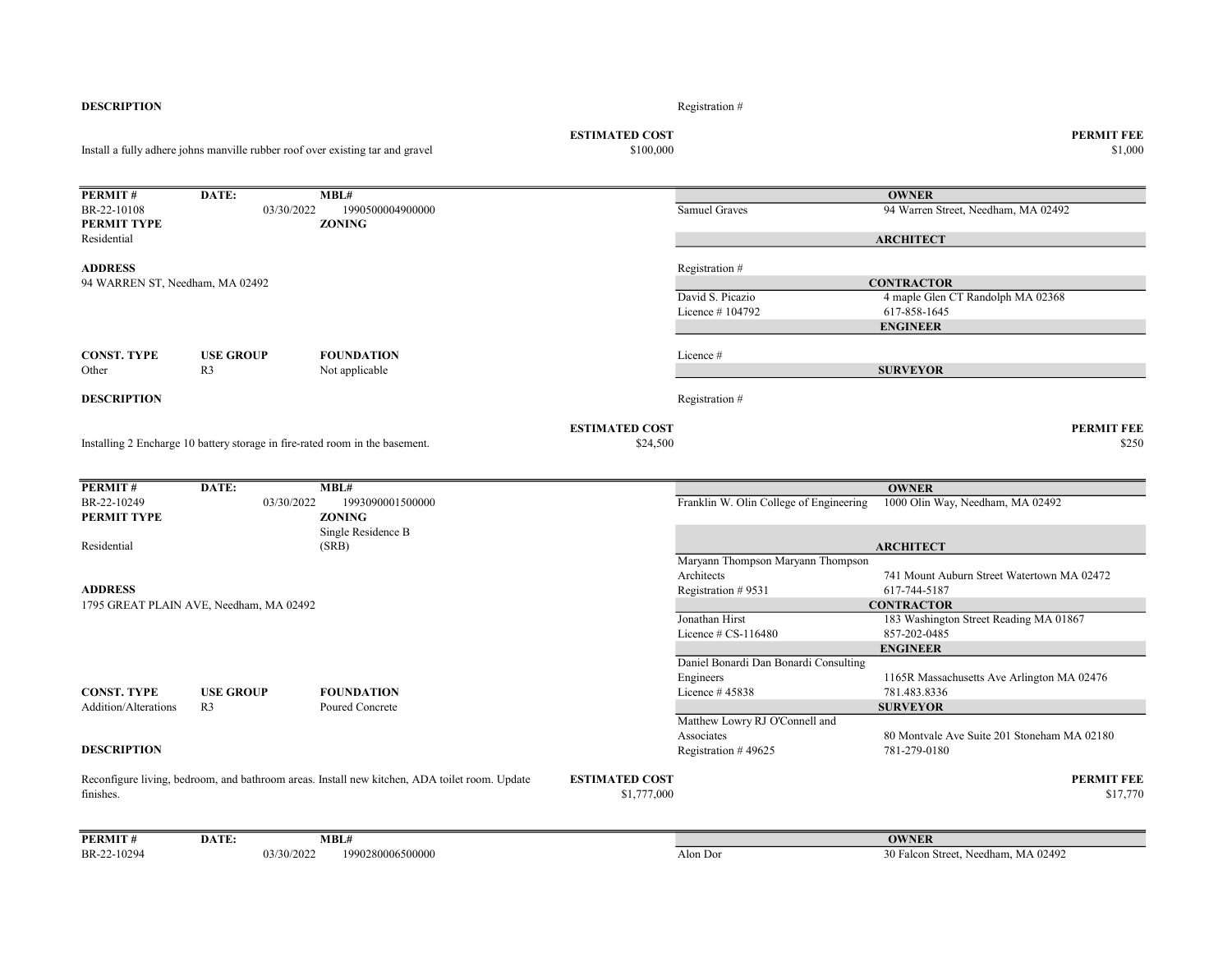| PERMIT TYPE<br>Residential                        |                                    | <b>ZONING</b>                                                                                                                                                     |                                   |                        | <b>ARCHITECT</b>                                         |                            |
|---------------------------------------------------|------------------------------------|-------------------------------------------------------------------------------------------------------------------------------------------------------------------|-----------------------------------|------------------------|----------------------------------------------------------|----------------------------|
| <b>ADDRESS</b><br>30 FALCON ST, Needham, MA 02492 |                                    |                                                                                                                                                                   |                                   | Registration #         | <b>CONTRACTOR</b>                                        |                            |
|                                                   |                                    |                                                                                                                                                                   |                                   | Licence #              |                                                          |                            |
|                                                   |                                    |                                                                                                                                                                   |                                   |                        | <b>ENGINEER</b>                                          |                            |
| <b>CONST. TYPE</b><br>Addition/Alterations        | <b>USE GROUP</b><br>R <sub>3</sub> | <b>FOUNDATION</b><br>Poured Concrete                                                                                                                              |                                   | Licence #              | <b>SURVEYOR</b>                                          |                            |
| <b>DESCRIPTION</b>                                |                                    |                                                                                                                                                                   |                                   | Registration #         |                                                          |                            |
| Bathroom remodeling in the basement               |                                    |                                                                                                                                                                   | <b>ESTIMATED COST</b><br>\$20,000 |                        |                                                          | <b>PERMIT FEE</b><br>\$200 |
| PERMIT#                                           | DATE:                              | MBL#                                                                                                                                                              |                                   |                        | <b>OWNER</b>                                             |                            |
| BR-22-10312<br>PERMIT TYPE                        | 03/30/2022                         | 1990460000500000<br><b>ZONING</b>                                                                                                                                 |                                   | Katie Malpocher        | 115 Grant St, Needham, MA 02492                          |                            |
| Residential                                       |                                    |                                                                                                                                                                   |                                   |                        | <b>ARCHITECT</b>                                         |                            |
| <b>ADDRESS</b>                                    |                                    |                                                                                                                                                                   |                                   | Registration #         |                                                          |                            |
| 115 GRANT ST, Needham, MA 02492                   |                                    |                                                                                                                                                                   |                                   |                        | <b>CONTRACTOR</b>                                        |                            |
|                                                   |                                    |                                                                                                                                                                   |                                   | Peter J Achin          | 9 Loon Circle Attleboro MA 02703                         |                            |
|                                                   |                                    |                                                                                                                                                                   |                                   | Licence $\#$ CS-065861 | 508-941-9535<br><b>ENGINEER</b>                          |                            |
| <b>CONST. TYPE</b>                                | <b>USE GROUP</b>                   | <b>FOUNDATION</b>                                                                                                                                                 |                                   | Licence #              |                                                          |                            |
| Other                                             | R3                                 | Not applicable                                                                                                                                                    |                                   |                        | <b>SURVEYOR</b>                                          |                            |
| <b>DESCRIPTION</b>                                |                                    |                                                                                                                                                                   |                                   | Registration #         |                                                          |                            |
|                                                   |                                    | Bathrooms Remodeling[https://viewpointcloud.blob.core.windows.net/profile-<br>pictures/1648145300226 Thu Mar 24 2022 18:08:20 GMT+0000 (Greenwich Mean Time).png] | <b>ESTIMATED COST</b><br>\$27,000 |                        |                                                          | <b>PERMIT FEE</b><br>\$270 |
| PERMIT#                                           | DATE:                              | MBL#                                                                                                                                                              |                                   |                        | <b>OWNER</b>                                             |                            |
| BR-22-10327<br>PERMIT TYPE                        | 03/30/2022                         | 1991040004600000<br><b>ZONING</b>                                                                                                                                 |                                   | Harriet Felts          | 16 Wildale Circle, Needham, MA 02494                     |                            |
| Residential                                       |                                    |                                                                                                                                                                   |                                   |                        | <b>ARCHITECT</b>                                         |                            |
| <b>ADDRESS</b>                                    |                                    |                                                                                                                                                                   |                                   | Registration #         |                                                          |                            |
| 16 WILDALE CIR, Needham, MA 02492                 |                                    |                                                                                                                                                                   |                                   | Steven Hebert          | <b>CONTRACTOR</b><br>225 Shove St #4 Fall River MA 02724 |                            |
|                                                   |                                    |                                                                                                                                                                   |                                   | Licence #113671        | 774-360-7658                                             |                            |
|                                                   |                                    |                                                                                                                                                                   |                                   |                        | <b>ENGINEER</b>                                          |                            |
| <b>CONST. TYPE</b>                                | <b>USE GROUP</b>                   | <b>FOUNDATION</b>                                                                                                                                                 |                                   | Licence #              |                                                          |                            |
| Other                                             | R <sub>3</sub>                     | Not applicable                                                                                                                                                    |                                   |                        | <b>SURVEYOR</b>                                          |                            |
| <b>DESCRIPTION</b>                                |                                    |                                                                                                                                                                   |                                   | Registration #         |                                                          |                            |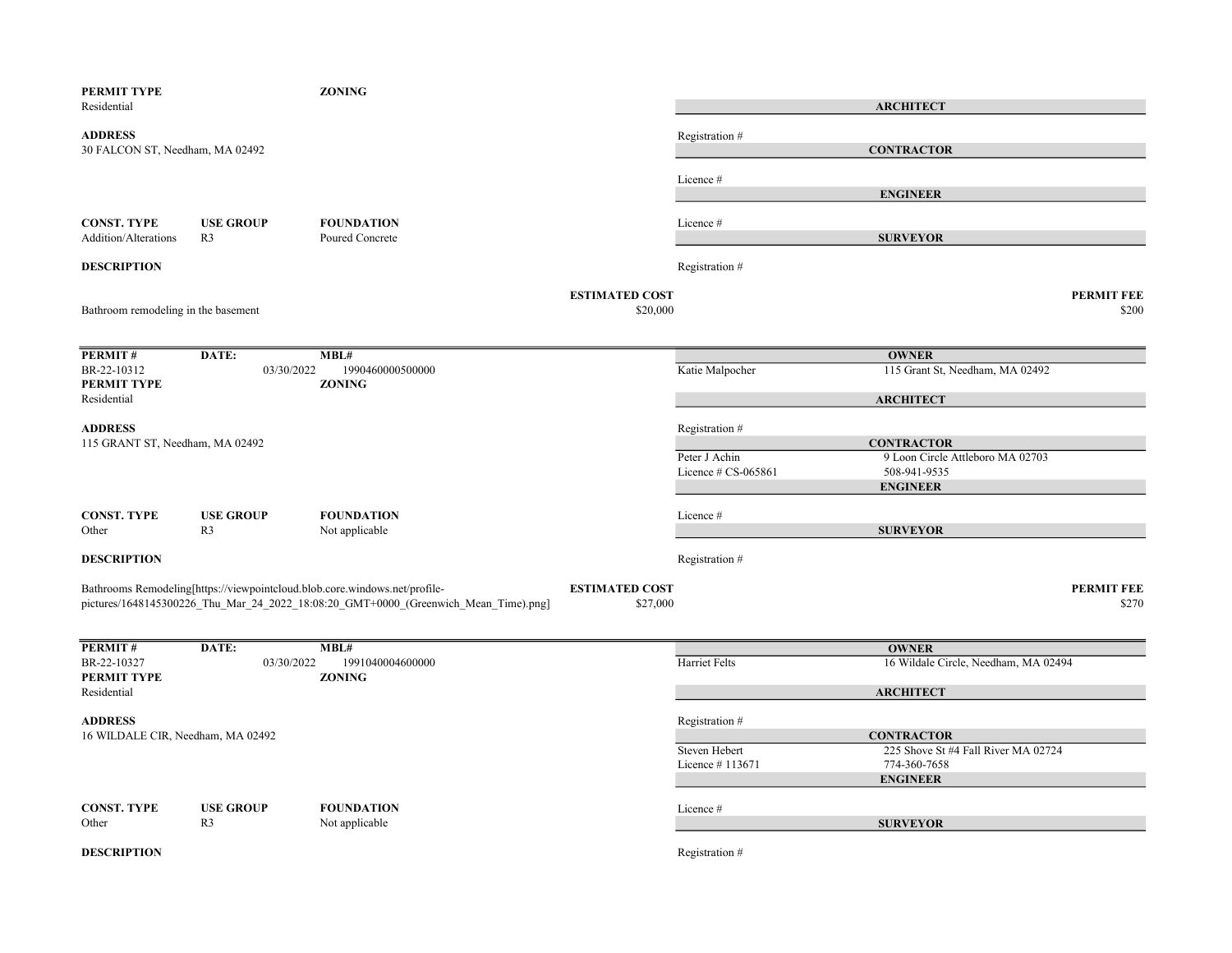Air sealing, door weather stripping, propavents, rigid board on common wall, cellulose in attic

**PERMIT #** DATE: MBL#<br>BR-22-10329 03/30/2022 1990070005100000 03/30/2022 1990070005100000 Jay Bergeron & Joanne Crowley 337 great plain ave, Needham, MA 02492 PERMIT TYPE ZONING Residential ADDRESS Registration # Benjamin Connell 93G West St Medfield MA 02052 Licence # 104803 781-444-7577 CONST. TYPE USE GROUP FOUNDATION Licence # Other R3 Not applicable **DESCRIPTION** Registration  $#$ ESTIMATED COST PERMIT FEE  $$16,775$   $$170$ **PERMIT#** DATE: MBL#<br>BR-22-10218 03/30/2022 1990200006800000 03/30/2022 1990200006800000 Lisa and Matthew Nagler 15 Richard Rd, 15 Richard Rd, Ma 02494 PERMIT TYPE ZONING Residential ADDRESS Registration # Richard Harris 7 Doonan St Medford MA 02155 Licence # cs-080669 7818446073 CONST. TYPE USE GROUP FOUNDATION Licence # Addition/Alterations R3 Poured Concrete **DESCRIPTION** Registration  $#$ ESTIMATED COST PERMIT FEE  $$1,650$   $$1,650$ **PERMIT #** DATE: **MBL#**<br>BR-22-10227 03/30/2022 1990840000700000 1990840000700000 Wolf 30 Bontempo Rd, Newton, MA 02459<br>**ZONING** PERMIT TYPE Residential SR-B **OWNER ARCHITECT CONTRACTOR** ENGINEER SURVEYOR 337 GREAT PLAIN AVE, Needham, MA 02492 Finish Basement- Stud area according to drawing and floor plan. Meet all current codes with Plumbing, electrical and HVAC. Per plan add: Full bath, with shower and new exhaust, Add gym area, add TV/hang out area. Floor plan attached **OWNER ARCHITECT** Stripping and re-roofing entire roof of house **OWNER ARCHITECT CONTRACTOR** ENGINEER SURVEYOR 15 RICHARD RD, Needham, MA 02492

ADDRESS Registration # 73 ST MARY ST, Needham, MA 02492 CONTRACTOR

Slava Dolghy 145 Brookside Rd, Needham MA 02492

 $\$4,416$   $\$150$ 

**ESTIMATED COST PERMIT FEE**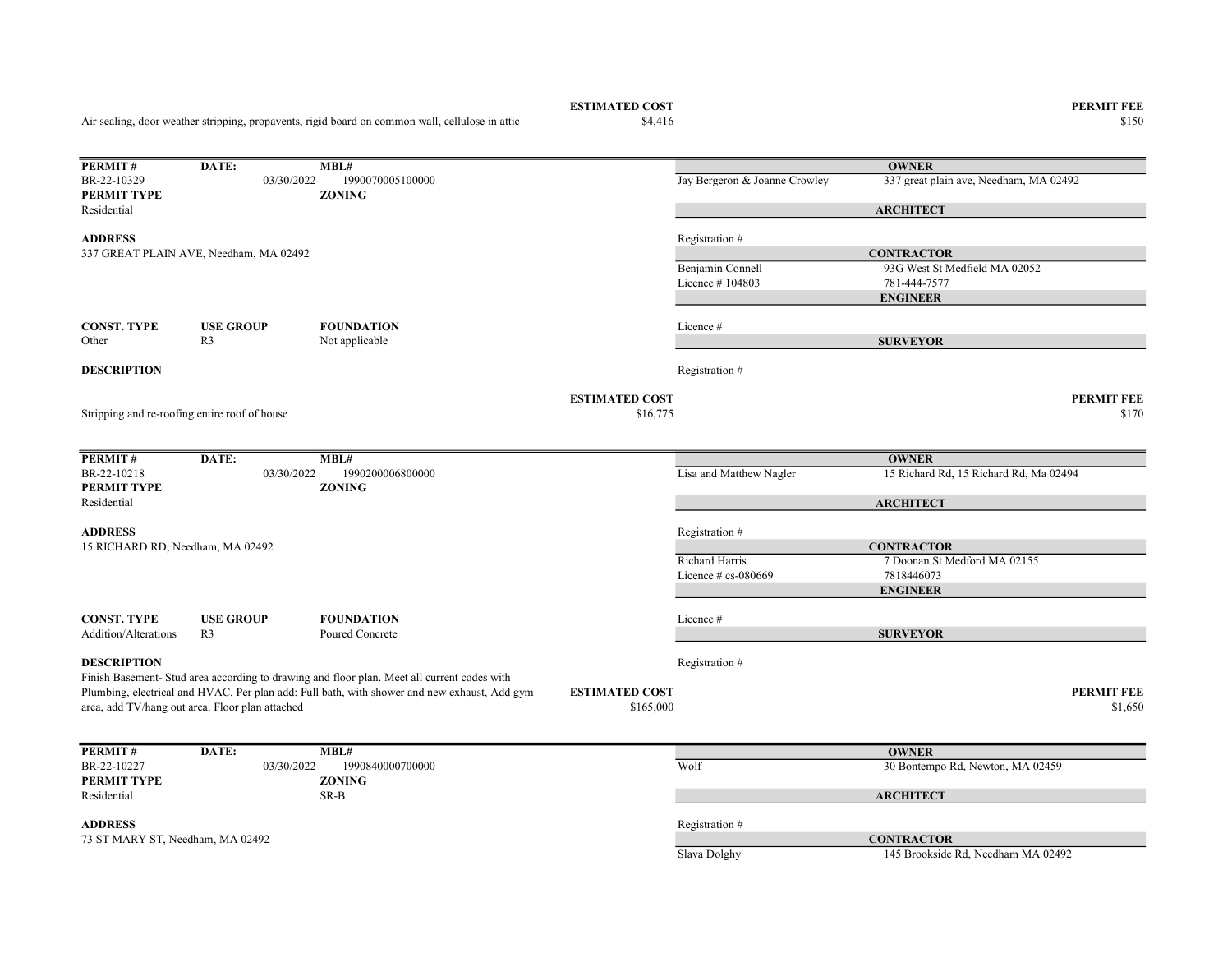|                                     |                  |                                                                                                                                                                                                      |                                    | Licence #107574                    | $(617) 640 - 6940$                    |                              |
|-------------------------------------|------------------|------------------------------------------------------------------------------------------------------------------------------------------------------------------------------------------------------|------------------------------------|------------------------------------|---------------------------------------|------------------------------|
|                                     |                  |                                                                                                                                                                                                      |                                    |                                    | <b>ENGINEER</b>                       |                              |
| <b>CONST. TYPE</b>                  | <b>USE GROUP</b> | <b>FOUNDATION</b>                                                                                                                                                                                    |                                    | Licence #                          |                                       |                              |
| New Construction                    | R <sub>3</sub>   | Poured Concrete                                                                                                                                                                                      |                                    |                                    | <b>SURVEYOR</b>                       |                              |
|                                     |                  |                                                                                                                                                                                                      |                                    | ANTHONY SZERSZUNOWICZ              |                                       |                              |
|                                     |                  |                                                                                                                                                                                                      |                                    | ANTHONY SZERSZUNOWICZ              | BO BOX 567 Milton MA 02186            |                              |
| <b>DESCRIPTION</b>                  |                  |                                                                                                                                                                                                      |                                    | Registration # No.36394            | 617-686-5057                          |                              |
|                                     |                  | Build new construction single family house, 2.5 story, 6 bed, 5 bath, 2 half bath, finished basement &                                                                                               |                                    |                                    |                                       |                              |
|                                     |                  | attic 2 car garage, deck, porch. Gas fireplace first floor-1,930 sq ft---second floor-1,695 sq ft---Attic-<br>649 sq ft---basement-1,322 sq ft---Garage-596 sq ft---Porch-121 sq ft---Deck-300 sq ft | <b>ESTIMATED COST</b><br>\$802,996 |                                    |                                       | <b>PERMIT FEE</b><br>\$8,030 |
|                                     |                  |                                                                                                                                                                                                      |                                    |                                    |                                       |                              |
|                                     |                  |                                                                                                                                                                                                      |                                    |                                    |                                       |                              |
| PERMIT#                             | DATE:            | MBL#                                                                                                                                                                                                 |                                    |                                    | <b>OWNER</b>                          |                              |
| BR-22-10322<br>PERMIT TYPE          | 03/30/2022       | 1992120004500000<br><b>ZONING</b>                                                                                                                                                                    |                                    | Morgan Blum                        | 57 Gatewood Dr, Neeham, MA 02492      |                              |
| Residential                         |                  |                                                                                                                                                                                                      |                                    |                                    | <b>ARCHITECT</b>                      |                              |
|                                     |                  |                                                                                                                                                                                                      |                                    |                                    |                                       |                              |
| <b>ADDRESS</b>                      |                  |                                                                                                                                                                                                      |                                    | Registration #                     |                                       |                              |
| 57 GATEWOOD DR, Needham, MA 02492   |                  |                                                                                                                                                                                                      |                                    |                                    | <b>CONTRACTOR</b>                     |                              |
|                                     |                  |                                                                                                                                                                                                      |                                    | Kevin Lobisser<br>Licence $#64543$ | 31 Whitewood Rd Milford MA 01757      |                              |
|                                     |                  |                                                                                                                                                                                                      |                                    |                                    | 508-488-6433<br><b>ENGINEER</b>       |                              |
|                                     |                  |                                                                                                                                                                                                      |                                    |                                    |                                       |                              |
| <b>CONST. TYPE</b>                  | <b>USE GROUP</b> | <b>FOUNDATION</b>                                                                                                                                                                                    |                                    | Licence#                           |                                       |                              |
| <b>Addition/Alterations</b>         | R <sub>3</sub>   | Poured Concrete                                                                                                                                                                                      |                                    |                                    | <b>SURVEYOR</b>                       |                              |
| <b>DESCRIPTION</b>                  |                  |                                                                                                                                                                                                      |                                    | Registration#                      |                                       |                              |
|                                     |                  |                                                                                                                                                                                                      |                                    |                                    |                                       |                              |
|                                     |                  | Renovate existing basement - Add shower in bathroom, add shiplap siding to walls, enlarge bathroom                                                                                                   | <b>ESTIMATED COST</b>              |                                    |                                       | <b>PERMIT FEE</b>            |
| space.                              |                  |                                                                                                                                                                                                      | \$130,042                          |                                    |                                       | \$1,310                      |
|                                     |                  |                                                                                                                                                                                                      |                                    |                                    |                                       |                              |
| PERMIT#                             | DATE:            | MBL#                                                                                                                                                                                                 |                                    |                                    | <b>OWNER</b>                          |                              |
| DEMO-22-10029                       | 03/30/2022       | 1991280000600000                                                                                                                                                                                     |                                    |                                    | , ,                                   |                              |
| PERMIT TYPE                         |                  | <b>ZONING</b>                                                                                                                                                                                        |                                    |                                    |                                       |                              |
| Demolition                          |                  |                                                                                                                                                                                                      |                                    |                                    | <b>ARCHITECT</b>                      |                              |
| <b>ADDRESS</b>                      |                  |                                                                                                                                                                                                      |                                    | Registration #                     |                                       |                              |
| 28 OAK KNOLL TER, Needham, MA 02492 |                  |                                                                                                                                                                                                      |                                    |                                    | <b>CONTRACTOR</b>                     |                              |
|                                     |                  |                                                                                                                                                                                                      |                                    | Hawthorn Builders                  | 97 Chapel St Suite 3 Needham MA 02492 |                              |
|                                     |                  |                                                                                                                                                                                                      |                                    | Licence $# CS-103005$              | 6179059651                            |                              |
|                                     |                  |                                                                                                                                                                                                      |                                    |                                    | <b>ENGINEER</b>                       |                              |
| <b>CONST. TYPE</b>                  | <b>USE GROUP</b> | <b>FOUNDATION</b>                                                                                                                                                                                    |                                    | Licence #                          |                                       |                              |
| <b>Accessory Structure</b>          |                  |                                                                                                                                                                                                      |                                    |                                    |                                       |                              |
| (Pool, Shed, Detached               |                  |                                                                                                                                                                                                      |                                    |                                    |                                       |                              |
| Garage, Etc.)                       |                  |                                                                                                                                                                                                      |                                    |                                    | <b>SURVEYOR</b>                       |                              |
| <b>DESCRIPTION</b>                  |                  |                                                                                                                                                                                                      |                                    | Registration #                     |                                       |                              |
|                                     |                  |                                                                                                                                                                                                      |                                    |                                    |                                       |                              |
|                                     |                  | Demolition of detached garage. If applicable, place erosion control. Fence in excavation and keep                                                                                                    | <b>ESTIMATED COST</b>              |                                    |                                       | <b>PERMIT FEE</b>            |
| area safe.                          |                  |                                                                                                                                                                                                      | \$5,000                            |                                    |                                       | \$150                        |
|                                     |                  |                                                                                                                                                                                                      |                                    |                                    |                                       |                              |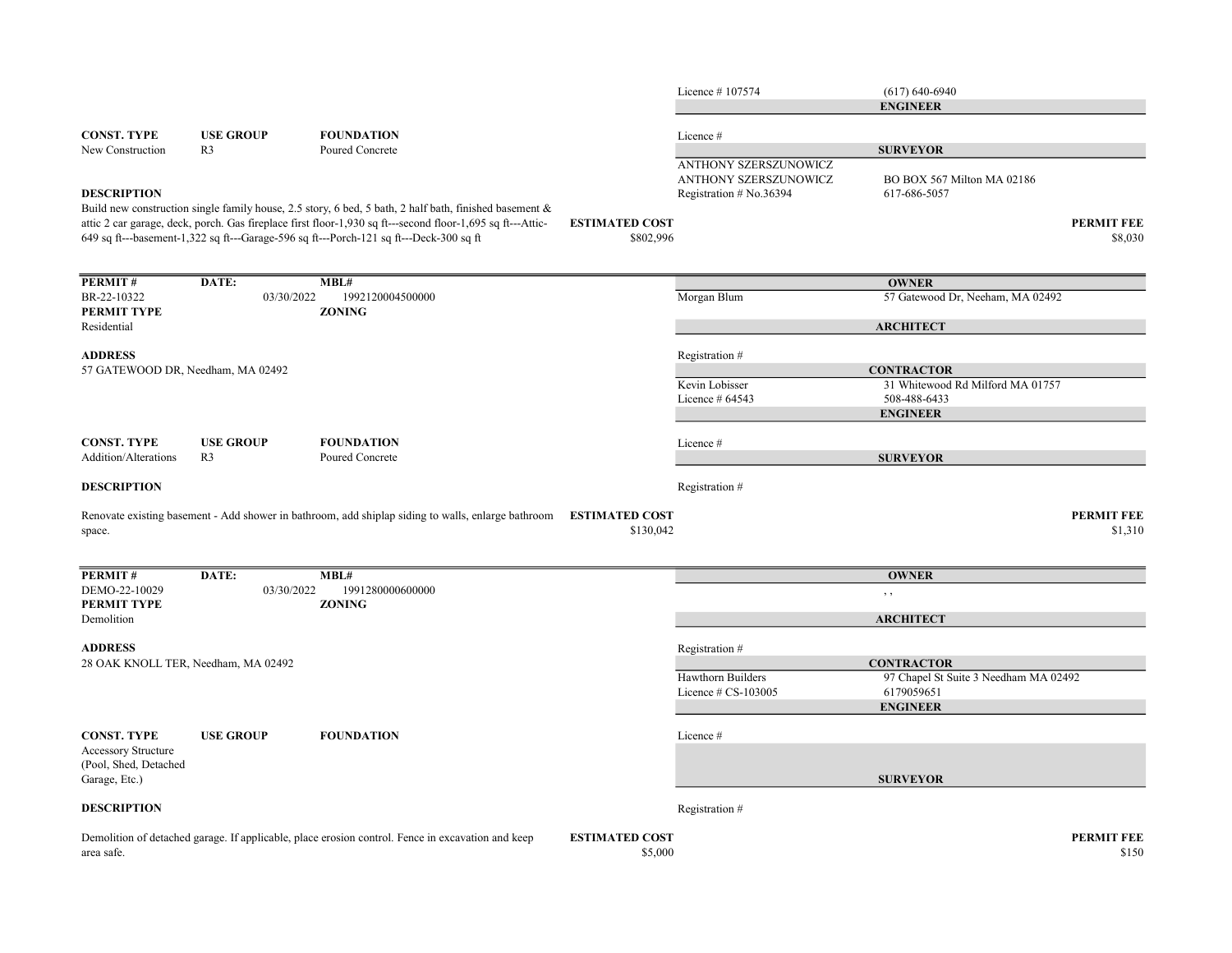| PERMIT#                    | DATE:                                               | MBL#                                                                                       |                                   |                              | <b>OWNER</b>                                |
|----------------------------|-----------------------------------------------------|--------------------------------------------------------------------------------------------|-----------------------------------|------------------------------|---------------------------------------------|
| BR-22-10234                | 03/31/2022                                          | 1991280000600000                                                                           |                                   | Michael & Lindsay Guerriere  | 28 Oak Knoll Terrace, Needham, MA 02492     |
| PERMIT TYPE                |                                                     | <b>ZONING</b>                                                                              |                                   |                              |                                             |
| Residential                |                                                     | Single Residence B                                                                         |                                   |                              | <b>ARCHITECT</b>                            |
| <b>ADDRESS</b>             |                                                     |                                                                                            |                                   | Registration #               |                                             |
|                            |                                                     |                                                                                            |                                   |                              | <b>CONTRACTOR</b>                           |
|                            | 28 OAK KNOLL TER, Needham, MA 02492                 |                                                                                            |                                   |                              |                                             |
|                            |                                                     |                                                                                            |                                   | Mathew Roth                  | 11 Helen Rd Needham MA 02492                |
|                            |                                                     |                                                                                            |                                   | Licence $# CS-103005$        | 6179059651                                  |
|                            |                                                     |                                                                                            |                                   |                              | <b>ENGINEER</b>                             |
|                            |                                                     |                                                                                            |                                   | Nazeih R. Hammouri Nazeih R. | 47 Mansfield St Everett MA 02149            |
| <b>CONST. TYPE</b>         | <b>USE GROUP</b>                                    | <b>FOUNDATION</b>                                                                          |                                   | Licence $#36786$             | $(857)$ 312-9212                            |
| Addition/Alterations       | R <sub>3</sub>                                      | Poured Concrete                                                                            |                                   |                              | <b>SURVEYOR</b>                             |
|                            |                                                     |                                                                                            |                                   | Scott Lynch Rober Survey     | 1072A Massachusetts Ave Arlington MA 02476  |
| <b>DESCRIPTION</b>         |                                                     |                                                                                            |                                   | Registration #516            | 781-648-5533                                |
|                            |                                                     | Mudroom Renovation and Garage Addition. The habitable areas above the garage are accessory | <b>ESTIMATED COST</b>             |                              | <b>PERMIT FEE</b>                           |
|                            | rooms only and cannot be used as a rented apartment |                                                                                            | \$450,000                         |                              | \$4,500                                     |
|                            |                                                     |                                                                                            |                                   |                              |                                             |
|                            |                                                     |                                                                                            |                                   |                              |                                             |
| <b>PERMIT#</b>             | DATE:                                               | MBL#                                                                                       |                                   |                              | <b>OWNER</b>                                |
| BR-22-10330<br>PERMIT TYPE | 03/31/2022                                          | 1992210002000000<br><b>ZONING</b>                                                          |                                   | Dave Tamasy                  | 87 Pheasant Landing Road, Needham, MA 02492 |
| Residential                |                                                     |                                                                                            |                                   |                              | <b>ARCHITECT</b>                            |
|                            |                                                     |                                                                                            |                                   |                              |                                             |
| <b>ADDRESS</b>             |                                                     |                                                                                            |                                   | Registration #               |                                             |
|                            | 87 PHEASANT LANDING RD, Needham, MA 02492           |                                                                                            |                                   |                              | <b>CONTRACTOR</b>                           |
|                            |                                                     |                                                                                            |                                   | Adam Glenn                   | 59 Tosca Drive Stoughton MA 02072           |
|                            |                                                     |                                                                                            |                                   | Licence #106148              | 781-205-4516                                |
|                            |                                                     |                                                                                            |                                   |                              | <b>ENGINEER</b>                             |
| <b>CONST. TYPE</b>         | <b>USE GROUP</b>                                    | <b>FOUNDATION</b>                                                                          |                                   | Licence #                    |                                             |
| Other                      | R <sub>3</sub>                                      | Not applicable                                                                             |                                   |                              | <b>SURVEYOR</b>                             |
| <b>DESCRIPTION</b>         |                                                     |                                                                                            |                                   | Registration #               |                                             |
|                            |                                                     |                                                                                            |                                   |                              |                                             |
|                            | NO STRUCTURAL CHANGES. SITE I.D #: 3166430          | RESIDENTIAL WEATHERIZATION/AIR SEALING THROUGH THE MASS SAVE PROGRAM.                      | <b>ESTIMATED COST</b><br>\$12,000 |                              | <b>PERMIT FEE</b><br>\$150                  |
|                            |                                                     |                                                                                            |                                   |                              |                                             |
| PERMIT#                    | DATE:                                               | MBL#                                                                                       |                                   |                              | <b>OWNER</b>                                |
| BR-22-10331                | 03/31/2022                                          | 1992090002800000                                                                           |                                   | Patrick Martin               | 21 Aly Raisman Way, Needham, MA 02492       |
| PERMIT TYPE                |                                                     | <b>ZONING</b>                                                                              |                                   |                              |                                             |
| Residential                |                                                     |                                                                                            |                                   |                              | <b>ARCHITECT</b>                            |
|                            |                                                     |                                                                                            |                                   |                              |                                             |
| <b>ADDRESS</b>             |                                                     |                                                                                            |                                   | Registration #               |                                             |
|                            | 21 ALY RAISMAN WAY, Needham, MA 02492               |                                                                                            |                                   |                              | <b>CONTRACTOR</b>                           |
|                            |                                                     |                                                                                            |                                   | Adam Glenn                   | 59 Tosca Drive Stoughton Ma 02072           |
|                            |                                                     |                                                                                            |                                   | Licence $#106148$            | 781-205-4516                                |
|                            |                                                     |                                                                                            |                                   |                              | <b>ENGINEER</b>                             |